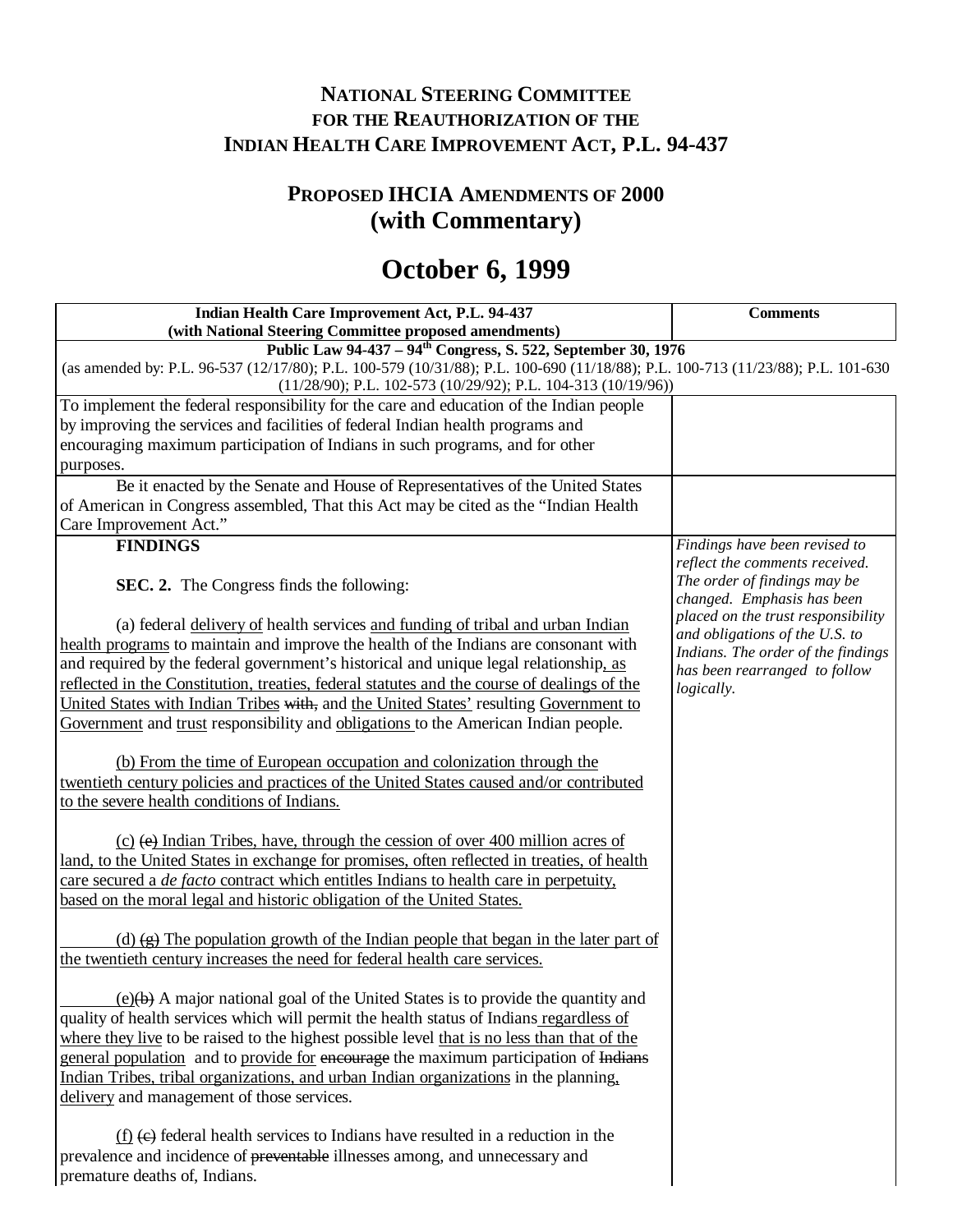| $(g)$ (d) Despite such services, the unmet health needs of the American Indian                                |                                                                       |
|---------------------------------------------------------------------------------------------------------------|-----------------------------------------------------------------------|
| people remain alarmingly are severe, and even continue to decline, and the health status                      |                                                                       |
| of Indians is far below the health status of the general population of the United States.                     |                                                                       |
| (h) The disparity to be addressed is formidable, in death rates, for example,                                 | This is the data used by IHS for                                      |
| Indian people suffer a death rate for diabetes mellitus that is 249% higher than the all                      | FY 2001 budget development.,                                          |
| races rate for the United States; a pneumonia and influenza death rate 71% greater; a                         |                                                                       |
| tuberculosis death rate that is 533% greater; and a death rate from alcoholism that is                        |                                                                       |
| 627% higher than that of the all races United States rate.                                                    |                                                                       |
| DECLARATION OF NATIONAL INDIAN HEALTH OBJECTIVES POLICY                                                       | The health status objectives for<br>Indians should beat least as good |
| SEC. 3 (a). The Congress hereby declares that it is the policy of this Nation, in                             | as the Nation as a whole.                                             |
| fulfillment of its special trust responsibilities and legal obligations to the American                       | Area and tribal planning                                              |
| Indian people, to assure the highest possible health status for Indians and urban Indians                     | processes are identified in $(a)(2)$ ,                                |
| and to provide all resources necessary to affect that policy.                                                 | but under $(3)$ the right of Tribes                                   |
| (b) It is the intent of the Congress that the Nation raise the health status of meet                          | and tribal organizations to                                           |
| the following health status objectives with respect to Indians and urban Indians by the                       | develop unique objectives is<br>retained.                             |
| year 2010 2000 to at least the levels set forth in the goals contained within the <i>Healthy</i>              |                                                                       |
| People 2000 or successor standards.                                                                           |                                                                       |
|                                                                                                               |                                                                       |
| (1)Reduce coronary heart disease deaths to a level of no more than 100 per<br>100,000.                        |                                                                       |
| $(2)$ Reduce the prevalence of overweight individuals to no more than 30                                      |                                                                       |
| percent.                                                                                                      |                                                                       |
| (3) Reduce the prevalence of anemia to less than 10 percent among children                                    |                                                                       |
| aged 1 through 5.                                                                                             |                                                                       |
| (4)Reduce the level of cancer deaths to a rate of no more than 130 per 100,000.                               |                                                                       |
| (5)Reduce the level of lung cancer deaths to a rate of no more than 42 per                                    |                                                                       |
| 100,000.                                                                                                      |                                                                       |
| (6)Reduce the level of chronic obstructive pulmonary disease related deaths to                                |                                                                       |
| a rate of no more than 25 per 100,000                                                                         |                                                                       |
| (7)Reduce deaths among men caused by alcohol-related motor vehicle crashes                                    |                                                                       |
| to no more than 44.8 per 100,000.                                                                             |                                                                       |
| (8) Reduce cirrhosis deaths to no more than 13 per 100,000.                                                   |                                                                       |
| (9)Reduce drug-related deaths to no more than 3 per 100,000.                                                  |                                                                       |
|                                                                                                               |                                                                       |
| (10)Reduce pregnancies among girls aged 17 and younger to no more than 50<br>per 1,000 adolescents.           |                                                                       |
| (11)Reduce suicide among men to no more than 12.8 per 100,000.                                                |                                                                       |
|                                                                                                               |                                                                       |
| (12)Reduce by 15 percent the incidence of injurious suicide attempts among<br>adolescents aged 14 through 17. |                                                                       |
|                                                                                                               |                                                                       |
| (13)Reduce to less than 10 percent the prevalence of mental disorders among<br>children and adolescents.      |                                                                       |
| (14)Reduce the incidence of child abuse or neglect to less than 25.2 per 1,000                                |                                                                       |
| children under age 18.                                                                                        |                                                                       |
|                                                                                                               |                                                                       |
| (15)Reduce physical abuse directed at women by male partners to no more than                                  |                                                                       |
| $27$ per $1,000$ couples.                                                                                     |                                                                       |
| (16) Increase years of healthy life to at least 65 years.                                                     |                                                                       |
| (17)Reduce deaths caused by unintentional injuries to no more than 66.1 per                                   |                                                                       |
| 100,000.                                                                                                      |                                                                       |
| (18) Reduce deaths caused by motor vehicle crashes to no more than 39.2 per                                   |                                                                       |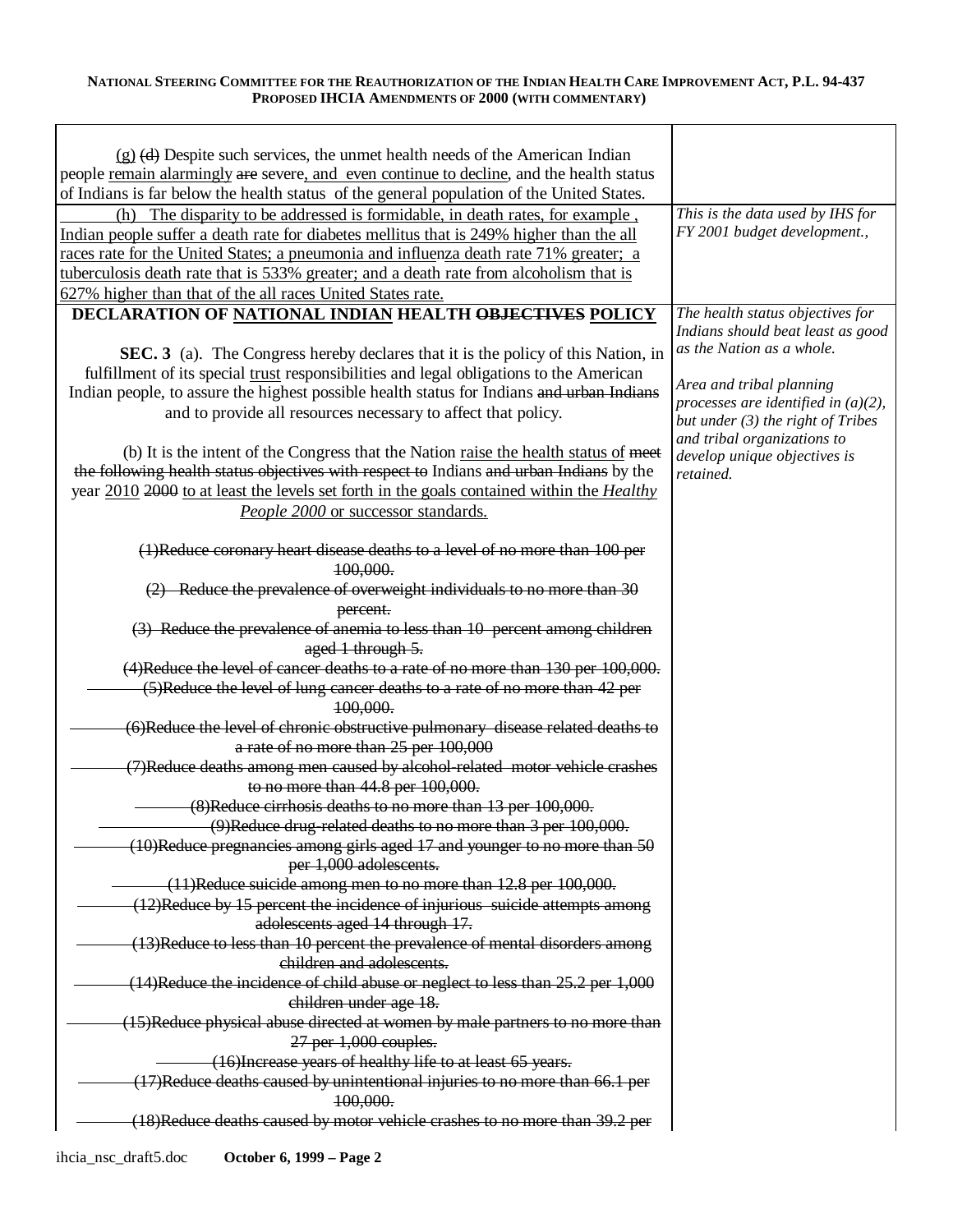| 100,000.                                                                              |  |
|---------------------------------------------------------------------------------------|--|
| (19) Among children aged 6 months through 5 years, reduce the prevalence of           |  |
| blood lead levels exceeding 15 ug/dl and reduce to zero the prevalence of blood lead  |  |
| levels exceeding 25 ug/dl.                                                            |  |
| (20)Reduce dental caries (cavities) so that the proportion of children with one       |  |
| or more caries (in permanent or primary teeth) is no more than 45 percent among       |  |
| children aged 6 through 8 and no more than 60 percent among adolescents aged 15.      |  |
| (21)Reduce untreated dental caries so that the proportion of children with            |  |
| untreated caries (in permanent or primary teeth) is no more than 20 percent among     |  |
| children aged 6 through 8 and no more than 40 percent among adolescents aged 15.      |  |
| (22) Reduce to no more than 20 percent the proportion of individuals aged 65          |  |
| and older who have lost all of their natural teeth.                                   |  |
| (23) Increase to at least 45 percent the proportion of individuals aged 35 to 44      |  |
| who have never lost a permanent tooth due to dental caries or periodontal disease.    |  |
| (24) Reduce destructive periodontal disease to a prevalence of no more than 15        |  |
| percent among individuals aged 35 to 44.                                              |  |
| (25) Increase to at least 50 percent the proportion of children who have received     |  |
| protective sealants on the occlusal (chewing) surfaces of permanent molar teeth.      |  |
| (26)Reduce the prevalence of gingivitis among individuals aged 35 to 44 to no         |  |
| more than 50 percent.                                                                 |  |
| (27)Reduce the infant mortality rate to no more than 8.5 per 1,000 live births.       |  |
| (28)Reduce the fetal death rate (20 or more weeks of gestation) to no more than       |  |
| 4 per 1,000 live births plus fetal deaths.                                            |  |
| (29)Reduce the maternal mortality rate to no more than 3.3 per 100,000 live           |  |
| births.                                                                               |  |
| (30)Reduce the incidence of fetal alcohol syndrome to no more than 2 per 1,000        |  |
| live births.                                                                          |  |
| (31)Reduce stroke deaths to no more than 20 per 100,000.                              |  |
| (32)Reverse the increase in end-stage renal disease (requiring maintenance            |  |
| dialysis or transplantation) to attain an incidence of no more than 13 per 100,000.   |  |
| (33)Reduce breast cancer deaths to no more than 20.6 per 100,000 women.               |  |
| (34)Reduce deaths from cancer of the uterine cervix to no more than 1.3               |  |
| per 100,000 women.                                                                    |  |
| (35)Reduce colorectal cancer deaths to no more than 13.2 per 100,000.                 |  |
| (36)Reduce to no more than 11 percent the proportion of individuals                   |  |
| who experience a limitation in major activity due to chronic conditions.              |  |
| (37)Reduce significant hearing impairment to a prevalence of no more                  |  |
| than 82 per 1,000.                                                                    |  |
| (38)Reduce significant visual impairment to a prevalence of no more                   |  |
| than 30 per 1,000.                                                                    |  |
| (39)Reduce diabetes-related deaths to no more than 48 per 100,000.                    |  |
| (40)Reduce diabetes to an incidence of no more than 2.5 per 1,000 and                 |  |
| a prevalence of no more than 62 per 1,000.                                            |  |
| (41)Reduce the most severe complications of diabetes as follows:                      |  |
| $(A)$ End-stage renal disease, 1.9 per 1,000.                                         |  |
| $(B)$ Blindness, 1.4 per 1,000.                                                       |  |
| $(C)$ Lower extremity amputation, 4.9 per $1,000$                                     |  |
| (D) Perinatal mortality, 2 percent.<br>(E) Major congenital malformations, 4 percent. |  |
|                                                                                       |  |
| (42)Confine annual incidence of diagnosed AIDS cases to no more than<br>1,000 cases   |  |
| (43)Confine the prevalence of HIV infection to no more than 100 per                   |  |
| ihcia_nsc_draft5.doc<br>October 6, 1999 - Page 3                                      |  |
|                                                                                       |  |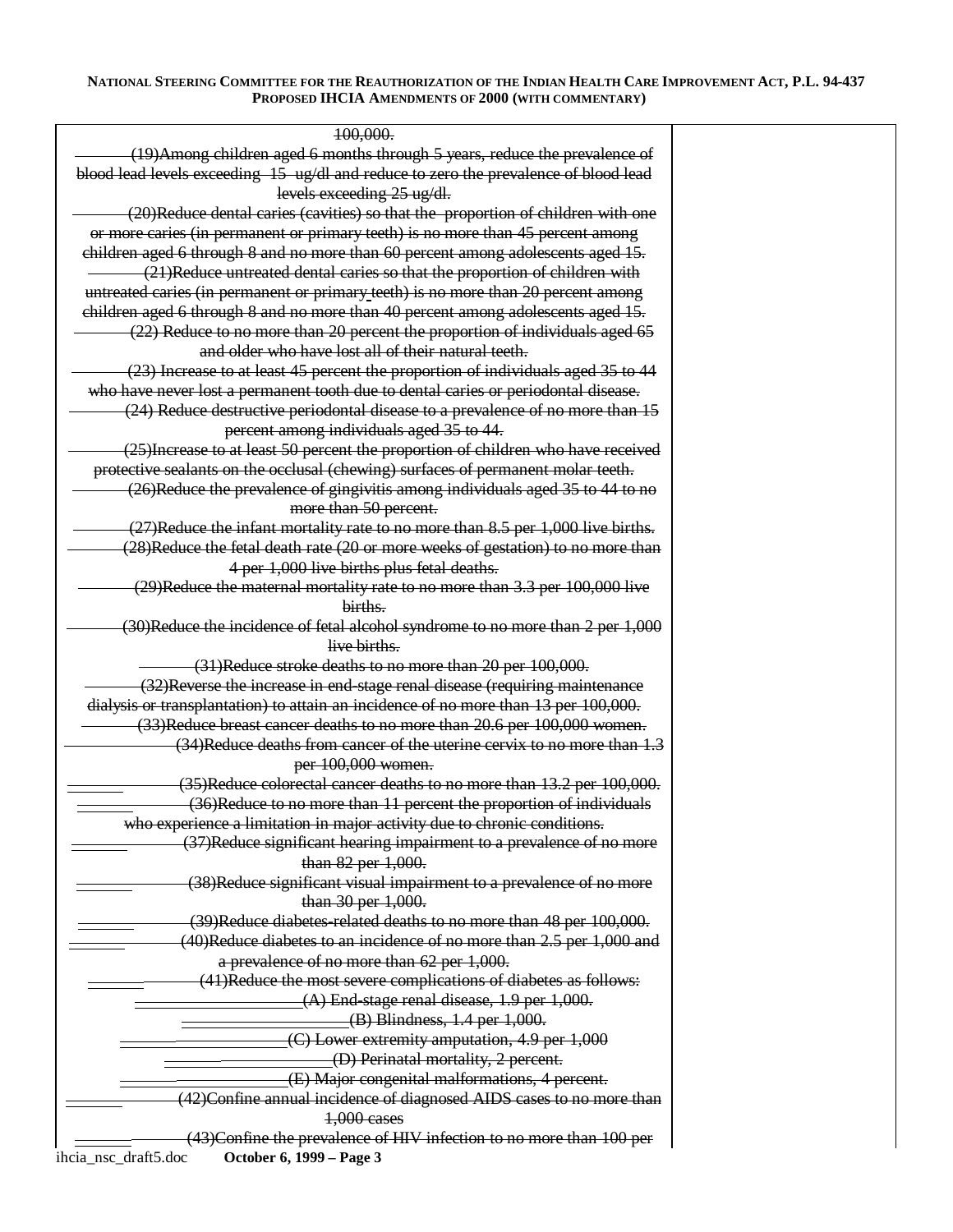| 100,000.                                                                                                                           |  |
|------------------------------------------------------------------------------------------------------------------------------------|--|
| (44)Reduce gonorrhea to an incidence of no more than 225 cases per                                                                 |  |
| 100,000.                                                                                                                           |  |
| (45)Reduce chlamydia trachomatis infections, as measured by a                                                                      |  |
| decrease in the incidence of nongonococcal urethritis to no more than 170 cases per                                                |  |
| 100,000.                                                                                                                           |  |
| (46)Reduce primary and secondary syphilis to an incidence of no more                                                               |  |
| than 10 cases per 100,000.                                                                                                         |  |
| (47)Reduce the incidence of pelvic inflammatory disease, as measured                                                               |  |
| by a reduction in hospitalization for pelvic inflammatory disease to no more than 250                                              |  |
| per 100,000 women aged 15 through 44.                                                                                              |  |
| (48)Reduce viral hepatitis B infection to no more than 40 per 100,000                                                              |  |
| eases.                                                                                                                             |  |
| (49)Reduce indigenous cases of vaccine preventable diseases as                                                                     |  |
| follows:                                                                                                                           |  |
| (A) Diphtheria among individuals aged 25 and younger, 0.                                                                           |  |
| (B) Tetanus among individuals aged 25 and younger, 0.                                                                              |  |
| $(C)$ Polio (wild-type virus), $0$ .                                                                                               |  |
| (D) Measles, 0.                                                                                                                    |  |
| $(E)$ Rubella, $0.$                                                                                                                |  |
| (F) Congenital Rubella Syndrome, 0.                                                                                                |  |
| (G) Mumps, 500.                                                                                                                    |  |
|                                                                                                                                    |  |
| (H) Pertussis, 1,000.                                                                                                              |  |
| (50) Reduce epidemic-related pneumonia and influenza deaths among                                                                  |  |
| individuals aged 65 and older to no more than 7.3 per 100,000.<br>(51)Reduce the number of new carriers of viral hepatitis B among |  |
| Alaska Natives to no more than 1 case.                                                                                             |  |
| (52)Reduce tuberculosis to an incidence of no more than 5 cases per                                                                |  |
|                                                                                                                                    |  |
| 100,000.                                                                                                                           |  |
| (53)Reduce bacterial meningitis to no more than 8 cases per 100,000.                                                               |  |
| (54)Reduce infectious diarrhea by at least 25 percent among children.                                                              |  |
| (55)Reduce acute middle ear infections among children aged 4 and                                                                   |  |
| younger, as measured by days of restricted activity or school absenteeism, to no more                                              |  |
| than 105 days per 100 children.                                                                                                    |  |
| (56)Reduce cigarette smoking to a prevalence of no more than 20 percent.                                                           |  |
| (57)Reduce smokeless tobacco use by youth to a prevalence of no more                                                               |  |
| than 10 percent.                                                                                                                   |  |
| (58) Increase to at least 65 percent the proportion of parents and                                                                 |  |
| caregivers who use feeding practices that prevent baby bottle tooth decay.                                                         |  |
| (59) Increase to at least 75 percent the proportion of mothers who breast                                                          |  |
| feed their babies in the early postpartum period, and to at least 50 percent the proportion                                        |  |
| who continue breast feeding until their babies are 5 to 6 months old.                                                              |  |
| (60) Increase to at least 90 percent the proportion of pregnant women                                                              |  |
| who receive prenatal care in the first trimester of pregnancy.                                                                     |  |
| (61) Increase to at least 70 percent the proportion of individuals who                                                             |  |
| have received, as a minimum within the appropriate interval, all of the screening and                                              |  |
| immunization services and at least one of the counseling services appropriate for their                                            |  |
| age and gender as recommended by the United States Preventive Services Task Force.                                                 |  |
| (c) In order to raise the health status of Indian people to at least the Healthy                                                   |  |
| People 2000, or its successor, goals, Indian Tribes and tribal organizations may set their                                         |  |
| own health care priorities and establish goals that reflect their unmet needs.                                                     |  |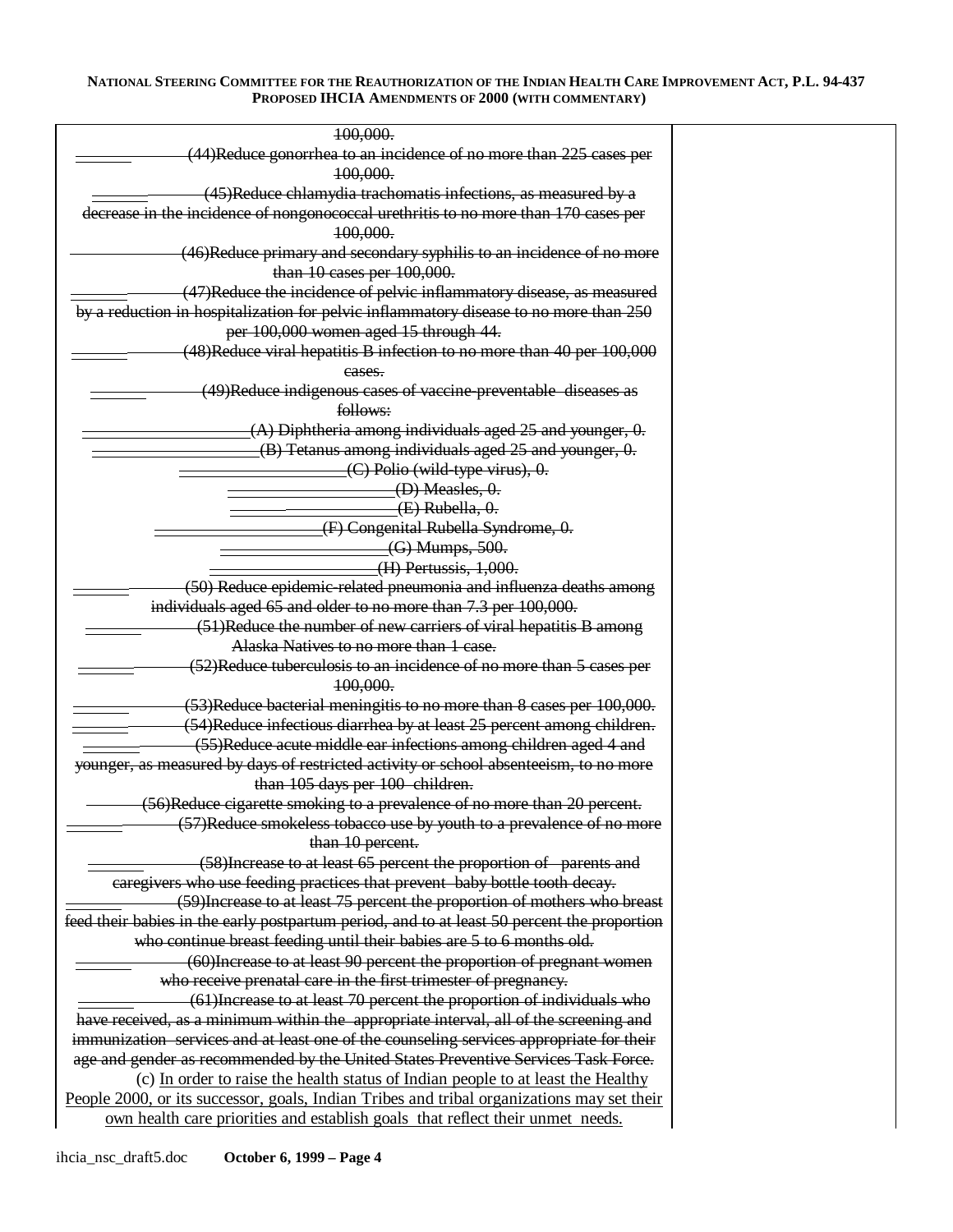| $(d)$ (e) It is the policy intent of the Congress that the Nation increase the                                                  | The level has to be higher than                                        |
|---------------------------------------------------------------------------------------------------------------------------------|------------------------------------------------------------------------|
| proportion of all degrees in the health professions and allied and associated health                                            | that of the proportion of Indians                                      |
| professions fields awarded to Indians so that the proportion of Indian health                                                   | to the general population or the<br>level will never match that of the |
| professionals in each geographic service area is raised to at least the level of that of the                                    | general population.                                                    |
| general population 0.6 percent.                                                                                                 |                                                                        |
| (d) The Secretary shall submit to the President, for inclusion in each report                                                   | The responsibility for reports                                         |
| required to be transmitted to the Congress under section 801, a report on the progress                                          | about objectives should not be<br>shifted to IHS or the Tribes. It     |
| made in each area of the Service toward meeting each of the objectives described in                                             | should rest with the same federal                                      |
| subsection (b).                                                                                                                 | agency responsible for reporting                                       |
| (e) It is the policy of Congress to require meaningful active consultation with                                                 | on the status for the Nation.                                          |
| Indian Tribes, Indian organizations, and urban Indian organizations people to implement                                         |                                                                        |
| this Act and the national policy of Indian self-determination.                                                                  |                                                                        |
|                                                                                                                                 |                                                                        |
| (f) It is the policy of Congress that funds for health care programs and facilities                                             |                                                                        |
| operated by Tribes and tribal organizations be provided no less funds than are provided                                         |                                                                        |
| to programs and facilities operated directly by the Service.                                                                    |                                                                        |
| <b>DEFINITIONS</b>                                                                                                              |                                                                        |
|                                                                                                                                 |                                                                        |
| Sec. 4. For purposes of this Act-                                                                                               |                                                                        |
|                                                                                                                                 |                                                                        |
| (a) "Accredited and accessible" means a community college or other                                                              |                                                                        |
| appropriate entity on or near a Reservation and accredited by a national or regional<br>organization with accrediting authority |                                                                        |
|                                                                                                                                 |                                                                        |
| (b) $(i)$ "Area office" mean an administrative entity including a program office,                                               |                                                                        |
| within the Indian Health Service through which services and funds are provided to the                                           |                                                                        |
| service units within a defined geographic area.                                                                                 |                                                                        |
| (c) "Contract health service" means health services provided at the expense of                                                  |                                                                        |
| the Service, Indian Tribe or tribal organization from public or private medical providers                                       |                                                                        |
| or hospitals, other than those funded under the Indian Self-Determination and Education                                         |                                                                        |
| Assistance Act or under Title.                                                                                                  |                                                                        |
|                                                                                                                                 |                                                                        |
| (d) "Department" means, unless otherwise designated, the Department of Health                                                   |                                                                        |
| and Human Services.                                                                                                             |                                                                        |
|                                                                                                                                 |                                                                        |
| (e) "Director" shall have the meaning provided in section 601 of this Act.                                                      |                                                                        |
| (f) "Fund" or "funding" means the transfer of monies from the Department to                                                     |                                                                        |
| any eligible entity or individual under the Act by any legal means, including funding                                           |                                                                        |
| agreements, contracts, memoranda of understanding, Buy Indian Act contracts or                                                  |                                                                        |
| otherwise.                                                                                                                      |                                                                        |
| (g) "Funding Agreement" means any agreement to transfer funds for the                                                           |                                                                        |
| planning, conduct, and administration of programs, functions, services and activities to                                        |                                                                        |
| Tribes and tribal Organizations from the Secretary under the authority of the authority                                         |                                                                        |
| of the Indian Self Determination and Education Assistance Act.                                                                  |                                                                        |
|                                                                                                                                 |                                                                        |
| $(h)$ (n) "Health profession" means allopathic medicine, family medicine,                                                       |                                                                        |
| internal medicine, pediatrics, geriatric medicine, obstetrics and gynecology, podiatric                                         |                                                                        |
| medicine, nursing, public health nursing, dentistry, psychiatry, osteopathy, optometry,                                         |                                                                        |
| pharmacy, psychology, public health, social work, marriage and family therapy,                                                  |                                                                        |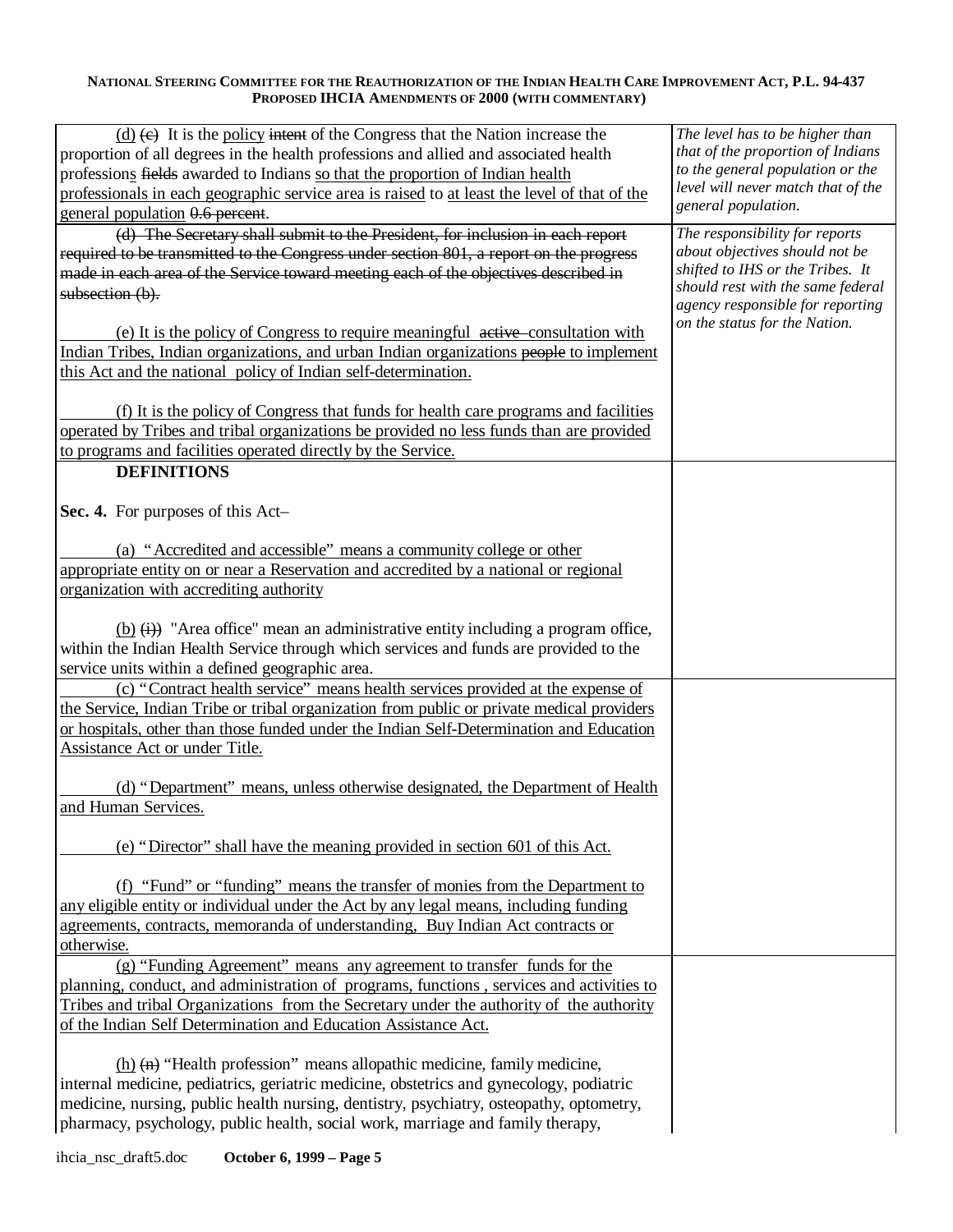| chiropractic medicine, environmental health and engineering, and allied health             |                                                                        |
|--------------------------------------------------------------------------------------------|------------------------------------------------------------------------|
| professions, or any other health profession.                                               |                                                                        |
| (i) "Health promotion" and "disease prevention" shall have the meaning                     | The full definitions found in $(k)$                                    |
| provided in section 203(c) of this Act.                                                    | and (l) have been moved, as<br>amended, to section 203.                |
| $(i)$ (e) "Indians" or "Indian" shall have the same meaning as provided in the             | The $(1)$ - $(4)$ exceptions that were                                 |
| Indian Self Determination and Education Assistance Act. unless otherwise designated,       | part of the definition of Indians                                      |
| means any person who is a member of an Indian Tribe, as defined in subsection (d)          | have been moved to title I,                                            |
| hereof, except that, for the purpose of section 102 and 103, such terms shall mean any     | sections 103 and 104 where they                                        |
| individual who (1), irrespective of whether he or she lives on or near a reservation, is a | apply. Otherwise the definition                                        |
| member of a Tribe, band, or other organized group of Indians, including those Tribes,      | has been made to conform to the                                        |
| bands, or groups terminated since 1940 and those recognized now or in the future by the    | ISDEAA to maintain coherent and<br>consistent definitions of key legal |
| State in which they reside, or who is a descendant, in the first or second degree, of any  | concepts.                                                              |
| such member, or $(2)$ is an Eskimo or Aleut or other Alaska Native, or $(3)$ is considered |                                                                        |
| by the Secretary of the Interior to be an Indian for any purpose, or (4) is determined to  |                                                                        |
| be an Indian under regulations promulgated by the Secretary.                               |                                                                        |
| $(k)$ (ee) "Indian health program" shall have the meaning provided in Section 110          |                                                                        |
| (a)(2)(A)                                                                                  |                                                                        |
| $(1)(d)$ "Indian Tribe" shall have the same meaning as provided in the Indian Self         | This definition has been written to                                    |
| Determination and Education Assistance Act. pursuant to the Alaska Native Claims           | conform to the ISDEAA to                                               |
| Settlement Act (85 Stat. 688), which is recognized as eligible for the special programs    | maintain coherent and consistent<br>definitions of key legal concepts. |
| and services provided by the United States to Indians because of their status as Indians.  | The meaning does not change                                            |
|                                                                                            | from the existing IHCIA.                                               |
| (m) "Reservation" means any federally recognized Indian Tribe's reservation,               |                                                                        |
| Pueblo or colony, including former reservations in Oklahoma, Alaska Native Regions         |                                                                        |
| established pursuant to the Alaska Native Claims Settlement Act (43 U.S.C. 1601 et         |                                                                        |
| seq.), and Indian allotments.                                                              |                                                                        |
|                                                                                            |                                                                        |
| $(n)(a)$ "Secretary", unless otherwise designated, means the Secretary of Health           |                                                                        |
| and Human Services.                                                                        |                                                                        |
| (o)(b) "Service" means the Indian Health Service.                                          |                                                                        |
| $(p)(m)$ "Service area" means the geographical area served by each area office.            |                                                                        |
| $(q)(j)$ "Service unit" means-                                                             |                                                                        |
| (1) an administrative entity within the Indian Health Service, or                          |                                                                        |
| (2) a Tribe or tribal organization operating health care programs or facilities            |                                                                        |
| with funds from the Service under the Indian Self-Determination and Education              |                                                                        |
| Assistance Act, through which services are provided, directly or by contract, to the       |                                                                        |
| eligible Indian population within a defined geographic area.                               |                                                                        |
| $(r)(s)$ Traditional health care practices" means the application by Native healing        | "Native healing practitioners"                                         |
| practitioners of the Native healing sciences (as opposed or in contradistinction to        | and "traditional health care                                           |
| Western Healing Sciences) which embodies the influences or forces of innate tribal         | practitioners," which is the term                                      |
| discovery, history, description, explanation and knowledge of the states of wellness and   | used throughout this Act for the                                       |
| illness and which calls upon these influences or forces, including physical, mental, and   | providers of traditional health                                        |
| spiritual forces in the promotion, restoration, preservation and maintenance of health,    | care practices, include such<br>practitioners when engaged in          |
| well-being, and life's harmony.                                                            | offering behavioral health                                             |
|                                                                                            | services as well as physical (or                                       |
| $(s)(e)$ "tribal organization" shall have the same meaning as provided in the              | medical) health services.                                              |
| Indian Self Determination and Education Assistance Act means the elected governing         |                                                                        |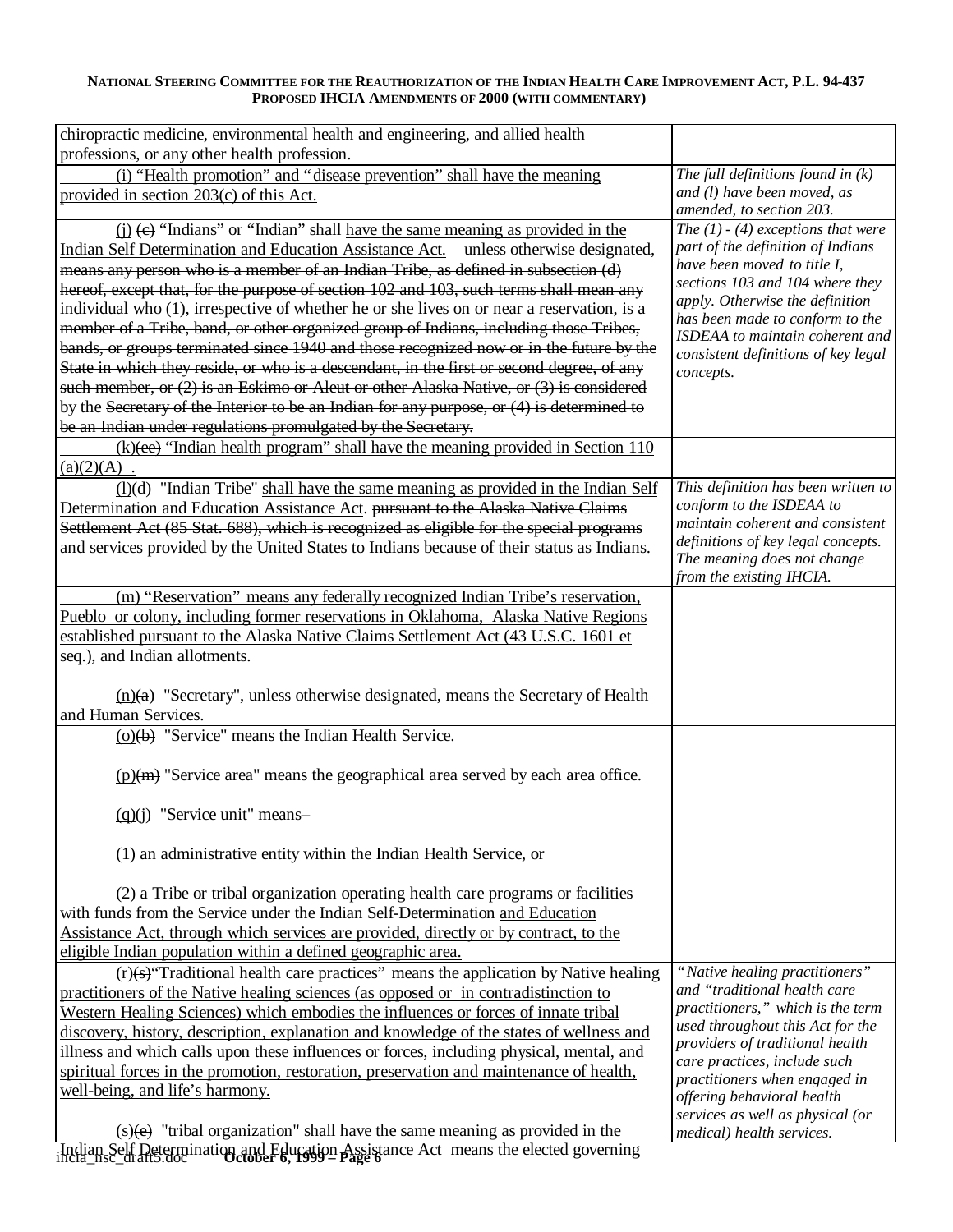| Indian Self Determination and Education Assistance Act means the elected governing          |                                          |
|---------------------------------------------------------------------------------------------|------------------------------------------|
| body of any Indian Tribe or any legally established organization of Indians which is        |                                          |
| controlled by one or more such bodies or by a board of directors elected or selected by     |                                          |
| one or more such bodies (or elected by the Indian population to be served by such           |                                          |
| organization) and which includes the maximum participation of Indians in all phases of      |                                          |
| (t)(hh) "tribally Controlled Community College" means the definition provided               |                                          |
| in Section 126 of this Act and the definition contained in the Indian Land Grant Status     |                                          |
| Act, 7 U.S.C. 301 note.                                                                     |                                          |
|                                                                                             |                                          |
|                                                                                             |                                          |
| $\underline{u}(g)$ "Urban center" means any community which has a sufficient urban          |                                          |
| Indian population with unmet health needs to warrant assistance under Title V, as           |                                          |
| determined by the Secretary.                                                                |                                          |
| $(v)$ (f) "Urban Indian" means any individual who resides in an urban center, as            |                                          |
| defined in subsection (g) hereof, and who meets one or more the four criteria in            |                                          |
| subsection $(c)(1)$ through $(4)$ of this section contained herein: (1) irrespective of     |                                          |
| whether he or she lives on or near a reservation, is a member of a Tribe, band or other     |                                          |
| <u>organized group of Indians, including those Tribes, bands or groups terminated since</u> |                                          |
| 1940; or (2) is an Eskimo or Aleut or other Alaskan Native, or (3) is considered by the     |                                          |
| Secretary of the Interior to be an Indian for any purpose, or (4) is determined to be an    |                                          |
| Indian under regulations promulgated by the Secretary.                                      |                                          |
| $(w)(h)$ "Urban Indian organization" means a nonprofit corporate body situated              |                                          |
| in an urban center, governed by an urban Indian controlled board of directors, and          |                                          |
| providing for the maximum participation of all interested Indian groups and individuals,    |                                          |
| which body is capable of legally cooperating with other public and private entities for     |                                          |
|                                                                                             |                                          |
| the purpose of performing the activities described in section 503(a).                       |                                          |
| (k) "Health promotion" includes                                                             | These definitions have been              |
| (1) cessation of bobacco smoking,                                                           | moved, as amended, to section<br>203.    |
| (2) reduction in the misuse of alcohol and drugs,<br>(3) improvement of nutrition,          |                                          |
| (4) improvement in physical fitness,                                                        |                                          |
| (5) family planning,                                                                        |                                          |
| (6) control of stress, and                                                                  |                                          |
| (7) pregnancy and infant care (including prevention of fetal alcohol syndrome).             |                                          |
|                                                                                             |                                          |
| (l) "Disease prevention" includes                                                           |                                          |
| $(1)$ immunizations,                                                                        |                                          |
| (2) control of high blood pressure,                                                         |                                          |
| (3) control of sexually transmittable diseases,                                             |                                          |
| (4) prevention and control of diabetes,                                                     |                                          |
| (5) control of toxic agents,                                                                |                                          |
| (6) occupational safety and health,                                                         |                                          |
| (7) accident prevention,                                                                    |                                          |
| (8) fluoridation of water, and                                                              |                                          |
| (9) control of infectious agents.                                                           |                                          |
|                                                                                             | ( $o$ ) substance abuse, ( $p$ ) FAE and |
|                                                                                             | $(q)$ FAS have been moved to Title       |
|                                                                                             | VII.                                     |
| TITLE I - INDIAN HEALTH, HUMAN RESOURCES AND DEVELOPMENT MANPOWER                           |                                          |
|                                                                                             |                                          |
|                                                                                             | The Title change not copy the            |

# **PURPOSE**

**SEC. 101.** The purpose of this title is to increase to the maximum feasible extent the number of Indians entering the health professions and providing health services, and to

*The Title change reflects the broadest view of what professions are included as health professionals.*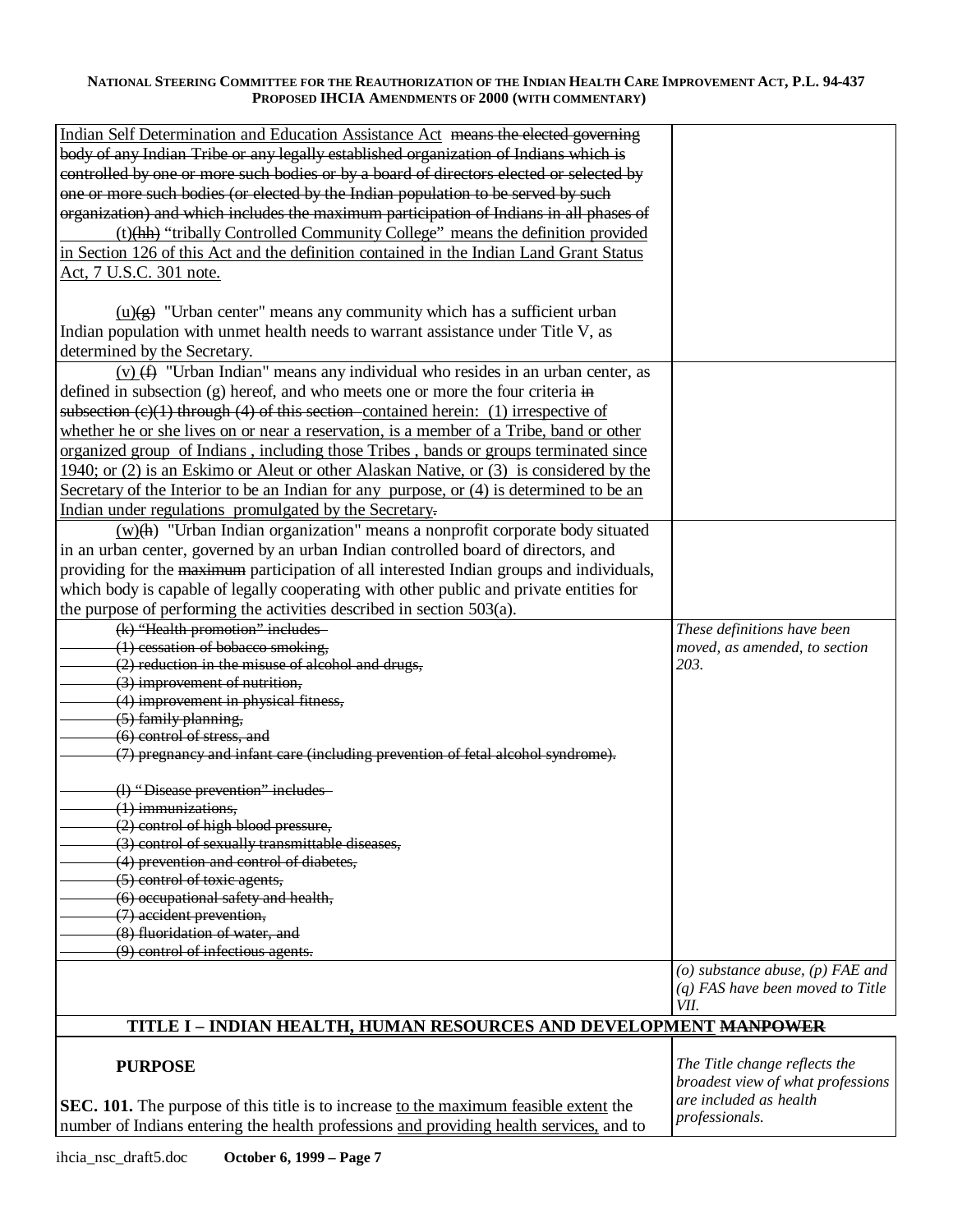| assure an optimum adequate supply of health professionals to the Service, Indian Tribes,<br>tribal organizations, and urban Indian organizations involved in the provision of health<br>services eare to Indian people.                                                                                                                                                                                                                                                                                                                                                                                                                                                                                                                                                                                                                                                                                                                                                                             |                                                                                                                                                                                                                                                                                                                                                                                                                                                                                                                                                             |
|-----------------------------------------------------------------------------------------------------------------------------------------------------------------------------------------------------------------------------------------------------------------------------------------------------------------------------------------------------------------------------------------------------------------------------------------------------------------------------------------------------------------------------------------------------------------------------------------------------------------------------------------------------------------------------------------------------------------------------------------------------------------------------------------------------------------------------------------------------------------------------------------------------------------------------------------------------------------------------------------------------|-------------------------------------------------------------------------------------------------------------------------------------------------------------------------------------------------------------------------------------------------------------------------------------------------------------------------------------------------------------------------------------------------------------------------------------------------------------------------------------------------------------------------------------------------------------|
| <b>GENERAL REQUIREMENTS</b><br>SEC. 102. (a) SERVICE AREA PRIORITIES. Unless otherwise specified the<br>funding for each program authorized by this Title shall be allocated by Service Area by<br>formula developed in consultation with Indian Tribes, tribal organizations and urban<br>Indian organizations; such formula shall consider the human resource and development<br>needs in each Service Area.<br>(1) Each area office shall undertake active and continuing consultation with<br>representatives of Indian Tribes, tribal organizations, and urban Indian organizations to<br>prioritize the utilization of funds authorized and provided under this Title within the<br>service area.<br>(2) Unless otherwise prohibited, the Area Office is authorized to re-allocate the funds<br>available to it pursuant to this Title among the programs authorized by this Title,<br>provided that scholarship, and loan repayment funds shall not be used for administrative<br>functions. | The new section 102 follows a<br>policy determination to allocate<br>resources and decision-making by<br>Service area. This title also<br>replaces competitive grants and<br>demonstrations with program<br>authorizations. It is intended to<br>provide the local Tribes, tribal<br>organizations, urban Indian<br>programs, and the Service with<br>significant discretion to address<br>human resource development in<br>the local context.<br>Scholarship and loan recipients<br>already in the pipeline are<br>protected from the new<br>requirements. |
| (b) All individual recipients of scholarships, loans or other funding authorized by this<br>title that exist on the day before the enactment of this Act shall be excluded from<br>operation of subsection 102 of this title through to the completion of his/her course of<br>study supported by funds appropriated to carry out this title.                                                                                                                                                                                                                                                                                                                                                                                                                                                                                                                                                                                                                                                       | The phrase "urban Indian<br>organizations" replaces the<br>phrase "Indian organizations"<br>throughout this title to avoid<br>confusion and maintain the status<br>that is provided in existing law                                                                                                                                                                                                                                                                                                                                                         |
| HEALTH PROFESSIONS RECRUITMENT PROGRAM FOR INDIANS                                                                                                                                                                                                                                                                                                                                                                                                                                                                                                                                                                                                                                                                                                                                                                                                                                                                                                                                                  |                                                                                                                                                                                                                                                                                                                                                                                                                                                                                                                                                             |
| SEC. 103. 402 (a) Subject to the requirements of Section 102, the Secretary, acting<br>through the Service, shall make funds available grants to public or nonprofit private<br>health or educational entities or Indian Tribes or tribal organizations to assist such<br>entities in meeting the costs of-                                                                                                                                                                                                                                                                                                                                                                                                                                                                                                                                                                                                                                                                                         |                                                                                                                                                                                                                                                                                                                                                                                                                                                                                                                                                             |
| (1) identifying Indians with a potential for education or training in the health<br>professions and encouraging and assisting them                                                                                                                                                                                                                                                                                                                                                                                                                                                                                                                                                                                                                                                                                                                                                                                                                                                                  |                                                                                                                                                                                                                                                                                                                                                                                                                                                                                                                                                             |
| (A) to enroll in courses of study in such health professions; or                                                                                                                                                                                                                                                                                                                                                                                                                                                                                                                                                                                                                                                                                                                                                                                                                                                                                                                                    |                                                                                                                                                                                                                                                                                                                                                                                                                                                                                                                                                             |
| (B) if they are not qualified to enroll in any such courses of study, to undertake such<br>postsecondary education or training as may be required to qualify them for enrollment.                                                                                                                                                                                                                                                                                                                                                                                                                                                                                                                                                                                                                                                                                                                                                                                                                   |                                                                                                                                                                                                                                                                                                                                                                                                                                                                                                                                                             |
| publicizing existing sources of financial aid available to Indians enrolled in any<br>(2)<br>courses of study preferred to in paragraph (1) of this subsection or who are undertaking<br>training necessary to qualify them to enroll in any such school; or                                                                                                                                                                                                                                                                                                                                                                                                                                                                                                                                                                                                                                                                                                                                        |                                                                                                                                                                                                                                                                                                                                                                                                                                                                                                                                                             |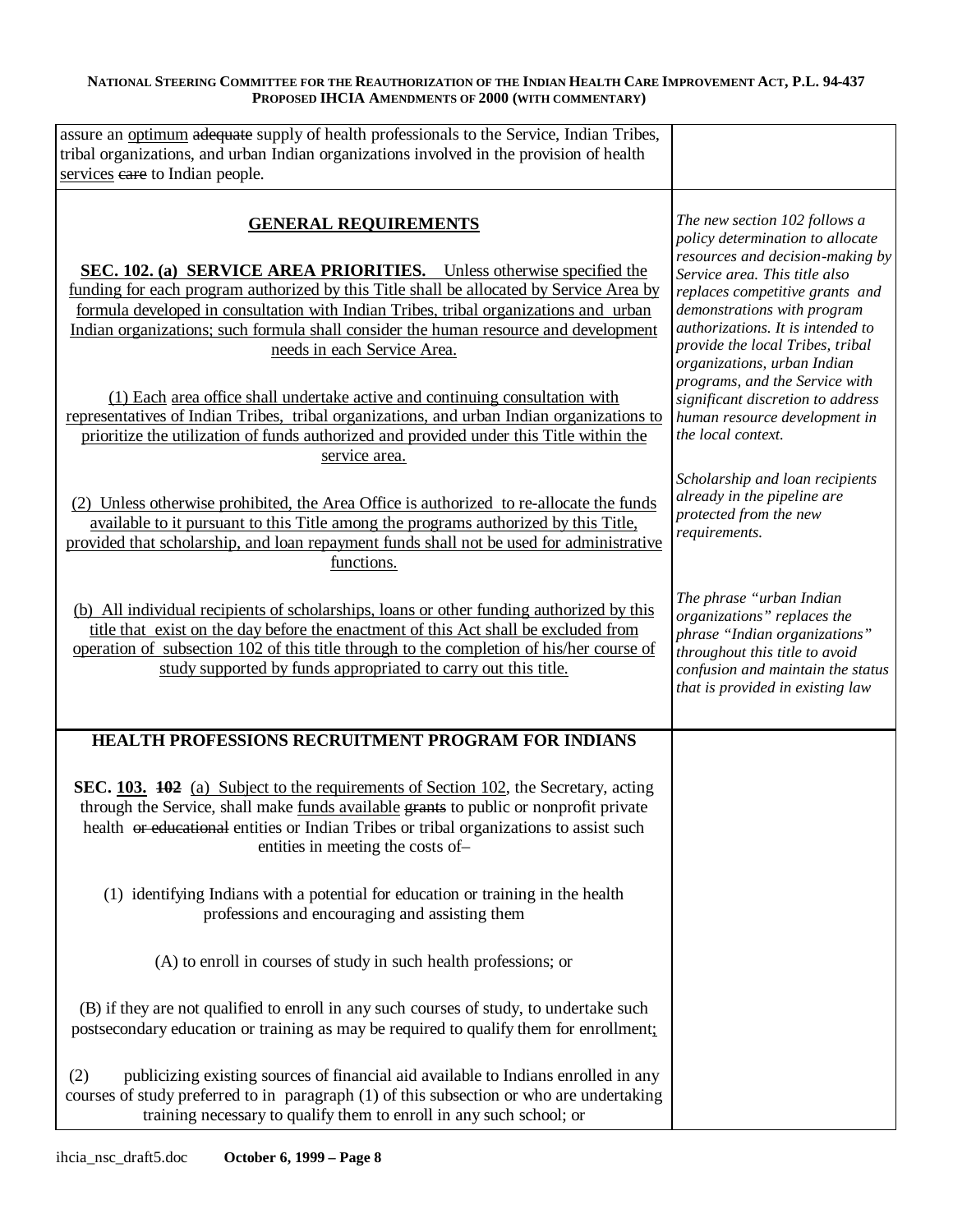| (3)                                                                                                                                                                                                                                                                                                                                                                                                                                                                                                                                                                                                                                   |                                                                                                                                                                                                                                                                |
|---------------------------------------------------------------------------------------------------------------------------------------------------------------------------------------------------------------------------------------------------------------------------------------------------------------------------------------------------------------------------------------------------------------------------------------------------------------------------------------------------------------------------------------------------------------------------------------------------------------------------------------|----------------------------------------------------------------------------------------------------------------------------------------------------------------------------------------------------------------------------------------------------------------|
| (3) establishing other programs which the Area Office Secretary determines<br>(4)                                                                                                                                                                                                                                                                                                                                                                                                                                                                                                                                                     |                                                                                                                                                                                                                                                                |
| will enhance and facilitate the enrollment of Indians in, and the subsequent pursuit and                                                                                                                                                                                                                                                                                                                                                                                                                                                                                                                                              |                                                                                                                                                                                                                                                                |
| completion by them of courses of study, referred to in paragraph (1) of this subsection.                                                                                                                                                                                                                                                                                                                                                                                                                                                                                                                                              |                                                                                                                                                                                                                                                                |
| $(b)(1)$ Funds under this section shall require that No grant may be made under this<br>subsection unless an application therefore has been submitted to, and approved by the<br>Secretary through the Area Office. Such application shall be in such form, submitted in<br>such manner, and contain such information, as the Secretary shall by regulation<br>prescribe pursuant to this Act. The Area Office Secretary shall give a preference to<br>applications submitted by Indian Tribes, tribal Indian organizations, or urban Indian<br>organizations.                                                                        |                                                                                                                                                                                                                                                                |
| $(2)$ The amount of <u>funds provided to entities authorized</u> any grant under this<br>section shall be determined by the Area Office Secretary. Payments pursuant to this<br>section may be made in advance or by way of reimbursement, and at such intervals and<br>on such conditions as provided for in regulations issued pursuant to this Act the<br>Secretary finds necessary, and, to the extent not otherwise prohibited by law, funding<br>commitments shall be for three (3) years, as provided for in regulations published<br>pursuant to this Act.                                                                    |                                                                                                                                                                                                                                                                |
| (c) For purposes of this section and section 104 and 105, "Indian or Indians"<br>shall, in addition to the meaning contained in section 4 of this Act, also mean any person<br>who (1) irrespective of whether he or she lives on or near a reservation, is a member of a<br>Tribe, band, or other organized group of Indians, including those Tribes, bands, or<br>groups terminated since 1940, (2) is an Eskimo or Aleut or other Alaska Native, or (3) is<br>considered by the Secretary of the Interior to be an Indian for any purpose, or (4) is<br>determined to be an Indian under regulations promulgated by the Secretary. | These are the exceptions found in<br>the current law that apply only to<br>sections 103 and 104 (formerly<br>102 and 103). State recognized<br>Indians were dropped from the 4<br>points as inconsistent with the<br>government-to-government<br>relationship. |
| <b>HEALTH PROFESSIONS PREPARATORY SCHOLARSHIP PROGRAM FOR</b>                                                                                                                                                                                                                                                                                                                                                                                                                                                                                                                                                                         |                                                                                                                                                                                                                                                                |
| <b>INDIANS</b>                                                                                                                                                                                                                                                                                                                                                                                                                                                                                                                                                                                                                        |                                                                                                                                                                                                                                                                |
| Sec. 104 103. (a) Subject to the requirements of Section 102, $\pm$ the Secretary, acting<br>through the Service, shall provide make scholarships grants to Indians who-                                                                                                                                                                                                                                                                                                                                                                                                                                                              |                                                                                                                                                                                                                                                                |
| (1) have successfully completed their high school education or high school<br>equivalency; and                                                                                                                                                                                                                                                                                                                                                                                                                                                                                                                                        |                                                                                                                                                                                                                                                                |
| (2) have demonstrated the potential eapability to successfully complete courses of study<br>in the health professions.                                                                                                                                                                                                                                                                                                                                                                                                                                                                                                                |                                                                                                                                                                                                                                                                |
| (b) Scholarships provided grants made pursuant to this section shall be for the<br>following purposes:                                                                                                                                                                                                                                                                                                                                                                                                                                                                                                                                |                                                                                                                                                                                                                                                                |
| (1) compensatory preprofessional education of any recipient grantee, such scholarship<br>not to exceed two years on a full-time basis (or the part-time equivalent thereof, as<br>determined by the area office pursuant to regulations issued under this Act Secretary).                                                                                                                                                                                                                                                                                                                                                             |                                                                                                                                                                                                                                                                |
| (2) Pregraduate education of any recipient grantee leading to a baccalaureate degree in<br>an approved course of study preparatory to a field of study in a health profession, such<br>scholarship not to exceed 4 years provided, however, that an up to two-year extension as<br>necessary may be approved (or the part-time equivalent thereof, as determined by the                                                                                                                                                                                                                                                               |                                                                                                                                                                                                                                                                |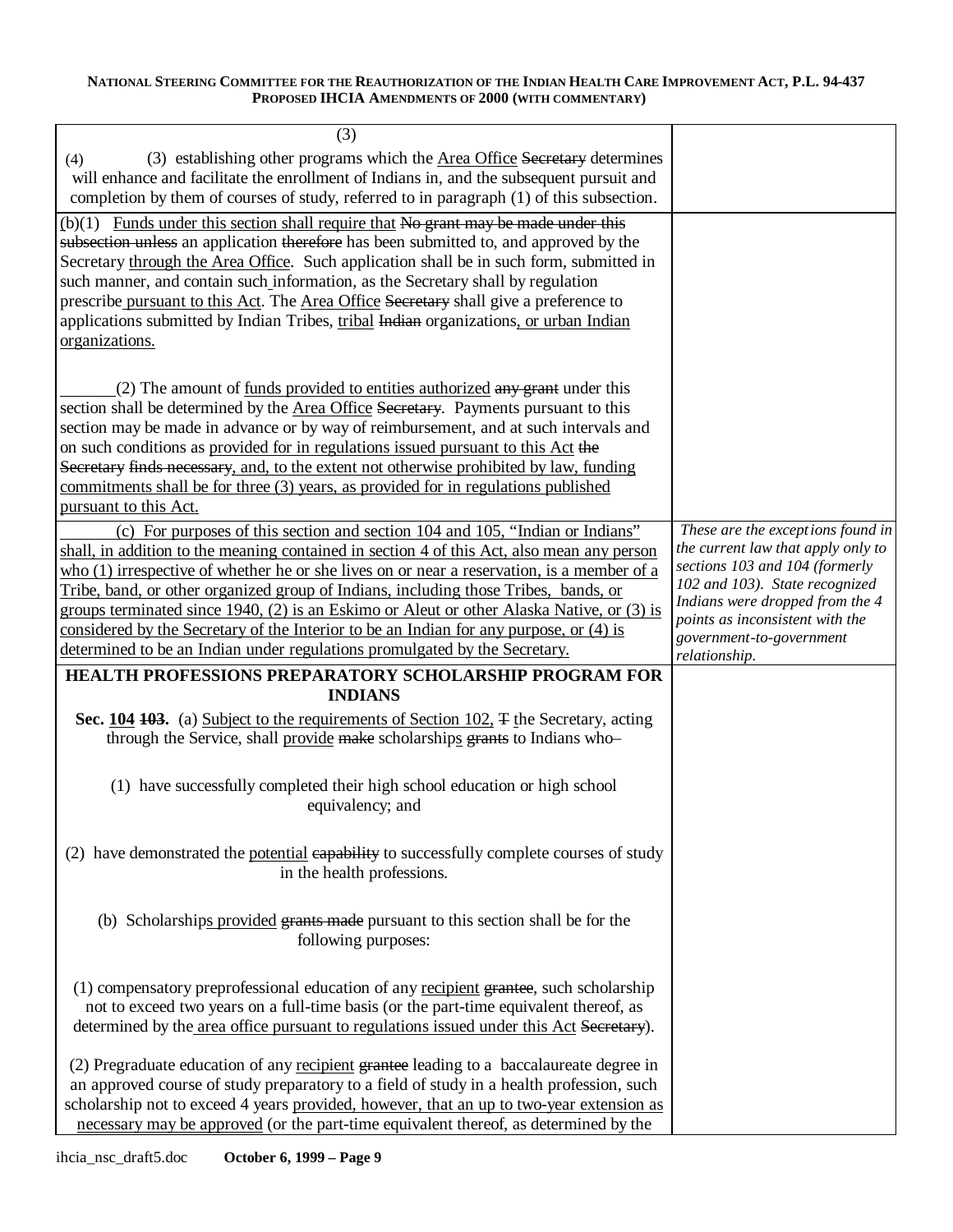| Secretary Area Office pursuant to regulations issued pursuant to this Act).                                                                                                                                                                                                                                                                                                                                                                                                                                                                                                                                                                                                                                                                                                                                                                                                                                                                                                                                 |                                                                                                                                                                        |
|-------------------------------------------------------------------------------------------------------------------------------------------------------------------------------------------------------------------------------------------------------------------------------------------------------------------------------------------------------------------------------------------------------------------------------------------------------------------------------------------------------------------------------------------------------------------------------------------------------------------------------------------------------------------------------------------------------------------------------------------------------------------------------------------------------------------------------------------------------------------------------------------------------------------------------------------------------------------------------------------------------------|------------------------------------------------------------------------------------------------------------------------------------------------------------------------|
| (c) Scholarships grants made under this section may cover costs of tuition, books,<br>transportation, board, and other necessary related expenses of a recipient grantee while<br>attending school.<br>(d) The Secretary shall not deny s Scholarship assistance to an eligible applicant under<br>this section shall not be denied solely on the basis of the applicant's scholastic<br>achievement if such applicant has been admitted to, or maintained good standing at, an<br>accredited institution.                                                                                                                                                                                                                                                                                                                                                                                                                                                                                                  |                                                                                                                                                                        |
| (e) The Secretary shall not deny s Scholarship assistance to an eligible<br>applicant under this section shall not be denied solely by reason of such applicant's<br>eligibility for assistance or benefits under any other federal program.                                                                                                                                                                                                                                                                                                                                                                                                                                                                                                                                                                                                                                                                                                                                                                |                                                                                                                                                                        |
| <b>INDIAN HEALTH PROFESSIONS SCHOLARSHIP</b><br>Sec. 105 104. (a) In order to meet the need for provide health professionals to<br>Indians, Indian Tribes, tribal organizations and urban Indian organizations, subject to<br>the requirements of section 102, provided, however, that the administration of this<br>section shall be a responsibility of the Director that shall not be delegated in a funding<br>agreement pursuant to the Indian Self-Determination and Education Assistance Act, the<br>Secretary, acting through the Service and in accordance with this section, shall make<br>scholarships grants to Indians who are enrolled full or part time in appropriately<br>accredited schools and pursuing courses of study in the health professions. Such<br>scholarships shall be designated Indian Health Scholarships and shall be made in<br>accordance with section 338A of the Public Health Service Act (42 U.S.C. 2541), except<br>as provided in subsection (b) of this section. | Former section 104 (a) is divided<br>into $105(a)$ and $(b)(1)$ ; .old $104$<br>$(b)(1)$ is deleted to clarify that the<br>Secretary's role is only<br>administrative. |
| (b) (1) The Secretary, acting through the Service, shall determine who shall<br>receive scholarships under subsection (a) and shall determine the distribution of such<br>scholarships among such health professions on the basis of the relative needs pf Indians<br>for additional service in such health professions.                                                                                                                                                                                                                                                                                                                                                                                                                                                                                                                                                                                                                                                                                    |                                                                                                                                                                        |
| $(2)$ . (1) An Indian individual shall be eligible for a scholarship under<br>subsection (a) in any year in which such individual is enrolled full or part time in a<br>course of study referred to in subsection (a).                                                                                                                                                                                                                                                                                                                                                                                                                                                                                                                                                                                                                                                                                                                                                                                      |                                                                                                                                                                        |
| $(2)$ $(3)$ (A) The active duty service obligation under a written contract with the<br>Secretary under section 338A of the Public Health Service Act (42 U.S.C.254 <i>l</i> ) that an<br>Indian individual has entered into under that section shall, if that individual is a recipient<br>of an Indian Health Scholarship, be met in full-time practice on an equivalent year for<br>year obligation, by service-                                                                                                                                                                                                                                                                                                                                                                                                                                                                                                                                                                                         |                                                                                                                                                                        |
| (i) in the Indian Health Service;                                                                                                                                                                                                                                                                                                                                                                                                                                                                                                                                                                                                                                                                                                                                                                                                                                                                                                                                                                           |                                                                                                                                                                        |
| (ii) in a program conducted under a funding agreement contract entered into under the<br>Indian Self-Determination and Education Assistance Act.;                                                                                                                                                                                                                                                                                                                                                                                                                                                                                                                                                                                                                                                                                                                                                                                                                                                           |                                                                                                                                                                        |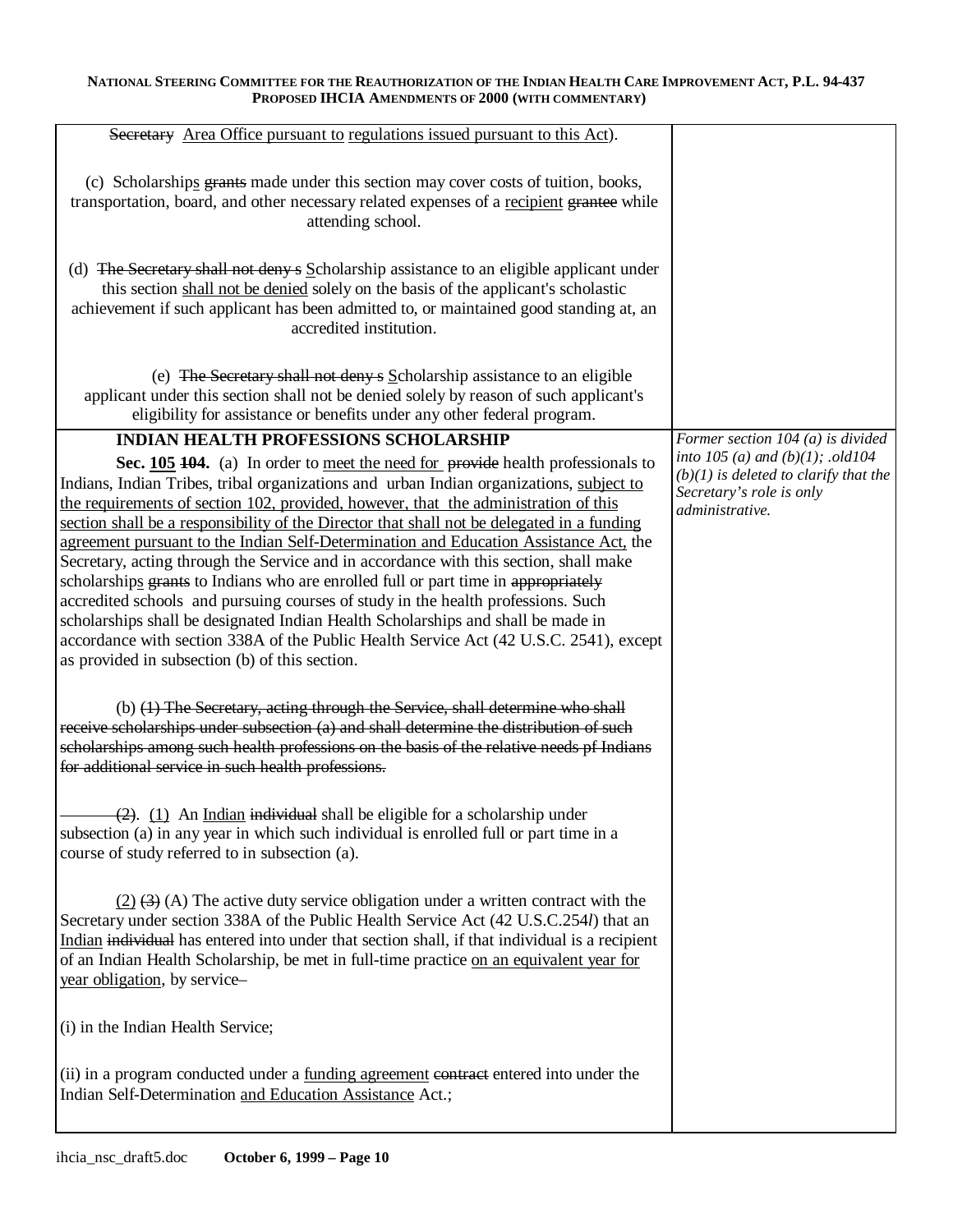(iii) in a program assisted under title V of this Act;

(iv) in the private practice of the applicable profession if, as determined by the Secretary, such practice is situated in a physician or other health professional shortage area and addresses the health care needs of a substantial number of Indians, or

(B) At the request of any individual who has entered into a contract referred to in subparagraph (A) and who receives a degree in medicine (including osteopathic or allopathic medicine), dentistry, optometry, podiatry, or pharmacy, the Secretary shall defer the active duty service obligation of that individual under that contract, in order that such individual may complete any internship, residency, or other advanced clinical training that is required for the practice of that health profession, for any appropriate period (in years, as determined by the Secretary), subject to the following conditions:

(i) No period of internship, residency, or other advanced clinical training shall be counted as satisfying any period of obligated service that is required under this section.

(ii) The active duty service obligation of that individual shall commence not later that 90 days after the completion of that advanced clinical training (or by a date specified by the Secretary).

(iii) The active duty service obligation will be served in the health profession of that individual, or in a field or specialty where a need is determined to exist by the appropriate Service Area , in a manner consistent with clauses (i) through (iv) of subparagraph (A).

(C) All new recipients of A recipient of an Indian Health Scholarships awarded after 2001 shall may, at the election of the recipient, meet the active duty service obligation within the service area from which the scholarship was awarded. Priority shall be given to a program that funded the recipient, provided, however, for special circumstances, a recipient may be placed in a different Service Area by agreement between Areas or programs. — described in subparagraph by service in a program specified in that subparagraph.

(i) is located on the reservation of the Tribe in which the recipient is enrolled; or

(ii) serves the Tribe in which the recipient is enrolled.

(D) Subject to subparagraph (C), the Area Office Secretary, in making assignments of Indian Health Scholarship recipients required to meet the active duty service obligation, described in subparagraph (A), shall give priority to assigning individuals to service in those programs specified in subparagraph (A) that have a need for health professionals to provide health care services as a result of individuals having breached contracts entered into under this section.

(3) (4) In the case of an individual receiving a scholarship under this section who is enrolled part time in an approved course of study--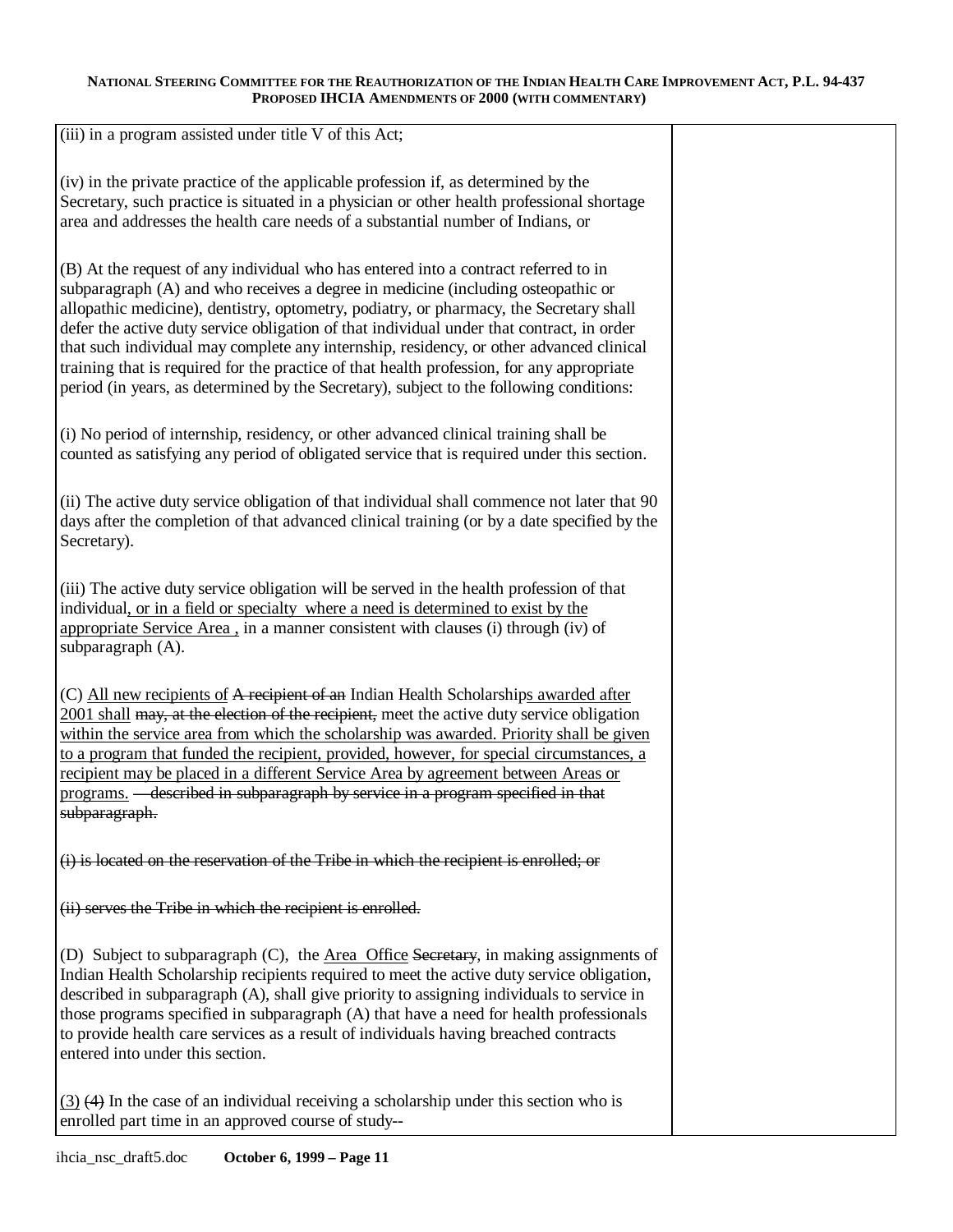| (A) such scholarship shall be for a period of years not to exceed the part-time equivalent<br>of 4 years, as determined by the Area Office Secretary;                                                                                                                                                                                                                                                                                                           |  |
|-----------------------------------------------------------------------------------------------------------------------------------------------------------------------------------------------------------------------------------------------------------------------------------------------------------------------------------------------------------------------------------------------------------------------------------------------------------------|--|
| $(B)$ the period of obligated service described in paragraph $(2)(A)$ , shall be equal to the<br>greater of--                                                                                                                                                                                                                                                                                                                                                   |  |
| (i) the part-time equivalent of one year for each year for which the individual was<br>provided a scholarship (as determined by the Area Office Secretary); or                                                                                                                                                                                                                                                                                                  |  |
| (ii) two years; and                                                                                                                                                                                                                                                                                                                                                                                                                                             |  |
| (C) the amount of the monthly stipend specified in section $338A(g)(1)(B)$ of the Public<br>Health Service Act $(42U.S.C. 2541(g)(1)(B))$ shall be reduced pro rata (as determined<br>by the Secretary) based on the number of hours such student is enrolled.                                                                                                                                                                                                  |  |
| $(4)$ (5)(A) An individual who has, on or after the date of the enactment of this<br>paragraph, entered into a written contract with the Secretary under this section and<br>who--                                                                                                                                                                                                                                                                              |  |
| (i) fails to maintain an acceptable level of academic standing in the educational<br>institution in which he is enrolled (such level determined by the educational institution<br>under regulations of the Secretary),                                                                                                                                                                                                                                          |  |
| (ii) is dismissed from such educational institution for disciplinary reasons,                                                                                                                                                                                                                                                                                                                                                                                   |  |
| (iii) voluntarily terminates the training in such an educational institution for which he is<br>provided a scholarship under such contract before the completion of such training, or                                                                                                                                                                                                                                                                           |  |
| (iv) fails to accept payment, or instructs the educational institution in which he is<br>enrolled not to accept payment, in whole or in part, of a scholarship under such contract,<br>in lieu of any service obligation arising under such contract, shall be liable to the United<br>States for the amount which has been paid to him, or on his behalf, under the contract.                                                                                  |  |
| (B) If for any reason not specified in subparagraph (A) an individual breaches his/her<br>written contract by failing either to begin such individual's service obligation under this<br>section or to complete such service obligation, the United States shall be entitled to<br>recover from the individual an amount determined in accordance with the formula<br>specified in subsection (1) of section 108 in the manner provided for in such subsection. |  |
| (C) Upon the death of an individual who receives an Indian Health Scholarship, any<br>obligation of that individual for service or payment that relates to that scholarship shall<br>be canceled.                                                                                                                                                                                                                                                               |  |
| (D) The Secretary shall provide for the partial or total waiver or suspension of any<br>obligation of service or payment of a recipient of an Indian Health Scholarship if the                                                                                                                                                                                                                                                                                  |  |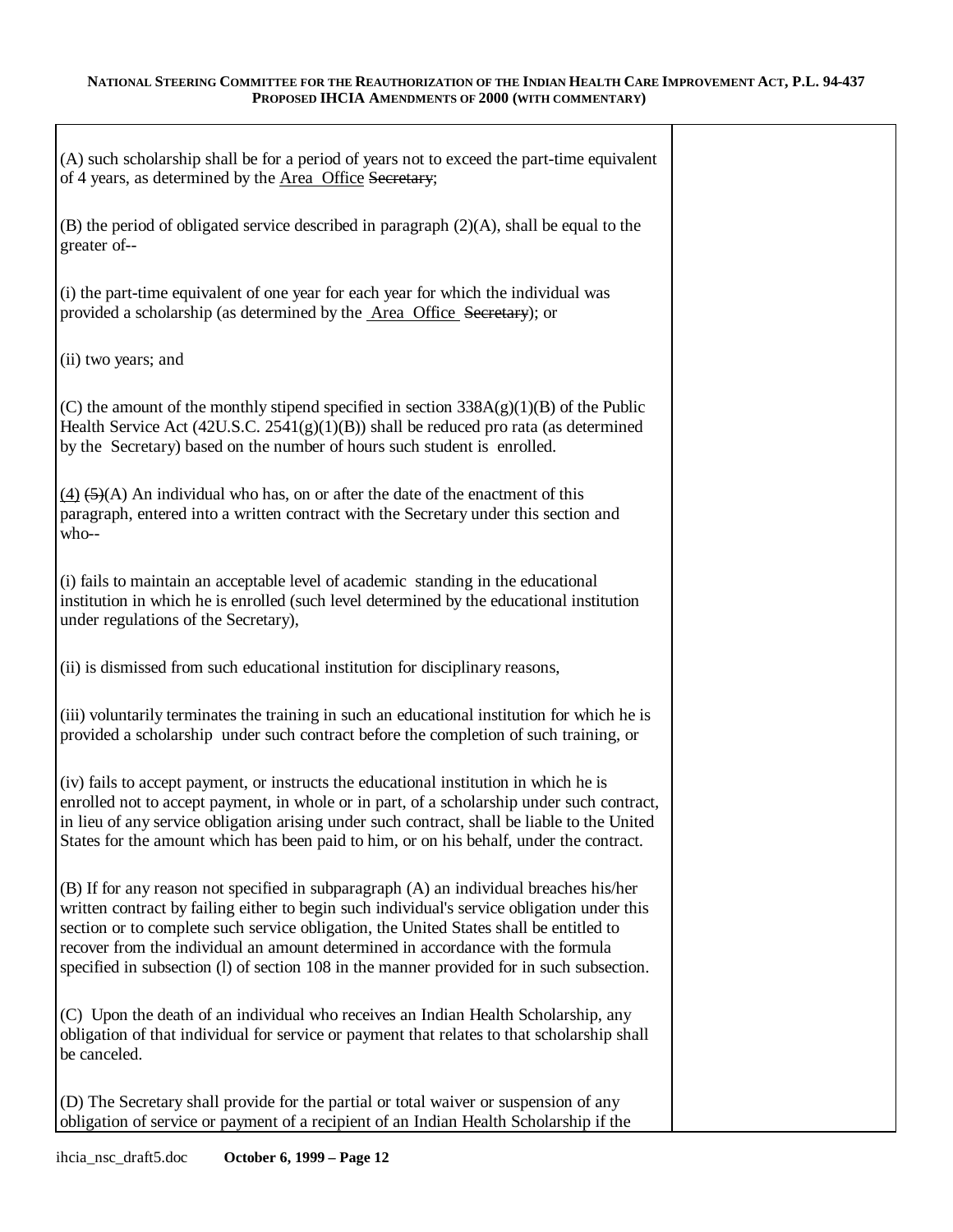| Secretary in consultation with the Area office, Indian Tribes, tribal organizations and<br>urban Indian organizations determines that-                                                                                                                                                                                                                                                                                                                                                |                                                                                              |
|---------------------------------------------------------------------------------------------------------------------------------------------------------------------------------------------------------------------------------------------------------------------------------------------------------------------------------------------------------------------------------------------------------------------------------------------------------------------------------------|----------------------------------------------------------------------------------------------|
| (i) it is not possible for the recipient to meet that obligation or make that payment;                                                                                                                                                                                                                                                                                                                                                                                                |                                                                                              |
| (ii) requiring that recipient to meet that obligation or make that payment would result in<br>extreme hardship to the recipient; or                                                                                                                                                                                                                                                                                                                                                   |                                                                                              |
| (iii) the enforcement of the requirement to meet the obligation or make the payment<br>would be unconscionable.                                                                                                                                                                                                                                                                                                                                                                       |                                                                                              |
| (E) Notwithstanding any other provision of law, in any case of extreme hardship or for<br>other good cause shown, the Secretary may waive, in whole or in part, the right of the<br>United States to recover funds made available under this section.                                                                                                                                                                                                                                 |                                                                                              |
| (F) Notwithstanding any other provision of law, with respect to a recipient of an<br>Indian Health Scholarship, no obligation for payment may be released by a discharge in<br>bankruptcy under title 11, United States Code, unless that discharge is granted after the<br>expiration of the 5-year period beginning on the initial date on which that payment is<br>due, and only if the bankruptcy court finds that the nondischarge of the obligation<br>would be unconscionable. |                                                                                              |
| (c) The Secretary shall, acting through the Service, establish a Placement Office<br>to develop and implement a national policy for the placement, to available vacancies<br>within the Service, of Indian Health Scholarship recipients required to meet the active<br>duty service obligation prescribed under section 338C of the Public Health Service Act                                                                                                                        |                                                                                              |
| (42 U.S.C. § 254m) without regard to any competitive personnel system, agency                                                                                                                                                                                                                                                                                                                                                                                                         |                                                                                              |
| personnel limitation, or Indian preference policy.                                                                                                                                                                                                                                                                                                                                                                                                                                    |                                                                                              |
| (c) Sec. 120. Funding Matching Grants for Tribes for Scholarship Programs.<br>$\left(\frac{a}{b}\right)$ (1) (A) Subject to section 102, the Secretary shall make grants funds<br>available to Indian Tribes and tribal organizations for the purpose of assisting such<br>Tribes and tribal organizations in educating Indians to serve as health professionals in<br>Indian communities.                                                                                            | Subsection $(c)$ was section 120<br>which has been moved and<br>amended.                     |
| $\frac{2}{2}$ (B) Amounts available for grants under subparagraph (A) $(1)$ for any fiscal<br>year shall not exceed 5 percent of the amounts available for each fiscal year for Indian<br>Health Scholarships under this section 104.                                                                                                                                                                                                                                                 | This subsection has been modified                                                            |
| $\overline{(3)}$ (C) An application for funds a grant under subparagraph (A) $\overline{(4)}$ shall be in<br>such form and contain such agreements, assurances and information as consistent with<br>the Secretary determines are necessary to carry out this section.                                                                                                                                                                                                                | to allow Tribes or tribal<br>organization to use any source of<br>funds for their 20% match. |
| $\overline{(b)}$ (2)(A) An Indian Tribe or tribal organization receiving funds under<br>paragraph $(1)$ shall a grant under subsection $(a)$ agree to provide scholarships to Indians<br>in accordance with the requirements of this subsection.                                                                                                                                                                                                                                      |                                                                                              |
| $\underline{B}$ $\rightarrow$ $\underline{C}$ ) With respect to costs of providing any scholarship pursuant to                                                                                                                                                                                                                                                                                                                                                                        |                                                                                              |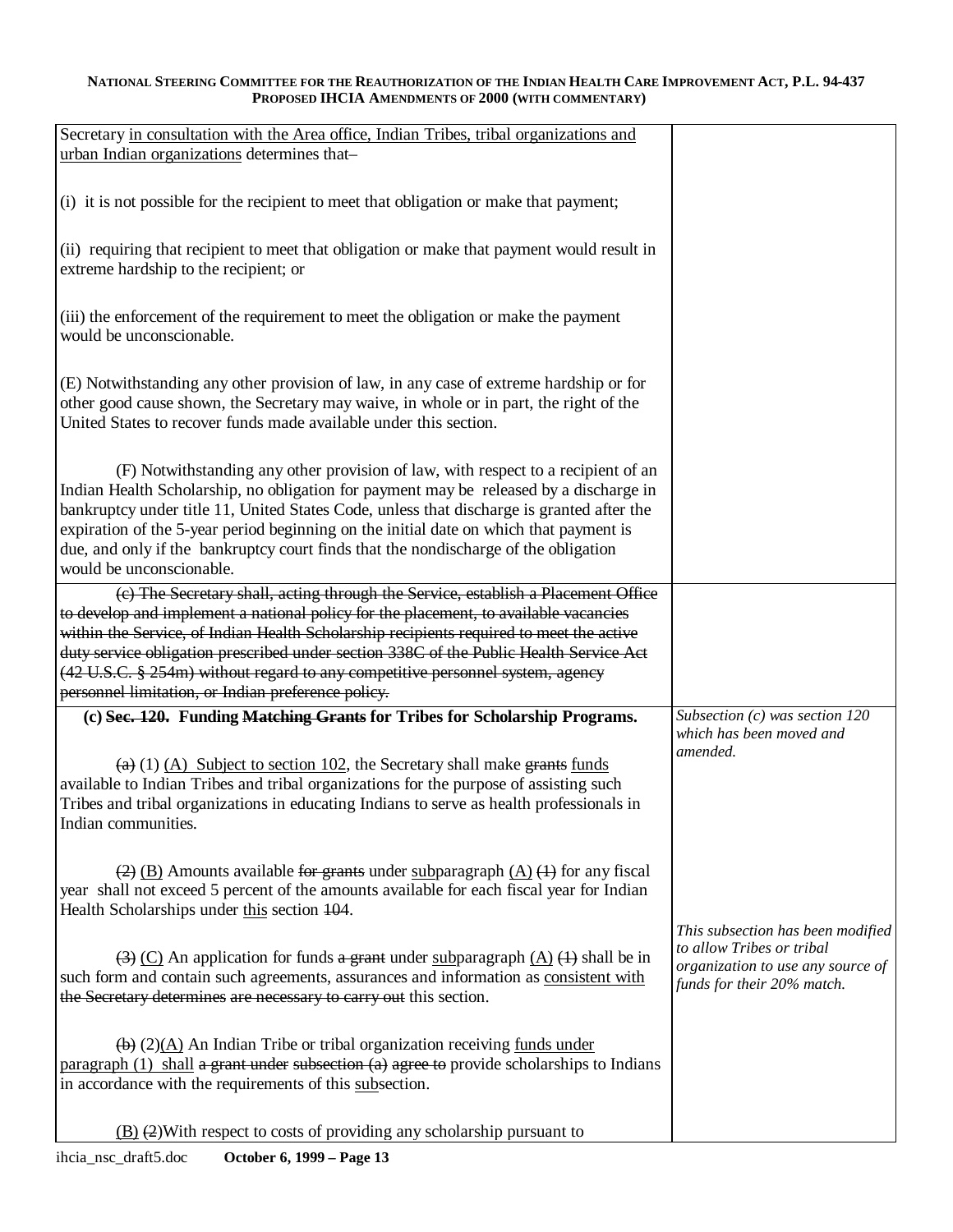subparagraph  $(A)$  paragraph  $(1)$  —

 $(i)$   $(A)$  80 percent of the costs of the scholarship shall be paid from the funds pursuant to subsection  $(a)$  (c)(1) provided to the Indian Tribe or tribal organization; and

(ii)  $(B)$  20 percent of such costs may be paid from non-federal contributions by the Indian Tribe or tribal organization through which the scholarship is provided any other source of funds.

(3) In determining the amount of non-federal contributions that have been provided for purposes of subparagraph (B) of paragraph (2), any amounts provided by the federal Government to Indian Tribes or tribal organizations involved or to any other entity shall not be included.

(4) Non-federal contributions required by subparagraph  $(B)$  of paragraph  $(2)$ may be provided directly through the Indian Tribe or tribal organization involved or through donations from public and private entities.

 $(3)$  (e) An Indian Tribe or tribal organization shall provide scholarships under subsection (c) only to Indians enrolled or accepted for enrollment in a course of study (approved by the Secretary) in one of the health professions described in section 104(a) contemplated by this Act.

(4)  $(d)$  In providing scholarships under paragraph (2) subsection  $(b)$ , the Secretary and the Indian Tribe or tribal organization shall enter into a written contract with each recipient of such scholarship. Such contract shall–

 $(A)$   $(A)$  obligate such recipient to provide service in an Indian health program (as defined in section  $109(a)(2)(A)$ , in the same service area where the Indian Tribe or tribal organization providing the scholarship is located, for –

 $(i)$   $(A)$  a number of years for which the scholarship is provided (or the part-time equivalent thereof, as determined by the Secretary), or for a period of 2 years , whichever period is greater; or

 $(ii)$   $(B)$  such greater period of time as the recipient and the Indian Tribe or tribal organization may agree;

(B)  $(2)$  provide that the amount of the scholarship

 $(i)$   $(A)$  may only be expended for-

 $(I)$   $\leftrightarrow$  tuition expenses, other reasonable educational expenses, and reasonable living expenses incurred in attendance at the educational institution; and

 $(II)$   $(ii)$  payment to the recipient of a monthly stipend of not more than the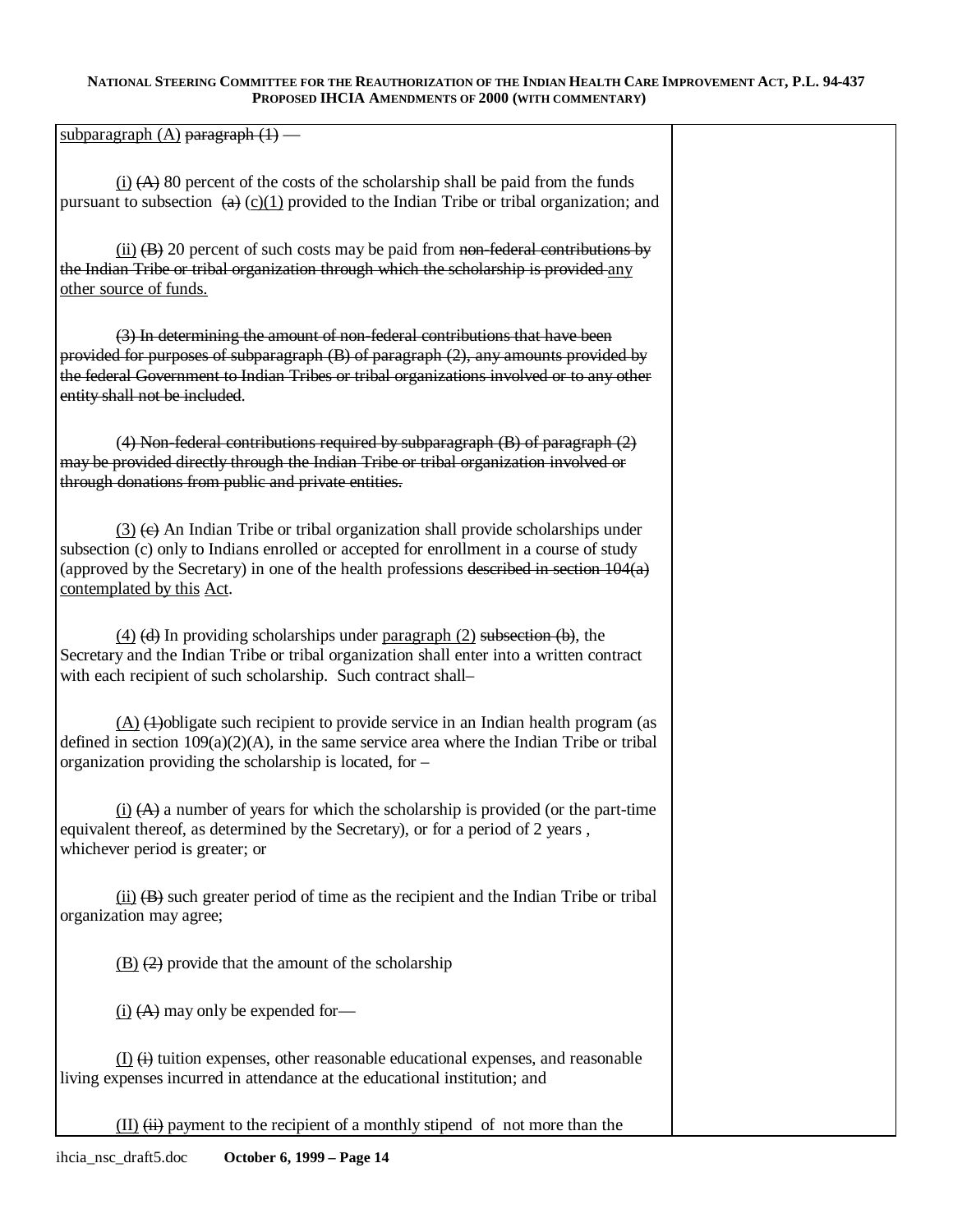| amount authorized by section $338(g)(1)(B)$ of the Public Health Service Act (42 U.S.C.<br>$254m(g)(1)(B)$ , such amount to be reduced pro rata (as determined by the Secretary)<br>based on the number of hours such student is enrolled; and may not exceed, for any year                                                                                                                                                                                                                                                                |  |
|--------------------------------------------------------------------------------------------------------------------------------------------------------------------------------------------------------------------------------------------------------------------------------------------------------------------------------------------------------------------------------------------------------------------------------------------------------------------------------------------------------------------------------------------|--|
| of attendance which the scholarship is provided, the total amount required for the year<br>for the purposes authorized in this clause Subparagraph;                                                                                                                                                                                                                                                                                                                                                                                        |  |
| $(ii)$ (B) may not exceed, for any year of attendance which the scholarship is<br>provided, the total amount required for the year for the purposes authorized in clause (i)<br>subparagraph $(A)$ ;                                                                                                                                                                                                                                                                                                                                       |  |
| $(C)$ $(3)$ require the recipient of such scholarship to maintain an acceptable level<br>of academic standing as determined by the educational institution in accordance with<br>regulations issued pursuant to this Act; and                                                                                                                                                                                                                                                                                                              |  |
| (D) (4) require the recipient of such scholarship to meet the educational and<br>licensure requirements appropriate to each health profession.                                                                                                                                                                                                                                                                                                                                                                                             |  |
| $(5)(A)$ (e)(1) An individual who has entered into a written contract with the<br>Secretary and an Indian Tribe or tribal organization under this paragraph subsection and<br>$who-$                                                                                                                                                                                                                                                                                                                                                       |  |
| $(i)$ $(A)$ fails to maintain an acceptable level of academic standing in the<br>education institution in which he is enrolled (such level determined by the educational<br>institution under regulations of the Secretary);                                                                                                                                                                                                                                                                                                               |  |
| $(ii)$ $(B)$ is dismissed from such education for disciplinary reasons;                                                                                                                                                                                                                                                                                                                                                                                                                                                                    |  |
| $(iii)$ ( $C$ ) Voluntarily terminates the training in such an educational institution for<br>which he or she is provided a scholarship under such contract before the completion of<br>such training; or                                                                                                                                                                                                                                                                                                                                  |  |
| $(iv)$ (D) fails to accept payment, or instructs the educational institution in which<br>he or she is enrolled not to accept payment, in whole or in part, of a scholarship under<br>such contract, in lieu of any service obligation arising under such contract, shall be<br>liable to the United States for the federal share of the amount which has been paid to<br>him or her, or on his or her behalf, under the contract.                                                                                                          |  |
| $\underline{(B)}$ $\overline{(2)}$ If for any reason not specified in subparagraph $(A)$ paragraph $(1)$ , an<br>individual breaches his or her written contract by failing to either begin such<br>individual's service obligation required under such contract or to complete such service<br>obligation, the United States shall be entitled to recover from the individual an amount<br>determined in accordance with the formula specified in subsection $(1)$ of section $110$<br>108 in the manner provided for in such subsection. |  |
| $(C)$ $(3)$ The Secretary may carry out this subsection on the basis of information<br>received from Indian Tribes or tribal organizations involved, or on the basis of<br>information collected through such other means as the Secretary deems appropriate.                                                                                                                                                                                                                                                                              |  |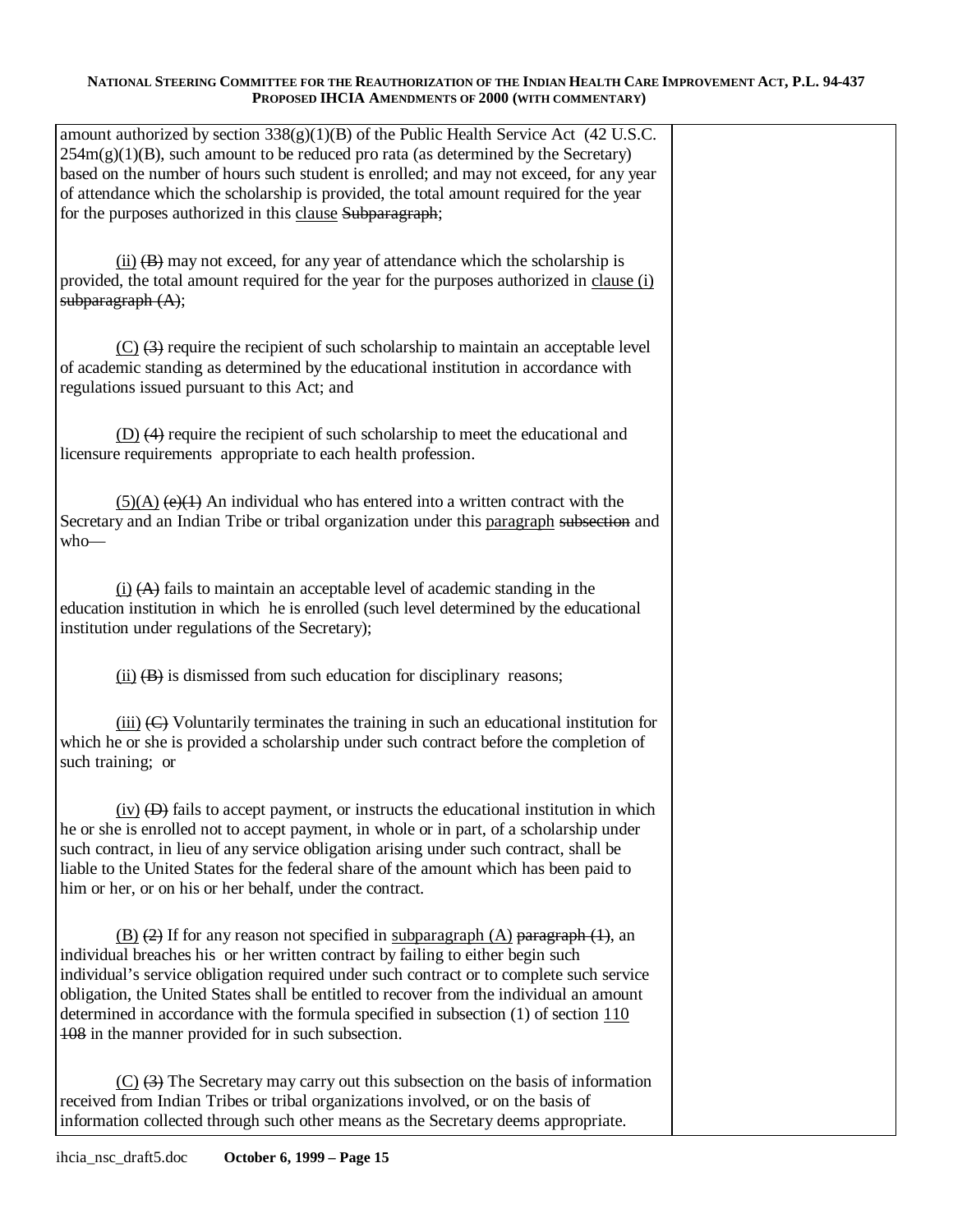Τ

| $(6)$ (f) The recipient of a scholarship under paragraph (1) subsection (b) shall<br>agree, in providing health care pursuant to the requirements herein subsection $(d)(1)$ –                                                                                                                                                                                                                                                                                                                                                                                                                                                                                                                                                                                                                                                                                                                                                                                                         |  |
|----------------------------------------------------------------------------------------------------------------------------------------------------------------------------------------------------------------------------------------------------------------------------------------------------------------------------------------------------------------------------------------------------------------------------------------------------------------------------------------------------------------------------------------------------------------------------------------------------------------------------------------------------------------------------------------------------------------------------------------------------------------------------------------------------------------------------------------------------------------------------------------------------------------------------------------------------------------------------------------|--|
| $(A)$ (4) not to discriminate against an individual seeking care on the basis of the<br>ability of the individual to pay for such care or on the basis that payment for such care<br>will be mage pursuant to the program established in title XVIII of the Social Security<br>Act or pursuant to the programs established in title XIX of such Act; and                                                                                                                                                                                                                                                                                                                                                                                                                                                                                                                                                                                                                               |  |
| $\underline{(B)}$ (2) to accept assignment under section 1842(b)(3)(B)(ii) of the Social<br>Security Act for all services for which payment may be made under part B of title XVIII<br>of such Act, and to enter into an appropriate agreement with the State agency that<br>administers the State plan for medical assistance under title XIX of such Act to provide<br>service to individuals entitled to medical assistance under the plan                                                                                                                                                                                                                                                                                                                                                                                                                                                                                                                                          |  |
| $(7)$ (g) The Secretary shall make payments under this paragraph subsection to<br>an Indian Tribe or tribal organization for any fiscal year subsequent to the first fiscal<br>year of such payments unless the Secretary determines that, for the immediately<br>preceding fiscal year, the Indian Tribe or tribal organization has not complied with the<br>requirements of this subsection.                                                                                                                                                                                                                                                                                                                                                                                                                                                                                                                                                                                         |  |
| AMERICAN INDIANS INTO PSYCHOLOGY PROGRAM                                                                                                                                                                                                                                                                                                                                                                                                                                                                                                                                                                                                                                                                                                                                                                                                                                                                                                                                               |  |
| SEC. 106.217. Notwithstanding section 102, the Secretary may shall provide<br>funding grants to at least 3 colleges and universities for the purpose of developing and<br>maintaining American Indian psychology career recruitment programs as a means of<br>encouraging Indians to enter the mental health field. These programs shall be located at<br>various locations throughout the country to maximize their availability to Indian<br>students and new programs shall be established in different locations from time to time.<br>(b) The Secretary shall provide one of the grants authorized under subsection<br>(a) to develop and maintain a program at the University of North Dakota to be known as<br>the "Quentin N. Burdick American Indians Into Psychology Program." Such program<br>shall, to the maximum extent feasible, coordinate with the Quentin N. Burdick Indian<br>into Health Programs authorized under section $117$ $114(b)$ , the Quentin N. Burdick |  |
| American Indians Into Nursing Program authorized under section 115 + 12(e), and<br>existing university research and communications networks.                                                                                                                                                                                                                                                                                                                                                                                                                                                                                                                                                                                                                                                                                                                                                                                                                                           |  |
| $(c)(1)$ The Secretary shall issue regulations pursuant to this Act for the<br>competitive awarding of funds the grants provided under this section.                                                                                                                                                                                                                                                                                                                                                                                                                                                                                                                                                                                                                                                                                                                                                                                                                                   |  |
| (2) Applicants for grants under this section shall agree to provide a program<br>which, at a minimum-                                                                                                                                                                                                                                                                                                                                                                                                                                                                                                                                                                                                                                                                                                                                                                                                                                                                                  |  |
| (A) provides outreach and recruitment for health professions to Indian<br>communities including elementary, secondary and accredited and accessible community<br>colleges located on Indian reservations that will be served by the program;                                                                                                                                                                                                                                                                                                                                                                                                                                                                                                                                                                                                                                                                                                                                           |  |
| (B) incorporates a program advisory board comprised of representatives from<br>the Tribes and communities that will be served by the program;                                                                                                                                                                                                                                                                                                                                                                                                                                                                                                                                                                                                                                                                                                                                                                                                                                          |  |

 $\overline{\Gamma}$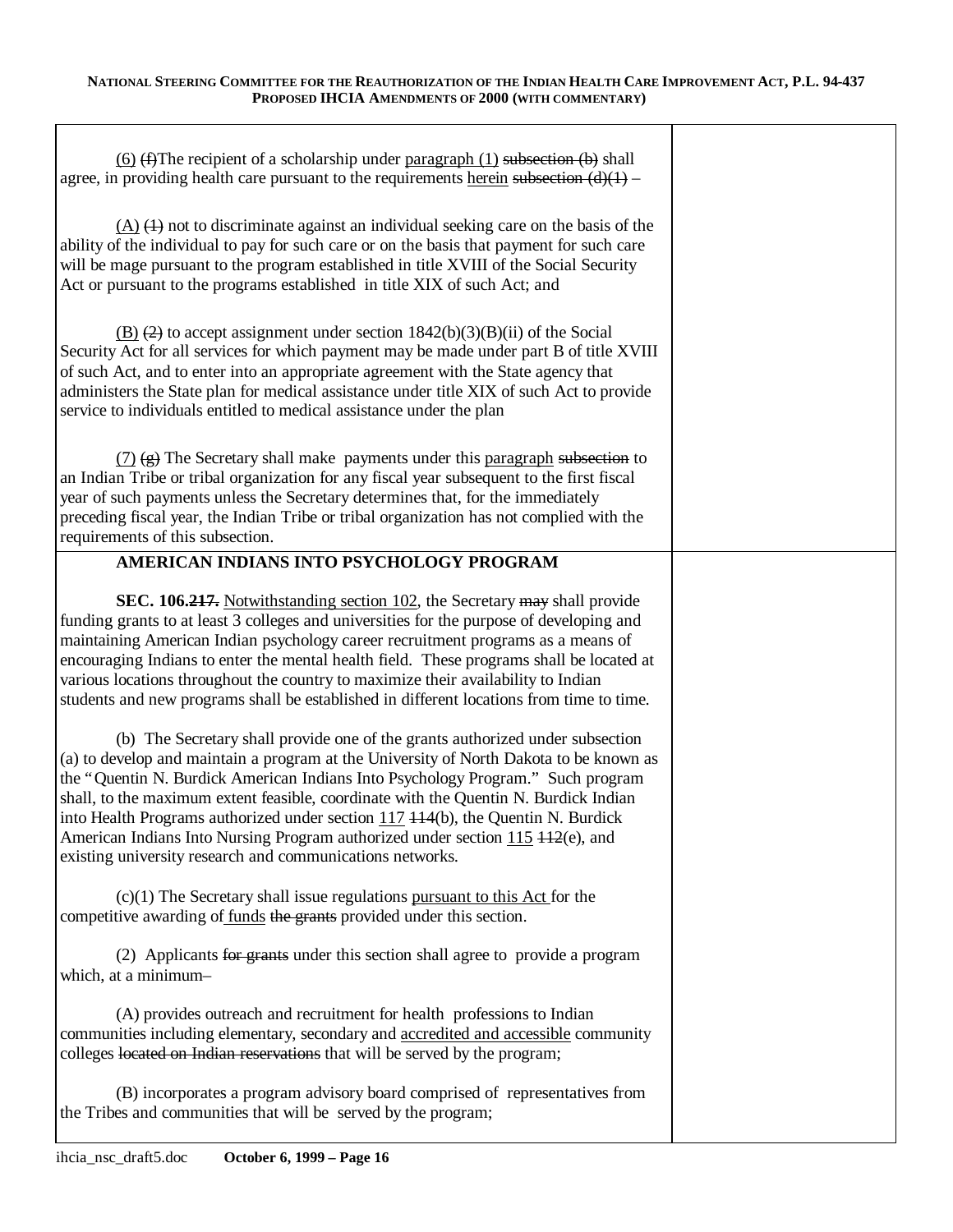| (C) provides summer enrichment programs to expose Indian students to the<br>varied fields of psychology through research, clinical and experimental activities                                                                                                                                                                                                                                                                                                                                                                                    |                                                                                                                                                                                   |
|---------------------------------------------------------------------------------------------------------------------------------------------------------------------------------------------------------------------------------------------------------------------------------------------------------------------------------------------------------------------------------------------------------------------------------------------------------------------------------------------------------------------------------------------------|-----------------------------------------------------------------------------------------------------------------------------------------------------------------------------------|
| (D) provides stipends to undergraduate and graduate students to pursue a career<br>in psychology;                                                                                                                                                                                                                                                                                                                                                                                                                                                 |                                                                                                                                                                                   |
| $(D)$ $(E)$ develops affiliation agreements with tribal community colleges, the<br>Service, university affiliated programs, and other appropriate accredited and accessible<br>entities to enhance the education of Indian students;                                                                                                                                                                                                                                                                                                              |                                                                                                                                                                                   |
| $(E)$ (F) to the maximum extent feasible, utilizes existing university tutoring,<br>counseling and student support services; and                                                                                                                                                                                                                                                                                                                                                                                                                  |                                                                                                                                                                                   |
| $(E)$ (G) to the maximum extent feasible, employs qualified Indians in the<br>program.                                                                                                                                                                                                                                                                                                                                                                                                                                                            |                                                                                                                                                                                   |
| (d) The active duty service obligation prescribed under section 338C of the<br>Public Health Service Act (42 U.S.C. 254m) shall be met by each graduate who receives<br>a stipend described in subsection (c)(2)(D) that is funded by a grant provided under this<br>section. Such obligation shall be met by service-                                                                                                                                                                                                                            |                                                                                                                                                                                   |
| (1) in the Indian Health Service;<br>(2) in a program conducted under a funding agreement contract entered into<br>under the Indian Self-Determination and Education Assistance Act;                                                                                                                                                                                                                                                                                                                                                              |                                                                                                                                                                                   |
| (3) in a program assisted under title V of this Act; or                                                                                                                                                                                                                                                                                                                                                                                                                                                                                           |                                                                                                                                                                                   |
| (4) in the private practice of psychology if, as determined by the Secretary, in<br>accordance with guidelines promulgated by the Secretary, such practice is situated in a<br>physician or other health professional shortage area and addresses the health care needs<br>of a substantial number of Indians.                                                                                                                                                                                                                                    |                                                                                                                                                                                   |
| <b>INDIAN HEALTH SERVICE EXTERN PROGRAMS</b>                                                                                                                                                                                                                                                                                                                                                                                                                                                                                                      |                                                                                                                                                                                   |
| <b>SEC.</b> 107 105. (a) Any individual who receives a scholarship grant pursuant to<br>section 105 404 shall be entitled to employment in the Service or may be employed by<br>program of an Indian Tribe, tribal organization or urban Indian organization, or other<br>agencies of the Department as available. during any nonacademic period of the year.<br>Periods of employment pursuant to this subsection shall not be counted in determining<br>fulfillment of the service obligation incurred as a condition of the scholarship grant. | While extern employment for<br>scholarship recipients is a right<br>within the Service, it is<br>discretionary for Tribes, tribal<br>organizations, and urban Indian<br>programs. |
| (b) Any individual enrolled in a course of study may be employed by the<br>Service or by an Indian Tribe, tribal organization, or urban Indian organization during<br>any nonacademic period of the year. Any such employment shall not exceed one<br>hundred and twenty days during any calendar year.                                                                                                                                                                                                                                           |                                                                                                                                                                                   |
| (c) Any individual in a high school program authorized under section $103(a)$<br>may be employed by the Service or by a Indian Tribe, or tribal organization or urban<br>Indian organization during any nonacademic period of the year, not to exceed 120 days<br>during a calendar year.                                                                                                                                                                                                                                                         |                                                                                                                                                                                   |
| $(d)$ (e) Any employment pursuant to this section shall be made without regard                                                                                                                                                                                                                                                                                                                                                                                                                                                                    |                                                                                                                                                                                   |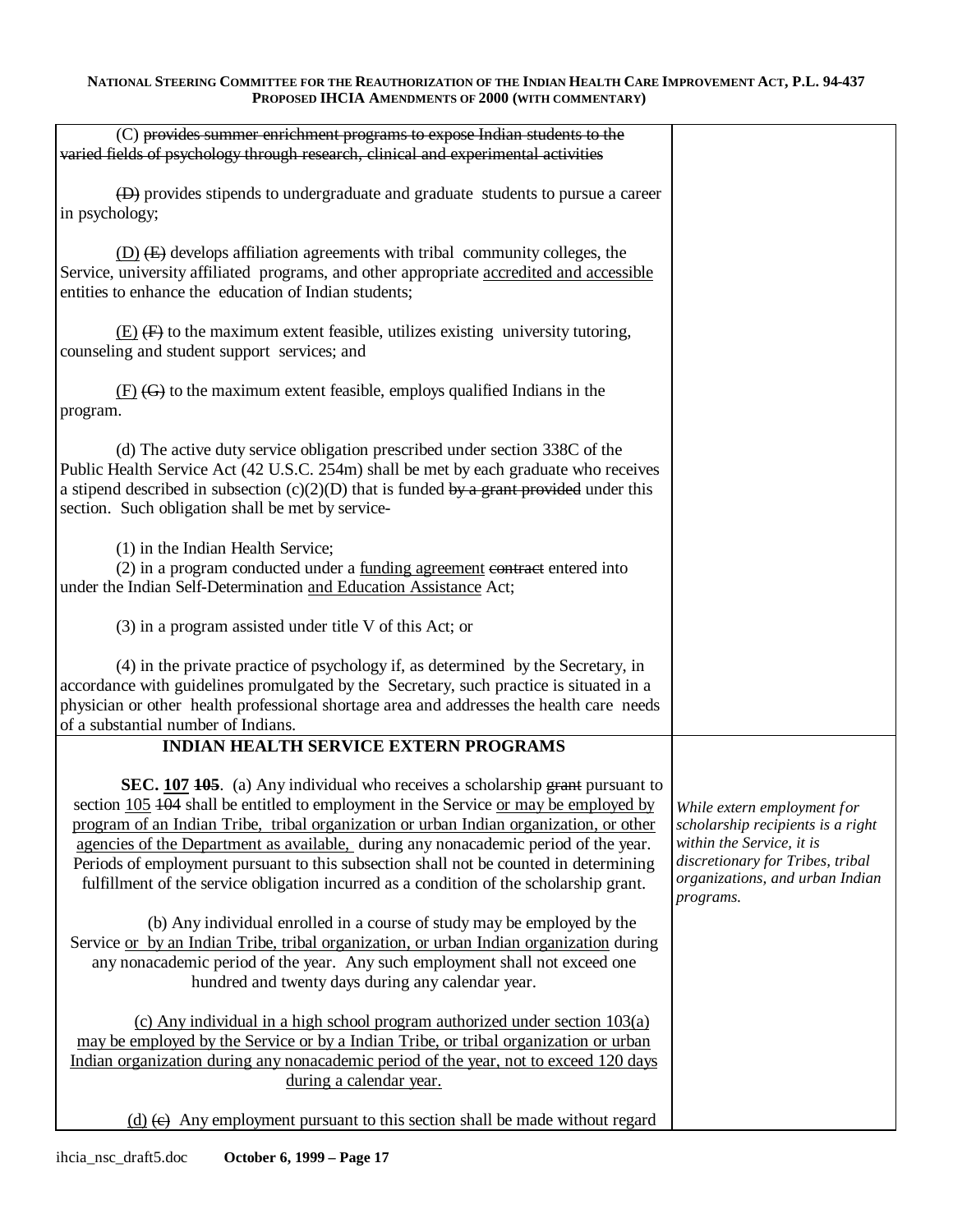| to any competitive personnel system or agency personnel limitation and to a position<br>which will enable the individual so employed to receive practical experience in the<br>health profession in which he or she is engaged in study. Any individual so employed<br>shall receive payment for his or her services comparable to the salary he or she would<br>receive if he or she were employed in the competitive system. Any individual so<br>employed shall not be countered against any employment ceiling affecting the Service<br>or the Department of Health and Human Services.                                                                                                                                                                                                                                                                                                                     |                                                               |
|-----------------------------------------------------------------------------------------------------------------------------------------------------------------------------------------------------------------------------------------------------------------------------------------------------------------------------------------------------------------------------------------------------------------------------------------------------------------------------------------------------------------------------------------------------------------------------------------------------------------------------------------------------------------------------------------------------------------------------------------------------------------------------------------------------------------------------------------------------------------------------------------------------------------|---------------------------------------------------------------|
| <b>CONTINUING EDUCATION ALLOWANCES</b>                                                                                                                                                                                                                                                                                                                                                                                                                                                                                                                                                                                                                                                                                                                                                                                                                                                                          |                                                               |
| SEC. 108 106. (a) In order to encourage physicians, dentists, nurses, and other<br>health professionals, including for purposes of this section, community health<br>representatives and emergency medical technicians, to join or continue in the Service or<br>program of an Indian Tribe, tribal organization, or urban Indian organization and to<br>provide their services in the rural and remote areas where a significant portion of the<br>Indian people reside, the Secretary, subject to Section 102, acting through the Service<br>Area, may provide allowances to health professionals employed in the Service or<br>program of an Indian Tribe, tribal organization or urban Indian organization to enable<br>them for a period of time each year prescribed by regulation of the Secretary to take<br>leave of their duty stations for professional consultation and refresher training courses. |                                                               |
| (b) Of amounts appropriated under the authority of this title for each fiscal year<br>to be used to carry out this section, not more than \$1,000,000 may be used to establish<br>postdoctoral training programs for health professionals.                                                                                                                                                                                                                                                                                                                                                                                                                                                                                                                                                                                                                                                                      |                                                               |
| <b>COMMUNITY HEALTH REPRESENTATIVE PROGRAM</b>                                                                                                                                                                                                                                                                                                                                                                                                                                                                                                                                                                                                                                                                                                                                                                                                                                                                  |                                                               |
| <b>SEC.</b> $109$ $107$ (a) Under the authority of the Act of November 2, 1921 (25)<br>U.S.C. 13), popularly known as the Snyder Act, the Secretary shall maintain a<br>Community Health Representative Program under which the Service, Indian Tribes and<br>tribal organizations                                                                                                                                                                                                                                                                                                                                                                                                                                                                                                                                                                                                                              | Authority for urban Indian<br>organizations moved to title V. |
| provides for the training of Indians as community health<br>(1)<br>representatives paraprofessionals, and                                                                                                                                                                                                                                                                                                                                                                                                                                                                                                                                                                                                                                                                                                                                                                                                       |                                                               |
| (2) uses such community health representatives paraprofessionals in the provision of<br>health care, health promotion, and disease prevention services to Indian communities.                                                                                                                                                                                                                                                                                                                                                                                                                                                                                                                                                                                                                                                                                                                                   |                                                               |
| The Secretary, acting through the Community Health Representative<br>(b)<br>Program of the Service, shall-                                                                                                                                                                                                                                                                                                                                                                                                                                                                                                                                                                                                                                                                                                                                                                                                      |                                                               |
| (1) provide a high standard of training for paraprofessionals community health<br>representatives to ensure that the Community Health Representatives provide quality<br>health care, health promotion, and disease prevention services to the Indian<br>communities, served by such Program.                                                                                                                                                                                                                                                                                                                                                                                                                                                                                                                                                                                                                   |                                                               |
| (2) in order to provide such training, develop and maintain a curriculum that-                                                                                                                                                                                                                                                                                                                                                                                                                                                                                                                                                                                                                                                                                                                                                                                                                                  |                                                               |
| combines education in the theory of health care with supervised practical<br>(A)                                                                                                                                                                                                                                                                                                                                                                                                                                                                                                                                                                                                                                                                                                                                                                                                                                |                                                               |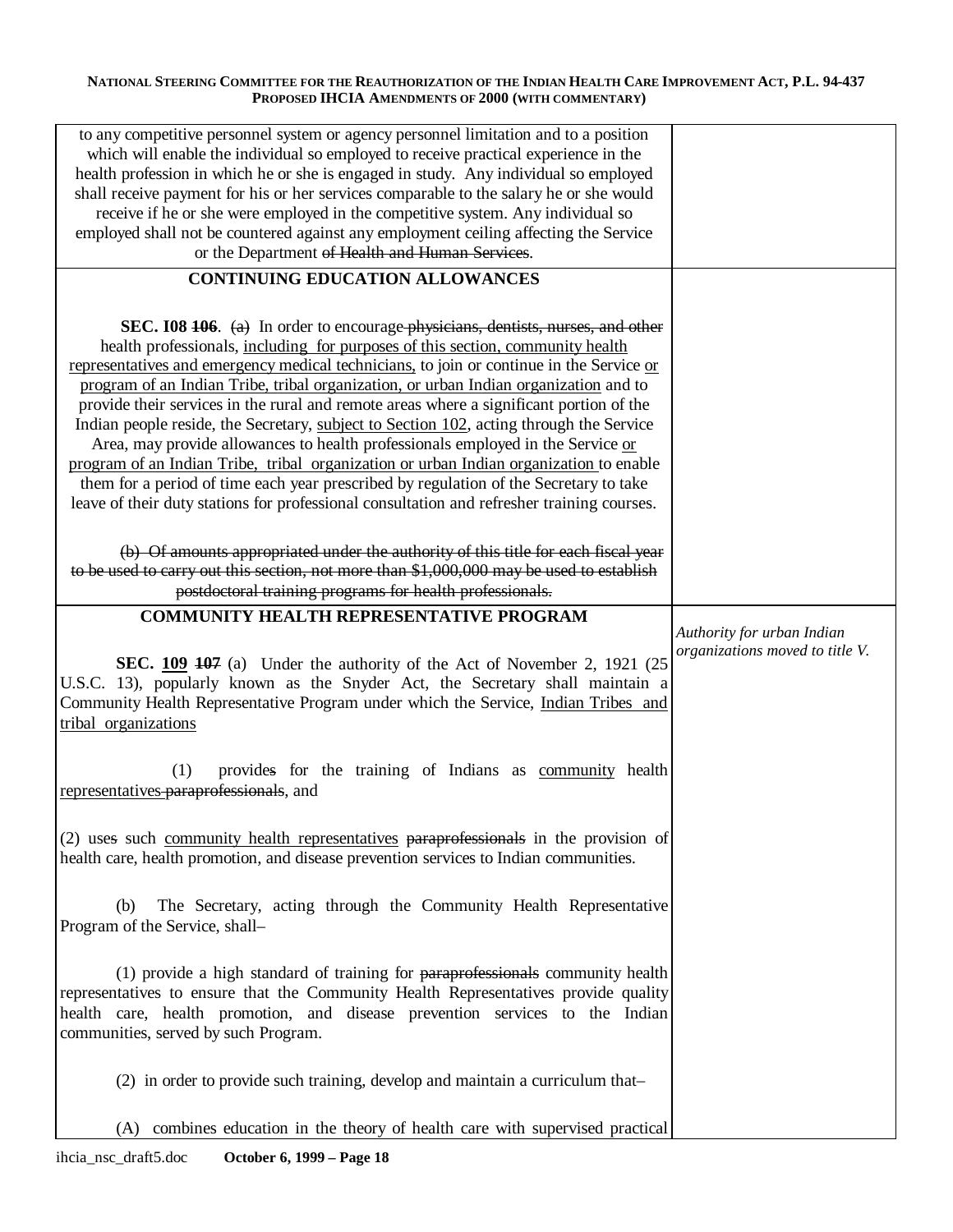experience in the provision of health care, and

| experience in the provision of health care, and                                                                                                                                                                                                                                                                                                                                                                                                                      |  |
|----------------------------------------------------------------------------------------------------------------------------------------------------------------------------------------------------------------------------------------------------------------------------------------------------------------------------------------------------------------------------------------------------------------------------------------------------------------------|--|
| provides instruction and practical experience in health promotion and<br>(B)<br>disease prevention activities with appropriate consideration given to lifestyle factors that<br>have an impact on Indian health status, such as alcoholism, family dysfunction, and<br>poverty.                                                                                                                                                                                      |  |
| maintain a system which identifies the needs of Community Health<br>(3)<br>Representatives for continuing education in health care, health promotion, and disease<br>prevention and develop programs that meet the needs for continuing education,                                                                                                                                                                                                                   |  |
| (4) maintain a system that provides close supervision of Community Health<br>Representatives,                                                                                                                                                                                                                                                                                                                                                                        |  |
| maintain a system under which the work of the Community Health<br>(5)<br>Representatives is reviewed and evaluated, and                                                                                                                                                                                                                                                                                                                                              |  |
| promote traditional health care practices of the Indian Tribes served<br>(6)<br>consistent with the Service standards for the provision of health care, health promotion,<br>and disease prevention.                                                                                                                                                                                                                                                                 |  |
| <b>INDIAN HEALTH SERVICE LOAN REPAYMENT PROGRAM</b>                                                                                                                                                                                                                                                                                                                                                                                                                  |  |
| <b>SEC.</b> 110 <b>108</b> . (a)(1) Subject to section 102, the Secretary, acting through the<br>Service, shall establish a program to be known as the Indian Health Service Loan<br>Repayment Program (hereinafter referred to as the "Loan Repayment Program") in order<br>to assure an adequate supply of trained health professionals necessary to maintain<br>accreditation of, and provide health care services to Indians through, Indian health<br>programs. |  |
| (2) For the purposes of this section-                                                                                                                                                                                                                                                                                                                                                                                                                                |  |
| (A) the term "Indian health program" means any health program or facility<br>funded, in whole or part, by the Service for the benefit of Indians and administered-                                                                                                                                                                                                                                                                                                   |  |
| (i) directly by the Service;                                                                                                                                                                                                                                                                                                                                                                                                                                         |  |
| (ii) by any Indian Tribe or tribal organization pursuant to a contract funding<br>agreement under-                                                                                                                                                                                                                                                                                                                                                                   |  |
| (I) The Indian Self-Determination and Educational Assistance Act, or                                                                                                                                                                                                                                                                                                                                                                                                 |  |
| (II) section 23 of the Act of April 30, 1908 (25 U.S.C. 47), popularly known as<br>the "Buy Indian" Act; or                                                                                                                                                                                                                                                                                                                                                          |  |
| (iii) by an urban Indian organization pursuant to title V of this Act; and                                                                                                                                                                                                                                                                                                                                                                                           |  |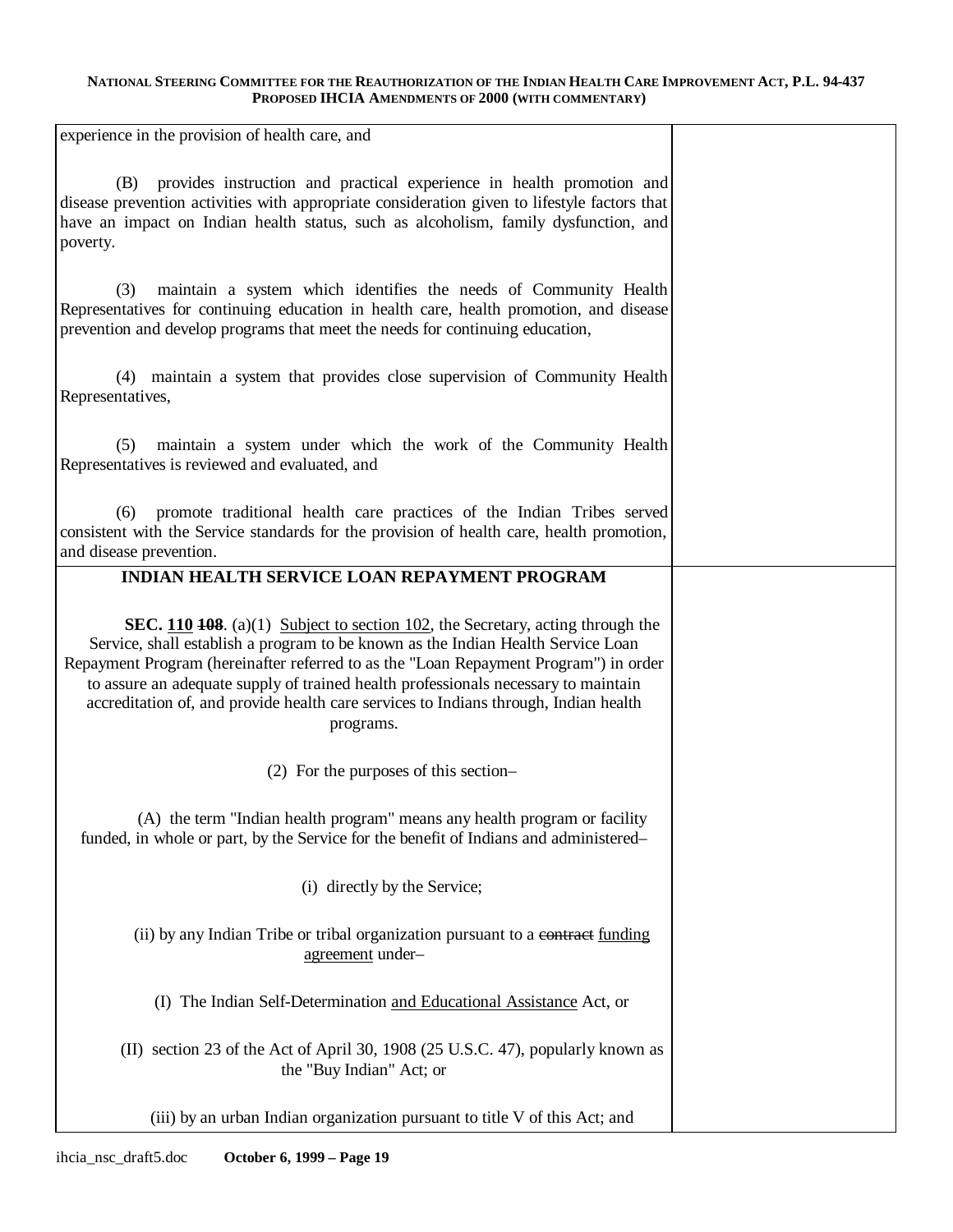| (B) the term "State" has the same meaning given such term in section $331(i)(4)$<br>of the Public Health Service Act.                                                                                                                                                                                                                                                                                                                                                                                                                                                                                                                                                                                                                                                                                                                                                              |  |
|------------------------------------------------------------------------------------------------------------------------------------------------------------------------------------------------------------------------------------------------------------------------------------------------------------------------------------------------------------------------------------------------------------------------------------------------------------------------------------------------------------------------------------------------------------------------------------------------------------------------------------------------------------------------------------------------------------------------------------------------------------------------------------------------------------------------------------------------------------------------------------|--|
| (b) To be eligible to participate in the Loan Repayment Program, an individual<br>must-                                                                                                                                                                                                                                                                                                                                                                                                                                                                                                                                                                                                                                                                                                                                                                                            |  |
| $(1)(A)$ be enrolled–                                                                                                                                                                                                                                                                                                                                                                                                                                                                                                                                                                                                                                                                                                                                                                                                                                                              |  |
| (i) in a course of study or program in an accredited institution, as determined by<br>the Secretary, within any State and be scheduled to complete such course of study in the<br>same year such individual applies to participate in such program; or                                                                                                                                                                                                                                                                                                                                                                                                                                                                                                                                                                                                                             |  |
| (ii) in an approved graduate training program in a health profession or                                                                                                                                                                                                                                                                                                                                                                                                                                                                                                                                                                                                                                                                                                                                                                                                            |  |
| $(B)$ have-                                                                                                                                                                                                                                                                                                                                                                                                                                                                                                                                                                                                                                                                                                                                                                                                                                                                        |  |
| (i) a degree in a health profession; and<br>(ii) a license to practice a health profession;                                                                                                                                                                                                                                                                                                                                                                                                                                                                                                                                                                                                                                                                                                                                                                                        |  |
| $(2)(A)$ be eligible for, or hold, an appointment as a commissioned officer in the<br>Regular or Reserve Corps of the Public Health Service;                                                                                                                                                                                                                                                                                                                                                                                                                                                                                                                                                                                                                                                                                                                                       |  |
| (B) be eligible for selection for civilian service in the Regular or Reserve Corps<br>of the Public Health Service;                                                                                                                                                                                                                                                                                                                                                                                                                                                                                                                                                                                                                                                                                                                                                                |  |
| (C) meet the professional standards for civil service employment in the Indian<br>Health Service; or                                                                                                                                                                                                                                                                                                                                                                                                                                                                                                                                                                                                                                                                                                                                                                               |  |
| (D) be employed in an Indian Health program without service obligation and;                                                                                                                                                                                                                                                                                                                                                                                                                                                                                                                                                                                                                                                                                                                                                                                                        |  |
| (3) submit to the Secretary an application for a contract described in subsection<br>(f).                                                                                                                                                                                                                                                                                                                                                                                                                                                                                                                                                                                                                                                                                                                                                                                          |  |
| $(c)(1)$ In disseminating application forms and contract forms to individuals<br>desiring to participate in the Loan Repayment Program, the Secretary shall include with<br>such forms a fair summary of the rights and liabilities of an individual whose<br>application is approved (and whose contract is accepted) by the Secretary, including in<br>the summary a clear explanation of the damages to which the United States is entitled<br>under subsection (1) in the case of the individual's breach of contract. The Secretary<br>shall provide such individuals with sufficient information regarding the advantages and<br>disadvantages of service as a commissioned officer in the Regular or Reserve Corps of<br>the Public Health Service or a civilian employee of the Indian Health Service to enable<br>the individual to make a decision on an informed basis. |  |

Ī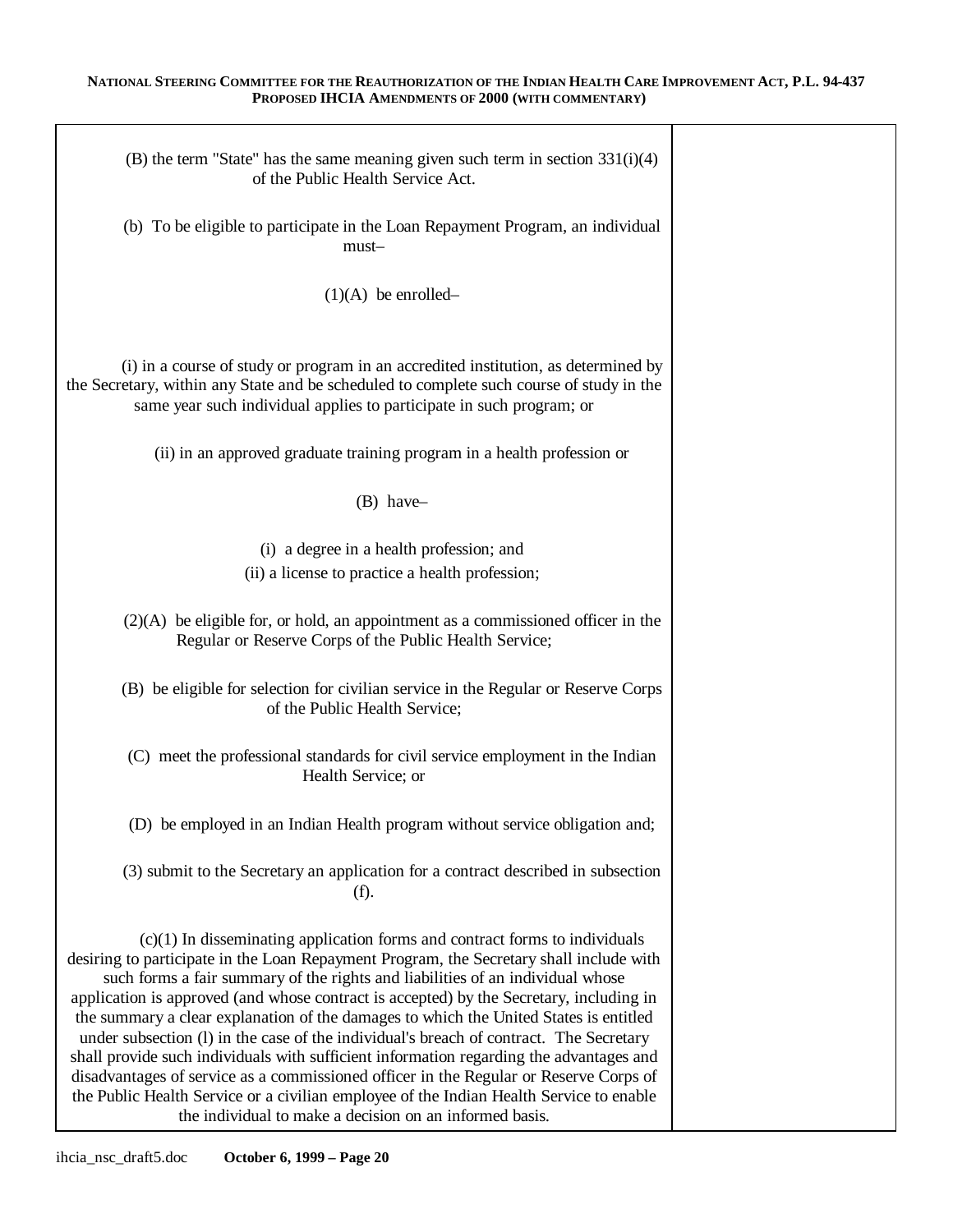| (2) The application form, contract form, and all other information furnished by<br>the Secretary under this section shall be written in a manner calculated to be understood<br>by the average individual applying to participate in the Loan Repayment Program.                                                                |  |
|---------------------------------------------------------------------------------------------------------------------------------------------------------------------------------------------------------------------------------------------------------------------------------------------------------------------------------|--|
| (3) The Secretary shall make such application forms, contract forms, and other<br>information available to individuals desiring to participate in the Loan Repayment<br>Program on a date sufficiently early to ensure that such individuals have adequate time<br>to carefully review and evaluate such forms and information. |  |
| $(d)(1)$ Consistent with Section 102 and paragraph (3) of this section, the<br>Secretary, acting through the Service and in accordance with subsection (k), shall<br>annually-                                                                                                                                                  |  |
| (A) identify the positions in each Indian health and program for which there is a<br>need or a vacancy, and                                                                                                                                                                                                                     |  |
| (B) rank those positions in order of priority.                                                                                                                                                                                                                                                                                  |  |
| (2) Consistent with the priority determined under paragraph (1), the Secretary,<br>in determining which applications under the Loan Repayment Program to approve (and<br>which contracts to accept), shall give priority to applications made by-<br>(A) Indians; and                                                           |  |
| (B) Individuals recruited through the efforts of an Indian Tribe, tribal<br>organization, or urban Indian organization.                                                                                                                                                                                                         |  |
| $(3)(A)$ Subject to subparagraph $(B)$ , of the total amounts appropriated for each<br>the fiscal years authorized under this Act for loan repayment contracts under this<br>section, subject to the priorities established by Service Area to address local shortages<br>and needs, the Secretary shall provide that           |  |
| (i) not less than 25 percent be provided to applicants who are nurses, advanced<br>practice nurses nurse practitioners, or nurse midwives; and                                                                                                                                                                                  |  |
| (ii) not less than 10 percent be provided to applicants who are mental health<br>professionals (other than applicants described in clause (i)).                                                                                                                                                                                 |  |
| $(B)$ The requirements specified in clause or clause (ii) of subparagraph $(A)$<br>shall not apply if the Secretary does not receive the number of applications from the<br>individuals described in clause (i) or clause (ii), respectively, necessary to meet such<br>requirements.                                           |  |
| $(e)(1)$ An individual becomes a participant in the Loan Repayment Program<br>only upon the Secretary and the individual entering into a written contract described in<br>subsection (f).                                                                                                                                       |  |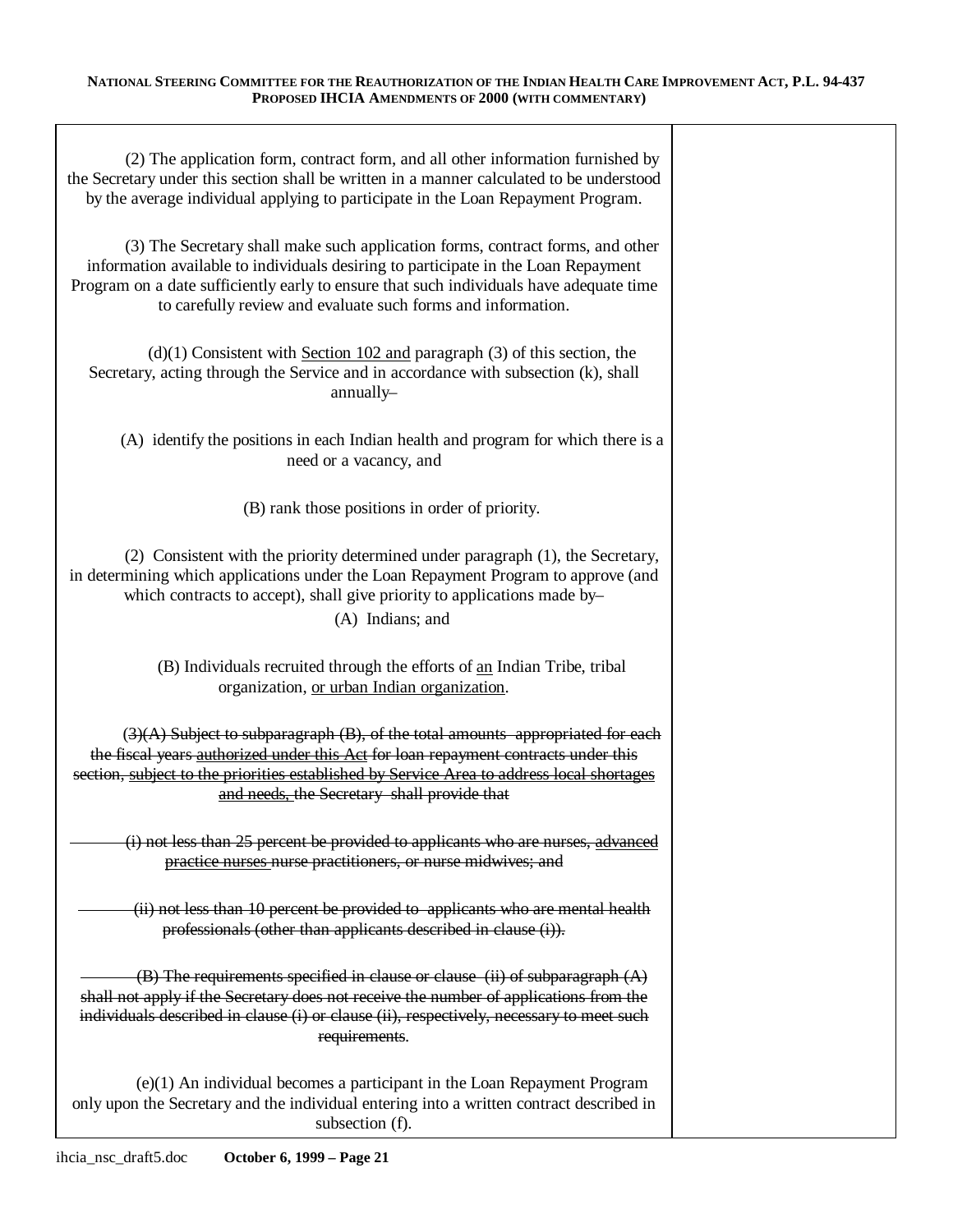T

 $\overline{\phantom{a}}$ 

| (2) The Secretary shall provide written notice to an individual within 21 days<br>promptly on-                                                                                                                                                                                                                                                                |  |
|---------------------------------------------------------------------------------------------------------------------------------------------------------------------------------------------------------------------------------------------------------------------------------------------------------------------------------------------------------------|--|
| (A) The Secretary's approving, under paragraph (1), of the individual's<br>participation in the Loan Repayment Program including extensions resulting in an<br>aggregate period of obligated service in excess of 4 years; or                                                                                                                                 |  |
| (B) The Secretary's disapproving an individual's participation in such program.                                                                                                                                                                                                                                                                               |  |
| (f) The written contract referred to in this section between the Secretary and an<br>individual shall contain-                                                                                                                                                                                                                                                |  |
| $(1)$ an agreement under which-                                                                                                                                                                                                                                                                                                                               |  |
| (A) subject to paragraph (3), the Secretary agrees-                                                                                                                                                                                                                                                                                                           |  |
| (i) to pay loans on behalf of the individual in accordance with the provisions of<br>this section, and                                                                                                                                                                                                                                                        |  |
| (ii) to accept (subject to the availability of appropriated funds for carrying out<br>this section) the individual into the Service or place the individual with a Tribe, or tribal<br>organization, or urban Indian or Indian organization as provided in subparagraph<br>$(B)(iii)$ , and                                                                   |  |
| (B) subject to paragraph (3), the individual agrees-                                                                                                                                                                                                                                                                                                          |  |
| (i) to accept loan payments on behalf of the individual;                                                                                                                                                                                                                                                                                                      |  |
| (ii) in the case of an individual described in subsection $(b)(1)$ –                                                                                                                                                                                                                                                                                          |  |
| (I) to maintain enrollment in a course of study or training described in<br>subsection $(b)(1)$ A) until the individual completes the course of study or training, and                                                                                                                                                                                        |  |
| (II) while enrolled in such course of study or training, to maintain an acceptable<br>level of academic standing (as determined under regulations of the Secretary by the<br>education institution offering such course of study or training);                                                                                                                |  |
| (iii) to serve for a time period (hereinafter in this section referred to as the<br>"period of obligated service") equal to 2 years or such longer period as the individual<br>may agree to serve in the full-time clinical practice of such individual's profession in an<br>Indian health program to which the individual may be assigned by the Secretary. |  |
| (2) a provision permitting the Secretary to extend for such longer additional<br>periods, as the individual may agree to, the period of obligated service agreed to by the                                                                                                                                                                                    |  |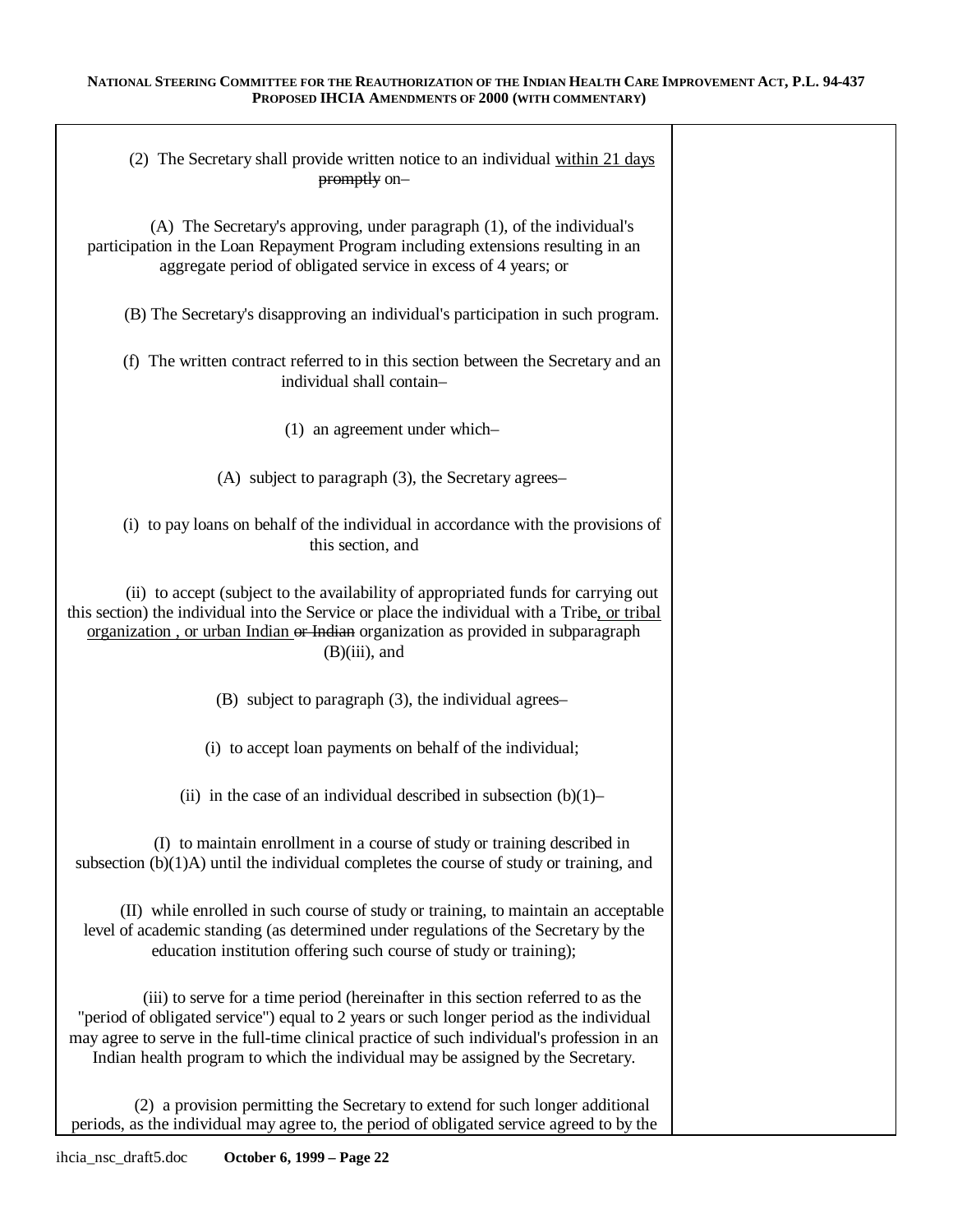| individual under paragraph $(1)(B)(iii)$ ;                                                                                                                                                                                                                                                                                                                                                                                                                                                                   |  |
|--------------------------------------------------------------------------------------------------------------------------------------------------------------------------------------------------------------------------------------------------------------------------------------------------------------------------------------------------------------------------------------------------------------------------------------------------------------------------------------------------------------|--|
| (3) a provision that any financial obligation of the United States arising out of a<br>contract entered into under this section and any obligation of the individual which is<br>conditioned thereon is contingent upon funds being appropriated for loan repayments<br>under this section;                                                                                                                                                                                                                  |  |
| (4) a statement of the damages to which the United States is entitled under<br>subsection (1) for the individual's breach of the contract; and                                                                                                                                                                                                                                                                                                                                                               |  |
| (5) such other statements of the rights and liabilities of the Secretary and of the<br>individual, not inconsistent with this section.                                                                                                                                                                                                                                                                                                                                                                       |  |
| $(g)(1)$ A loan repayment provided for an individual under a written contract<br>under the Loan Repayment Program shall consist of a payment, in accordance with<br>paragraph (2), on behalf of the individual of the principal, interest and related expenses<br>on government and commercial loans received by the individual regarding the<br>undergraduate or graduate education of the individual (or both), which loans were made<br>$for-$                                                            |  |
| (A) tuition expenses;                                                                                                                                                                                                                                                                                                                                                                                                                                                                                        |  |
| (B) all other reasonable educational expenses, including fees, books, and<br>laboratory expenses, incurred by the individual; and                                                                                                                                                                                                                                                                                                                                                                            |  |
| (C) reasonable living expenses as determined by the Secretary.                                                                                                                                                                                                                                                                                                                                                                                                                                               |  |
| $(2)(A)$ For each year of obligated service that an individual contracts to serve<br>under subsection (f) the Secretary may pay up to \$35,000 (or an amount equal to the<br>amount specified in section $338B(g)(2)(A)$ of the Public Health Service Act) on behalf<br>of the individual for loans described in paragraph (1). In making a determination of the<br>amount to pay for a year of such service by an individual, the Secretary shall consider<br>the extent to which each such determination-- |  |
| (i) affects the ability of the Secretary to maximize the number of contracts that<br>can be provided under the Loan Repayment Program from the amounts appropriated for<br>such contracts;                                                                                                                                                                                                                                                                                                                   |  |
| (ii) provides an incentive to serve in Indian health programs with the greatest<br>shortages of health professionals; and                                                                                                                                                                                                                                                                                                                                                                                    |  |
| (iii) provides an incentive with respect to the health professional involved<br>remaining in an Indian health program with such a health professional shortage, and<br>continuing to provide primary health services, after the completion of the period of<br>obligated service under the Loan Repayment Program.                                                                                                                                                                                           |  |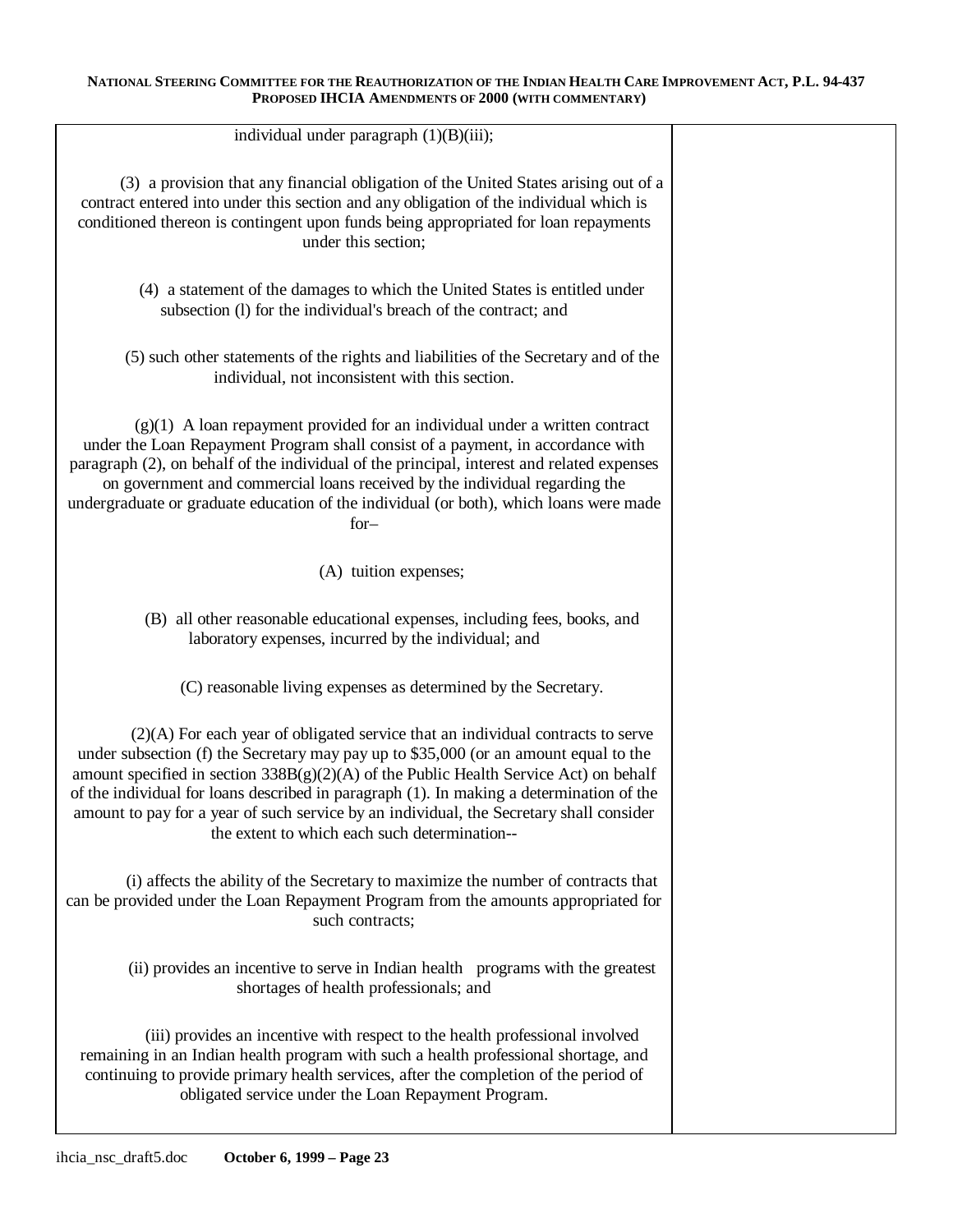| (B) Any arrangement made by the Secretary for the making of loan repayments<br>in accordance with this subsection shall provide that any repayments for a year of<br>obligated service shall be made no later than the end of the fiscal year in which the<br>individual completes such year of service. |  |
|----------------------------------------------------------------------------------------------------------------------------------------------------------------------------------------------------------------------------------------------------------------------------------------------------------|--|
| (3) For the purpose of providing reimbursements for tax liability resulting from<br>payments under paragraph (2) on behalf of an individual, the Secretary-                                                                                                                                              |  |
| $(A)$ in addition to such payments, may make payments to the individual in an<br>amount not less than 20 percent and not more than 39 percent of the total amount of loan<br>repayments made for the taxable year involved; and                                                                          |  |
| (B) may make such additional payments as the Secretary determines to be<br>appropriate with respect to such purpose.                                                                                                                                                                                     |  |
| $(3)$ (4) The Secretary may enter into an agreement with the holder of<br>any loan for which payments are made under the Loan Repayment Program to establish<br>a schedule for the making of such payments.                                                                                              |  |
| (h) Notwithstanding any other provision of law, individuals who have entered<br>into written contracts with the Secretary under this section, while undergoing academic<br>training, shall not be countered against any employment ceiling affecting the<br>Department of Health and Human Services.     |  |
| (i) The Secretary shall conduct recruiting programs for the Loan Repayment<br>Program and other Service manpower programs at educational institutions training<br>health professionals or specialists identified in subsection (a).                                                                      |  |
| (i) Section 214 of the Public Health Service Act (42 U.S.C. 215) shall not apply<br>to individuals during their period of obligated service under the Loan Repayment<br>Program.                                                                                                                         |  |
| (k) The Secretary, in assigning individuals to serve in Indian health programs<br>pursuant to contracts entered into under this section, shall--                                                                                                                                                         |  |
| (1) ensure that the staffing needs of Indian health programs administered by an<br>Indian Tribe or tribal organization receive consideration on an equal basis with<br>programs that are administered directly by the Service; and                                                                       |  |
| (2) give priority to assigning individuals to Indian health programs that have a<br>need for health professionals to provide health care services as a result of individuals<br>having breached contracts entered into under this section.                                                               |  |
| $(l)(1)$ An individual who has entered into a written contract with the Secretary<br>under this section and who-                                                                                                                                                                                         |  |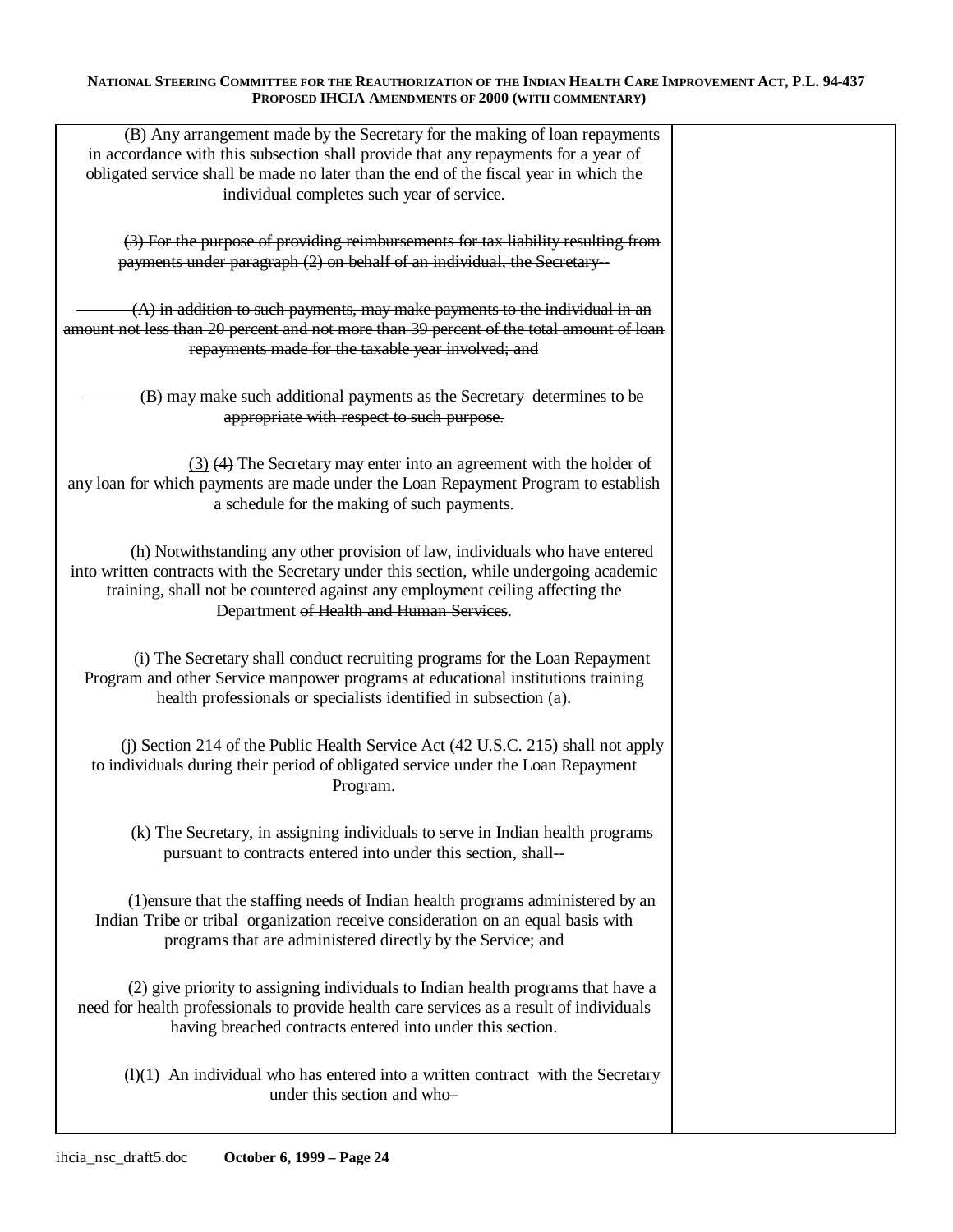| (A) is enrolled in the final year of a course of study and who-                                                                                                                                                                                                                                                                                                                                                            |  |
|----------------------------------------------------------------------------------------------------------------------------------------------------------------------------------------------------------------------------------------------------------------------------------------------------------------------------------------------------------------------------------------------------------------------------|--|
| (i)fails to maintain an acceptable level of academic standing in the educational<br>institution in which he is enrolled (such level determined by the educational institution<br>under regulations of the Secretary);                                                                                                                                                                                                      |  |
|                                                                                                                                                                                                                                                                                                                                                                                                                            |  |
| (ii) voluntarily terminates such enrollment; or                                                                                                                                                                                                                                                                                                                                                                            |  |
| (iii) is dismissed from such educational institution before completion of such<br>course of study; or                                                                                                                                                                                                                                                                                                                      |  |
| (B) is enrolled in a graduate training program, fails to complete such training<br>program, and does not receive a waiver from the Secretary under subsection<br>$(b)(1)(B)(ii)$ ,                                                                                                                                                                                                                                         |  |
| shall be liable, in lieu of any service obligation arising under such contract, to the United<br>States for the amount which has been paid on such individual's behalf under the<br>contract.                                                                                                                                                                                                                              |  |
| $(2)$ If, for any reason not specified in paragraph $(1)$ , an individual breaches his<br>written contract under this section by failing either to begin, or complete, such<br>individual's period of obligated service in accordance with subsection (f), the United<br>States shall be entitled to recover from such individual an amount to be determined in<br>accordance with the following formula:<br>$A=3Z(t-s/t)$ |  |
|                                                                                                                                                                                                                                                                                                                                                                                                                            |  |
| In which-                                                                                                                                                                                                                                                                                                                                                                                                                  |  |
| (A) "A" is the amount the United States is entitled to recover,                                                                                                                                                                                                                                                                                                                                                            |  |
| (B) "Z" is the sum of the amounts paid under this section 50, or on behalf of,<br>the individual and the interest on such amounts which would be payable if, at the time<br>the amounts were paid, they were loans bearing interest at the maximum legal prevailing<br>rate, as determined by the Treasurer of the United States;                                                                                          |  |
| (C) "t" is the total number of months in the individual's period of obligated<br>service in accordance with subsection (f); and                                                                                                                                                                                                                                                                                            |  |
| (D) "s" is the number of months of such period served by such individual in<br>accordance with this section.                                                                                                                                                                                                                                                                                                               |  |
| Amounts not paid within such period shall be subject to collection through deductions in<br>Medicare payments pursuant to section 1892 of the Social Security Act.                                                                                                                                                                                                                                                         |  |
| (3)(A) Any amount of damages which the United States is entitled to recover<br>under this subsection shall be paid to the United States within the 1-year period<br>beginning on the date of the breach or such longer period beginning on such date as                                                                                                                                                                    |  |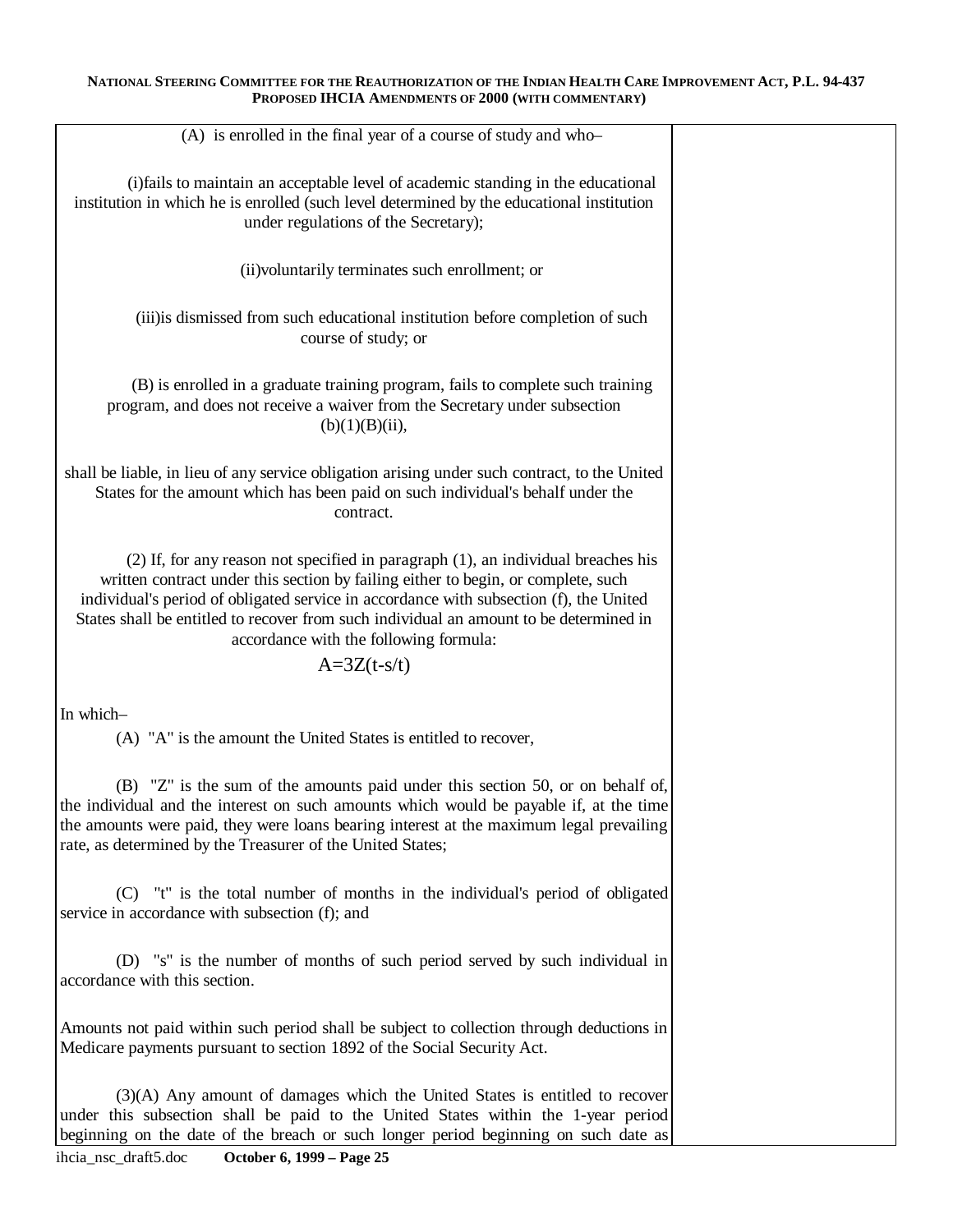shall be specified by the Secretary.

(B) If damages described in subparagraph (A) are delinquent for 3 months, the Secretary shall, for the purpose of recovering such damages–

(i) utilize collection agencies contracted with by the Administrator of the General Services Administration; or

(ii) enter into contracts for the recovery of such damages with collection agencies selected by the Secretary.

(C) Each contract for recovering damages pursuant to this subsection shall provide that the contractor will, not less than once each 6 months, submit to the Secretary a status report on the success of the contractor in collecting such damages. Section 3718 of title 31, United States Code, shall apply to any such contract to the extent not inconsistent with this subsection.

(m)(1) Any obligation of an individual under the Loan Repayment Program for service or payment of damages shall be canceled upon the death of the individual.

(2) The Secretary shall by regulation provide for the partial or total waiver or suspension of any obligation of service or payment by an individual under the Loan Repayment Program whenever compliance by the individual is impossible or would involve extreme hardship to the individual and if enforcement of such obligation with respect to any individual would be unconscionable.

(3) The Secretary may waive, in whole or in part, the rights of the United States to recover amounts under this section in any case of extreme hardship or other good cause shown, as determined by the Secretary.

(4) Any obligation of an individual under the Loan Repayment Program for payment of damages may be released by a discharge in bankruptcy under title 11 of the United States Code only if such discharge is granted after the expiration of the 5-year period beginning on the first date that payment of such damages is required, and only if the bankruptcy court finds that nondischarge of the obligation would be unconscionable.

(n) The Secretary shall submit to the President, for inclusion in each report required to be submitted to the Congress under section 801, a report concerning the previous fiscal year which sets forth by Service Area-

(1) the health professional positions maintained by the Service or by tribal or Indian organizations for which recruitment or retention is difficult;

(2) the number of Loan Repayment Program applications filed with respect to each type of health profession;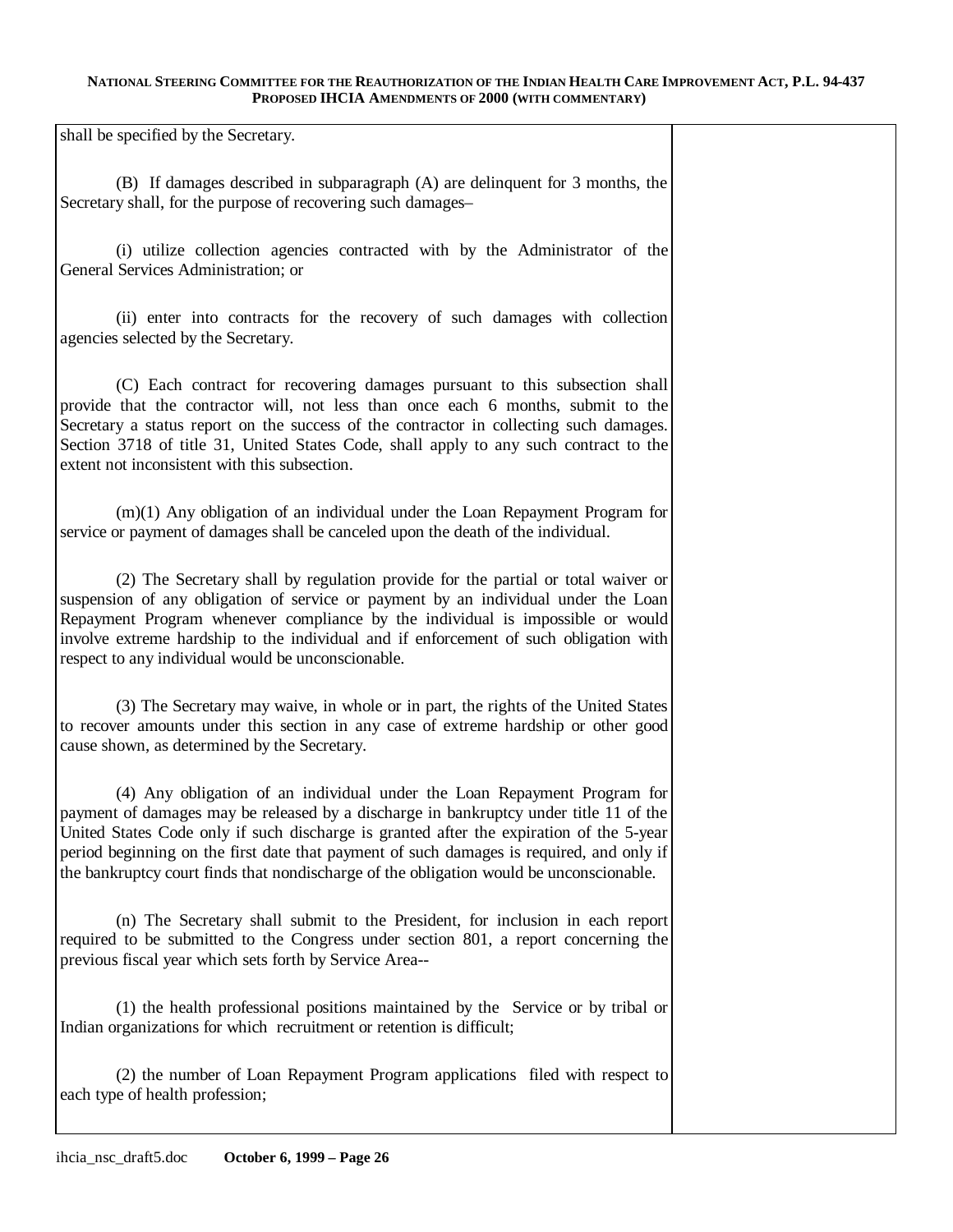| (3) the number of contracts described in subsection (f) that are entered into with<br>respect to each health profession;                                                                                                                                                                                                                                                                                                                                                                                                                                                                                                                                                                                                                                              |                                                                                                                                                   |
|-----------------------------------------------------------------------------------------------------------------------------------------------------------------------------------------------------------------------------------------------------------------------------------------------------------------------------------------------------------------------------------------------------------------------------------------------------------------------------------------------------------------------------------------------------------------------------------------------------------------------------------------------------------------------------------------------------------------------------------------------------------------------|---------------------------------------------------------------------------------------------------------------------------------------------------|
| (4) the amount of loan payments made under this section, in total and by health<br>profession;                                                                                                                                                                                                                                                                                                                                                                                                                                                                                                                                                                                                                                                                        |                                                                                                                                                   |
| (5) the number of scholarships that are provided under section 105 with respect<br>to each health profession;                                                                                                                                                                                                                                                                                                                                                                                                                                                                                                                                                                                                                                                         |                                                                                                                                                   |
| (6) the amount of scholarship funds provided under section 105, in total and by<br>health profession;                                                                                                                                                                                                                                                                                                                                                                                                                                                                                                                                                                                                                                                                 |                                                                                                                                                   |
| (7) the number of providers of health care that will be needed by Indian health<br>programs, by location and profession, during the three fiscal years beginning after the<br>date the report is filed; and                                                                                                                                                                                                                                                                                                                                                                                                                                                                                                                                                           |                                                                                                                                                   |
| (8) the measures the Secretary plans to take to fill the health professional<br>positions maintained by the Service or by Tribes or tribal organizations, or urban Indian<br>organizations for which recruitment or retention is difficult.                                                                                                                                                                                                                                                                                                                                                                                                                                                                                                                           |                                                                                                                                                   |
| SCHOLARSHIP AND LOAN REPAYMENT RECOVERY FUND                                                                                                                                                                                                                                                                                                                                                                                                                                                                                                                                                                                                                                                                                                                          |                                                                                                                                                   |
| <b>SEC.</b> 111 <b>108A</b> . (a) Notwithstanding section 102 of this title, there is<br>established in the Treasury of the United States a fund to be known as the Indian Health<br>Scholarship and Loan Repayment Recovery Fund (hereafter in this section referred to as<br>the 'LRRF' 'Fund'). The LRRF Fund shall consist of such amounts as may be collected<br>from individuals under sections $105(b)(4)(A)$ and $(B)$ and $110(1)$ for breach of contract,<br>such funds as may be appropriated to the Fund, and such interest earned on amounts in<br>the Fund, and all amounts collected, appropriated, or earned relative to appropriated to<br>the Fund under subsection (b). Amounts appropriated to the Fund shall remain available<br>until expended. | This fund has been changed into a<br>fund where the funds collected<br>can be withdrawn directly by the<br>Secretary for authorized<br>purposes., |
| (b) For each fiscal year, there is authorized to be appropriated to the Fund an<br>amount equal to the sum of-                                                                                                                                                                                                                                                                                                                                                                                                                                                                                                                                                                                                                                                        |                                                                                                                                                   |
| (1) the amount collected during the preceding fiscal year by the federal<br>Government pursuant to-                                                                                                                                                                                                                                                                                                                                                                                                                                                                                                                                                                                                                                                                   |                                                                                                                                                   |
| $(A)$ the liability of individuals under subparagraph $(A)$ or $(B)$ of section 104<br>105(b)(5) for the breach of contracts entered into under section 104 105; and                                                                                                                                                                                                                                                                                                                                                                                                                                                                                                                                                                                                  |                                                                                                                                                   |
| $(B)$ the liability of individuals under section $110(1)$ for the breach of contracts<br>entered into under section 110; and                                                                                                                                                                                                                                                                                                                                                                                                                                                                                                                                                                                                                                          |                                                                                                                                                   |
| $(2)$ the aggregate amount of interest accruing during the preceding<br>fiscal year on obligations held in the Fund pursuant to subsection (d) and the amount of<br>proceeds from the sale or redemption of such obligations during such fiscal year.                                                                                                                                                                                                                                                                                                                                                                                                                                                                                                                 |                                                                                                                                                   |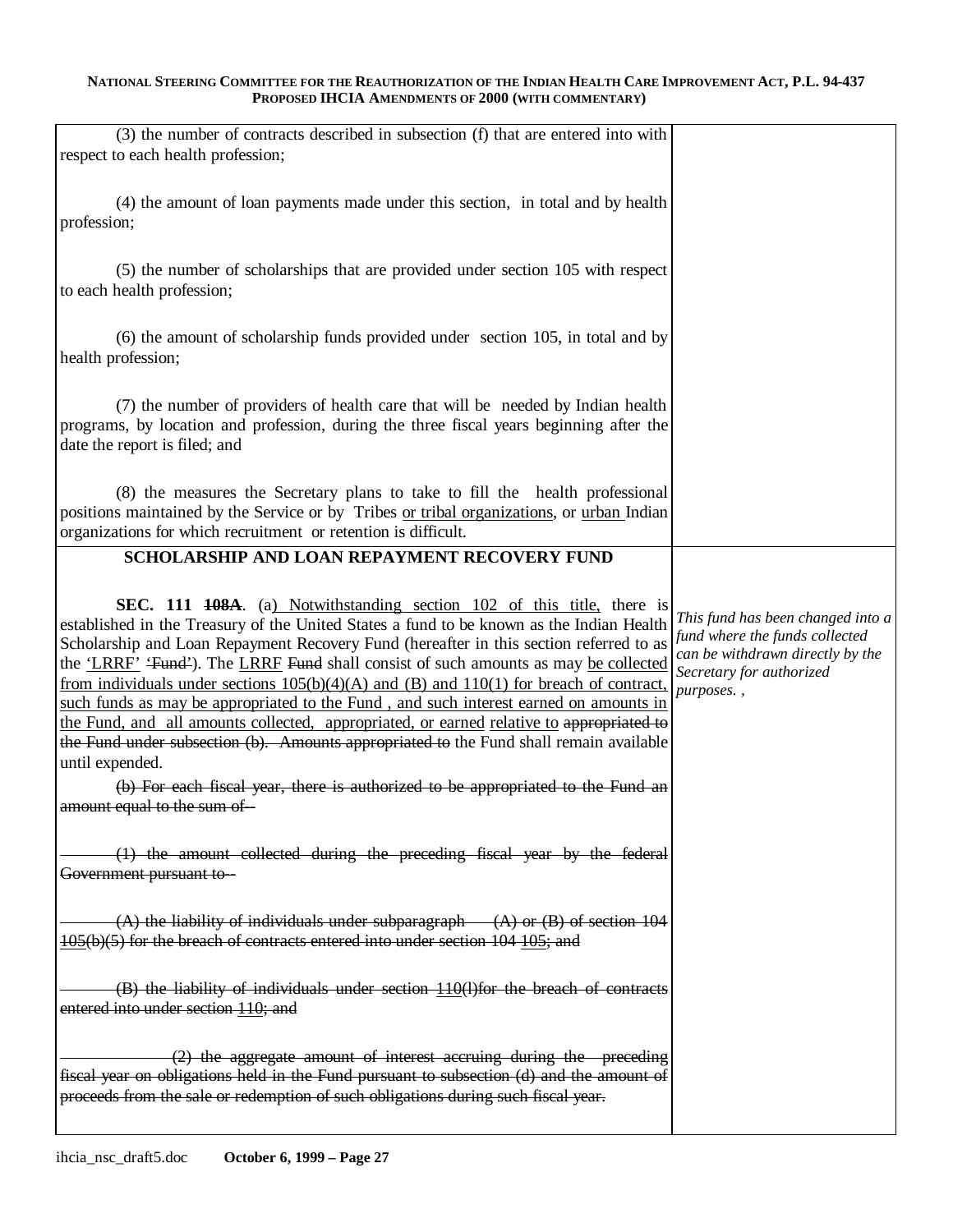| $(b)(1)$ (e) Amounts in the LRRF Fund and available pursuant to appropriation<br>A ets may be expended by the Secretary, subject to the provisions of Section 102, acting<br>through the Service, to make payments to the Service or to an Indian Tribe or tribal                                                                                                                                                                                                                                                                                                               |  |
|---------------------------------------------------------------------------------------------------------------------------------------------------------------------------------------------------------------------------------------------------------------------------------------------------------------------------------------------------------------------------------------------------------------------------------------------------------------------------------------------------------------------------------------------------------------------------------|--|
| organization administering a health care program pursuant to a funding agreement<br>entered into under the Indian Self-Determination and Education Assistance Act--                                                                                                                                                                                                                                                                                                                                                                                                             |  |
| (A) to which a scholarship recipient under section 105 or a loan repayment<br>program participant under section 110 8 has been assigned to meet the obligated service<br>requirements pursuant to sections; and                                                                                                                                                                                                                                                                                                                                                                 |  |
| (B) that has a need for a health professional to provide health care services as a<br>result of such recipient or participant having breached the contract entered into under<br>section 105 104 or section 110 108.                                                                                                                                                                                                                                                                                                                                                            |  |
| (2) An Indian Tribe or tribal organization receiving payments pursuant to<br>paragraph (1) may expend the payments to provide scholarships or recruit and employ,<br>directly or by contract, health professionals to provide health care services.                                                                                                                                                                                                                                                                                                                             |  |
| $(c)$ (d)(1) The Secretary of the Treasury shall invest such amounts of the LRRF<br>Fund as the such Secretary determines are not required to meet current withdrawals<br>from the LRRF Fund. Such investments may be made only in interest-bearing<br>obligations of the United States. For such purpose, such obligations may be acquired on<br>original issue at the issue price, or by purchase of outstanding obligations at the market<br>price.                                                                                                                          |  |
| (2) Any obligation acquired by the $LRRF$ Fund may be sold by the                                                                                                                                                                                                                                                                                                                                                                                                                                                                                                               |  |
| Secretary of the Treasury at the market price.<br>RECRUITMENT ACTIVITIES                                                                                                                                                                                                                                                                                                                                                                                                                                                                                                        |  |
|                                                                                                                                                                                                                                                                                                                                                                                                                                                                                                                                                                                 |  |
| SEC. 112 109. (a) The Secretary may reimburse health professionals seeking<br>positions with the Service, <i>Indian Tribes</i> , <i>tribal</i> organizations, or urban Indian<br>organizations , including unpaid student volunteers and individuals considering entering<br>into a contract under section $\frac{108110}{1000}$ , and their spouses, for actual and reasonable<br>expenses incurred in traveling to and from their places of residence to an area in which<br>they may be assigned for the purpose of evaluating such area with respect to such<br>assignment. |  |
| (b) The Secretary, acting through the Service, shall assign one individual in<br>each area office to be responsible on a full-time basis for recruitment activities.                                                                                                                                                                                                                                                                                                                                                                                                            |  |
| TRIBAL RECRUITMENT AND RETENTION PROGRAM                                                                                                                                                                                                                                                                                                                                                                                                                                                                                                                                        |  |
| SEC. 113440. (a) The Secretary, subject to section 102 acting through the<br>Service, shall fund, on a competitive basis, innovative demonstration projects for a<br>period not to exceed three (3) years projects to enable Indian Tribes, tribal organizations<br>and urban Indian organizations to recruit, place, and retain health professionals to meet<br>the staffing needs of Indian health programs (as defined in section $110(a)(2)(A)$<br>$108(a)(2)$ ).                                                                                                           |  |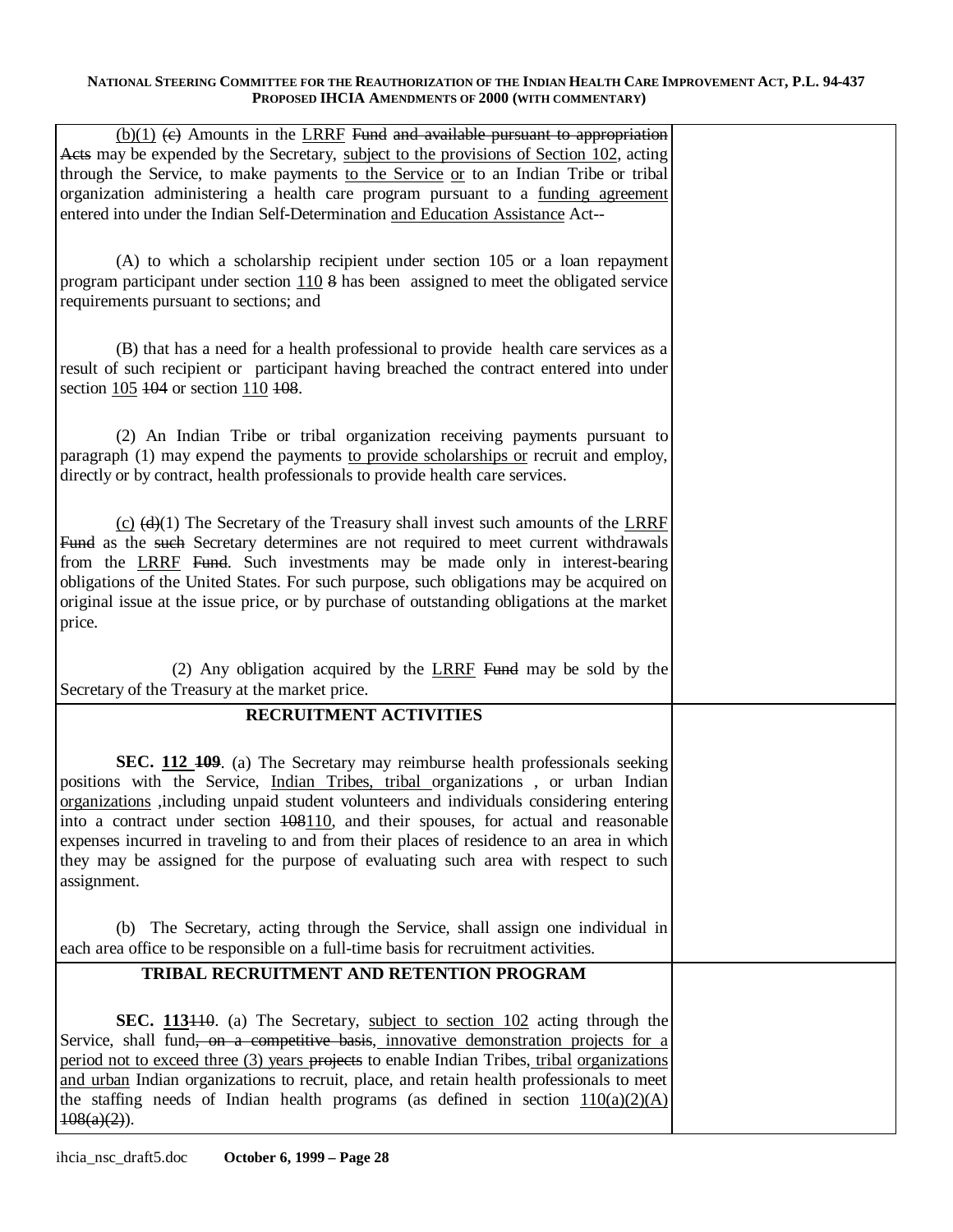| $(b)(1)$ Any Indian Tribe, tribal organization or urban Indian organization may<br>submit an application for funding of a project pursuant to this section.                                                                                                                                                                                                                                                                                                                                                                                                                                                                                                                                                                                                                                                                                                                                     |  |
|-------------------------------------------------------------------------------------------------------------------------------------------------------------------------------------------------------------------------------------------------------------------------------------------------------------------------------------------------------------------------------------------------------------------------------------------------------------------------------------------------------------------------------------------------------------------------------------------------------------------------------------------------------------------------------------------------------------------------------------------------------------------------------------------------------------------------------------------------------------------------------------------------|--|
| (2) Indian Tribes and tribal and Indian organizations under the authority of the<br>Indian Self-Determination Act shall be given an equal opportunity with programs that<br>are administered directly by the Service to compete for, and receive, grants under<br>subsection (a) for such projects.                                                                                                                                                                                                                                                                                                                                                                                                                                                                                                                                                                                             |  |
| ADVANCED TRAINING AND RESEARCH                                                                                                                                                                                                                                                                                                                                                                                                                                                                                                                                                                                                                                                                                                                                                                                                                                                                  |  |
| SEC. 114 111. (a) The Secretary, acting through the Service, shall establish a<br>demonstration project program to enable health professionals who have worked in an<br>Indian health program (as defined in section $110$ 408 for a substantial period of time to<br>pursue advanced training or research areas of study for which the Secretary determines a<br>need exists.                                                                                                                                                                                                                                                                                                                                                                                                                                                                                                                  |  |
| (b) An individual who participates in a program under subsection (a) where the<br>educational costs are borne by the Service, shall incur an obligation to serve in an Indian<br>health program for a period of obligated service equal to at least the period of time<br>during which the individual participates in such program. In the event that the<br>individual fails to complete such obligated service, the individual shall be liable to the<br>United States for the period of service remaining. In such event, with respect to<br>individuals entering the program after the date of enactment of the Indian Health<br>Amendments of 20001992, the United States shall be entitled to recover from such<br>individual an amount to be determined in accordance with the formula specified in<br>subsection (1) of section $110108$ in the manner provided for in such subsection. |  |
| (c) Health professionals from Indian Tribes and tribal organizations under the<br>authority of the Indian Self-Determination and Education Assistance Act, and urban<br>Indian organizations shall be given an equal opportunity to participate in the program<br>under subsection (a).                                                                                                                                                                                                                                                                                                                                                                                                                                                                                                                                                                                                         |  |
| <b>NURSING PROGRAM</b>                                                                                                                                                                                                                                                                                                                                                                                                                                                                                                                                                                                                                                                                                                                                                                                                                                                                          |  |
| QUENTIN N. BURDICK AMERICAN INDIANS INTO NURSING PROGRAM"                                                                                                                                                                                                                                                                                                                                                                                                                                                                                                                                                                                                                                                                                                                                                                                                                                       |  |
| SEC. 115 + + 2. (a) Notwithstanding Section 102, the Secretary, acting through<br>the Service, shall provide grants to-                                                                                                                                                                                                                                                                                                                                                                                                                                                                                                                                                                                                                                                                                                                                                                         |  |
| (1) public or private schools of nursing,                                                                                                                                                                                                                                                                                                                                                                                                                                                                                                                                                                                                                                                                                                                                                                                                                                                       |  |
| (2)tribally-controlled community colleges and tribally controlled postsecondary<br>vocational institutions (as defined in section 390(2) of the tribally Controlled Vocational<br>Institutions Support Act of 1990 (20 U.S.C. 2397h(2)), and                                                                                                                                                                                                                                                                                                                                                                                                                                                                                                                                                                                                                                                    |  |
| (3) nurse midwife programs, and advance practice nurse practitioner programs,<br>that are provided by any tribal college accredited nursing program, in the absence of<br>such, any other public or private institutions, for the purpose of increasing the number of                                                                                                                                                                                                                                                                                                                                                                                                                                                                                                                                                                                                                           |  |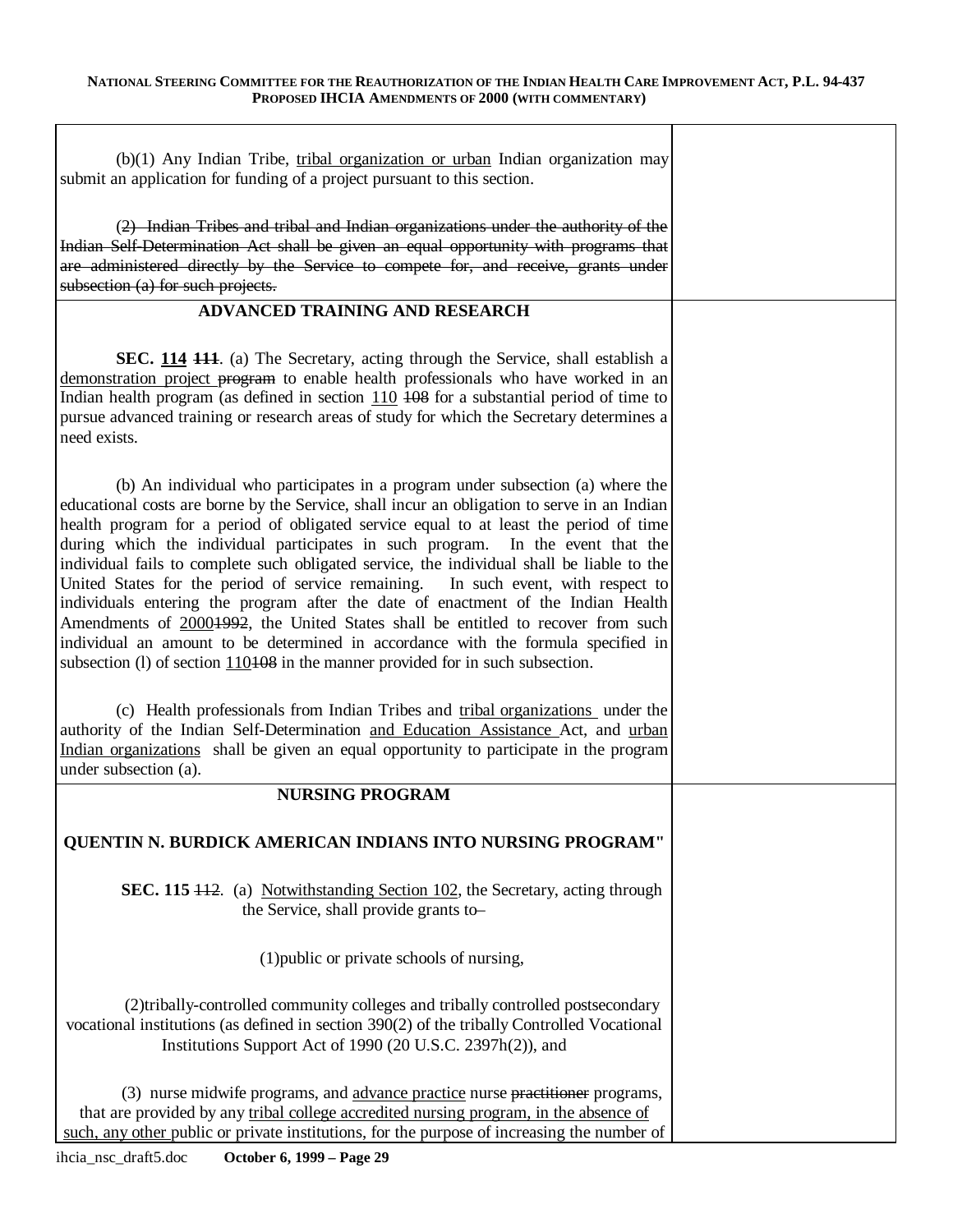| nurses, nurse midwives, and nurse practitioners who deliver health care services to<br>Indians.                                                                                                                                                                                                                                                                                                                                                   |  |
|---------------------------------------------------------------------------------------------------------------------------------------------------------------------------------------------------------------------------------------------------------------------------------------------------------------------------------------------------------------------------------------------------------------------------------------------------|--|
| (b) Grants provided under subsection (a) may be used to-                                                                                                                                                                                                                                                                                                                                                                                          |  |
| (1) recruit individuals for programs which train individuals to be nurses, nurse<br>midwives, or advanced practice nurses, nurse practitioners,                                                                                                                                                                                                                                                                                                   |  |
| (2) provide scholarships to Indian individuals enrolled in such programs that<br>may pay the tuition charged for such program and other expenses incurred in connection<br>with such program, including books, fees, room and board, and stipends for living<br>expenses,                                                                                                                                                                         |  |
| (3) provide a program that encourages nurses, nurse midwives, and advanced<br>practice nurses nurse practitioners to provide, or continue to provide, health care<br>services to Indians,                                                                                                                                                                                                                                                         |  |
| (4) provide a program that increases the skills of, and provides continuing<br>education to, nurses, nurse midwives, and advanced practice nurses, nurse practitioners,<br><b>or</b>                                                                                                                                                                                                                                                              |  |
| (5) provide any program that is designed to achieve the purpose described in<br>subsection (a).                                                                                                                                                                                                                                                                                                                                                   |  |
| (c)Each applicant for funding a grant under subsection (a)shall include such<br>information as the Secretary may require to establish the connection between the<br>program of the applicant and a health care facility that primarily serves Indians.                                                                                                                                                                                            |  |
| (d) In providing grants under subsection (a), the Secretary shall extend a<br>preference to-                                                                                                                                                                                                                                                                                                                                                      |  |
| (1) programs that provide a preference to Indians,                                                                                                                                                                                                                                                                                                                                                                                                |  |
| (2) programs that train nurse midwives or advanced practice nurses nurse<br>practitioners,                                                                                                                                                                                                                                                                                                                                                        |  |
| (3) programs that are interdisciplinary and                                                                                                                                                                                                                                                                                                                                                                                                       |  |
| (4) programs that are conducted in cooperation with a center for gifted and<br>talented Indian students established under section 5324(a) of the Indian Education Act<br>of 1988.                                                                                                                                                                                                                                                                 |  |
| (e) The Secretary shall provide one of the grants authorized under subsection (a)<br>to establish and maintain a program at the University of North Dakota to be known as<br>the "Quentin N. Burdick American Indians Into Nursing Program". Such program shall,<br>to the maximum extent feasible, coordinate with the Quentin N. Burdick Indian Health<br>Programs established under section $117 + 14$ (b) and the Quentin N. Burdick American |  |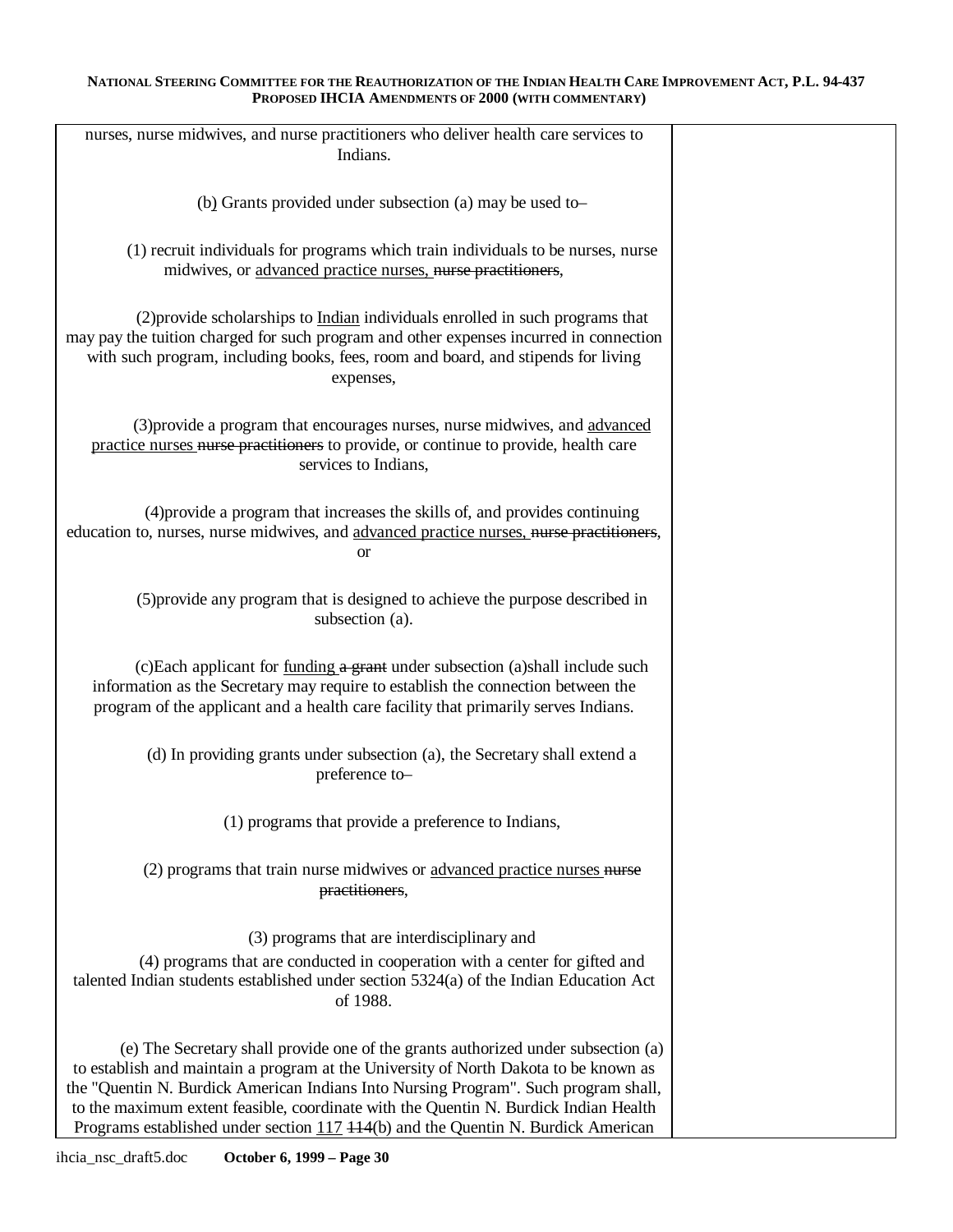| Indians Into Psychology Program established under section 106 217(b).                                                                                                                                                                                                                                                              |  |
|------------------------------------------------------------------------------------------------------------------------------------------------------------------------------------------------------------------------------------------------------------------------------------------------------------------------------------|--|
| (f) The active duty service obligation prescribed under section 338C of the<br>Public Health Service Act (42 U.S.C. 254m) shall be met by each individual who<br>receives training or assistance described in paragraph $(1)$ or $(2)$ of subsection $(b)$ that is                                                                 |  |
| funded by a grant provided under subsection (a). Such obligation shall be met by<br>service-                                                                                                                                                                                                                                       |  |
| (A)in the Indian Health Service;                                                                                                                                                                                                                                                                                                   |  |
| (B) in a program conducted under a contract entered into under the Indian Self-<br>Determination and Education Assistance Act;                                                                                                                                                                                                     |  |
| (C) in a program assisted under title V of this Act; or                                                                                                                                                                                                                                                                            |  |
| (D) in the private practice of nursing if, as determined by the Secretary, in<br>accordance with guidelines promulgated by the Secretary, such practice is situated in a<br>physician or other health professional shortage area and addresses the health care needs<br>of a substantial number of Indians.                        |  |
| $(g)$ Beginning with fiscal year 1993, Of the amounts appropriated under the<br>authority of this title for each fiscal year to be used to carry out this section, not less than<br>\$1,000,000 shall be used to provide grants under subsection (a) for the training of nurse<br>midwives, nurse anesthetists, and practitioners. |  |
| <b>NURSING SCHOOL CLINICS</b>                                                                                                                                                                                                                                                                                                      |  |
|                                                                                                                                                                                                                                                                                                                                    |  |
| <b>SEC. 112A.</b> (a) GRANTS. In addition to the authority of the Secretary under                                                                                                                                                                                                                                                  |  |
| section $114112(a)(1)$ , the Secretary, acting through the Service, is authorized to provide                                                                                                                                                                                                                                       |  |
| grants to public or private schools of nursing for the purpose of establishing, developing,                                                                                                                                                                                                                                        |  |
| operating, and administering clinics to address the health care needs of Indians, and to<br>provide primary health care services to Indians who reside on or within 50 miles of                                                                                                                                                    |  |
| Indian country, as defined in section 1151 of title 18, United States Code.                                                                                                                                                                                                                                                        |  |
| (b) PURPOSES. Grants provided under subsection (a) may be used to -                                                                                                                                                                                                                                                                |  |
| (1) establish clinics, to be run and staffed by the faculty and students of a grantee<br>school, to provide primary care services in areas in or within 50 miles of Indian country<br>(as defined in section 1151 of title 18, United States Code)                                                                                 |  |
| (2) provide clinical training, program development, faculty enhancement, and                                                                                                                                                                                                                                                       |  |
| student scholarships in a manner that would benefit such clinics; and                                                                                                                                                                                                                                                              |  |
| (3) earry out any other activities determined appropriate by the Secretary.                                                                                                                                                                                                                                                        |  |
| (e) AMOUNT AND CONDITIONS. The Secretary may award grants under<br>this section in such amounts and subject to such conditions as the Secretary deems<br>appropriate.                                                                                                                                                              |  |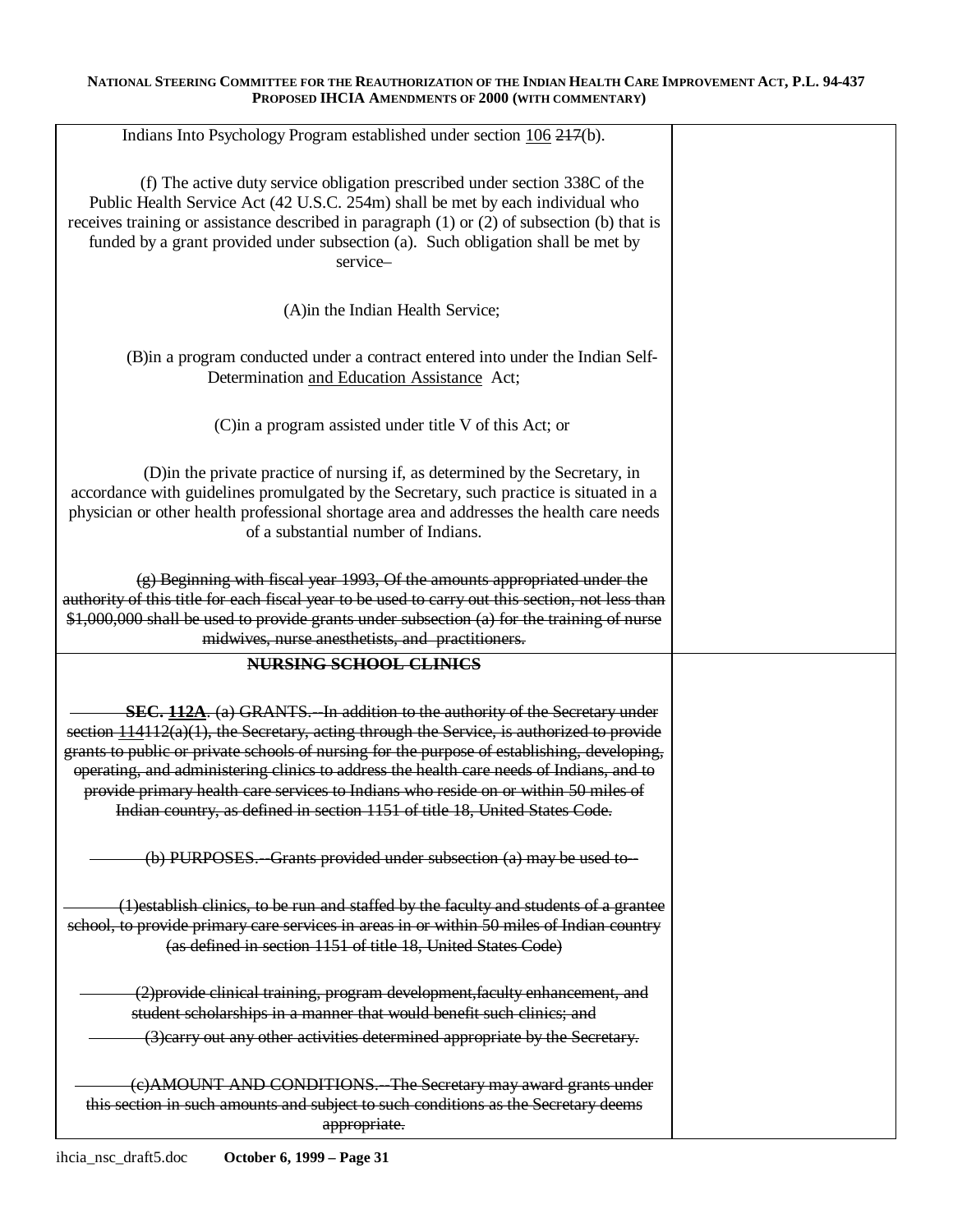| (d) DESIGN. The clinics established under this section shall be designed to<br>provide nursing students with a structured clinical experience that is similar in nature to<br>that provided by residency training programs for physicians.                                                                                                                                                                    |                                                                                                   |
|---------------------------------------------------------------------------------------------------------------------------------------------------------------------------------------------------------------------------------------------------------------------------------------------------------------------------------------------------------------------------------------------------------------|---------------------------------------------------------------------------------------------------|
| (e) REGULATIONS. The Secretary shall prescribe such regulations as may be<br>necessary to carry out the provisions of this section.                                                                                                                                                                                                                                                                           |                                                                                                   |
| (f) AUTHORIZATION TO USE AMOUNTS. - Out of amounts appropriated to<br>earry out this title for each of the fiscal years 20001993 through 20102000 not more<br>than \$5,000,000 may be used to carry out this section.                                                                                                                                                                                         |                                                                                                   |
| TRIBAL CULTURAL ORIENTATION CULTURE AND HISTORY                                                                                                                                                                                                                                                                                                                                                               |                                                                                                   |
| SEC 116 113. (a) The Secretary, pursuant to the requirements of section 102,<br>acting through the Service, shall require that establish a program under which<br>appropriate employees of the Service who serve particular Indian Tribes in each service<br>area shall receive educational instruction in the history and culture of such Tribes and<br>their relationship to in the history of the Service. |                                                                                                   |
| (b)To the extent feasible, the program established under subsection (a) shall-                                                                                                                                                                                                                                                                                                                                |                                                                                                   |
| $(1)$ $(2)$ be developed in consultation with the affected tribal governments, tribal<br>organizations and urban Indian organizations, and                                                                                                                                                                                                                                                                    | Where no tribally controlled<br>community colleges exist, such as<br>in Alaska, Indian Tribes and |
| $(2)$ $(1)$ be carried out through tribally-controlled community colleges (within the<br>meaning of section 2(4) of the tribally Controlled Community College Assistance Act of<br>1978) and tribally controlled postsecondary vocational institutions (as defined in section<br>390(2) of the tribally Controlled Vocational Institutions Support Act of 1990 (20 U.S.C.<br>$2397(h)(2)$ , and               | tribal organization through<br>ISDEAA funding agreements may<br>operate the program.              |
| (3) include instruction in Native American Indian studies, and                                                                                                                                                                                                                                                                                                                                                |                                                                                                   |
| (4) the use and place of traditional health care practices in the Tribe.                                                                                                                                                                                                                                                                                                                                      |                                                                                                   |
| <b>INMED PROGRAM</b>                                                                                                                                                                                                                                                                                                                                                                                          |                                                                                                   |
| SEC. 117 114. (a) the Secretary is authorized to provide grants to at least 3<br>colleges and universities for the purpose of maintaining and expanding the Native<br>American health careers recruitment program known as the "Indians into Medicine<br>Program" (hereinafter in this section referred to as "INMED") as a means of<br>encouraging Indians to enter the health professions.                  |                                                                                                   |
| (b) The Secretary shall provide one of the grants authorized under subsection (a)<br>to maintain the INMED program at the University of North Dakota to be known as the<br>Quentin N. Burdick Indian Health Programs, unless the Secretary makes a<br>determination, based upon program reviews, that the program is not meeting the                                                                          |                                                                                                   |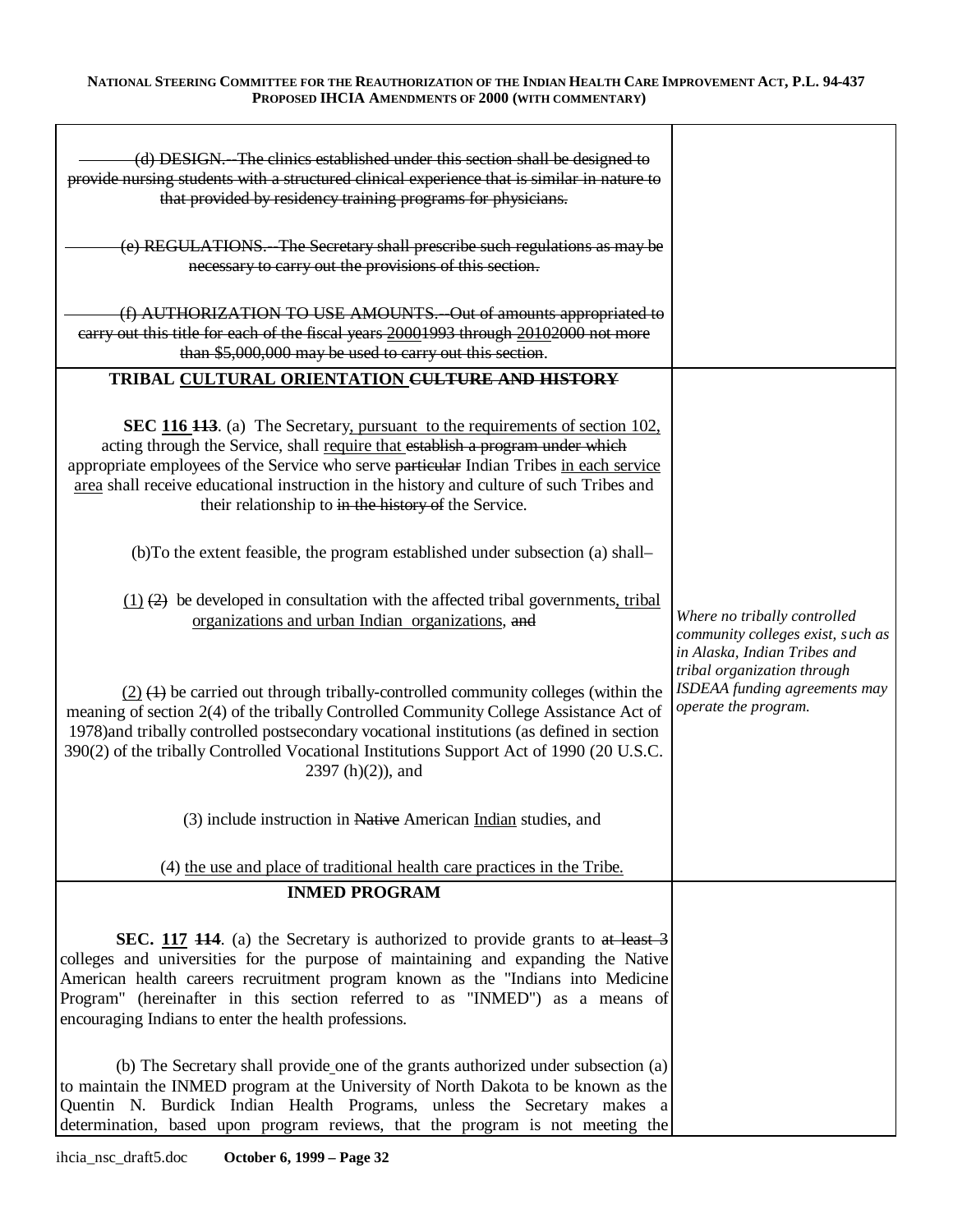| purposes of this section such program shall, to the maximum extent feasible, coordinate<br>with the Quentin N. Burdick American Indians Into Psychology Program established<br>under section $106\ 247(b)$ and the Quentin N. Burdick American Indians Into Nursing<br>Program established under section $115 \text{ H2}(e)$ .                                                                                                                                                                                                                     |  |
|----------------------------------------------------------------------------------------------------------------------------------------------------------------------------------------------------------------------------------------------------------------------------------------------------------------------------------------------------------------------------------------------------------------------------------------------------------------------------------------------------------------------------------------------------|--|
| $(c)(1)$ The Secretary, pursuant to this Act, shall develop regulations to govern<br>grants pursuant to for the competitive awarding of the grants provided under this<br>section.                                                                                                                                                                                                                                                                                                                                                                 |  |
| (2) Applicants for grants provided under this section shall agree to provide a<br>program which-                                                                                                                                                                                                                                                                                                                                                                                                                                                   |  |
| (A) provides outreach and recruitment for health professions to Indian<br>communities including elementary, secondary and community colleges located on<br>Indian reservations which will be served by the program,                                                                                                                                                                                                                                                                                                                                |  |
| (B) incorporates a program advisory board comprised of representatives from<br>the Tribes and Indian communities which will be served by the program,                                                                                                                                                                                                                                                                                                                                                                                              |  |
| (C) provides summer preparatory programs for Indian students who need<br>enrichment in the subjects of math and science in order to pursue training in the health<br>professions,                                                                                                                                                                                                                                                                                                                                                                  |  |
| (D) provides tutoring, counseling and support to students who are enrolled in a<br>health career program of study at the respective college or university, and                                                                                                                                                                                                                                                                                                                                                                                     |  |
| (E) to the maximum extent feasible, employs qualified Indians in the program.                                                                                                                                                                                                                                                                                                                                                                                                                                                                      |  |
| (d) By no later than the date that is 3 years after the date of enactment of the<br>Indian Health Care Amendments of 1988, the Secretary shall submit a report to the<br>Congress on the program established under this section including recommendations for<br>expansion or changes to the program.                                                                                                                                                                                                                                              |  |
| <b>HEALTH TRAINING PROGRAMS OF COMMUNITY COLLEGES</b>                                                                                                                                                                                                                                                                                                                                                                                                                                                                                              |  |
| <b>SEC.</b> 118 <b>115</b> . (a)(1) Subject to the requirements of section 102, the Secretary, acting<br>through the Service, shall award grants to accredited and accessible community<br>colleges for the purpose of assisting such the community colleges in the establishment<br>of programs which provide education in a health profession leading to a degree or<br>diploma in a health profession for individuals who desire to practice such profession on<br>an Indian reservation, in the Service or in a tribal elimie health programs. |  |
| (2) The amount of any grant awarded to a community college under paragraph<br>(1) for the first year in which such a grant is provided to the community college shall not<br>exceed \$100,000.                                                                                                                                                                                                                                                                                                                                                     |  |
| (b)(1) The Secretary, acting through the Service, shall award grants to                                                                                                                                                                                                                                                                                                                                                                                                                                                                            |  |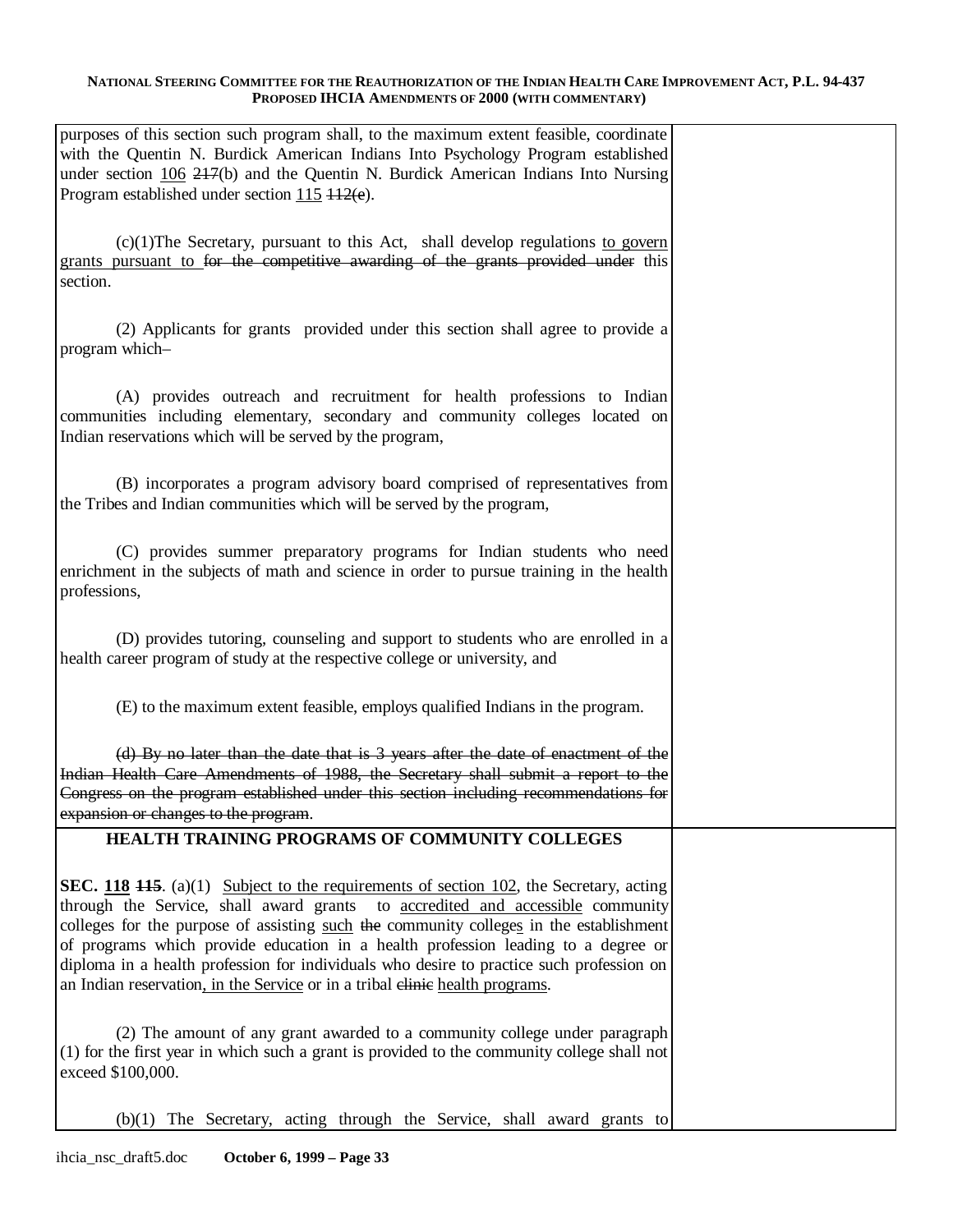| accredited and accessible community colleges that have established a program described<br>in subsection $(a)(1)$ for the purpose of maintaining the program and recruiting students<br>for the program.                |  |
|------------------------------------------------------------------------------------------------------------------------------------------------------------------------------------------------------------------------|--|
| (2) Grants may only be made under this section to a community college which-                                                                                                                                           |  |
| (A) is accredited,                                                                                                                                                                                                     |  |
| (B) has a relationship with access to a hospital facility, Service facility, or<br>hospital that could provide training of nurses or health professionals.                                                             |  |
| (C) has entered into an agreement with an accredited and accessible college or<br>university medical school, the terms of which-                                                                                       |  |
| (i) provide a program that enhances the transition and recruitment of students<br>into advanced baccalaureate or graduate programs which train health professionals, and                                               |  |
| (ii) stipulate certifications necessary to approve internship and field placement<br>opportunities at health program service unit facilities of the Service or tribal health<br>programs at tribal health facilities,  |  |
| (D) has a qualified staff which has the appropriate certifications, and                                                                                                                                                |  |
| (E) is capable of obtaining State or regional accreditation of the program<br>described in subsection $(a)(1)$ .                                                                                                       |  |
| (F) agrees to provide for Indian preference for applicants for<br>programs under this section.                                                                                                                         |  |
| (c) The Secretary shall encourage community colleges described in subsection<br>$(b)(2)$ to establish and maintain programs described in subsection $(a)(1)$ by-                                                       |  |
| (1) entering into agreements with such colleges for the provision of qualified<br>personnel of the service to teach courses of study in such programs, and                                                             |  |
| (2) providing technical assistance and support to such colleges.                                                                                                                                                       |  |
| (d) Any program receiving assistance under this section that is conducted with<br>respect to a health profession shall also offer courses of study which provide advanced<br>training for any health professional who- |  |
| (1) has already received a degree or diploma in such health profession, and                                                                                                                                            |  |
| (2) provides clinical services on an Indian reservation, at a Service facility, or at<br>a tribal clinic.                                                                                                              |  |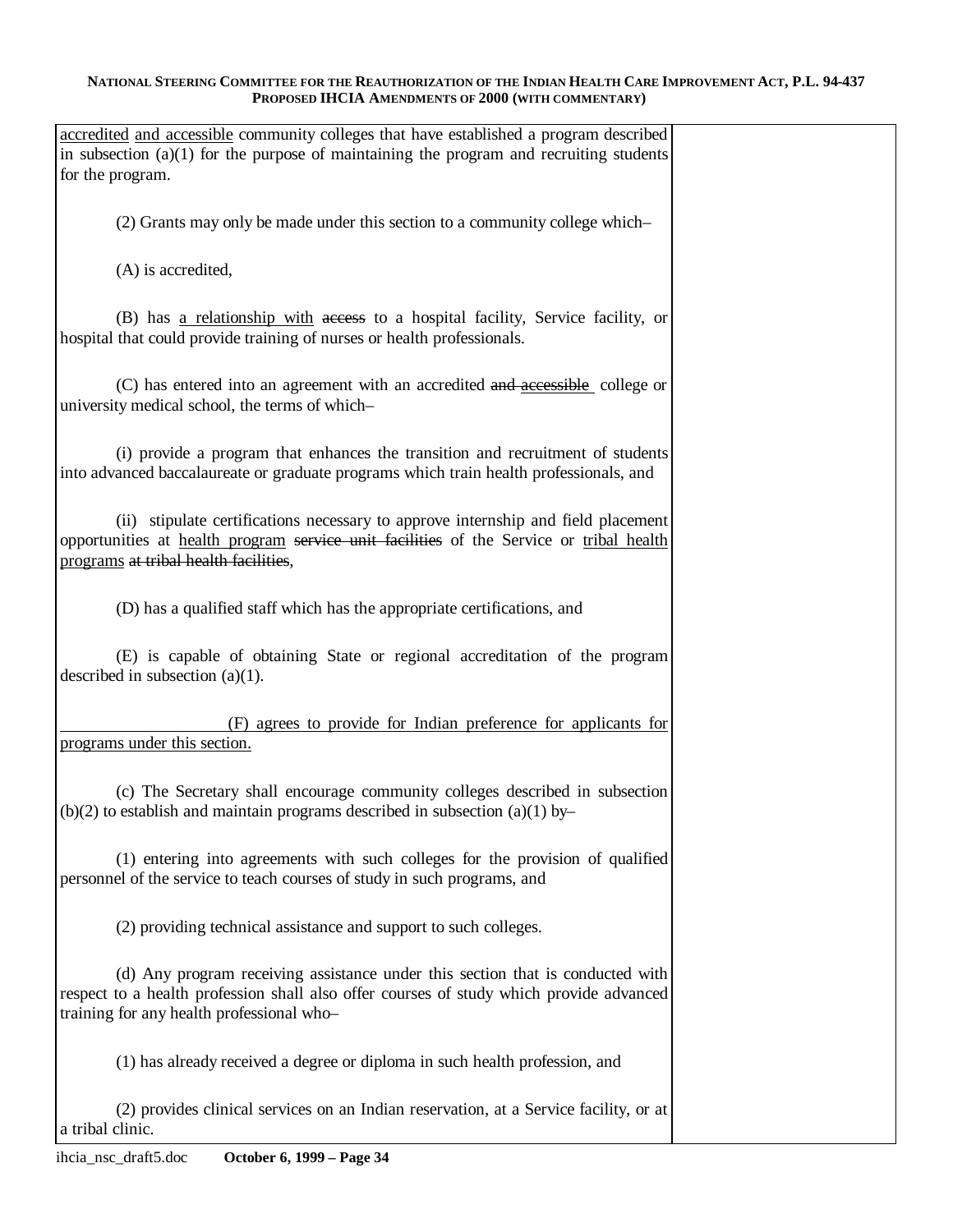| Such courses of study may be offered in conjunction with the college or university with<br>which the community college has entered into the agreement required under subsection<br>(b)(2)(C).                                                                                                                                                                                    |  |
|----------------------------------------------------------------------------------------------------------------------------------------------------------------------------------------------------------------------------------------------------------------------------------------------------------------------------------------------------------------------------------|--|
| (e) For purposes of this section-                                                                                                                                                                                                                                                                                                                                                |  |
| (1) The term "community college" means-                                                                                                                                                                                                                                                                                                                                          |  |
| (A) a tribally controlled community college, or                                                                                                                                                                                                                                                                                                                                  |  |
| (B) a junior or community college.                                                                                                                                                                                                                                                                                                                                               |  |
| (2) The term "tribally controlled community college" has the meaning given to<br>"tribally controlled community college" such term by section 2(4) of the tribally<br>Controlled Community College Assistance Act of 1978, as amended.                                                                                                                                           |  |
| (3) The term "junior or community college" has the meaning given to such term<br>by section 312(e) of the Higher Education Act of 1965 (20 U.S.C. 1058(e)).                                                                                                                                                                                                                      |  |
| (4) Where the requirements of subsection (b) are met, funding priority shall be<br>provided to tribally controlled colleges in service areas where they exist.                                                                                                                                                                                                                   |  |
| ADDITIONAL INCENTIVES FOR HEALTH PROFESSIONALS                                                                                                                                                                                                                                                                                                                                   |  |
| SEC. 116. (a) The Secretary may provide the incentive special pay authorized<br>under section 302(b) of title 37, United States Code, to civilian medical officers of the<br>Indian Health Service who are assigned to, and serving in, positions included in the list<br>established under subsection $(b)(1)$ for which recruitment or retention of personnel is<br>difficult. |  |
| $(b)(1)$ The Secretary shall establish and update on an annual basis a list of<br>positions of health care professionals employed by, or assigned to, the Service, Indian<br>Tribes, and tribal and Indian organizations for which recruitment or retention is difficult.                                                                                                        |  |
| $(2)(A)$ The Secretary may pay a bonus to any commissioned officer or<br>civil service employee, other than a commissioned medical officer, dental officer,<br>optometrist, and veterinarian, who is employed in or assigned to, and serving in, a<br>position in the Service included in the list established by the Secretary under paragraph<br>$(4)$ .                       |  |
| (B) The total amount of bonus payments made by the Secretary under this<br>paragraph to any employee during any 1-year period shall not exceed \$2,000.                                                                                                                                                                                                                          |  |
| (c) The Secretary may establish programs to allow the use of flexible work<br>schedules, and compressed work schedules, in accordance with the provisions of<br>subchapter II of chapter 61, title 5, United States Code, for health professionals<br>employed by, or assigned to, the Service.                                                                                  |  |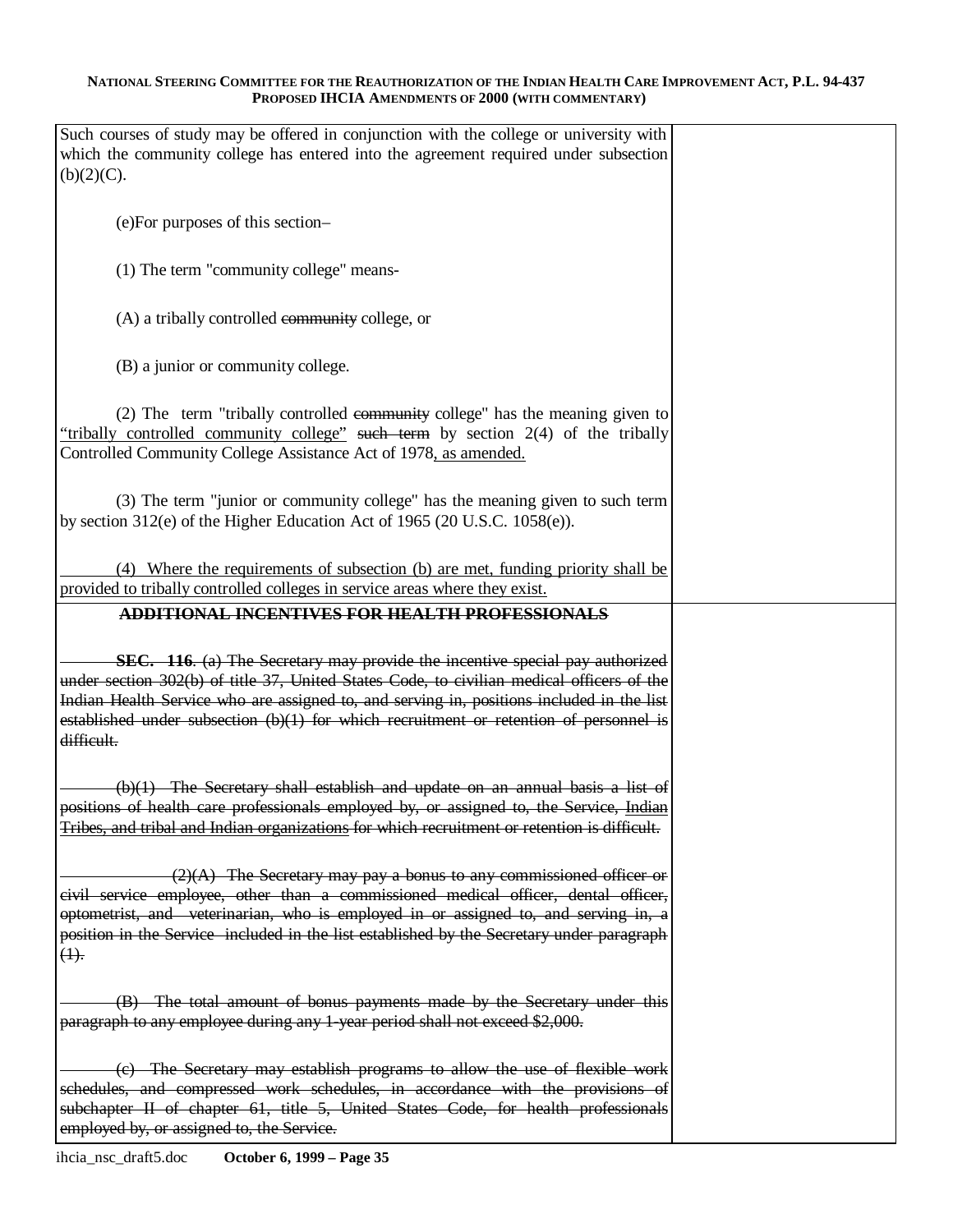# **RETENTION BONUS**

**SEC. 119 <del>117</del>**. (a) The Secretary may pay a retention bonus to any health professional physician or nurse employed by, or assigned to, and serving in, the Service and Indian Tribes, tribal organizations, or urban Indian organizations either as a civilian employee or as a commissioned officer in the Regular or Reserve Corps of the Public Health Service who–

(1) is assigned to and serving in a positions included in the list established under section  $116(b)(1)$  for which recruitment or retention of personnel is difficult,

(2) the Secretary determines is needed by the Service, Tribes, tribal organizations, and urban Indian organizations, and

(3) has–

(A) completed 3 years of employment with the Service, or Indian Tribe, or tribal organization, or urban Indian organization, or

(B) completed any service obligations incurred as a requirement of–

(i)any federal scholarship program, or

(ii)any federal education loan repayment program, and

(4) enters into an agreement with the Service, or Indian Tribe, or tribal organization, or urban Indian organization for continued employment for a period of not less than 1 year.

(b) Beginning with fiscal year 1993, not less than 25 percent of the retention bonuses awarded each year under subsection (a) shall be awarded to nurses.

(b) The Secretary may establish rates for the retention bonus which shall provide a for a higher annual rate for multiyear agreements than for single year agreements referred to in subsection  $(a)(4)$ , but in no event shall the annual rate be more than \$25,000 per annum.

(c)The retention bonus for the entire period covered by the agreement described in subsection (a)(4) shall be paid at the beginning of the agreed upon term of service.

(c) Any health professional physician or nurse failing to complete the agreed upon term of service, except where such failure is through no fault of the individual, shall be obligated to refund to the government the full amount of the retention bonus for the period covered by the agreement, plus interest as determined by the Secretary in accordance with section  $110408(1)(2)(B)$ .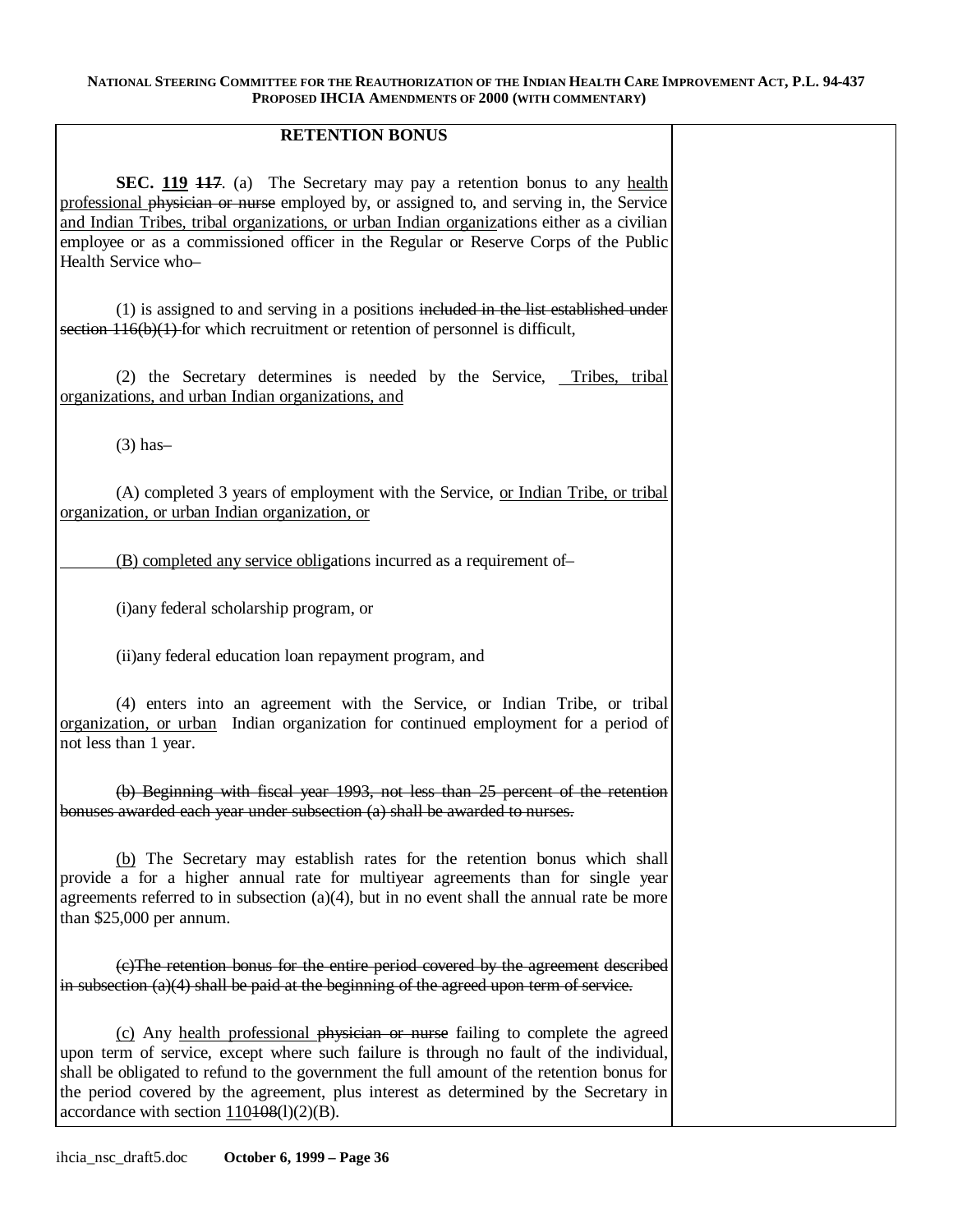| (d) The Secretary may pay a retention bonus to any health professional<br>physician or nurse employed by an organization providing health care services to<br>Indians pursuant to a contract or funding agreement under the Indian Self-<br>Determination and Education Assistance Act if such health professional physician or<br>nurse is serving in a position which the Secretary determines is--                                                                                                                                                                                                                                                                               |  |
|-------------------------------------------------------------------------------------------------------------------------------------------------------------------------------------------------------------------------------------------------------------------------------------------------------------------------------------------------------------------------------------------------------------------------------------------------------------------------------------------------------------------------------------------------------------------------------------------------------------------------------------------------------------------------------------|--|
| (1) a position for which recruitment or retention is difficult; and                                                                                                                                                                                                                                                                                                                                                                                                                                                                                                                                                                                                                 |  |
| (2) necessary for providing health care services to Indians.                                                                                                                                                                                                                                                                                                                                                                                                                                                                                                                                                                                                                        |  |
| <b>NURSING RESIDENCY PROGRAM</b>                                                                                                                                                                                                                                                                                                                                                                                                                                                                                                                                                                                                                                                    |  |
| SEC. 120 118. (a) The Secretary, acting through the Service, shall establish a<br>program to enable Indians who are licensed practical nurses, licensed vocational nurses,<br>and registered nurses who are working in an Indian health program (as defined in<br>section $110108(a)(2)(A)$ , and have done so for a period of not less than one year, to<br>pursue advanced training.                                                                                                                                                                                                                                                                                              |  |
| (b) Such program shall include a combination of education and work study in an<br>Indian health program (as defined in section $110408(a)(2)(A)$ ) leading to an associate or<br>bachelor's degree (in the case of a licensed practical nurse or licensed vocational nurse)<br>or a bachelor's degree (in the case of a registered nurse), or advanced degrees in nursing<br>and public health.                                                                                                                                                                                                                                                                                     |  |
| (c) An individual who participates in a program under subsection (a), where the<br>educational costs are paid by the Service, shall incur an obligation to serve in an Indian<br>health program for a period of obligated service equal to at least three times the amount<br>period of time during which the individual participates in such program. In the event<br>that the individual fails to complete such obligated service, the United States shall be<br>entitled to recover from such individual an amount determined in accordance with the<br>formula specified in subsection (1) of section $110\overline{109}$ +08 in the manner provided for in<br>such subsection. |  |
| <b>COMMUNITY HEALTH AIDE PROGRAM FOR ALASKA</b>                                                                                                                                                                                                                                                                                                                                                                                                                                                                                                                                                                                                                                     |  |
| <b>SEC. 121 449.</b> (a) Under the authority of the Act of November 2, 1921 (25<br>U.S.C. 13; popularly known as the Snyder Act), the Secretary shall maintain a<br>Community Health Aide Program in Alaska under which the Service--                                                                                                                                                                                                                                                                                                                                                                                                                                               |  |
| (1) provides for the training of Alaska Natives as health aides or community<br>health practitioners;                                                                                                                                                                                                                                                                                                                                                                                                                                                                                                                                                                               |  |
| (2) uses such aides or practitioners in the provision of health care, health<br>promotion, and disease prevention services to Alaska Natives living in villages in rural<br>Alaska; and                                                                                                                                                                                                                                                                                                                                                                                                                                                                                             |  |
| (3) provides for the establishment of teleconferencing capacity in health clinics<br>located in or near such villages for use by community health aides or community health                                                                                                                                                                                                                                                                                                                                                                                                                                                                                                         |  |

 $\mathbf{r}$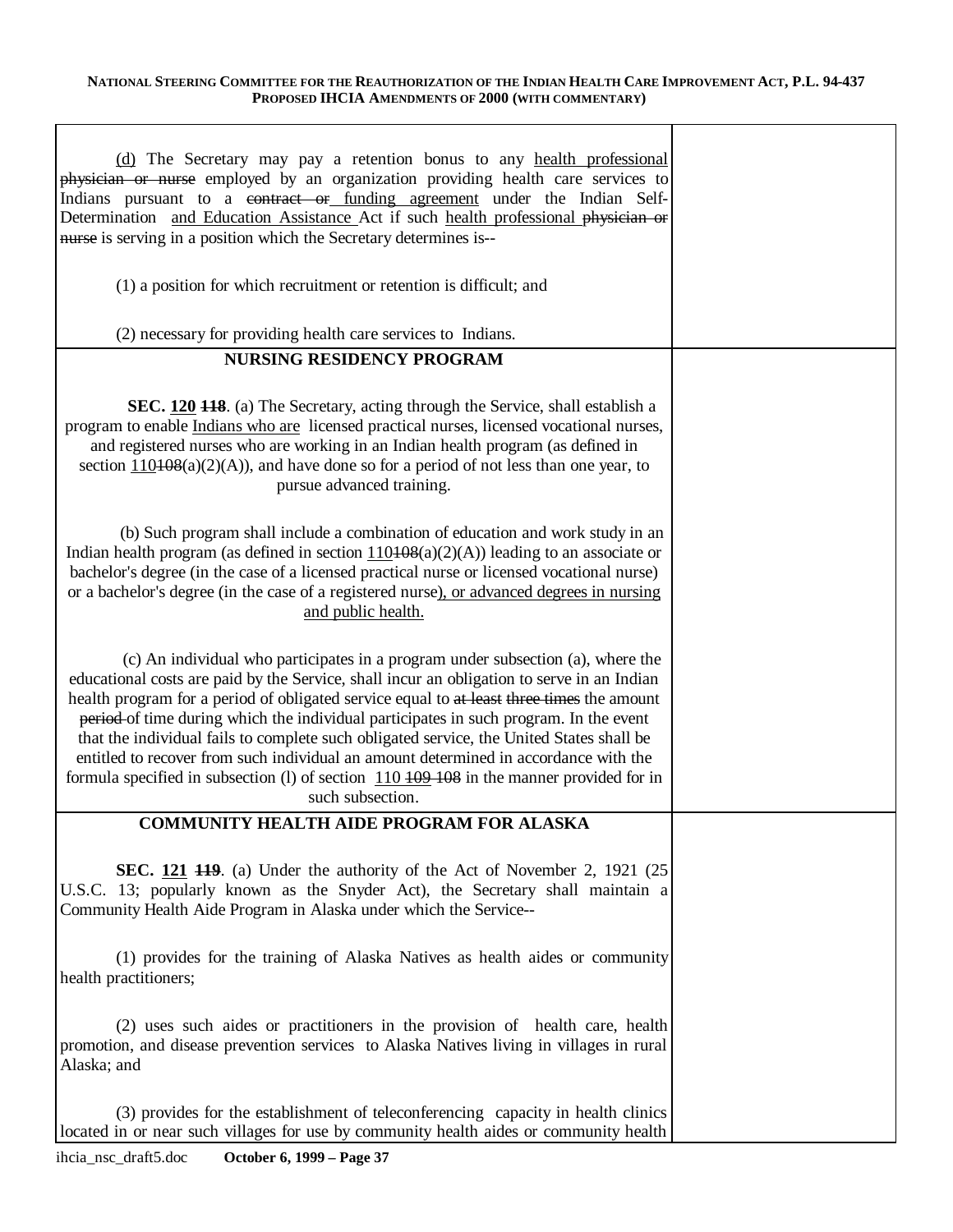practitioners.

(b) The Secretary, acting through the Community Health Aide Program of the Service, shall-

(1) using trainers accredited by the Program, provide a high standard of training to community health aides and community health practitioners to ensure that such aides and practitioners provide quality health care, health promotion, and disease prevention services to the villages served by the Program;

(2) in order to provide such training, develop a curriculum that-

(A) combines education in the theory of health care with supervised practical experience in the provision of health care;

(B) provides instruction and practical experience in the provision of acute care, emergency care, health promotion, disease prevention, and the efficient and effective management of clinic pharmacies, supplies, equipment, and facilities; and

(C) promotes the achievement of the health status objectives specified in section  $3(b)$ ;

(3) establish and maintain a Community Health Aide Certification Board to certify as community health aides or community health practitioners individuals who have successfully completed the training described in paragraph (1) or can demonstrate equivalent experience;

(4) develop and maintain a system which identifies the needs of community health aides and community health practitioners for continuing education in the provision of health care, including the areas described in paragraph (2)(B), and develop programs that meet the needs for such continuing education;

(5) develop and maintain a system that provides close supervision of community health aides and community health practitioners; and

(6) develop a system under which the work of community health aides and community health practitioners is reviewed and evaluated to assure the provision of quality health care, health promotion, and disease prevention services.

(c) Subject to Section 102, the Secretary, acting through the Service, shall develop and operate a National Community Health Aide Program based on the elements contained in this Section (a)- (b).

# **TRIBAL HEALTH PROGRAM ADMINISTRATION**

**SEC. 122 121.** Subject to Section 102, the Secretary, acting through the Service, shall, by funding agreement contract or otherwise, provide training for Indians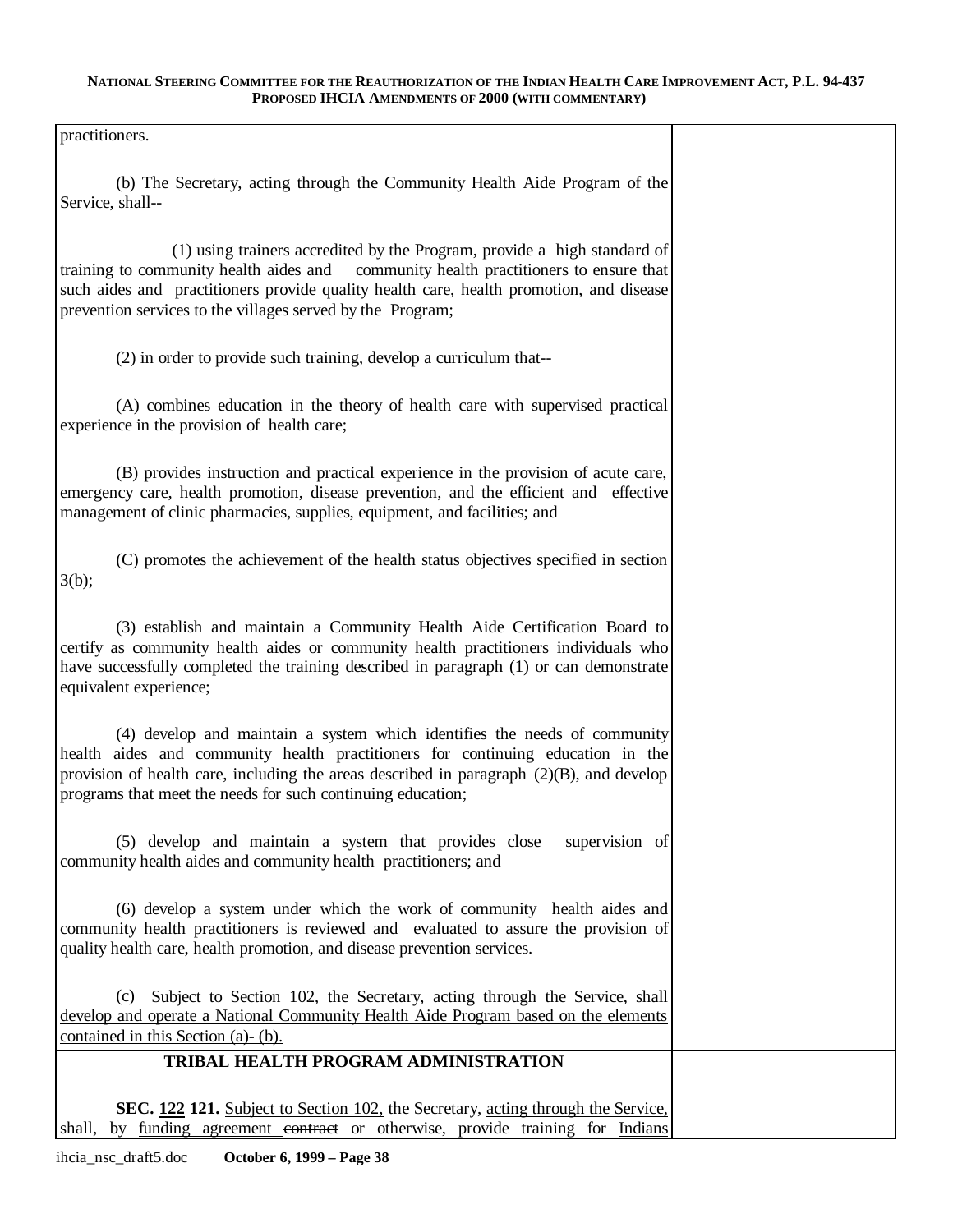| individuals in the administration and planning of tribal health programs.                                                                                                                                                                                                                            |                                 |
|------------------------------------------------------------------------------------------------------------------------------------------------------------------------------------------------------------------------------------------------------------------------------------------------------|---------------------------------|
| <b>HEALTH PROFESSIONAL CHRONIC SHORTAGE DEMONSTRATION</b>                                                                                                                                                                                                                                            |                                 |
| PROJECT UNIVERSITY OF SOUTH DAKOTA PILOT PROGRAM                                                                                                                                                                                                                                                     |                                 |
| SEC. 123 122. (a) Subject to section 102, the The Secretary may fund make a<br>grant to the School of Medicine of the University of South Dakota (hereafter in this                                                                                                                                  |                                 |
| section referred to as "USDSM") to establish a pilot programs for Tribes and tribal                                                                                                                                                                                                                  |                                 |
| organizations an Indian reservation at one or more service units in South Dakota to                                                                                                                                                                                                                  |                                 |
| address the chronic shortages of health professionals manpower shortage in the                                                                                                                                                                                                                       |                                 |
| Aberdeen Area of the Service.                                                                                                                                                                                                                                                                        |                                 |
|                                                                                                                                                                                                                                                                                                      |                                 |
| (b) The purposes of the health profession demonstration program established<br>herein pursuant to a grant provided under subsection (a) are--                                                                                                                                                        |                                 |
| (1) to provide direct clinical and practical experience at a service unit to                                                                                                                                                                                                                         |                                 |
| health profession medical students and residents from USDSM and other medical                                                                                                                                                                                                                        |                                 |
| schools;                                                                                                                                                                                                                                                                                             |                                 |
|                                                                                                                                                                                                                                                                                                      |                                 |
| (2) to improve the quality of health care for Indians by assuring access to                                                                                                                                                                                                                          |                                 |
| qualified health care professionals; and                                                                                                                                                                                                                                                             |                                 |
|                                                                                                                                                                                                                                                                                                      |                                 |
| (3) to provide academic and scholarly opportunities for physicians, physician<br>assistants, nurse practitioners, nurses, and other allied health professionals serving<br>Indian people by identifying and utilizing all academic and scholarly resources of the<br>region.                         |                                 |
|                                                                                                                                                                                                                                                                                                      |                                 |
| (c) The demonstration pilot programs established pursuant to a grant provided<br>$\frac{1}{2}$ under subsection (a) shall $\frac{1}{2}$ incorporate a program advisory board composed of<br>representatives from the Tribes and communities in the area which will be served by<br>the program.; and |                                 |
|                                                                                                                                                                                                                                                                                                      |                                 |
| $(2)$ shall be designated as an extension of the USDSM campus and program<br>participants shall be under the direct supervision and instruction of qualified medical                                                                                                                                 |                                 |
| staff serving at the service unit who shall be members of the USDSM faculty.                                                                                                                                                                                                                         |                                 |
|                                                                                                                                                                                                                                                                                                      |                                 |
|                                                                                                                                                                                                                                                                                                      |                                 |
| (d) The USDSM shall coordinate the program established pursuant to a grant<br>provided under subsection (a) with other medical schools in the region, nursing schools,                                                                                                                               |                                 |
| tribal community colleges, and other health professional schools.                                                                                                                                                                                                                                    |                                 |
|                                                                                                                                                                                                                                                                                                      |                                 |
| (e) The USDSM, in cooperation with the Service, shall develop additional                                                                                                                                                                                                                             |                                 |
| professional opportunities for program participants on Indian reservations in order to                                                                                                                                                                                                               |                                 |
| improve the recruitment and retention of qualified health professionals in the Aberdeen                                                                                                                                                                                                              |                                 |
| Area of the Service.                                                                                                                                                                                                                                                                                 |                                 |
| <b>SCHOLARSHIPS</b>                                                                                                                                                                                                                                                                                  | Such scholarships would be non- |
|                                                                                                                                                                                                                                                                                                      | taxable under the IRS code.     |
| <b>SEC. 124.</b> Scholarships provided to individuals pursuant to this title shall be                                                                                                                                                                                                                |                                 |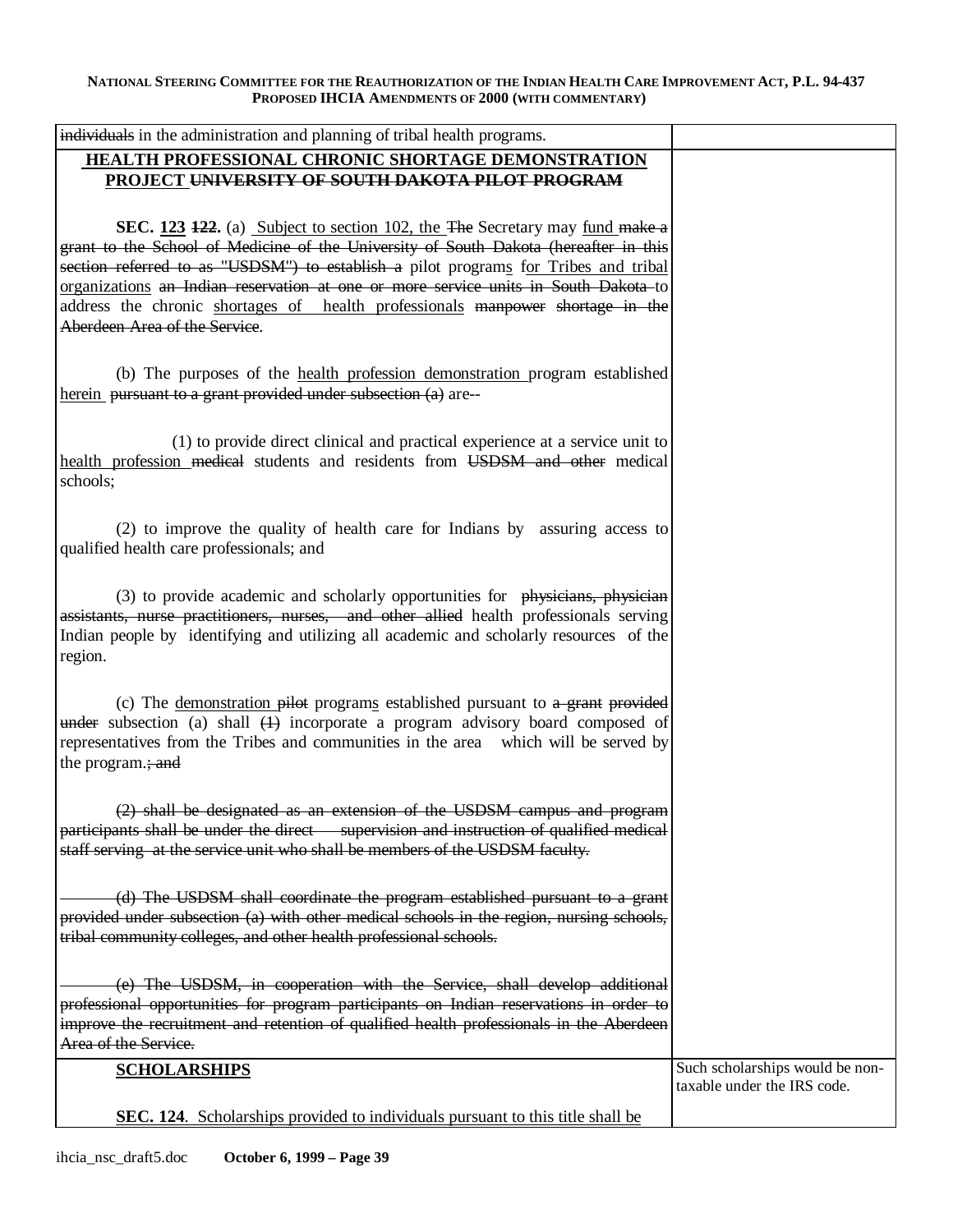| deemed "qualified Scholarships" for purposes of 26 USC section 117.                                                                                                                                                                                                                                                                                                                                                                                         |                       |
|-------------------------------------------------------------------------------------------------------------------------------------------------------------------------------------------------------------------------------------------------------------------------------------------------------------------------------------------------------------------------------------------------------------------------------------------------------------|-----------------------|
| <b>NATIONAL HEALTH SERVICE CORPS</b>                                                                                                                                                                                                                                                                                                                                                                                                                        |                       |
| SEC. 125 812. (a) The Secretary of Health and Human Services shall not-                                                                                                                                                                                                                                                                                                                                                                                     | Formerly section 812. |
| (1) Remove a member of the National Health Services Corps from a health<br>program facility operated by the Indian Health Service or by a Tribe or tribal<br>organization under funding agreement with the Service under the Indian Self-<br>Determination and Education Assistance Act, or by urban Indian organizations, or<br>(2) withdraw funding used to support such member,                                                                          |                       |
| unless the Secretary, acting through the Service, Tribes or tribal organizations, has<br>ensured that the Indians receiving services from such member will experience no<br>reduction in services.                                                                                                                                                                                                                                                          |                       |
| (b) All service areas served by programs operated by the Service or by Tribes<br>or tribal organizations under the Indian Self-Determination and Education Assistance<br>Act or by urban Indian organizations shall be designated under 24 U.S.C. 254c(a) as<br>Health Professional Shortage areas.                                                                                                                                                         |                       |
| (c) National Health Service Corps scholars qualifying for the Commissioned<br>Corps in the United States Public Health Service shall be exempt from FTE limitations<br>of the National Health Service Corps and the Service when serving as a commissioned<br>corps officer in a health program operated by an Indian Tribe or tribal organization<br>under the Indian Self-Determination and Education Assistance Act or by urban Indian<br>organizations. |                       |
| SUBSTANCE ABUSE COUNSELOR EDUCATION DEMONSTRATION                                                                                                                                                                                                                                                                                                                                                                                                           | Was section 711.      |
| <b>PROJECT</b><br>SEC. 126 711. (a) The Secretary, acting through the Service, may enter into<br>contracts with, or make grants to, accredited tribally controlled community colleges,<br>tribally controlled postsecondary vocational institutions, and eligible accredited and<br>accessible community colleges to establish demonstration projects to develop<br>educational curricula for substance abuse counseling.                                   |                       |
| (b) Funds provided under this section shall be used only for developing and<br>providing educational curricula for substance abuse counseling (including paying<br>salaries for instructors). Such curricula may be provided through satellite campus<br>programs.                                                                                                                                                                                          |                       |
| (c) A contract entered into or a grant provided under this section shall be for a<br>period of one year. Such contract or grant may be renewed for an additional one year<br>period upon the approval of the Secretary.                                                                                                                                                                                                                                     |                       |
| (d) Not later than 180 days after the date of the enactment of this section, the<br>Secretary, after consultation with Indian Tribes and administrators of accredited tribally<br>controlled community colleges, tribally controlled postsecondary vocational institutions,                                                                                                                                                                                 |                       |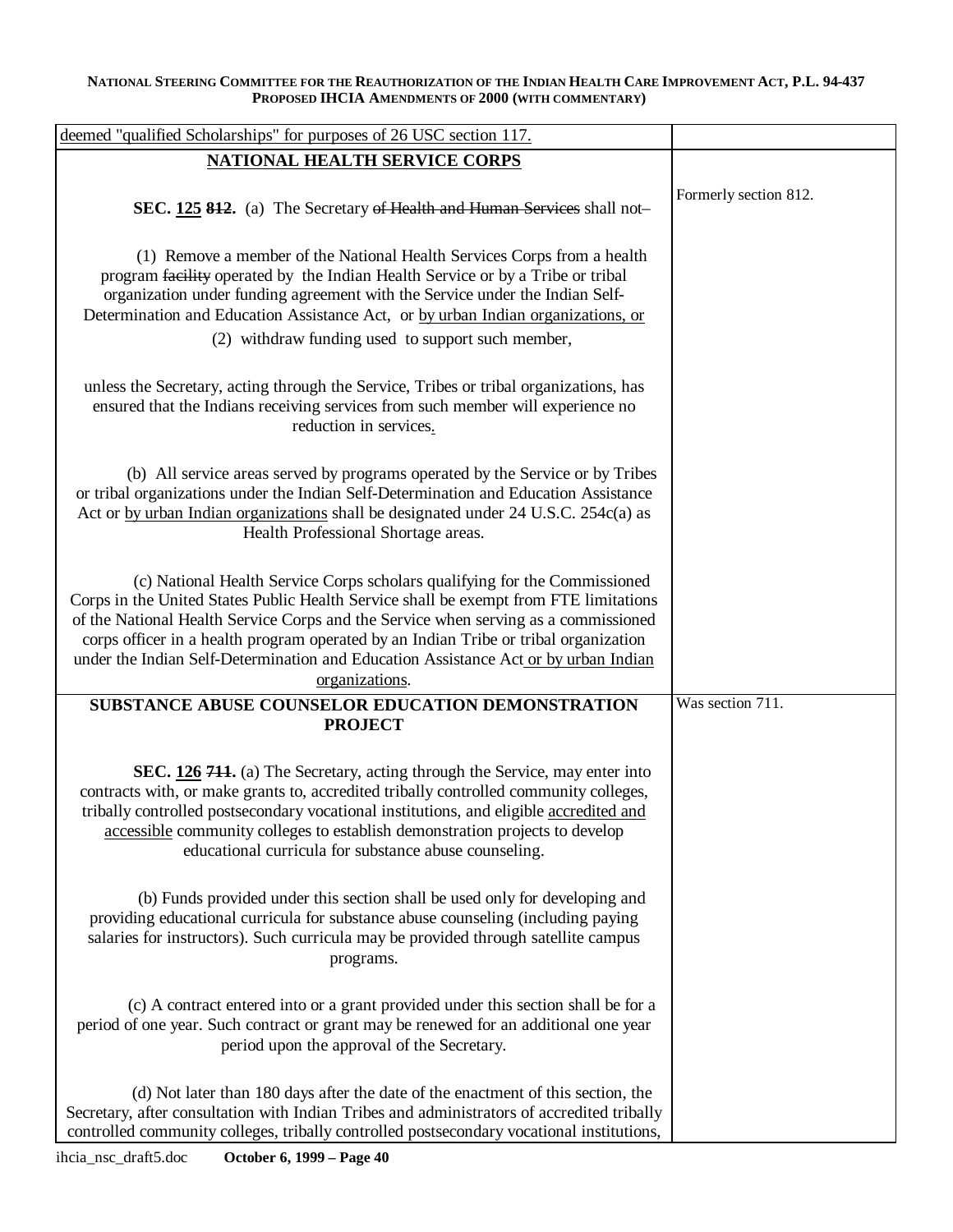| and eligible accredited and accessible community colleges, shall develop and issue<br>criteria for the review and approval of applications for funding (including applications<br>for renewals of funding) under this section. Such criteria shall ensure that demonstration<br>projects established under this section promote the development of the capacity of such<br>entities to educate substance abuse counselors. |                                                                                             |
|----------------------------------------------------------------------------------------------------------------------------------------------------------------------------------------------------------------------------------------------------------------------------------------------------------------------------------------------------------------------------------------------------------------------------|---------------------------------------------------------------------------------------------|
| (e) The Secretary shall provide such technical and other assistance as may be<br>necessary to enable grant recipients to comply with the provisions of this section.                                                                                                                                                                                                                                                       |                                                                                             |
| (f) The Secretary shall submit to the President, for inclusion in the report which<br>is required to be submitted under section 801 for fiscal year 1999, a report on the<br>findings and conclusions derived from the demonstration projects conducted under this<br>section.                                                                                                                                             |                                                                                             |
| (g) For the purposes of this section, the following definitions apply:                                                                                                                                                                                                                                                                                                                                                     |                                                                                             |
| (1) The term "educational curriculum" means one or more of the following:                                                                                                                                                                                                                                                                                                                                                  | The definition of "eligible<br>community college" was modified<br>and moved to Definitions. |
| (A) Classroom education.                                                                                                                                                                                                                                                                                                                                                                                                   |                                                                                             |
| (B) Clinical work experience.                                                                                                                                                                                                                                                                                                                                                                                              |                                                                                             |
| (C) Continuing education workshops.                                                                                                                                                                                                                                                                                                                                                                                        |                                                                                             |
| (2) The term "eligible community college" means an accredited community<br>college that-                                                                                                                                                                                                                                                                                                                                   |                                                                                             |
| (i) is located on or near an Indian reservation;                                                                                                                                                                                                                                                                                                                                                                           |                                                                                             |
| (ii) has entered into a cooperative agreement with the governing body of such                                                                                                                                                                                                                                                                                                                                              |                                                                                             |
| Indian reservation to carry out a demonstration project under this section; and                                                                                                                                                                                                                                                                                                                                            |                                                                                             |
| (iii) has a student enrollment of not less than 10 percent Indian.                                                                                                                                                                                                                                                                                                                                                         |                                                                                             |
| (2) The term "tribally controlled community college" has the meaning given<br>such term in section $2(a)(4)$ of the tribally Controlled Community College Assistance<br>Act of 1978 (25 U.S.C. 1801(a)(4)).                                                                                                                                                                                                                |                                                                                             |
| (3) The term "tribally controlled postsecondary vocational institution" has the<br>meaning given such term in section 390(2) of the tribally Controlled Vocational<br>Institutions Support Act of 1990 (20 U.S.C. 2397h(2)).                                                                                                                                                                                               |                                                                                             |
| (h) There are authorized to be appropriated for each of the fiscal years 1996<br>through 2000 such sums as may be necessary to carry out the purposes of this section.<br>Such sums shall remain available until expended.                                                                                                                                                                                                 |                                                                                             |
| <b>MENTAL HEALTH</b>                                                                                                                                                                                                                                                                                                                                                                                                       | Was section $209(d)$ and (e).                                                               |
| Sec 127 209(d) (a) TRAINING AND COMMUNITY EDUCATION                                                                                                                                                                                                                                                                                                                                                                        |                                                                                             |
| <b>PROGRAMS</b> (1) The Secretary and the Secretary of the Interior in consultation with<br>representatives of Indian Tribes and tribal organizations shall conduct a study and                                                                                                                                                                                                                                            |                                                                                             |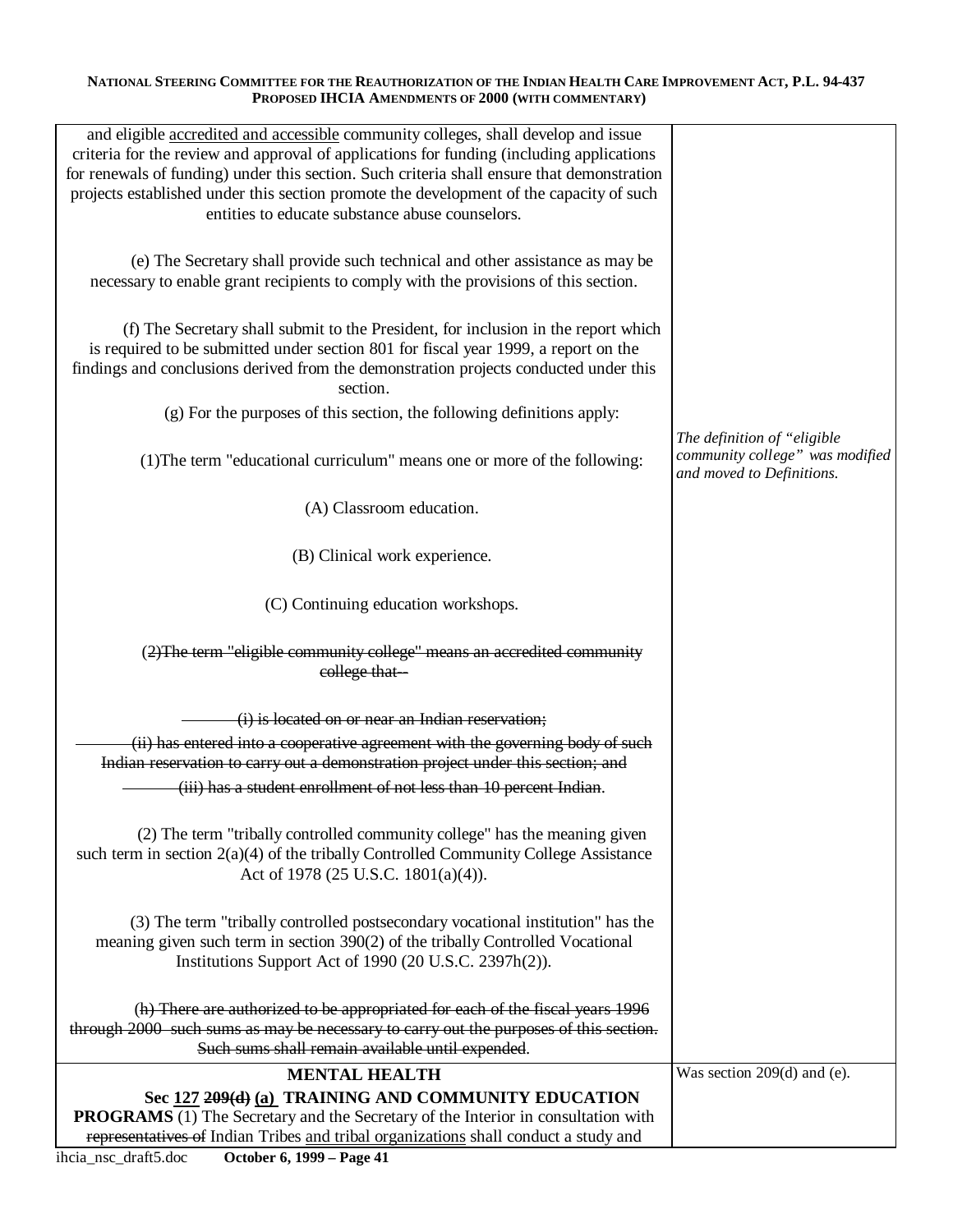| compile a list of the types of staff positions specified in subsection (b) whose<br>qualifications include or should include, training in the identification, prevention,<br>education, referral or treatment of mental illness, dysfunctional or self-destructive<br>behavior.                                                                                                                                                                                                                                                                                                                                                                                                                                                                                                                                       |  |
|-----------------------------------------------------------------------------------------------------------------------------------------------------------------------------------------------------------------------------------------------------------------------------------------------------------------------------------------------------------------------------------------------------------------------------------------------------------------------------------------------------------------------------------------------------------------------------------------------------------------------------------------------------------------------------------------------------------------------------------------------------------------------------------------------------------------------|--|
| (2) The positions referred to in subsection (a) paragraph $(1)$ are —                                                                                                                                                                                                                                                                                                                                                                                                                                                                                                                                                                                                                                                                                                                                                 |  |
| (A) staff positions within the Bureau of Indian Affairs, including existing<br>positions, in the fields of $-$                                                                                                                                                                                                                                                                                                                                                                                                                                                                                                                                                                                                                                                                                                        |  |
| (i)elementary and secondary education;                                                                                                                                                                                                                                                                                                                                                                                                                                                                                                                                                                                                                                                                                                                                                                                |  |
| (ii) social services, family and child welfare;<br>(iii) law enforcement and judicial services; and                                                                                                                                                                                                                                                                                                                                                                                                                                                                                                                                                                                                                                                                                                                   |  |
| (iv) alcohol and substance abuse.                                                                                                                                                                                                                                                                                                                                                                                                                                                                                                                                                                                                                                                                                                                                                                                     |  |
| (B) staff positions within the Service; and                                                                                                                                                                                                                                                                                                                                                                                                                                                                                                                                                                                                                                                                                                                                                                           |  |
| (C) staff positions similar to those identified in paragraph (b) and established<br>and maintained by Indian Tribes, tribal organizations, and urban Indian organizations,<br>including positions established pursuant to funding agreements pursuant to the Indian<br>Self-determination and Education Assistance Act, and this Act.                                                                                                                                                                                                                                                                                                                                                                                                                                                                                 |  |
| (3)(A) The appropriate Secretary shall provide training criteria appropriate to<br>each type of position identified in subsection (b)(1) paragraph $(2)(A)$ and ensure that<br>appropriate training has been or shall be provided to any individual in any such position.<br>With respect to any such individual in a position identified pursuant to subsection $(b)(3)$<br>$\frac{1}{2}$ paragraph (2)(C), the respective Secretaries shall provide appropriate training or provide<br>funds to an Indian Tribe, tribal organization, or urban Indian organization for training of<br>appropriate such individuals. In the case of positions funded under- a funding<br>agreement, the appropriate Secretary shall ensure that such training costs are included in<br>the contract funding agreement, if necessary. |  |
| (B) Funds authorized to be appropriated pursuant to this section may be used to<br>provide training authorized by this paragraph for community education programs<br>described in paragraph (5) if a plan adopted pursuant to subsection (d) identifies<br>individuals in employment categories other than those identified pursuant to paragraph<br>(1), for which such training or community education is deemed necessary or desirable,                                                                                                                                                                                                                                                                                                                                                                            |  |
| (4) Position specific training criteria shall be culturally relevant to Indian and<br>Indian Tribes and shall ensure that appropriate information regarding Indian healing<br>and traditional health care practices is provided.                                                                                                                                                                                                                                                                                                                                                                                                                                                                                                                                                                                      |  |
| (5) The Service shall develop and implement, or on request of an Indian Tribe<br>or tribal organization, assist an Indian Tribe or tribal organization, to develop and                                                                                                                                                                                                                                                                                                                                                                                                                                                                                                                                                                                                                                                |  |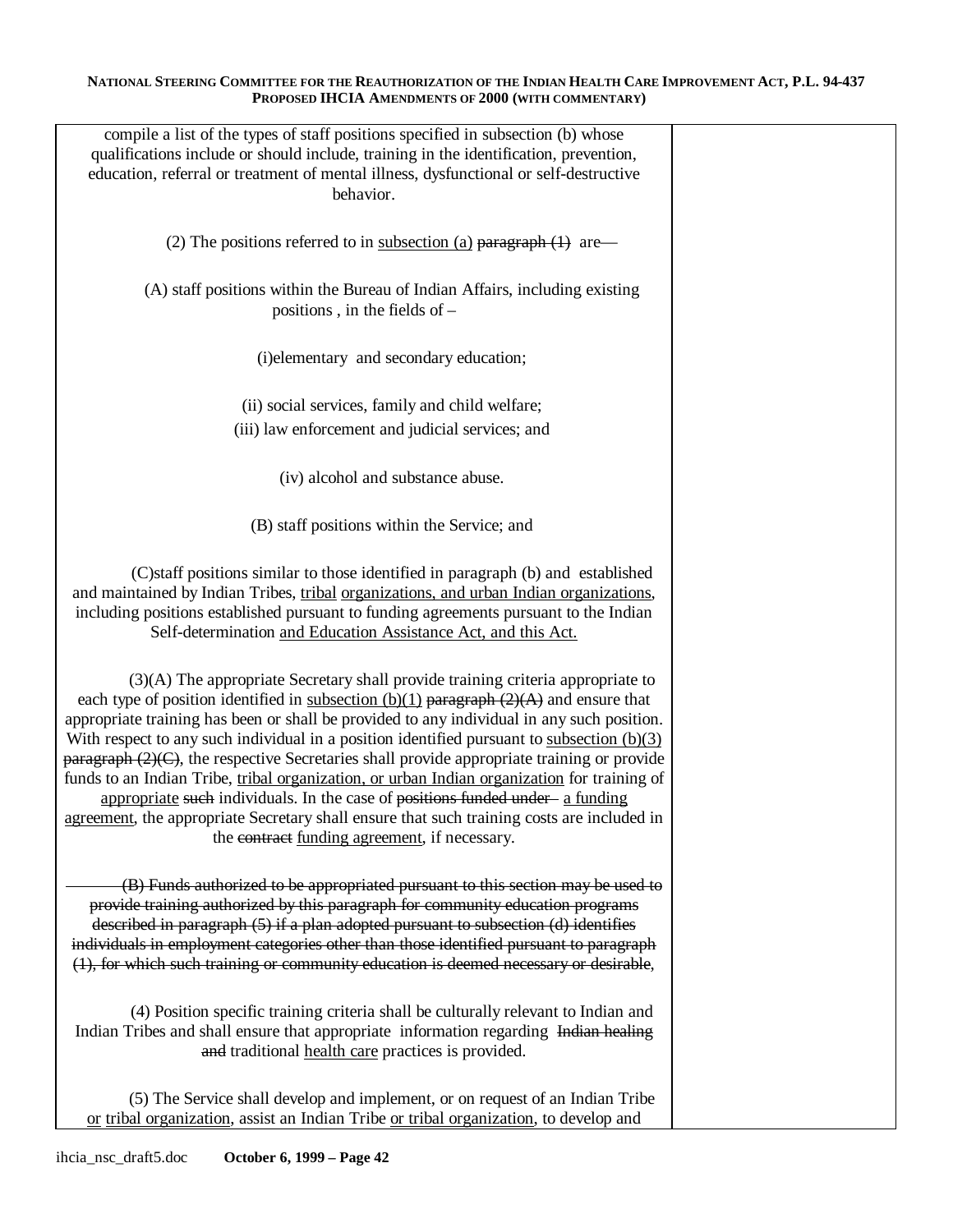| implement, a program of community education on mental illness. and as determined in a<br>plan adopted pursuant to subsection (d). In carrying out this subsection, the Service<br>shall, upon request of an Indian Tribe or tribal organization, provide technical assistance<br>to an Indian Tribe or tribal organization to obtain and develop community educational<br>materials on the identification, technical assistance to the Indian Tribe or tribal<br>organization to obtain or develop materials on the identification , prevention, referral and<br>treatment of mental illness, dysfunctional and self-destructive behavior.                                                                    |                                                                                                                                     |
|---------------------------------------------------------------------------------------------------------------------------------------------------------------------------------------------------------------------------------------------------------------------------------------------------------------------------------------------------------------------------------------------------------------------------------------------------------------------------------------------------------------------------------------------------------------------------------------------------------------------------------------------------------------------------------------------------------------|-------------------------------------------------------------------------------------------------------------------------------------|
| $(b)(1)$ <b>STAFFING.</b> (e) Within 90 days after the enactment of the Act, the<br>Director shall develop a plan to increase under which the Service will increase the<br>health care staff providing mental health services by at least 500 positions within five<br>years after the enactment of this Act, with at least 200 of such positions devoted to<br>child, adolescent, and family services. Such additional staff shall be primarily assigned<br>to the Service until unit level for services shall include outpatient, emergency, aftercare<br>and follow up, and prevention and educational services. The allocation of such<br>positions shall be subject to the provisions of section 102(a). |                                                                                                                                     |
| (2) The plan developed under paragraph (1) shall be implemented under the Act<br>of November 2, 1921, (25 U.S.C. 13), popularly know as the "Snyder Act".                                                                                                                                                                                                                                                                                                                                                                                                                                                                                                                                                     |                                                                                                                                     |
| <b>Sec. 209(f) STAFF RECRUITMENT AND RETENTION.</b> (1) The Secretary The former 209(f) is deleted.<br>shall provide for the recruitment of the additional personnel required by subsection $(f)$<br>and the retention of all Service personnel providing mental health services. In carrying<br>out this subsection, the Secretary shall give priority to practitioners providing mental<br>health services to children and adolescents with mental health problems.                                                                                                                                                                                                                                         | The recipient of the funds can<br>best decide the priority for its<br>use.                                                          |
| (2) In carrying out paragraph (1), the Secretary shall develop a program<br>providing for-                                                                                                                                                                                                                                                                                                                                                                                                                                                                                                                                                                                                                    |                                                                                                                                     |
| $(A)$ the payment of bonuses (which shall not be more favorable than those<br>provided for under sections 116 and 117) for service in hardship posts;                                                                                                                                                                                                                                                                                                                                                                                                                                                                                                                                                         |                                                                                                                                     |
| (B) the repayment of loans (for which the provisions of repayment contracts<br>shall not be more favorable than the repayment contracts under section 108) for health<br>professions education as a recruitment incentive; and                                                                                                                                                                                                                                                                                                                                                                                                                                                                                |                                                                                                                                     |
| (C) a system of postgraduate rotations as a retention incentive.                                                                                                                                                                                                                                                                                                                                                                                                                                                                                                                                                                                                                                              |                                                                                                                                     |
| (3) This subsection shall be carried out in coordination with the recruitment and<br>retention programs under title I.                                                                                                                                                                                                                                                                                                                                                                                                                                                                                                                                                                                        |                                                                                                                                     |
| <b>AUTHORIZATION OF APPROPRIATIONS</b>                                                                                                                                                                                                                                                                                                                                                                                                                                                                                                                                                                                                                                                                        | Specific authorizations of                                                                                                          |
| <b>SEC.</b> 128 123. There are authorized to be appropriated such sums as may be necessary<br>for each fiscal year through fiscal year $2012,2000$ to carry out this title.                                                                                                                                                                                                                                                                                                                                                                                                                                                                                                                                   | appropriations for each section<br>have been deleted and replaced<br>with this general authorization for<br>the Title through 2012. |
|                                                                                                                                                                                                                                                                                                                                                                                                                                                                                                                                                                                                                                                                                                               |                                                                                                                                     |

## **TITLE II – HEALTH SERVICES**

*Title II regarding health services has been revised throughout to clarify that Tribes and tri bal organizations can contract or compact for the health services programs which have been authorized under this Title. In addition, consultation requirements have been added in many sections. Model or pilot programs have either been made permanent or d eleted because they are completed or are*  ihcia\_nsc\_draft5.doc **October 6, 1999 – Page 43**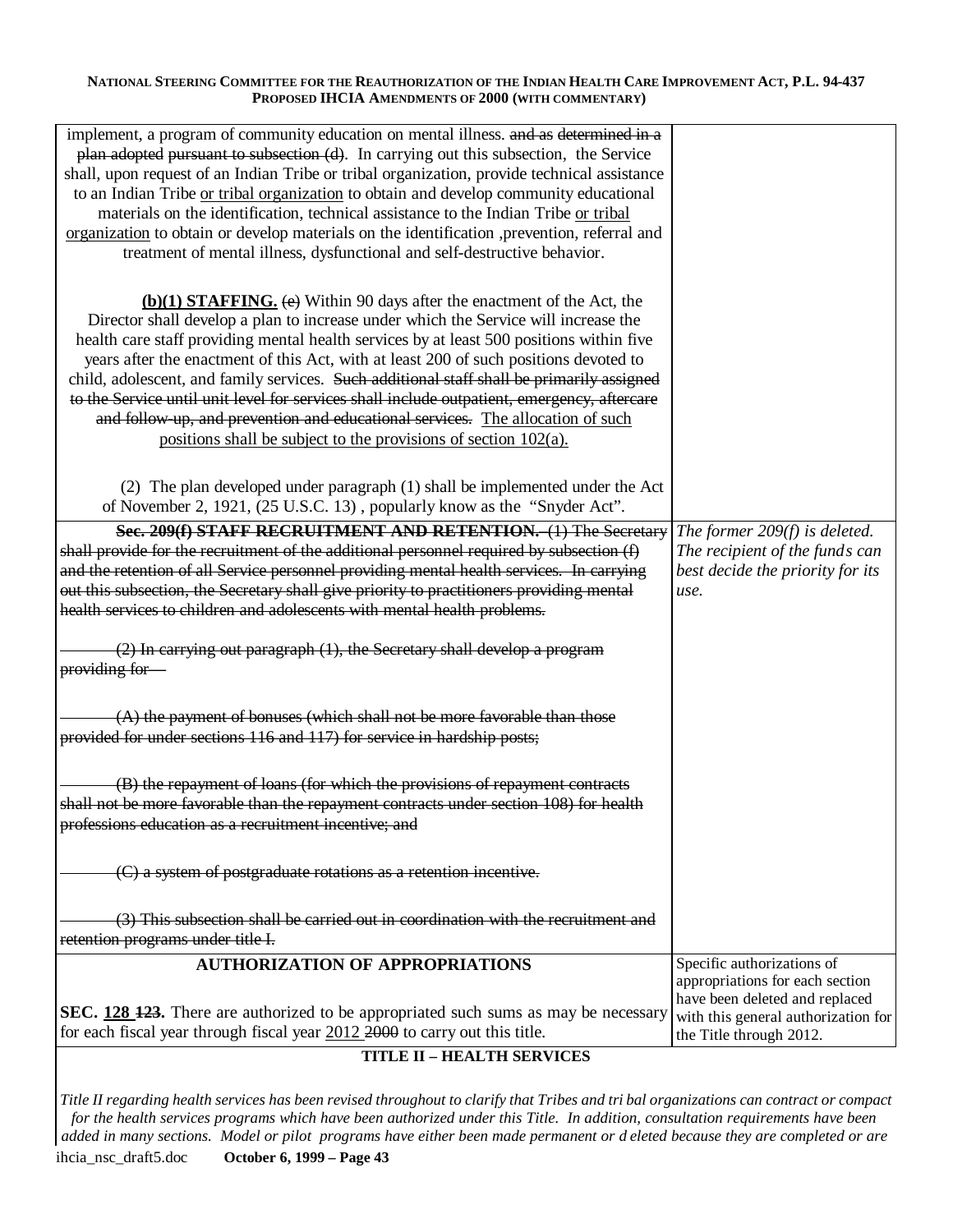*part of Tribes'recurring base funding already so are no longer necessary. Where studies were previously included on provision of particular programs such as hospice care and home- and community based services, tho se functions have been compiled in a new Section 213 which authorizes them and other programs required to carry out the health objectives of the Act. The term "funding" has been used throughout to replace "grants" in order to clarify that Tribes and tribal organizations can utilize contracts, compacts, grants, or other funding mechanisms, and are not limited to grants.* 

| <b>INDIAN HEALTH CARE IMPROVEMENT FUND</b>                                                 | Subsection $(a)(4)$ has been                                  |
|--------------------------------------------------------------------------------------------|---------------------------------------------------------------|
| SEC. 201. (a) The Secretary is authorized to expend funds directly or under                | amended to specifically address                               |
| the authority of the Indian Self-Determination and Education Assistance Act, P.L. 93-      | the inequities in funding among                               |
| 638, as amended, which are appropriated under the authority of this section, through the   | the Areas and the differences in                              |
| Service, for the purpose of-                                                               | the benefits which can be                                     |
|                                                                                            | provided by programs offered<br>through direct care and those |
|                                                                                            | which are dependent on contract                               |
| (1) eliminating the deficiencies in health status and resources of all Indian              | health services for the delivery of                           |
| Tribes,                                                                                    | care.                                                         |
|                                                                                            |                                                               |
| (2) eliminating backlogs in the provision of health care services to Indians,              |                                                               |
|                                                                                            |                                                               |
|                                                                                            |                                                               |
|                                                                                            |                                                               |
| (3) meeting the health needs of Indians in an efficient and equitable manner,              |                                                               |
| and                                                                                        |                                                               |
|                                                                                            |                                                               |
| (4) eliminating inequities in funding for both direct care and contract                    |                                                               |
| health service programs, and                                                               |                                                               |
|                                                                                            |                                                               |
| $(45)$ augmenting the ability of the Service to meet the following health service          |                                                               |
| responsibilities, either through direct or contract care or through contracts entered into |                                                               |
| pursuant to the Indian Self-Determination Act, with respect to those Indian Tribes with    |                                                               |
| the highest levels of health status deficiencies and resource deficiencies;                |                                                               |
|                                                                                            |                                                               |
|                                                                                            |                                                               |
| (A) clinical care (direct and indirect) including, but not limited to, inpatient           |                                                               |
| care, outpatient care (including audiology, clinical eye and vision care), primary care,   |                                                               |
| secondary and tertiary care, and long term care;                                           |                                                               |
|                                                                                            |                                                               |
| (B) preventive health;, including sereening mammography and other cancer                   |                                                               |
| screening in accordance with section 212 207;                                              |                                                               |
|                                                                                            |                                                               |
| (C) dental care (direct and indirect);                                                     |                                                               |
|                                                                                            |                                                               |
| (D) mental health, including community mental health services, inpatient                   |                                                               |
| mental health services, dormitory mental health services, therapeutic and residential      |                                                               |
| treatment centers, and training of traditional health care Indian practitioners;           |                                                               |
|                                                                                            |                                                               |
|                                                                                            |                                                               |
| (E) emergency medical services;                                                            |                                                               |
|                                                                                            |                                                               |
| (F) treatment and control of, and rehabilitative care related to, alcoholism and           |                                                               |
| drug abuse (including fetal alcohol syndrome) among Indians;                               |                                                               |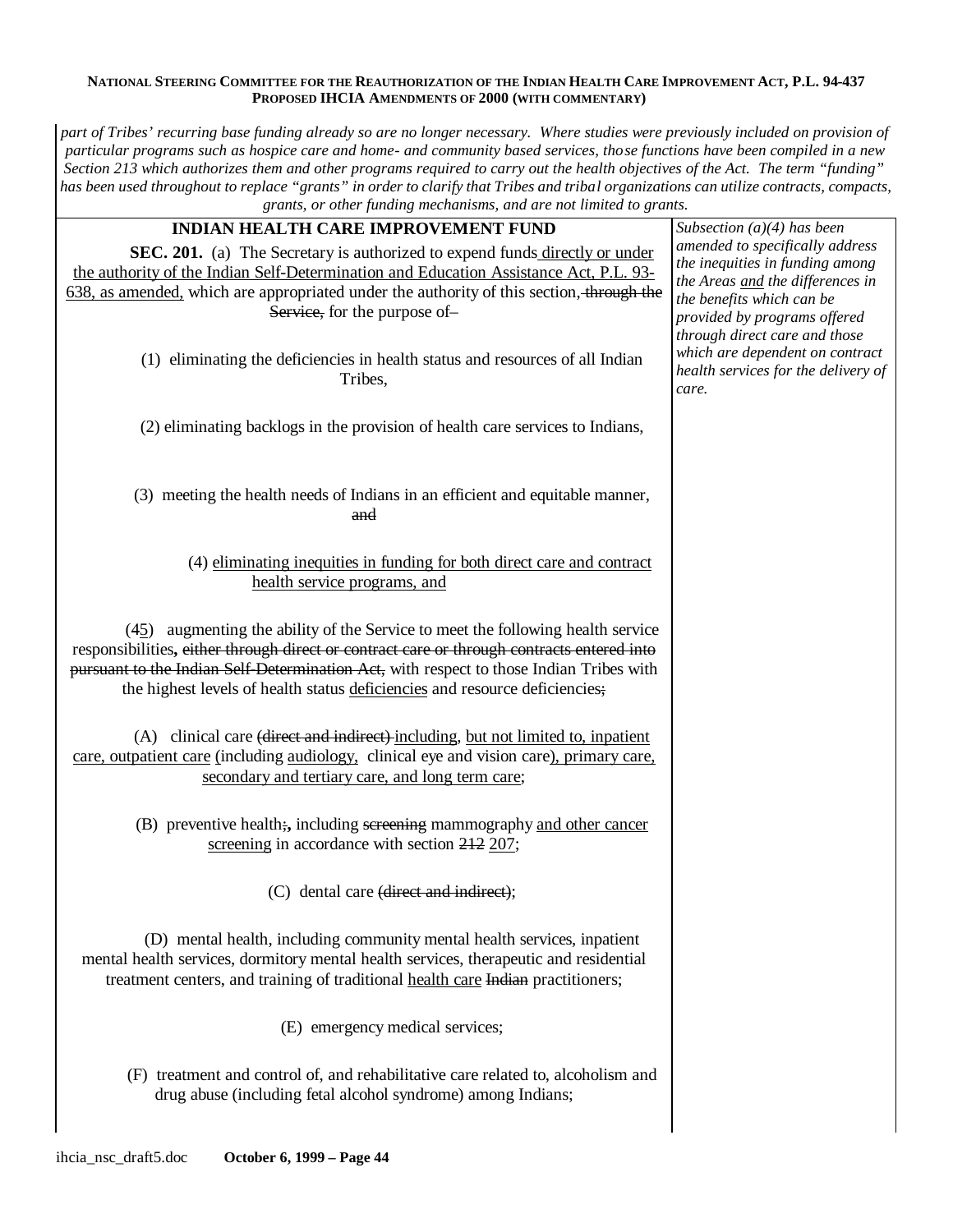| (G) accident prevention programs;                                                                                                                                                                                                                                                                                                                                                                                                                                                                                                                   |                               |
|-----------------------------------------------------------------------------------------------------------------------------------------------------------------------------------------------------------------------------------------------------------------------------------------------------------------------------------------------------------------------------------------------------------------------------------------------------------------------------------------------------------------------------------------------------|-------------------------------|
| (H) home health care,                                                                                                                                                                                                                                                                                                                                                                                                                                                                                                                               |                               |
| (I) community health representatives; and                                                                                                                                                                                                                                                                                                                                                                                                                                                                                                           |                               |
| (J) maintenance and repair; and                                                                                                                                                                                                                                                                                                                                                                                                                                                                                                                     |                               |
| (K) traditional health care practices.                                                                                                                                                                                                                                                                                                                                                                                                                                                                                                              |                               |
| (b)(1) Any funds appropriated under the Authority of this section shall not be used<br>to offset or limit any other appropriations made to the Service under this Act or the Act<br>of November 2, 1921 (25 U.S.C. 13), popularly known as the Snyder Act, or any other<br>provision of law.                                                                                                                                                                                                                                                        |                               |
| $(2)(A)$ Funds appropriated under the authority of this section $\frac{1}{2}$ shall be<br>allocated on a to service units or Indian Tribes or tribal organizations basis. The funds<br>allocated to each <i>Tribe</i> , tribal organization, or service unit under this subparagraph shall<br>be used by the <b>Tribe</b> , tribal organization, or service unit under this subparagraph unit to<br>reduce improve the health status and reduce the resource deficiency of each Tribe served<br>by such service unit. Tribe or tribal organization. |                               |
| (B) The apportionment of funds allocated to a service unit, Tribe or tribal<br>organization under subparagraph (A) among the health service responsibilities described<br>in subsection $(a)(4)$ shall be determined by the Service in consultation with, and with the<br>active participation of, the affected Indian Tribes in accordance with the provisions of<br>this section and such rulemaking as is permitted under Title VIII of this Act.                                                                                                |                               |
| (c) For purposes of this section-                                                                                                                                                                                                                                                                                                                                                                                                                                                                                                                   |                               |
| (1) The term "health status and resource deficiency" means the extent to which--                                                                                                                                                                                                                                                                                                                                                                                                                                                                    |                               |
| $(A)$ the health status objectives set forth in section $3(b)$ are not being achieved;<br>and                                                                                                                                                                                                                                                                                                                                                                                                                                                       |                               |
| (B) the Indian Tribe or tribal organization does not have available to it the<br>health resources it needs, taking into account the actual cost of providing health care<br>services given local geographic, climatic, rural, or other circumstances.                                                                                                                                                                                                                                                                                               |                               |
| (2) The health resources available to an Indian Tribe or tribal organization<br>include health resources provided by the Service as well as health resources used by the<br>Indian Tribe or tribal organization, including services and financing systems provided<br>by any federal programs, private insurance, and programs of State or local governments.                                                                                                                                                                                       |                               |
| (3) The Secretary shall establish procedures which allow any Indian Tribe or<br>tribal organization to petition the Secretary for a review of any determination of the<br>extent of the health status and resource deficiency of such Tribe or tribal organization.                                                                                                                                                                                                                                                                                 | Congressional Report language |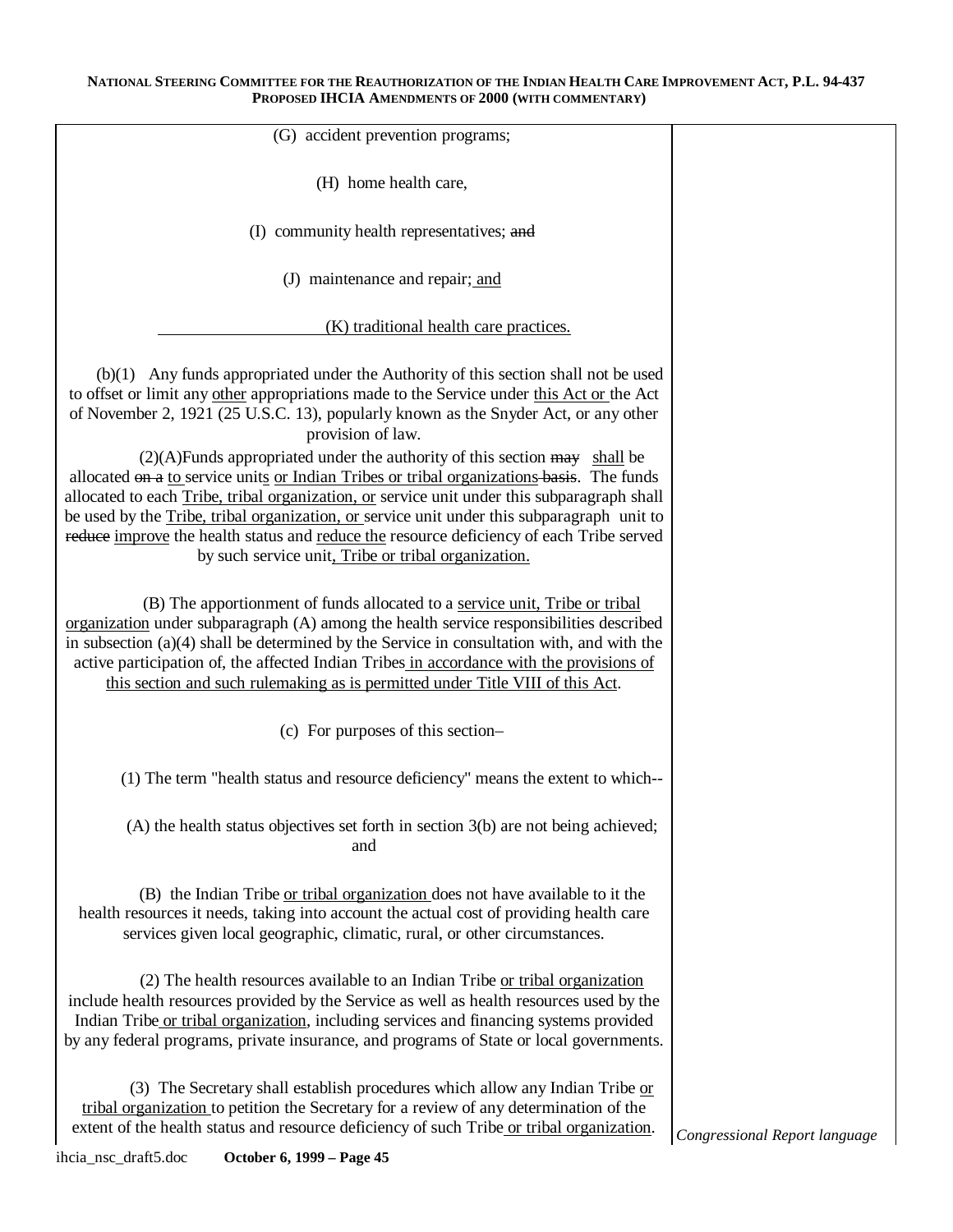| $(d)$ Programs administered by any Indian Tribe or tribal organization under<br>the authority of the Indian Self-Determination and Education Assistance Act shall be<br>eligible for funds appropriated under the authority of this section on an equal basis with<br>programs that are administered directly by the Service.                                                          | should state that the backlog and<br>number turned away should be<br>from the data for the prior three<br>years. |
|----------------------------------------------------------------------------------------------------------------------------------------------------------------------------------------------------------------------------------------------------------------------------------------------------------------------------------------------------------------------------------------|------------------------------------------------------------------------------------------------------------------|
| (2) If any funds allocated to a Tribe or service unit under the authority of this<br>section are used for a contract entered into under the Indian Self-Determination Act, a<br>reasonable portion of such funds may be used for health planning, training, technical<br>assistance and other administrative support functions.                                                        |                                                                                                                  |
| (e) By no later than the date that is 3 years after the date of enactment of the<br>Indian Health Amendments of 1992 this Act, the Secretary shall submit to the<br>Congress the current health status and resource deficiency report of the Service for each<br>Indian Tribe or service unit, including newly recognized or acknowledged Indian Tribes.<br>Such report shall set out- |                                                                                                                  |
| (1) the methodology then in use by the Service for determining tribal health<br>status and resource deficiencies, as well as the most recent application of that<br>methodology;                                                                                                                                                                                                       |                                                                                                                  |
| (2) the extent of the health status and resource deficiency of each Indian Tribe<br>served by the Service;                                                                                                                                                                                                                                                                             |                                                                                                                  |
| (3) the amount of funds necessary to eliminate the health status and resource<br>deficiencies of all Indian Tribes served by the Service; and                                                                                                                                                                                                                                          |                                                                                                                  |
| $(4)$ an estimate of-                                                                                                                                                                                                                                                                                                                                                                  |                                                                                                                  |
| (A) the amount of health service funds appropriated under the authority of this<br>Act, or any other Act, including the amount of any funds transferred to the Service, for<br>the preceding fiscal year which is allocated to each service unit, Indian Tribe, or<br>comparable entity.                                                                                               |                                                                                                                  |
| (B) the number of Indians eligible for health services in each service unit or<br>Indian Tribe or tribal organization; and                                                                                                                                                                                                                                                             |                                                                                                                  |
| (C) the number of Indians using the Service resources made available to each<br>service unit or Indian Tribe or tribal organization, and, to the extent available,<br>information on the waiting lists and number of Indians turned away for services due to<br>lack of resources.                                                                                                     |                                                                                                                  |
| (f) Funds appropriated under authority of this section for any fiscal year shall<br>be included in the base budget of the Service for the purpose of determining<br>appropriations under this section in subsequent fiscal years.                                                                                                                                                      |                                                                                                                  |
| (g) Nothing in this section is intended to diminish the primary responsibility of<br>ihcia_nsc_draft5.doc<br>October 6, 1999 - Page 46                                                                                                                                                                                                                                                 |                                                                                                                  |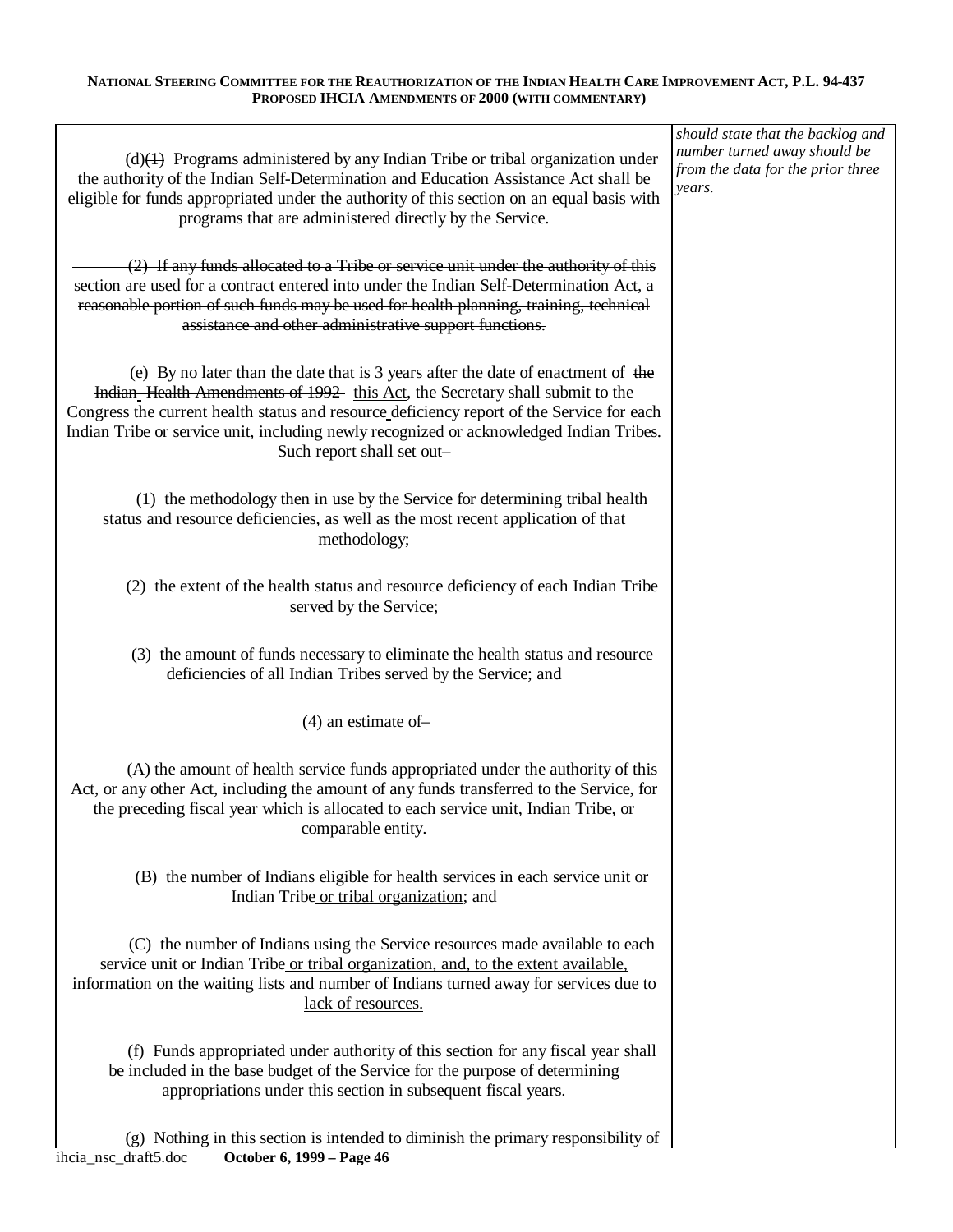| the Service to eliminate existing backlogs in unmet health care needs, nor are the            |                                                                    |
|-----------------------------------------------------------------------------------------------|--------------------------------------------------------------------|
| provisions of this section intended to discourage the Service from undertaking additional     |                                                                    |
| efforts to achieve parity equity among Indian Tribes and tribal organizations.                |                                                                    |
|                                                                                               |                                                                    |
|                                                                                               |                                                                    |
| (h) Any funds appropriated under the authority of this section shall be                       |                                                                    |
| designated as the "Indian Health Care Improvement Fund".                                      |                                                                    |
|                                                                                               |                                                                    |
| [NOTE: Section 201(b) of P.L. 102-573 provides that the amendments made to                    | This commentary can be deleted                                     |
| subsection 201(a) through (d) of the Indian Health Care Improvement Act shall                 | because it is no longer timely.                                    |
| take efffect 3 years after date of enactment (October 29, 1995). Amendments to                |                                                                    |
| subsection (e) take effect on the date of enactment (October 29, 1992).                       |                                                                    |
|                                                                                               |                                                                    |
| <b>CATASTROPHIC HEALTH EMERGENCY FUNDS</b>                                                    | This section has been revised to<br>divide the CHEF fund among the |
|                                                                                               | Area Offices in order to insure                                    |
| SEC. 202. (a)(1) There is hereby established an Indian Catastrophic Health                    | that all Tribes have equal access                                  |
| Emergency Fund (hereafter in this section referred to as "CHEF" the "Fund") consisting        | to it and to clarify that Tribes and                               |
| $of-$                                                                                         | tribal organizations may receive                                   |
|                                                                                               | reimbursements. A revision                                         |
|                                                                                               | previously agreed to as Sec.                                       |
| (A) the amounts deposited under subsection (d), and                                           | $202(b)(1)(C)$ and discussed by the                                |
|                                                                                               | Steering Committee as a whole                                      |
| (B) the amounts appropriated under subsection $(e)$ to CHEF the Fund under this               | which provided that Areas which                                    |
| section.                                                                                      | are CHS dependent have access to                                   |
|                                                                                               | CHEF funds at a lower threshold                                    |
|                                                                                               | (not more than half of the amount                                  |
| (2) CHEF the Fund shall be administered by the Secretary, acting through the                  | set for other areas) has been<br>deleted in favor of dividing the  |
| central office of the Service, solely for the purpose of meeting the extraordinary medical    | CHEF fund by Area Office.                                          |
| costs associated with the treatment of victims of disasters or catastrophic illnesses who     |                                                                    |
| are within the responsibility of the Service.                                                 |                                                                    |
|                                                                                               |                                                                    |
| (3) CHEF the Fund shall not be equitably allocated, apportioned or delegated on               |                                                                    |
| an service unit, Area Office, or any other basis, based upon a formula developed in           |                                                                    |
| consultation with the Indian Tribes and tribal organizations through negotiated               |                                                                    |
| rulemaking under Title VIII of this Act, which formula shall take into account the added      |                                                                    |
| needs of service areas which are contract health service dependent.                           |                                                                    |
|                                                                                               |                                                                    |
| (4) No part of $\underline{CHEF}$ the Fund or its administration shall be subject to contract |                                                                    |
| or grant under any law, including the Indian Self-Determination Act, and shall be             |                                                                    |
| administered by the Area Offices based upon priorities determined by the Indian Tribes        |                                                                    |
| and tribal organizations within each Area including consideration of the needs of Indian      |                                                                    |
| Tribes and tribal organizations which are contract health service-dependent.                  |                                                                    |
|                                                                                               |                                                                    |
|                                                                                               |                                                                    |
| (b) The Secretary shall, through the <u>negotiated rulemaking process under Title</u>         |                                                                    |
| VIII of this Act, promulgateion of regulations consistent with the provisions of this         |                                                                    |
| section-                                                                                      |                                                                    |
|                                                                                               |                                                                    |
| (1) establish a definition of disasters and catastrophic illnesses for which the              |                                                                    |
| cost of the treatment provided under contract would qualify for payment from the Fund;        |                                                                    |
|                                                                                               |                                                                    |
|                                                                                               | The level in $(b)(2)(A)$ will change                               |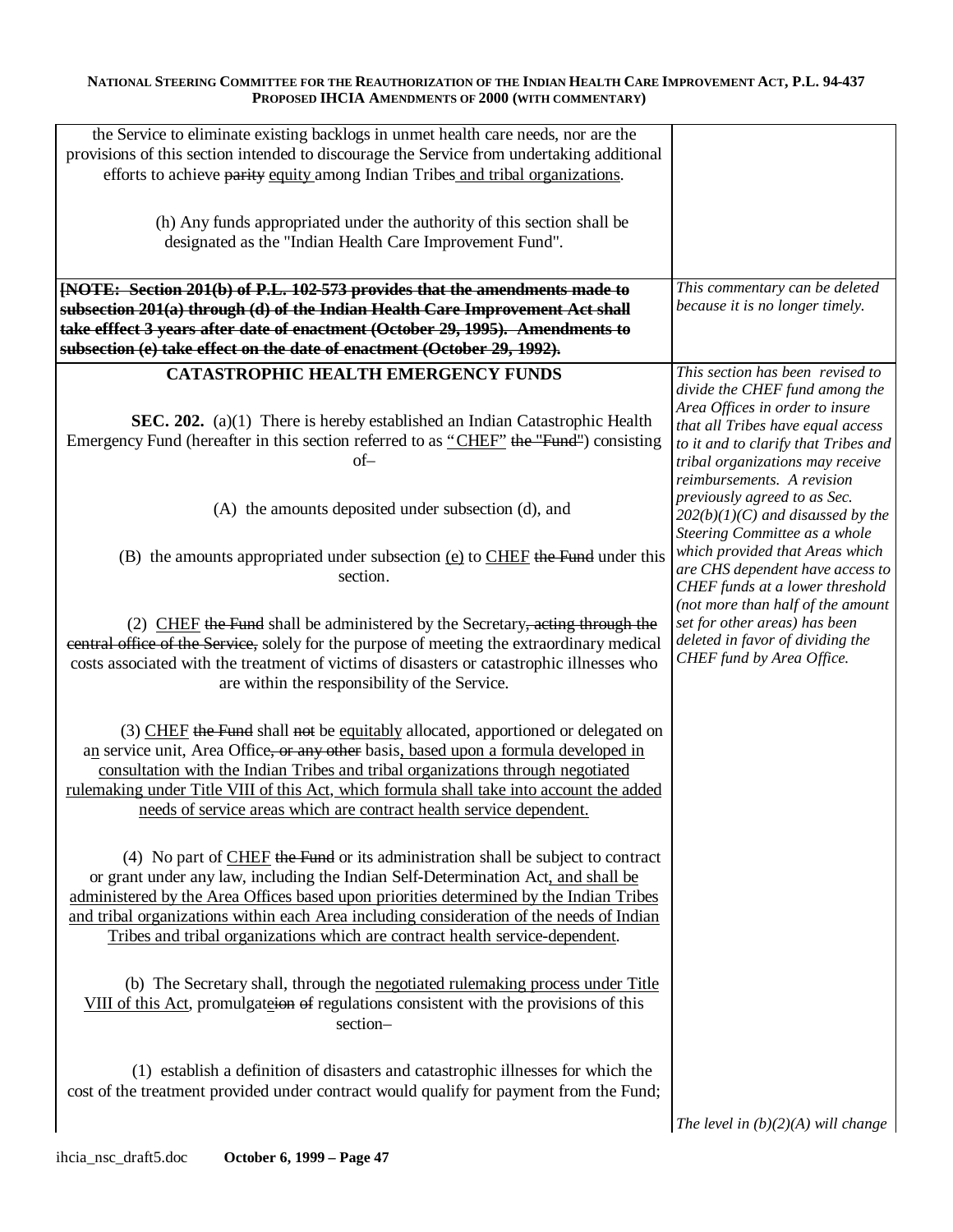| (2) provide that a service unit, Indian Tribe, or tribal organization shall not be         | from time to time based on the                                 |
|--------------------------------------------------------------------------------------------|----------------------------------------------------------------|
| eligible for reimbursement for the cost of treatment from CHEF the Fund until its cost of  | calculations required by $(B)$ .                               |
| treating any victim of such catastrophic illness or disaster has reached a certain         |                                                                |
| threshold cost which the Secretary shall establish at-                                     |                                                                |
|                                                                                            |                                                                |
| (A) the 1999 level of $$19,000$ for 1993, not less than $$15,000$ or not more than         |                                                                |
| \$25,000; and                                                                              |                                                                |
|                                                                                            |                                                                |
|                                                                                            |                                                                |
| (B) for any subsequent year, not less than the threshold cost of the previous year         |                                                                |
| increased by the percentage increase in the medical care expenditure category of the       |                                                                |
| consumer price index for all urban consumers (United States city average) for the          |                                                                |
| 12-month period ending with December of the previous year;"; and                           |                                                                |
|                                                                                            |                                                                |
| [NOTE: Section 202(b) of P.L. 102-573 provides that the amendments made to                 |                                                                |
| section 202(b)(2) of the Indian Health Care Improvement Act shall take effect on           |                                                                |
| January 1, 1993.                                                                           |                                                                |
|                                                                                            |                                                                |
|                                                                                            |                                                                |
| (3) establish a procedure for the reimbursement of the portion of the costs                |                                                                |
| incurred by-                                                                               |                                                                |
|                                                                                            |                                                                |
| (A) service units, Indian Tribes or tribal organizations, or facilities of the             |                                                                |
| Service, or                                                                                |                                                                |
|                                                                                            |                                                                |
|                                                                                            |                                                                |
| (B) whenever otherwise authorized by the Service, non-Service facilities or                |                                                                |
| providers,                                                                                 |                                                                |
|                                                                                            |                                                                |
| in rendering treatment that exceeds such threshold cost;                                   |                                                                |
|                                                                                            |                                                                |
|                                                                                            |                                                                |
| $(4)$ establish a procedure for payment from CHEF the Fund in cases in which               |                                                                |
| the exigencies of the medial circumstances warrant treatment prior to the authorization    |                                                                |
| of such treatment by the Service; and                                                      |                                                                |
|                                                                                            |                                                                |
| (5) establish a procedure that will ensure that no payment shall be made from              |                                                                |
| CHEF the Fund to any provider of treatment to the extent that such provider is eligible    |                                                                |
| to receive payment for the treatment from any other federal, State, local, or private      |                                                                |
| source of reimbursement for which the patient is eligible.                                 |                                                                |
|                                                                                            |                                                                |
|                                                                                            |                                                                |
| (c) Amounts appropriated to CHEF the Fund under this section shall not be used             |                                                                |
| to offset or limit appropriations made to the Service under the authority of the Act of    |                                                                |
| November 2, 1921 (25 U.S.C. 13), popularly known as the Snyder Act, or any other law.      |                                                                |
|                                                                                            |                                                                |
| (d) There shall be deposited into CHEF the Fund all reimbursements to which                |                                                                |
| the Service is entitled from any federal, State, local, or private source (including third |                                                                |
| party insurance) by reason of treatment rendered to any victim of a disaster or            |                                                                |
| catastrophic illness the cost of which was paid from CHEF the Fund.                        |                                                                |
|                                                                                            |                                                                |
| HEALTH PROMOTION AND DISEASE PREVENTION SERVICES                                           | P.L. 100-713 contained a free-<br>standing provision affecting |
|                                                                                            |                                                                |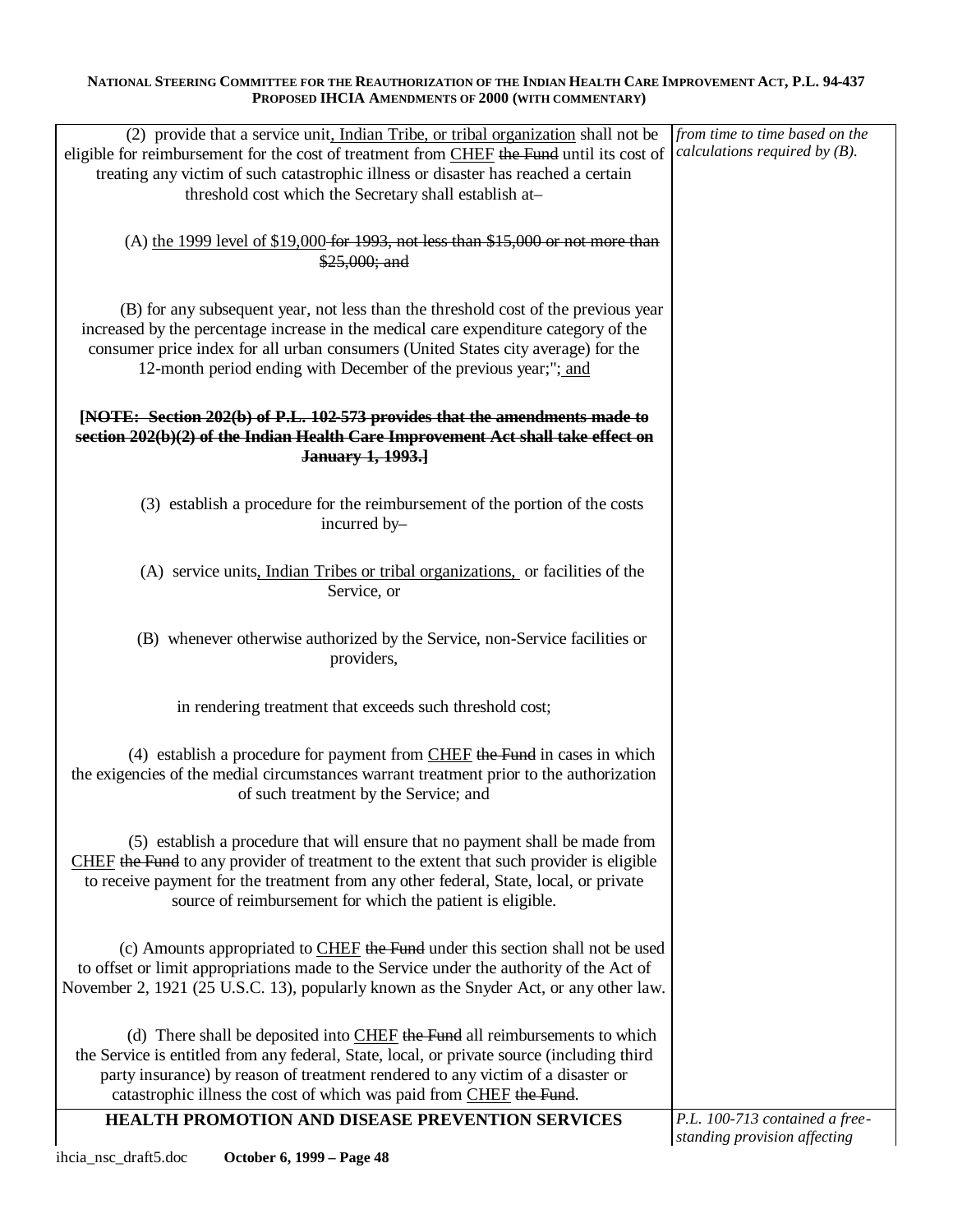| Sec. 203. (a) The Congress finds that health promotion and disease prevention                                                                                               | section 203. This language has<br>been incorporated into section<br>203 as a new $(a)$ . |
|-----------------------------------------------------------------------------------------------------------------------------------------------------------------------------|------------------------------------------------------------------------------------------|
| activities will-                                                                                                                                                            |                                                                                          |
| (1) improve the health and well-being of Indians, and                                                                                                                       |                                                                                          |
| (2) reduce the expenses for <u>health</u> medical care of Indians.                                                                                                          |                                                                                          |
| (ba) The Secretary, acting through the Service and through Indian Tribes and                                                                                                | This section has been revised to<br>clarify that Tribes and tribal                       |
| tribal organizations, shall provide health promotion and disease prevention services to<br>Indians so as to achieve the health status objectives set forth in section 3(b). | organizations shall provide                                                              |
|                                                                                                                                                                             | HPDP services and to require                                                             |
| (c) For the purposes of this section, health promotion and disease prevention                                                                                               | tribal input. The section has also                                                       |
| mean the following:                                                                                                                                                         | been revised to include definitions<br>of health promotion and disease                   |
|                                                                                                                                                                             | prevention. These are new                                                                |
| (1) "Health promotion" means fostering social, economic,<br>environmental, and personal factors conducive to health including raising people's                              | definitions that repeal and reenact                                                      |
| awareness about health matters and enabling them to cope with health problems by                                                                                            | subsections $4(k)$ and (1).                                                              |
| increasing their knowledge and providing them with valid information; encouraging                                                                                           |                                                                                          |
| adequate and appropriate diet, exercise, and enough sleep; promoting education and                                                                                          |                                                                                          |
| work in conformity with physical and mental capacity; making available suitable                                                                                             |                                                                                          |
| housing, safe water, and sanitary facilities; improving the physical economic, cultural,                                                                                    |                                                                                          |
| psychological, and social environment; and promoting adequate opportunity for<br>spiritual, religious, and traditional practices; and adequate and appropriate programs     |                                                                                          |
| including, but not limited to:                                                                                                                                              |                                                                                          |
|                                                                                                                                                                             |                                                                                          |
| (A)<br>abuse prevention (mental and physical);                                                                                                                              |                                                                                          |
| (B)<br>community health;                                                                                                                                                    |                                                                                          |
| (C)<br>community safety;                                                                                                                                                    |                                                                                          |
| (D) consumer health education;                                                                                                                                              |                                                                                          |
| (E)<br>diet and nutrition;                                                                                                                                                  |                                                                                          |
| (F)<br>disease prevention (communicable, immunizations, HIV/AIDS);                                                                                                          |                                                                                          |
| $\left( G\right)$<br>environmental health;                                                                                                                                  |                                                                                          |
| (H)<br>exercise and physical fitness;                                                                                                                                       |                                                                                          |
| (I)<br>fetal alcohol disorders;                                                                                                                                             |                                                                                          |
| first aid and CPR education;<br>$\textcircled{I}$                                                                                                                           |                                                                                          |
| (K) human growth and development;                                                                                                                                           |                                                                                          |
| (L)<br>injury prevention and personal safety;                                                                                                                               |                                                                                          |
| (M) mental health (emotional, self-worth);                                                                                                                                  |                                                                                          |
| (N) personal health and wellness practices;                                                                                                                                 |                                                                                          |
| (O) personal capacity building;                                                                                                                                             |                                                                                          |
| prenatal, pregnancy, and infant care;<br>(P)                                                                                                                                |                                                                                          |
| (Q) psychological well being;                                                                                                                                               |                                                                                          |
| (R)<br>reproductive health (family planning);                                                                                                                               |                                                                                          |
| (S)<br>safe and adequate water;                                                                                                                                             |                                                                                          |
| (T)<br>safe housing;                                                                                                                                                        |                                                                                          |
| (U) safe work environments;                                                                                                                                                 |                                                                                          |
| (V) stress control;                                                                                                                                                         |                                                                                          |
| ihcia_nsc_draft5.doc<br>October 6, 1999 - Page 49                                                                                                                           |                                                                                          |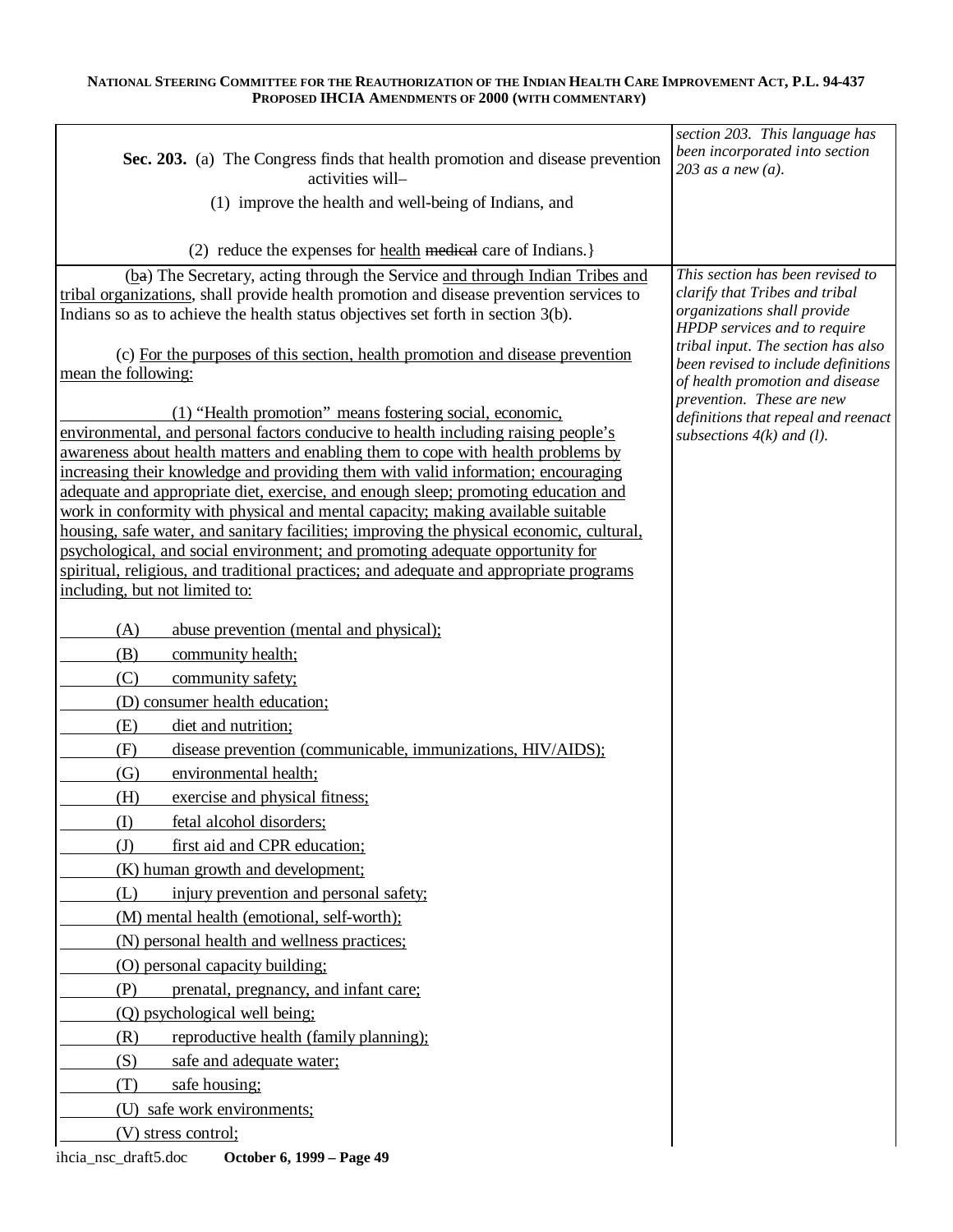| (W) substance abuse;                                                                                                            |                                                                  |
|---------------------------------------------------------------------------------------------------------------------------------|------------------------------------------------------------------|
| (X) sanitary facilities;                                                                                                        |                                                                  |
| (Y) tobacco use cessation and reduction;                                                                                        |                                                                  |
| violence prevention; and<br>(Z)                                                                                                 |                                                                  |
| (AA) such other activities identified by the Indian Health Service, an Indian                                                   |                                                                  |
| Tribe or tribal organization, to promote achievement of any of the objectives described                                         |                                                                  |
| in section $3(b)$ of this Act.                                                                                                  |                                                                  |
|                                                                                                                                 |                                                                  |
| (2) "Disease Prevention" is the reduction, limitation, and prevention of disease                                                |                                                                  |
| and its complications; and reduction in the consequences of such diseases including but<br>not limited to-                      |                                                                  |
| $(A)$ controlling-                                                                                                              |                                                                  |
|                                                                                                                                 |                                                                  |
| (i) development of diabetes;                                                                                                    |                                                                  |
| (ii)<br>high blood pressure;                                                                                                    |                                                                  |
| (iii) infectious agents;                                                                                                        |                                                                  |
| $(iv)$ injuries;                                                                                                                |                                                                  |
| (v) occupational hazards and disabilities;                                                                                      |                                                                  |
| (vi) sexually transmittable diseases;                                                                                           |                                                                  |
| (vii) toxic agents; and                                                                                                         |                                                                  |
|                                                                                                                                 |                                                                  |
| $(B)$ providing-                                                                                                                |                                                                  |
| (i) fluoridation of water; and                                                                                                  |                                                                  |
| (ii) immunizations.                                                                                                             |                                                                  |
|                                                                                                                                 |                                                                  |
| (d) (b) The Secretary, after obtaining input from the affected Indian Tribes and                                                |                                                                  |
| tribal organizations, shall submit to the President for inclusion in each statement which                                       |                                                                  |
| is required to be submitted to the Congress under section 801 an evaluation of-                                                 |                                                                  |
|                                                                                                                                 |                                                                  |
| (1) the health promotion and disease prevention needs of Indians,                                                               |                                                                  |
|                                                                                                                                 |                                                                  |
| (2) the health promotion and disease prevention activities which would best                                                     |                                                                  |
| meet such needs,                                                                                                                |                                                                  |
|                                                                                                                                 |                                                                  |
| (3) the internal capacity of the Service to meet such needs, and                                                                |                                                                  |
|                                                                                                                                 |                                                                  |
| (4) the resources which would be required to enable the Service to undertake                                                    |                                                                  |
| the health promotion and disease prevention activities necessary to meet such needs.                                            | Authority for dialysis programs                                  |
| DIABETES PREVENTION, TREATMENT, AND CONTROL                                                                                     | has been added since a number of                                 |
|                                                                                                                                 | Tribes are already operating                                     |
| <b>SEC. 204.</b> (a) The Secretary, in consultation with the <b>Indian</b> Tribes and tribal<br>organizations, shall determine- | these programs and because<br>Tribes believe they are necessary. |
|                                                                                                                                 |                                                                  |
| (1) by Tribe, tribal organization, and by service unit of the Service, the                                                      |                                                                  |
|                                                                                                                                 |                                                                  |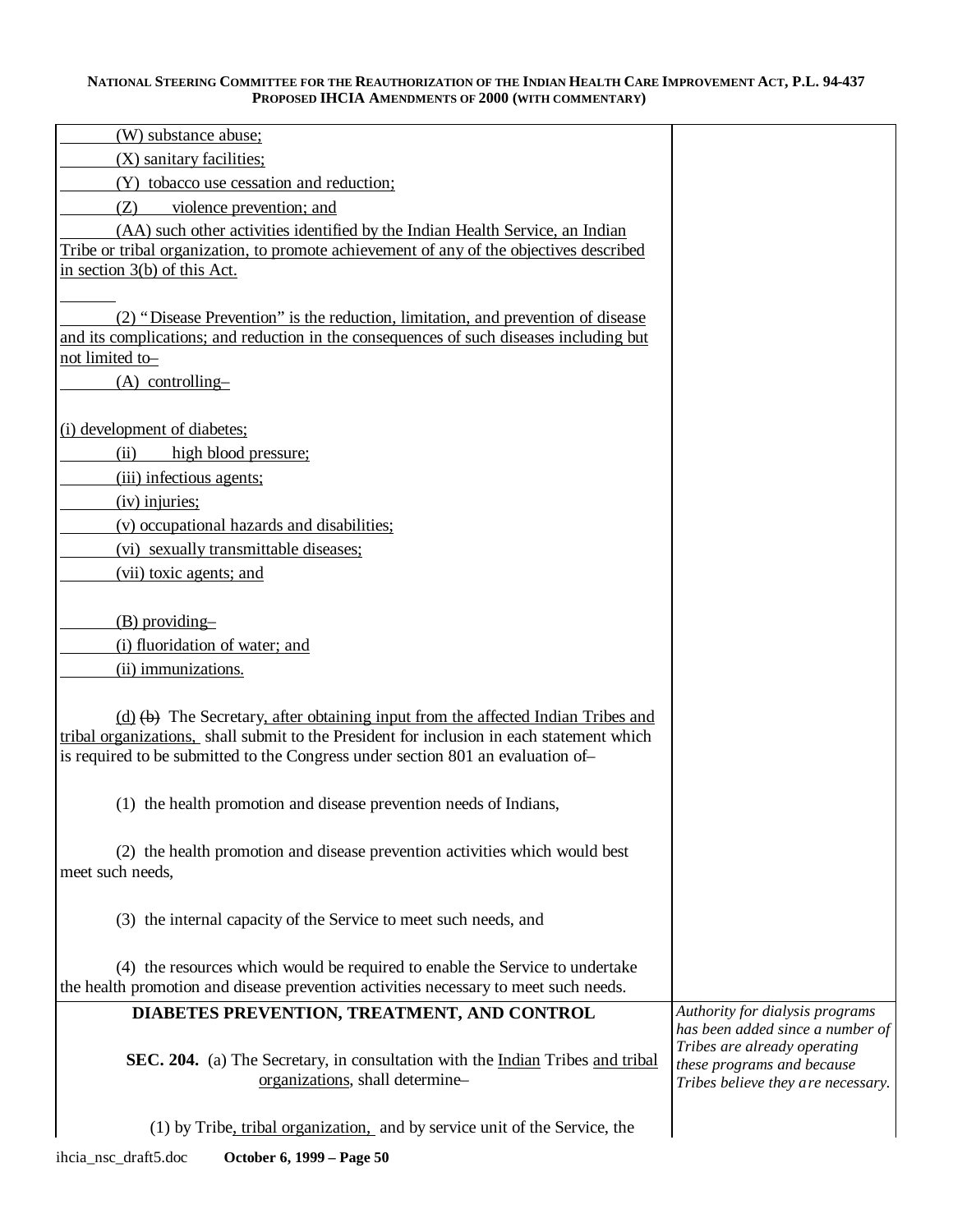| incidence of, and the types of complications resulting from, diabetes among Indians; and                                                                                                                                                                                                                                                                                                                                                                                                                                            |  |
|-------------------------------------------------------------------------------------------------------------------------------------------------------------------------------------------------------------------------------------------------------------------------------------------------------------------------------------------------------------------------------------------------------------------------------------------------------------------------------------------------------------------------------------|--|
| (2) based on paragraph (1), the measures (including patient education) each<br>Service unit should take to reduce the incidence of, and prevent, treat, and control the<br>complications resulting from, diabetes among Indian Tribes within that service unit.                                                                                                                                                                                                                                                                     |  |
| (b) The Secretary shall screen each Indian who receives services from the<br>Service for diabetes and for conditions which indicate a high risk that the individual will<br>become diabetic. Such screening may be done by a Tribe or tribal organization<br>operating health care programs or facilities with funds from the Service under the Indian<br>Self-Determination and Education Assistance Act.                                                                                                                          |  |
| $(c)(1)$ The Secretary shall continue to maintain fund through fiscal year 2000<br>2012 each model diabetes project in existence on the date of enactment of the Indian<br>Health Amendments of 1992 2000 and any such other diabetes programs operated by<br>the Secretary or Indian Tribes and tribal organizations and any additional programs<br>added to meet existing needs. Indian Tribes and tribal organizations shall receive<br>recurring funding for the diabetes programs which they operate pursuant to this section. |  |
| (A) at the Claremore Indian Hospital in Oklahoma;                                                                                                                                                                                                                                                                                                                                                                                                                                                                                   |  |
| (B) at the Fort Totten Health Center in North Dakota;                                                                                                                                                                                                                                                                                                                                                                                                                                                                               |  |
| (C) at the Sacaton Indian Hospital in Arizona;                                                                                                                                                                                                                                                                                                                                                                                                                                                                                      |  |
| (D) at the Winnebago Indian Hospital in Nebraska;                                                                                                                                                                                                                                                                                                                                                                                                                                                                                   |  |
| (E) at the Albuquerque Indian Hospital in New Mexico;                                                                                                                                                                                                                                                                                                                                                                                                                                                                               |  |
| (F) at the Perry, Princeton, and Old Town Health Centers in Maine; and                                                                                                                                                                                                                                                                                                                                                                                                                                                              |  |
| (G) at the Bellingham Health Center in Washington.;                                                                                                                                                                                                                                                                                                                                                                                                                                                                                 |  |
| at the Fort Berthold Reservation;<br>(H)                                                                                                                                                                                                                                                                                                                                                                                                                                                                                            |  |
| at the Navajo Reservation;<br>$\oplus$                                                                                                                                                                                                                                                                                                                                                                                                                                                                                              |  |
| at the Papago Reservation;<br>$\bigoplus$                                                                                                                                                                                                                                                                                                                                                                                                                                                                                           |  |
| at the Zuni Reservation; or<br>(K)                                                                                                                                                                                                                                                                                                                                                                                                                                                                                                  |  |
| in the States of Alaska, California, Minnesota,<br>Montana, Oregon, or Utah.                                                                                                                                                                                                                                                                                                                                                                                                                                                        |  |
| The Secretary may establish new model diabetes projects under this<br>ihcia_nsc_draft5.doc<br>October 6, 1999 - Page 51                                                                                                                                                                                                                                                                                                                                                                                                             |  |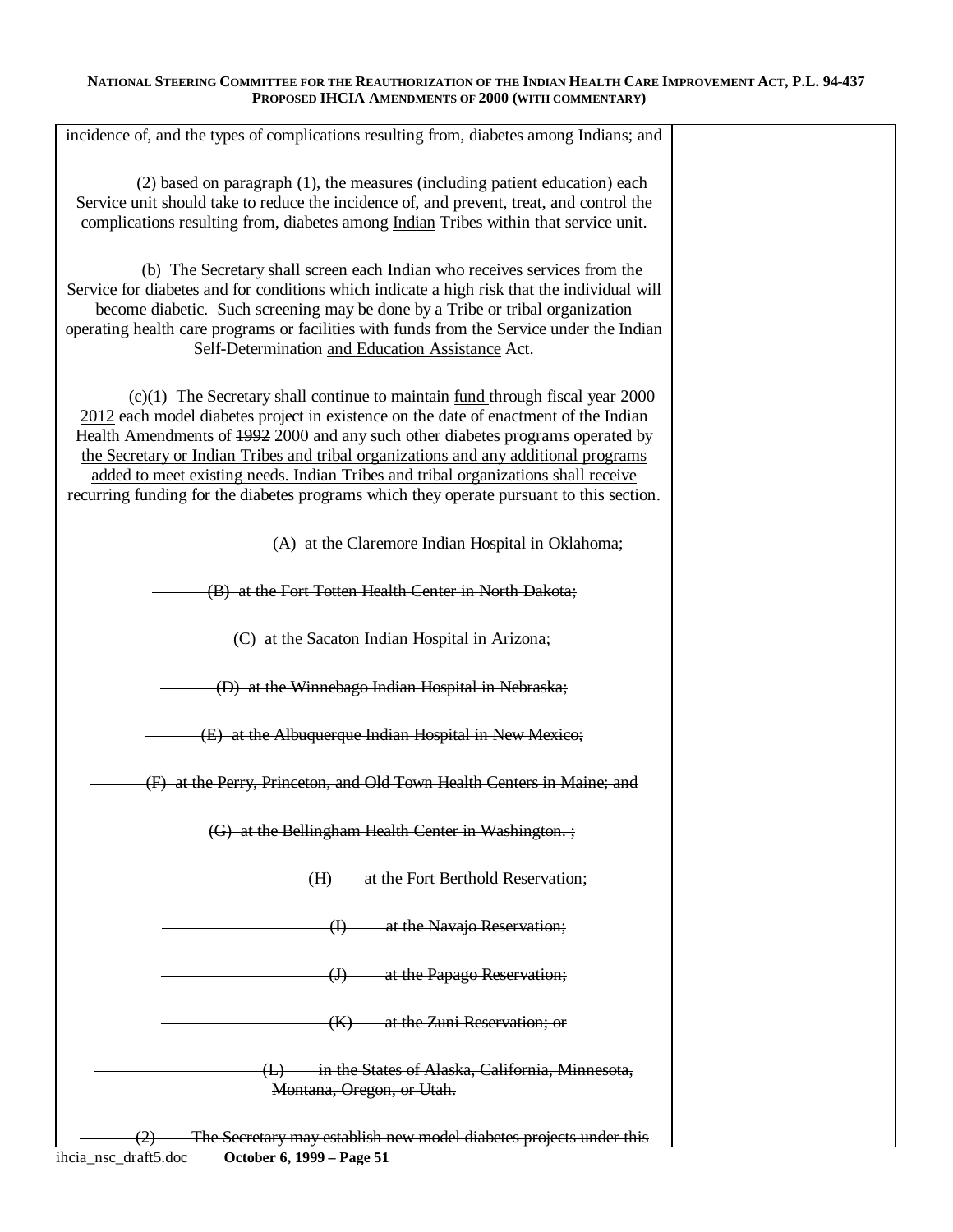| section taking into consideration applications received under this section from all<br>service areas, except that the Secretary may not establish a greater number of projects in |                                                 |
|-----------------------------------------------------------------------------------------------------------------------------------------------------------------------------------|-------------------------------------------------|
| one service area than in any other service area until there is an equal number of such                                                                                            |                                                 |
| projects established with respect to all service areas from which the Secretary receives                                                                                          |                                                 |
| qualified applications during the application period (as determined by the Secretary).                                                                                            |                                                 |
|                                                                                                                                                                                   |                                                 |
| (d) The Secretary shall provide funding through the Service, Indian Tribes and                                                                                                    |                                                 |
| tribal organizations to establish dialysis programs, including funding to purchase                                                                                                |                                                 |
| dialysis equipment and provide necessary staffing                                                                                                                                 |                                                 |
| (ed) The Secretary shall, to the extent funding is available, -                                                                                                                   | Although Diabetes control officers              |
|                                                                                                                                                                                   | have been removed from the                      |
| employ in each area office of the Service, consult with Indian Tribes<br>(1)                                                                                                      | mandatory provisions of the Act,                |
| and tribal organizations regarding programs at least one diabetes control officer who                                                                                             | each Area may retain diabetes                   |
| shall coordinate and manage on a full time basis activities within that area office for the                                                                                       | control officers at their discretion.           |
| prevention, treatment, and control of diabetes.                                                                                                                                   |                                                 |
|                                                                                                                                                                                   |                                                 |
|                                                                                                                                                                                   |                                                 |
| establish in each area office of the Service a registry of patients with<br>(2)                                                                                                   |                                                 |
| diabetes to track the incidence of diabetes and the complications from diabetes in that                                                                                           |                                                 |
| area; and                                                                                                                                                                         |                                                 |
|                                                                                                                                                                                   |                                                 |
| ensure that data collected in each area office regarding diabetes and<br>(3)                                                                                                      |                                                 |
| related complications among Indians is disseminated to all other area offices; and.                                                                                               |                                                 |
|                                                                                                                                                                                   |                                                 |
| (4) evaluate the effectiveness of services provided through model diabetes                                                                                                        |                                                 |
| projects established under this section.                                                                                                                                          |                                                 |
| <b>HOSPICE CARE FEASIBILITY STUDY</b>                                                                                                                                             | This section has been deleted.                  |
|                                                                                                                                                                                   | Hospice (and Long-term care) has                |
|                                                                                                                                                                                   | been added to the list of services              |
| <b>SEC. 205.</b> (a) The Secretary, acting through the Service and in consultation                                                                                                | in Sec. 213 rather than including               |
| with representatives of Indian Tribes, tribal organizations, Indian Health Service                                                                                                | these subjects in a special study.              |
| personnel, and hospice providers, shall conduct a study-                                                                                                                          |                                                 |
|                                                                                                                                                                                   | The definitions contained in this               |
| (1) to assess the feasibility and desirability of furnishing hospice care to                                                                                                      | deleted section have been added<br>to Sec. 213. |
| terminally ill Indians; and                                                                                                                                                       |                                                 |
|                                                                                                                                                                                   |                                                 |
| (2) to determine the most efficient and effective means of furnishing such care.                                                                                                  |                                                 |
|                                                                                                                                                                                   |                                                 |
| (b) Such study shall-                                                                                                                                                             |                                                 |
|                                                                                                                                                                                   |                                                 |
|                                                                                                                                                                                   |                                                 |
| (1) assess the impact of Indian culture and beliefs concerning death and dying                                                                                                    |                                                 |
| on the provision of hospice care to Indians;                                                                                                                                      |                                                 |
|                                                                                                                                                                                   |                                                 |
| (2) estimate the number of Indians for whom hospice care may be appropriate                                                                                                       |                                                 |
| and determine the geographic distribution such individuals;                                                                                                                       |                                                 |
|                                                                                                                                                                                   |                                                 |
| (3) determine the most appropriate means to facilitate the participation of Indian                                                                                                |                                                 |
| Tribes and tribal organizations in providing hospice care;                                                                                                                        |                                                 |
|                                                                                                                                                                                   |                                                 |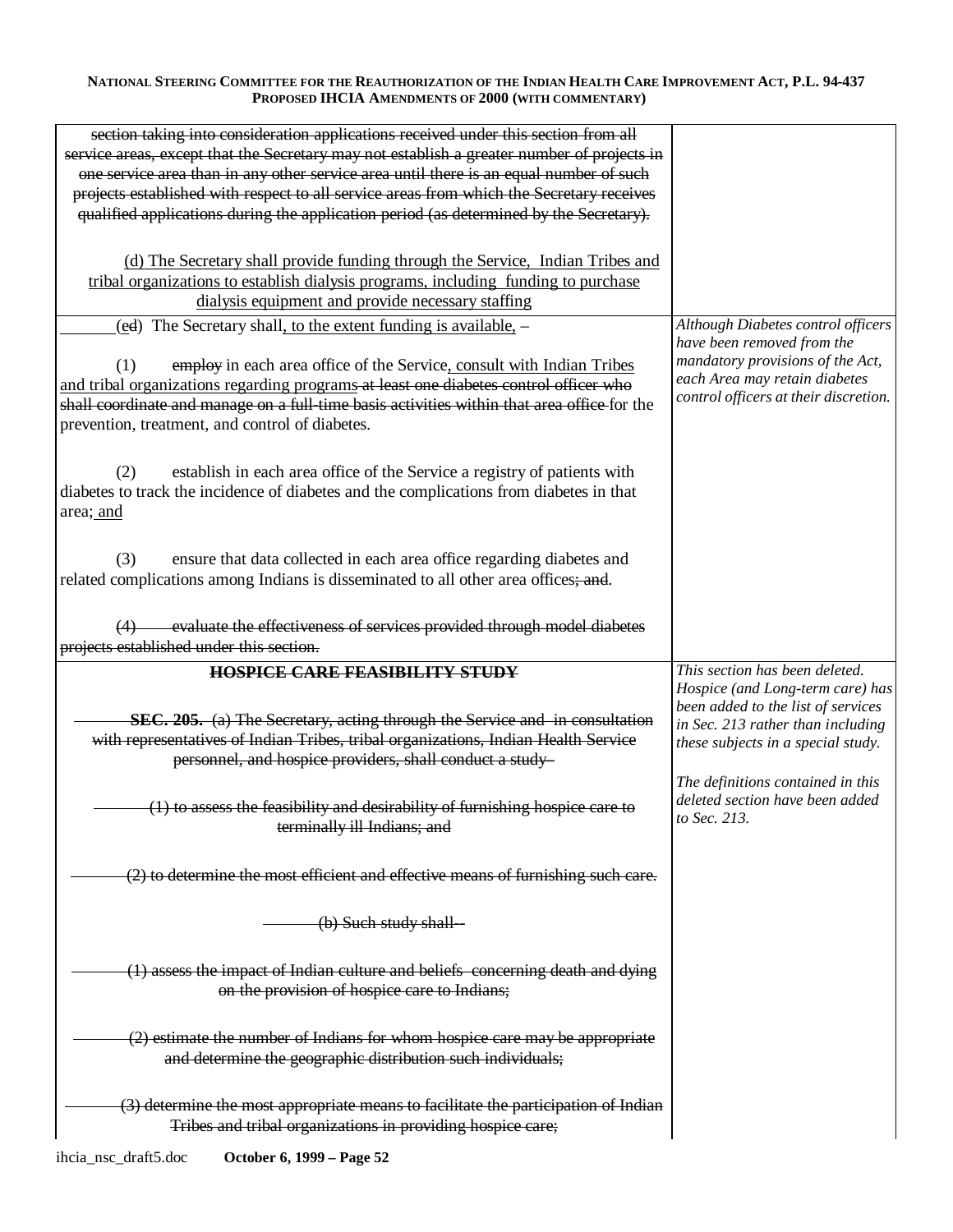| (4) identify and evaluate various means for providing hospice care, including-                                                                                                                                                                                                                                                                                                                                                                                                                                                                                                                                                                                                                                                                                                                         |                                                                                                                                                                                                                                                                                                                                                                                                                                                                                                                   |
|--------------------------------------------------------------------------------------------------------------------------------------------------------------------------------------------------------------------------------------------------------------------------------------------------------------------------------------------------------------------------------------------------------------------------------------------------------------------------------------------------------------------------------------------------------------------------------------------------------------------------------------------------------------------------------------------------------------------------------------------------------------------------------------------------------|-------------------------------------------------------------------------------------------------------------------------------------------------------------------------------------------------------------------------------------------------------------------------------------------------------------------------------------------------------------------------------------------------------------------------------------------------------------------------------------------------------------------|
| (A) the provision of such care by the personnel of a Service hospital pursuant to<br>a hospice established by the Secretary at such hospital; and                                                                                                                                                                                                                                                                                                                                                                                                                                                                                                                                                                                                                                                      |                                                                                                                                                                                                                                                                                                                                                                                                                                                                                                                   |
| (B) the provision of such care by a community based hospice program under<br>contract to the Service; and                                                                                                                                                                                                                                                                                                                                                                                                                                                                                                                                                                                                                                                                                              |                                                                                                                                                                                                                                                                                                                                                                                                                                                                                                                   |
| (5) identify and assess any difficulties in furnishing such care and the actions<br>needed to resolve such difficulties.                                                                                                                                                                                                                                                                                                                                                                                                                                                                                                                                                                                                                                                                               |                                                                                                                                                                                                                                                                                                                                                                                                                                                                                                                   |
| (c) Not later than the date which is 12 months after the date of the enactment of                                                                                                                                                                                                                                                                                                                                                                                                                                                                                                                                                                                                                                                                                                                      |                                                                                                                                                                                                                                                                                                                                                                                                                                                                                                                   |
| this section, the Secretary shall transmit to the Congress a report containing-                                                                                                                                                                                                                                                                                                                                                                                                                                                                                                                                                                                                                                                                                                                        |                                                                                                                                                                                                                                                                                                                                                                                                                                                                                                                   |
| (1) a detailed description of the study conducted pursuant to this section; and                                                                                                                                                                                                                                                                                                                                                                                                                                                                                                                                                                                                                                                                                                                        |                                                                                                                                                                                                                                                                                                                                                                                                                                                                                                                   |
| $(2)$ a discussion of the findings and conclusions of such study.                                                                                                                                                                                                                                                                                                                                                                                                                                                                                                                                                                                                                                                                                                                                      |                                                                                                                                                                                                                                                                                                                                                                                                                                                                                                                   |
| $(d \underline{b})$ For the purposes of this section                                                                                                                                                                                                                                                                                                                                                                                                                                                                                                                                                                                                                                                                                                                                                   |                                                                                                                                                                                                                                                                                                                                                                                                                                                                                                                   |
| (1) the term "terminally ill" means any Indian who has a medical prognosis (as<br>certified by a physician) of a life expectancy of six months or less; and                                                                                                                                                                                                                                                                                                                                                                                                                                                                                                                                                                                                                                            |                                                                                                                                                                                                                                                                                                                                                                                                                                                                                                                   |
| (2) the term "hospice program" means any program which satisfies the<br>requirements of section 1861(dd)(2) of the Social Security Act (42 U.S.C.<br>$1395x(dd)(2)$ ; and                                                                                                                                                                                                                                                                                                                                                                                                                                                                                                                                                                                                                              |                                                                                                                                                                                                                                                                                                                                                                                                                                                                                                                   |
| (3) the term "hospice care" means the items and services specified in<br>subparagraphs (A) through (H) of section 1861(dd)(1) of the Social Security Act (42<br>U.S.C. 1395x(dd)(1)).                                                                                                                                                                                                                                                                                                                                                                                                                                                                                                                                                                                                                  |                                                                                                                                                                                                                                                                                                                                                                                                                                                                                                                   |
| SHARED SERVICES DEMONSTRATION PROJECT                                                                                                                                                                                                                                                                                                                                                                                                                                                                                                                                                                                                                                                                                                                                                                  | This section has been moved from                                                                                                                                                                                                                                                                                                                                                                                                                                                                                  |
| Sec. 205 822. (a) The Secretary, acting through the Service and notwithstanding<br>any other provision of law, is authorized to enter into funding agreements or other<br>arrangements contracts with Indian Tribes or tribal organizations to establish not more<br>than 6 shared services demonstration projects for the delivery of long-term care and<br>similar services to Indians. Such projects shall provide for the sharing of staff or other<br>services between a Service or tribal facility and a nursing long-term care or other similar<br>facility owned and operated (directly or by contract-through funding agreement) by such<br>Indian Tribe or tribal organization.<br>(b) A <u>funding agreement</u> contract or other arrangement entered into pursuant to<br>subsection (a)-- | Title VIII and has been changed<br>from a demonstration project to a<br>regular program to allow for<br>delivery of long term care in<br>facilities sharing staff or other<br>services. The form of agreement<br>used by the Tribe or tribal<br>organization is not limited to<br>funding agreements under the<br>ISDEAA in order to allow Tribes<br>who are not contracting or<br>compacting under that act to<br>access these funds, through<br>allowing Tribes, at the tribal<br>option, to choose the form of |
| (1) may, at the request of the Indian Tribe or tribal organization, delegate to<br>such Tribe or tribal organization such powers of supervision and control over Service                                                                                                                                                                                                                                                                                                                                                                                                                                                                                                                                                                                                                               | agreement.                                                                                                                                                                                                                                                                                                                                                                                                                                                                                                        |

ihcia\_nsc\_draft5.doc **October 6, 1999 – Page 53**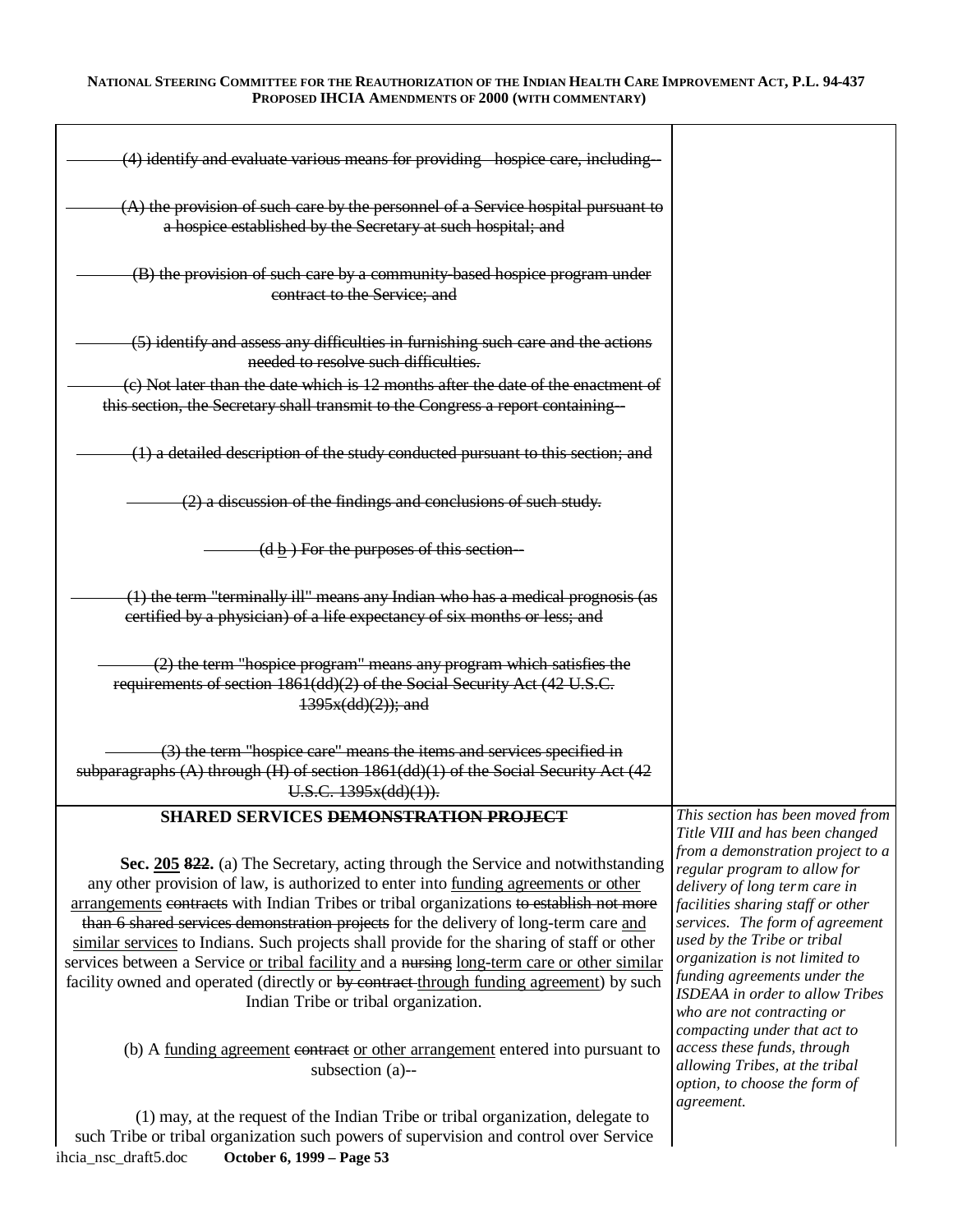| employees as the Secretary deems necessary to carry out the purposes of this section;                                                                                                                                                                                                                                                                                                                                                                                                                                                                                                                                                                                                                                   |                                                                                                                                                                                                                                                                |
|-------------------------------------------------------------------------------------------------------------------------------------------------------------------------------------------------------------------------------------------------------------------------------------------------------------------------------------------------------------------------------------------------------------------------------------------------------------------------------------------------------------------------------------------------------------------------------------------------------------------------------------------------------------------------------------------------------------------------|----------------------------------------------------------------------------------------------------------------------------------------------------------------------------------------------------------------------------------------------------------------|
| (2) shall provide that expenses (including salaries) relating to services that are<br>shared between the Service and the tribal facility be allocated proportionately between<br>the Service and the Tribe or tribal organization; and                                                                                                                                                                                                                                                                                                                                                                                                                                                                                  |                                                                                                                                                                                                                                                                |
| (3) may authorize such Tribe or tribal organization to construct, renovate, or<br>expand a nursing long-term care or other similar facility (including the construction of a<br>facility attached to a Service facility), except that no funds appropriated for the Service<br>shall be obligated or expended for such purpose.                                                                                                                                                                                                                                                                                                                                                                                         |                                                                                                                                                                                                                                                                |
| (c) To be eligible for a contract under this section, a Tribe or tribal organization,<br>shall, as of the date of the enactment of this Act-                                                                                                                                                                                                                                                                                                                                                                                                                                                                                                                                                                            |                                                                                                                                                                                                                                                                |
| (1) own and operate (directly or by contract) a nursing facility;                                                                                                                                                                                                                                                                                                                                                                                                                                                                                                                                                                                                                                                       |                                                                                                                                                                                                                                                                |
| $(2)$ have entered into an agreement with a consultant to develop a plan for<br>meeting the long-term needs of the Tribe or tribal organization; or                                                                                                                                                                                                                                                                                                                                                                                                                                                                                                                                                                     |                                                                                                                                                                                                                                                                |
| (3) have adopted a tribal resolution providing for the construction of a nursing<br>facility.                                                                                                                                                                                                                                                                                                                                                                                                                                                                                                                                                                                                                           |                                                                                                                                                                                                                                                                |
| (d) Any nursing facility for which a contract is entered into under this section<br>shall meet the requirements for nursing facilities under section 1919 of the Social<br>Security Act.                                                                                                                                                                                                                                                                                                                                                                                                                                                                                                                                |                                                                                                                                                                                                                                                                |
| (ec) The Secretary shall provide such technical and other assistance as may be<br>necessary to enable applicants to comply with the provisions of this section.                                                                                                                                                                                                                                                                                                                                                                                                                                                                                                                                                         |                                                                                                                                                                                                                                                                |
| (d) The Secretary shall encourage the use for long-term or similar care of<br>existing facilities that are under-utilized or allow the use of swing beds for such<br>purposes.                                                                                                                                                                                                                                                                                                                                                                                                                                                                                                                                          |                                                                                                                                                                                                                                                                |
| (f) The Secretary shall submit to the President, for inclusion in each report                                                                                                                                                                                                                                                                                                                                                                                                                                                                                                                                                                                                                                           |                                                                                                                                                                                                                                                                |
| required to be transmitted to the Congress under section 801, a report on the findings                                                                                                                                                                                                                                                                                                                                                                                                                                                                                                                                                                                                                                  |                                                                                                                                                                                                                                                                |
| and conclusions derived from the demonstration projects conducted under this section.                                                                                                                                                                                                                                                                                                                                                                                                                                                                                                                                                                                                                                   |                                                                                                                                                                                                                                                                |
| <b>HEALTH SERVICES RESEARCH</b>                                                                                                                                                                                                                                                                                                                                                                                                                                                                                                                                                                                                                                                                                         | This section has been revised to<br>clarify that Tribes and tribal                                                                                                                                                                                             |
| SEC. 206 208. The Secretary shall make funding available Of the amounts<br>appropriated for the Service in any fiscal year, other than amounts made available for<br>the Indian Health Care Improvement Fund, not less than \$200,000 shall be available<br>only for research to further the performance of the health service responsibilities of the<br>Service, Indian Tribes, and tribal organizations and shall coordinate the activities of<br>other Agencies within DHHS to address these research needs. The funding shall be<br>divided equitably among the Area Offices and then each Area Office shall award the<br>funds competitively within that Area. Indian Tribes and tribal organizations contracting | organizations are eligible to<br>receive research money and that<br>the funds may be used both for<br>clinical and non-clinical research<br>and to provide that the funding<br>will be divided by Area Office and<br>awarded competitively within the<br>Area. |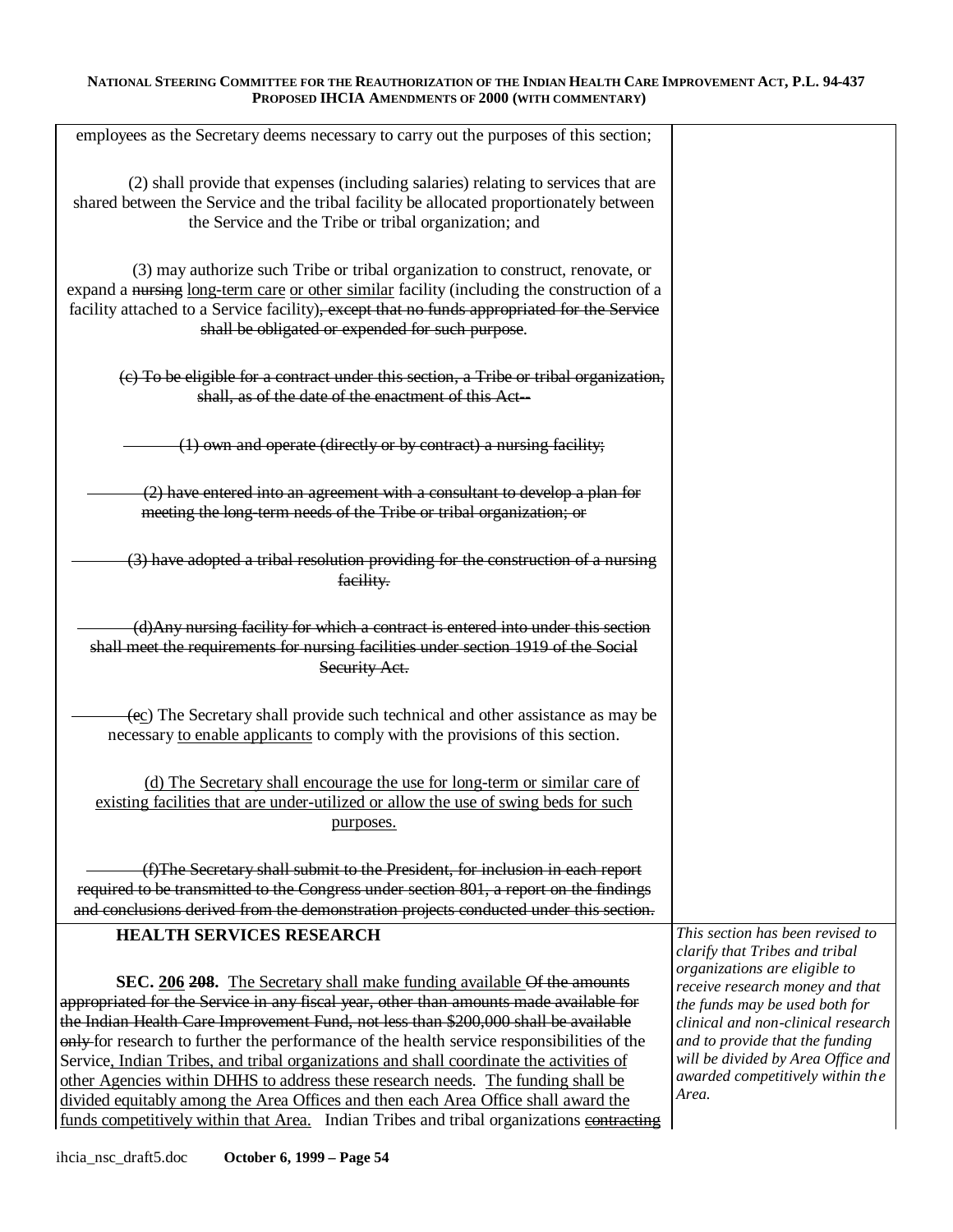| with receiving funding from the Service under the authority of the Indian Self-                                   |                                                                  |
|-------------------------------------------------------------------------------------------------------------------|------------------------------------------------------------------|
| Determination and Education Assistance Act shall be given under an equal opportunity                              |                                                                  |
| to compete for, and receive, research funds under this section. This funding may be used                          |                                                                  |
| for both clinical and non-clinical research by Indian Tribes and tribal organizations and                         |                                                                  |
| shall be distributed to the Area Offices which may make grants from these funds within                            |                                                                  |
| each Area.                                                                                                        |                                                                  |
|                                                                                                                   |                                                                  |
| COVERAGE OF SCREENING MAMMOGRAPHY AND OTHER CANCER                                                                | This section has been broadened<br>to cover not only mammography |
| <b>SCREENING</b>                                                                                                  | but all cancer screening,                                        |
|                                                                                                                   | including that needed by men.                                    |
| SEC. 207 212. The Secretary, through the Service or through Indian Tribes or                                      |                                                                  |
| tribal organizations, shall provide for screening, as follows:                                                    |                                                                  |
|                                                                                                                   |                                                                  |
| (a) mammography (as defined in section $1861(ij)$ of the Social Security Act) for                                 |                                                                  |
| Indian and urban Indian women 35 years of age or older at a frequency, determined by                              |                                                                  |
| the Secretary (in consultation with the Director of the National Cancer Institute),                               |                                                                  |
| appropriate to such women under national standards, and under such terms and                                      |                                                                  |
| conditions as are consistent with standards established by the Secretary to assure the                            |                                                                  |
| safety and accuracy of screening mammography under part B of title XVIII of the Social                            |                                                                  |
| Security Act; and.                                                                                                |                                                                  |
|                                                                                                                   |                                                                  |
| (b) other cancer screening meeting national standards.                                                            |                                                                  |
|                                                                                                                   |                                                                  |
|                                                                                                                   |                                                                  |
| There is authorized to carry out these functions such funds as are required each year.                            |                                                                  |
| <b>PATIENT TRAVEL COSTS</b>                                                                                       | Patient travel costs authorized                                  |
|                                                                                                                   |                                                                  |
|                                                                                                                   | have been expanded to include                                    |
|                                                                                                                   | costs for escorts, and costs of                                  |
| SEC. 208 213. (a) The Secretary, acting through the Service, Indian Tribes and                                    | travel by not only air, but                                      |
| tribal organizations shall provide funds for the following patient travel costs, including                        | ambulance, automobile, and boat.                                 |
| appropriate and necessary qualified escorts, associated with receiving health care                                |                                                                  |
| services provided (either through direct or contract care or through funding agreements                           |                                                                  |
| contracts entered into pursuant to the Indian Self-Determination and Education<br>Assistance Act) under this Act- |                                                                  |
|                                                                                                                   |                                                                  |
|                                                                                                                   |                                                                  |
| (1) emergency air transportation; and $(2)$ non-emergency air                                                     |                                                                  |
| transportation where ground transportation is infeasible;                                                         |                                                                  |
|                                                                                                                   |                                                                  |
| (2) transportation by private vehicle, specially equipped vehicle and                                             |                                                                  |
| ambulance; and                                                                                                    |                                                                  |
|                                                                                                                   |                                                                  |
| (3) transportation by such other means as may be available and required when                                      |                                                                  |
| air or motor vehicle transportation is not available ( <i>i.e.</i> , boat).                                       |                                                                  |
|                                                                                                                   |                                                                  |
|                                                                                                                   |                                                                  |
| (b) There are authorized to be appropriated to carry out this section \$15,000,000                                |                                                                  |
| for fiscal year 1993 and such sums as may be necessary for each of the fiscal years                               |                                                                  |
| 1994, 1995, 1996, 1997, 1998, 1999 and 2000.                                                                      |                                                                  |
| <b>EPIDEMIOLOGY CENTERS</b>                                                                                       | This section was revised to                                      |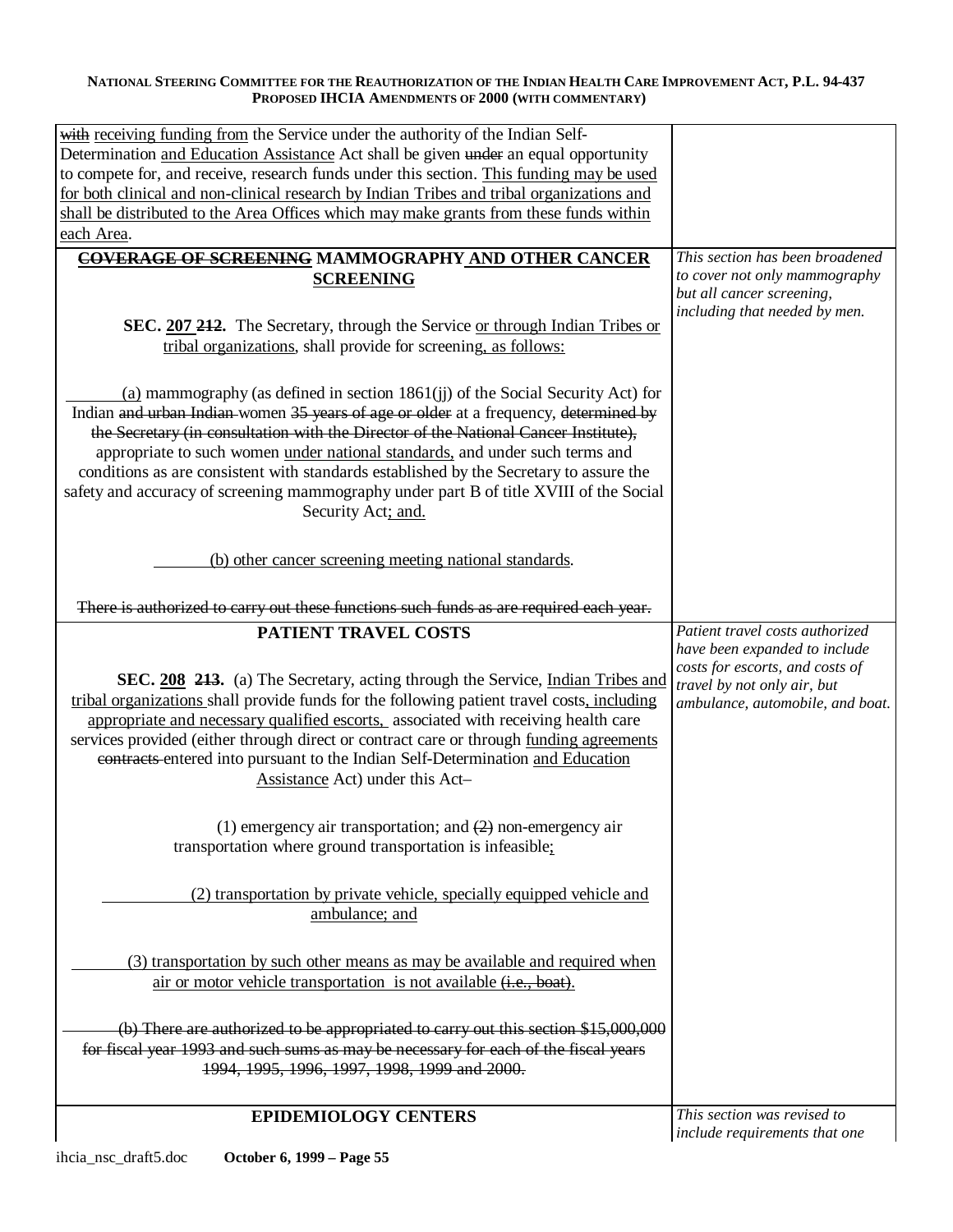**SEC. 209 214.** (a)(1) In addition to those centers already established at the time of enactment of this Act (including those for which funding is currently being provided in funding agreements under the Indian Self-Determination and Education Assistance Act), within 180 days of enactment of this Act, the Secretary shall establish and fund an epidemiology center in each Service Area which does not yet have one to carry out the functions described in paragraph (32). Any new centers so established may be operated by Indian Tribes or tribal organizations pursuant to funding agreements under the Indian Self-Determination and Education Assistance Act, but such funding may not be divisible.

> (2) To assist such centers in carrying out such functions, the Secretary shall preform the following:

(A) In consultation with the Centers for Disease and Indian Tribes, develop sets of data (which to the extent practicable, shall be consistent with the uniform data sets used by the States with respect to the year 2000 health objectives) for uniformly defining health status for purposes of the objectives specified in section 3(b). Such sets shall consist of one or more categories of information. The Secretary shall develop formats for the uniform collecting and reporting of information on such categories.

(B) Establish and maintain a system for monitoring the progress made toward meeting each of the health status objectives described in section 3(b)

(32) In consultation with and upon the request of Indian Tribes, tribal organizations and urban Indian organizations communities, each area epidemiology center established under this subsection shall, with respect to such area carry out–

(A) collect data relating to, and monitor progress made toward meeting, each of the health status objectives described in section 3(b) using the data sets and monitoring system developed by the Secretary pursuant to paragraph  $(2)$  of IHS, the Indian Tribes, tribal organizations, and urban Indian organizations in the Area;

> (B) evaluate existing delivery systems, data systems, and other systems that impact the improvement of Indian health;

(C) assist Indian Tribes, tribal organizations, and urban Indian organizations communities in identifying their highest priority health status objectives and the services needed to achieve such objectives, based on epidemiological data;

(D) make recommendations for the targeting of services needed by tribal, urban, and other Indian communities;

> (E) make recommendations to improve health care delivery systems for Indians and urban Indians;

*center be established in each Area within 180 days from passage of this Act. The Epi centers functions have been revised to require more tribal input and to allow the Tribes and tribal organizations to contract/compact for some or all of their functions as is currently being done in some Areas, except that, unless already divided in funding agreements at the time of enactment of this Act, the epi centers are not to be divisible in the future.* 

*Add Report language that existing epi centers should not lose funding to provide funding for the areas which do not yet have epi centers.*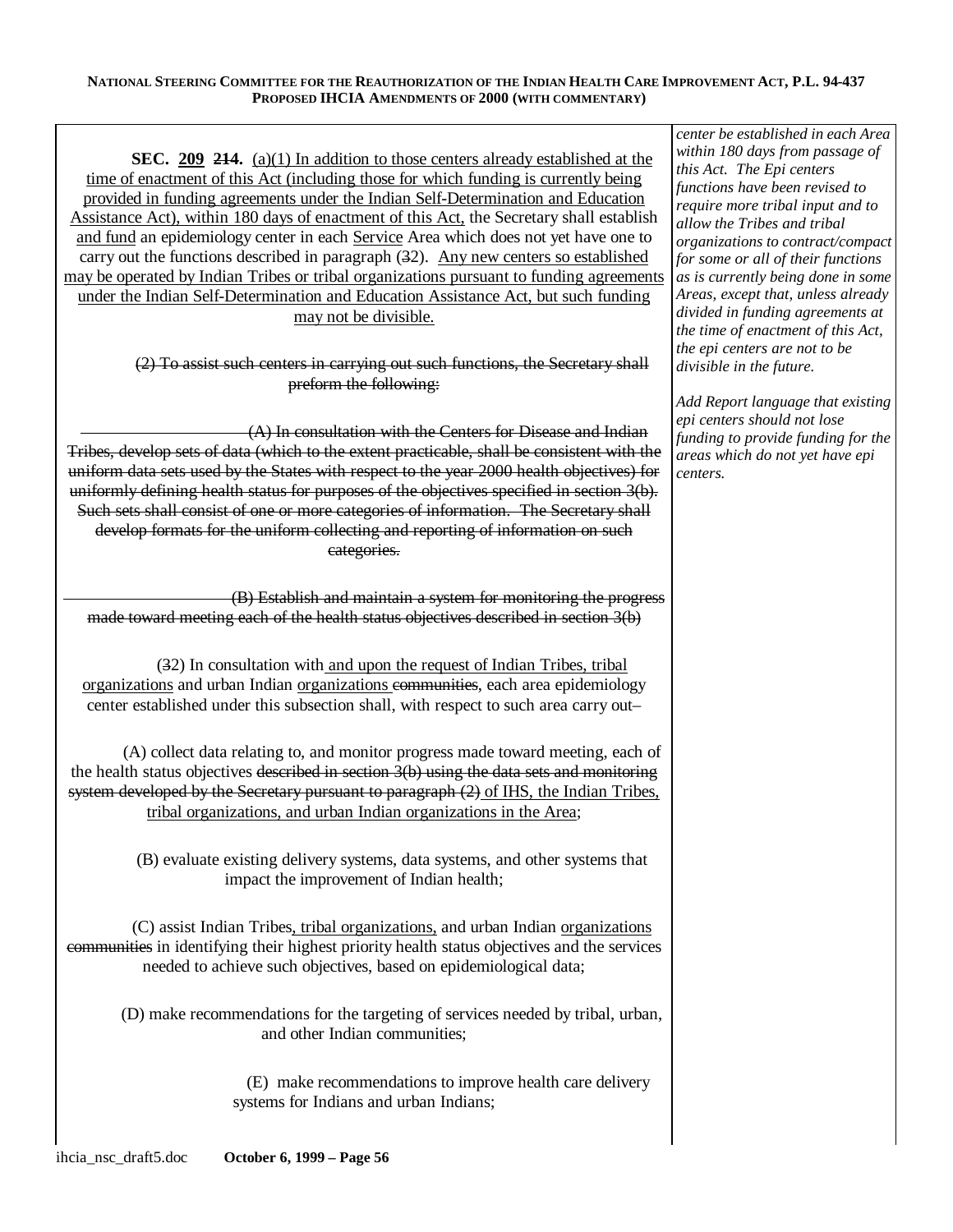| (F) work cooperatively with tribal providers of health and                                                                                                                                                                                    |                                                                                                                                                                                                     |
|-----------------------------------------------------------------------------------------------------------------------------------------------------------------------------------------------------------------------------------------------|-----------------------------------------------------------------------------------------------------------------------------------------------------------------------------------------------------|
| social services in order to avoid duplication of existing services; and                                                                                                                                                                       |                                                                                                                                                                                                     |
|                                                                                                                                                                                                                                               |                                                                                                                                                                                                     |
| (FG) provide requested technical assistance to Indian Tribes<br>and urban Indian organizations in the development of local health service priorities and<br>incidence and prevalence rates of disease and other illness in the community; and | Although subsection $(a)(4)$<br>allowing contracting under the<br>ISDA has been deleted, the Report                                                                                                 |
| (G) provide disease surveillance and assist Indian Tribes, tribal<br>organizations, and urban Indian organizations to promote public health.,                                                                                                 | language should clarify that these<br>funds remain subject to the Indian<br>Self-Determination Act and that<br>there is no intention to change                                                      |
| Epidemiology centers established under this subsection shall be subject<br>(4)<br>to the provisions of the Indian Self-Determination (25 U.S.C. 450f at seq.).                                                                                | that by removing this language<br>here, subject only to newly<br>imposed divisibility restrictions<br>which apply only to epi centers<br>which have not previously been<br>contracted or compacted. |
| The director of the Centers for Disease Control shall provide technical<br>(35)<br>assistance to the centers in carrying out the requirements of this subsection.                                                                             |                                                                                                                                                                                                     |
| (6) The Service shall assign one epidemiologist from each of its area<br>offices to each area epidemiology center to provide such center with technical assistance<br>necessary to carry out this subsection.                                 |                                                                                                                                                                                                     |
| $(b)(1)$ The Secretary may make grants funding available to Indian Tribes,<br>tribal organizations, and eligible intertribal consortia or urban Indian organizations to<br>conduct epidemiological studies of Indian communities.             |                                                                                                                                                                                                     |
| An intertribal consortia or Indian organization is eligible to receive a<br>(2)<br>grant under this subsection if                                                                                                                             |                                                                                                                                                                                                     |
| it is incorporated for the primary purpose of improving Indian<br>health; and                                                                                                                                                                 |                                                                                                                                                                                                     |
| (B) it is representative of the Tribes or urban Indian communities in<br>which it is located.                                                                                                                                                 |                                                                                                                                                                                                     |
| An application for a grant under this subsection shall be submitted in such<br>$\left(3\right)$<br>manner and at such time as the Secretary shall prescribe.                                                                                  |                                                                                                                                                                                                     |
| Applicants for grants under this subsection shall—                                                                                                                                                                                            |                                                                                                                                                                                                     |
| $(A)$ demonstrate the technical, administrative, and financial expertise<br>necessary to earry out the functions described in paragraph (5);                                                                                                  |                                                                                                                                                                                                     |
| (B) consult and cooperate with providers of related health and social<br>services in order to avoid duplication of existing services; and                                                                                                     |                                                                                                                                                                                                     |
| demonstrate cooperation from Indian Tribes or urban Indian                                                                                                                                                                                    |                                                                                                                                                                                                     |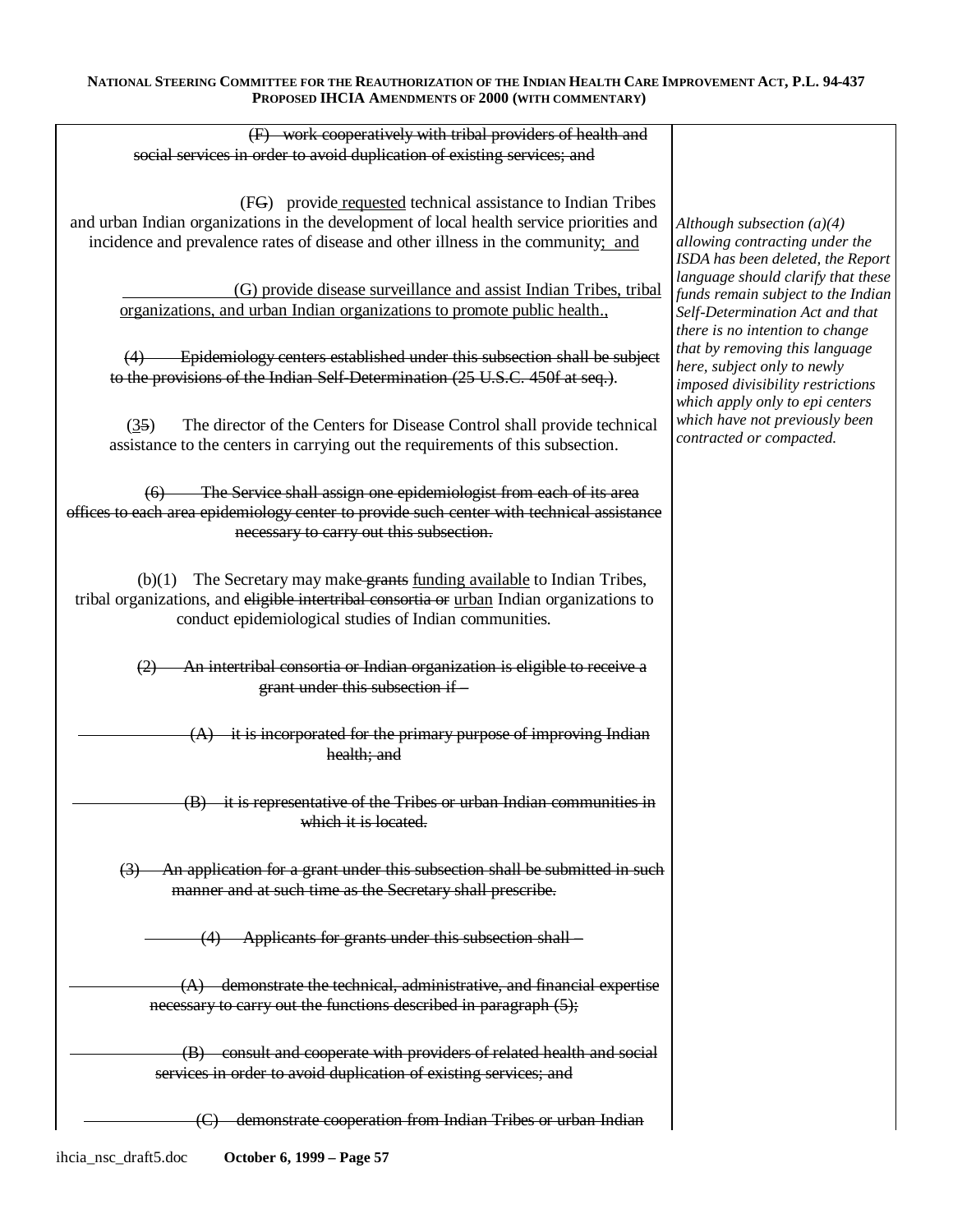| organizations in the area to be served.                                                                                                                                                                                                                                                                                                                                                                                                                                                                        |                                                                                                                                                                                                                                                                                                                   |
|----------------------------------------------------------------------------------------------------------------------------------------------------------------------------------------------------------------------------------------------------------------------------------------------------------------------------------------------------------------------------------------------------------------------------------------------------------------------------------------------------------------|-------------------------------------------------------------------------------------------------------------------------------------------------------------------------------------------------------------------------------------------------------------------------------------------------------------------|
| A grant awarded under paragraph (1) may be used to                                                                                                                                                                                                                                                                                                                                                                                                                                                             |                                                                                                                                                                                                                                                                                                                   |
| -carry out the functions described in subsection $(a)(3)$ ;<br>(A)                                                                                                                                                                                                                                                                                                                                                                                                                                             |                                                                                                                                                                                                                                                                                                                   |
| (B) provide information to and consult with tribal leaders, urban<br>Indian community leaders, and related health staff, on health care and health services<br>management issues; and                                                                                                                                                                                                                                                                                                                          |                                                                                                                                                                                                                                                                                                                   |
| (C) provide, in collaboration with Tribes and urban Indian<br>communities, the Service with information regarding ways to improve the health status<br>of Indian people.                                                                                                                                                                                                                                                                                                                                       |                                                                                                                                                                                                                                                                                                                   |
| (6) There are authorized to be appropriated to carry out the purposes of this<br>subsection not more than \$12,000,000 for fiscal year 1993 and such sums as may be<br>necessary for each of the fiscal years 1994, 1995, 1996, 1997, 1998, 1999, and 2000.                                                                                                                                                                                                                                                    |                                                                                                                                                                                                                                                                                                                   |
| <b>COMPREHENSIVE SCHOOL HEALTH EDUCATION PROGRAMS</b><br>SEC. 210 215. (a) The Secretary, acting through the Service and in<br>consultation with the Secretary of the Interior, may shall award grants provide funding<br>to Indian Tribes, tribal organizations and urban Indian organizations to develop<br>comprehensive school health education programs for children from preschool through<br>grade 12 in schools for the benefit of Indian and urban Indian children located on Indian<br>reservations. | This section was revised to<br>emphasize implementation by<br>Tribes and tribal organizations,<br>and to clarify that these programs<br>are for Indian children, not just<br>on reservation since some Tribes<br>use off-reservation schools, and<br>there are no reservations in<br>Alaska but villages instead. |
| (b) Grants awarded Funding provided under this section may be used for<br>purposes which may include, but are not limited to the following to-                                                                                                                                                                                                                                                                                                                                                                 |                                                                                                                                                                                                                                                                                                                   |
| (1) develop and implement health education curricula both for regular school<br>programs and after school programs;                                                                                                                                                                                                                                                                                                                                                                                            |                                                                                                                                                                                                                                                                                                                   |
| (2) train teachers in comprehensive school health education curricula;                                                                                                                                                                                                                                                                                                                                                                                                                                         |                                                                                                                                                                                                                                                                                                                   |
| (3) integrate school-based, community-based, and other public and private<br>health promotion efforts;                                                                                                                                                                                                                                                                                                                                                                                                         |                                                                                                                                                                                                                                                                                                                   |
| (4) encourage healthy, tobacco-free school environments;                                                                                                                                                                                                                                                                                                                                                                                                                                                       |                                                                                                                                                                                                                                                                                                                   |
| (5) coordinate school-based health programs with existing services and<br>programs available in the community;                                                                                                                                                                                                                                                                                                                                                                                                 |                                                                                                                                                                                                                                                                                                                   |
| (6) develop school programs on nutrition education, personal health, oral health,<br>and fitness;                                                                                                                                                                                                                                                                                                                                                                                                              |                                                                                                                                                                                                                                                                                                                   |
|                                                                                                                                                                                                                                                                                                                                                                                                                                                                                                                |                                                                                                                                                                                                                                                                                                                   |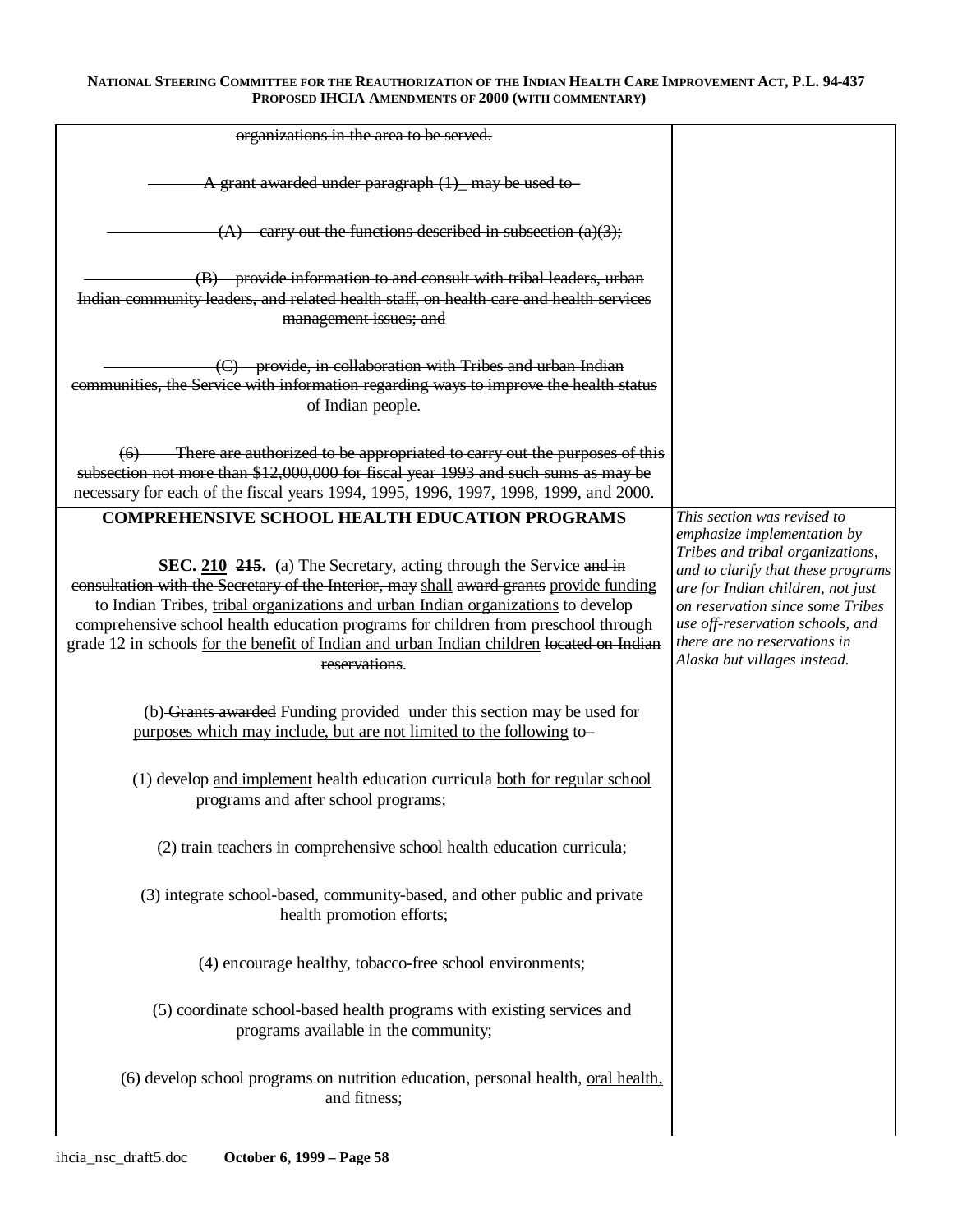| (7) develop mental health wellness programs;                                                                                                                                                                                                                                                                                                |  |
|---------------------------------------------------------------------------------------------------------------------------------------------------------------------------------------------------------------------------------------------------------------------------------------------------------------------------------------------|--|
| (8) develop chronic disease prevention programs;                                                                                                                                                                                                                                                                                            |  |
| (9) develop substance abuse prevention programs;                                                                                                                                                                                                                                                                                            |  |
| (10) develop injury accident prevention and safety education programs;                                                                                                                                                                                                                                                                      |  |
| (11) develop activities for the prevention and control of communicable diseases;<br>and                                                                                                                                                                                                                                                     |  |
| (12) develop community and environmental health education programs that<br>include traditional health care practitioners;                                                                                                                                                                                                                   |  |
| $(13)$ violence prevention; and                                                                                                                                                                                                                                                                                                             |  |
| (14) such other health issues as are appropriate.                                                                                                                                                                                                                                                                                           |  |
| (c) Upon request, Tthe Secretary shall provide technical assistance to Indian<br>Tribes tribal organizations, and urban Indian organizations in the development of<br>comprehensive health education plans, and the dissemination of comprehensive health<br>education materials and information on existing health programs and resources. |  |
| (d) The Secretary in consultation with Indian Tribes, tribal organizations and<br>urban Indian organizations, shall establish criteria for the review and approval of<br>applications for grants made funding provided pursuant to this section.                                                                                            |  |
| (e) Recipients of grants under this section shall submit to the Secretary an<br>annual report on activities undertaken with funds provided under this section. Such<br>reports shall include a statement of                                                                                                                                 |  |
| (1) the number of preschools, elementary schools, and secondary schools<br>served;                                                                                                                                                                                                                                                          |  |
| $(2)$ the number of students served;                                                                                                                                                                                                                                                                                                        |  |
| (3) any new curricula established with funds provided under this section;                                                                                                                                                                                                                                                                   |  |
| (4) the number of teachers trained in the health curricula; and                                                                                                                                                                                                                                                                             |  |
| (5) the involvement of parents, members of the community, the community<br>health workers in programs established with funds provided under this section.                                                                                                                                                                                   |  |
| (fe)<br>(1) The Secretary of the Interior, acting through the Bureau of Indian<br>Affairs and in cooperation with the Secretary and the affected Indian Tribes and tribal<br>ihcia_nsc_draft5.doc<br>October 6, 1999 – Page 59                                                                                                              |  |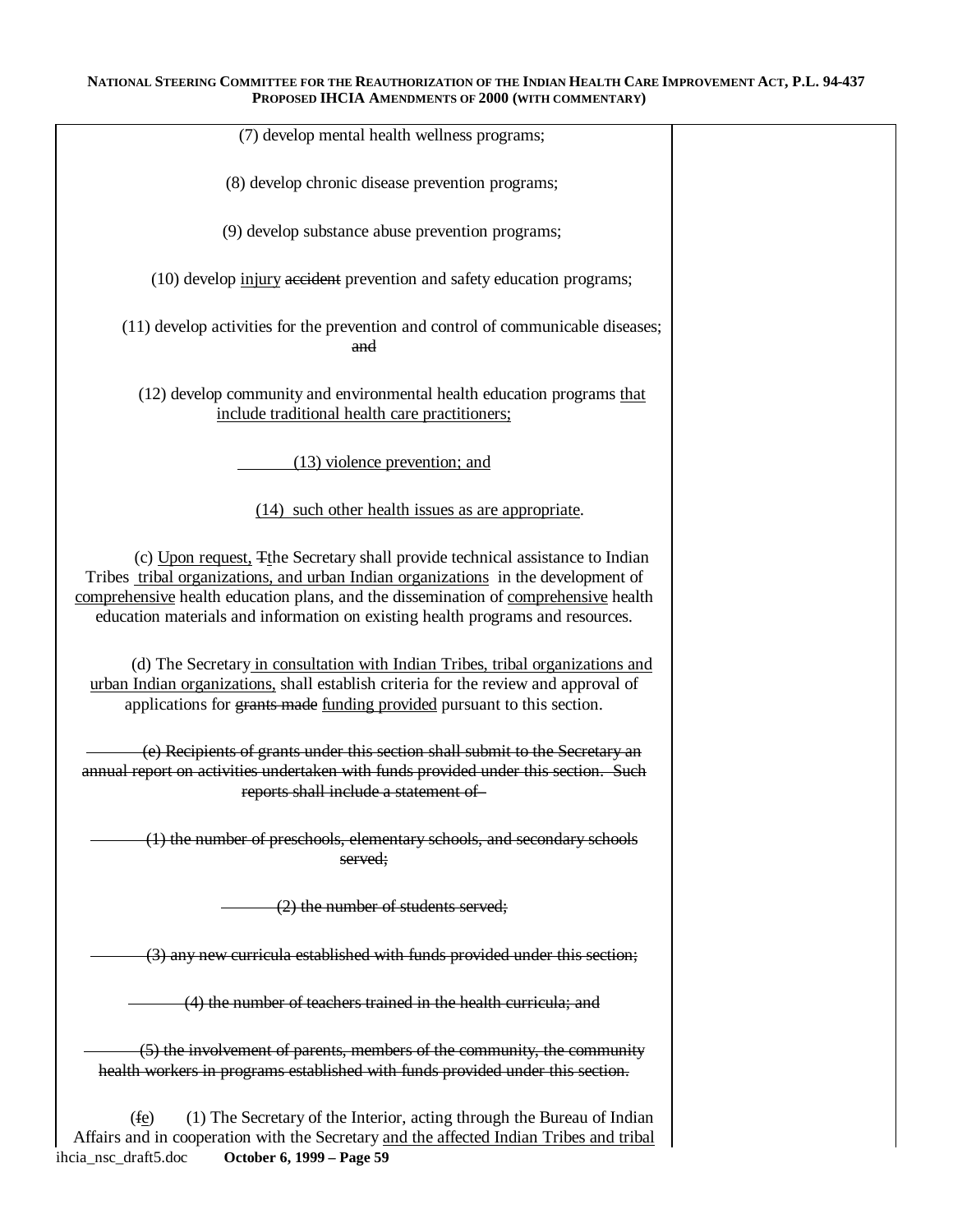| organizations shall develop a comprehensive school health education program for<br>children from preschool through grade 12 in schools operated by the Bureau of Indian<br>Affairs.                                                                                                                                                                              |                                                                                                                                                                              |
|------------------------------------------------------------------------------------------------------------------------------------------------------------------------------------------------------------------------------------------------------------------------------------------------------------------------------------------------------------------|------------------------------------------------------------------------------------------------------------------------------------------------------------------------------|
| (2) Such programs shall include-                                                                                                                                                                                                                                                                                                                                 |                                                                                                                                                                              |
| (A) school programs on nutrition education, personal health, oral health, and<br>fitness;                                                                                                                                                                                                                                                                        |                                                                                                                                                                              |
| (B) mental health wellness programs;                                                                                                                                                                                                                                                                                                                             |                                                                                                                                                                              |
| (C) chronic disease prevention programs;                                                                                                                                                                                                                                                                                                                         |                                                                                                                                                                              |
| (D) substance abuse prevention programs;                                                                                                                                                                                                                                                                                                                         |                                                                                                                                                                              |
| (E) injury accident prevention and safety education programs; and                                                                                                                                                                                                                                                                                                |                                                                                                                                                                              |
| (F) activities for the prevention and control of communicable diseases                                                                                                                                                                                                                                                                                           |                                                                                                                                                                              |
| (3) The Secretary of the Interior shall-                                                                                                                                                                                                                                                                                                                         |                                                                                                                                                                              |
| (A) provide training to teachers in comprehensive school health education<br>curricula;                                                                                                                                                                                                                                                                          |                                                                                                                                                                              |
| (B) ensure the integration and coordination of school-based programs with<br>existing services and health programs available in the community; and                                                                                                                                                                                                               |                                                                                                                                                                              |
| (C) encourage healthy, tobacco-free school environments.                                                                                                                                                                                                                                                                                                         |                                                                                                                                                                              |
| (g) There are authorized to be appropriated to carry out this section 415,000,000<br>for fiscal year 1993 and such sums as may be necessary for each of the fiscal years<br>1994, 1995, 1996, 1997, 1998, 1999, and 2000.                                                                                                                                        |                                                                                                                                                                              |
| <b>INDIAN YOUTH GRANT PROGRAM</b>                                                                                                                                                                                                                                                                                                                                | This was changed from a grant                                                                                                                                                |
| SEC. 211 216. (a) The Secretary, acting through the Service, is authorized to<br>provide funding -make grants to Indian Tribes, tribal organizations, and urban Indian<br>organizations for innovative mental and physical disease prevention and health<br>promotion and treatment programs for Indian and urban Indian preadolescent and<br>adolescent youths. | program to a funding program so<br>that Tribes could access these<br>funds under the ISDEAA or<br>through grants or such other<br>mechanisms as they believe<br>appropriate. |
| (1) funds made available under this section may be used to-<br>(b)                                                                                                                                                                                                                                                                                               |                                                                                                                                                                              |
| (A) develop prevention and treatments programs for Indian youth which<br>promote mental and physical health and incorporate cultural values, community and<br>family involvement, and $\pm$ traditional health care practitioners healers; and<br>ihcia_nsc_draft5.doc<br>October 6, 1999 - Page 60                                                              |                                                                                                                                                                              |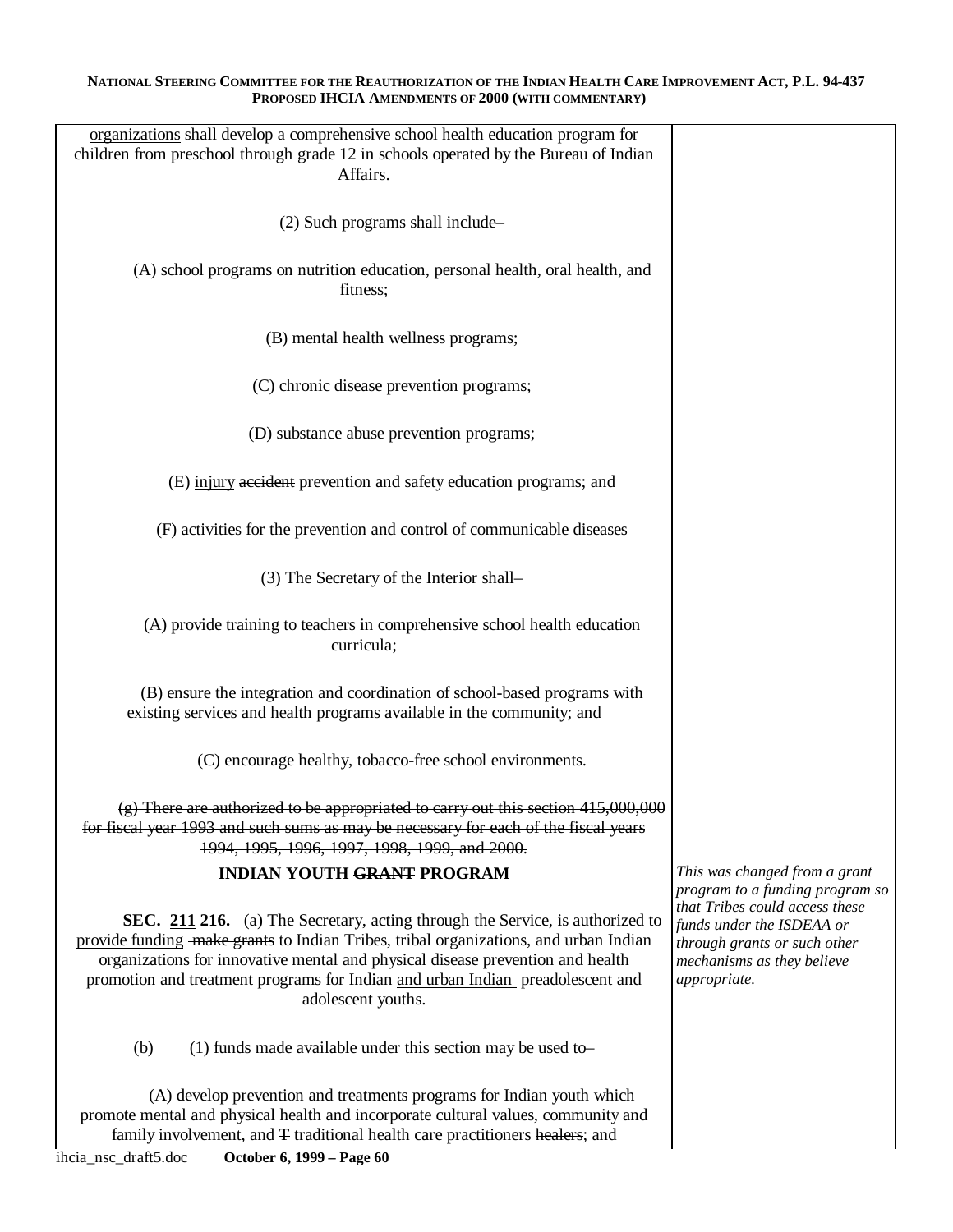| (B) develop and provide community training and education.                                                                                                                                                                                                                                              |                                                                                                                                                      |
|--------------------------------------------------------------------------------------------------------------------------------------------------------------------------------------------------------------------------------------------------------------------------------------------------------|------------------------------------------------------------------------------------------------------------------------------------------------------|
| (2) Funds made available under this section may not be used to provide services<br>described in section $209(m)$ 707(c).                                                                                                                                                                               |                                                                                                                                                      |
| (c) The Secretary shall-                                                                                                                                                                                                                                                                               |                                                                                                                                                      |
| (1) disseminate to Indian Tribes, tribal organizations and urban Indian<br>organizations information regarding models for the delivery of comprehensive health<br>care services to Indian and urban Indian adolescents;                                                                                |                                                                                                                                                      |
| (2) encourage the implementation of such models; and                                                                                                                                                                                                                                                   |                                                                                                                                                      |
| (3) at the request of an Indian Tribe, tribal organization, or urban Indian<br>organization, provide technical assistance in the implementation of such models.                                                                                                                                        |                                                                                                                                                      |
| (d) The Secretary, in consultation with Indian Tribes, tribal organizations and<br>urban Indian organizations, shall establish criteria for the review and approval of<br>applications or proposals under this section.                                                                                |                                                                                                                                                      |
| (e) There are authorized to be appropriated to carry out this section \$5,000,000<br>for fiscal year 1993 and such sums as may be necessary for each of the fiscal years<br>1994, 1995, 1996, 1997, 1998, 1999, and 2000.                                                                              |                                                                                                                                                      |
| PREVENTION, CONTROL AND ELIMINATION OF TUBERCULOSIS<br><b>COMMUNICABLE AND INFECTIOUS DISEASES</b>                                                                                                                                                                                                     | This section has been expanded to<br>include all communicable and                                                                                    |
|                                                                                                                                                                                                                                                                                                        |                                                                                                                                                      |
| SEC. 212 218. (a) The Secretary, acting through the Service after consultation<br>with Indian Tribes, tribal organizations, and urban Indian organizations, and the Centers<br>for Disease Control and Prevention, may make grants funding available to Indian Tribes<br>and tribal organizations for- | infectious diseases, not just<br>tuberculosis and to require<br>consultation with Tribes, tribal<br>organizations and Urban Indian<br>organizations. |
| (1) projects for the prevention, control and elimination of communicable and<br>infectious diseases including, but not limited to, tuberculosis, hepatitis, HIV, respiratory<br>syncitial virus, hanta virus, sexually transmitted diseases, and H. Pylori;                                            |                                                                                                                                                      |
| (2) public information and education programs for the prevention, control, and<br>elimination of communicable and infectious diseases tuberculosis; and                                                                                                                                                |                                                                                                                                                      |
| (3) education, training and clinical skills improvement activities in the<br>prevention, control, and elimination of tuberculosis communicable and infectious<br>diseases for health professionals, including allied health professionals.                                                             |                                                                                                                                                      |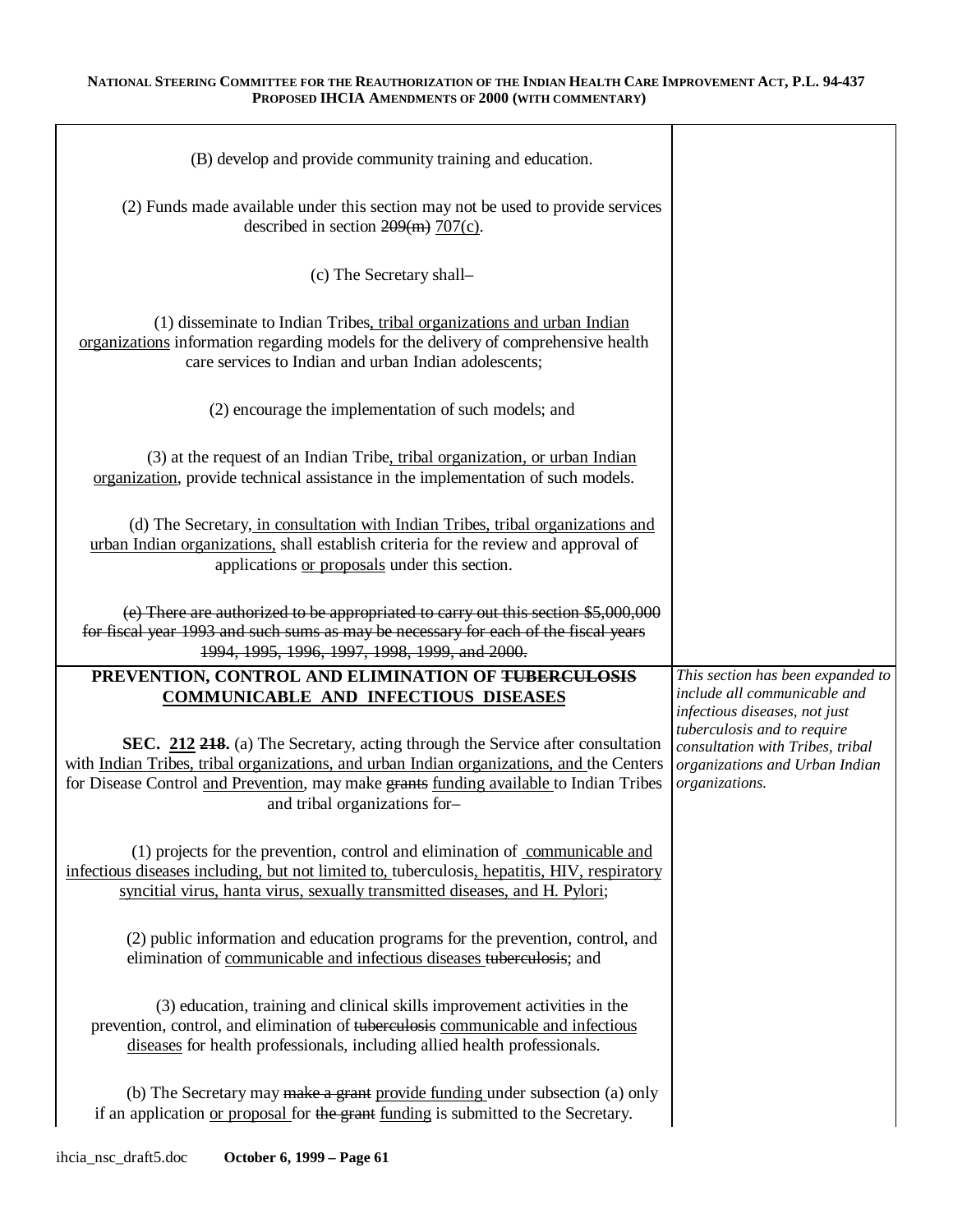| $(c)$ to be eligible for grant under subsection $(a)$ , and applicant must provide<br>assurances satisfactory to the Secretary that-Indian Tribes and tribal organizations<br>receiving funding under this section are encouraged to coordinate their activities with<br>the Centers for Disease Control, and State and local health agencies.<br>(1) the applicant will coordinate its activities for prevention, control and<br>elimination of tuberculosis with activities of the Centers for Disease Control, and State    |  |
|--------------------------------------------------------------------------------------------------------------------------------------------------------------------------------------------------------------------------------------------------------------------------------------------------------------------------------------------------------------------------------------------------------------------------------------------------------------------------------------------------------------------------------|--|
| and local health agencies; and                                                                                                                                                                                                                                                                                                                                                                                                                                                                                                 |  |
| (2) the applicant will submit to the Secretary an annual report on its activities<br>for the prevention, control, and elimination of tuberculosis.                                                                                                                                                                                                                                                                                                                                                                             |  |
| (d) In carrying out this section, the Secretary-                                                                                                                                                                                                                                                                                                                                                                                                                                                                               |  |
| (1) shall establish criteria for the review and approval of applications for                                                                                                                                                                                                                                                                                                                                                                                                                                                   |  |
| -grants under subsection (a), including requirement of public health qualifications of<br>applicants;                                                                                                                                                                                                                                                                                                                                                                                                                          |  |
| (2) shall, subject to available appropriations, make at least one grant under<br>subsection (a) with each area office;                                                                                                                                                                                                                                                                                                                                                                                                         |  |
| $(31)$ may, at the request of an Indian Tribe or tribal organization, provide<br>technical assistance; and                                                                                                                                                                                                                                                                                                                                                                                                                     |  |
| $(42)$ shall prepare and submit a report to the Congress Committee on Energy<br>and Commerce and the Committee on Interior and Insular Affairs of the House and the<br>Select Committee on Indian Affairs of the Senate not later than February 1, 1994, and<br>biennially thereafter, on the use of funds under this section and on the progress made<br>toward the prevention, control, and elimination of tuberculosis communicable and<br>infectious diseases among Indians Tribes and urban Indians tribal organizations. |  |
| (e) The Secretary may, at the request of a recipient of a grant under subsection<br>(a), reduce the amount of such grant by-                                                                                                                                                                                                                                                                                                                                                                                                   |  |
| (1) the fair market value of any supplies or equipment furnished the grant<br>recipient; and                                                                                                                                                                                                                                                                                                                                                                                                                                   |  |
| (2) the amount of the pay, allowances, and travel expenses of any officer or<br>employee of the Government when detailed to the grant recipient and the amount of any<br>other costs incurred in connection with the detail of such officer or employee,                                                                                                                                                                                                                                                                       |  |
| when the furnishing of such supplies or equipment or the detail of such an officer or<br>employee is for the convenience of and at the request of such grant recipient and for the<br>purpose of carrying out a program with respect to which the grant under subsection 9a)<br>is made. The amount by which any such grant is so reduced shall be available for                                                                                                                                                               |  |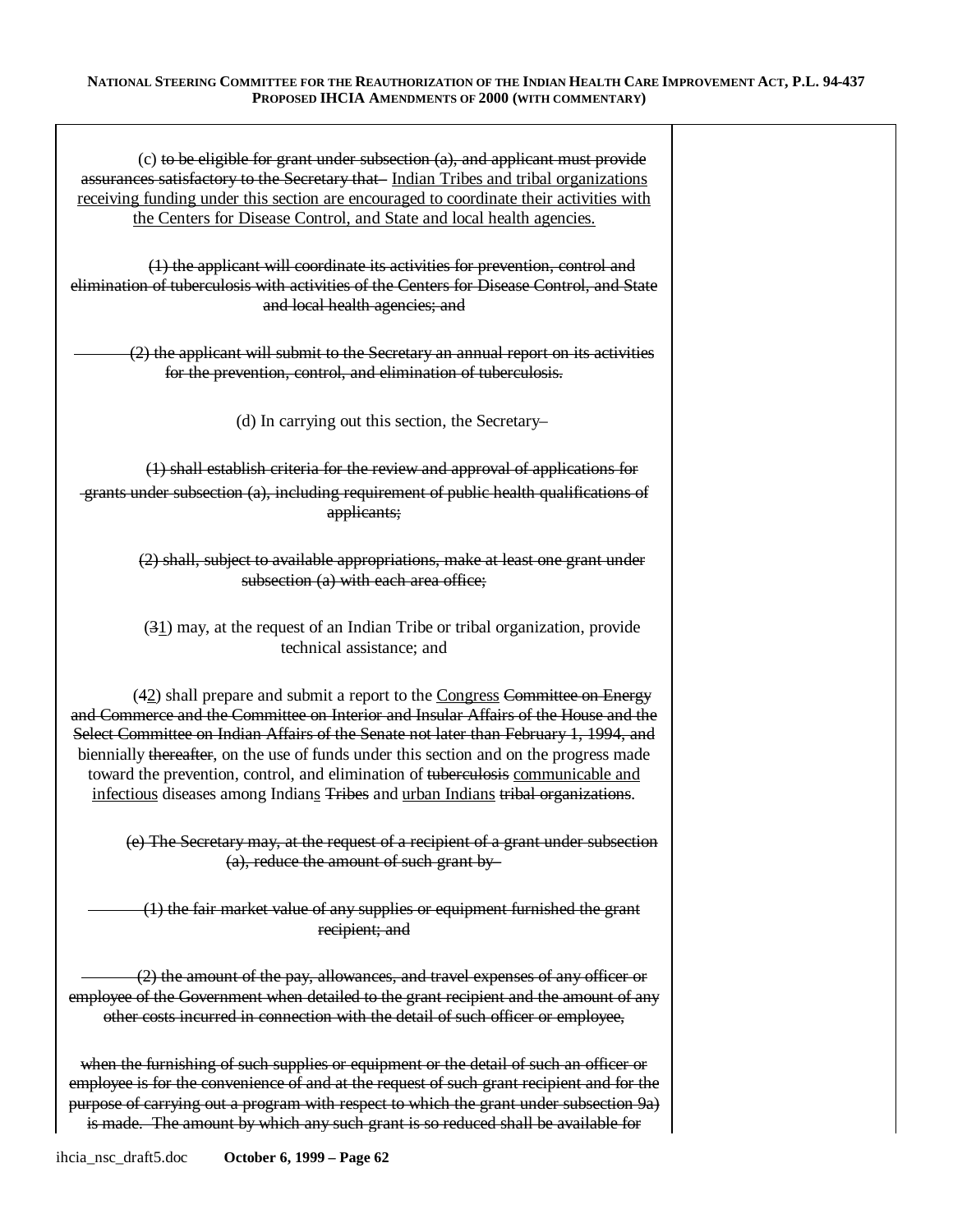| payment by the Secretary of the costs incurred in furnishing the supplies or equipment,      |                                                                      |
|----------------------------------------------------------------------------------------------|----------------------------------------------------------------------|
| or in detailing the personnel, on which the reduction of such grant is based, and such       |                                                                      |
| amount shall be deemed as part of the grant and shall be deemed to have been paid to         |                                                                      |
| the grant recipient.                                                                         |                                                                      |
| <b>AUTHORITY FOR PROVISION OF OTHER SERVICES</b>                                             | This specific care provided for in                                   |
|                                                                                              | this section has been moved from                                     |
|                                                                                              | a previous draft of Section 201 in                                   |
| Sec. 213. (a) The Secretary, acting through the Service, Tribes, and tribal organizations,   | order to reestablish Sec. 201 as                                     |
| may provide funding under this Act to meet the objectives set forth in Section 3 of this     | the Indian Health Care                                               |
| Act through health care related services and programs not otherwise described in this        | Improvement Fund, rather than to                                     |
| Act, which shall include, but not be limited to:                                             | make it a more general                                               |
|                                                                                              | authorizing provision. Most of the                                   |
|                                                                                              | programs included here were                                          |
| (1) hospice care and assisted living;                                                        | previously demonstration projects                                    |
|                                                                                              | and are being carried out by                                         |
| (2) long-term health care;                                                                   | various Tribes and tribal                                            |
|                                                                                              | organizations.                                                       |
|                                                                                              |                                                                      |
| (3) home- and community-based services;                                                      |                                                                      |
|                                                                                              |                                                                      |
|                                                                                              |                                                                      |
| (4) public health functions; and                                                             | Section (b) has been placed here                                     |
|                                                                                              | and expanded to all types of long-                                   |
| (5) traditional health care practices.                                                       | term type care which Tribes are                                      |
|                                                                                              | or may in the future be providing,<br>including that needed by those |
|                                                                                              | who experience development al                                        |
| (b) At the discretion of the Service, Indian Tribes, or tribal organizations,                | and functional disabilities. This                                    |
| services provided for hospice care, home health care (under Sec. 201 of this Act), home-     | language was moved from                                              |
| and community- based care, assisted living, and long term care may be provided (on a         | Section 821 (e) which has been                                       |
| cost basis) to persons otherwise ineligible for the health care benefits of the Service.     | deleted and the final sentence has                                   |
| Any funds received under this subsection shall not be used to offset or limit the funding    | been added.                                                          |
| allocated to a Tribe or tribal organization.                                                 |                                                                      |
|                                                                                              |                                                                      |
|                                                                                              | Definitions have been added to<br>this section.                      |
| (c) For the purposes of this Section, the following definitions shall apply:                 |                                                                      |
|                                                                                              | The definition of hospice care is                                    |
| (1) The term "hospice care" means the items and services specified in                        | taken from the original Sec.                                         |
| subparagraphs (A) through (H) of section $1861\text{(dd)}(1)$ of the Social Security Act (42 | $205(d)$ which was a                                                 |
| U.S.C. $1395x(\text{dd})(1)$ , and such other services which a Tribe or tribal organization  | demonstration project.                                               |
| determines are necessary and appropriate to provide in furtherance of this care.             |                                                                      |
|                                                                                              |                                                                      |
|                                                                                              | This definition is taken from Sec.                                   |
| (2) The term "home- and community-based services" means one or more of the                   | $821(h)(1)$ .                                                        |
| following:                                                                                   |                                                                      |
|                                                                                              |                                                                      |
|                                                                                              |                                                                      |
| (A) Homemaker/home health aide services;                                                     |                                                                      |
|                                                                                              |                                                                      |
| (B) Chore services;                                                                          |                                                                      |
|                                                                                              |                                                                      |
|                                                                                              |                                                                      |
| (C) Personal care services;                                                                  |                                                                      |
|                                                                                              |                                                                      |
| (D) Nursing care services provided outside of a nursing facility by, or under the            |                                                                      |
|                                                                                              |                                                                      |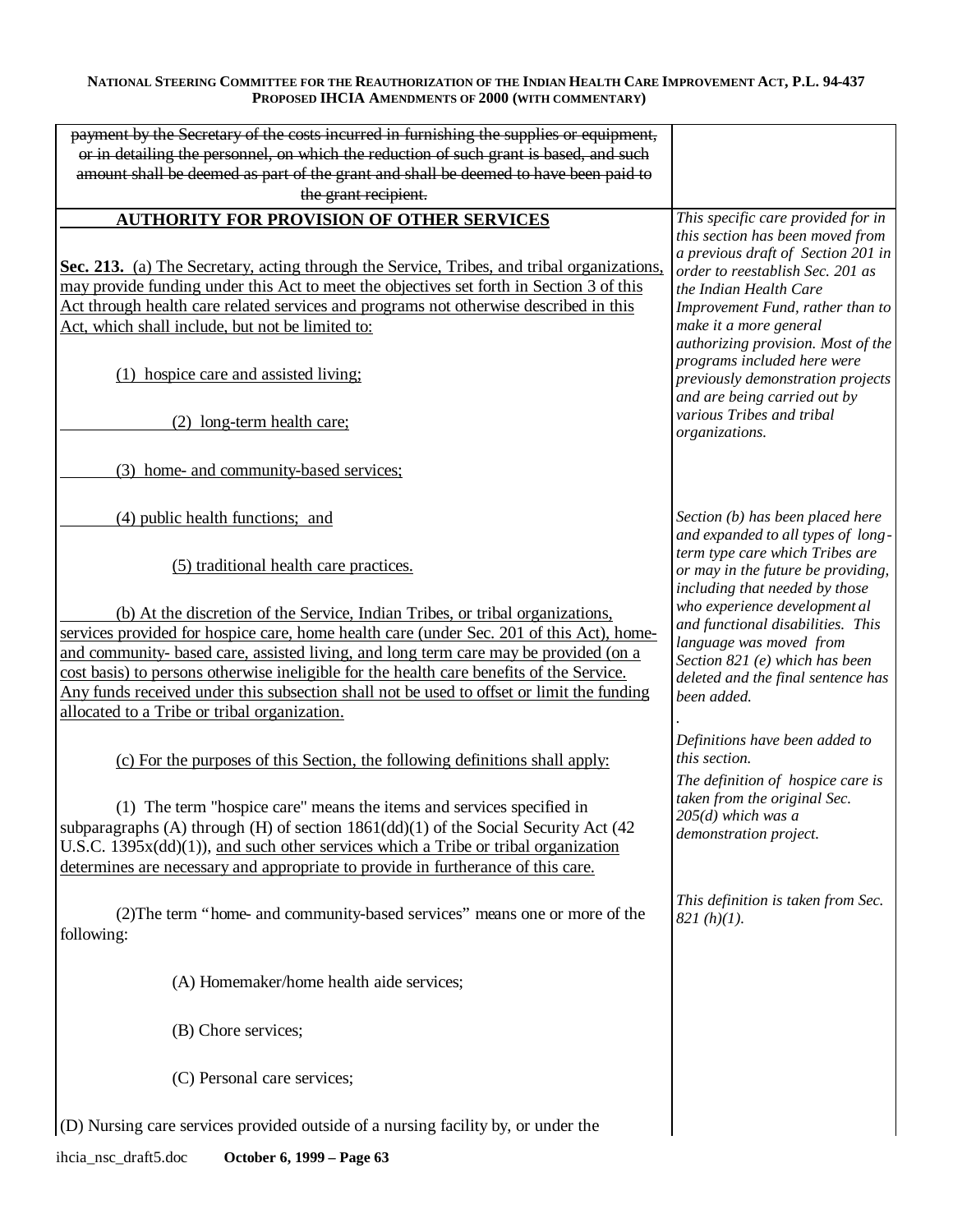| supervision of, a registered nurse;                                                                                                                                                                                                                                                                                                                                                                                                                                                                                                                                                                                                                                                                                          |                                                                                                                                                                                          |
|------------------------------------------------------------------------------------------------------------------------------------------------------------------------------------------------------------------------------------------------------------------------------------------------------------------------------------------------------------------------------------------------------------------------------------------------------------------------------------------------------------------------------------------------------------------------------------------------------------------------------------------------------------------------------------------------------------------------------|------------------------------------------------------------------------------------------------------------------------------------------------------------------------------------------|
| (EF) Training for family members in managing a functionally disabled individual;                                                                                                                                                                                                                                                                                                                                                                                                                                                                                                                                                                                                                                             |                                                                                                                                                                                          |
| (FG) Adult day care; and                                                                                                                                                                                                                                                                                                                                                                                                                                                                                                                                                                                                                                                                                                     |                                                                                                                                                                                          |
| (GH) Such other home- and community-based services as the Secretary or a Tribe or<br>tribal organization may approve.                                                                                                                                                                                                                                                                                                                                                                                                                                                                                                                                                                                                        |                                                                                                                                                                                          |
| (3) The term "functionally disabled" means an individual who is determined to<br>required home- and community-based services based on an assessment that uses criteria<br>(including, at the discretion of the Tribe or tribal organization, activities of daily living)<br>developed by the Tribe or tribal organization.                                                                                                                                                                                                                                                                                                                                                                                                   | This definition is taken from Sec.<br>$821(h)(2)$ .                                                                                                                                      |
| (3) The term "public health functions" means the provision of public health<br>related programs, functions, and services including, but not limited to, assessment,<br>assurance, and policy development which Indian Tribes and tribal organizations are<br>authorized and encouraged, in those circumstances where it meets their needs, to do by<br>forming collaborative relationships with all levels of local, state, and federal<br>government.                                                                                                                                                                                                                                                                       | This is a new definition.                                                                                                                                                                |
| <b>OFFICE OF INDIAN WOMEN'S HEALTH CARE</b>                                                                                                                                                                                                                                                                                                                                                                                                                                                                                                                                                                                                                                                                                  | This section has been revised to                                                                                                                                                         |
| SEC. 214 223. There is established within the Service an Office of Indian<br>Women's Health Care to oversee efforts of the Service The Secretary, acting through<br>the Service, Indian Tribes, and tribal organizations and urban Indian organizations, shall<br>provide funding to monitor and improve the quality of health care for Indian women of<br>all ages through the planning and delivery of programs administered by the Service, in<br>order to improve and enhance the treatment models of care for Indian women.                                                                                                                                                                                             | eliminate the Office of Indian<br>Women's health and instead to<br>provide funding for Tribes to<br>operate programs for Indian<br>women's health.                                       |
| <b>ENVIRONMENTAL &amp; NUCLEAR RESOURCE DEVELOPMENT HEALTH</b>                                                                                                                                                                                                                                                                                                                                                                                                                                                                                                                                                                                                                                                               | This section has been expanded to                                                                                                                                                        |
| <b>HAZARDS</b><br>Sec. 215 807. (a) The Secretary and the Service shall conduct, in conjunction<br>with other appropriate federal agencies and in consultation with concerned Indian Tribes<br>and tribal organizations, a studyies and ongoing monitoring programs to determine<br>trends in of the health hazards to Indian miners and to Indians on or near Indian<br>reservations and in Indian communities as a result environmental hazards which may<br>result in chronic or life-threatening health problems, which hazards include, but are not<br>limited to , of nuclear resource development, petroleum contamination, contamination of<br>water source and/or of the food chain, etc. Such study shall include- | cover all environmental hazards,<br>not just nuclear resource<br>development, which threaten the<br>health of Indians and to require<br>ongoing monitoring and study of<br>the problems. |
| (1) an evaluation of the nature and extent of nuclear resource development<br>related health problems caused by environmental hazards currently exhibited among<br>Indians and the causes of such health problems;                                                                                                                                                                                                                                                                                                                                                                                                                                                                                                           |                                                                                                                                                                                          |
| (2) an analysis of the potential effect of ongoing and future nuclear<br>environmental resource development on or near Indian reservations and communities<br>including the cumulative effect over time on health;                                                                                                                                                                                                                                                                                                                                                                                                                                                                                                           |                                                                                                                                                                                          |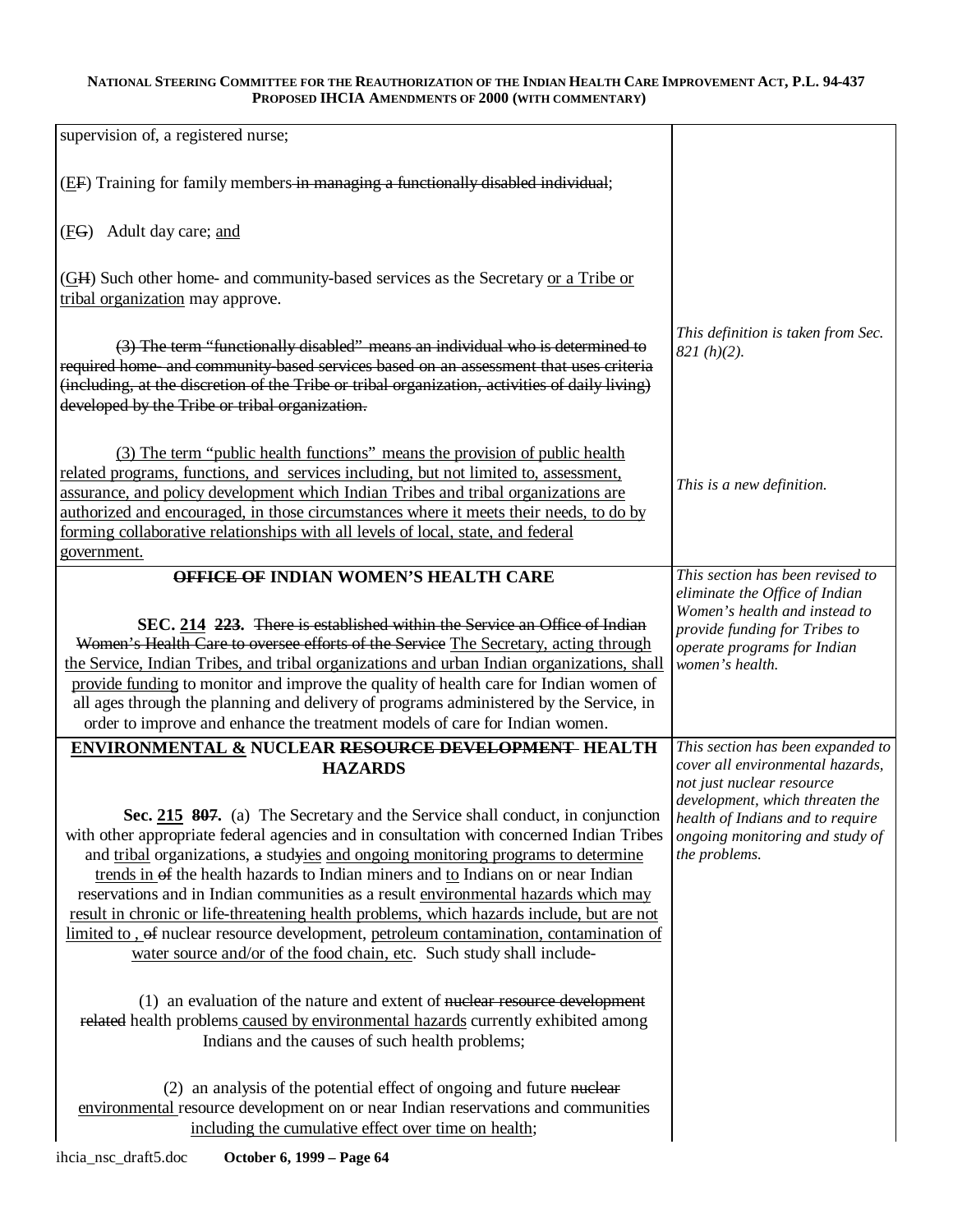| (3) an evaluation of the types and nature of activities, practices, and conditions<br>causing or affecting such health problems including, but not limited to, uranium mining<br>and milling, uranium mine tailing deposits, nuclear power plant operation and<br>construction, and nuclear waste disposal; oil and gas production or transportation on or<br>near Indian reservations or communities; and other development that could affect the<br>health of Indians and their water supply and food chain.                                                                                                         |
|------------------------------------------------------------------------------------------------------------------------------------------------------------------------------------------------------------------------------------------------------------------------------------------------------------------------------------------------------------------------------------------------------------------------------------------------------------------------------------------------------------------------------------------------------------------------------------------------------------------------|
| (4) a summary of any findings and recommendations provided in federal and State<br>studies, reports, investigations, and inspections during the five years prior to the date of<br>the enactment of this section that directly or indirectly relate to the activities, practices,<br>and conditions affecting the health or safety of such Indians; and                                                                                                                                                                                                                                                                |
| (5) the efforts that have been made by federal and State agencies and mining and<br>milling resource and economic development companies to effectively carry out an<br>education program for such Indians regarding the health and safety hazards of such<br>nuclear resource development.                                                                                                                                                                                                                                                                                                                             |
| (b) Upon completion of such study the Secretary and the Service shall take into<br>account the results of such study and, in consultation with Indian Tribes and tribal<br>organizations, develop a health care plans to address the health problems studied under<br>subsection (a). The plans shall include-                                                                                                                                                                                                                                                                                                         |
| (1) methods for diagnosing and treating Indians currently exhibiting such health<br>problems;                                                                                                                                                                                                                                                                                                                                                                                                                                                                                                                          |
| (2) preventive care and testing for Indians who may be exposed to such health<br>hazards, including the monitoring of the health of individuals who have or may have<br>been exposed to excessive amounts of radiation, or affected by other nuclear<br>development activities that have had or could have a serious impact upon the health of<br>such individuals; and                                                                                                                                                                                                                                                |
| (3) a program of education for Indians who, by reason of their work or<br>geographic proximity to such nuclear or other development activities, may experience<br>health problems.                                                                                                                                                                                                                                                                                                                                                                                                                                     |
| (c) The Secretary and the Service shall submit to Congress the study prepared<br>under subsection (a) no later than the date eighteen months after the date of enactment<br>of this section. The health care plan prepared under subsection (b) shall be submitted in<br>a report no later than the date one year after the date that the study prepared under<br>subsection (a) is submitted to Congress. Such report shall include recommended<br>activities for the implementation of the plan, as well as an evaluation of any activities<br>previously undertaken by the Service to address such health problems. |
| $(d)(1)$ There is established an Intergovernmental Task Force to be composed of<br>the following individuals (or their designees): The Secretary of Energy, the                                                                                                                                                                                                                                                                                                                                                                                                                                                        |

Administrator of the Environmental Protection Agency, the Director of the Bureau of Mines, the Assistant Secretary for Occupational Safety and Health, and the Secretary of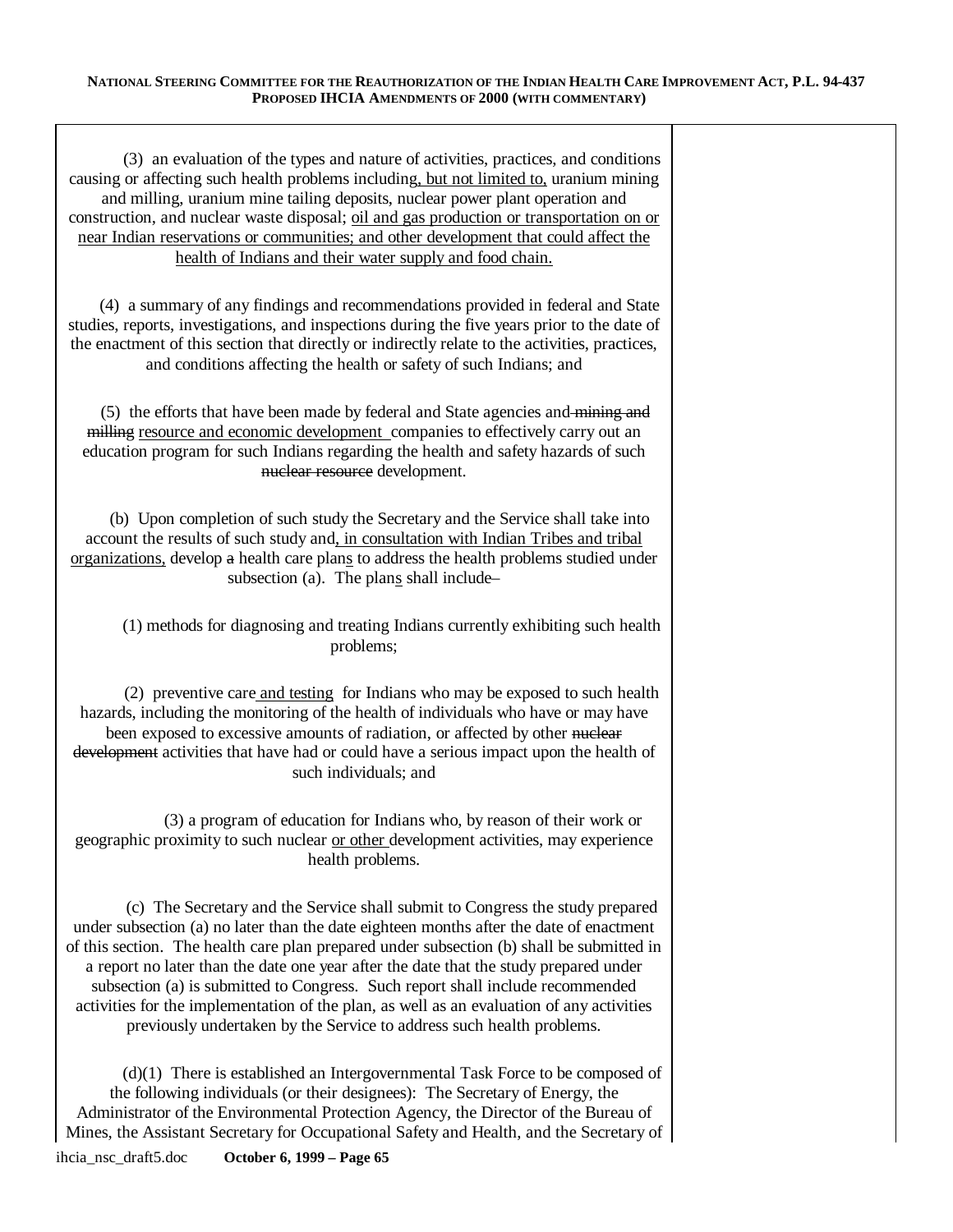| the Interior.                                                                                                                                                                                                                                                                                                                                                                                                                                                                                    |  |
|--------------------------------------------------------------------------------------------------------------------------------------------------------------------------------------------------------------------------------------------------------------------------------------------------------------------------------------------------------------------------------------------------------------------------------------------------------------------------------------------------|--|
| (2) The Task Force shall identify existing and potential operations related to<br>nuclear resource development or other environmental hazards that affect or may affect<br>the health of Indians on or near an Indian reservation or in an Indian community and<br>enter into activities to correct existing health hazards and insure that current and future<br>health problems resulting from nuclear resource or other development activities are<br>minimized or reduced.                   |  |
| (3) The Secretary shall be Chairman of the Task Force. The Task Force shall<br>meet at least twice each year. Each member of the Task Force shall furnish necessary<br>assistance to the Task Force.                                                                                                                                                                                                                                                                                             |  |
| (e) In the case of any Indian who-                                                                                                                                                                                                                                                                                                                                                                                                                                                               |  |
| (1) as a result of employment in or near a uranium mine or mill or near any<br>other environmental hazard, suffers from a work related illness or condition;                                                                                                                                                                                                                                                                                                                                     |  |
| (2) is eligible to receive diagnosis and treatment services from a Service<br>facility; and                                                                                                                                                                                                                                                                                                                                                                                                      |  |
| (3) by reason of such Indian's employment, is entitled to medical care at the<br>expense of such mine or mill operator or entity responsible for the environmental<br>hazard,                                                                                                                                                                                                                                                                                                                    |  |
| the Service shall, at the request of such Indian, render appropriate medical care to such<br>Indian for such illness or condition and may recover the costs of any medical care so<br>rendered to which such Indian is entitled at the expense of such operator or entity from<br>such operator or entity. Nothing in this subsection shall affect the rights of such Indian<br>to recover damages other than such costs paid to the Service from the employer for such<br>illness or condition. |  |
| ARIZONA AS A CONTRACT HEALTH SERVICE DELIVERY AREA                                                                                                                                                                                                                                                                                                                                                                                                                                               |  |
| Sec. 216 808. (a) For fiscal years beginning with the fiscal year ending<br>September 30, 1983, and ending with the fiscal year ending September 30, 2000 2012,<br>the State of Arizona shall be designated as a contract health service delivery area by the<br>Service for the purpose of providing contract health care services to members of<br>federally recognized Indian Tribes of Arizona.                                                                                              |  |
| (b) The Service shall not curtail any health care services provided to Indians<br>residing on federal reservations in the State of Arizona if such curtailment                                                                                                                                                                                                                                                                                                                                   |  |
| is due to the provision of contract services in such State pursuant to the designation of<br>such State as a contract health service delivery area pursuant to subsection (a).                                                                                                                                                                                                                                                                                                                   |  |
| CALIFORNIA CONTRACT HEALTH SERVICES DEMONSTRATION<br><b>PROGRAM</b>                                                                                                                                                                                                                                                                                                                                                                                                                              |  |

*This section has been revised to*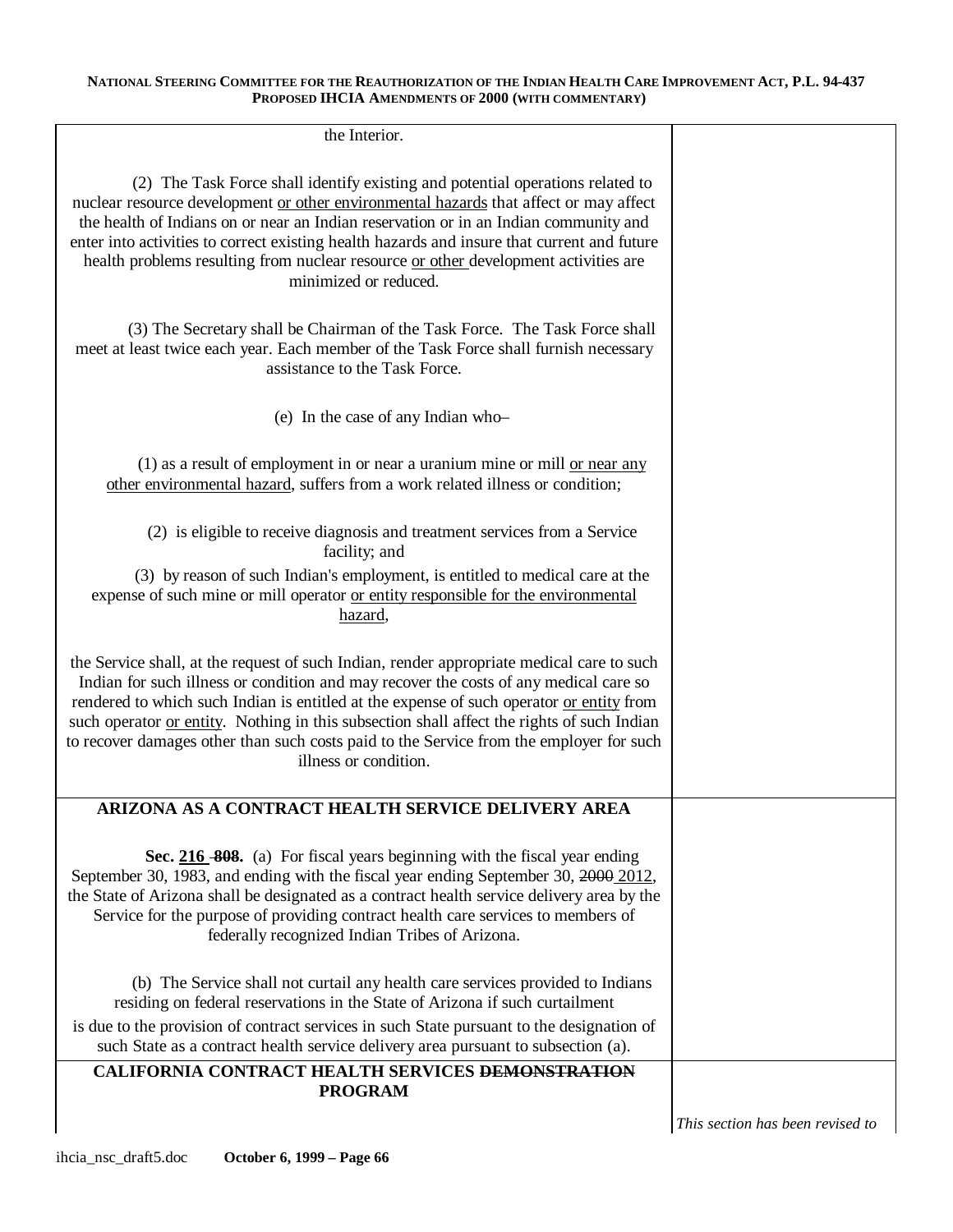| SEC. 217 211. (a) The Secretary shall establish a demonstration is authorized                        | make the authorization for this |
|------------------------------------------------------------------------------------------------------|---------------------------------|
|                                                                                                      | program permanent.              |
| to fund a program to evaluate the use of utilizing California Rural Indian Health Board              |                                 |
| as a contract care intermediary to improve the accessibility of health services to                   |                                 |
| California Indians.                                                                                  |                                 |
|                                                                                                      |                                 |
|                                                                                                      |                                 |
| $(b)(1)$ In establishing such program, $f_{\text{The}}$ Secretary shall enter into an agreement with |                                 |
| the California Rural Indian Health Board to reimburse the Board for costs (including                 |                                 |
| reasonable administrative costs) incurred pursuant to this section, during the period of             |                                 |
| the demonstration program, in providing medical treatment under contract to California               |                                 |
|                                                                                                      |                                 |
| Indians described in section 809(b) throughout the California contract health services               |                                 |
| delivery area described in section 218 810 with respect to high-cost contract care cases.            |                                 |
|                                                                                                      |                                 |
|                                                                                                      |                                 |
| (2) Not more than 5 percent of the amounts provided to the Board under this                          |                                 |
| section for any fiscal year may be for reimbursement for administrative expenses                     |                                 |
| incurred by the Board during such fiscal year.                                                       |                                 |
|                                                                                                      |                                 |
|                                                                                                      |                                 |
| (3) No payment may be made for treatment provided under the demonstration                            |                                 |
| program hereunder to the extent payment may be made for such treatment under the                     |                                 |
| Catastrophic Health Emergency Fund described in section 202 or from amounts                          |                                 |
| appropriated or otherwise made available to the California contract health service                   |                                 |
|                                                                                                      |                                 |
| delivery area for a fiscal year.                                                                     |                                 |
| (c) There is hereby established an advisory board which shall advise the                             |                                 |
| California Rural Indian Health Board in carrying out the demonstration pursuant to this              |                                 |
| section. The advisory board shall be composed of representatives, selected by the                    |                                 |
|                                                                                                      |                                 |
| California Rural Indian Health Board, from not less than 8 tribal health programs                    |                                 |
| serving California Indians covered under such demonstration, s least one half of whom                |                                 |
| are not affiliated with the California Rural Indian Health Board.                                    |                                 |
|                                                                                                      |                                 |
|                                                                                                      |                                 |
| (d) The demonstration program described in this section shall begin on January                       |                                 |
| 1, 1993, and shall terminate on September 30, 1997.                                                  |                                 |
|                                                                                                      |                                 |
|                                                                                                      |                                 |
| (e) Not later than July 1, 1998, the California Rural Indian Health Board shall                      |                                 |
| submit to the Secretary a report on the demonstration program carried out under this                 |                                 |
| section, including a statement of its findings regarding the impact of using a contract              |                                 |
| eare intermediary on-                                                                                |                                 |
|                                                                                                      |                                 |
|                                                                                                      |                                 |
| (1) access to needed health services;                                                                |                                 |
|                                                                                                      |                                 |
|                                                                                                      |                                 |
| (2) waiting periods for receiving such services;                                                     |                                 |
|                                                                                                      |                                 |
| (3) the efficient management of high-cost contract care cases.                                       |                                 |
|                                                                                                      |                                 |
|                                                                                                      |                                 |
| (f) For the purposes of this section, the term "high cost contract care cases"                       |                                 |
| means those cases in which the cost of the medical treatment provided to an individual               |                                 |
|                                                                                                      |                                 |
|                                                                                                      |                                 |
| (1) would otherwise be eligible for reimbursement from the Catastrophic Health                       |                                 |
| Emergency Fund established under section 202, except that the cost of such treatment                 |                                 |
|                                                                                                      |                                 |

ihcia\_nsc\_draft5.doc **October 6, 1999 – Page 67**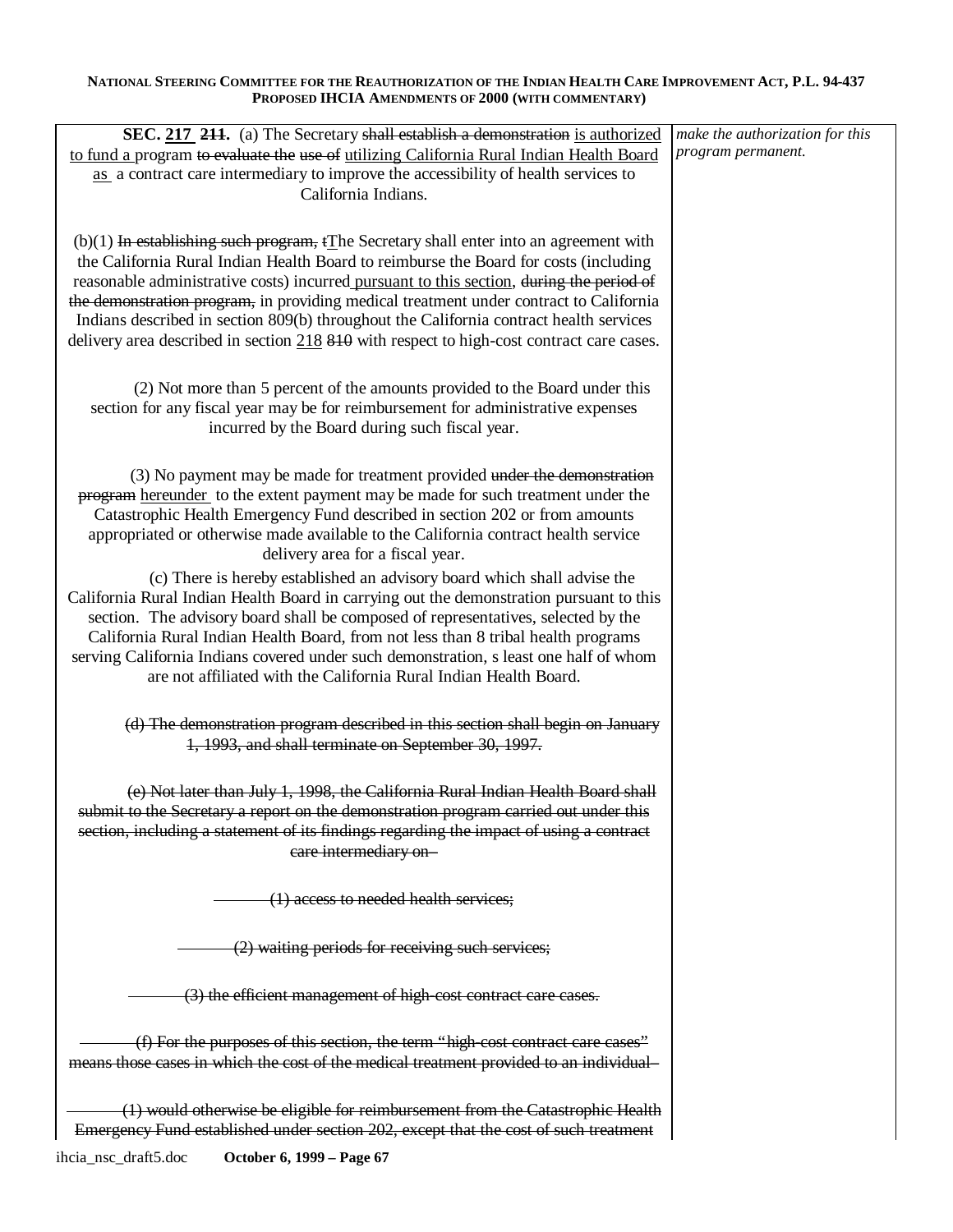| does not meet the threshold cost requirement established pursuant to section 202(b)(2);                                                                                                                                                                                                                                                                                                                                                                                                                                                                                                                                                                                         |                                                                                                                                                                                                                                                              |
|---------------------------------------------------------------------------------------------------------------------------------------------------------------------------------------------------------------------------------------------------------------------------------------------------------------------------------------------------------------------------------------------------------------------------------------------------------------------------------------------------------------------------------------------------------------------------------------------------------------------------------------------------------------------------------|--------------------------------------------------------------------------------------------------------------------------------------------------------------------------------------------------------------------------------------------------------------|
| and                                                                                                                                                                                                                                                                                                                                                                                                                                                                                                                                                                                                                                                                             |                                                                                                                                                                                                                                                              |
| $(2)$ exceeds \$1,000.                                                                                                                                                                                                                                                                                                                                                                                                                                                                                                                                                                                                                                                          |                                                                                                                                                                                                                                                              |
| $(g)$ There are authorized to be appropriated for each of the fiscal years 1996                                                                                                                                                                                                                                                                                                                                                                                                                                                                                                                                                                                                 |                                                                                                                                                                                                                                                              |
| through 2000 such sums as be necessary to carry out the purposes of this section.                                                                                                                                                                                                                                                                                                                                                                                                                                                                                                                                                                                               |                                                                                                                                                                                                                                                              |
| <b>CALIFORNIA AS A CONTRACT HEALTH SERVICE DELIVERY AREA</b><br>Sec. 218 810. The State of California, excluding the counties of Alameda,                                                                                                                                                                                                                                                                                                                                                                                                                                                                                                                                       | There is concern that there may<br>be Tribes petitioning for federal<br>acknowledgment in some of these<br>counties which are specifically                                                                                                                   |
| Contra Costa, Los Angeles, Marin, Orange, Sacramento, San Francisco, San Mateo,<br>Santa Clara, Kern, Merced, Monterey, Napa, San Benito, San Joaquin, San Luis Obispo,<br>Santa Cruz, Solano, Stanislaus, and Ventura shall be designated as a contract health<br>service delivery area by the Service for the purpose of providing contract health services<br>to Indians in such State; provided, however, that any of the counties herein may be<br>included in the contract health services delivery area if funding is specifically provided                                                                                                                              | excluded from the CHSDA, and<br>once federally recognized, the<br>Tribes should be eligible for CHS<br>funding.                                                                                                                                              |
| by the Service for such services in those counties.<br><b>CONTRACT HEALTH SERVICES FOR THE TRENTON SERVICE AREA</b>                                                                                                                                                                                                                                                                                                                                                                                                                                                                                                                                                             |                                                                                                                                                                                                                                                              |
| Sec. 219 815. (a) The Secretary, acting through the Service, is directed to<br>provide contract health services to members of the Turtle Mountain Band of Chippewa<br>Indians that reside in the Trenton Service Area of Divide, McKenzie, and Williams<br>counties in the State of North Dakota and the adjoining counties of Richland, Roosevelt,<br>and Sheridan in the State of montana.<br>(b) Nothing in this section may be construed as expanding the eligibility of<br>members of the Turtle Mountain Band of Chippewa Indians for health services provided<br>by the Service beyond the scope of eligibility for such health services that applied on<br>May 1, 1986. |                                                                                                                                                                                                                                                              |
| CONTRACT HEALTH FACILITIES PROGRAMS<br>OPERATED BY INDIAN TRIBES AND TRIBAL ORGANIZATIONS                                                                                                                                                                                                                                                                                                                                                                                                                                                                                                                                                                                       | This section was added prior to<br>the 1994 Amendments to the<br>ISDEAA which clarified that the                                                                                                                                                             |
| Sec. 220 811. The Service shall provide funds for health care programs and<br>facilities operated by Indian Tribes and tribal organizations under contracts funding<br>agreements with the Service entered into under the Indian Self-Determination and<br><b>Education Assistance Act-</b>                                                                                                                                                                                                                                                                                                                                                                                     | specific items included herein are<br>part of the funds available to<br>Tribes. This section has been<br>revised to simply reiterate that all<br>funding is available to Tribes and<br>tribal organizations to the same<br>extent as to the Service deleting |
| (1) for the maintenance and repair of clinics owned or leased by such<br>Tribes or tribal organizations,                                                                                                                                                                                                                                                                                                                                                                                                                                                                                                                                                                        | the references to specific portions<br>of the program.                                                                                                                                                                                                       |
| $(2)$ for employee training,                                                                                                                                                                                                                                                                                                                                                                                                                                                                                                                                                                                                                                                    | It is important that emergency<br>medical equipment and vehicles<br>be included in this section.                                                                                                                                                             |
| (3) for cost-of-living increases for employees, and                                                                                                                                                                                                                                                                                                                                                                                                                                                                                                                                                                                                                             |                                                                                                                                                                                                                                                              |
| (4) for any other expenses relating to the provision of health services,<br>ihcia_nsc_draft5.doc<br>October 6, 1999 – Page 68                                                                                                                                                                                                                                                                                                                                                                                                                                                                                                                                                   |                                                                                                                                                                                                                                                              |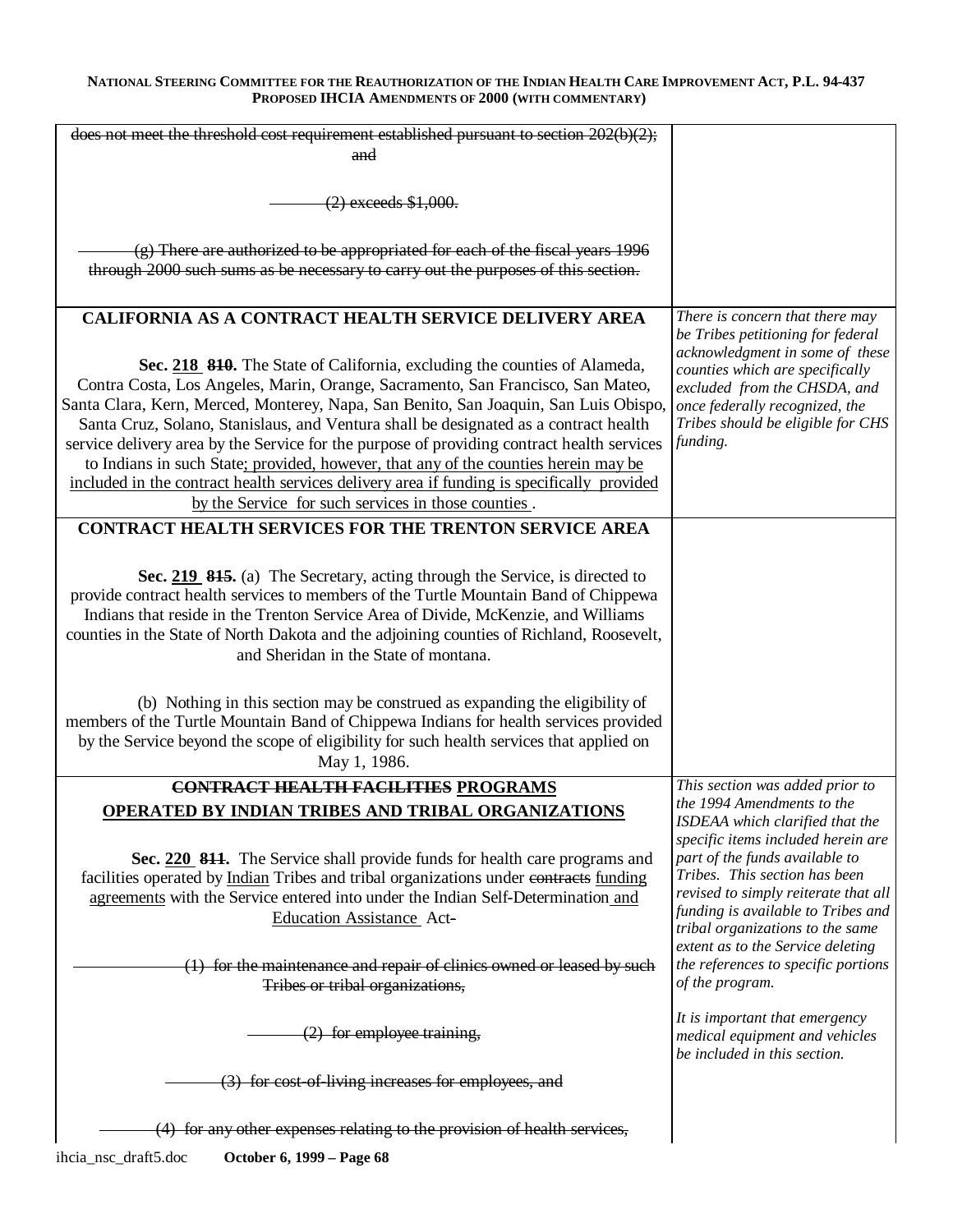| on the same basis as such funds are provided to programs and facilities operated directly<br>by the Service.                                                                                                                                                                                                                                                                                                                                                                 |                                                                                                                                                                                                                                                    |
|------------------------------------------------------------------------------------------------------------------------------------------------------------------------------------------------------------------------------------------------------------------------------------------------------------------------------------------------------------------------------------------------------------------------------------------------------------------------------|----------------------------------------------------------------------------------------------------------------------------------------------------------------------------------------------------------------------------------------------------|
| <b>LICENSING</b><br>Sec. 221. Health care professionals employed by Indian Tribes and tribal<br>organizations to carry out agreements under the Indian Self-Determination and<br>Education Assistance Act, shall, if licensed in any other State, be exempt from the<br>licensing requirements of the State in which the agreement is performed.                                                                                                                             | The purpose of this section is to<br>extend the current law related to<br>IHS professionals to tribal and<br>tribal organization employees so<br>that if they are licensed in any one<br>jurisdiction, they may practice in<br>any tribal program. |
| <b>AUTHORIZATION FOR EMERGENCY CONTRACT HEALTH SERVICES</b><br>Sec. 222 406. With respect to an elderly Indian or an disabled Indian with a<br>disability receiving emergency medical care or services from a non-Service provider or<br>in a non-Service facility under the authority of this Act, the time limitation (as a<br>condition of payment) for notifying the Service of such treatment or admission shall be<br>30 days.                                         |                                                                                                                                                                                                                                                    |
| CONTRACT HEALTH SERVICES PAYMENT STUDY                                                                                                                                                                                                                                                                                                                                                                                                                                       | Sec. 219 has been deleted since<br>the study has been completed.                                                                                                                                                                                   |
| Sec. 219. (a) The Secretary, acting through the Service and in consultation with<br>representatives of Indian Tribes and tribal organizations operating contract health care<br>programs under the Indian Self-Determination Act (25 U.S.C. 450f et seq.) Or under<br>self-governance compacts, Service personnel, private contract health services providers,<br>the Indian Health Service Fiscal Intermediary, and other appropriate experts, shall<br>conduct a study-    |                                                                                                                                                                                                                                                    |
| (1) to assess and identify administrative barriers that hinder the timely payment<br>for services delivered by private contract health services providers to individual Indians<br>by the Service and the Indian Health Service Fiscal Intermediary.                                                                                                                                                                                                                         |                                                                                                                                                                                                                                                    |
| (2) to assess and identify the impact of such delayed payments upon the<br>personal credit histories of individual Indians who have been treated by such providers;<br>and                                                                                                                                                                                                                                                                                                   |                                                                                                                                                                                                                                                    |
| (3) to determine the most efficient and effective means of improving the<br>Service's contract health service payment system and ensuring the development of<br>appropriate consumer protection policies to protect individual Indians who receive<br>authorized services from private contract health services providers from billing and<br>collection practices, including the development of materials and programs explaining<br>patients' rights and responsibilities. |                                                                                                                                                                                                                                                    |
| (b) The study required by subsection $(a)$ shall $-$                                                                                                                                                                                                                                                                                                                                                                                                                         |                                                                                                                                                                                                                                                    |
| (1) assess the impact of the existing contract health services regulations and<br>policies upon the ability of the Service and the Indian Health Service Intermediary to<br>process, on a timely and efficient basis, the payment of bills submitted by private<br>contract health services providers;                                                                                                                                                                       |                                                                                                                                                                                                                                                    |
|                                                                                                                                                                                                                                                                                                                                                                                                                                                                              |                                                                                                                                                                                                                                                    |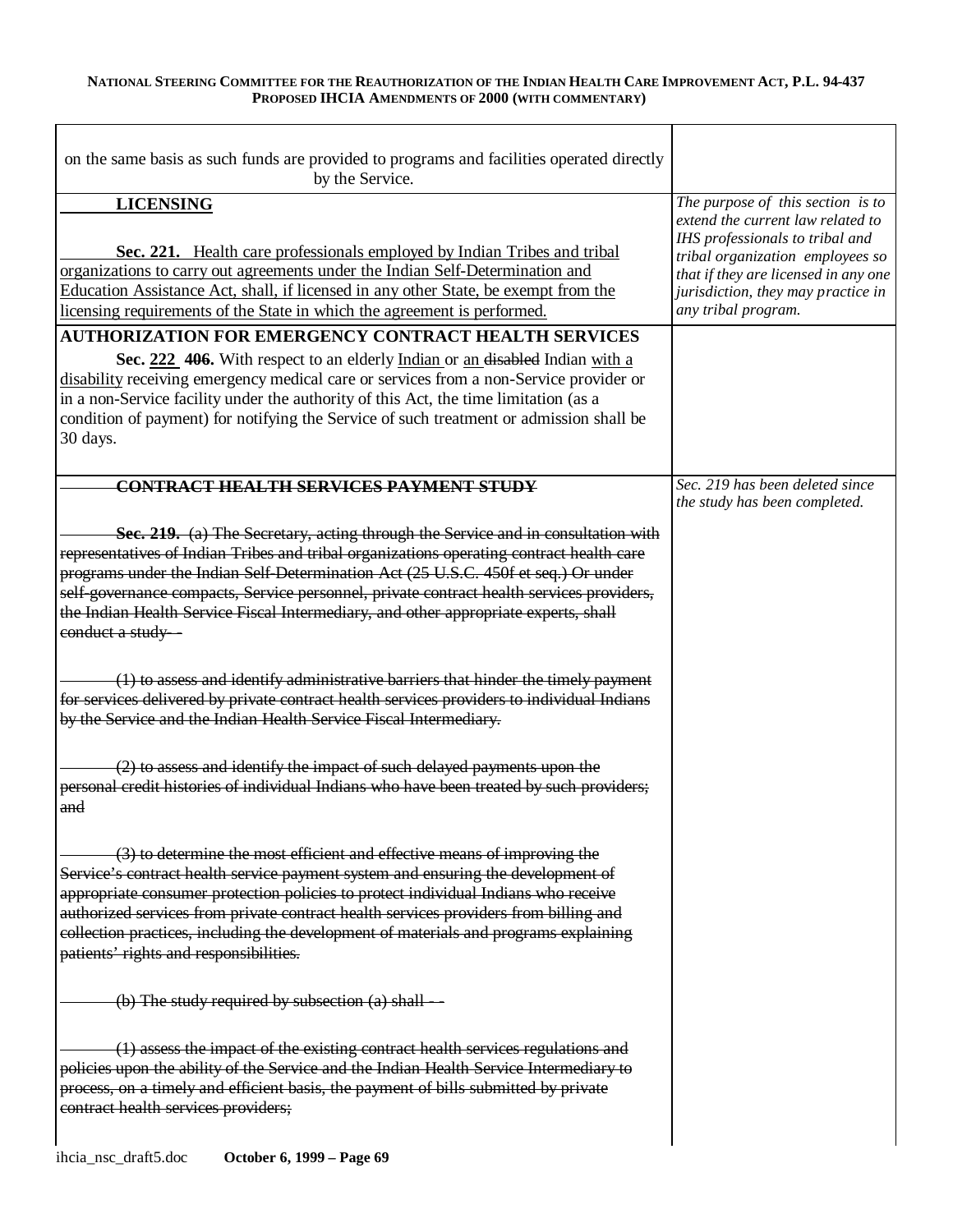| (2) assess the financial and any other burdens imposed upon individual Indians              |                                                                    |
|---------------------------------------------------------------------------------------------|--------------------------------------------------------------------|
| and private contract health services providers by delayed payments;                         |                                                                    |
|                                                                                             |                                                                    |
|                                                                                             |                                                                    |
| (3) survey the polices and practices of collection agencies used by contract                |                                                                    |
| health services providers to collect payments for services rendered to individual Indians;  |                                                                    |
|                                                                                             |                                                                    |
| (4) identify appropriate changes in federal policies, administrative procedures,            |                                                                    |
| and regulations, to eliminate the problems experienced by private contract health           |                                                                    |
| services providers and individual Indians as a result of delayed payments; and              |                                                                    |
|                                                                                             |                                                                    |
|                                                                                             |                                                                    |
| (5) compare the Service's payment processing requirements with private                      |                                                                    |
| insurance claims processing requirement to evaluate the systemic differences or             |                                                                    |
| similarities employed by the Service and private insurers.                                  |                                                                    |
|                                                                                             |                                                                    |
| (e) Not later than 12 months after the date of the enactment of this section, the Secretary |                                                                    |
| shall transmit to the Congress a report that includes—                                      |                                                                    |
|                                                                                             |                                                                    |
| (1) a detailed description of the study conducted pursuant to this section; and             |                                                                    |
|                                                                                             |                                                                    |
|                                                                                             |                                                                    |
| (2) a discussion of the findings and conclusions of such study.                             |                                                                    |
| PROMPT ACTION ON PAYMENT OF CLAIMS                                                          |                                                                    |
|                                                                                             |                                                                    |
|                                                                                             |                                                                    |
| Sec. $223$ $220$ (a) The Service shall respond to a notification of a claim by a            |                                                                    |
| provider of a contract care service with either an individual purchase order or a denial of |                                                                    |
| the claim within 5 working days after the receipt of such notification.                     |                                                                    |
|                                                                                             |                                                                    |
| (b) If the Service fails to respond to a notification of a claim in accordance with         |                                                                    |
| subsection (a), the Service shall accept as valid the claim submitted by the provider of a  |                                                                    |
| contract care service.                                                                      |                                                                    |
|                                                                                             |                                                                    |
|                                                                                             |                                                                    |
| (c) The Service shall pay a valid completed contract care service claim within              |                                                                    |
| 30 days after completion of the claim.                                                      |                                                                    |
|                                                                                             |                                                                    |
| <b>DEMONSTRATION OF ELECTRONIC CLAIMS PROCESSING</b>                                        | Section 221, Demonstration of                                      |
|                                                                                             | Electronic Claims Processing,                                      |
| SEC. 221. (a) Not later than June 15, 1993, the Secretary shall develop and                 | should be deleted because it                                       |
| implement, directly or by contract, 2 projects to demonstrate in a pilot setting the use of | involves pilot projects which were<br>to be done in 1993 and is no |
| elaims processing technology to improve the accuracy and timeliness of the billing for,     | longer necessary                                                   |
| and payment of, contract health services.                                                   |                                                                    |
|                                                                                             |                                                                    |
|                                                                                             |                                                                    |
| (b) The Secretary shall conduct one of the projects authorized in subsection (a)            |                                                                    |
| in the Service area served by the area office located in Phoenix, Arizona.                  |                                                                    |
|                                                                                             |                                                                    |
| <b>LIABILITY FOR PAYMENT</b>                                                                | The new subsection $(c)$ is intended                               |
|                                                                                             | to strengthen the limitations on                                   |
|                                                                                             | private health providers who try                                   |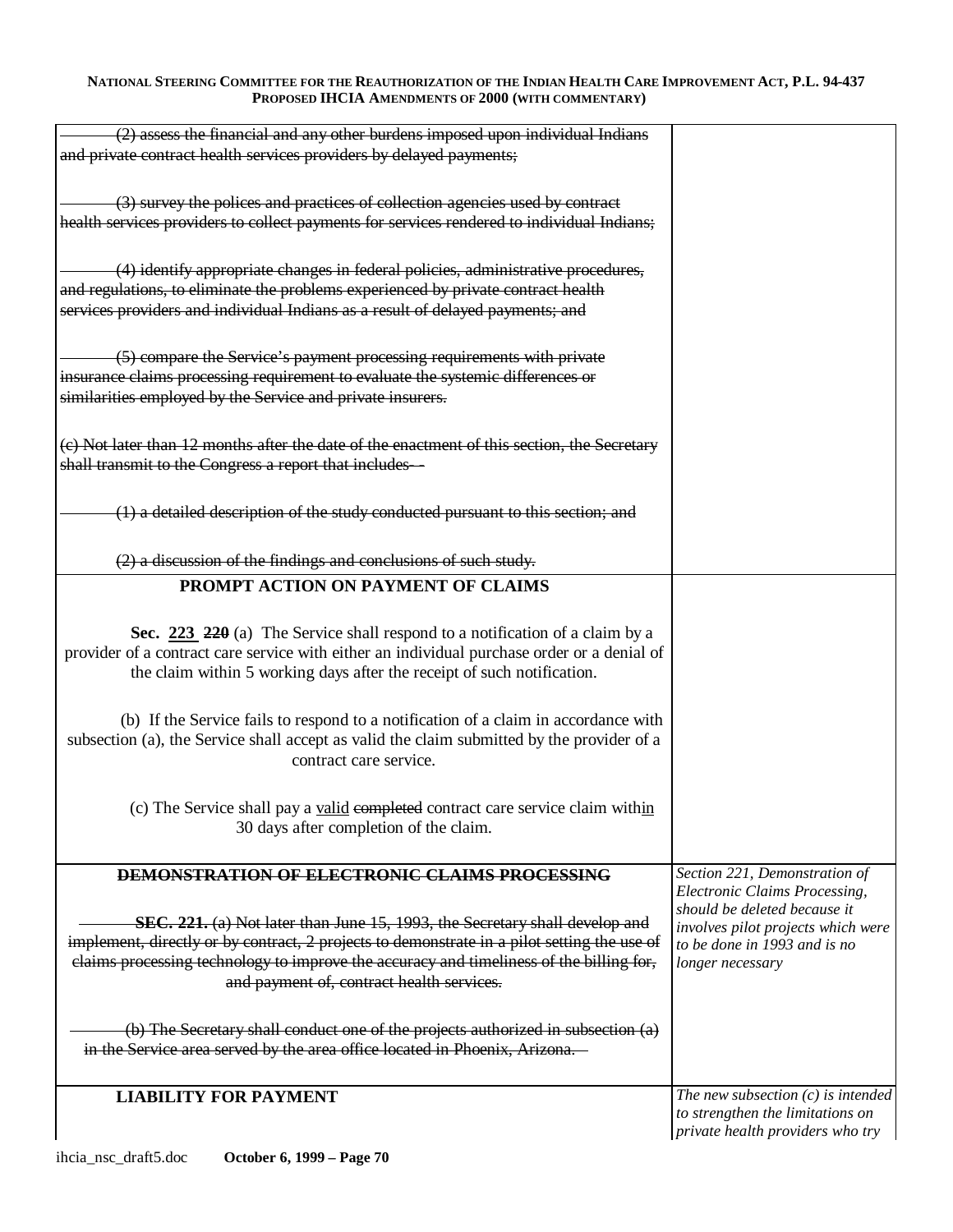| Sec. 224 222 (a) A patient who receives contract health care services that are<br>authorized by the Service shall not be liable for the payment of any charges or costs<br>associated with the provision of such services.<br>(b) The Secretary shall notify a contract care provider and any patient who<br>receives contract health care services authorized by the Service that such patient is not<br>liable for the payment of any charges or costs associated with the provision of such<br>services.                                                                                                                                                                                                                                                                                                                                                                                                                                                                                                                                                                              | to pursue contract health services<br>beneficiaries for payment when<br>the Service has failed to Act or to<br>make payment for which the<br>Service is liable.                                                                |
|------------------------------------------------------------------------------------------------------------------------------------------------------------------------------------------------------------------------------------------------------------------------------------------------------------------------------------------------------------------------------------------------------------------------------------------------------------------------------------------------------------------------------------------------------------------------------------------------------------------------------------------------------------------------------------------------------------------------------------------------------------------------------------------------------------------------------------------------------------------------------------------------------------------------------------------------------------------------------------------------------------------------------------------------------------------------------------------|--------------------------------------------------------------------------------------------------------------------------------------------------------------------------------------------------------------------------------|
| (c) Following receipt of the notice provided by subsection (a) of this section, or, if a<br>claim has been deemed accepted under section 223(b), the provider shall have no further recourse<br>against the patient who received the services.                                                                                                                                                                                                                                                                                                                                                                                                                                                                                                                                                                                                                                                                                                                                                                                                                                           |                                                                                                                                                                                                                                |
| <b>AUTHORIZATION OF APPROPRIATIONS</b>                                                                                                                                                                                                                                                                                                                                                                                                                                                                                                                                                                                                                                                                                                                                                                                                                                                                                                                                                                                                                                                   |                                                                                                                                                                                                                                |
| SEC. 225 224. Except as provided in sections 209(m), 211, 213, 214(b)(5),<br>215, and 216, tThere are authorized to be appropriated such sums as may be necessary<br>for each fiscal year through fiscal year 2000 2012 to carry out this title.                                                                                                                                                                                                                                                                                                                                                                                                                                                                                                                                                                                                                                                                                                                                                                                                                                         |                                                                                                                                                                                                                                |
| <b>TITLE III - HEALTH FACILITIES</b>                                                                                                                                                                                                                                                                                                                                                                                                                                                                                                                                                                                                                                                                                                                                                                                                                                                                                                                                                                                                                                                     |                                                                                                                                                                                                                                |
| CONSULTATION; CONSTRUCTION AND RENOVATION CLOSURE OF<br><b>FACILITIES; REPORTS</b><br>Sec. 301. (a) Prior to the expenditure of, or the making of any firm commitment to<br>expend, any funds appropriated for the planning, design, construction, or renovation of<br>facilities pursuant to the Act of November 2, 1921 (25 U.S.C. 13), popularly known as<br>the Snyder Act, the Secretary, acting through the Service, shall-<br>(1) consult with any Indian Tribe that would be significantly affected by such<br>expenditure for the purpose of determining and, whenever practicable, honoring tribal<br>preferences concerning size, location, type, and other characteristics of any facility on<br>which such expenditure is to be made, and<br>(2) ensure, whenever practicable, that such facility meets the construction standards of<br>any nationally recognized accrediting body the Joint Commission on Accreditation of<br>Health Care Organizations by not later than 1 year after the date on which the<br>construction or renovation of such facility is completed. | Accreditation by any recognized<br>accrediting body. IHS' approval<br>of the accrediting body is not<br>required since IHS has no<br>mechanism for granting such<br>approval. Specific reference to<br>JCAHO is not necessary. |
| $(b)(1)$ Notwithstanding any provision of law other than this subsection, no Service<br>hospital or outpatient health care facility of the Service or any inpatient service or<br>special care facility operated by the Service may be closed if the Secretary has not<br>submitted to the Congress at least 1 year prior to the date of such hospital or facility (or<br>portion thereof) is proposed to be closed closure an evaluation of the impact of such<br>proposed closure which specifies, in addition to other considerations-<br>(A) the accessibility of alternative health care resources for the population served by<br>such hospital or facility;<br>(B) the cost effectiveness of such closure;                                                                                                                                                                                                                                                                                                                                                                        | Limitations on closure of health<br>facilities are expanded to cover<br>any IHS inpatient service.                                                                                                                             |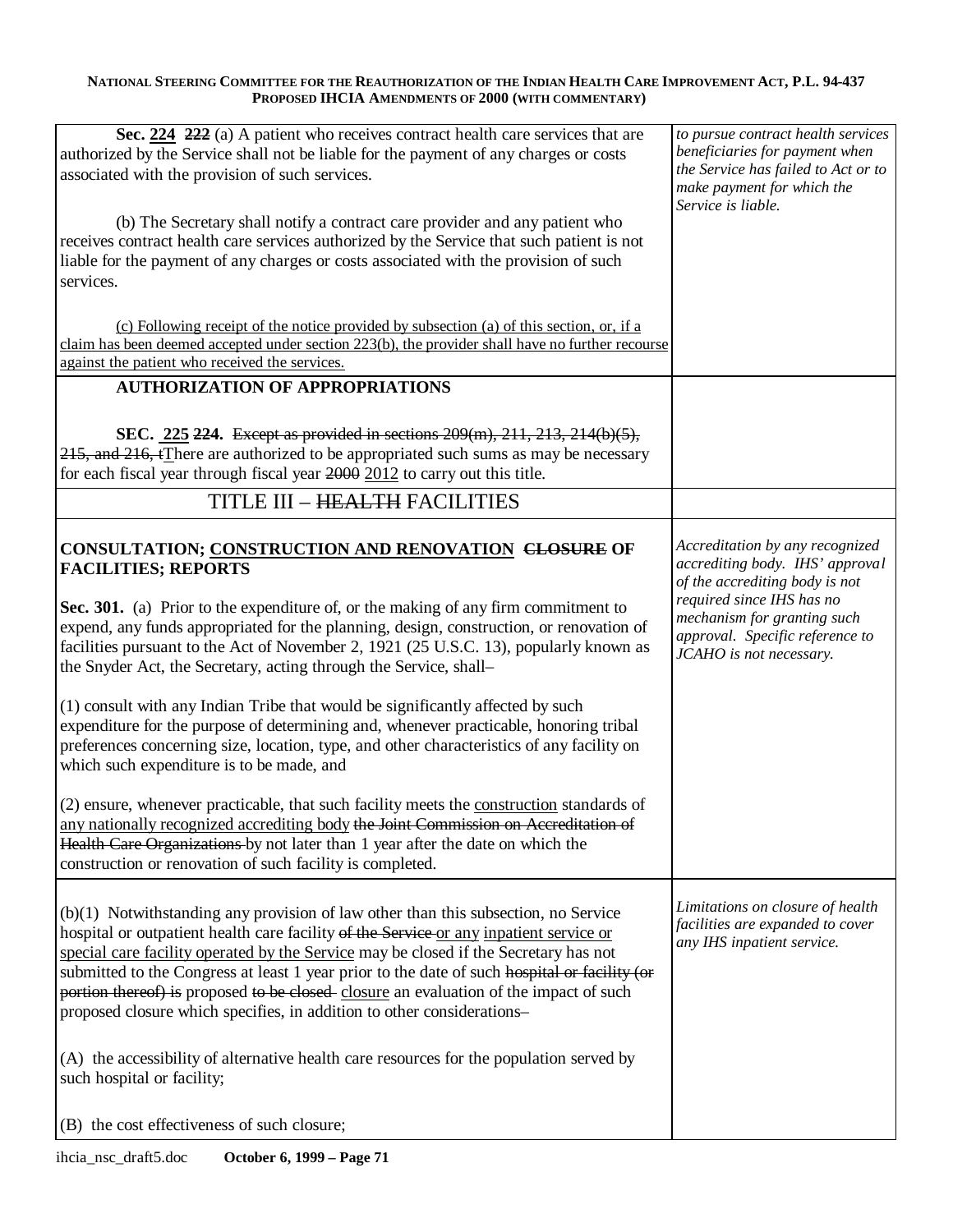| The quality of health care to be provided to the population served by<br>(2)<br>such hospital or facility after such closure;                                                                                                                                                                 |                                                                                                                                                                                                                                         |
|-----------------------------------------------------------------------------------------------------------------------------------------------------------------------------------------------------------------------------------------------------------------------------------------------|-----------------------------------------------------------------------------------------------------------------------------------------------------------------------------------------------------------------------------------------|
| (3)                                                                                                                                                                                                                                                                                           |                                                                                                                                                                                                                                         |
| (4)<br>(D) the availability of contract health care funds to maintain existing levels of<br>service;                                                                                                                                                                                          |                                                                                                                                                                                                                                         |
| (5)                                                                                                                                                                                                                                                                                           |                                                                                                                                                                                                                                         |
| (E) the views of the Indian Tribes served by such hospital or facility<br>(6)<br>concerning such closure;                                                                                                                                                                                     |                                                                                                                                                                                                                                         |
| (7)                                                                                                                                                                                                                                                                                           |                                                                                                                                                                                                                                         |
| (8)<br>(F) the level of utilization of such hospital or facility by all eligible Indians;<br>and                                                                                                                                                                                              |                                                                                                                                                                                                                                         |
| (9)                                                                                                                                                                                                                                                                                           |                                                                                                                                                                                                                                         |
| (10)<br>(G) the distance between such hospital or facility and the nearest operating<br>Service hospital.                                                                                                                                                                                     |                                                                                                                                                                                                                                         |
| (11)                                                                                                                                                                                                                                                                                          |                                                                                                                                                                                                                                         |
| (12)<br>(2) Paragraph (1) shall not apply to any temporary closure of a facility or any<br>portion of a facility if such closure is necessary for medical, environmental, or<br>construction safety reasons.                                                                                  |                                                                                                                                                                                                                                         |
|                                                                                                                                                                                                                                                                                               |                                                                                                                                                                                                                                         |
| $(c)(1)$ The Secretary shall establish a health care facility priority system, which shall—                                                                                                                                                                                                   | Requires the Secretary to develop<br>a priority system, which will                                                                                                                                                                      |
| (A) be developed with Indian Tribes and tribal organizations by negotiated rulemaking<br>under Section 802;                                                                                                                                                                                   | report on all health care facilities<br>needs, through negotiated<br>rulemaking with Tribes and tribal<br>organizations. Adds<br>Grandfathering provision for<br>projects on the existing 10 top-<br>priority lists and those that have |
| (B) give Indian Tribes' needs the highest priority, and                                                                                                                                                                                                                                       |                                                                                                                                                                                                                                         |
| $(C)$ at a minimum, include the lists required in paragraph $(2)(B)$ and the methodology<br>required in paragraph $(2)(E)$ of this subsection;                                                                                                                                                | completed Phase II of the process.<br>All programs under the Indian<br>Self-Determination and Education                                                                                                                                 |
| provided however that the priority of any project established under the construction<br>priority system in effect on the date of this Act shall not be affected by any change in<br>the construction priority system taking place thereafter if the project was identified as                 | Assistance Act are covered, not<br>just Title I contracts                                                                                                                                                                               |
| one of the top ten priority inpatient projects or one of the top ten outpatient projects in<br>the FY 2000 Indian Health Service budget justification, or if the project had completed<br>both Phase I and Phase II of the construction priority system in effect on the date of this<br>Act. |                                                                                                                                                                                                                                         |
| $(2)$ The Secretary shall submit to the President, for inclusion in each report required<br>to be transmitted to the Congress under section 801, a report which sets forth-                                                                                                                   |                                                                                                                                                                                                                                         |
| (A) a description of the eurrent health care facility priority system of the Service,<br>established under paragraph (1) of this subsection;                                                                                                                                                  |                                                                                                                                                                                                                                         |
| (B) health care facilities lists, including but not limited to-                                                                                                                                                                                                                               |                                                                                                                                                                                                                                         |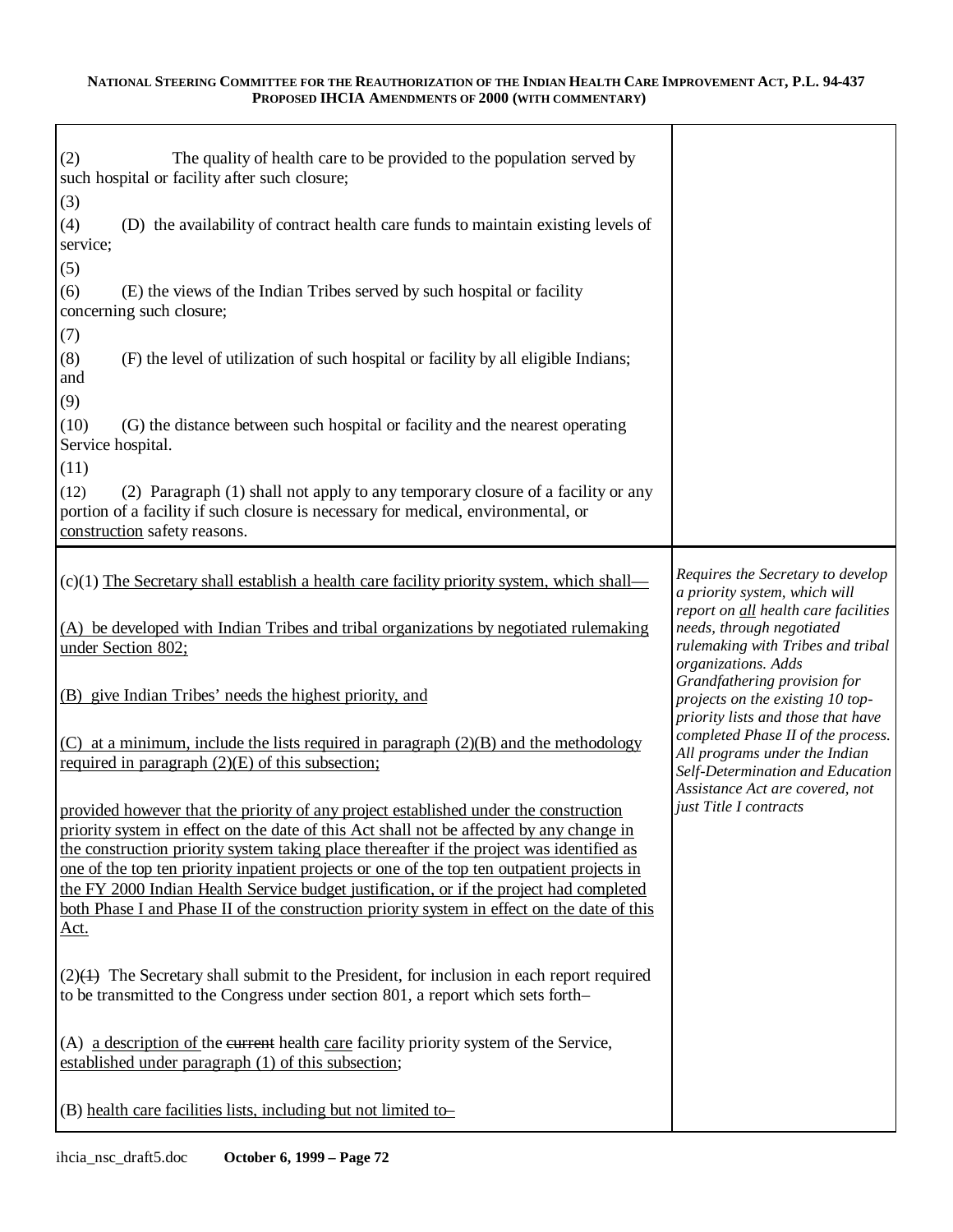| (i) the total health care facilities planning, design, construction and renovation needs for<br>Indians;                                                                                                                                                                                                                                                                                                                                                                |                                                                                                |
|-------------------------------------------------------------------------------------------------------------------------------------------------------------------------------------------------------------------------------------------------------------------------------------------------------------------------------------------------------------------------------------------------------------------------------------------------------------------------|------------------------------------------------------------------------------------------------|
| (ii) for the 10 top-priority inpatient care facilities;                                                                                                                                                                                                                                                                                                                                                                                                                 |                                                                                                |
| (iii) the 10 top-priority outpatient care facilities;                                                                                                                                                                                                                                                                                                                                                                                                                   |                                                                                                |
| (iv) the 10 top-priority specialized care facilities (such as long-term care and alcohol<br>and drug abuse treatment); and the 10 top-priority ambulatory care facilities                                                                                                                                                                                                                                                                                               |                                                                                                |
| (v) (together with required any staff quarters) associated with such prioritized facilities;                                                                                                                                                                                                                                                                                                                                                                            |                                                                                                |
| (C) the justification for such order of priority;                                                                                                                                                                                                                                                                                                                                                                                                                       |                                                                                                |
| (D) the projected cost of such projects, and                                                                                                                                                                                                                                                                                                                                                                                                                            |                                                                                                |
| (E) the methodology adopted by the Service in establishing priorities under its health<br>care facility priority system.                                                                                                                                                                                                                                                                                                                                                |                                                                                                |
| $\frac{3(2)}{2}$ In preparing each report required under paragraph $\frac{4(2)}{2}$ (other than the initial<br>report), the Secretary shall annually-                                                                                                                                                                                                                                                                                                                   | Continues to require maintenance<br>of the priority system to be done<br>through consultation. |
| (A) consult with and obtain information on all health care facilities needs from Indian<br>Tribes and tribal organizations, including those Tribes or tribal organizations operating<br>health programs or facilities under any funding agreement contract entered into with the<br>Service under the Indian Self- Determination and Education Assistance Act, and                                                                                                      |                                                                                                |
| (B) review the total unmet needs of all such Tribes and tribal organizations for health<br>care inpatient and outpatient facilities (including staff quarters), including their needs<br>for renovation and expansion of existing facilities.                                                                                                                                                                                                                           |                                                                                                |
| $\overline{(4)}$ For purposes of this subsection, the Secretary shall, in evaluating the needs of<br>facilities operated under any funding agreement contract entered into with the Service<br>under the Indian Self-Determination Act and Education Assistance Act, use the same<br>criteria that the Secretary uses in evaluating the needs of facilities operated directly by<br>the Service.                                                                        |                                                                                                |
| $(5)(4)$ The Secretary shall ensure that the planning, design, construction, and renovation<br>needs of Service and non-Service facilities, operated under funding agreements which<br>are the subject of a contract for health services entered into with the Service, under in<br>accordance with the Indian Self-Determination and Education Assistance Act, are fully<br>and equitably integrated into the development of the health care facility priority system. |                                                                                                |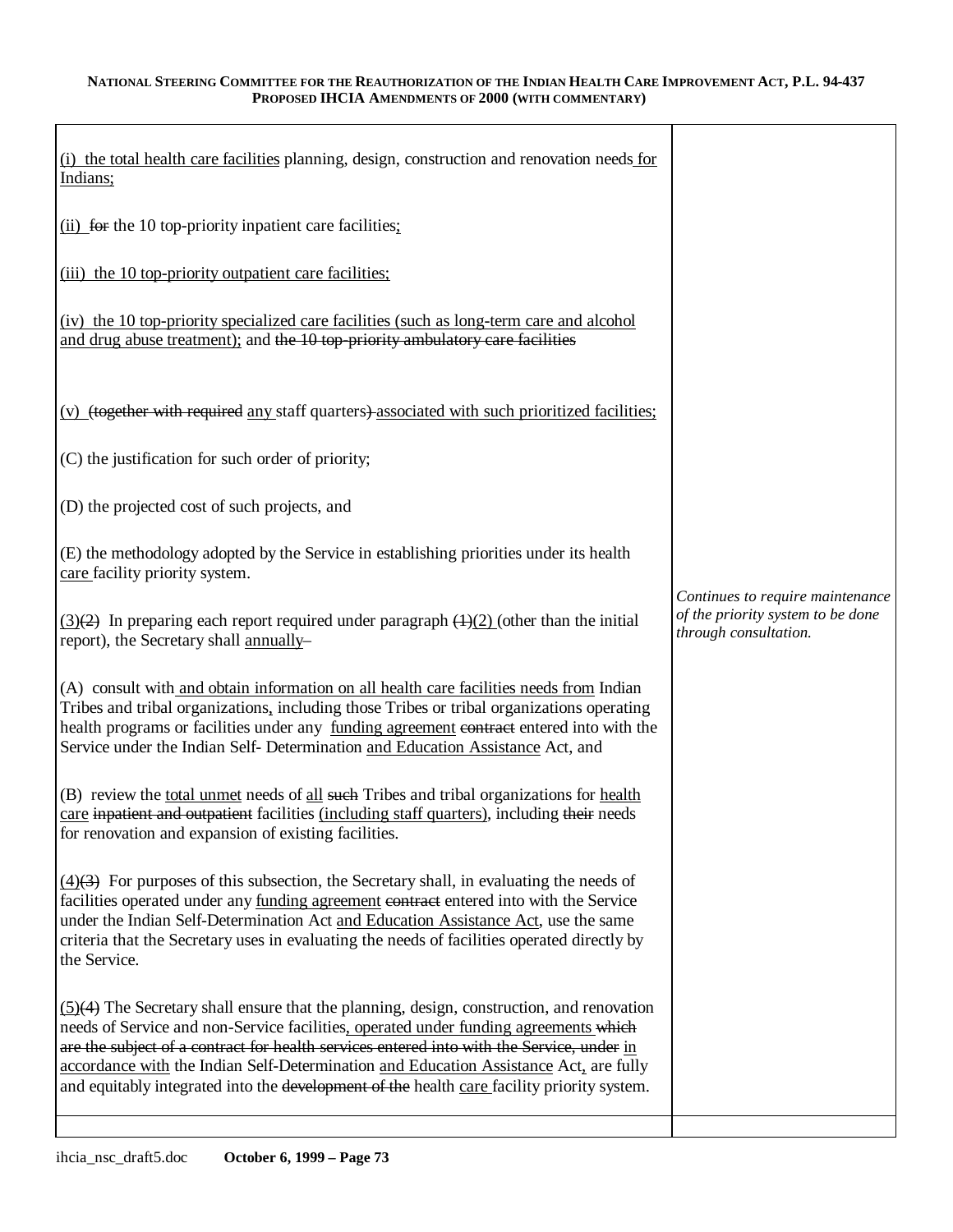| (d) REVIEW OF NEED FOR FACILITIES.                                                                                                                                                                                                                                                                                                                                                                                                                                              | Fairness in reporting health<br>facility needs is required.                                                                                                                                                                        |
|---------------------------------------------------------------------------------------------------------------------------------------------------------------------------------------------------------------------------------------------------------------------------------------------------------------------------------------------------------------------------------------------------------------------------------------------------------------------------------|------------------------------------------------------------------------------------------------------------------------------------------------------------------------------------------------------------------------------------|
| (1) Beginning in the year 2000, the Secretary shall annually submit to the President, for<br>inclusion in the report required to be transmitted to the Congress under section 801 of<br>this Act, a report which sets forth the needs of IHS and all Indian Tribes and tribal<br>organizations, including urban Indian organizations, for inpatient, outpatient and<br>specialized care facilities, including the needs for renovation and expansion of existing<br>facilities. |                                                                                                                                                                                                                                    |
| (2) In preparing each report required under paragraph (1) (other than the initial report),<br>the Secretary shall consult with Indian Tribes and tribal organizations including those<br>Tribes or tribal organizations operating health programs or facilities under any funding<br>agreement entered into with the Service under the Indian Self-Determination and<br>Education Assistance Act (25 U.S.C. 450f et seq.), and with urban Indian organizations.                 |                                                                                                                                                                                                                                    |
| (3) For purposes of this subsection, the Secretary shall, in evaluating the needs of<br>facilities operated under any funding agreement entered into with the Service under the<br>Indian Self-Determination and Education Assistance Act, use the same criteria that the<br>Secretary uses in evaluating the needs of facilities operated directly by the Service.                                                                                                             |                                                                                                                                                                                                                                    |
| (4) The Secretary shall ensure that the planning, design, construction, and renovation<br>needs of facilities operated under funding agreements, in accordance with the Indian<br>Self-Determination and Education Assistance Act, are fully and equitably integrated into<br>the development of the health facility priority system.                                                                                                                                           |                                                                                                                                                                                                                                    |
| (5) Every year the Secretary shall provide an opportunity for nomination of<br>planning, design, and construction projects by IHS and all Tribes and tribal<br>organizations for consideration under the health care facility priority system.                                                                                                                                                                                                                                  |                                                                                                                                                                                                                                    |
| (e) All funds appropriated under the Act of November 2, 1921 (25 U.S.C. 13), for the<br>planning, design, construction, or renovation of health facilities for the benefit of an<br>Indian Tribe or Tribes shall be subject to the provisions of section 102 of the Indian<br>Self- Determination and Education Assistance Act.                                                                                                                                                 | All Indian Self-Determination and<br><b>Education Assistance Act</b><br>programs are included.                                                                                                                                     |
| $(f)$ The Secretary shall consult and cooperate with Indian Tribes, tribal organizations<br>and urban Indian organizations in developing innovative approaches to address all or<br>part of the total unmet need for construction of health facilities, including those<br>provided for in other sections of this title and other approaches.                                                                                                                                   | <i>Provide incentives for fostering</i><br>partnerships among I/T/U without<br>taking priority away from Tribes<br>and seek out creative ways to<br>meet unmet needs.                                                              |
| SAFE WATER AND SANITARY WASTE DISPOSAL FACILITIES                                                                                                                                                                                                                                                                                                                                                                                                                               | Funding for safe water and<br>sanitation is strengthened.                                                                                                                                                                          |
| Sec. 302. (a) The Congress hereby finds and declares that-<br>(1) the provision of safe water supply systems facilities and sanitary sewage and solid<br>waste disposal systems facilities is primarily a health consideration and function;<br>(2) Indian people suffer an inordinately high incidence of disease, injury, and illness<br>directly attributable to the absence or inadequacy of such systems facilities;                                                       | Changes the word "system" to<br>"facility" in order to be consistent<br>with PL 86-121 and the rest of<br>this section. Retains the original<br>understanding that community<br>facilities serve Indian homes and<br>Indian lands. |
| $(3)$ the long-term cost to the United States of treating and curing such disease, injury,                                                                                                                                                                                                                                                                                                                                                                                      |                                                                                                                                                                                                                                    |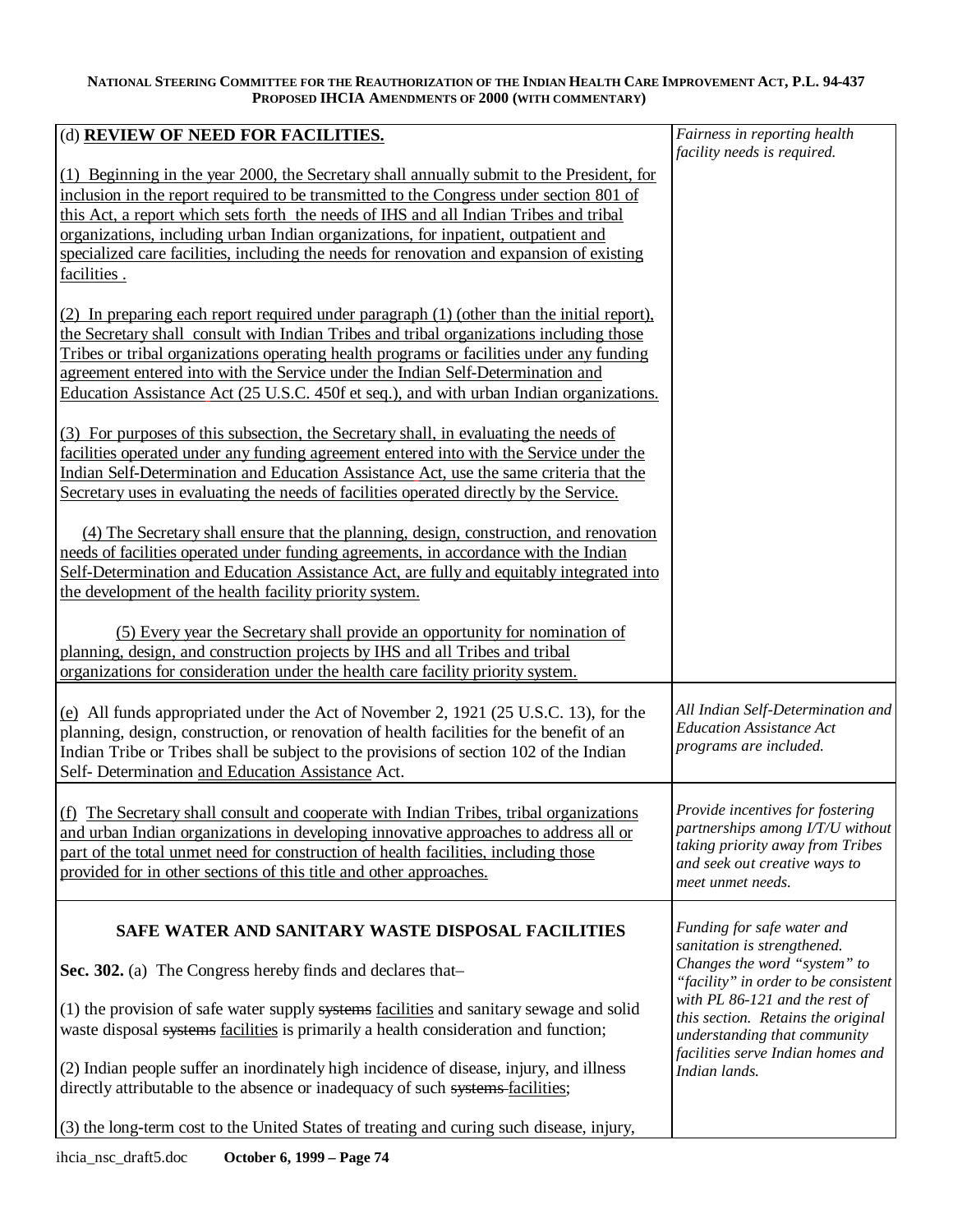| and illness is substantially greater than the short-term cost of providing such systems<br>facilities and other preventive health measures;                                                                                                                                                                                                                                                                              |                                                                                                                                                                                                               |
|--------------------------------------------------------------------------------------------------------------------------------------------------------------------------------------------------------------------------------------------------------------------------------------------------------------------------------------------------------------------------------------------------------------------------|---------------------------------------------------------------------------------------------------------------------------------------------------------------------------------------------------------------|
| (4) many Indian homes and communities still lack safe water supply systems facilities<br>and sanitary sewage and solid waste disposal systems facilities; and                                                                                                                                                                                                                                                            |                                                                                                                                                                                                               |
| (5) it is in the interest of the United States, and it is the policy of the United States, that<br>all Indian communities and Indian homes, new and existing, be provided with safe and<br>adequate water supply systems facilities and sanitary sewage waste disposal systems<br>facilities as soon as possible.                                                                                                        |                                                                                                                                                                                                               |
| $(b)(1)$ In furtherance of the findings and declarations made in subsection (a), Congress<br>reaffirms the primary responsibility and authority of the Service to provide the<br>necessary sanitation facilities and services as provided in section 7 of the Act of August<br>5, 1954 (42 U.S.C. 2004a).-                                                                                                               | For subsections $(b)$ and $(c)$ , the<br>IHS's role is expanded to<br>authorize assistance to tribal<br>organizations in addition to<br>Tribes and communities. Expands                                       |
| (2) The Secretary, acting through the Service, is authorized to provide under section 7<br>of the Act of August 5, 1954 (42 U.S.C. 2004a)–                                                                                                                                                                                                                                                                               | the type of assistance that IHS<br>may provide to address sanitation<br>facility needs. Provides<br>guidelines for HUD-IHS                                                                                    |
| (A) financial and technical assistance to Indian Tribes, tribal organizations and Indian<br>communities in the establishment, training, and equipping of utility organizations to<br>operate and maintain Indian sanitation facilities, including the provision of existing<br>plans, standard details, and specifications available in the department, to be used at the<br>option of the Tribe or tribal organization; | cooperation and cooperation with<br>other federal agencies, and<br>provides for a 10-year funding<br>plan.                                                                                                    |
| (B) ongoing technical assistance and training in the management of utility organizations<br>which operate and maintain sanitation facilities; and                                                                                                                                                                                                                                                                        |                                                                                                                                                                                                               |
| (C) priority funding for operation and maintenance assistance for, and emergency<br>repairs to, tribal sanitation facilities when necessary to avoid an imminent health threat<br>hazard or to protect the federal investment in sanitation facilities and the investment in<br>the health benefits gained through the provision of sanitation facilities.                                                               | All investments, not just those of<br>the federal government, should be<br>protected. Imminent health<br>threats involve not only the<br>sanitation facility, but also the<br>health benefits gained from the |
| (3) Notwithstanding any other provision of law-                                                                                                                                                                                                                                                                                                                                                                          | facility.                                                                                                                                                                                                     |
| (A) the Secretary of Housing and Urban Development Affairs is authorized to transfer<br>funds appropriated under the Native American Housing Assistance and Self-<br>Determination Act of 1996 Housing and Community Development Act of 1974 (42<br>U.S.C. 5301, et seq.) to the Secretary of Health and Human Services, and                                                                                             |                                                                                                                                                                                                               |
| (B) the Secretary of Health and Human Services is authorized to accept and use such<br>funds for the purpose of providing sanitation facilities and services for Indians under<br>section 7 of the Act of August 5, 1954 (42 U.S.C. 2004a).                                                                                                                                                                              |                                                                                                                                                                                                               |
| (C) unless specifically authorized when funds are appropriated, the Secretary of Health<br>and Human Services shall not use funds appropriated under section 7 of the Act of<br>August 5, 1954 (42 U.S.C. 2004a) to provide sanitation facilities to new homes<br>constructed using funds provided by the Department of Housing and Urban<br>Development.                                                                |                                                                                                                                                                                                               |
| (D) the Secretary of Health and Human Services is authorized to accept all federal funds                                                                                                                                                                                                                                                                                                                                 |                                                                                                                                                                                                               |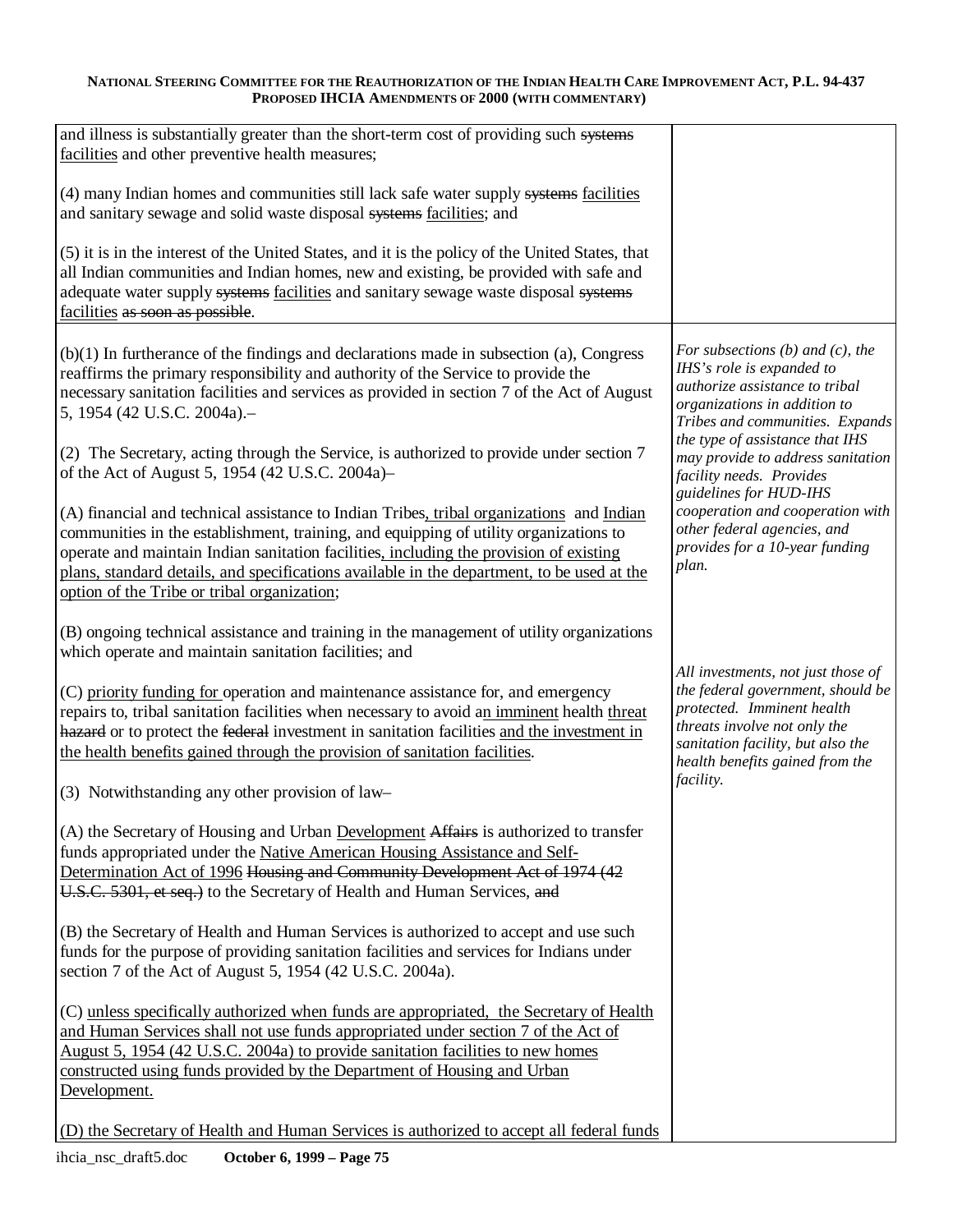| that are for the purpose of providing sanitation facilities and related services and place<br>those funds into funding agreements, authorized under the Indian Self Determination<br>and Education Assistance Act, (25 U.S.C. 450f, et. seq.), between the Secretary and<br>Indian Tribes and tribal organizations.                                                                                                                                                                                                                                                                                                                                                                                                                                        |                                                                                                                                                                                                                                        |
|------------------------------------------------------------------------------------------------------------------------------------------------------------------------------------------------------------------------------------------------------------------------------------------------------------------------------------------------------------------------------------------------------------------------------------------------------------------------------------------------------------------------------------------------------------------------------------------------------------------------------------------------------------------------------------------------------------------------------------------------------------|----------------------------------------------------------------------------------------------------------------------------------------------------------------------------------------------------------------------------------------|
| (E) the Secretary may allow funds appropriated under the authority of section 2004 of<br>title 42 to be used to fund up to 100 percent of the amount of a Tribe's loan obtained<br>under any federal program for new projects to construct eligible sanitation facilities to<br>serve Indian homes.                                                                                                                                                                                                                                                                                                                                                                                                                                                        |                                                                                                                                                                                                                                        |
| (F) the Secretary may allow funds appropriated under the authority of section 2004 of<br>title 42 to be used to meet matching or cost participation requirements under other<br>federal and non-federal programs for new projects to construct eligible sanitation<br>facilities.                                                                                                                                                                                                                                                                                                                                                                                                                                                                          |                                                                                                                                                                                                                                        |
| (G) all federal agencies are authorized to transfer to the Secretary funds identified,<br>granted, loaned or appropriated whereby the Department's applicable policies, rules,<br>regulations shall apply in the implementation of such projects.                                                                                                                                                                                                                                                                                                                                                                                                                                                                                                          |                                                                                                                                                                                                                                        |
| (H) The Secretary of Health and Human Services shall enter into inter-agency<br>agreements with the Bureau of Indian Affairs, the Department of Housing and Urban<br>Development, the United States Department of Agriculture, the Environmental<br>Protection Agency and other appropriate federal agencies, for the purpose of providing<br>financial assistance for safe water supply and sanitary sewage disposal facilities under<br>this Act.<br>(I) The Secretary of Health and Human Services shall, by regulation developed<br>through rulemaking under Section 802, establish standards applicable to the planning,<br>design and construction of water supply and sanitary sewage and solid waste disposal<br>facilities funded under this Act. | Ensures that the Health and<br>Human Services has full<br>responsibility for developing and<br>applying universal standards for<br>the construction of sanitation<br>systems to eliminate confusion<br>from multiple agency standards. |
| (c) Beginning in fiscal year 1990, t The Secretary, acting through the Service and in<br>consultation with Indian Tribes and tribal organizations, shall develop and begin<br>implementation of a 10-year funding plan to provide safe water supply and sanitary ion<br>sewage and solid waste disposal facilities serving to existing Indian homes and<br>communities, and to new and to renovated Indian homes.                                                                                                                                                                                                                                                                                                                                          | See comments above for (b).                                                                                                                                                                                                            |
| (d) The financial and technical capability of an Indian Tribe or community to safely<br>operate and maintain a sanitation facility shall not be a prerequisite to the provision or<br>construction of sanitation facilities by the Secretary.                                                                                                                                                                                                                                                                                                                                                                                                                                                                                                              |                                                                                                                                                                                                                                        |
| (e) $(1)$ . The Secretary is authorized to provide financial assistance to Indian Tribes, tribal<br>organizations and communities for operation, management and maintenance of their<br>sanitation in an amount equal to the cost of operating, managing, and maintaining the<br>facilities provided under the plan described in subsection (c) of this section.                                                                                                                                                                                                                                                                                                                                                                                           | Provides financial assistance for<br>operation, management and<br>maintenance of sanitation<br><i>facilities.</i>                                                                                                                      |
| (2) For the purposes of paragraph (1), the term "federal share" means 80 percent of the<br>costs described in paragraph (1).                                                                                                                                                                                                                                                                                                                                                                                                                                                                                                                                                                                                                               |                                                                                                                                                                                                                                        |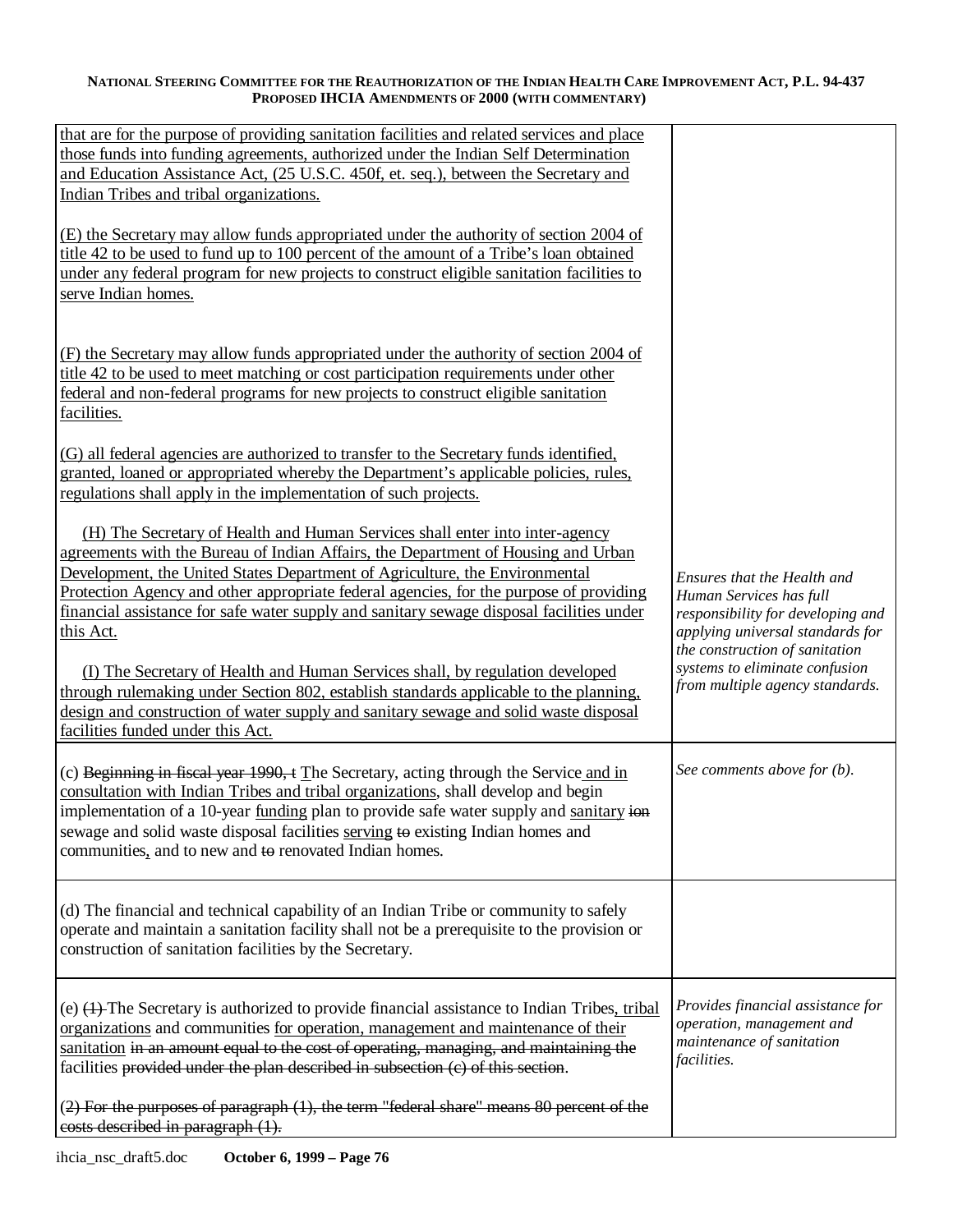| (3) With respect to Indian Tribes with fewer than 1,000 enrolled members, the non-<br>federal portion of the costs of operating, managing, and maintaining such facilities may<br>be provided, in part, through cash donations or in kind property, fairly evaluated.                                                                                                                                                                                                                                                                                                                                                                         |                                                                                                                                    |
|-----------------------------------------------------------------------------------------------------------------------------------------------------------------------------------------------------------------------------------------------------------------------------------------------------------------------------------------------------------------------------------------------------------------------------------------------------------------------------------------------------------------------------------------------------------------------------------------------------------------------------------------------|------------------------------------------------------------------------------------------------------------------------------------|
| (f) The Indian family, community or Tribe has the primary responsibility to establish,<br>collect, and use reasonable user fees, or otherwise set aside funding, for the purpose of<br>operating and maintaining sanitation facilities. If a community facility is threatened<br>with imminent failure and there is a lack of tribal capacity to maintain the integrity<br>and/or the health benefit of the facility, then the Secretary is authorized to assist the<br>Tribe in the resolution of the problem on a short term basis through cooperation with the<br>emergency coordinator or by providing operation and maintenance service. | While the Tribe or family has<br>primary responsibility for funding<br>maintenance, IHS is authorized to<br>assist in emergencies. |
| $(g)(f)$ Programs administered by Indian Tribes or tribal organizations under the<br>authority of the Indian Self-Determination and Education Assistance Act shall be<br>eligible for-                                                                                                                                                                                                                                                                                                                                                                                                                                                        | All Indian Self-Determination and<br><b>Education Assistance Act</b><br>programs are eligible.                                     |
| (1) any funds appropriated pursuant to this section, and                                                                                                                                                                                                                                                                                                                                                                                                                                                                                                                                                                                      |                                                                                                                                    |
| (2) any funds appropriated for the purpose of providing water supply, $\Theta$ sewage<br>disposal or solid waste facilities services,                                                                                                                                                                                                                                                                                                                                                                                                                                                                                                         |                                                                                                                                    |
| on an equal basis with programs that are administered directly by the Service.                                                                                                                                                                                                                                                                                                                                                                                                                                                                                                                                                                |                                                                                                                                    |
|                                                                                                                                                                                                                                                                                                                                                                                                                                                                                                                                                                                                                                               |                                                                                                                                    |
| $\underline{(h)(g)}(1)$ The Secretary shall submit to the President, for inclusion in each report<br>required to be transmitted to the Congress under section 801, a report which sets forth-                                                                                                                                                                                                                                                                                                                                                                                                                                                 | Reporting requirements are<br>specified and the sanitation<br>deficiency levels are revised.                                       |
| (A) the current Indian sanitation facility priority system of the Service;                                                                                                                                                                                                                                                                                                                                                                                                                                                                                                                                                                    |                                                                                                                                    |
| (B) the methodology for determining sanitation deficiencies;                                                                                                                                                                                                                                                                                                                                                                                                                                                                                                                                                                                  |                                                                                                                                    |
| (C) the level of initial and final sanitation deficiency for each type of sanitation<br>facilityies for each project of each Indian Tribe or community;                                                                                                                                                                                                                                                                                                                                                                                                                                                                                       |                                                                                                                                    |
| (D) the amount of funds necessary to reduce the identified sanitation deficiency levels of<br>raise all Indian Tribes and communities to level I sanitation deficiency as defined in<br>subsection $(h)(4)(A)$ of this section. ; and                                                                                                                                                                                                                                                                                                                                                                                                         |                                                                                                                                    |
| (E) the amount of funds necessary to raise all Indian Tribes and communities to zero<br>sanitation deficiency.                                                                                                                                                                                                                                                                                                                                                                                                                                                                                                                                |                                                                                                                                    |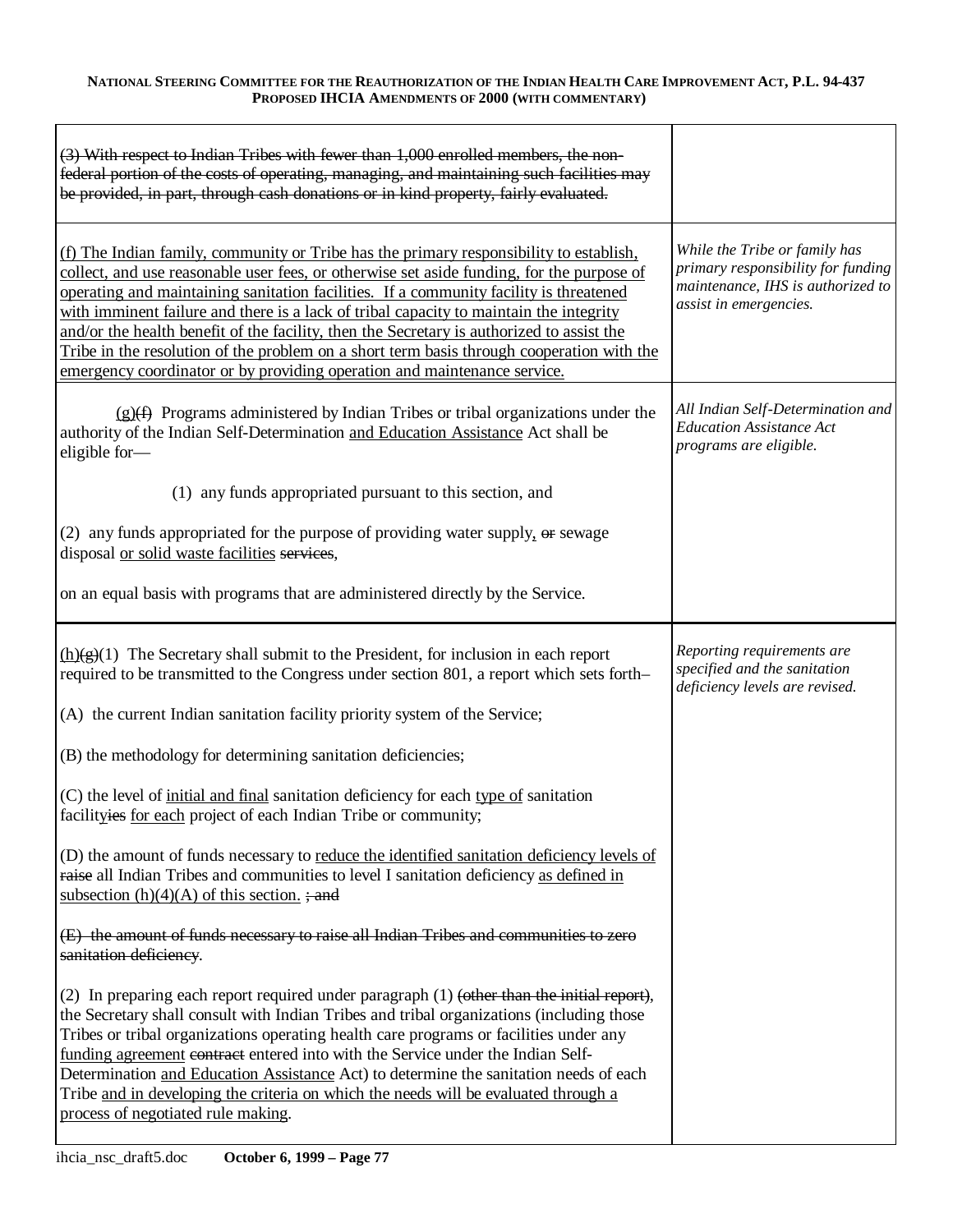| (3) The methodology used by the Secretary in determining, preparing cost estimates for<br>and reporting sanitation deficiencies for purposes of paragraph (1) shall be applied<br>uniformly to all Indian Tribes and communities.                                                                                                                                                                                                                                                                       |                                                                                                                                                      |
|---------------------------------------------------------------------------------------------------------------------------------------------------------------------------------------------------------------------------------------------------------------------------------------------------------------------------------------------------------------------------------------------------------------------------------------------------------------------------------------------------------|------------------------------------------------------------------------------------------------------------------------------------------------------|
| $(4)$ For purposes of this subsection, the sanitation deficiency levels for an individual or<br>community sanitation facility serving Indian homes Tribe or community are as follows:                                                                                                                                                                                                                                                                                                                   | Changes the focus of the                                                                                                                             |
| (A) a level I deficiency is a sanitation facility serving an individual Indian Tribe or<br>community with a sanitation system -                                                                                                                                                                                                                                                                                                                                                                         | deficiency level to place emphasis<br>on the facility itself-defines the<br>deficiency in terms of the facility<br>rather than focusing on the Tribe |
| (i) which complies with all applicable water supply, and pollution control and solid<br>waste disposal laws, and                                                                                                                                                                                                                                                                                                                                                                                        | or community's management of<br>the facility. Makes the deficiency<br>levels consistent with PL 86-121.                                              |
| (ii) in which the deficiencies relate to routine replacement, repair, or maintenance<br>needs;                                                                                                                                                                                                                                                                                                                                                                                                          |                                                                                                                                                      |
| (B) a level II deficiency is a sanitation facility serving an individual Indian Tribe or<br>community with a sanitation system -                                                                                                                                                                                                                                                                                                                                                                        |                                                                                                                                                      |
| (i) which substantially or recently complied s with all applicable water supply, and<br>pollution control and solid waste laws, in which the deficiencies relate to small or minor<br>capital improvements needed to bring the facility back into compliance; and                                                                                                                                                                                                                                       |                                                                                                                                                      |
| (ii) in which the deficiencies relate to capital improvements that are necessary to<br>enlarge or improve the facilities in order to meet the current needs of such Tribe or<br>community for domestic sanitation facilities; or                                                                                                                                                                                                                                                                        |                                                                                                                                                      |
| (iii) in which the deficiencies relate to the lack of equipment or training by an Indian<br>Tribe or community to properly operate and maintain the sanitation facilities;                                                                                                                                                                                                                                                                                                                              |                                                                                                                                                      |
| $(C)$ a level III deficiency is an individual Indian Tribe or community with a sanitation<br>system facility with water and/or sewer service in the home, piped services or a haul<br>system with holding tanks and interior plumbing, or where major significant<br>interruptions to water supply or sewage disposal occur frequently, requiring major<br>capital improvements to correct the deficiencies. There is no access to or no approved<br>or permitted solid waste facility available, which |                                                                                                                                                      |
| (i) has an inadequate or partial water supply and a sewage disposal facility that does not<br>comply with applicable water supply and pollution control laws, or                                                                                                                                                                                                                                                                                                                                        |                                                                                                                                                      |
| (ii) has no solid waste disposal facility;                                                                                                                                                                                                                                                                                                                                                                                                                                                              |                                                                                                                                                      |
| (D) a level IV deficiency is an individual Indian Tribe or community with a sanitation<br>system facility where there is no piped which lacks either a safe water and/or sewer<br>facilities in the home or the facility has become inoperable due to major component<br>failure or where only a washeteria or central facility exists; supply system or a sewage<br>disposal system; and                                                                                                               |                                                                                                                                                      |
| $(E)$ a level V deficiency is the absence of a sanitation facility; where individual homes<br>do not have access to an Indian Tribe or community that lacks a safe drinking water or<br>adequate wastewater supply and a sewage disposal system.                                                                                                                                                                                                                                                        |                                                                                                                                                      |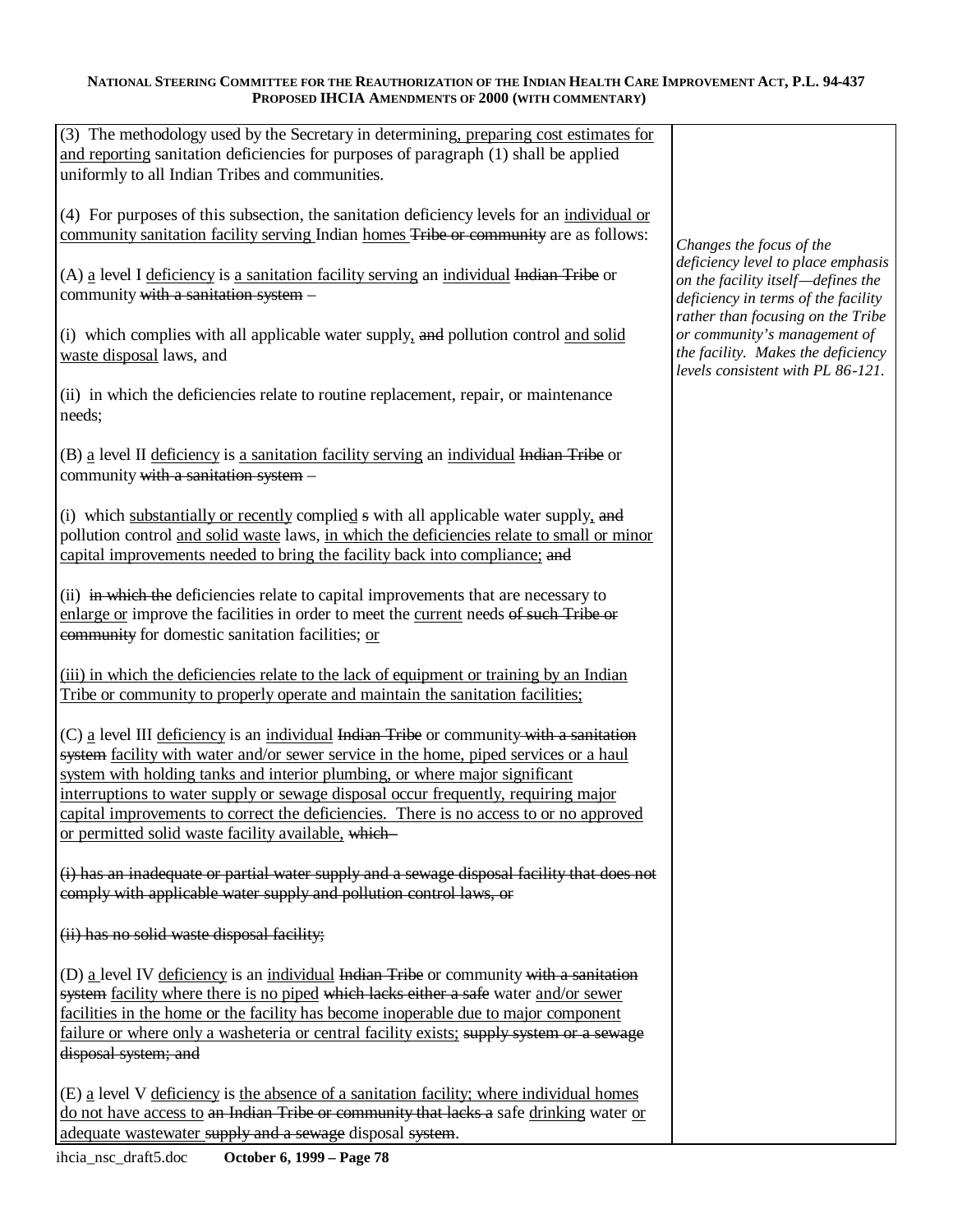| For purposes of this subsection, any Indian Tribe or community that<br>(6)<br>lacks the operation and maintenance capability to enable its sanitation system to meet<br>pollution control laws may not be treated as having a level I or II sanitation deficiency.<br>$\leftrightarrow$<br>(8)<br>(i) For purposes of this section $-$<br>(9)<br>(10)<br>(1) the terms "facility" or "facilities" shall have the<br>same meaning as the terms "system" or "systems" unless the context requires otherwise;<br>and<br>(2) the term "Indian community" shall mean a geographic area, a<br>significant proportion of whose inhabitants are Indians and which is served by or<br>capable of being served by a facility described in this section.<br>(11)<br>(12)                                                                                                                                                                                                                                                                                                                                                                                                                                                                                                                                                                                                                                                                              |                                                                                                                                                                                                            |
|--------------------------------------------------------------------------------------------------------------------------------------------------------------------------------------------------------------------------------------------------------------------------------------------------------------------------------------------------------------------------------------------------------------------------------------------------------------------------------------------------------------------------------------------------------------------------------------------------------------------------------------------------------------------------------------------------------------------------------------------------------------------------------------------------------------------------------------------------------------------------------------------------------------------------------------------------------------------------------------------------------------------------------------------------------------------------------------------------------------------------------------------------------------------------------------------------------------------------------------------------------------------------------------------------------------------------------------------------------------------------------------------------------------------------------------------|------------------------------------------------------------------------------------------------------------------------------------------------------------------------------------------------------------|
| PREFERENCE TO INDIANS AND INDIAN FIRMS<br>Sec. 303. (a) The Secretary, acting through the Service, may utilize the negotiating<br>authority of the Act of June 25, 1910 (25 U.S.C. 47), to give preference to any Indian or<br>any enterprise, partnership, corporation, or other type of business organization owned<br>and controlled by an Indian or Indians including former or current federally recognized<br>Indian Tribes in the State of New York (hereinafter referred to as an "Indian firm") in<br>the construction and renovation of Service facilities pursuant to section 301 and in the<br>construction of safe water and sanitary waste disposal facilities pursuant to section 302.<br>Such preference may be accorded by the Secretary unless he finds, pursuant to rules and<br>regulations promulgated by him, that the project or function to be contracted for will not<br>be satisfactory or such project or function cannot be properly completed or maintained<br>under the proposed contract. The Secretary, in arriving at his finding, shall consider<br>whether the Indian or Indian firm will be deficient with respect to (1) ownership and<br>control by Indians, (2) equipment, (3) bookkeeping and accounting procedures, (4)<br>substantive knowledge of the project or function to be contracted for, (5) adequately<br>trained personnel, or (6) other necessary components of contract performance. | Indian preference in construction<br>is preserved.                                                                                                                                                         |
| (b) For the purpose of implementing the provisions of this title, the Secretary shall<br>assure that the rates of pay for personnel engaged in the construction or renovation of<br>facilities constructed or renovated in whole or in part by funds made available pursuant<br>to this title are exempt from not less than the prevailing local wage rates for similar<br>work as determined in accordance with the Act of March 3, 1931 (40 U.S.C. 276a-276a-<br>5, known as the Davis-Bacon Act.) For all health facilities, staff quarters and sanitation<br>facilities, construction and renovation subcontractors shall be paid wage rates not less<br>than the prevailing wages on similar construction in the locality, as determined by the<br>Indian Tribe, Tribes, or tribal organizations served by such facilities.                                                                                                                                                                                                                                                                                                                                                                                                                                                                                                                                                                                                           | Davis-Bacon requirements are<br>waived. Sub-contractors for staff<br>quarters, sanitation facilities and<br>all health facilities are paid no<br>less than the prevailing wage<br>determined by the Tribe. |
| <b>SOBOBA SANITATION FACILITIES</b><br>Sec. 304. The Act of December 17, 1970 (84 Stat. 1465), is hereby amended by adding<br>the following new section 9 at the end thereof:                                                                                                                                                                                                                                                                                                                                                                                                                                                                                                                                                                                                                                                                                                                                                                                                                                                                                                                                                                                                                                                                                                                                                                                                                                                              | This section should be preserved<br>(deletion should only be done with<br>Soboba's input and would need to<br>make clear that Soboba remains<br>eligible for sanitation facilities                         |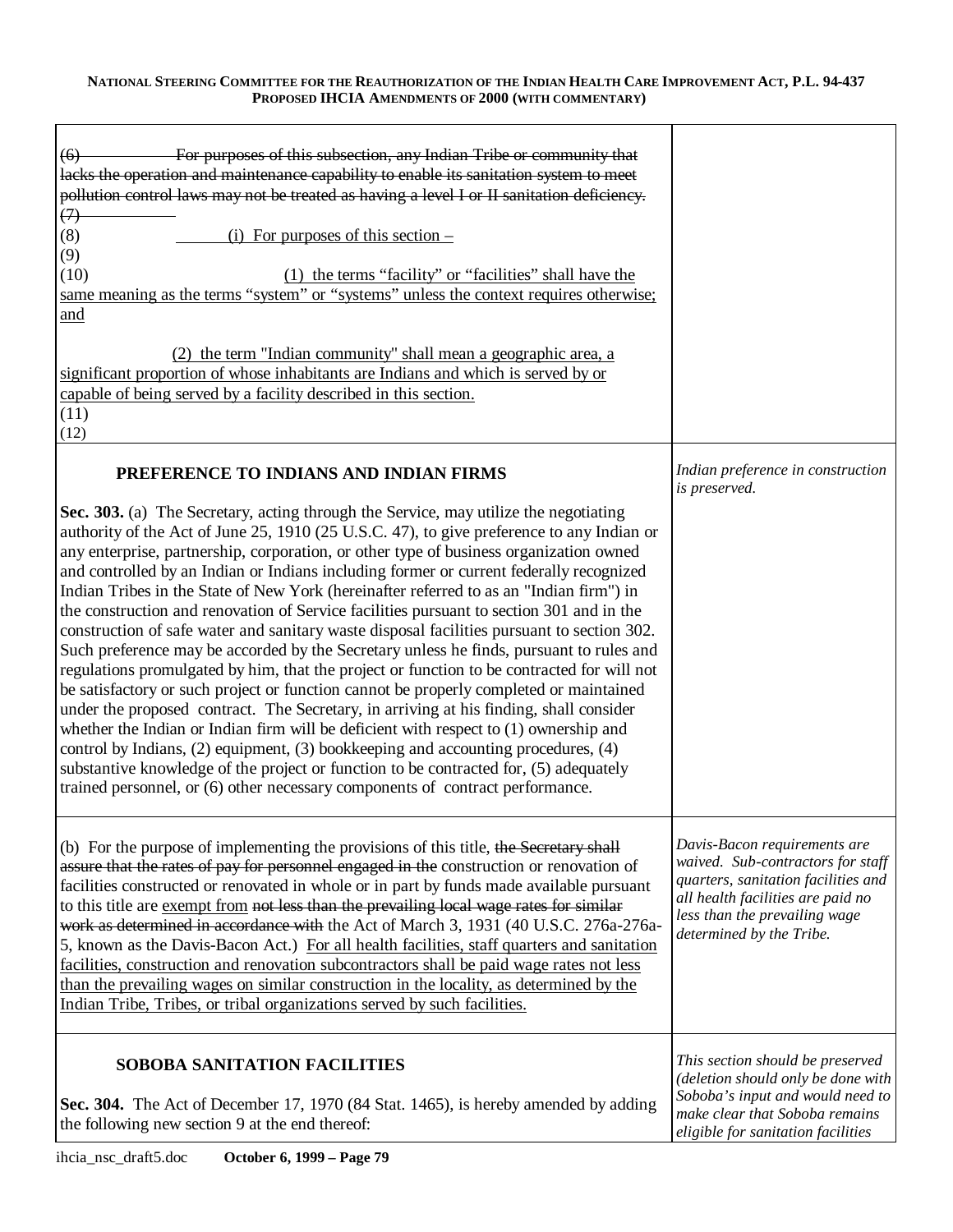| Sec. 9. Nothing in this Act shall preclude the Soboba Band of Mission Indians<br>and the Soboba Indian Reservation from being provided with sanitation facilities and<br>services under the authority of section 7 of the Act of August 5,1954 (68 Stat. 674), as<br>amended by the Act of July 31, 1959 (73 Stat. 267).                                                                                                         | and services available under<br>applicable).                                                                                                                                                                                                 |
|----------------------------------------------------------------------------------------------------------------------------------------------------------------------------------------------------------------------------------------------------------------------------------------------------------------------------------------------------------------------------------------------------------------------------------|----------------------------------------------------------------------------------------------------------------------------------------------------------------------------------------------------------------------------------------------|
| <b>EXPENDITURE OF NON-SERVICE FUNDS FOR RENOVATION</b>                                                                                                                                                                                                                                                                                                                                                                           | Section 305 includes renovation<br>and all Indian Self-Determination                                                                                                                                                                         |
| Sec. 305. (a)(1)Notwithstanding any other provision of law, the Secretary is authorized<br>to accept any major expansion, renovation or modernization by any Indian Tribe of any<br>Service facility, or of any other Indian health facility operated pursuant to a funding<br>agreement contract entered into under the Indian Self-Determination and Education<br>Assistance Act, including-                                   | and Education Assistance Act<br>programs. Includes authorization<br>for expansion projects in addition<br>to renovation and modernization<br>projects. Requires a priority list<br>to be developed in consultation<br>with Tribes and tribal |
| (A) any plans or designs for such expansion, renovation or modernization, and                                                                                                                                                                                                                                                                                                                                                    | organizations to address needs for<br>increased operating funds.                                                                                                                                                                             |
| (B) any expansion, renovation or modernization for which funds appropriated under any<br>federal law were lawfully expended, but only if the requirements of subsection (b) are<br>met.                                                                                                                                                                                                                                          |                                                                                                                                                                                                                                              |
| (2) The Secretary shall maintain a separate priority list to address the needs for<br>increased operating of such expenses, facilities for personnel or equipment for such<br>facilities. The methodology for establishing priorities shall be developed by negotiated<br>rulemaking under Section 802. The list of priority facilities will be revised annually in<br>consultation with Indian Tribes and tribal organizations. |                                                                                                                                                                                                                                              |
| (3) The Secretary shall submit to the President, for inclusion in each report required to<br>be transmitted to the Congress under section 801, the priority list maintained pursuant to<br>paragraph (2).                                                                                                                                                                                                                        |                                                                                                                                                                                                                                              |
| (b) The requirements of this subsection are met with respect to any expansion,<br>renovation or modernization if-                                                                                                                                                                                                                                                                                                                |                                                                                                                                                                                                                                              |
| $(1)$ the Tribe or tribal organization-                                                                                                                                                                                                                                                                                                                                                                                          |                                                                                                                                                                                                                                              |
| (A) provides notice to the Secretary of its intent to expand, renovate or modernize; and                                                                                                                                                                                                                                                                                                                                         |                                                                                                                                                                                                                                              |
| (B) applies to the Secretary to be placed on a separate priority list to address the needs<br>of such new facilities for increased operating expenses, personnel or equipment; and                                                                                                                                                                                                                                               |                                                                                                                                                                                                                                              |
| (2) the expansion, renovation or modernization-                                                                                                                                                                                                                                                                                                                                                                                  |                                                                                                                                                                                                                                              |
| (A) is approved by the appropriate area director of the Service for federal facilities; and                                                                                                                                                                                                                                                                                                                                      |                                                                                                                                                                                                                                              |
| (B) is administered by the Indian Tribe or tribal organization in accordance with any<br>applicable the rules and regulations prescribed by the Secretary with respect to<br>construction or renovation of Service facilities.                                                                                                                                                                                                   |                                                                                                                                                                                                                                              |
| (c) If any Service facility which has been expanded, renovated or modernized by an<br>Indian Tribe under this section ceases to be used as a Service facility during the 20-year<br>period beginning on the date such expansion, renovation or modernization is completed,                                                                                                                                                       |                                                                                                                                                                                                                                              |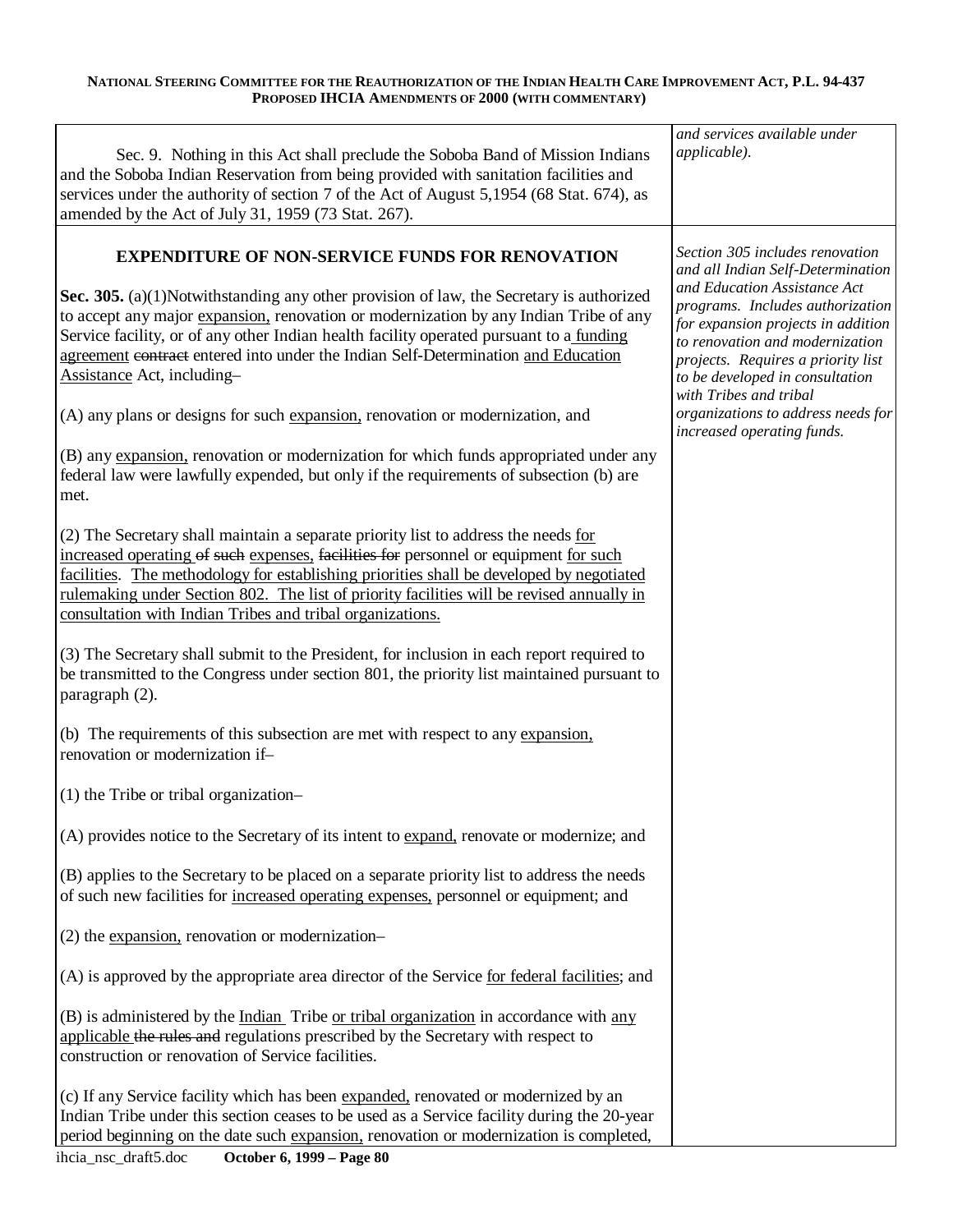| such Indian Tribe shall be entitled to recover from the United States an amount which<br>bears the same ratio to the value of such facility at the time of such cessation as the<br>value of such expansion, renovation or modernization (less the total amount of any<br>funds provided specifically for such facility under any federal program that were<br>expended for such renovation or modernization) bore to the value of such facility at the<br>time of the completion of such expansion, renovation or modernization.                                                                                                                                                                                                                                                                                                                                                                                                                                                                                                                                                                                                                                                                                                                                                                                                                                                                                                                                                                                                                                                                                                                                                                                                                                                                                                                                                                                                                                                                                                                                                                                                                                                                                                                                                                                                                                                                                                                                                                                                                                                                                            |                                                                                                                                                                                                                                                                                                                                                                                                                                                                                                                                                                                                                             |
|------------------------------------------------------------------------------------------------------------------------------------------------------------------------------------------------------------------------------------------------------------------------------------------------------------------------------------------------------------------------------------------------------------------------------------------------------------------------------------------------------------------------------------------------------------------------------------------------------------------------------------------------------------------------------------------------------------------------------------------------------------------------------------------------------------------------------------------------------------------------------------------------------------------------------------------------------------------------------------------------------------------------------------------------------------------------------------------------------------------------------------------------------------------------------------------------------------------------------------------------------------------------------------------------------------------------------------------------------------------------------------------------------------------------------------------------------------------------------------------------------------------------------------------------------------------------------------------------------------------------------------------------------------------------------------------------------------------------------------------------------------------------------------------------------------------------------------------------------------------------------------------------------------------------------------------------------------------------------------------------------------------------------------------------------------------------------------------------------------------------------------------------------------------------------------------------------------------------------------------------------------------------------------------------------------------------------------------------------------------------------------------------------------------------------------------------------------------------------------------------------------------------------------------------------------------------------------------------------------------------------|-----------------------------------------------------------------------------------------------------------------------------------------------------------------------------------------------------------------------------------------------------------------------------------------------------------------------------------------------------------------------------------------------------------------------------------------------------------------------------------------------------------------------------------------------------------------------------------------------------------------------------|
| FUNDING GRANT PROGRAM FOR THE CONSTRUCTION, EXPANSION,<br>AND MODERNIZATION OF SMALL AMBULATORY CARE FACILITIES<br>Sec. 306. (a)(1) The Secretary, acting through the Service and in consultation with<br>Indian Tribes and tribal organizations, shall make funding available grants to Tribes and<br>tribal organizations for the construction, expansion, or modernization of facilities for the<br>provision of ambulatory care services to eligible Indians (and noneligible persons as<br>provided in subsections $(c)(1)(C)$ and $(b)(2)$ of this section). Funding A grant made<br>under this section may cover up to 100 percent of the costs of such construction,<br>expansion, or modernization. For the purposes of this section, the term "construction"<br>includes the replacement of an existing facility.<br>(2) Funding A grant under paragraph (1) may only be made available to an Indian Tribe<br>or tribal organization operating an Indian health facility (other than a facility owned or<br>constructed by the Service, including a facility originally owned or constructed by the<br>Service and transferred to an Indian Tribe or tribal organization) pursuant to a funding<br>agreement contract entered into under the Indian Self-Determination and Education<br>Assistance Act.<br>$(b)(1)$ Funding A grant provided under this section may be used only for the<br>construction, expansion, or modernization (including the planning and design of such<br>construction, expansion, or modernization) of an ambulatory care facility-<br>(A) located apart from a hospital;<br>(B) not funded under section 301 or section 307; and<br>(C) which, upon completion of such construction, or modernization will-<br>(i) have a total capacity appropriate to its projected service population;<br>(ii) serve provide annually no less than 500 patient visits by eligible Indians annually<br>and other users who are eligible for services in such facility in accordance with section<br>$807(b)(1)(B)$ ; and<br>(iii) provide ambulatory care in a service area (specified in the funding agreement<br>contract entered into under the Indian Self-Determination and Education Assistance<br>Act) with a population of <u>no fewer not less</u> than 1500 2,000 eligible Indians and other<br>users who are eligible for services in such facility in accordance with section<br>$807(b)(1)(B)$ .<br>(2) Funding provided under this section may be used only for the cost of that portion of<br>a construction, expansion or modernization project that benefits the service population | Consultation is required and the<br>program includes all Indian Self-<br>Determination and Education<br>Assistance Act Tribes. In<br>calculating service population,<br>non-eligible beneficiaries eligible<br>under Section $813(b)(1)(B)$ are<br>included. Funding is not included<br>in tribal shares or in Indian Self-<br>Determination and Education<br>Assistance Act awards and cannot<br>be reallocated to other purposes.<br>Limits reversion of title to the<br>United States for change of use to<br>five years and allows the Service<br>and Tribes to negotiate an<br>agreement for an alternative<br>result. |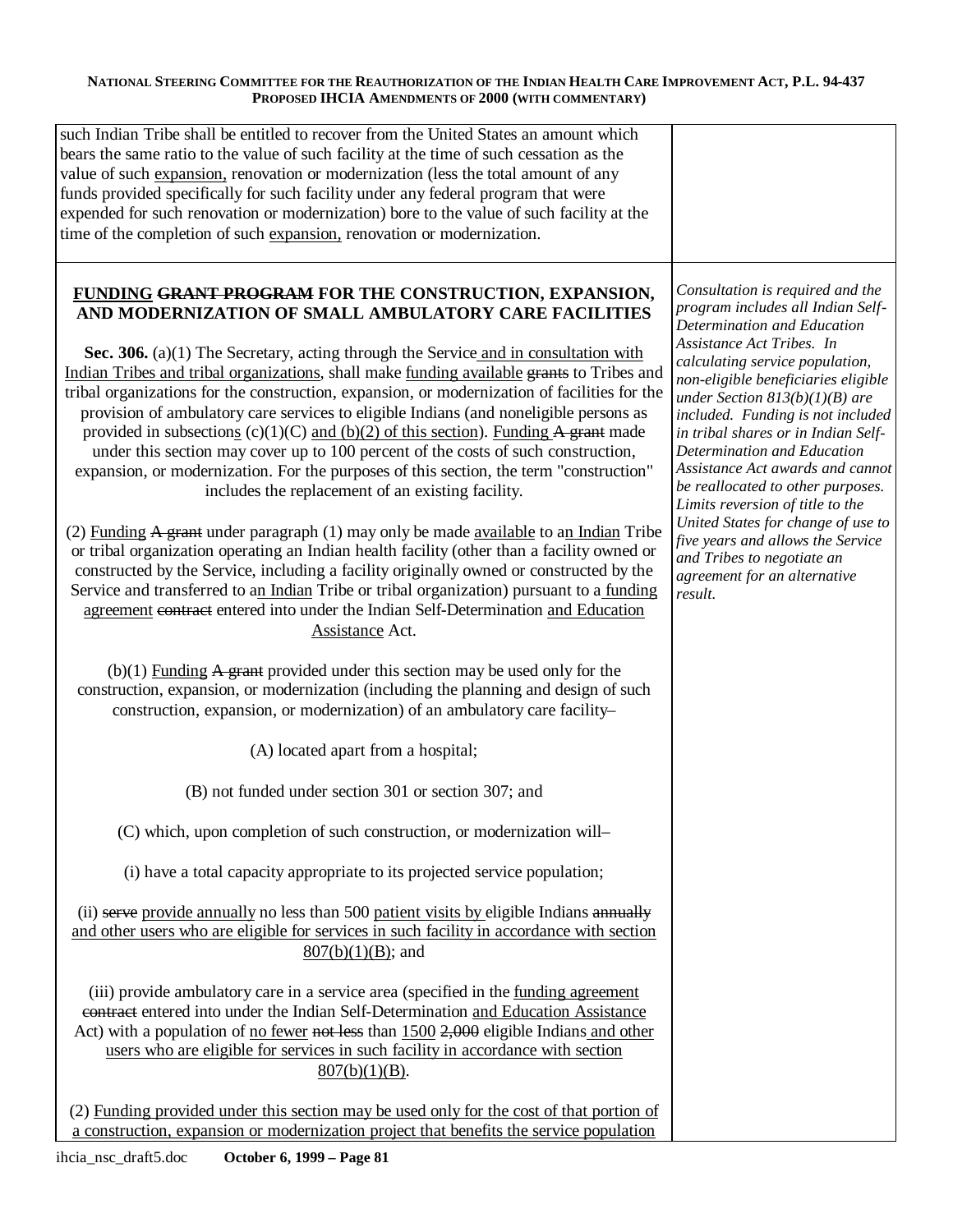| identified above in subsection $(b)(1)(C)(ii)$ and $(iii)$ . The requirements of clauses (ii) and<br>(iii) of paragraph (1) (C) shall not apply to a Tribe or tribal organization applying for<br>funding a grant-under this section whose tribal government-principal offices are for<br>health care administration is located on an island or when such office is not located on a<br>road system providing direct access to an inpatient hospital where care is available to<br>the service population.                                                                                                                                                                                                       | Retains the island exemption and<br>allows funding under this section<br>to serve other extremely isolated<br>areas.                                                                                                                                                                                                                                                    |
|------------------------------------------------------------------------------------------------------------------------------------------------------------------------------------------------------------------------------------------------------------------------------------------------------------------------------------------------------------------------------------------------------------------------------------------------------------------------------------------------------------------------------------------------------------------------------------------------------------------------------------------------------------------------------------------------------------------|-------------------------------------------------------------------------------------------------------------------------------------------------------------------------------------------------------------------------------------------------------------------------------------------------------------------------------------------------------------------------|
| $(c)(1)$ No funding grant may be made available under this section unless an application<br>or proposal for such funding a grant has been submitted to and approved by the<br>Secretary. An application or proposal for funding a grant under this section shall be<br>submitted in accordance with applicable such form and manner as the Secretary shall by<br>regulations preseribe and shall set forth reasonable assurance by the applicant that, at all<br>times after the construction, expansion, or modernization of a facility carried out<br>pursuant to funding a grant received under this section-<br>(A) adequate financial support will be available for provision of services at such facility; |                                                                                                                                                                                                                                                                                                                                                                         |
| (B) such facility will be available to eligible Indians without regard to ability to pay or<br>source of payment; and                                                                                                                                                                                                                                                                                                                                                                                                                                                                                                                                                                                            |                                                                                                                                                                                                                                                                                                                                                                         |
| (C) such facility will, as feasible without the quality or quantity of services provided to<br>eligible Indians, serve noneligible persons on a cost basis.                                                                                                                                                                                                                                                                                                                                                                                                                                                                                                                                                      |                                                                                                                                                                                                                                                                                                                                                                         |
| (2) In awarding funding grants under this section, the Secretary shall give priority to<br>Tribes and tribal organizations that demonstrate-                                                                                                                                                                                                                                                                                                                                                                                                                                                                                                                                                                     |                                                                                                                                                                                                                                                                                                                                                                         |
| (A) a need for increased ambulatory care services; and                                                                                                                                                                                                                                                                                                                                                                                                                                                                                                                                                                                                                                                           |                                                                                                                                                                                                                                                                                                                                                                         |
| (B) insufficient capacity to deliver such services.                                                                                                                                                                                                                                                                                                                                                                                                                                                                                                                                                                                                                                                              |                                                                                                                                                                                                                                                                                                                                                                         |
| (3) The Secretary may provide for the establishment of peer review panels, as necessary,<br>to review and evaluate applications and proposals and to advise the Secretary regarding<br>such applications using the criteria developed pursuant to paragraph (1).                                                                                                                                                                                                                                                                                                                                                                                                                                                 |                                                                                                                                                                                                                                                                                                                                                                         |
| (d) If any facility (or portion thereof) with respect to which funds have been paid under<br>this section, ceases, within five years at any time after completion of the construction,<br>expansion, or modernization carried out with such funds, to be utilized for the purposes<br>of providing ambulatory health care services to eligible Indians, all of the right, title, and<br>interest in and to such facility (or portion thereof) shall transfer to the United States<br>unless otherwise negotiated by the Service and the Indian Tribe or tribal organization.                                                                                                                                     | As noted above, the reversionary<br>clause could make it difficult to<br>obtain loans, so the period has<br>been limited to 5 years.<br>Consistent with the policy of the<br>Act and the ISDEAA, Tribes and<br>tribal organizations have<br>discretion to change the use of the<br>facility so long as it continues to<br>be used to provide health care to<br>Indians. |
| (e) Funding provided to Indian Tribes and tribal organizations under this section shall be<br>non-recurring and shall not be available for inclusion in any individual Tribe's tribal<br>share for an award under the Indian Self-Determination and Education Assistance Act or<br>for reallocation or redesign thereunder.                                                                                                                                                                                                                                                                                                                                                                                      |                                                                                                                                                                                                                                                                                                                                                                         |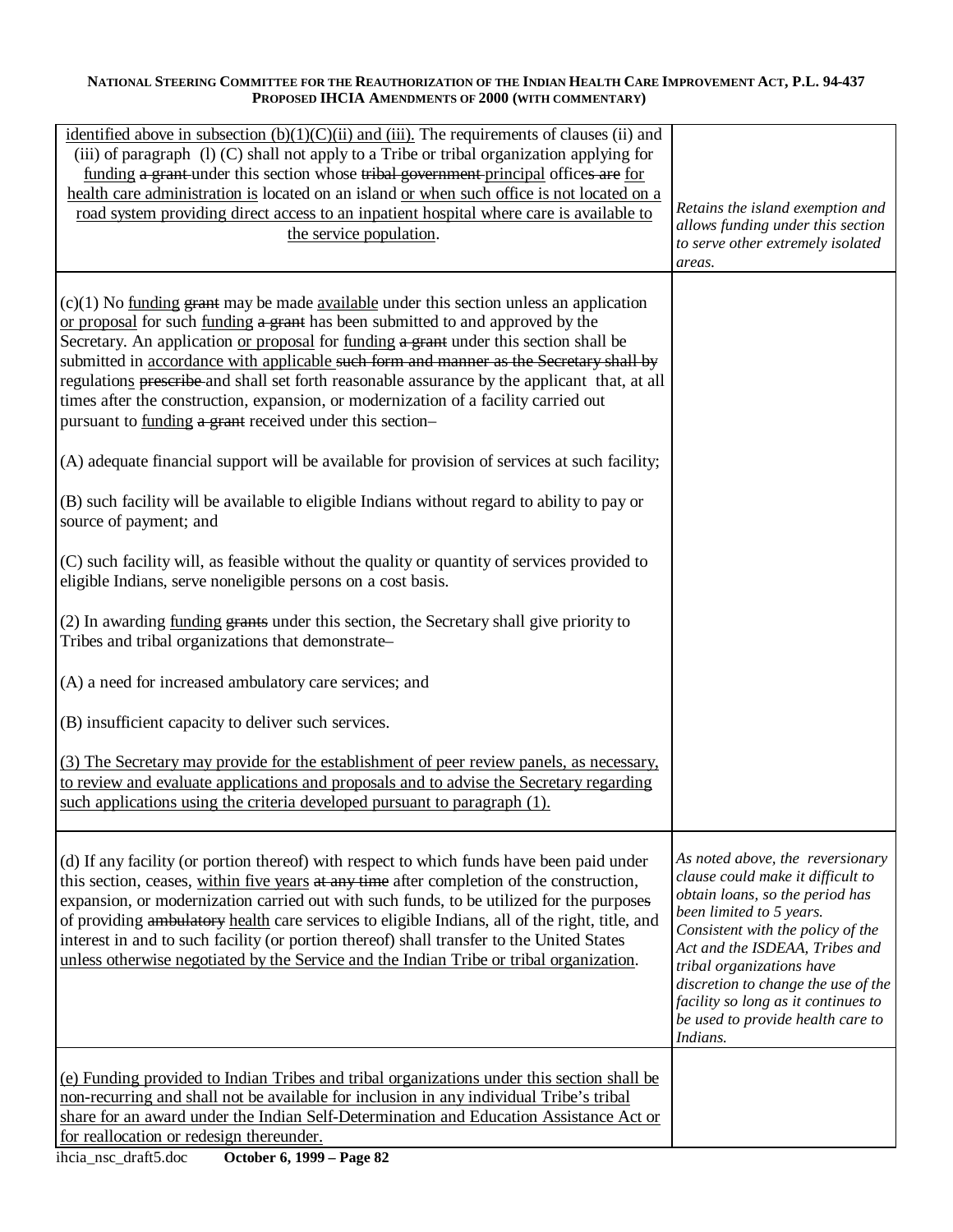# **INDIAN HEALTH CARE DELIVERY DEMONSTRATION PROJECT**

**Sec. 307**(a) **HEALTH CARE DEMONSTRATION PROJECTS.–**The Secretary, acting through the Service, in consultation with Indian Tribes and tribal organizations, is authorized to enter into funding agreements contracts with, or make grants or loan guarantees to, Indian Tribes or tribal organizations for the purpose of carrying out a heath care delivery demonstration project to test alternative means of delivering health care and services through facilities, including but not limited to hospice, traditional Indian health and child care facilities, to Indians.

(b) **USE OF FUNDS.—** The Secretary, in approving projects pursuant to this section, may authorize funding for the construction and renovation of hospitals, health centers, health stations, and other facilities to deliver health care services and is authorized to–

(1) waive any leasing prohibition;

(2) permit carryover of funds appropriated for the provision of health care services; (3) permit the use of non-Service other available federal funds and non-federal funds;

(4) permit the use of funds or property donated from any source for project purposes; and

(5) provide for the reversion of donated real or personal property to the donor $\div$ ; and (6)

(7) (6) permit the use of Service funds to match other funds, including federal funds. (8)

(9) (c) **CRITERIA.–**(1) Within 180 days after the date of enactment of this section, tThe Secretary, after consultation with Indian Tribes and tribal organizations, shall develop and publish regulations, through rulemaking under Section 802, in the federal Register criteria for the review and approval of applications submitted under this section. The Secretary may enter into a contract or funding agreement or award a grant under this section for projects which meet the following criteria:

(10)

 $(11)(A)$  There is a need for a new facility or program or the reorientation of an existing facility or program.

(12)

(13)(B) A significant number of Indians, including those with low health status, will be served by the project.

(14)

 $(15)(C)$  The project has the potential to deliver services in an efficient and effective manner.

(16)

(17)(D) The project is economically viable.

(18)

(19)(E) The Indian Tribe or tribal organization has the administrative and financial capability to administer the project.

(20)

(21)(F) The project is integrated with providers of related health and social services and is coordinated with, and avoids duplication of, existing services.

*Demonstration projects using funding agreements, contracts, grants or loan guarantees are authorized with specific criteria and special rules on use of funds. Hospice facilities, traditional healing centers and child care facilities are specifically referenced, but are only intended as examples— not limitations. Continues to provide that facilities can be shifted from one type to another (reorientation). Allows funds under this section to be used in matching other federal funds.*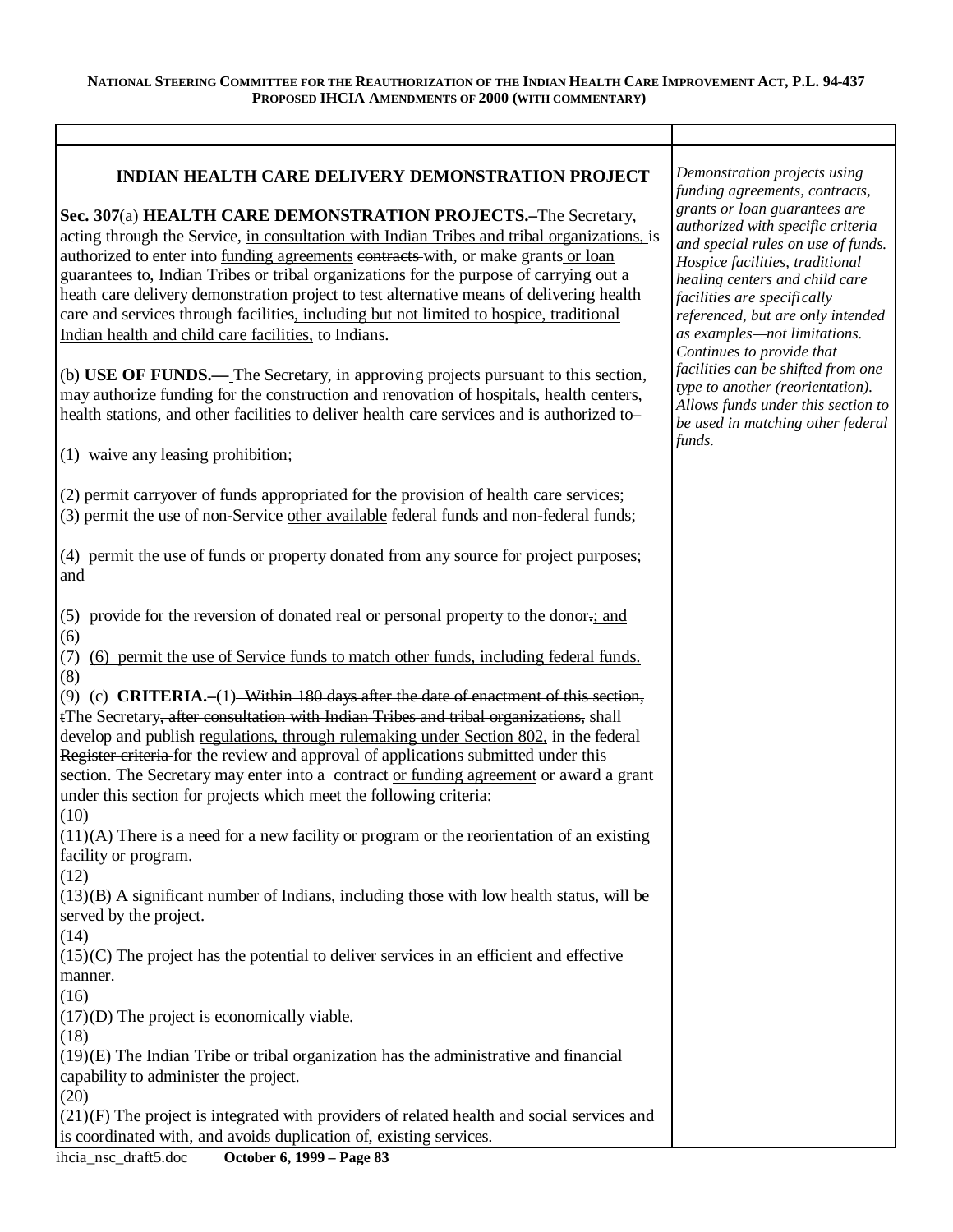| (22)           |                                                                                              |                                                                       |
|----------------|----------------------------------------------------------------------------------------------|-----------------------------------------------------------------------|
|                | $(23)(2)$ The Secretary may provide for the establishment of peer review panels, as          |                                                                       |
|                | necessary to review and evaluate applications using the criteria developed pursuant to       |                                                                       |
| paragraph (1). |                                                                                              |                                                                       |
| (24)           |                                                                                              |                                                                       |
|                | $(25)(3)$ (A) On or before September 30, 1995, Tthe Secretary shall give priority to         |                                                                       |
|                | applications for demonstration projects in each of the following service units to the        |                                                                       |
|                | extent that such applications are timely filed and enter into contracts or award grants      |                                                                       |
|                | under this section for a demonstration project in each of the following service units        |                                                                       |
|                | which meets the criteria specified in paragraph (1) and for which a completed                |                                                                       |
|                | application has been received by the Secretary:                                              |                                                                       |
| (26)           |                                                                                              |                                                                       |
| (27)           |                                                                                              | <b>NOTE TO LEGISLATIVE</b>                                            |
| (28)           | Cass Lake, Minnesota.<br>(i)                                                                 | COUNSEL:                                                              |
| (29)           |                                                                                              | Funding has not been provided<br>for a demonstration project in any   |
| (30)           | (ii) Clinton, Oklahoma.                                                                      | of the service units listed in                                        |
| (31)           |                                                                                              | paragraph $(3)(C)$ . The tribal                                       |
| (32)           | (iii) Harlem, Montana.                                                                       | Steering Committee, therefore,                                        |
| (33)           |                                                                                              | agreed that these nine service                                        |
| (34)           | (iv) Mescalero, New Mexico.                                                                  | units should receive priority for                                     |
| (35)           |                                                                                              | the award of any demonstration                                        |
| (36)           | (v) Owyhee, Nevada.                                                                          | project funding to the extent that                                    |
| (37)           |                                                                                              | such service unit has not already                                     |
|                |                                                                                              | received new construction funding                                     |
| (38)           | (vi) Parker, Arizona.                                                                        | through the regular construction                                      |
| (39)           |                                                                                              | priority list.                                                        |
|                |                                                                                              |                                                                       |
| (40)           | (vii) Schurz, Nevada.                                                                        |                                                                       |
| (41)           |                                                                                              | <b>IHS</b> will supply up-dated                                       |
| (42)           | (viii) Winnebago, Nebraska.                                                                  | information on which of the                                           |
| (43)           |                                                                                              | listed service units have already<br>received construction funding so |
| (44)           | (ix) Ft. Yuma, California                                                                    | that these service units can be                                       |
| (45)           |                                                                                              | removed from the priority list in                                     |
| (46)           | (B) The Secretary may also enter into contracts or grants under this section                 | paragraph $(3)(C)$ when the bill is                                   |
|                | taking into consideration applications received under this section from all service areas.   | drafted.                                                              |
|                | The Secretary may not award a greater number of such contracts or grants in one service      |                                                                       |
|                | area than in any other service area until there is an equal number of such contracts or      |                                                                       |
|                | grants awarded with respect to all service areas from which the Secretary receives           |                                                                       |
|                | applications during the application period (as determined by the Secretary) which meet       |                                                                       |
|                | the criteria specified in paragraph (1).                                                     |                                                                       |
| (47)           |                                                                                              |                                                                       |
|                | (48)(d) <b>TECHNICAL ASSISTANCE.</b> - The Secretary shall provide such technical            |                                                                       |
|                | and other assistance as may be necessary to enable applicants to comply with the             |                                                                       |
|                | provisions of this section.                                                                  |                                                                       |
| (49)           |                                                                                              |                                                                       |
|                | (50)(e) <b>SERVICE TO INELIGIBLE PERSONS.</b> The authority to provide services              |                                                                       |
|                | to persons otherwise ineligible for the health care benefits of the Service and the          |                                                                       |
|                | authority to extend hospital privileges in <b>SS</b> ervice facilities to non-Service health |                                                                       |
|                | practitioners as provided in section 743 807 may be included, subject to the terms of        |                                                                       |
|                | such section, in any demonstration project approved pursuant to this section.                |                                                                       |
| (51)           |                                                                                              |                                                                       |
|                | $(52)(f)$ <b>EQUITABLE TREATMENT.</b> For purposes of subsection $(c)(1)(a)$ , the           |                                                                       |
|                | Secretary shall, in evaluating facilities operated under any funding agreement contract      |                                                                       |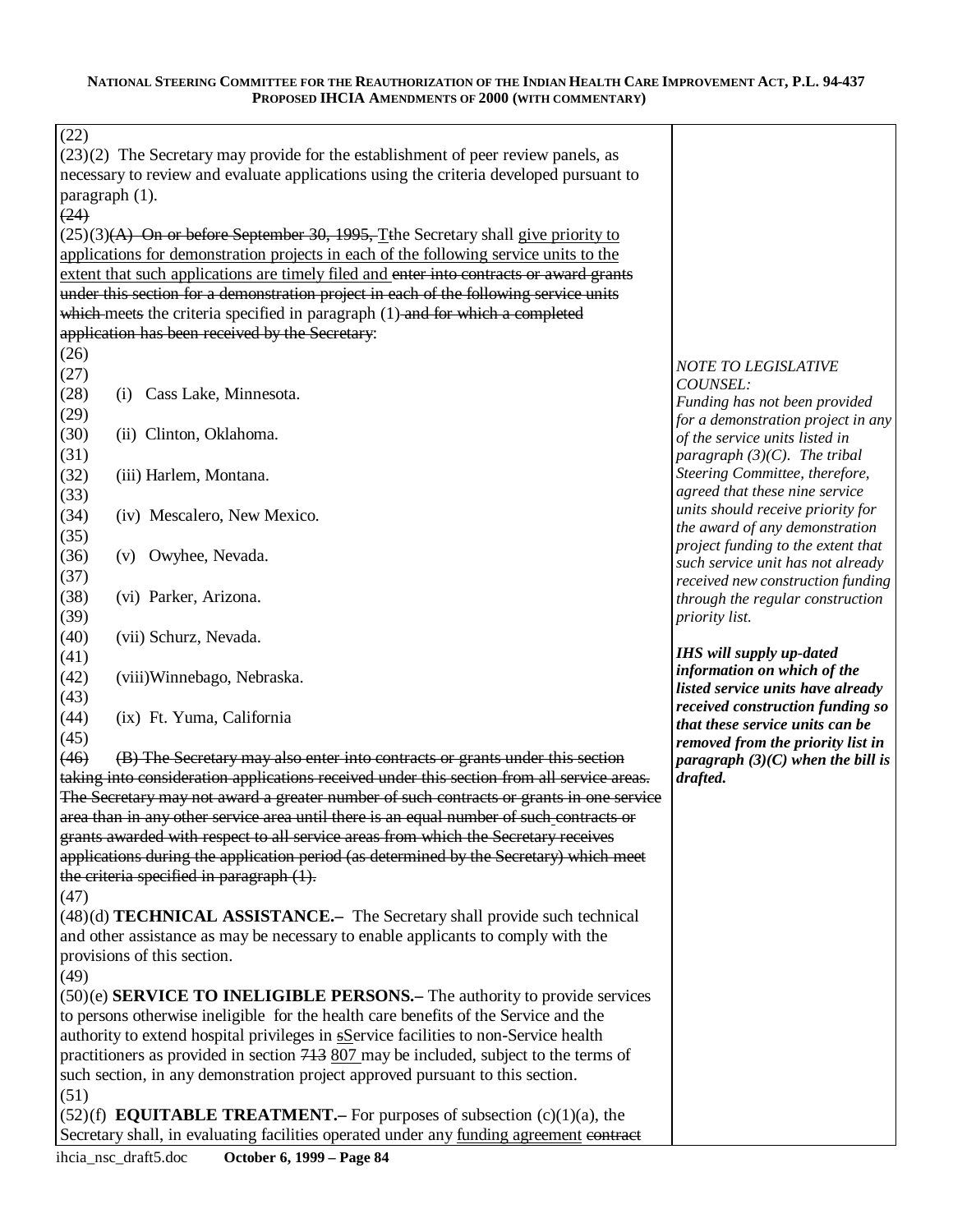| entered into with the Service under the Indian Self-Determination and Education<br>Assistance Act, use the same criteria that the Secretary uses in evaluating facilities<br>operated directly by the Service.<br>(53)<br>(54)(g) EQUITABLE INTEGRATION OF FACILITIES.-The Secretary shall<br>ensure that the planning, design, construction, and renovation and expansion needs of<br>Service and non-Service facilities which are the subject of a funding agreement contract<br>for health services entered into with the Service under the Indian Self-Determination<br>and Education Assistance Act, are fully and equitably integrated into the<br>implementation of the health care delivery demonstration projects under this section.<br>(55)<br>$(56)$ (h)(1) The Secretary shall submit to the President, for inclusion in the report which<br>is required to be submitted to the Congress under section 801 for fiscal year 1997, an<br>interim report on the findings and conclusions derived from the demonstration projects<br>established under this section. |                                                                                                                                                                                                                                                                                                                                |
|-------------------------------------------------------------------------------------------------------------------------------------------------------------------------------------------------------------------------------------------------------------------------------------------------------------------------------------------------------------------------------------------------------------------------------------------------------------------------------------------------------------------------------------------------------------------------------------------------------------------------------------------------------------------------------------------------------------------------------------------------------------------------------------------------------------------------------------------------------------------------------------------------------------------------------------------------------------------------------------------------------------------------------------------------------------------------------|--------------------------------------------------------------------------------------------------------------------------------------------------------------------------------------------------------------------------------------------------------------------------------------------------------------------------------|
| $(57)(2)$ The Secretary shall submit to the President, for inclusion in the report which is                                                                                                                                                                                                                                                                                                                                                                                                                                                                                                                                                                                                                                                                                                                                                                                                                                                                                                                                                                                   |                                                                                                                                                                                                                                                                                                                                |
| required to be submitted to the Congress under section 801 for fiscal year 1999, a final<br>report on the findings and conclusions derived from the demonstration projects                                                                                                                                                                                                                                                                                                                                                                                                                                                                                                                                                                                                                                                                                                                                                                                                                                                                                                    |                                                                                                                                                                                                                                                                                                                                |
| established under this section, together with legislative recommendations.                                                                                                                                                                                                                                                                                                                                                                                                                                                                                                                                                                                                                                                                                                                                                                                                                                                                                                                                                                                                    |                                                                                                                                                                                                                                                                                                                                |
| (58)                                                                                                                                                                                                                                                                                                                                                                                                                                                                                                                                                                                                                                                                                                                                                                                                                                                                                                                                                                                                                                                                          | The time for the reports under<br>$(h)(1)$ and $(h)(2)$ has passed.                                                                                                                                                                                                                                                            |
| <b>LAND TRANSFER</b>                                                                                                                                                                                                                                                                                                                                                                                                                                                                                                                                                                                                                                                                                                                                                                                                                                                                                                                                                                                                                                                          | This section is expanded to cover                                                                                                                                                                                                                                                                                              |
| Sec. 308. (a) The Bureau of Indian Affairs is authorized to transfer, at no cost, up to 5<br>acres of land at the Chemawa Indian School, Salem, Oregon, to the Service for the<br>provision of health care services. The land authorized to be transferred by this section is<br>that land adjacent to land under the jurisdiction of the Service and occupied by the<br>Chemawa Indian Health Center.                                                                                                                                                                                                                                                                                                                                                                                                                                                                                                                                                                                                                                                                        | all land transfers for provision of<br>health care services.                                                                                                                                                                                                                                                                   |
| (b) Notwithstanding any other provision of law, the Bureau of Indian Affairs and all<br>other agencies and departments of the United States are authorized to transfer, at no<br>cost, land and improvements to the Service for the provision of health care services.<br>The Secretary is authorized to accept such land and improvements for such purposes.                                                                                                                                                                                                                                                                                                                                                                                                                                                                                                                                                                                                                                                                                                                 |                                                                                                                                                                                                                                                                                                                                |
| <b>LEASES WITH INDIAN TRIBES</b>                                                                                                                                                                                                                                                                                                                                                                                                                                                                                                                                                                                                                                                                                                                                                                                                                                                                                                                                                                                                                                              | This section was formally section                                                                                                                                                                                                                                                                                              |
| Sec. 309 804. (a) Notwithstanding any other provision of law, the Secretary is<br>authorized, in carrying out the purposes of this Act, to enter into leases with Indian<br>Tribes and tribal organizations for periods not in $\leftrightarrow$ excess of twenty (20) years.<br>Property leased by the Secretary from an Indian Tribe or tribal organization may be<br>reconstructed or renovated by the Secretary pursuant to an agreement with such Indian<br>Tribe or tribal organization.                                                                                                                                                                                                                                                                                                                                                                                                                                                                                                                                                                                | 804. Leases from Tribes to the<br>IHS for health services are to be<br>considered operating leases and<br>not be "scored" against the first<br>year's appropriation. The<br>purpose is to encourage the use of<br>such leases as a financing vehicle<br>for health facility construction.<br>The cross-reference to the Budget |
| (b) The Secretary may enter into leases, contracts, and other legal agreements with<br>Indian Tribes or tribal organizations which hold-                                                                                                                                                                                                                                                                                                                                                                                                                                                                                                                                                                                                                                                                                                                                                                                                                                                                                                                                      | Enforcement Act may need to be<br>updated.                                                                                                                                                                                                                                                                                     |
| $(1)$ title to;                                                                                                                                                                                                                                                                                                                                                                                                                                                                                                                                                                                                                                                                                                                                                                                                                                                                                                                                                                                                                                                               |                                                                                                                                                                                                                                                                                                                                |
| (2) a leasehold interest in; or                                                                                                                                                                                                                                                                                                                                                                                                                                                                                                                                                                                                                                                                                                                                                                                                                                                                                                                                                                                                                                               |                                                                                                                                                                                                                                                                                                                                |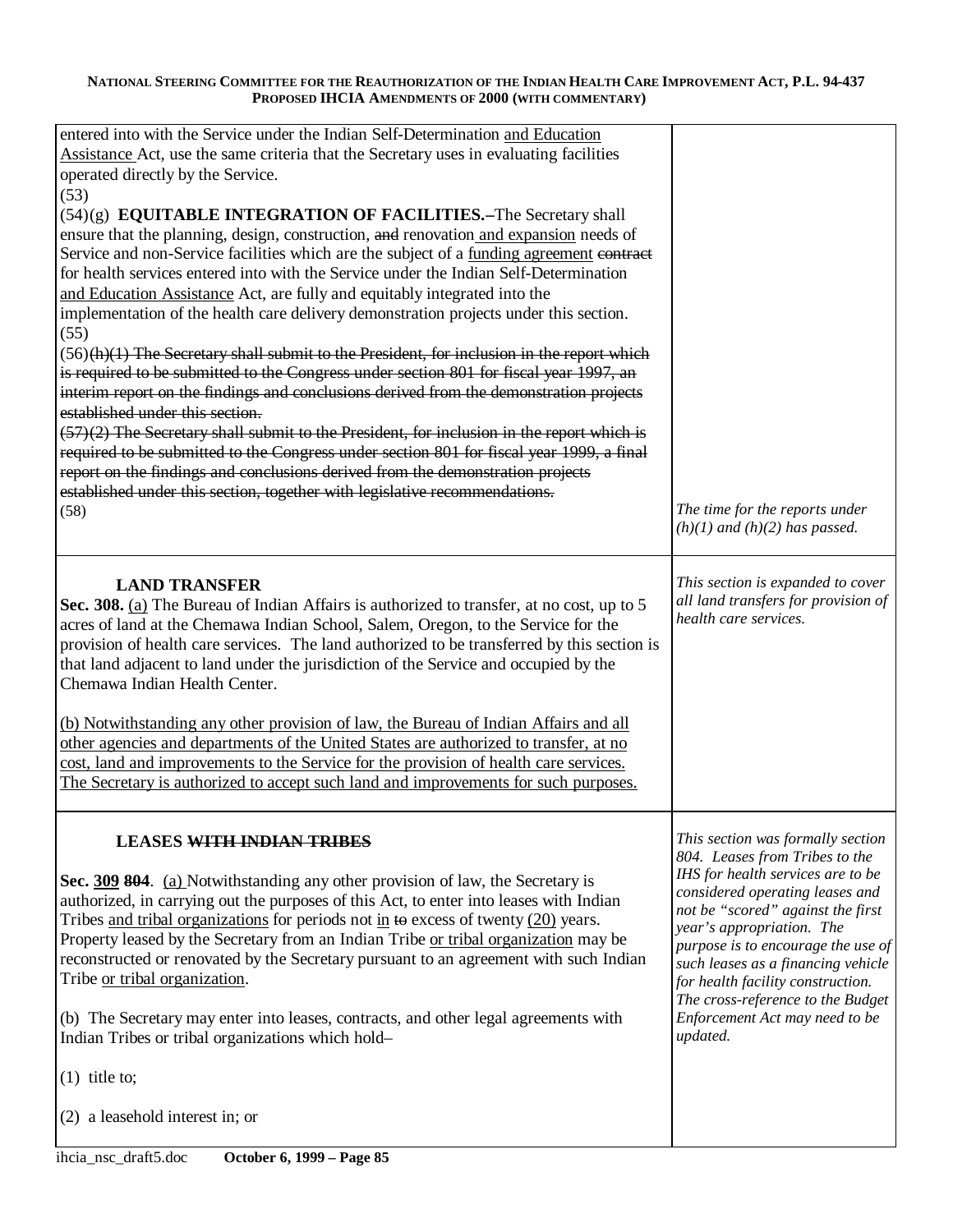| (3) a beneficial interest in (where title is held by the United States in trust for the<br>benefit of a Tribe); facilities used for the administration and delivery of health services<br>by the Service or by programs operated by Indian Tribes or tribal organizations to<br>compensate such Indian Tribes or tribal organizations for costs associated with the use<br>of such facilities for such purposes, and such leases shall be considered as operating<br>leases for the purposes of scoring under the Budget Enforcement Act, notwithstanding<br>any other provision of law. Such costs include rent, depreciation based on the useful life<br>of the building, principal and interest paid or accrued, operation and maintenance<br>expenses, and other expenses determined by regulation to be allowable pursuant to<br>regulations under section 105(l) of the Indian Self-Determination and Education                                                                                                                                                                                                                                                                                                                                                                                                                                                                                                                                                                                                                                                                                                                                                                                                                                                                                                                                                                                                                                                                                                                                                                                                                                                                                                                                                                                                                    |                                                                                                                                                                                                                                                                                                                                                                                                                   |
|------------------------------------------------------------------------------------------------------------------------------------------------------------------------------------------------------------------------------------------------------------------------------------------------------------------------------------------------------------------------------------------------------------------------------------------------------------------------------------------------------------------------------------------------------------------------------------------------------------------------------------------------------------------------------------------------------------------------------------------------------------------------------------------------------------------------------------------------------------------------------------------------------------------------------------------------------------------------------------------------------------------------------------------------------------------------------------------------------------------------------------------------------------------------------------------------------------------------------------------------------------------------------------------------------------------------------------------------------------------------------------------------------------------------------------------------------------------------------------------------------------------------------------------------------------------------------------------------------------------------------------------------------------------------------------------------------------------------------------------------------------------------------------------------------------------------------------------------------------------------------------------------------------------------------------------------------------------------------------------------------------------------------------------------------------------------------------------------------------------------------------------------------------------------------------------------------------------------------------------------------------------------------------------------------------------------------------------|-------------------------------------------------------------------------------------------------------------------------------------------------------------------------------------------------------------------------------------------------------------------------------------------------------------------------------------------------------------------------------------------------------------------|
| Assistance Act.<br><b>LOANS, LOAN GUARANTEES AND LOAN REPAYMENT</b><br>Sec. 310 (a) There is established in the Treasury of the United States a fund to be<br>known as the Health Care Facilities Loan Fund (hereinafter "HCFLF") to provide to<br>Indian Tribes and tribal organizations direct loans, or guarantees for loans, for<br>construction of health care facilities (including but not limited to inpatient facilities,<br>outpatient facilities, associated staff quarters and specialized care facilities—such as<br>behavioral health and elder care facilities).<br>(b) The Secretary is authorized to issue regulations, developed through rulemaking as<br>set out in Section 802, to provide standards and procedures for governing such loans and<br>loan guarantees, subject to the following conditions:<br>(1) The principal amount of a loan or loan guarantee may cover 100% of eligible costs,<br>including but not limited to planning, design, financing, site land development,<br>construction, rehabilitation, renovation, conversion, improvements, medical equipment<br>and furnishings, other facility related costs and capital purchase (but excluding staffing);<br>(2) The cumulative total of the principal of direct loans and loan guarantees,<br>respectively, outstanding at any one time shall not exceed such limitations as may be<br>specified in appropriation acts;<br>(3) In the discretion of the Secretary, the program may be administered by the Service<br>or the Health Resources and Services Administration (which shall be specified by<br>regulation);<br>(4) The Secretary may make or guarantee a loan with a term of the useful estimated life<br>of the facility, or twenty-five $(25)$ years, whichever is shorter.<br>(5) The Secretary may allocate up to 100% of the funds available for loans or loan<br>guarantees in any year for the purpose of planning and applying for a loan or loan<br>guarantee.<br>(6) The Secretary may accept an assignment of the revenue of an Indian Tribe or tribal<br>organization as security for any direct loan or loan guarantee under this section.<br>(7) In the planning and design of health facilities under this section, users eligible under<br>Section 807(b) may be included in any projection of patient population. | This new section establishes a<br>revolving loan program for direct<br>loans and loan guarantees to<br>address the health facility<br>construction backlog. Provides<br>that the funds are refreshed as<br>loans are repaid and allows for<br>continuing appropriations.<br>Allows funds under this section to<br>be used for matching other federal<br>funds. Establishes a grant<br>program for loan repayment. |
| (8) The Secretary shall not collect loan application, processing or other similar fees                                                                                                                                                                                                                                                                                                                                                                                                                                                                                                                                                                                                                                                                                                                                                                                                                                                                                                                                                                                                                                                                                                                                                                                                                                                                                                                                                                                                                                                                                                                                                                                                                                                                                                                                                                                                                                                                                                                                                                                                                                                                                                                                                                                                                                                   |                                                                                                                                                                                                                                                                                                                                                                                                                   |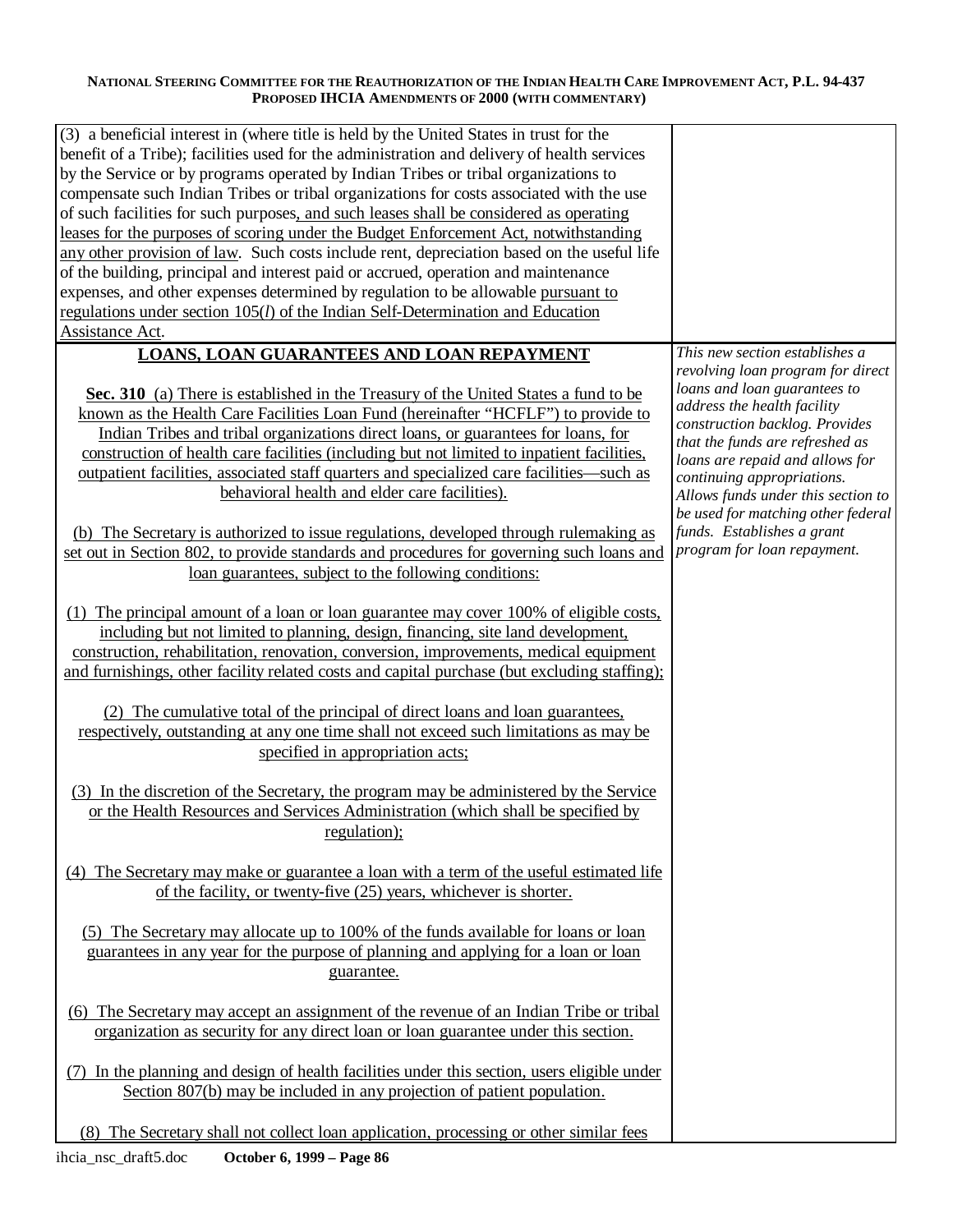| from Indian Tribes or tribal organizations applying for direct loans or loan guarantees      |                                   |
|----------------------------------------------------------------------------------------------|-----------------------------------|
| under this section.                                                                          |                                   |
|                                                                                              |                                   |
| (9) Service funds authorized under loans or loan guarantees in this                          |                                   |
| section shall be eligible for use in matching other federal funds.                           |                                   |
|                                                                                              |                                   |
| (c)<br>$(1)$ HCFLF shall consist of –                                                        |                                   |
|                                                                                              |                                   |
| (A) such sums as may be initially appropriated to HCFLF and as may be subsequently           |                                   |
| appropriated to the Fund under paragraph (2);                                                |                                   |
|                                                                                              |                                   |
| (B) such amounts as may be collected from borrowers; and                                     |                                   |
|                                                                                              |                                   |
| (C) all interest earned on amounts in HCFLF.                                                 |                                   |
| (d)                                                                                          |                                   |
|                                                                                              |                                   |
| (2) There are authorized to be appropriated such sums as may be<br>(e)                       |                                   |
| necessary to initiate HCFLF. For each fiscal year after the initial year in which funds      |                                   |
| are appropriated to HCFLF, there are authorized to be appropriated an amount equal to        |                                   |
| the sum of the amount collected by HCFLF during the preceding fiscal year, and all           |                                   |
| accrued interest.                                                                            |                                   |
| (f)                                                                                          |                                   |
| (g)<br>(3) All amounts appropriated, collected or earned relative to HCFLF shall             |                                   |
| remain available until expended.                                                             |                                   |
| (h)                                                                                          |                                   |
| (d) Amounts in HCFLF and available pursuant to appropriation Acts may be<br>(i)              |                                   |
| expended by the Secretary, acting through the Service, to make loans under this section      |                                   |
| to an Indian Tribe or tribal organization pursuant to a funding agreement entered into       |                                   |
| under the Indian Self-Determination and Education Assistance Act.                            |                                   |
| (i)                                                                                          |                                   |
| (e) The Secretary of the Treasury shall invest such amounts of HCFLF as such<br>(k)          |                                   |
| Secretary determines are not required to meet current withdrawals from HCFLF. Such           |                                   |
| investments may be made only in interest-bearing obligations of the United States. For       |                                   |
| such purpose, such obligations may be acquired on original issue at the issue price, or by   |                                   |
| purchase of outstanding obligations at the market price. Any obligation acquired by the      |                                   |
| fund may be sold by the Secretary of the Treasury at the market price.                       |                                   |
| (1)                                                                                          |                                   |
| (f) The Secretary is authorized to establish a program to provide grants<br>(m)              |                                   |
| to Indian Tribes and tribal organizations for the purpose of repaying all or part of any     |                                   |
| loan obtained by an Indian Tribe or tribal organization for construction and renovation      |                                   |
| of health care facilities (including inpatient facilities, outpatient facilities, associated |                                   |
| staff quarters and specialized care facilities). Loans eligible for such repayment grants    |                                   |
| shall include loans that have been obtained under this Section or otherwise.                 |                                   |
|                                                                                              |                                   |
| <b>TRIBAL LEASING</b>                                                                        | This section was formally section |
|                                                                                              |                                   |
|                                                                                              | 820. Includes all Indian Self-    |
|                                                                                              | Determination and Education       |
| Sec. 311 820. Indian Tribes and tribal organizations providing health care services          | <b>Assistance Act Tribes.</b>     |
| pursuant to a funding agreement contract entered into under the Indian Self-                 |                                   |
| Determination and Education Assistance Act may lease permanent structures for the            |                                   |
| purpose of providing such health care services without obtaining advance approval in         |                                   |
| appropriation Acts.                                                                          |                                   |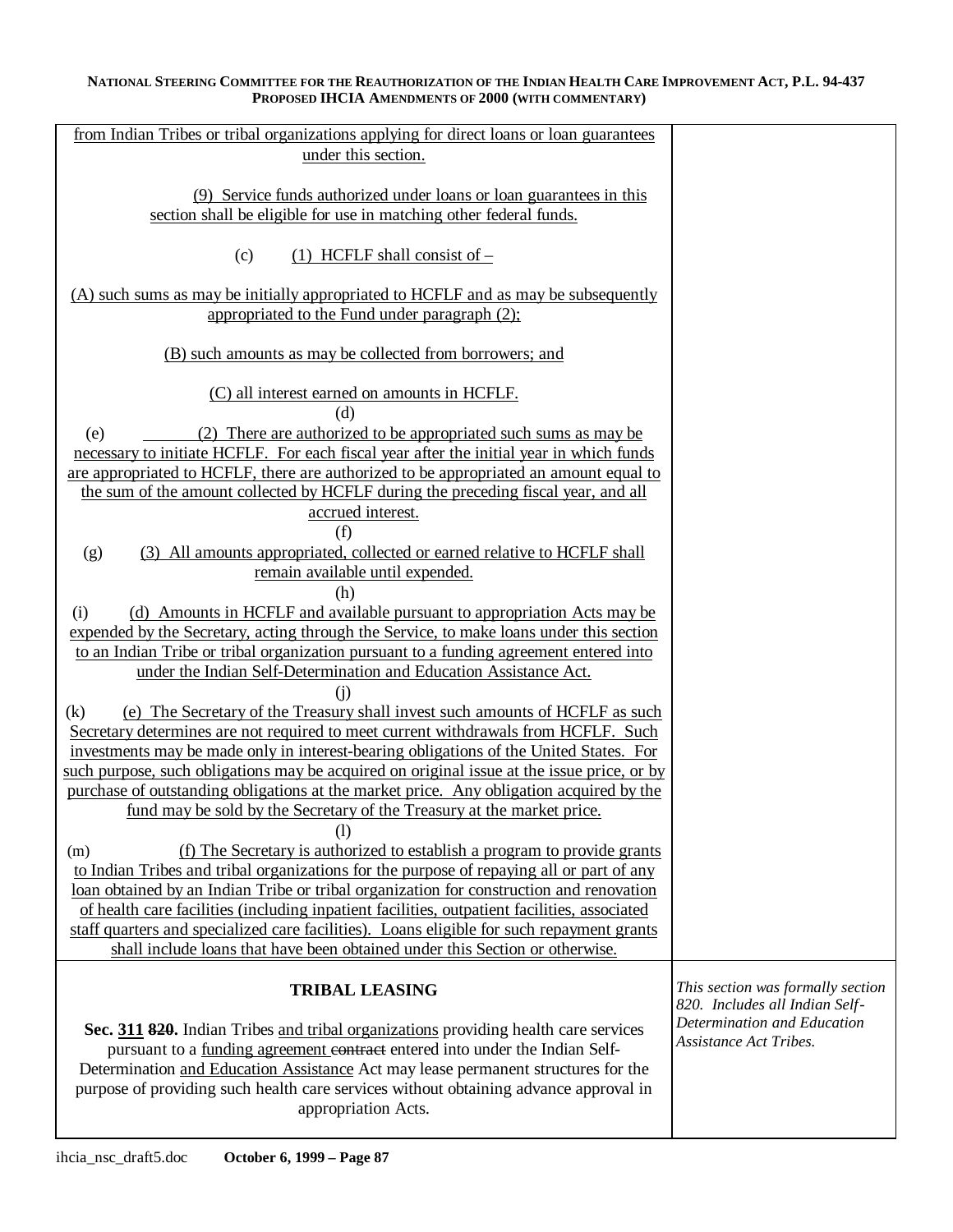| <b>DEMONSTRATION PROJECTS FOR TRIBAL</b><br><b>MANAGEMENT OF HEALTH CARE SERVICES</b><br><b>Sec. 818.</b> $(a)(1)$ The Secretary, acting through the Service, shall make grants to Indian<br>Tribes to establish demonstration projects under which the Indian Tribe will develop<br>and test a phased approach to assumption by the Indian Tribe of the health care delivery<br>system of the Service for members of the Indian Tribe living on or near the reservations<br>of the Indian Tribe through the use of Service, tribal, and private sector resources.                                                                                                                                                                                                                                                                                                                                                                                                                                                                                                                                                                                                                                                                                                                                                                                                                                                                                                                                                                                              | This section was formally section<br>818. Subsections (a) through (d)<br>are deleted because the period for<br>the demonstration has long since<br>passed. Subsection (e) was<br>retained with changes, and it<br>appears below in the newly titled<br>section 312.                                                                                                                                                                                       |
|-----------------------------------------------------------------------------------------------------------------------------------------------------------------------------------------------------------------------------------------------------------------------------------------------------------------------------------------------------------------------------------------------------------------------------------------------------------------------------------------------------------------------------------------------------------------------------------------------------------------------------------------------------------------------------------------------------------------------------------------------------------------------------------------------------------------------------------------------------------------------------------------------------------------------------------------------------------------------------------------------------------------------------------------------------------------------------------------------------------------------------------------------------------------------------------------------------------------------------------------------------------------------------------------------------------------------------------------------------------------------------------------------------------------------------------------------------------------------------------------------------------------------------------------------------------------|-----------------------------------------------------------------------------------------------------------------------------------------------------------------------------------------------------------------------------------------------------------------------------------------------------------------------------------------------------------------------------------------------------------------------------------------------------------|
| $(2)$ A grant may be awarded to an Indian Tribe under paragraph $(1)$ only if the Secretary<br>determines that the Indian Tribe has the administrative and financial capabilities<br>necessary to conduct a demonstration project described in paragraph (1).                                                                                                                                                                                                                                                                                                                                                                                                                                                                                                                                                                                                                                                                                                                                                                                                                                                                                                                                                                                                                                                                                                                                                                                                                                                                                                   |                                                                                                                                                                                                                                                                                                                                                                                                                                                           |
| (b) During the period in which a demonstration project established under subsection (a)<br>is being conducted by an Indian Tribe, the Secretary shall award all health care<br>contracts, including community, behavioral, preventive health care contracts, to the<br>Indian Tribe, in the form of a single grant to which the regulations prescribed under part<br>A of title XIX of the Public Health Service Act (as modified as necessary by any<br>agreement entered into between the Secretary and the Indian Tribe to achieve the<br>purposes of the demonstration project established under subsection (a)) shall apply.<br>(c) The Secretary may waive such provisions of federal procurement law as are<br>necessary to enable any Indian Tribe to develop and test administrative systems under<br>the demonstration project established under subsection (a), but only if such waiver does<br>not diminish or endanger the delivery of health care services to Indians.<br>$(d)(1)$ The demonstration project established under subsection $(a)$ shall terminate on<br>September 30, 1993 or, in the case of a demonstration project for which a grant is made<br>after September 30, 1990, three years after date on which such grant is made.<br>(2) By no later than September 30, 1996, the Secretary shall evaluate the performance<br>of each Indian Tribe that has participated in a demonstration project established under<br>subsection (a) and shall submit to the Congress a report on such evaluations and<br>demonstration projects. |                                                                                                                                                                                                                                                                                                                                                                                                                                                           |
| <u>INDIAN HEALTH SERVICE/TRIBAL FACILITIES JOINT VENTURE</u><br><b>PROGRAM</b>                                                                                                                                                                                                                                                                                                                                                                                                                                                                                                                                                                                                                                                                                                                                                                                                                                                                                                                                                                                                                                                                                                                                                                                                                                                                                                                                                                                                                                                                                  | This section was formally<br>subsection (e) of Section 818                                                                                                                                                                                                                                                                                                                                                                                                |
| Sec. 312 (a) 818(e)(1) The Secretary, acting through the Service, shall make<br>arrangements with Indian Tribes and tribal organizations to establish joint venture<br>demonstration projects under which an Indian Tribe or tribal organization shall expend<br>tribal, private, or other available nontribal funds, for the acquisition or construction of a<br>health facility for a minimum of $20$ 10 years, under a no-cost lease, in exchange for<br>agreement by the Service to provide the equipment, supplies, and staffing for the<br>operation and maintenance of such a health facility. A Tribe or tribal organization may<br>utilize tribal funds, private sector, or other available resources, including loan<br>guarantees, to fulfill its commitment under this subsection. A Tribe that has begun and<br>substantially completed the process of acquisition or construction of a health facility                                                                                                                                                                                                                                                                                                                                                                                                                                                                                                                                                                                                                                            | (Demonstration Projects for tribal<br>Management of Health Care<br>Services). The IHS and Tribes<br>may enter into joint ventures<br>under which the Tribe is<br>responsible for the facility and<br>IHS is responsible for equipment,<br>supplies, and staffing. Provides<br>that the IHS and the Tribe, at the<br>time of entering into a joint<br>venture, shall negotiate to<br>determine the appropriate course<br>of action at the end of the lease |

shall be eligible to establish a joint venture project with the Service using such health ihcia\_nsc\_draft5.doc **October 6, 1999 – Page 88**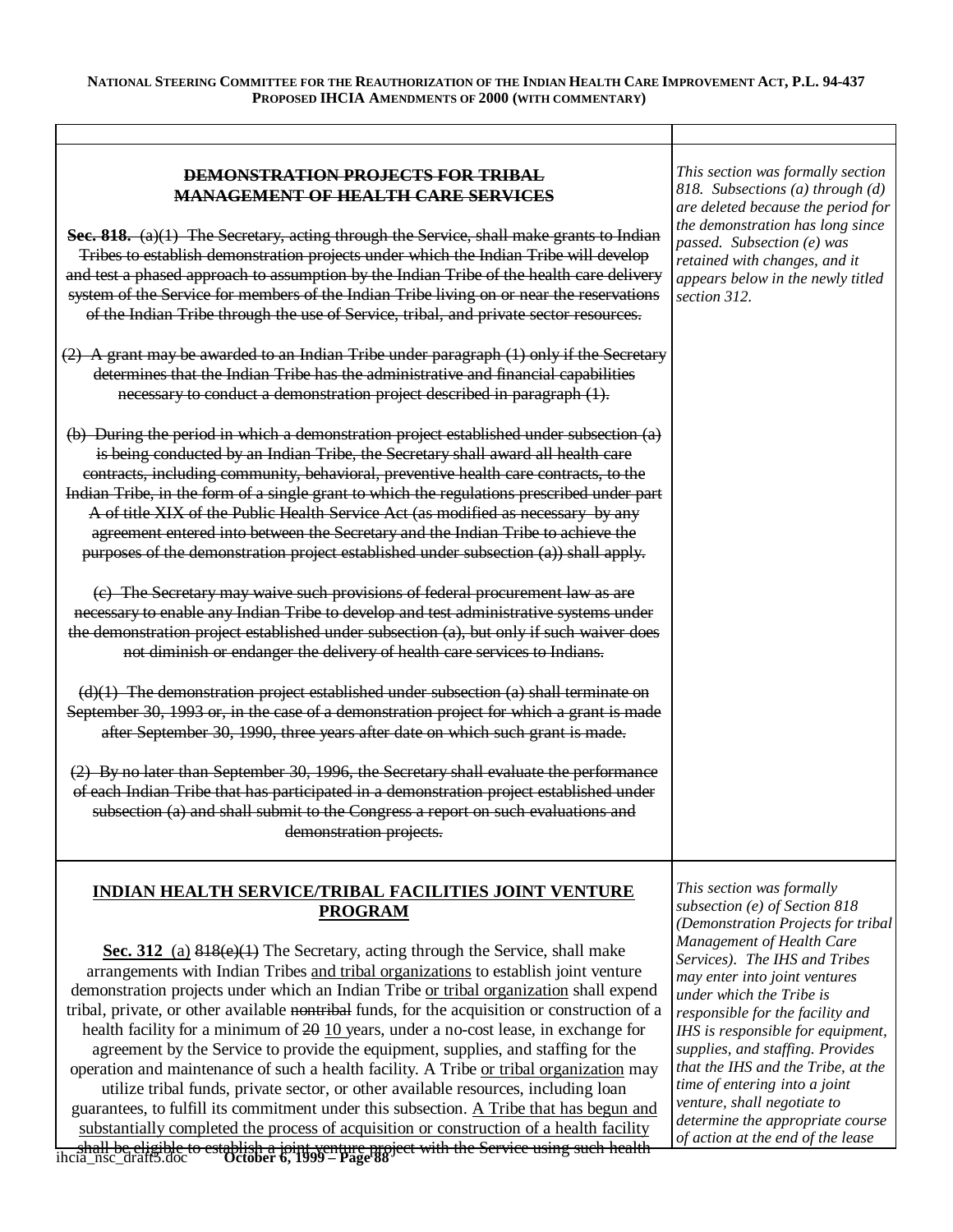| shall be eligible to establish a joint venture project with the Service using such health<br>facility.                                                                                                                                                                                                                                                                                                                                                                                                                                                                                                                                                                                                                                                                                      | period. Provides for staff<br>quarters construction. Allows<br>creative, alternative financing.                                                   |
|---------------------------------------------------------------------------------------------------------------------------------------------------------------------------------------------------------------------------------------------------------------------------------------------------------------------------------------------------------------------------------------------------------------------------------------------------------------------------------------------------------------------------------------------------------------------------------------------------------------------------------------------------------------------------------------------------------------------------------------------------------------------------------------------|---------------------------------------------------------------------------------------------------------------------------------------------------|
| $(b)(1)$ $(2)$ The Secretary shall make such an arrangement with an Indian Tribe or tribal<br>organization only if $-$                                                                                                                                                                                                                                                                                                                                                                                                                                                                                                                                                                                                                                                                      | Tribe/tribal organization must<br>demonstrate administrative and<br>financial capabilities for                                                    |
| (A) the Secretary first determines that the Indian Tribe or tribal organization has<br>the administrative and financial capabilities necessary to complete the timely acquisition<br>or construction of the health facility described in paragraph (1), and<br>(B) the Indian Tribe or tribal organization meets the need criteria which shall be<br>developed through the negotiated rulemaking process provided for under Sec. 802.                                                                                                                                                                                                                                                                                                                                                       | construction or acquisition of the<br>facility, and must meet the "need"<br>criteria that are to be developed<br>through negotiated rulemaking.   |
| (2) The Secretary shall negotiate an agreement with the Indian Tribe or tribal<br>organization regarding the continued operation of the facility at the end of the initial 10<br>year no-cost lease period.                                                                                                                                                                                                                                                                                                                                                                                                                                                                                                                                                                                 |                                                                                                                                                   |
| $(c)$ $(3)$ An Indian Tribe or tribal organization that has entered into a written agreement<br>with the Secretary under this subsection, and that breaches or terminates without cause<br>such agreement, shall be liable to the United States for the amount that has been paid to<br>the Tribe or tribal organization, or paid to a third party on the Tribe's or tribal<br>organization's behalf, under the agreement. The Secretary has the right to recover<br>tangible property (including supplies), and equipment, less depreciation, and any funds<br>expended for operations and maintenance under this section. The preceding sentence<br>does not apply to any funds expended for the delivery of health care services, or for<br>personnel or staffing, shall be recoverable. |                                                                                                                                                   |
| (d) Recovery for non-use. An Indian Tribe or tribal organization that has entered into a<br>written agreement with the Secretary under this subsection shall be entitled to recover<br>from the United States an amount that is proportional to the value of such facility should<br>at any time within 10 years the Service ceases to use the facility or otherwise breaches<br>the agreement.                                                                                                                                                                                                                                                                                                                                                                                             |                                                                                                                                                   |
| (e) Wherever "health facility" or "health facilities" are used in this section, they<br>may include quarters needed to provide housing for staff of the tribal health program.                                                                                                                                                                                                                                                                                                                                                                                                                                                                                                                                                                                                              |                                                                                                                                                   |
| <b>LOCATION OF FACILITIES PRIORITY FOR INDIAN</b><br><b>RESERVATIONS</b>                                                                                                                                                                                                                                                                                                                                                                                                                                                                                                                                                                                                                                                                                                                    | This section was formally section<br>824. In locating facilities, the<br><b>Bureau of Indian Affairs</b>                                          |
| Sec. 313 824. (a) Beginning on the date of the enactment of this section, t The Bureau of<br>Indian Affairs and the Service shall, in all matters involving the reorganization or<br>development of Service facilities, or in the establishment of related employment projects<br>to address unemployment conditions in economically depressed areas, give priority to<br>locating such facilities and projects on Indian lands if requested by the Indian owner and<br>the Indian Tribe with jurisdiction over such lands or other lands owned or leased by the<br>Indian Tribe or tribal organization, provided that priority shall be given to Indian land<br>owned by an Indian Tribe or Tribes.                                                                                        | continues to give preference to<br>Indian lands. The definition of<br>Indian lands is adjusted to make<br>this provision meaningful in<br>Alaska. |
| (b) For purposes of this section, the term "Indian lands" means-                                                                                                                                                                                                                                                                                                                                                                                                                                                                                                                                                                                                                                                                                                                            |                                                                                                                                                   |
| (1) all lands within the limits exterior boundaries of any Indian reservation; and                                                                                                                                                                                                                                                                                                                                                                                                                                                                                                                                                                                                                                                                                                          |                                                                                                                                                   |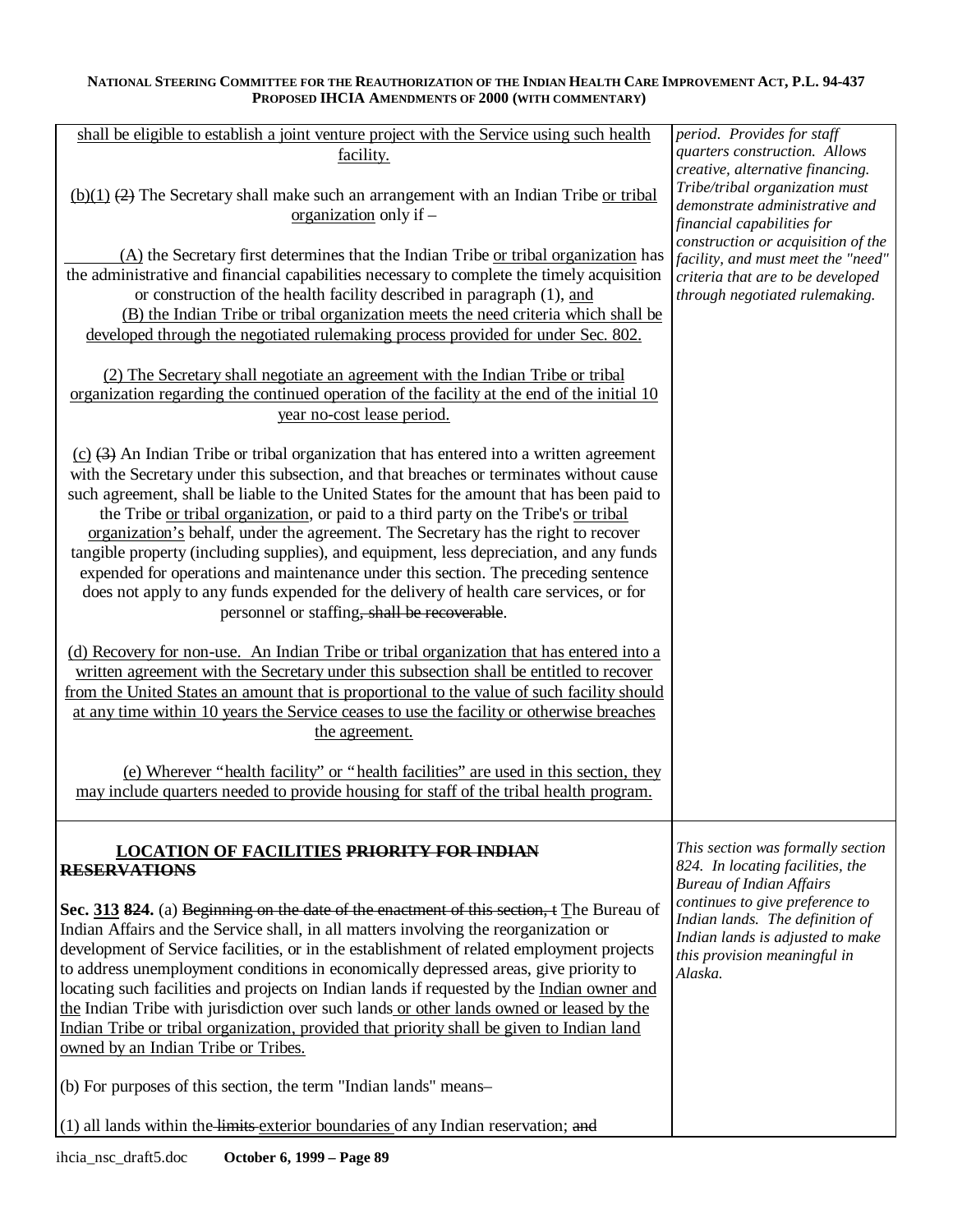| (2) any lands title [to] which is held in trust by the United States for the benefit of any<br>Indian Tribe or individual Indian, or held by any Indian Tribe or individual Indian<br>subject to restriction by the United States against alienation and over which an Indian<br>Tribe exercises governmental power-; and<br>(3) all lands in Alaska owned by any Alaska Native village, or village<br>or regional corporation under the Alaska Native Claims Settlement Act, or any land<br>allotted to any Alaska Native.                                                                                                                                                                                                                                                                                               |                                                                                                                                                                                                                                                                                                                                                          |
|---------------------------------------------------------------------------------------------------------------------------------------------------------------------------------------------------------------------------------------------------------------------------------------------------------------------------------------------------------------------------------------------------------------------------------------------------------------------------------------------------------------------------------------------------------------------------------------------------------------------------------------------------------------------------------------------------------------------------------------------------------------------------------------------------------------------------|----------------------------------------------------------------------------------------------------------------------------------------------------------------------------------------------------------------------------------------------------------------------------------------------------------------------------------------------------------|
| MAINTENANCE AND IMPROVEMENT OF HEALTH CARE<br><b>FACILITIES</b><br>Sec. 314. (a) The Secretary shall submit to the President, for inclusion in the report<br>required to be transmitted to the Congress under section 801, a report which identifies<br>the backlog of maintenance and repair work required at both Service and tribal facilities,<br>including new facilities expected to be in operation in the next fiscal year. The report<br>shall also identify the need for renovation and expansion of existing facilities to support<br>the growth of health care programs.                                                                                                                                                                                                                                      | This is a new section. Requires a<br>report to Congress on the<br>maintenance and improvement<br>backlog (including new facilities).                                                                                                                                                                                                                     |
| (b) The Secretary is authorized to expend maintenance and improvement funds to<br>support maintenance of newly constructed space only if such space falls within the<br>approved supportable space allocation for the Tribe or tribal organization. "Supportable<br>space allocation" shall be defined through the negotiated rulemaking process provided<br>for under Section 802.                                                                                                                                                                                                                                                                                                                                                                                                                                       | Requires "supportable space<br>allocation" to be defined under<br>the negotiated rulemaking<br>provided in Title VIII of this Act.                                                                                                                                                                                                                       |
| (c) In addition to using maintenance and improvement funds for renovation,<br>modernization and expansion of facilities, an Indian Tribe or tribal organization may use<br>maintenance and improvement funds for construction of a replacement facility if the<br>costs of renovation of such facility would exceed a maximum renovation cost threshold.<br>The "maximum renovation cost threshold" shall be determined through the negotiated<br>rulemaking process provided for under Section 802.                                                                                                                                                                                                                                                                                                                      | Allows maintenance and<br>improvement funds to be used to<br>replace a facility when it is not<br>economically feasible to repair<br>the facility. The threshold, such<br>as 80% of replacement costs, is to<br>be determined by rulemaking.                                                                                                             |
| TRIBAL MANAGEMENT OF FEDERALLY-OWNED QUARTERS<br>Sec. 315. (a)(1) Notwithstanding any other provision of law, an Indian Tribe or tribal<br>organization which operates a hospital or other health facility and the federally-owned<br>quarters associated therewith pursuant to a funding agreement under the Indian Self-<br>Determination and Education Assistance Act shall have the authority to establish the<br>rental rates charged to the occupants of such quarters by providing notice to the<br>Secretary of its election to exercise such authority.<br>(2) In establishing rental rates pursuant to authority of this subsection, an Indian Tribe<br>or tribal organization shall endeavor to achieve the following objectives –<br>(A) to base such rental rates on the reasonable value of the quarters to | This is a new section. Tribes<br>operating health care facilities<br>under the Indian Self-<br>Determination and Education<br>Assistance Act may manage<br>associated federally-owned<br>quarters, including setting rental<br>rates for all occupants of such<br>quarters and collecting rents<br>directly from occupants who are<br>federal employees. |
| the occupants thereof, and<br>(B) to generate sufficient funds to prudently provide for the operation                                                                                                                                                                                                                                                                                                                                                                                                                                                                                                                                                                                                                                                                                                                     |                                                                                                                                                                                                                                                                                                                                                          |
|                                                                                                                                                                                                                                                                                                                                                                                                                                                                                                                                                                                                                                                                                                                                                                                                                           |                                                                                                                                                                                                                                                                                                                                                          |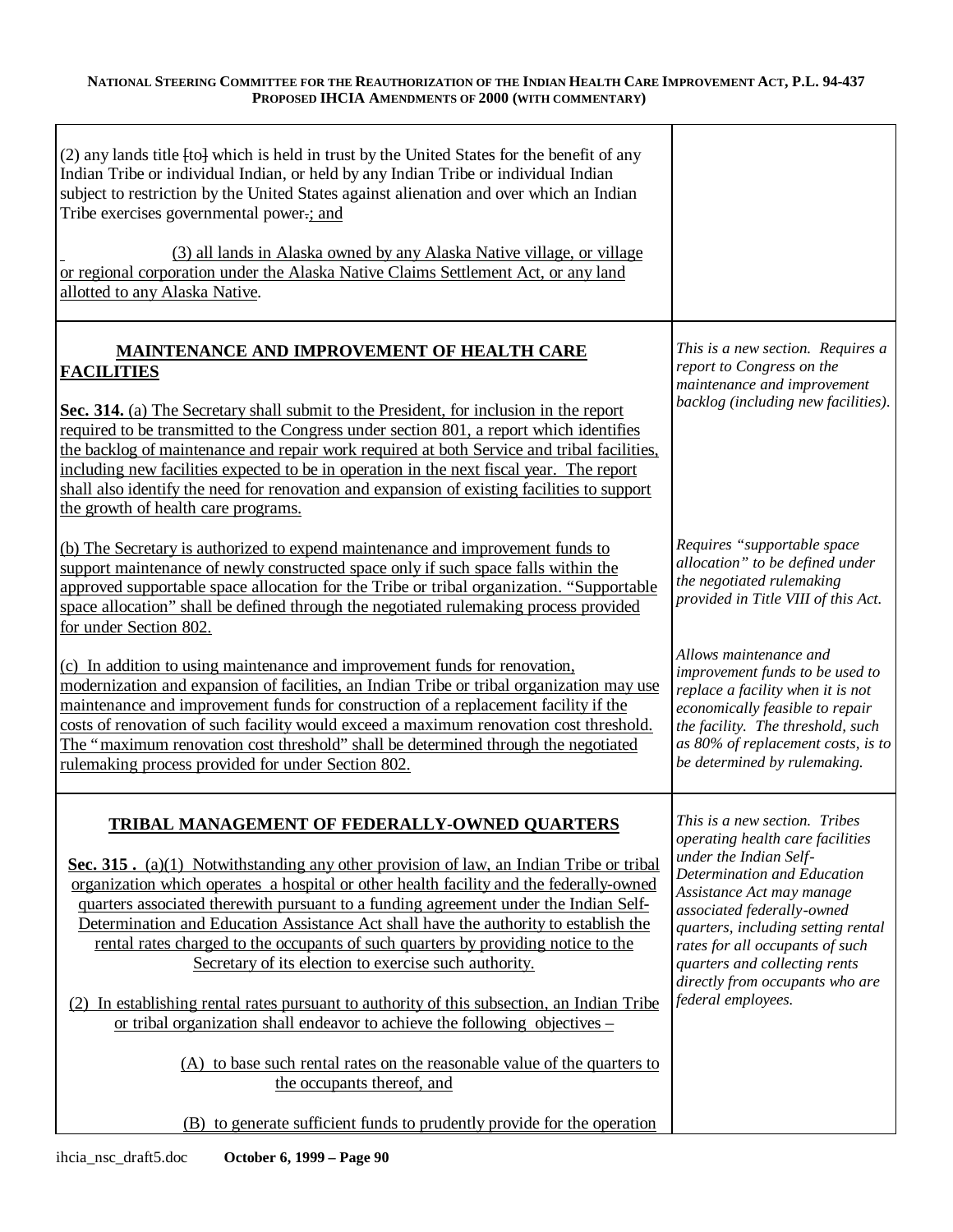| and maintenance of the quarters, and, subject to the discretion of the Indian Tribe or       |  |
|----------------------------------------------------------------------------------------------|--|
| tribal organization, to supply reserve funds for capital repairs and replacement of the      |  |
| quarters.                                                                                    |  |
|                                                                                              |  |
| (3) Any quarters whose rental rates are established by an Indian Tribe or tribal             |  |
| organization pursuant to authority of this subsection shall remain eligible for quarters     |  |
| improvement and repair (QI&R) funds to the same extent as all federally-owned                |  |
| quarters used to house personnel in IHS-supported programs;                                  |  |
|                                                                                              |  |
| (4) An Indian Tribe or tribal organization which exercises the authority provided under      |  |
| this subsection shall provide occupants with no less than 60 days notice of any change in    |  |
| rental rates.                                                                                |  |
|                                                                                              |  |
| (b)(1) Notwithstanding any other provision of law, and subject to paragraph (2) hereof,      |  |
| an Indian Tribe or a tribal organization which operates federally-owned quarters             |  |
| pursuant to a funding agreement under the Indian Self-Determination and Education            |  |
| Assistance Act shall have the authority to collect rents directly from federal employees     |  |
| who occupy such quarters in accordance with the following:                                   |  |
|                                                                                              |  |
| (A) the Indian Tribe or tribal organization shall notify                                     |  |
| the Secretary and the subject federal employees of its election to exercise its authority to |  |
| collect rents directly from such federal employees;                                          |  |
| (B) upon receipt of a notice described in (A), the                                           |  |
| federal employees shall pay rents for occupancy of such quarters directly to the Indian      |  |
| Tribe or tribal organization and the Secretary shall have no further authority to collect    |  |
| rents from such employees through payroll deduction or otherwise;                            |  |
|                                                                                              |  |
| (C) such rent payments shall be retained by the Indian                                       |  |
| Tribe or tribal organization and shall not be made payable to or otherwise be deposited      |  |
| with the United States; and                                                                  |  |
|                                                                                              |  |
| (D) such rent payments shall be deposited into a                                             |  |
| separate account which shall be used by the Indian Tribe or tribal organization for the      |  |
| maintenance (including capital repairs and replacement) and operation of the quarters        |  |
| and facilities as the Indian Tribe or tribal organization shall determine.                   |  |
|                                                                                              |  |
| (2) If an Indian Tribe or tribal organization which has made an election                     |  |
| under paragraph (1) hereof requests retrocession of its authority to directly collect rents  |  |
| from federal employees occupying federally-owned quarters, such retrocession shall           |  |
| become effective on the earlier of-                                                          |  |
|                                                                                              |  |
| (A) the first day of the month that begins no less than                                      |  |
| 180 days after the Indian Tribe or tribal organization notifies the Secretary of its desire  |  |
| to retrocede; or                                                                             |  |
|                                                                                              |  |
| (B) such other date as may be mutually agreed by the Secretary and the Indian                |  |
| Tribe or tribal organization.                                                                |  |
| (c) To the extent that an Indian Tribe or tribal organization, pursuant to                   |  |
| authority granted in subsection (a) hereof, establishes rental rates for federally-owned     |  |
|                                                                                              |  |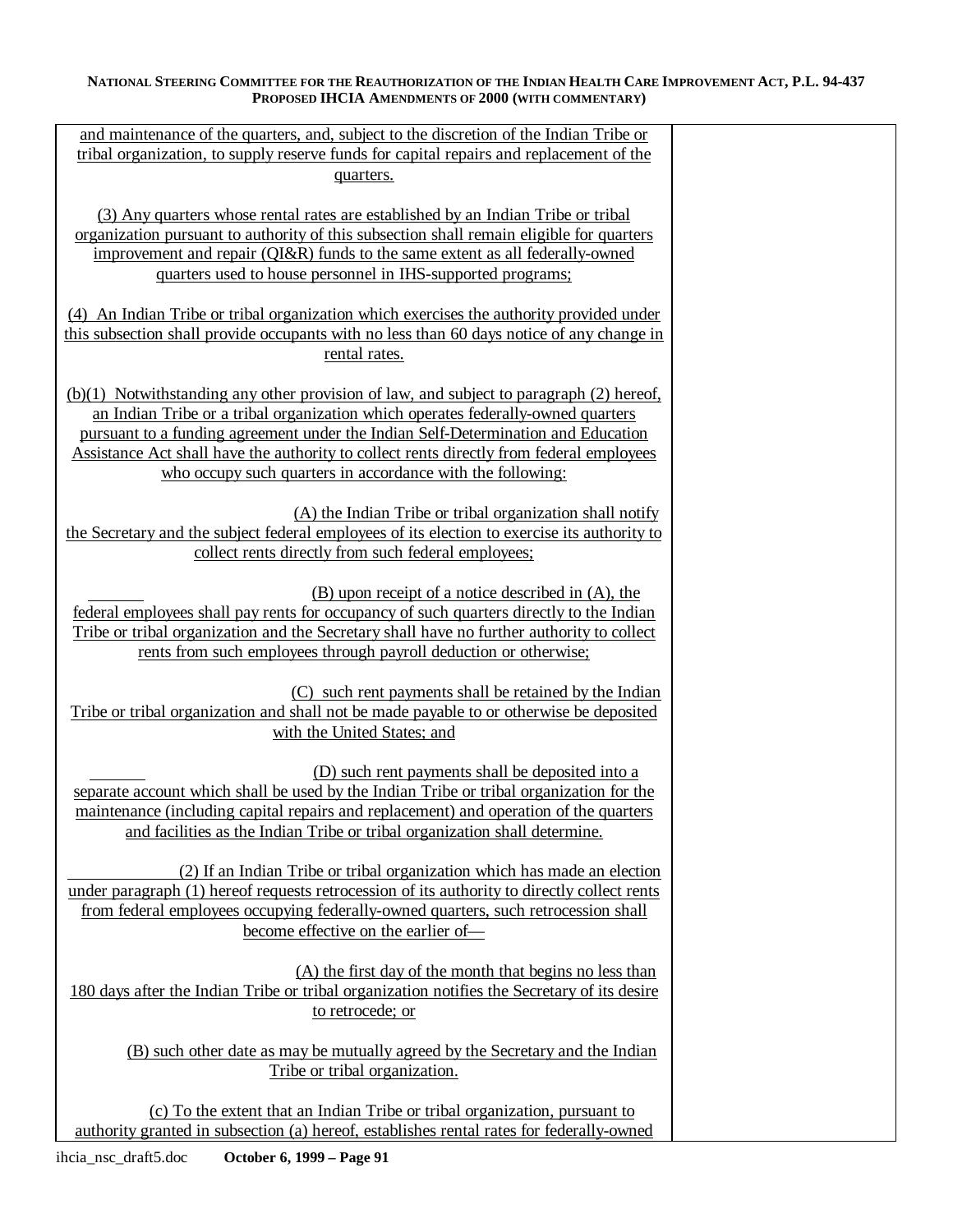| quarters provided to a federal employee in Alaska, such rents may be based on the cost<br>of comparable private rental housing in the nearest established community with a year-<br>round population of 1,500 or more individuals.                                                                                                                                                                                                                                                                                                                                                                                                                     |  |
|--------------------------------------------------------------------------------------------------------------------------------------------------------------------------------------------------------------------------------------------------------------------------------------------------------------------------------------------------------------------------------------------------------------------------------------------------------------------------------------------------------------------------------------------------------------------------------------------------------------------------------------------------------|--|
| APPLICABILITY OF BUY AMERICAN REQUIREMENT                                                                                                                                                                                                                                                                                                                                                                                                                                                                                                                                                                                                              |  |
| Sec. 316 310. (a) The Secretary shall ensure that the requirements of the Buy<br>American Act apply to all procurements made with funds provided pursuant to the<br>authorization contained in section 309-318, provided that Indian Tribes and tribal<br>organizations shall be exempt from these requirements.                                                                                                                                                                                                                                                                                                                                       |  |
| (b) The Secretary shall submit to the Congress a report on the amount of<br>procurements from foreign entities made in fiscal years 1993 and 1994 with funds<br>provided pursuant to the authorization contained in section 309. Such report shall<br>separately indicate the dollar value of items procured with such funds for which the Buy<br>American Act was waived pursuant to the Trade Agreement Act of 1979 or any<br>international agreement to which the United States is a party.                                                                                                                                                         |  |
| $\overline{(e)(b)}$ If it has been finally determined by a court or federal agency that any<br>person intentionally affixed a label bearing a 'Made in America' inscription, or any<br>inscription with the same meaning, to any product sold in or shipped to the United<br>States that is not made in the United States, such person shall be ineligible to receive<br>any contract or subcontract made with funds provided pursuant to the authorization<br>contained in section 309, pursuant to the debarment, suspension, and ineligibility<br>procedures described in sections 9.400 through 9.409 of title 48, Code of federal<br>Regulations. |  |
| $\left(\frac{d}{c}\right)$ For purposes of this section, the term "Buy American Act" means title III<br>of the Act entitled "An Act making appropriations for the Treasury and Post Office<br>Departments for the fiscal year ending June 30, 1934, and for other purposes,",<br>approved March 3, 1933 (41 U.S.C. 10a et seq.).                                                                                                                                                                                                                                                                                                                       |  |

# **OTHER FUNDING FOR FACILITIES**

**Sec. 317.** Notwithstanding any other provision of law,

(a) the Secretary is authorized to accept from any source, including federal and State agencies, funds that are available for the construction of health care facilities and use such funds to plan, design and construct health care facilities for Indians and to place such funds into funding agreements authorized under the Indian Self-Determination and Education Assistance Act, 25 U.S.C. § 450f et seq., between the

*Gives IHS the ability to use funding from other sources to address the need for health care facility construction similar to the provision in section 302relating to construction of sanitation facilities.*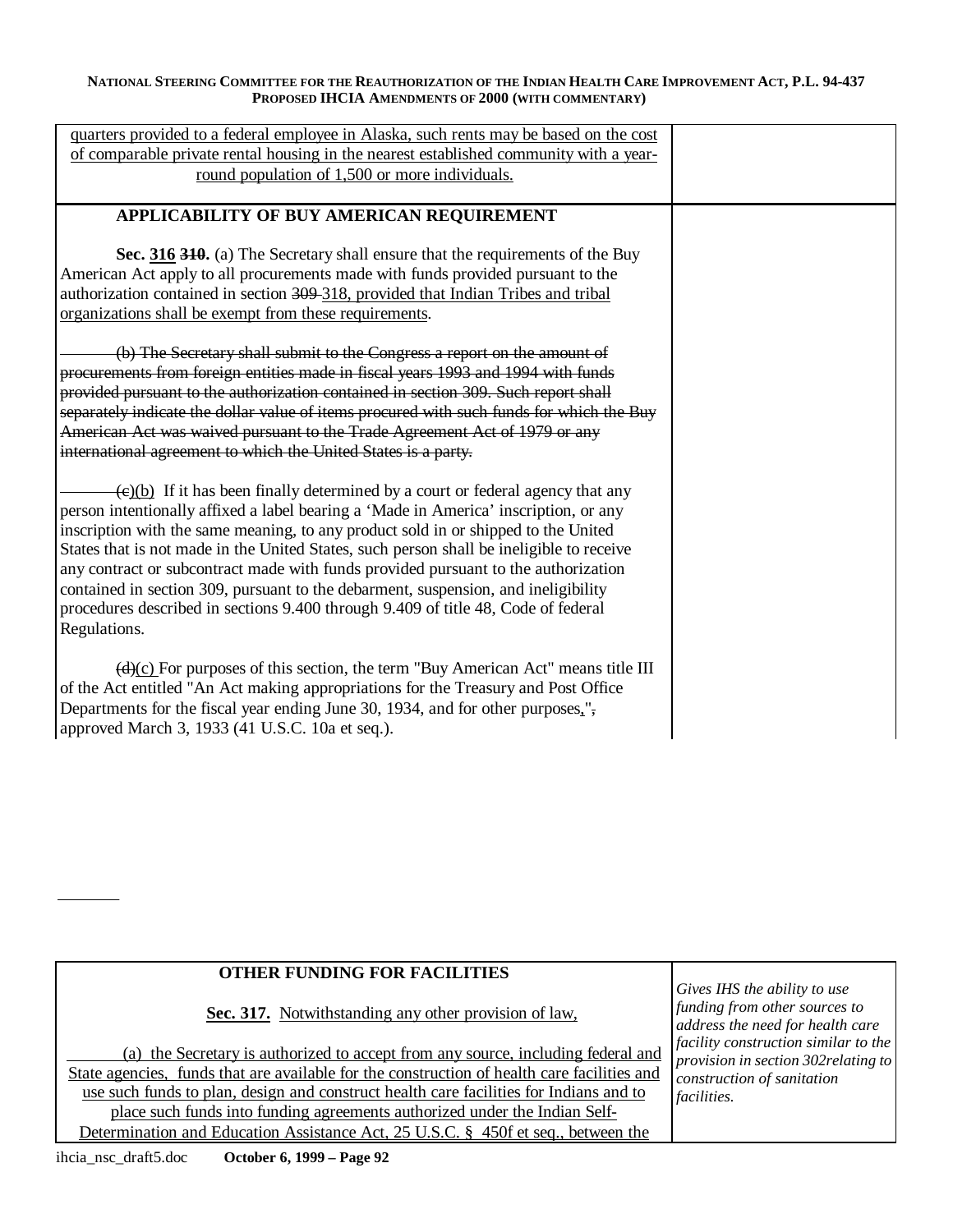| Secretary and an Indian Tribe or tribal organization, provided that receipt of such funds<br>shall have not an effect on the priorities established pursuant to section 301.             |                               |
|------------------------------------------------------------------------------------------------------------------------------------------------------------------------------------------|-------------------------------|
| (b) the Secretary is authorized to enter into interagency agreements with other                                                                                                          |                               |
| <u>federal agencies or State agencies and other entities and to accept funds from such</u><br>federal or State agencies or other sources to provide for the planning, design and         |                               |
| construction of health care facilities to be administered by the Service or by Indian<br>Tribes or tribal organizations under the Indian Self-Determination and Education                |                               |
| Assistance Act in order to carry out the purposes of this Act, together with the purposes<br>for which such funds are appropriated to such other federal department or State agency      |                               |
| or for which the funds were otherwise provided.                                                                                                                                          |                               |
| (c) any federal agency to which funds for the construction of health care                                                                                                                |                               |
| facilities are appropriated is authorized to transfer such funds to the Secretary for the<br>construction of health care facilities to carry out the purposes of this Act as well as the |                               |
| purposes for which such funds are appropriated to such other federal agency.                                                                                                             |                               |
| (d) the Secretary, through the Service, shall establish standards by regulation,<br>developed by rulemaking under Section 802, for the planning, design and construction                 |                               |
| of health care facilities serving Indians under this Act.<br>Sec. 318 309. There are authorized to be appropriated such sums as may be                                                   | Appropriations are authorized |
| necessary for each fiscal year through fiscal year 2012 2000 to carry out this title.                                                                                                    | through 2012.                 |

# **TITLE IV – ACCESS TO HEALTH SERVICES**

# *Introductory Comments*

*1. The Congress has chosen to respond to its special obligation to Indians in part by providing direct appropriations to fund the Indian Health Service (IHS), Tribes, tribal organizations, and urban Indian organizations and in part by authorizing the IHS, Tribes and tribal organizations to bill Medicare, Medicaid and Child Health Insurance Program (CHIP). This draft is intended to remove limitations on the latter so that Indian health programs can take maximum advantage of this funding stream. The Indian health system remains so underfunded, and there continue to be severe health status deficiencies a mong American Indians and Alaska Natives.* 

*2. The objectives of these amendments are intended to:* 

*C maximize recovery from all third-party coverages, including Medicaid, Medicare, and CHIP and any new federally funded health care programs;* 

*C ensure that American Indians and Alaska Natives have access to culturally competent care provided by the Indian Health Service, Tribes and tribal organizations, and urban Indian organizations, and therefore are not assigned without their approval to non-Indian managed care plans; and* 

*C ensure that when services are provided by an Indian health program that the full cost of providing the service will be made available.* 

*3. References to "facilities" have generally been deleted in favor of "programs" so that home - and community-based services and other non-facility based services will be reimbursed. This will ensure reimbursement for Medicare Part B services and eliminate ambiguity about Medicaid coverage.* 

*4. Ongoing, meaningful consultation between the Health Care Financing Administrat ion and Indian health programs and between State Medicaid programs and Indian health programs is critical to ensuring that the principles set forth above are honored.* 

*5. Those sections of this Title that can be accomplished without amendment to the Social Security Act are at the front part of* 

ihcia\_nsc\_draft5.doc **October 6, 1999 – Page 93**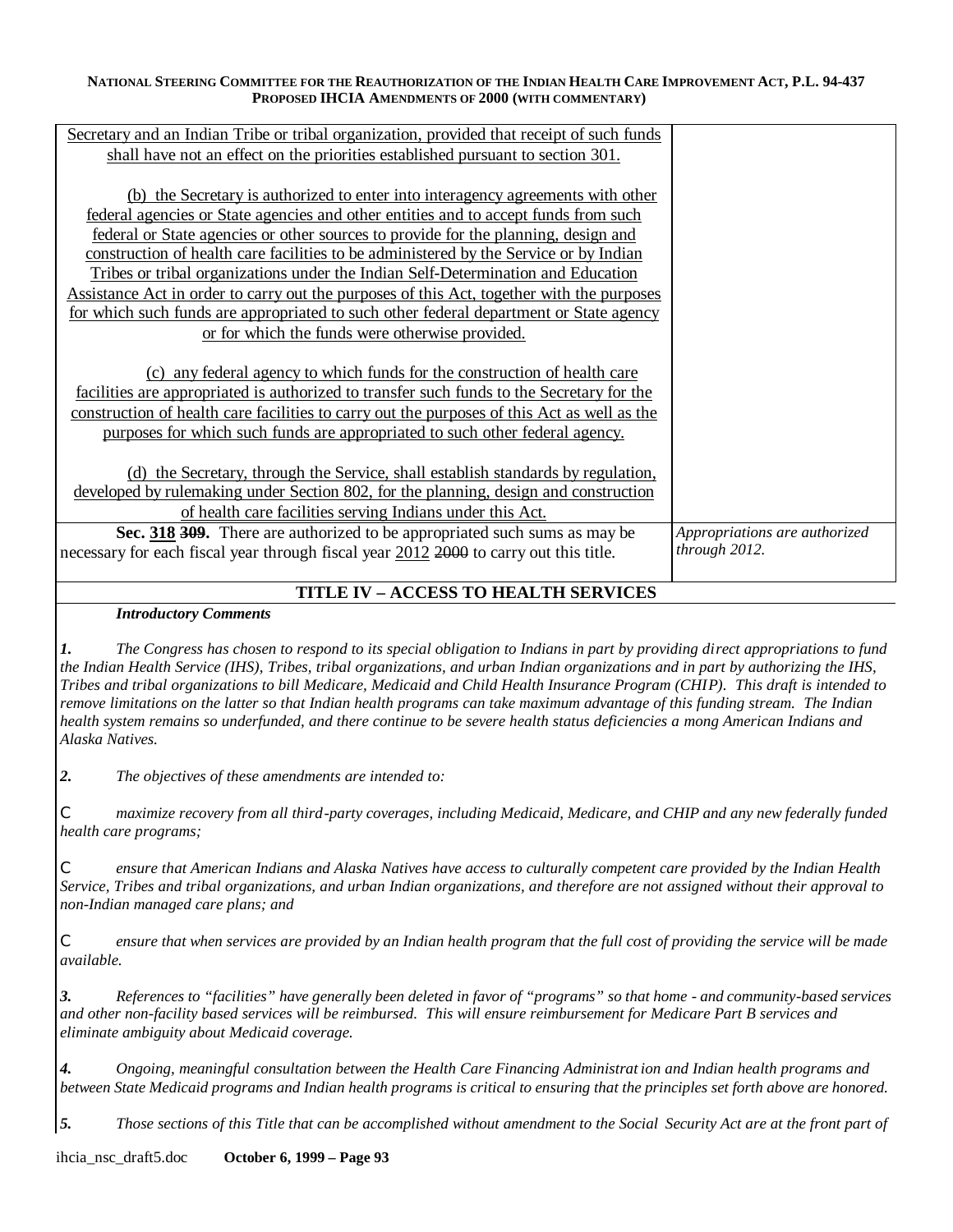*the Title; those that will probably require such amendment are at the end.* 

*Drafting Note:* 

*Many sections of this Title can only be implemented by amendment to the Social Security Act. Earlier amendments to the Soci al Security Act that were specific to Indian programs have been accomplished through amendments to the Indian Health Care Improvement Act. In this proposed bill many of the needed amendments to the Social Security Act have been identified, however it is expected that additional amendments to other sections of the Social Security Act in order to implement the intent of the amendment described or made in this draft. In some other instances, the specific section of the Social Security Act that will have to b e amended has not been identified. In these instances, we have simply noted in the Comment column that such an amendment will be needed.* 

# **TREATMENT OF PAYMENTS UNDER MEDICARE PROGRAM**

| <b>TREATMENT OF PAYMENTS UNDER MEDICARE PROGRAM</b>                                         | Makes the IHS and Tribes and     |
|---------------------------------------------------------------------------------------------|----------------------------------|
|                                                                                             | tribal organizations eligible    |
| SEC. 401. (a) Any payments received by a hospital or skilled nursing facility of            | for Medicare reimbursement       |
| the Service (whether operated by the Service or by an Indian Tribe, or tribal               | for all services for which       |
| organization or tribal organization pursuant to a funding agreement contract under the      | Medicare otherwise pays;         |
| Indian Self-Determination and Education Assistance Act) or by an urban Indian               | extends these rights clearly to  |
| organization pursuant to title V of this Act for services provided to Indians eligible for  | self-governance programs; and    |
| benefits under title XVIII of the Social Security Act shall not be considered in            | continues the assurance that     |
| determining appropriations for health care and services to Indians.                         | such payments will not be        |
|                                                                                             | considered during the            |
| (b) Nothing in this Act authorizes the Secretary to provide services to an Indian           | appropriations process.          |
| beneficiary with coverage under title XVIII of the Social Security Act, as amended, in      |                                  |
| preference to an Indian beneficiary without such coverage.                                  |                                  |
| (c) Sec. $1880(e)$ Notwithstanding any other provision of this title or of Title            | This language before             |
| XVIII of the Social Security Act, payments to which any hospital or skilled nursing         | amendment was Section            |
| facility of the Indian Health Service is entitled by reason of this section shall be placed | $1880(c)$ of the Social Security |
| in a special fund to be held by the Secretary and first used by him (to such extent or in   | Act. The NSC does not believe    |
| such amounts as are provided in appropriation Acts) exclusively for the purpose of          | that provisions regarding the    |
| making any improvements in the programs hospitals and skilled nursing facilities of the     | special fund need to be in the   |
| such Service which may be necessary to achieve or maintain compliance with the              | Social Security Act. Therefore,  |
| applicable conditions and requirements of this title and of Title XVIII of the Social       | it has been moved here and       |
| Security Act. Any funds to be reimbursed which are in excess of the amount necessary        | Section $1880(c)$ is repealed by |
| to achieve or maintain such conditions and requirements shall, subject to the               | a separate provision of this     |
| consultation with Tribes being served by the service unit, be used for reducing the health  | draft.                           |
| resource deficiencies of the Indian Tribes. This paragraph The preceding sentence shall     | This amendment ties together     |
| not cease to apply when the Secretary determines and certifies that substantially all of    | with the amendment to section    |
| the hospitals and skilled nursing facilities of such Service in the United States are in    | 405 under which all tribal       |
| compliance with such conditions and requirements upon the election of an Indian Tribe       | health programs are permitted    |
| or tribal organization under section 405 of the Indian Health Care Improvement Act to       | to bill and be reimbursed        |
| receive payments directly.                                                                  | directly without the funds       |
|                                                                                             | having to pass through the IHS   |
|                                                                                             | special fund. The other          |
|                                                                                             | changes are intended to give     |
|                                                                                             | IHS more flexibility in how it   |
|                                                                                             | uses third party revenue in its  |
|                                                                                             | direct programs.                 |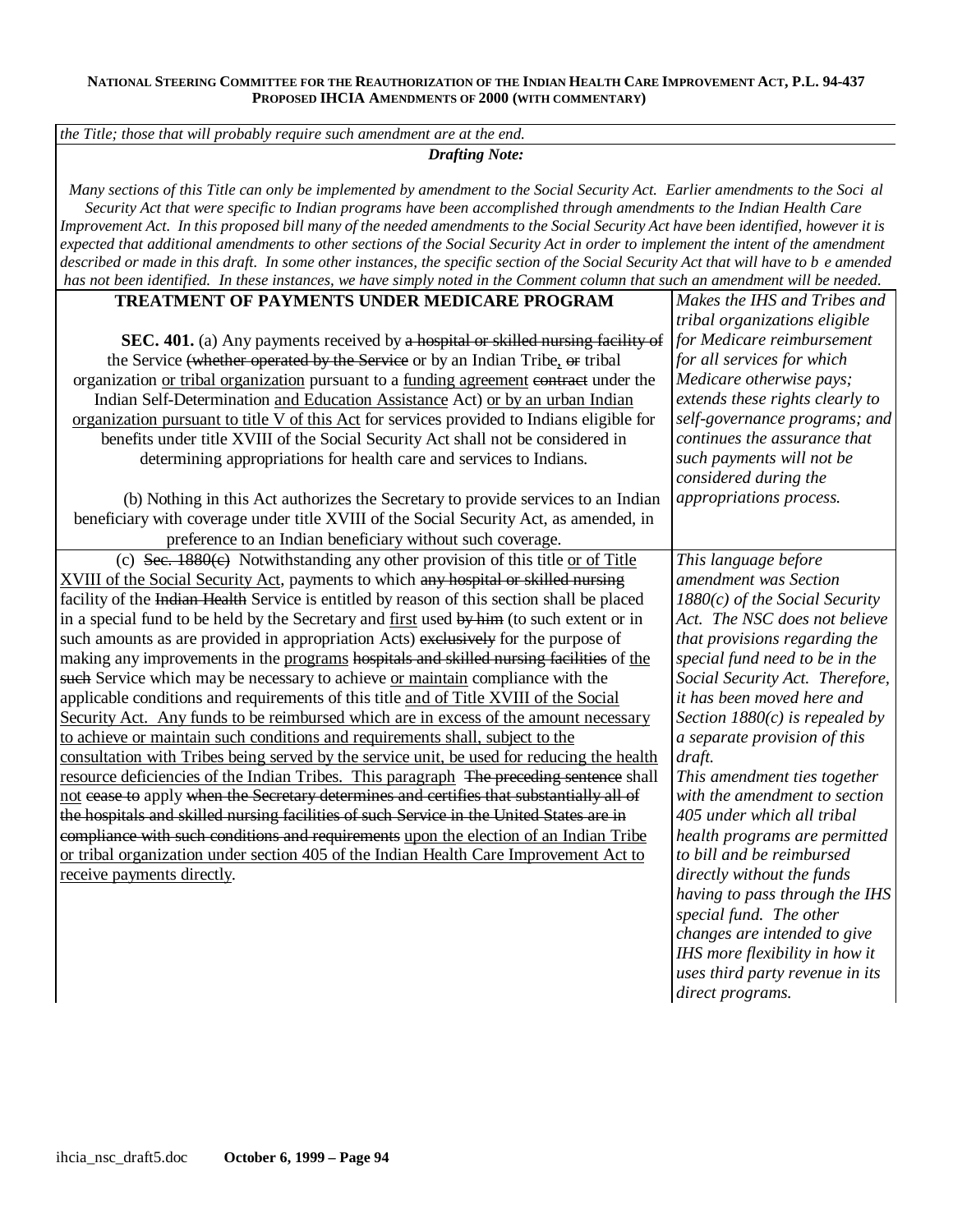# **TREATMENT OF PAYMENTS UNDER MEDICAID PROGRAM**

**SEC. 402.** (a) Notwithstanding any other provision of law, payments to which any facility of the Service (including a hospital, nursing facility, intermediate care facility for the mentally retarded, or any other type of facility which provides services for which payment is available under title XIX of the Social Security Act) is entitled under a State plan by reason of section 1911 of such Act shall be placed in a special fund to be held by the Secretary and first used by him (to such extent or in such amounts as are provided in appropriation Acts) exclusively for the purpose of making any improvements in the facilities of such Service which may be necessary to achieve or maintain compliance with the applicable conditions and requirements of such title. Any payments which are in excess of the amount necessary to achieve or maintain such conditions and requirements shall, subject to the consultation with Tribes being served by the service unit, be used for reducing the health resource deficiencies of the Indian Tribes. In making payments from such fund, the Secretary shall ensure that each service unit of the Service receives 100 at least 80 percent of the amounts to which the facilities of the Service, for which such service unit makes collections, are entitled by reason of section 1911 of the Social Security Act. The subsection shall not apply to Indian Tribes and tribal organizations that elect under Section 405 to receive payments directly.

*Changed percentage from 80% to 100% that must be sent to the service unit. Also provided IHS with more flexibility in use of funds. The latter change parallels the change made to the similar Medicare provision. Need to ensure that the tribal consultation provided for in Title VIII will apply to these decisions by IHS. (Also see note to Section 401(c), Section 1880(c).)* 

*This amendment ties together with the amendment to section 405 under which all tribal health programs are permitted to bill and be reimbursed directly without the funds having to pass through the IHS special fund. No change is made regarding IHS operated facilities. If IHS believes it would benefit from amendment, it can propose that most appropriate to its own operation, provided that 100% of the funds are returned to the service unit that generated the collections. This ensures that none of the services reimbursable under Medicaid will be considered in determining appropriations. This language is taken from S.406 which is pending before Congress. The new subsection (b) is intended to permit IHS and HCFA to track receipts by tribal programs. It is in lieu of other reporting requirements* 

*proposed for those Tribes that receive direct payment. This represents the bare minimum* 

*in reporting.* 

amended. (b) If an Indian Tribe, or tribal organization receives funding from the Service under the Indian Self-Determination and Education Assistance Act or an urban Indian

(b) Any payments received under section 1911 of the Social Security Act  $b$ such facility for services provided to Indians eligible for benefits under title XIX of the Social Security Act shall not be considered in determining appropriations for the

(c) For provisions relating to the authority of certain Indian Tribes and tribal

organizations to elect to directly bill for, and receive payment for, health care services provided by a hospital or clinic of such Tribes or tribal organizations and for which payment may be made under this title, see section 405 of the Indian Health Care

**REPORT** 

report required to be transmitted to the Congress under section 801, an accounting on the amount and use of funds made available to the Service pursuant to this title as a result of reimbursements through title XVIII and XIX of the Social Security Act, as

**Sec. 403.** (a) The Secretary shall submit to the President, for inclusion in the

organization receives funding from the Indian Health Service under Title V of the Indian

provision of health care and services to Indians.

Improvement Act.)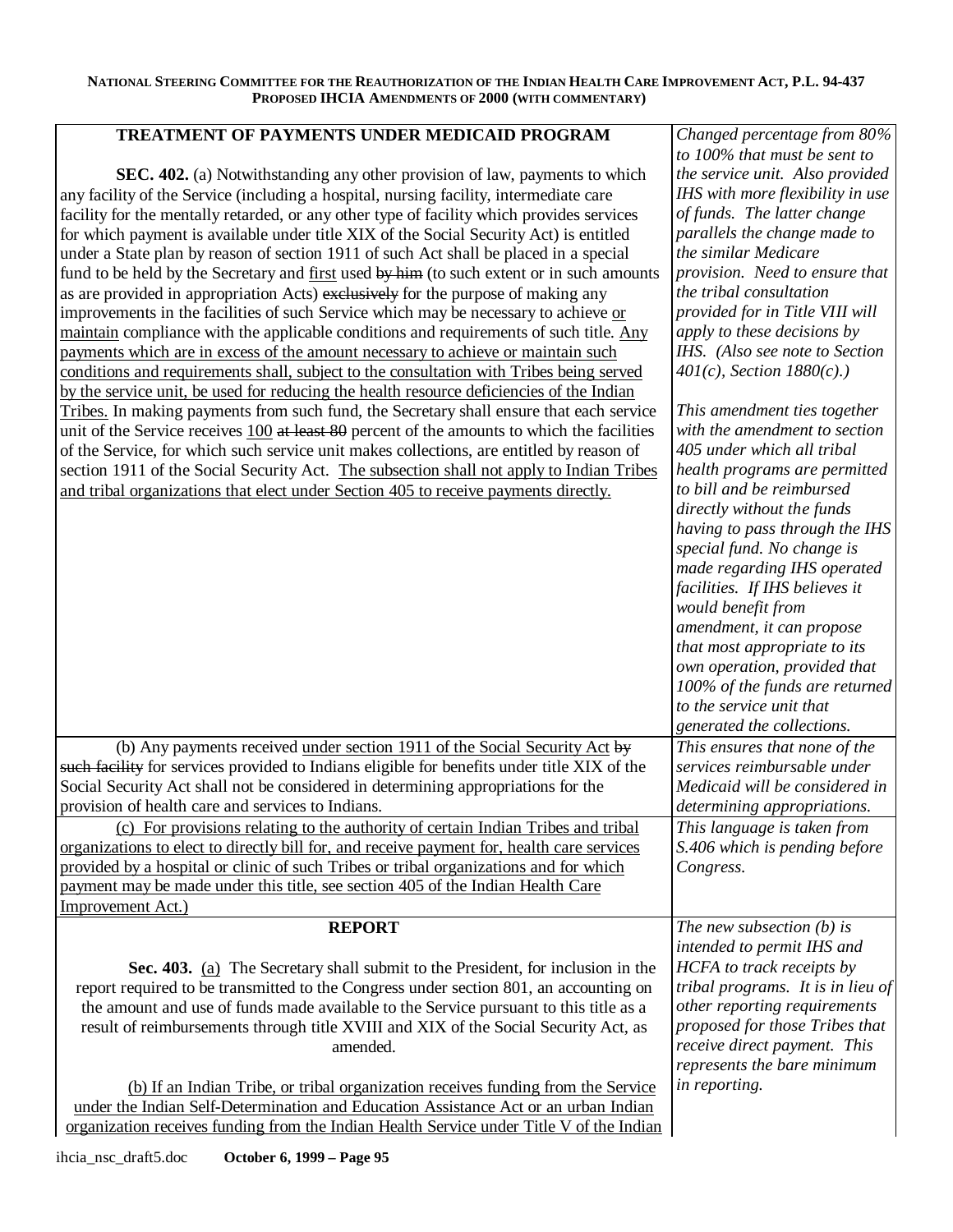| Health Care Improvement Act receives reimbursements or payments under Title XVIII                                                                                                |                                                         |
|----------------------------------------------------------------------------------------------------------------------------------------------------------------------------------|---------------------------------------------------------|
| (Medicare), Title XIX (Medicaid) or Title XXI (children's health insurance program) of                                                                                           |                                                         |
| the Social Security Act, such Indian Tribe, tribal organization, or urban Indian                                                                                                 |                                                         |
| organization shall provide to the Service a list of each provider enrollment number (or                                                                                          |                                                         |
| other identifier) under which it receives payments.                                                                                                                              |                                                         |
| <b>GRANTS TO AND FUNDING AGREEMENTS CONTRACTS WITH THE</b>                                                                                                                       | Reauthorize with amendments                             |
| SERVICE, INDIAN TRIBES, TRIBAL ORGANIZATIONS AND URBAN                                                                                                                           | consistent with other sections                          |
| <b>INDIAN ORGANIZATIONS.</b>                                                                                                                                                     | discussed herein. By deleting                           |
|                                                                                                                                                                                  | "acting through the Service,"                           |
| Sec. 404. (a) The Secretary, acting through the Service, shall make grants to or                                                                                                 | any agency of the Department                            |
| enter into funding agreements contract with Indian Tribes and tribal organizations to<br>assist such organizations in establishing and administering programs on or near federal | could enter into an agreement<br>with a Tribe or tribal |
| Indian reservations and trust areas and in or near Alaska Native villages to assist                                                                                              | organization. Adds references                           |
| individual Indians to-                                                                                                                                                           | to CHIP (Title XXI of the                               |
|                                                                                                                                                                                  | Social Security Act).                                   |
| (1) enroll under section 1818 of part A and sections 1836 and 1837 of part B of                                                                                                  |                                                         |
| title XVIII of the Social Security Act;                                                                                                                                          |                                                         |
|                                                                                                                                                                                  |                                                         |
| (2) pay monthly premiums for coverage due to financial need of such                                                                                                              |                                                         |
| individual; and                                                                                                                                                                  |                                                         |
| (3) apply for medical assistance provided pursuant to title XIX (medicaid) and                                                                                                   |                                                         |
| XXI (children's health insurance program) of the Social Security Act.                                                                                                            |                                                         |
|                                                                                                                                                                                  |                                                         |
| (b) The Secretary, acting through the Service, shall place conditions as deemed                                                                                                  |                                                         |
| necessary to effect the purpose of this section in any funding agreement contract or                                                                                             |                                                         |
| grant which the Secretary makes with any Indian Tribe or tribal organization pursuant to                                                                                         |                                                         |
| this section. Such conditions shall include, but are not limited to, requirements that the                                                                                       |                                                         |
| organization successfully undertake to-                                                                                                                                          |                                                         |
| (1) determine the population of Indians to be served that are or could be                                                                                                        |                                                         |
| recipients of benefits under titles XVIII, and XIX and XXI of the Social Security Act;                                                                                           |                                                         |
|                                                                                                                                                                                  |                                                         |
| (2) assist individual Indians in becoming familiar with and utilizing such                                                                                                       |                                                         |
| benefits;                                                                                                                                                                        |                                                         |
|                                                                                                                                                                                  |                                                         |
| (3) provide transportation to such individual Indians to the appropriate offices                                                                                                 |                                                         |
| for enrollment or applications for medical assistance;                                                                                                                           |                                                         |
|                                                                                                                                                                                  |                                                         |
| (4) develop and implement--                                                                                                                                                      |                                                         |
| (A) a schedule of income levels to determine the extent of payments of                                                                                                           |                                                         |
| premiums by such organizations for coverage of needy individuals; and                                                                                                            |                                                         |
|                                                                                                                                                                                  |                                                         |
| (B) methods of improving the participation of Indians in receiving the benefits                                                                                                  |                                                         |
| provided under titles XVIII, and XIX and XXI of the Social Security Act.                                                                                                         |                                                         |
| (c) The Secretary, acting through the Service, may enter into an agreement with                                                                                                  | This amendment ensures                                  |
| an Indian Tribe, tribal organization, or urban Indian organization which provides for the                                                                                        | reimbursement for outreach,                             |
| receipt and processing of applications for medical assistance under title XIX of the                                                                                             | education regarding eligibility                         |
| Social Security Act and benefits under title XVIII and XXI of the Social Security Act by                                                                                         | and benefits and translation.                           |
| at a Service facility or a health care program facility administered by such Indian Tribe,                                                                                       |                                                         |
| tribal organization or urban Indian organization pursuant to a funding agreement                                                                                                 | Report language (or further                             |
| ihcia_nsc_draft5.doc<br>October 6, 1999 - Page 96                                                                                                                                |                                                         |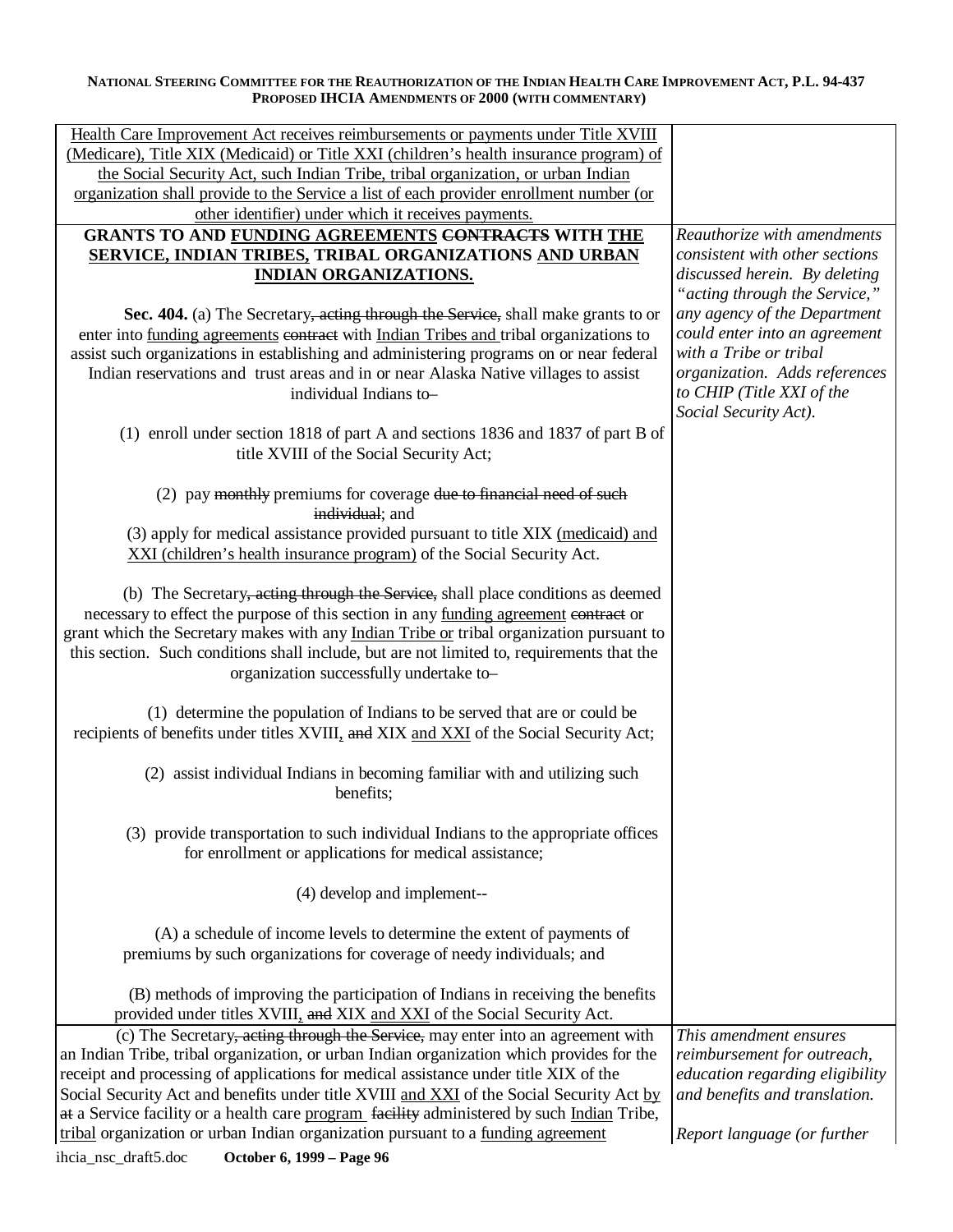| contract under the Indian Self-Determination and Education Assistance Act or a grant or      | amendment) should strongly                         |
|----------------------------------------------------------------------------------------------|----------------------------------------------------|
| contract entered into with an urban Indian organization under title V of this Act.           | support tribal participation in                    |
| Notwithstanding any other provision of law, such agreements shall provide for                | outreach and eligibility                           |
| reimbursement of the cost of outreach, education regarding eligibility and benefits, and     | determination (without making                      |
| translation when such services are provided. The reimbursement may be included in an         | the latter mandatory.) There                       |
| encounter rate or be made on a fee for service basis as appropriate for the provider.        | may be other sections of the                       |
| When necessary to carry out the terms of this section, the Secretary, acting through the     | Social Security Act that should                    |
| Health Care Financing Administration or the Service, may enter into agreements with a        | be amended to strengthen the                       |
| State (or political subdivision thereof) to facilitate cooperation between the State and the |                                                    |
|                                                                                              | right of Tribes to be paid for<br>such activities. |
| Service, Indian Tribe or tribal organization.                                                |                                                    |
|                                                                                              |                                                    |
| (d) (1) The Secretary shall make grants or enter into contracts with urban Indian            | The new $(d)$ extends the                          |
| organizations to assist such organizations in establishing and administering programs to     | application of this section to                     |
| assist individual urban Indians to:                                                          | urban Indian organizations.                        |
|                                                                                              |                                                    |
| (A) enroll under section 1818 of part A and sections 1836 and 1837 of part B of              | The reimbursements under $(c)$                     |
| title XVIII (Medicare) of the Social Security Act;                                           | probably will have to be in the                    |
| (B) pay premiums on behalf of such individuals for coverage under title XVIII                | Social Security Act and are                        |
| of the Social Security Act; and                                                              | intended to be subject to 100%                     |
|                                                                                              | FFP or FMAP, which ever is                         |
| (C) apply for medical assistance provided under title XIX (Medicaid) of the                  | appropriate. Appropriate                           |
| Social Security Act and for child health assistance under title XXI (Child Health            | amendment to the SSA will                          |
| Insurance Program) of the Social Security Act.                                               |                                                    |
|                                                                                              | need to be drafted.                                |
|                                                                                              |                                                    |
| (2) The Secretary shall include in the grants or contracts made or entered into              |                                                    |
| under paragraph (1) requirements that are:                                                   |                                                    |
|                                                                                              |                                                    |
| (A) consistent with the requirements imposed by the Secretary under subsection               |                                                    |
| $(b)$ ;                                                                                      |                                                    |
|                                                                                              |                                                    |
| (B) appropriate to urban Indian organizations and urban Indians; and                         |                                                    |
|                                                                                              |                                                    |
| (C) necessary to effect the purposes of this section.                                        |                                                    |
| <b>DEMONSTRATION PROGRAM FOR DIRECT BILLING AND</b>                                          | Repeal and reenact Section                         |
| <b>REIMBURSEMENT</b>                                                                         | 405 (25 U.S.C. § 1645). This                       |
| OF MEDICARE, MEDICAID, AND OTHER THIRD PARTY PAYORS                                          | reenacted provision allows                         |
|                                                                                              | Tribes and tribal organizations                    |
| Sec. 405. (a) DIRECT BILLING.                                                                | to be paid directly for                            |
|                                                                                              | Medicare, Medicaid and CHIP                        |
|                                                                                              | services without funds having                      |
| (1) IN GENERAL.—An Indian Tribe or tribal organization (as defined in section                | to go through the IHS' special                     |
| 4 of the Indian Health Care Improvement Act) may directly bill for, and receive              |                                                    |
| payment for, health care services provided by such health program for which payment is       | fund. It leaves the special fund                   |
| made under title XVIII of the Social Security Act [42 U.S.C. § 1395 et seq.] (medicare),     | in effect for the IHS. Currently                   |
| under a State plan for medical assistance approved under title XIX of the Social Security    | and in a bill pending before the                   |
| Act [42 U.S.C. § 1396 et seq.] (medicaid), under a State's children's health insurance       | Congress, S. 406, Tribes that                      |
| plan approved under title XXI of the Social Security Act [42 U.S.C. § 1397aa et seq.] or     | receive direct payment under                       |
| from any other third party payor.                                                            | this section are required to                       |
|                                                                                              | make reports to the IHS. In                        |
| (2) APPLICATION OF 100 PERCENT FMAP.—The third sentence of                                   | lieu of such a reporting                           |
| section 1905(b) of the Social Security Act (42 USC $\S$ 1396d(b)) and the second sentence    | requirement as a condition of                      |
| of section 2101(c) of the Social Security Act (42 U.S.C. § 1397aa(c)) shall apply for        | direct payment, a new                              |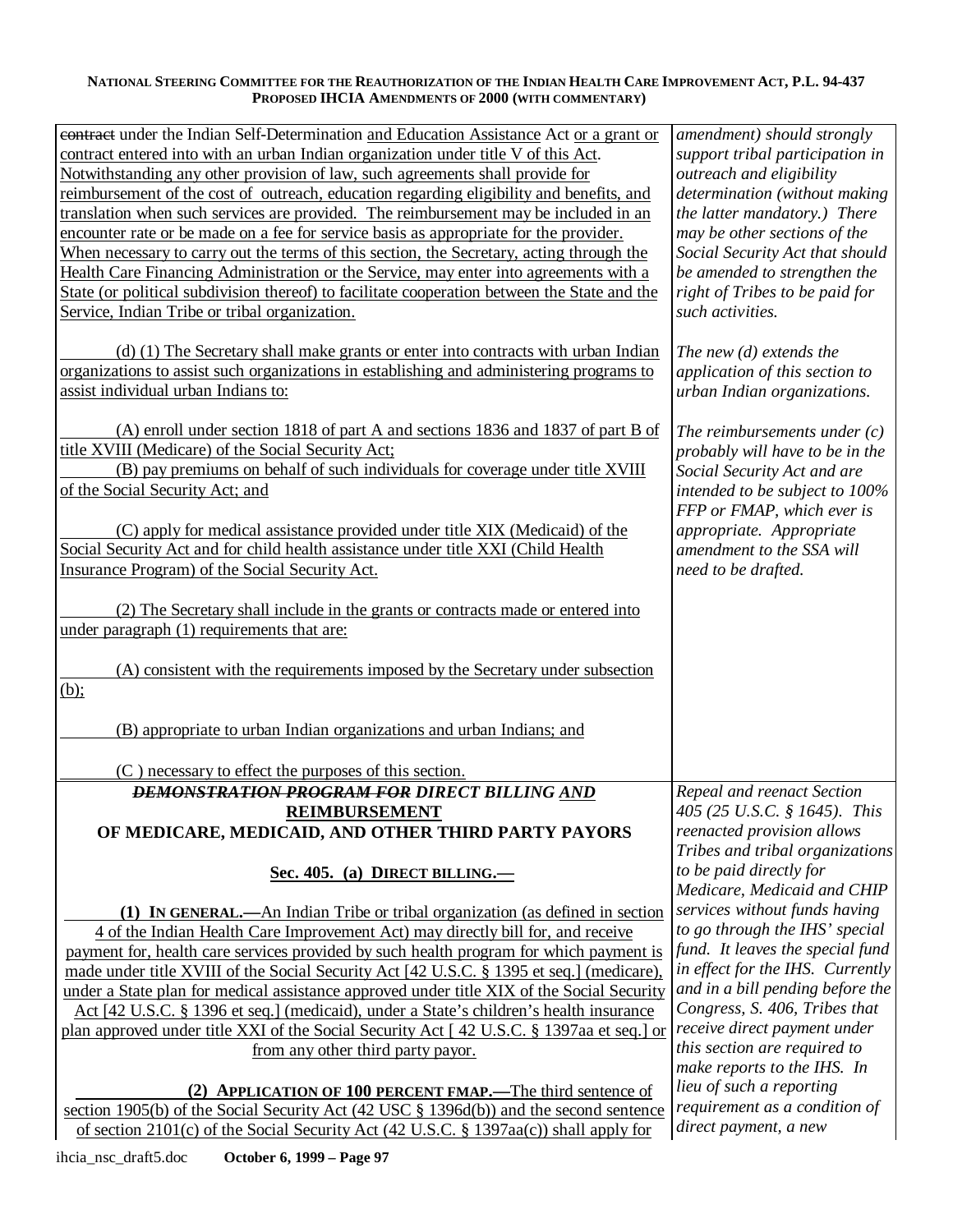purposes of reimbursement under the medicaid or children's health insurance program for health care services directly billed under the program established under this section.

# **(b) DIRECT REIMBURSEMENT.—**

**(1) USE OF FUNDS.—** Each Indian Tribe or tribal organization exercising the option described in subsection (a) of this section shall be reimbursed directly under the medicare, medicaid and children's health insurance programs for services furnished, without regard to the provisions of sections 1880(c) of the Social Security Act (42) U.S.C. § 1395qq(c)) and section 402(a) of this title, but all funds so reimbursed shall first be used by the health program for the purpose of making any improvements in the facility or health programs that may be necessary to achieve or maintain compliance with the conditions and requirements applicable generally to such health services under the medicare, medicaid or children's health insurance program. Any funds so reimbursed which are in excess of the amount necessary to achieve or maintain such conditions or requirements shall be used to provide additional health services, improvements in its health care facilities, or otherwise to achieve the health objectives provided for under section 3 of this Act.

**(2) AUDITS.—** The amounts paid to the health programs exercising the option described in subsection (a) of this section shall be subject to all auditing requirements applicable to programs administered directly by the Service and to facilities participating in the medicare, medicaid and children's health insurance programs.

**(3) NO PAYMENTS FROM SPECIAL FUNDS.—** Notwithstanding section 1880(c) of the Social Security Act (42 U.S.C. § 1395qq(c)) or section 402(a) of this title, no payment may be made out of the special fund described in section 1880(c) of the Social Security Act (42 U.S.C. § 1395qq(c)), or section 402(a) of this title, for the benefit of any health program exercising the option described in subsection (a) of this section during the period of such participation.

**(c) EXAMINATION AND IMPLEMENTATION OF CHANGES.—** The Secretary, acting through the Service, and with the assistance of the Administrator of the Health Care Financing Administration, shall examine on an ongoing basis and implement any administrative changes that may be necessary to facilitate direct billing and reimbursement under the program established under this section, including any agreements with States that may be necessary to provide for direct billing under the medicaid or children's health insurance program.

**(d) WITHDRAWAL FROM PROGRAM.—** A participant in the program established under this section may withdraw from participation in the same manner and under the same conditions that an Indian Tribe or tribal organization may retrocede a contracted program to the Secretary under authority of the Indian Self-Determination and Education Assistance Act (25 USC § 450 et seq.) All cost accounting and billing authority under the program established under this section shall be returned to the Secretary upon the Secretary's acceptance of the withdrawal of participation in this program.

Sec. 405. (a) The Secretary shall establish a demonstration program under which Indian Tribes, tribal organizations, and Alaska Native health organizations, which are contracting the entire operation of an entire hospital or clinic of the Service under

*tribal organizations receiving funding under the Indian Self-Determination and Education Assistance Act to report to IHS all Medicare, Medicaid and CHIP provider enrollment numbers. With that information, IHS and HCFA can generate the information they need for budgeting and other purposes.* 

*requirement has been added that requires all Tribes and*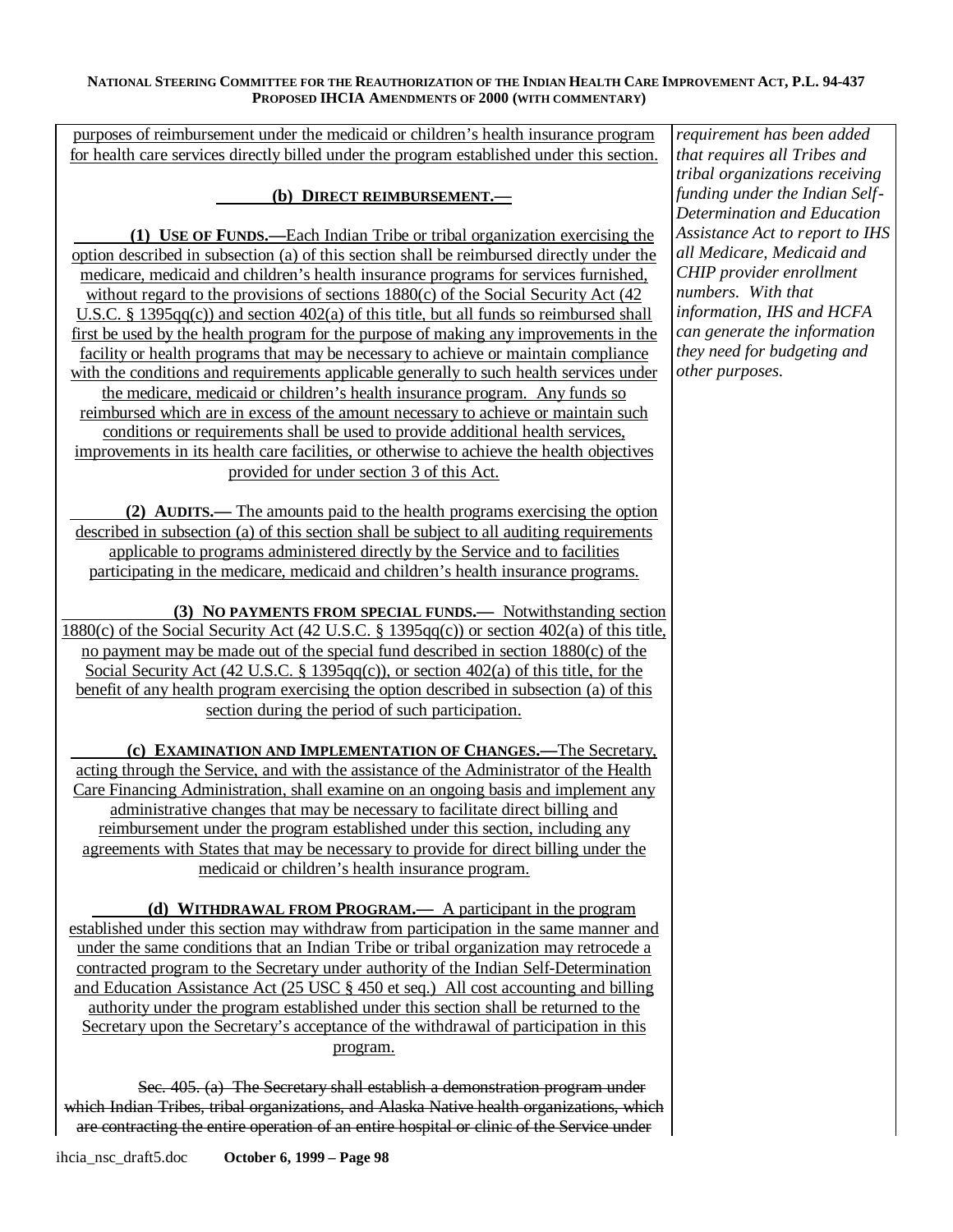the authority of the Indian Self-Determination Act, shall directly bill for, and receive payment for, health care services provided by such hospital or clinic for which payment is made under title XVIII of the Social Security Act (medicare), under a State plan for medical assistance approved under title XIX of the Social Security Act (medicaid), or from any other third-party payor. The last sentence of section 1905(b) of the Social Security Act shall apply for purposes of the demonstration program.

(b)(1) Each hospital or clinic participating in the demonstration program described in subsection (a) shall be reimbursed directly under the medicare and medicaid programs for services furnished without regard to the provisions of section  $1880(c)$  of the Social Security Act and sections  $402(a)$  and  $813(b)(2(A))$  of this Act, but all funds so reimbursed shall first be used by the hospital or clinic for the purpose of making any improvements in the hospital or clinic that may be necessary to achieve or maintain compliance with the conditions and requirements applicable generally to facilities of such type under the medicare or medicaid program. Any funds to reimbursed which are in excess of the amount necessary to achieve or maintain such conditions requirements shall be used–

(A) solely for improving the health resources deficiency level of the Indian Tribe, and

(B) in accordance with the regulations of the Service applicable to funds provided by the Service under any contract entered into under the Indian Self-Determination Act.

(2) The amounts paid to the hospitals and clinics participating in the demonstration program described in subsection (a) shall be subject to all auditing requirements applicable to programs administered directly by the Service and to facilities participating in the medicare and medicaid programs.

(3) The Secretary shall monitor the performance of hospitals and clinics participating in the demonstration program described in subsection (a), and shall require such hospitals and clinics to submit reports on the program to the Secretary on a quarterly basis (or more frequently if the Secretary deems it necessary).

(4) Notwithstanding section 1880(c) of the Social Security Act or section 402(c) of this Act, no payment may be made out of the special fund described in section 1880(c) of the Social Security Act, or section 402(c) of this Act for the benefit of any hospital or clinic participating in the demonstration program described in subsection (a) during the period of such participation.

(c)(1) In order to be considered for participation in the demonstration program described in subsection (a), a hospital or clinic must submit an application to the Secretary which establishes to the satisfaction of the Secretary that–

(A) The Indian Tribe, tribal organization, or Alaska Native health organization contracts the entire operation of the Service facility;

(B) The facility is eligible to participate in the medicare and medicaid programs under sections 1880 and 1911 of the Social Security Act;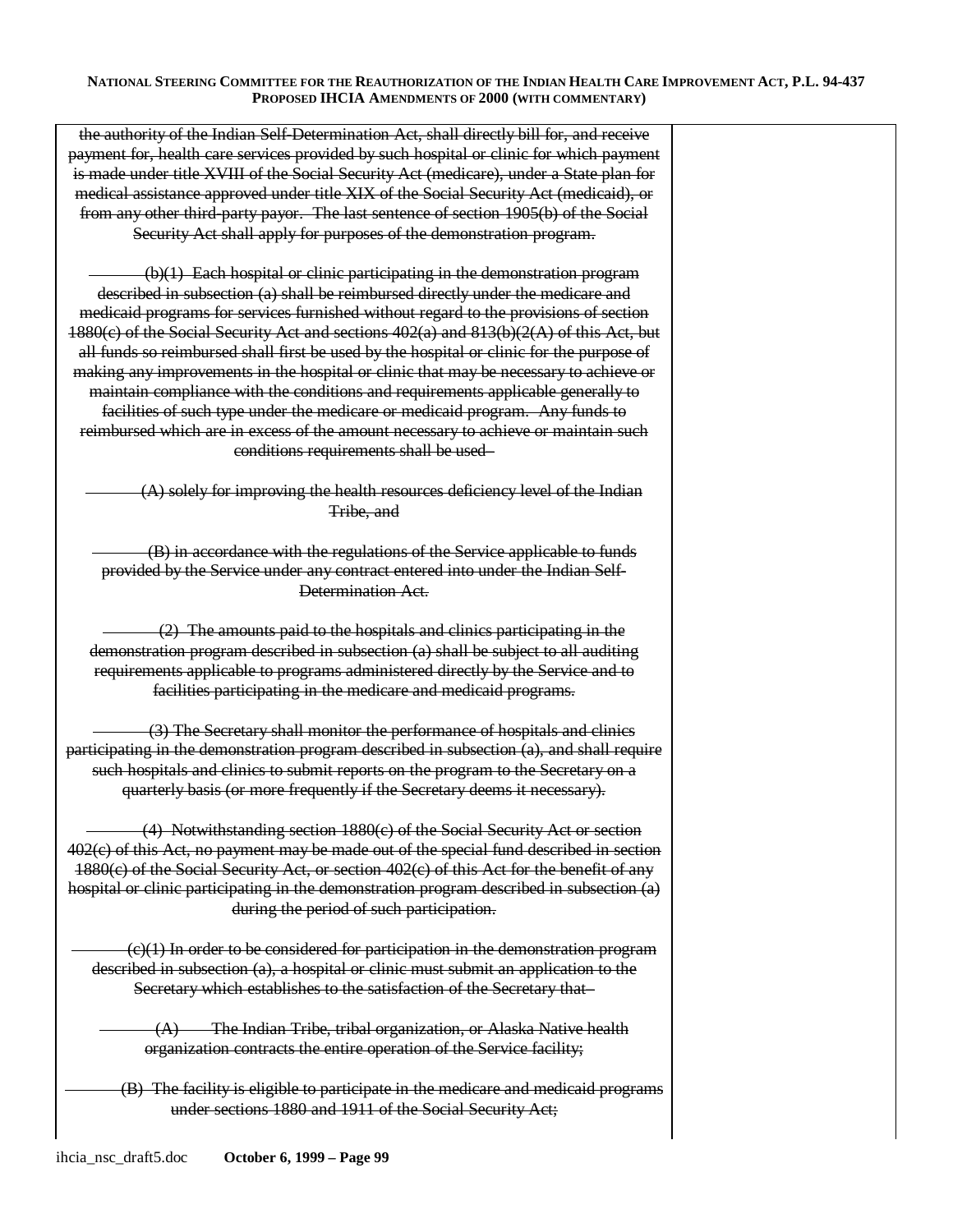| (C) The facility meets any requirements which apply to the programs operated               |  |
|--------------------------------------------------------------------------------------------|--|
| directly by the Service; and                                                               |  |
|                                                                                            |  |
| (D) The facility is accredited by the Joint Commission on Accreditation of                 |  |
|                                                                                            |  |
| Hospitals, or has submitted a plan, which has been approved by the Secretary, for          |  |
| achieving such accreditation prior to October 1, 1990.                                     |  |
|                                                                                            |  |
| (2) From among the qualified applicants, the Secretary shall, prior to October 1,          |  |
|                                                                                            |  |
| 1989, select no more than 4 facilities to participate in the demonstration program         |  |
| described in subsection (a). The demonstration program described in subsection (a)         |  |
| shall begin by no later than October 1, 1991, and end September 30, 2000.                  |  |
|                                                                                            |  |
| $(d)(1)$ Upon the enactment of the Indian Health Care Amendments of 1988, the              |  |
|                                                                                            |  |
| Secretary, acting through the Service, shall commence an examination of-                   |  |
| $(A)$ any administrative changes which may be necessary to allow direct billing            |  |
| and reimbursement under the demonstration program described in                             |  |
| subsection(a), including any agreements with States which may be necessary to provide      |  |
| for such direct billing under the medicaid program; and                                    |  |
|                                                                                            |  |
|                                                                                            |  |
| (B) any changes which may be necessary to enable participants in such                      |  |
| demonstration program to provide to the Service medical records information on             |  |
| patients served by such demonstration program which is consistent with the medical         |  |
| records information system of the Service.                                                 |  |
|                                                                                            |  |
|                                                                                            |  |
| (2) Prior to the commencement of the demonstration program described in                    |  |
| subsection (a), the Secretary shall implement all changes required as a result of the      |  |
| examinations conducted under paragraph (1).                                                |  |
|                                                                                            |  |
| (3) Prior to October 1, 1990, the Secretary shall determine any accounting                 |  |
| information which a participant in the demonstration program described in subsection       |  |
|                                                                                            |  |
| (a) would be required to report.                                                           |  |
|                                                                                            |  |
| (e) The Secretary shall submit a final report at the end of fiscal year 1996, on           |  |
| the activities carried out under the demonstration program described in subsection (a)     |  |
| which have fulfilled the objectives of such program. In such report the Secretary shall    |  |
|                                                                                            |  |
| provide a recommendation, based upon the results of such demonstration program, as to      |  |
| whether direct billing or, and reimbursement by, the medicare and medicaid programs        |  |
| and other third-party payors should be authorized for all Indian Tribes and Alaska         |  |
| Native Health organizations which are contracting the entire operation of a facility of a  |  |
| Service.                                                                                   |  |
|                                                                                            |  |
|                                                                                            |  |
| (f) The Secretary shall provide for the retrocession of any contract entered into          |  |
| between a participant in the demonstration program described in subsection (a) and the     |  |
| Service under the authority of the Indian Self-Determination Act. All cost accounting      |  |
| and billing authority shall be retroceded to the Secretary upon the Secretary's acceptance |  |
|                                                                                            |  |
| of a retroceded contract.                                                                  |  |
|                                                                                            |  |
|                                                                                            |  |
|                                                                                            |  |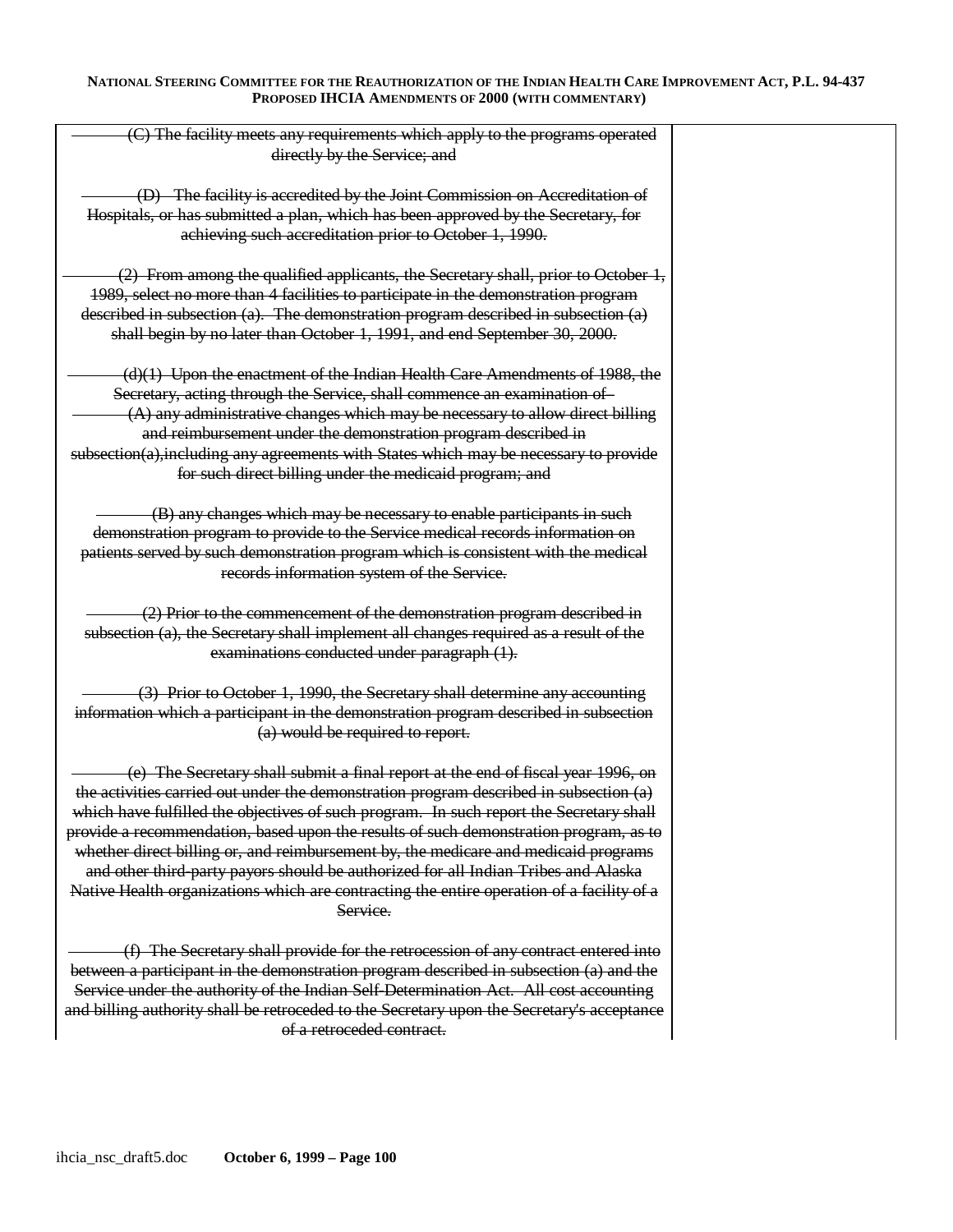# **REIMBURSEMENT FROM CERTAIN THIRD PARTIES OF COSTS OF HEALTH SERVICES**

**SEC.**  $\frac{406}{206}$  (a) Except as provided in subsection  $(g)$   $(f)$ , the United States, an Indian Tribe or tribal organization shall have the right to recover the reasonable charges billed or expenses incurred by the Secretary, an Indian Tribe or tribal organization in providing health services, through the Service, an Indian Tribe or tribal organization to any individual to the same extent that such individual, or any nongovernmental provider of such services, would be eligible to receive reimbursement or indemnification for such charges or expenses if–

(1) such services had been provided by a nongovernmental provider, and

(2) such individual had been required to pay such charges or expenses and did pay such expenses.

(b) Except as provided in subsection (g), an urban Indian organization shall have the right to recover the reasonable charges billed or expenses incurred by the organization in providing health services to any individual to the same extent that such individual, or any other nongovernmental provider of such services, would be eligible to receive reimbursement or indemnification for such charges or expenses if such individual had been required to pay such charges or expenses and did pay such charges or expenses.

 $(c)$  (b) Subsections (a) and (b) shall provide a right of recovery against any State, only if the injury, illness, or disability for which health services were provided is covered under–

(1) workers' compensation laws, or

(2) a no-fault automobile accident insurance plan or program.

 $(d)$   $(e)$  No law of any State, or of any political subdivision of a State and no provision of any contract entered into or renewed after the date of enactment of the Indian Health Care Amendments of 1988, shall prevent or hinder the right of recovery of the United States, an Indian Tribe, or tribal organization under subsection (a) or an urban Indian organization under section (b).

(e) (d) No action taken by the United States, an Indian Tribe, or tribal organization to enforce the right of recovery provided under subsection (a), or by an urban Indian organization to enforce the right of recovery provided under subsection (b), shall affect the right of any person to any damages (other than damages for the cost of health services provided by the Secretary through the Service).

(f) (e) The United States, an Indian Tribe, or tribal organization, may enforce the right of recovery provided under subsection (a), and an urban Indian organization may enforce the right of recovery provided under subsection (b), by–

(1) intervening or joining in any civil action or proceeding brought–

(A) by the individual for whom health services were provided by the Secretary, an Indian Tribe, or tribal organization, or urban Indian organization or

*As amended this section, which was moved from Title II, tries to close loopholes that may exist in efforts to force insurance companies to pay Indian health programs for services they provide.* 

*The new (b) extends this section to urban Indian organizations.*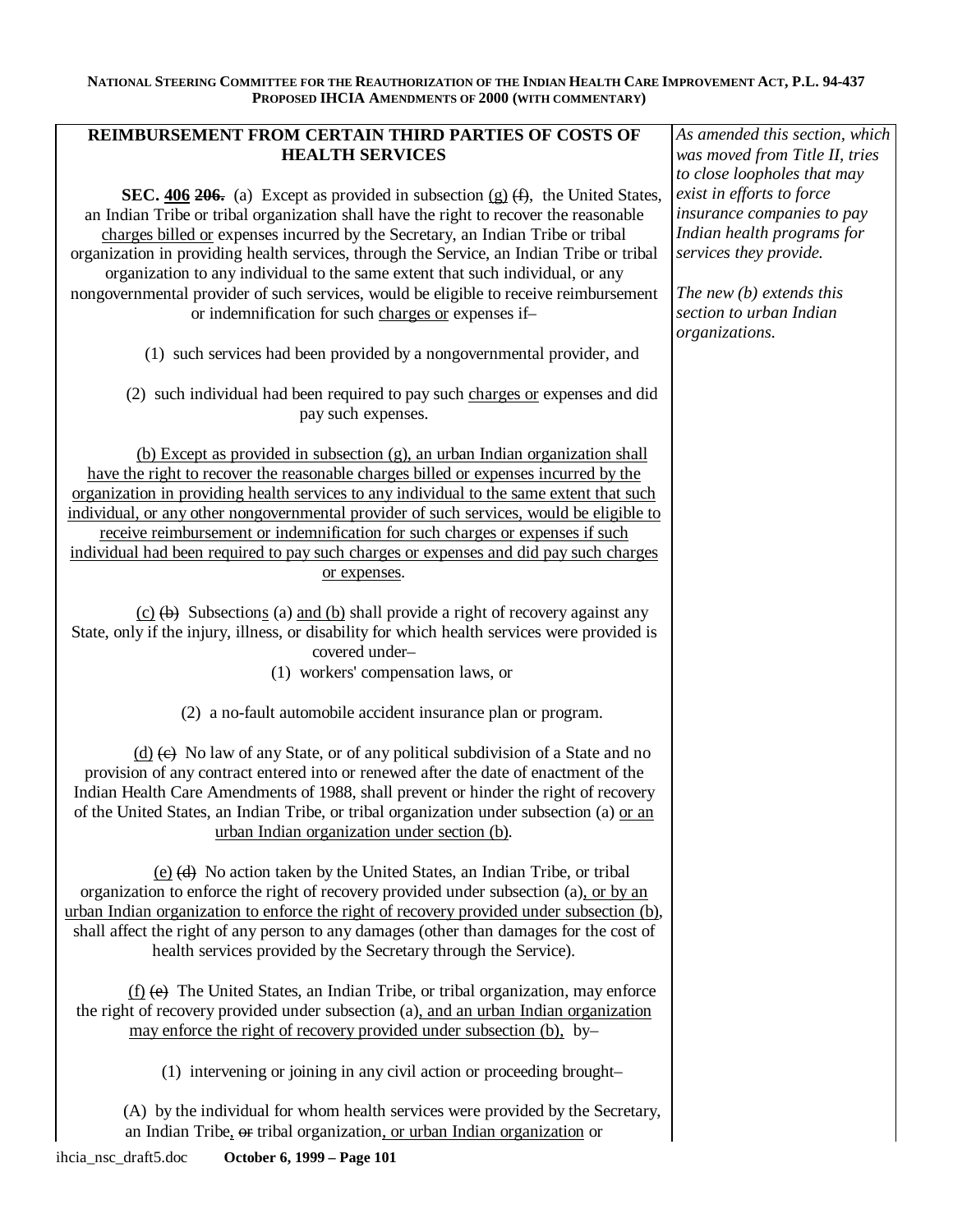| (B) by any representative or heirs of such individual, or                                                                                                                            |                                                             |
|--------------------------------------------------------------------------------------------------------------------------------------------------------------------------------------|-------------------------------------------------------------|
|                                                                                                                                                                                      |                                                             |
| (2) instituting a separate civil action. All reasonable efforts shall be made to                                                                                                     |                                                             |
| provide notice of such action to the individual to whom health services were provided,<br>either before or during the pendency of such action. , after providing such individual, or |                                                             |
| to the representative or heirs of such individual, notice of the intention of the United                                                                                             |                                                             |
| States, an Indian Tribe, or tribal organization to institute a separate civil action.                                                                                                |                                                             |
| $(g)$ (f) Absent specific written authorization by the governing body of an Indian                                                                                                   | Some tribal self-insurance                                  |
| Tribe for the period of such authorization which may not be for a period of more than                                                                                                | plans already make voluntary                                |
| one year, and which may be revoked at any time upon written notice by the governing                                                                                                  | payments, however OGC has                                   |
| body to the Service, $\pm$ the United States shall not have a right of recovery under this                                                                                           | issued an opinion that such                                 |
| section if the injury, illness, or disability for which health services were provided is                                                                                             | payments may not be                                         |
| covered under a self-insurance plan funded by an Indian Tribe, or tribal organization or                                                                                             | permissible without authority.                              |
| urban Indian organization. However, where such tribal authorization is provided, the                                                                                                 | This amendment is intended to                               |
| Service may receive and expend such funds for the provision of additional health                                                                                                     | be the narrowest possible "fix"                             |
| services.                                                                                                                                                                            | to that problem. It is not<br>intended to compromise in any |
|                                                                                                                                                                                      | way the federal obligation to                               |
|                                                                                                                                                                                      | provide health care to Indians                              |
|                                                                                                                                                                                      | without cost to them or their                               |
|                                                                                                                                                                                      | Tribes.                                                     |
| (h) In any action brought to enforce the provisions of this section, a prevailing                                                                                                    |                                                             |
| plaintiff shall be awarded its reasonable attorneys fees and costs of litigation.                                                                                                    |                                                             |
|                                                                                                                                                                                      |                                                             |
| (i) Where an insurance company or employee benefit plan fails or refuses to pay<br>the amount due under (a) of this section for services provided to an individual who is a          |                                                             |
| beneficiary, participant, or insured of such company or plan, the United States, Indian                                                                                              |                                                             |
| Tribe, or tribal organization shall have a right to assert and pursue all the claims and                                                                                             |                                                             |
| remedieis against such company or plan, and against the fiduciaries of such company or                                                                                               |                                                             |
| plan, that the individual could assert or pursue under applicable federal, State or tribal                                                                                           |                                                             |
| <u>law.</u>                                                                                                                                                                          |                                                             |
| (i) Where an insurance company or employee benefit plan fails or refuses to pay                                                                                                      |                                                             |
| the amounts due under subsection (b) for health services provided to an individual who                                                                                               |                                                             |
| is a beneficiary, participant, or insured of such company or plan, the urban Indian                                                                                                  |                                                             |
| organization shall have a right to assert and pursue all the claims and remedies against                                                                                             |                                                             |
| such company or plan, and against the fiduciaries of such company or plan, that the                                                                                                  |                                                             |
| individual could assert or pursue under applicable federal or State law.                                                                                                             |                                                             |
|                                                                                                                                                                                      | This new subsection is                                      |
| (k) Notwithstanding any other provision in law, the Service, an Indian Tribe,<br>tribal organization or an urban Indian organization shall have a right of recovery for any          | intended to prevent imposition                              |
| otherwise reimbursable claim filed on a current HCFA-1500 or UB-92 form, or the                                                                                                      | of unique claims filing                                     |
| current NSF electronic format, or their successors. No health plan shall deny payment                                                                                                | requirements.                                               |
| because a claim has not been submitted in a unique format that differs from such forms.                                                                                              |                                                             |
| <b>CREDITING OF REIMBURSEMENTS</b>                                                                                                                                                   |                                                             |
|                                                                                                                                                                                      |                                                             |
| <b>SEC.</b> 407 207. (a) Except as provided in section $202(d)$ , this title and section<br>807 813 of this Act, all reimbursements received or recovered, under authority of this   |                                                             |
| Act, Public Law 87-693 (42 U.S.C. § 2651, et seq.), or any other provision of law, by                                                                                                |                                                             |
| reason of the provision of health services by the Service or by an Indian Tribe or tribal                                                                                            |                                                             |
| organization under a funding agreement contract pursuant to the Indian Self-                                                                                                         |                                                             |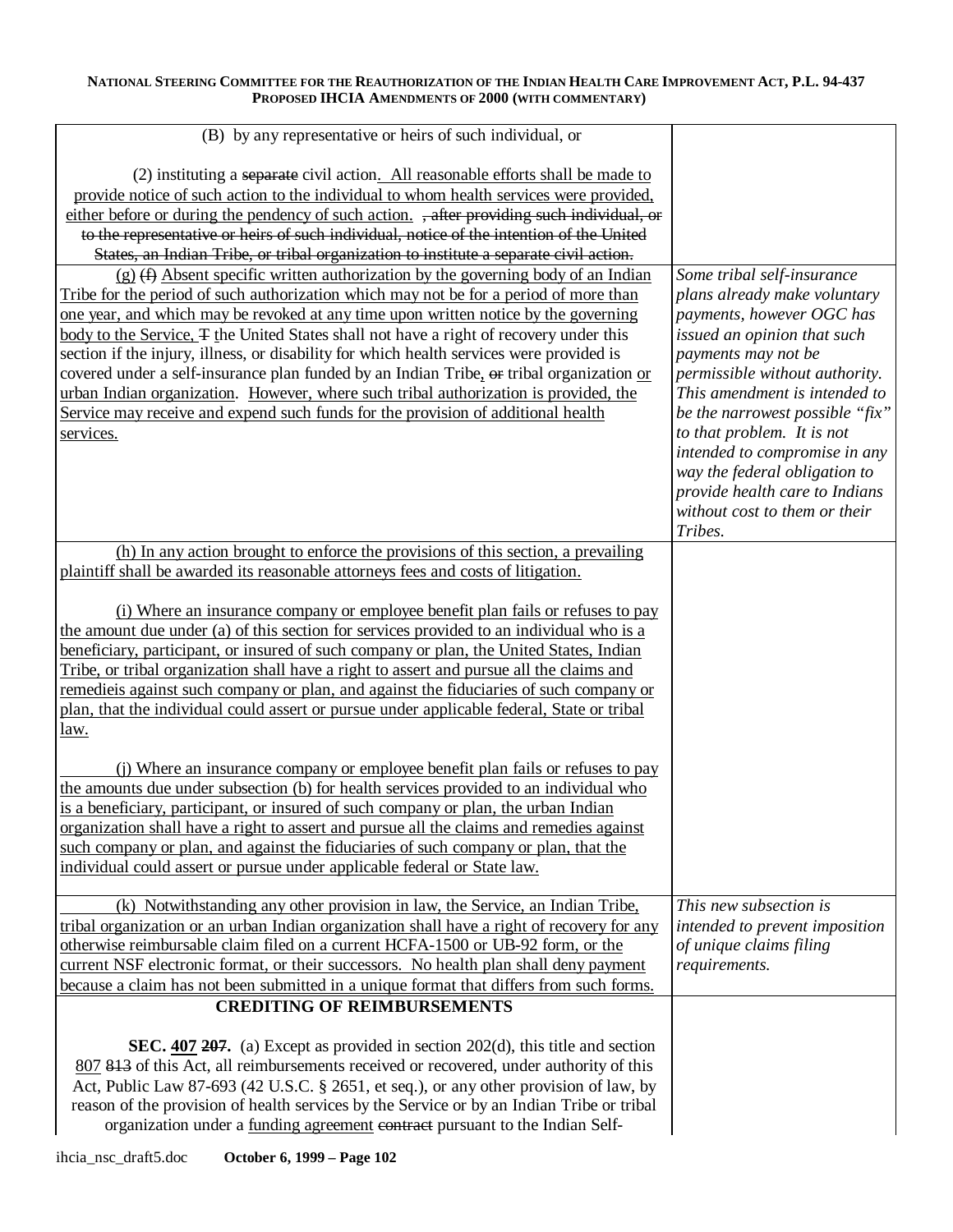| Determination and Education Assistance Act or by an urban Indian organization funded         |                                      |
|----------------------------------------------------------------------------------------------|--------------------------------------|
| under title V shall be retained by the Service or that Tribe or tribal organization and      |                                      |
| shall be available for the facilities, and to carry out the programs, of the Service or that |                                      |
| Tribe or tribal organization to provide health care services to Indians.                     |                                      |
|                                                                                              |                                      |
| (b) The Service may not offset or limit the amount of funds obligated to any                 |                                      |
| service unit or entity receiving funding from under contract with the Service because of     |                                      |
|                                                                                              |                                      |
| the receipt of reimbursements under subsection (a).                                          |                                      |
| PURCHASING HEALTH CARE COVERAGE MANAGED CARE                                                 | Subsection (a) is a revision of      |
|                                                                                              | former section 210. All of the       |
| SEC. 408 210. (a) Tribes, tribal organizations and urban Indian organizations                | rest is new and is intended to       |
| are authorized to utilize funding from the Secretary under this Act to purchase managed      | ensure that managed care             |
| care coverage for IHS beneficiaries (including authority to purchase insurance to limit      | plans must reimburse I/T/Us          |
|                                                                                              | for the services they provide.       |
| the financial risks of such entities.)                                                       |                                      |
|                                                                                              |                                      |
| (b) The Secretary, acting through the Service, shall conduct a study to assess the           | <b>NOTE</b> to <b>DRAFTERS</b> : The |
| feasibility of allowing an Indian Tribe to purchase, directly or through the Service,        | NSC intent is that for the           |
| managed care coverage for all members of the Tribe from-                                     | purposes of this section,            |
|                                                                                              | "managed care" be defined as         |
| (1) a tribally owned and operated managed care plan; $\theta$                                | broadly as possible to ensure        |
|                                                                                              | maximum protection for tribal        |
|                                                                                              | <i>interests.</i>                    |
| (2) a State or locally-authorized or licensed managed care plan or                           |                                      |
|                                                                                              |                                      |
| (3) health insurance provider.                                                               | The parenthetical note at the        |
|                                                                                              | end of the introductory text of      |
| (be) Not later than the date which is 12 months after the date of the enactment              | $(a)$ is intended to generally       |
| of this section, the Secretary shall transmit to the Congress a report containing-           | authorize Tribes and tribal          |
|                                                                                              | organizations to purchase            |
|                                                                                              | indemnity insurance using IHS        |
| $(1)$ a detailed description of the any study conducted pursuant to this section;            | funds. This is necessary to          |
| and                                                                                          |                                      |
|                                                                                              | overcome an OGC opinion that         |
| (2) a discussion of the findings and conclusions of any such study.                          | indicates such expenditures          |
|                                                                                              | are not allowed.                     |
| INDIAN HEALTH SERVICE, AND DEPARTMENT OF VETERAN'S AFFAIRS, This section is intended to      |                                      |
| <u>AND OTHER FEDERAL AGENCY</u> HEALTH FACILITIES AND SERVICES                               | assure that the IHS is the           |
| <b>SHARING</b>                                                                               | payor of last resort vis-a-vis       |
|                                                                                              | VA and to permit additional          |
| Sec. 409 816. (a) The Secretary shall examine the feasibility of entering into an            | sharing of facilities and other      |
|                                                                                              | resources.                           |
| arrangements or expanding existing arrangements for the sharing of medical facilities        |                                      |
| and services between the Indian Health Service and the Veterans' Administration, and         |                                      |
| other appropriate federal agencies, including those within the Department, and shall, in     |                                      |
| accordance with subsection (b), prepare a report on the feasibility of such an               |                                      |
| arrangement and submit such report to the Congress by no later than September 30,            |                                      |
| 1990 2000, provided that the Secretary may not finalize any such agreement without           |                                      |
| first consulting with the affected Indian Tribes.                                            |                                      |
|                                                                                              |                                      |
| (b) The Secretary shall not take any action under this section or under                      |                                      |
|                                                                                              |                                      |
| subchapter IV of chapter 81 of title 38, United States Code, which would impair-             |                                      |
|                                                                                              |                                      |
| (1) the priority access of any Indian to health care services provided through the           |                                      |
| Indian Health Service;                                                                       |                                      |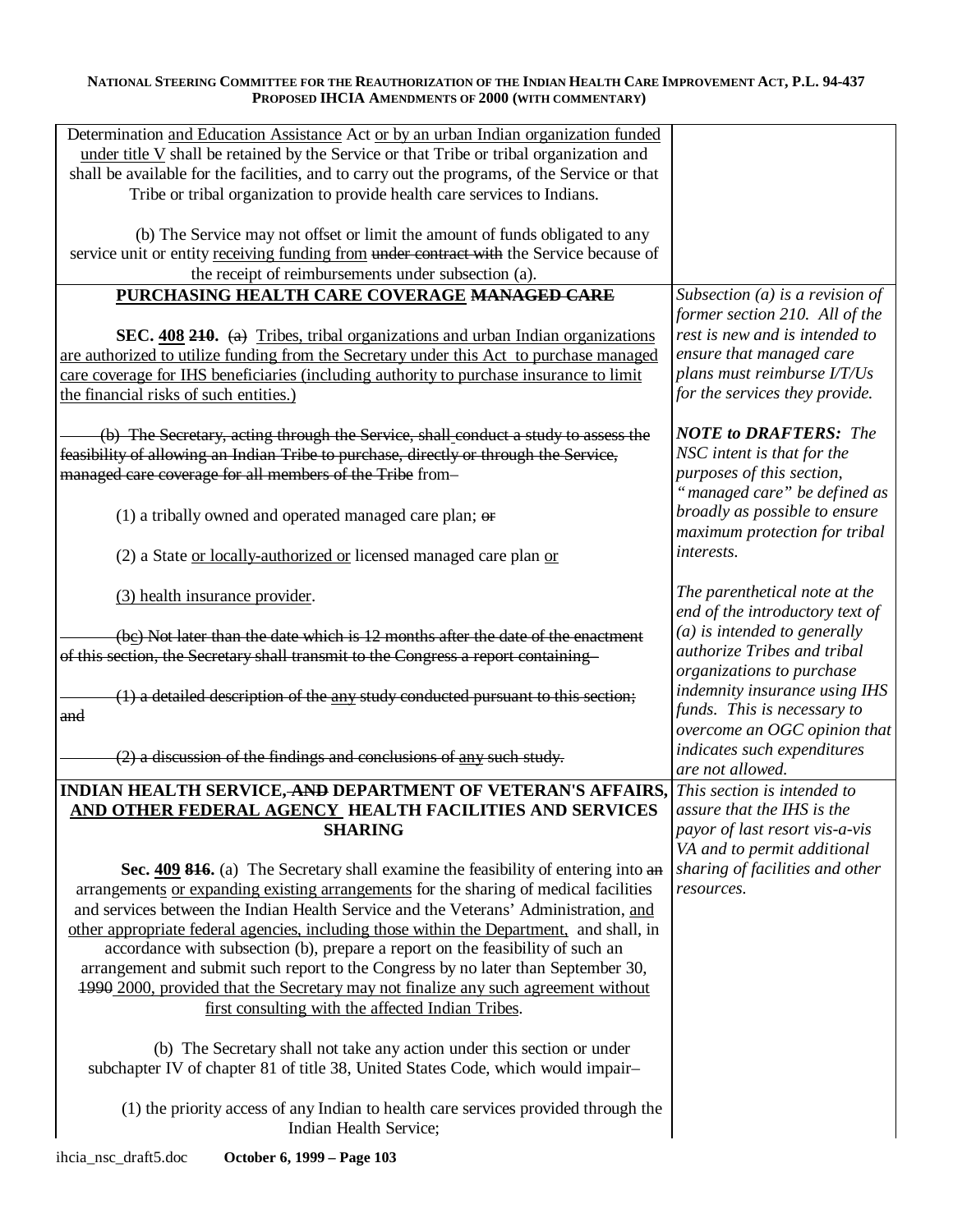| (2) the quality of health care services provided to any Indian through the Indian<br>Health Service;                                                                                                                                                                                                                                                                                                                        |                                                             |
|-----------------------------------------------------------------------------------------------------------------------------------------------------------------------------------------------------------------------------------------------------------------------------------------------------------------------------------------------------------------------------------------------------------------------------|-------------------------------------------------------------|
| (3) the priority access of any veteran to health care services provided by the<br>Veterans' Administration;                                                                                                                                                                                                                                                                                                                 |                                                             |
| (4) the quality of health care services provided to any veteran by the Veteran's<br>Administration;                                                                                                                                                                                                                                                                                                                         |                                                             |
| (5) the eligibility of any Indian to receive health services through the Indian<br>Health Service; or                                                                                                                                                                                                                                                                                                                       |                                                             |
| (6) the eligibility of any Indian who is a veteran to receive health services<br>through the Veterans' Administration provided, however, the Service, the Indian Tribe<br>or tribal organization shall be reimbursed by the VA where services are provided<br>through the Service, Indian Tribes or tribal organizations to beneficiaries eligible for<br>services from the VA, notwithstanding any other provision of law. |                                                             |
| $(c)(1)$ Within 30 days after the date of enactment of this section, the Director of                                                                                                                                                                                                                                                                                                                                        | IHS consulted with the Uintay                               |
| the Indian Health Service and the Administrator of Veterans' Affairs are authorized and                                                                                                                                                                                                                                                                                                                                     | & Ouray tribal Business                                     |
|                                                                                                                                                                                                                                                                                                                                                                                                                             |                                                             |
| directed to implement an agreement which-                                                                                                                                                                                                                                                                                                                                                                                   | Council regarding this                                      |
|                                                                                                                                                                                                                                                                                                                                                                                                                             | subsection. The Tribe and the                               |
| $(A)$ individuals in the vicinity of Roosevelt, Utah, who are eligible for health                                                                                                                                                                                                                                                                                                                                           | service unit Director agree it                              |
| eare from the Veterans' Administration could obtain health care services at the facilities                                                                                                                                                                                                                                                                                                                                  | should be deleted. The                                      |
| of the Indian Health Service located at Fort Duchesne, Utah; and                                                                                                                                                                                                                                                                                                                                                            | circumstances that triggered<br>its inclusion have changed. |
| (B) individuals eligible for health care from the Indian Health Service at Fort                                                                                                                                                                                                                                                                                                                                             |                                                             |
| Duchesne, Utah, could obtain health care services at the Veterans' Administration                                                                                                                                                                                                                                                                                                                                           |                                                             |
|                                                                                                                                                                                                                                                                                                                                                                                                                             |                                                             |
| medical center located in Salt Lake City, Utah.                                                                                                                                                                                                                                                                                                                                                                             |                                                             |
| (2) Not later than 2 years after the date of enactment of this section, the                                                                                                                                                                                                                                                                                                                                                 |                                                             |
| Secretary and the Administrator of Veterans' Affairs shall jointly submit a report to the                                                                                                                                                                                                                                                                                                                                   |                                                             |
| Congress on the health care services provided as a result of paragraph (1).                                                                                                                                                                                                                                                                                                                                                 |                                                             |
|                                                                                                                                                                                                                                                                                                                                                                                                                             | In the last sentence, the last                              |
| (d) The Director is authorized to enter into agreements with other federal                                                                                                                                                                                                                                                                                                                                                  |                                                             |
| agencies to assist in achieving parity in services for Indians. Nothing in this section                                                                                                                                                                                                                                                                                                                                     | clause was deleted because the                              |
| may be construed as creating any right of a veteran to obtain health services from the                                                                                                                                                                                                                                                                                                                                      | former $(c)$ provisions re: Fort                            |
| Indian Health Service except as provided in an agreement under subsection (c).                                                                                                                                                                                                                                                                                                                                              | Duchesne were deleted.                                      |
| PAYOR OF LAST RESORT                                                                                                                                                                                                                                                                                                                                                                                                        | Since the federal responsibility                            |
|                                                                                                                                                                                                                                                                                                                                                                                                                             | to Indian people is unique, the                             |
|                                                                                                                                                                                                                                                                                                                                                                                                                             |                                                             |
| Sec. 410. The Indian Health Service, and programs operated by Tribes, tribal                                                                                                                                                                                                                                                                                                                                                | programs of the IHS, Tribes,                                |
| organizations, or urban Indian organizations shall be the payor of last resort for services                                                                                                                                                                                                                                                                                                                                 | tribal organizations and urban                              |
| provided to persons eligible for services from these programs, notwithstanding any                                                                                                                                                                                                                                                                                                                                          | Indian organizations should                                 |
| federal, state or local law to the contrary, unless such law explicitly provides otherwise.                                                                                                                                                                                                                                                                                                                                 | always be entitled to recover                               |
|                                                                                                                                                                                                                                                                                                                                                                                                                             | for services they provide to                                |
|                                                                                                                                                                                                                                                                                                                                                                                                                             | persons eligible for coverage                               |
|                                                                                                                                                                                                                                                                                                                                                                                                                             |                                                             |
|                                                                                                                                                                                                                                                                                                                                                                                                                             | under some other federal,                                   |
|                                                                                                                                                                                                                                                                                                                                                                                                                             | state, or local health care                                 |
|                                                                                                                                                                                                                                                                                                                                                                                                                             | program, notwithstanding                                    |
|                                                                                                                                                                                                                                                                                                                                                                                                                             | payor of last resort provisions                             |
|                                                                                                                                                                                                                                                                                                                                                                                                                             | they may have. Specifically,                                |
|                                                                                                                                                                                                                                                                                                                                                                                                                             | the IHS should be residual to                               |
|                                                                                                                                                                                                                                                                                                                                                                                                                             |                                                             |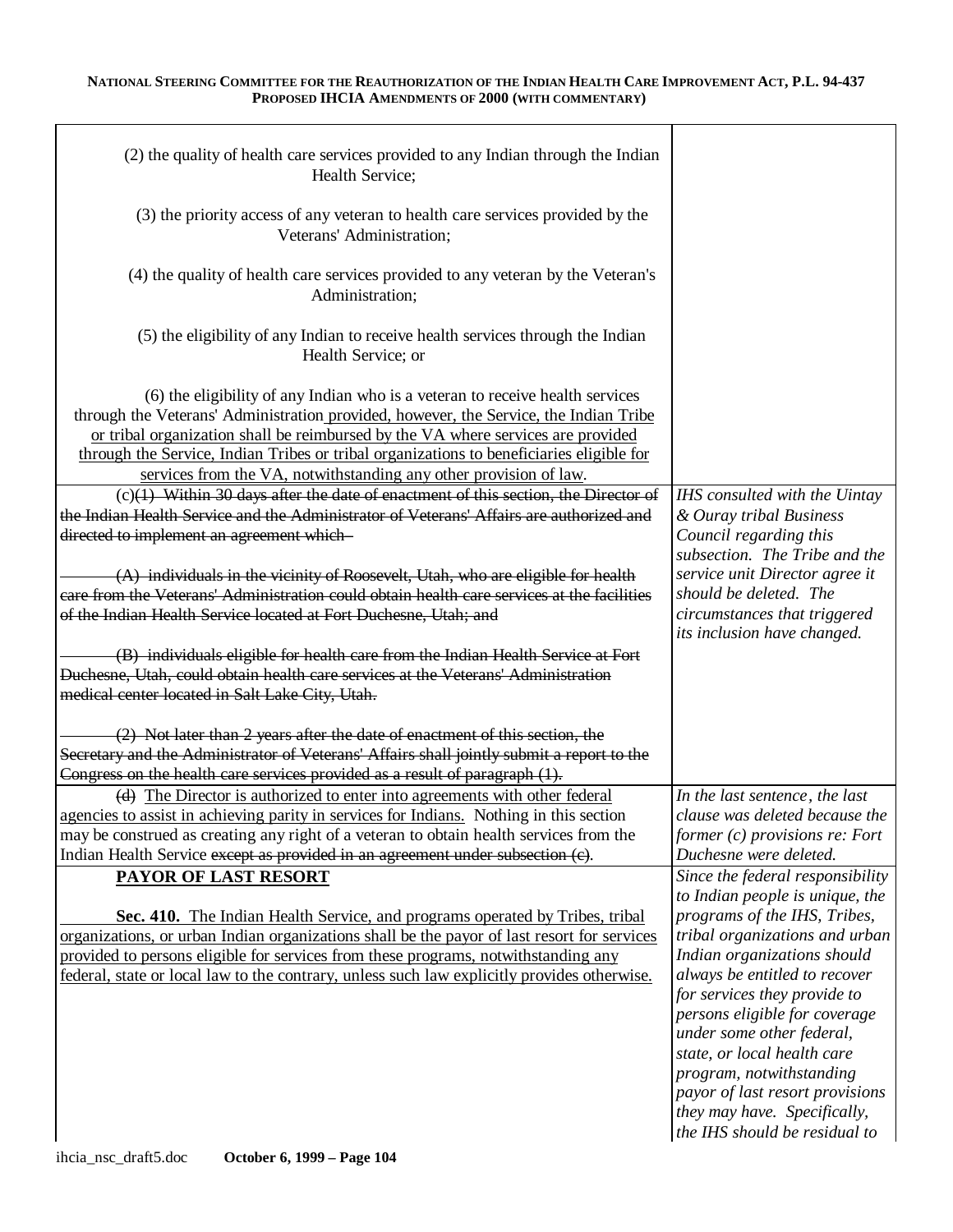|                                                                                                                                                                                                                                                                                                                                                                                                                                                                                                                                                                                                                                                                                                                                                                                                                                                                                                                                    | VA, DOD, Medicare,<br>Medicaid, CHIP and Ryan<br>White Act funding.                                                                                                                                                                                                                                                                  |
|------------------------------------------------------------------------------------------------------------------------------------------------------------------------------------------------------------------------------------------------------------------------------------------------------------------------------------------------------------------------------------------------------------------------------------------------------------------------------------------------------------------------------------------------------------------------------------------------------------------------------------------------------------------------------------------------------------------------------------------------------------------------------------------------------------------------------------------------------------------------------------------------------------------------------------|--------------------------------------------------------------------------------------------------------------------------------------------------------------------------------------------------------------------------------------------------------------------------------------------------------------------------------------|
| RIGHT TO RECOVER FROM FEDERAL HEALTH CARE PROGRAMS<br>Sec. 411. Notwithstanding any other provision of law, the Indian Health<br>Service, Indian Tribes, tribal organizations and urban Indian organizations<br>(notwithstanding limitations on who is eligible to receive services from such entity)<br>shall be entitled to receive payment or reimbursement for services provided by such<br>entities from any federally funded health care program, unless there is an explicit<br>prohibition on such payments in the applicable authorizing statute.                                                                                                                                                                                                                                                                                                                                                                         | This new subsection is<br>intended to make sure that if<br>there are new federally funded<br>health care programs that the<br>IHS, Tribes, tribal<br>organizations, and urban<br>Indian organizations will be<br>eligible to receive payments<br>from them.                                                                          |
|                                                                                                                                                                                                                                                                                                                                                                                                                                                                                                                                                                                                                                                                                                                                                                                                                                                                                                                                    | The "notwithstanding" clause<br>is intended to ensure that<br>"anti-discrimination clauses"<br>in various federally funded<br>programs are not used to<br>prevent payments to the I/T/U.<br>This should be added to other<br>sections of law or a new<br>freestanding provision be<br>added, as needed to achieve<br>this objective. |
| TUBA CITY DEMONSTRATION PROJECT                                                                                                                                                                                                                                                                                                                                                                                                                                                                                                                                                                                                                                                                                                                                                                                                                                                                                                    | This demonstration project,                                                                                                                                                                                                                                                                                                          |
| Sec. 412. Notwithstanding any other provision of law, including the Anti-<br>Deficiency Act, provided the Indian Tribes to be served approve, the Service in the<br>Tuba City Service Unit is authorized to enter into a demonstration project with the State<br>of Arizona under which the Service would provide certain specified Medicaid services<br>to IHS/Medicaid eligibles in return for payment on a capitated basis from the State of<br>Arizona and is authorized to purchase insurance to limit its financial risks under this<br>project. This project may be extended to other service units in Arizona, subject to the<br>approval of the Indian Tribes to be served in such service units, the Service and the State<br>of Arizona.                                                                                                                                                                                | has been developed<br>collaboratively by the Navajo<br>Nation, the IHS and the State<br>of Arizona to be carried out by<br>IHS. It permits the IHS to act<br>as an MCO in Arizona.                                                                                                                                                   |
| <b>ACCESS TO FEDERAL INSURANCE</b>                                                                                                                                                                                                                                                                                                                                                                                                                                                                                                                                                                                                                                                                                                                                                                                                                                                                                                 | This new provision is intended                                                                                                                                                                                                                                                                                                       |
| <b>SEC. 413.</b> Notwithstanding the provisions of title 5, United States Code,<br>executive order, or administrative regulation, an Indian Tribe or tribal organization<br>carrying out programs under the Indian Self-Determination and Education Assistance<br>Act or an urban Indian organization carrying out programs under title V of this Act shall<br>be entitled to purchase coverage, rights and benefits for the employees of such Indian<br>Tribe, tribal organization, or urban Indian organization under Title 89 of Title V (health<br>insurance) and title 87 of Title V (life insurance) if necessary employee deductions and<br>agency contributions in payment for the coverage, rights, and benefits for the period of<br>employment with such Indian Tribe, tribal organization or urban Indian organization are<br>currently deposited in the applicable Employee's Fund under title 5, United States Code. | to permit tribal and urban<br>Indian programs to purchase<br>health and life insurance for<br>their direct hire employees<br>through the federal insurance<br>plans. For Indian Tribes andtl<br>organizations it may be most<br>appropriate to amend the<br><b>Indian Self-Determination Act</b><br>to accomplish this.              |
| <b>CONSULTATION AND RULEMAKING</b>                                                                                                                                                                                                                                                                                                                                                                                                                                                                                                                                                                                                                                                                                                                                                                                                                                                                                                 | This section is intended to<br>ensure that HCFA provides                                                                                                                                                                                                                                                                             |
| Sec. 414. (a) CONSULTATION. Prior to the adoption of any policy or<br>regulation by the Health Care Financing Administration, the Secretary shall it to –<br>iboia neo draft5 doo<br>$\Omega$ otobor 6 1000 Dogo 105                                                                                                                                                                                                                                                                                                                                                                                                                                                                                                                                                                                                                                                                                                               | meaningful consultation, which<br>requires that it first analyze the<br>impact of its proposed action                                                                                                                                                                                                                                |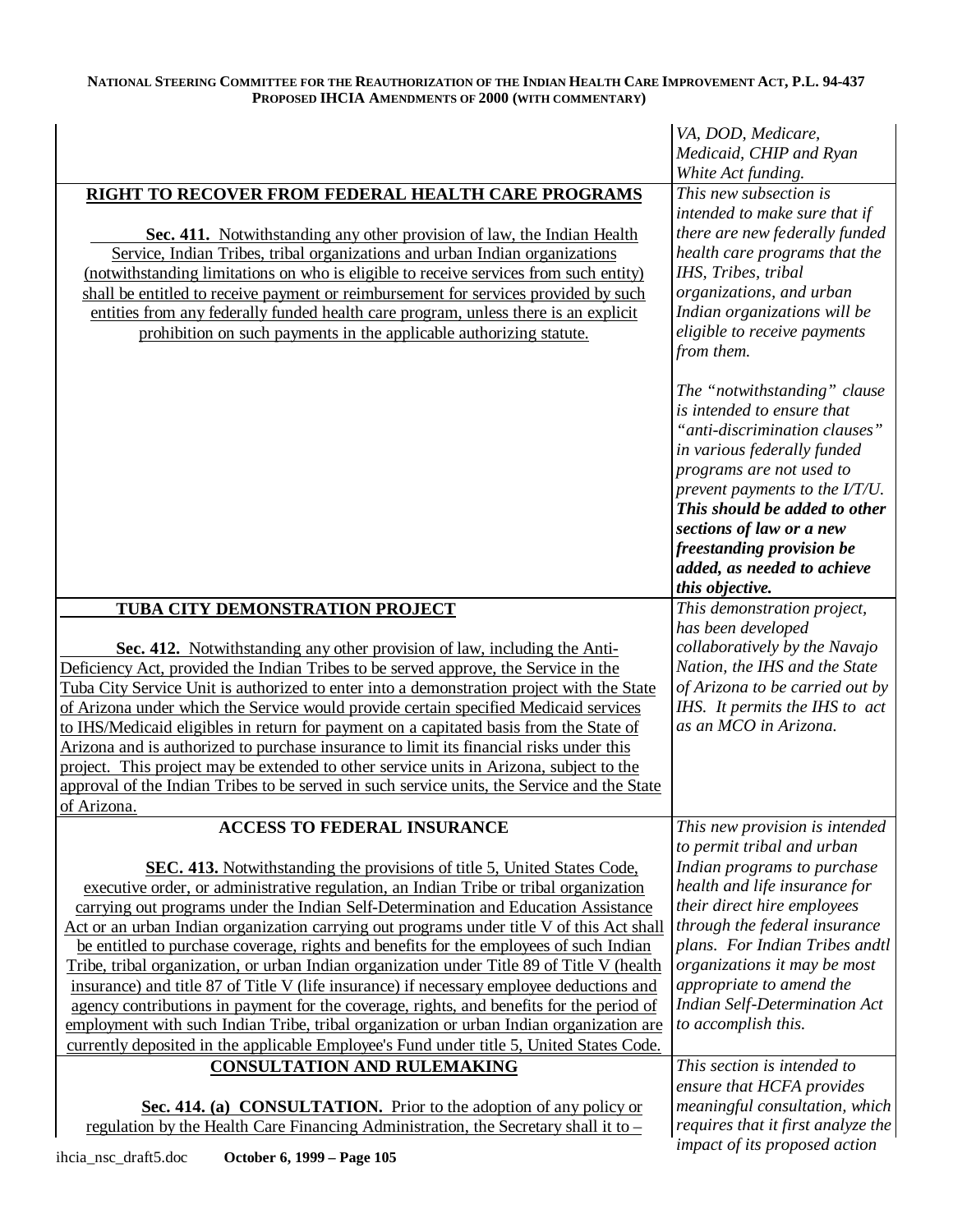| (1) identify the impact such policy or regulation may have on the Service,<br>Indian Tribes, tribal organizations and urban Indian organizations;<br>(2) provide to the Service, Indian Tribes, tribal organizations and urban Indian<br>organizations the information described in paragraph (1);<br>(3) engage in consultation with the Service, Indian Tribes, tribal organizations | impact of its proposed action<br>on the Indian health system,<br>and limits HCFA's authority to<br>adopt rules regarding the<br>matters covered by this title<br>except through negotiated |
|----------------------------------------------------------------------------------------------------------------------------------------------------------------------------------------------------------------------------------------------------------------------------------------------------------------------------------------------------------------------------------------|--------------------------------------------------------------------------------------------------------------------------------------------------------------------------------------------|
| and urban Indian organizations prior to enacting any such policy or regulation. Such<br>consultation shall be consistent with the requirements of Executive Order 13084 of May<br>14, 1998.                                                                                                                                                                                            | rulemaking.                                                                                                                                                                                |
| (b) RULEMAKING. The Health Care Financing Administration shall                                                                                                                                                                                                                                                                                                                         |                                                                                                                                                                                            |
| participate in the negotiated rulemaking provided for under Title VIII of this Act with                                                                                                                                                                                                                                                                                                |                                                                                                                                                                                            |
| regard to any regulations necessary to implement the provisions of this Title IV that                                                                                                                                                                                                                                                                                                  |                                                                                                                                                                                            |
| relate to the Social Security Act.                                                                                                                                                                                                                                                                                                                                                     |                                                                                                                                                                                            |
| <b>LIMITATIONS ON CHARGES</b>                                                                                                                                                                                                                                                                                                                                                          | $(a)$ is part of the Expedited<br>Provisions endorsed by the                                                                                                                               |
| <b>Sec. 415.</b> (a) Section 1866(a)(1) of the Social Security Act, 42 U.S.C. $\S$                                                                                                                                                                                                                                                                                                     | NSC and is intended to apply                                                                                                                                                               |
| $1395cc(a)(1)$ , is amended to add a new paragraph (T), as follows:                                                                                                                                                                                                                                                                                                                    | the protections available to the                                                                                                                                                           |
|                                                                                                                                                                                                                                                                                                                                                                                        | Veteran's Administration to                                                                                                                                                                |
| (T) in the case of hospitals and critical access hospitals which provide inpatient                                                                                                                                                                                                                                                                                                     | Indian health programs when                                                                                                                                                                |
| hospital services for which payment may be made under this title, to accept as payment                                                                                                                                                                                                                                                                                                 | they purchase hospital                                                                                                                                                                     |
| in full for services that are covered under and furnished to an individual eligible for the                                                                                                                                                                                                                                                                                            | services.                                                                                                                                                                                  |
| contract health services program operated by the Indian Health Service, by an Indian                                                                                                                                                                                                                                                                                                   |                                                                                                                                                                                            |
| Tribe or tribal organization or furnished to an urban Indian eligible for health services                                                                                                                                                                                                                                                                                              | $(b)(1)$ is intended to create a                                                                                                                                                           |
| purchased by an urban Indian organization (as those terms are defined in section 4 of the                                                                                                                                                                                                                                                                                              | "most favored nation" clause                                                                                                                                                               |
| Indian Health Care Improvement Act), in accordance with such admission practices, and                                                                                                                                                                                                                                                                                                  | regarding purchasing services                                                                                                                                                              |
| such payment methodology and amounts, as are prescribed under regulations issued by                                                                                                                                                                                                                                                                                                    | from other provider types. It                                                                                                                                                              |
| the Secretary in implementation of such section.                                                                                                                                                                                                                                                                                                                                       | does not cap the charges at<br>Medicare levels (as $(a)$ does),                                                                                                                            |
| (b) No provider of health services that is eligible to receive payments or                                                                                                                                                                                                                                                                                                             | but requires no charge higher                                                                                                                                                              |
| reimbursements from under Titles XVIII, XIX, or XXI of the Social Security Act or                                                                                                                                                                                                                                                                                                      | than that charged to the most                                                                                                                                                              |
| from any federally funded (whether in whole or part) health care program may seek to                                                                                                                                                                                                                                                                                                   | preferred customer.                                                                                                                                                                        |
| recover payment for services-                                                                                                                                                                                                                                                                                                                                                          |                                                                                                                                                                                            |
|                                                                                                                                                                                                                                                                                                                                                                                        | $(b)(2)$ is intended to prevent                                                                                                                                                            |
| (1) that are covered under and furnished to an individual eligible for the                                                                                                                                                                                                                                                                                                             | non-medically necessary,                                                                                                                                                                   |
| contract health services program operated by the Indian Health Service, by an Indian                                                                                                                                                                                                                                                                                                   | duplicative procedures being                                                                                                                                                               |
| Tribe or tribal organization or furnished to an urban Indian eligible for health services                                                                                                                                                                                                                                                                                              | required and billed to Indian                                                                                                                                                              |
| purchased by an urban Indian organization (as those terms are defined in section 4 of the                                                                                                                                                                                                                                                                                              | health programs.                                                                                                                                                                           |
| Indian Health Care Improvement Act), an amount in excess of the lowest amount paid                                                                                                                                                                                                                                                                                                     |                                                                                                                                                                                            |
| by any other payor for comparable services; or                                                                                                                                                                                                                                                                                                                                         |                                                                                                                                                                                            |
|                                                                                                                                                                                                                                                                                                                                                                                        |                                                                                                                                                                                            |
| (2) for examinations or other diagnostic procedures that are not medically                                                                                                                                                                                                                                                                                                             |                                                                                                                                                                                            |
| necessary if such procedures have already been performed by the referring Indian health                                                                                                                                                                                                                                                                                                |                                                                                                                                                                                            |
| program and reported to the provider.                                                                                                                                                                                                                                                                                                                                                  |                                                                                                                                                                                            |
| <b>AMENDMENTS TO MEDICARE</b>                                                                                                                                                                                                                                                                                                                                                          | The actual authority for receipt                                                                                                                                                           |
| Sec. 416. Section 1880 of the Social Security Act is amended, as follows:                                                                                                                                                                                                                                                                                                              | of Medicare payments is found<br>in Sec. 1880 of the Social<br>Security Act (SSA), 42 U.S.C. §                                                                                             |
|                                                                                                                                                                                                                                                                                                                                                                                        | 1395qq. It was originally<br>amended through the IHCIA.                                                                                                                                    |
|                                                                                                                                                                                                                                                                                                                                                                                        | We propose amendment                                                                                                                                                                       |
|                                                                                                                                                                                                                                                                                                                                                                                        | through the same vehicle.                                                                                                                                                                  |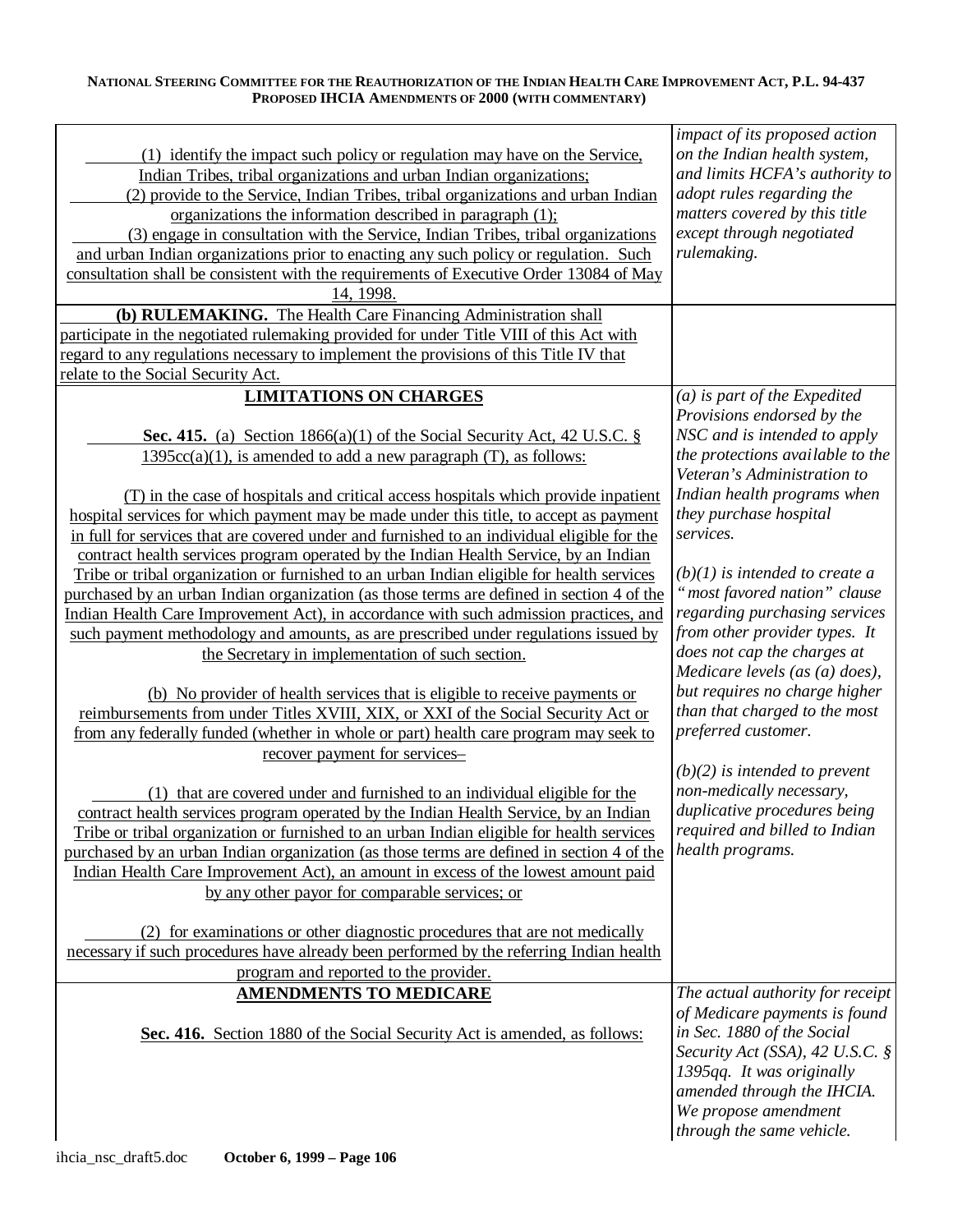| <b>INDIAN HEALTH PROGRAMS SERVICE FACILITIES</b><br>Sec. 1880. (a) A hospital or skilled nursing facility of t The Indian Health                                                                                                                                                                                                                                                                                                                                                                                                                                                                                                                                                                                       | Makes the IHS and Tribes and<br>tribal organizations eligible<br>for Medicare reimbursement                                                                                                                                                                                                                                              |
|------------------------------------------------------------------------------------------------------------------------------------------------------------------------------------------------------------------------------------------------------------------------------------------------------------------------------------------------------------------------------------------------------------------------------------------------------------------------------------------------------------------------------------------------------------------------------------------------------------------------------------------------------------------------------------------------------------------------|------------------------------------------------------------------------------------------------------------------------------------------------------------------------------------------------------------------------------------------------------------------------------------------------------------------------------------------|
| Service and, whether operated by such Service or by an Indian Tribe or tribal<br>organization (as those terms are defined in section 4 of the Indian Health Care<br>Improvement Act), shall be eligible for payments under this title, notwithstanding<br>sections $1814(c)$ and $1835(d)$ , if and for so long as it meets all of the conditions and<br>requirements for such payments which are applicable generally to the service or<br>provider type for which it seeks payment hospitals or skilled nursing facilities (as the<br>ease may be) under this title and for services and provider types provided by a qualified<br>Indian health program under section 1880A.                                        | for all services for which<br>Medicare otherwise pays and<br>extends these rights clearly to<br>self-governance programs.<br>This will cover Part B services<br>currently excluded. It also<br>provides for payment under the<br>newly proposed "qualified<br>Indian health program," which<br>is described in the new section<br>1880A. |
| (b) Notwithstanding subsection (a), $\underline{\text{if a hospital or skilled nursing}}$<br>facility of the Indian Health Service or an Indian Tribe, tribal organization or urban<br>Indian organization, which does not meet all of the conditions and requirements of this                                                                                                                                                                                                                                                                                                                                                                                                                                         | Provides an eighteen month<br>window in which the Indian<br>health program may bill and                                                                                                                                                                                                                                                  |
| title which are applicable generally to such service or provider type hospitals or skilled<br>nursing facilities (as the case may be), but which submits to the Secretary within six<br>months after the date on which it first sought reimbursement for the service or provider<br>type of enactment of this section an acceptable plan for achieving compliance with such<br>conditions and requirements, it shall be deemed to meet such conditions and<br>requirements (and to be eligible for reimbursement under this title), without regard to<br>the extent of its actual compliance with such conditions and requirements, during the<br>first twelve months after the month in which such plan is submitted. | receive payment before it must<br>meet the applicable program<br>requirements. Although this<br>would rarely be needed for<br>hospitals or clinics, many<br>Indian health programs have<br>lacked a reasonable<br>opportunity to fully develop<br>other health programs. This<br>provides that opportunity.                              |
| (c) For provisions relating to the authority of certain Indian Tribes and tribal<br>organizations to elect to directly bill for, and receive payment for, health care services<br>provided by a hospital or clinic of such Tribes or tribal organizations and for which                                                                                                                                                                                                                                                                                                                                                                                                                                                | The provisions regarding the<br>special fund do not need to be<br>in the Social Security Act. The<br>special fund is established in                                                                                                                                                                                                      |
| payment may be made under this title, see section 405 of the Indian Health Care<br>Improvement Act. Notwithstanding any other provision of this title, payments to which<br>any hospital or skilled nursing facility of the Indian Health Service is entitled by reason<br>of this section shall be placed in a special fund to be held by the Secretary and first used<br>by him (to such extent or in such amounts as are provided in appropriation Acts)                                                                                                                                                                                                                                                            | section $401(c)$ , therefore, the<br>current text of section $1880(c)$<br>of the Social Security Act is<br>deleted. Text copied from S.                                                                                                                                                                                                  |
| exclusively for the purpose of making any improvements in the hospitals and skilled<br>nursing facilities of the such Service which may be necessary to achieve compliance<br>with the applicable conditions and requirements of this title The preceding sentence<br>shall not cease to apply when the Secretary determines and certifies that substantially all<br>of the hospitals and skilled nursing facilities of such Service in the United States are in                                                                                                                                                                                                                                                       | 406, which is currently<br>pending before Congress has<br>been added.                                                                                                                                                                                                                                                                    |
| compliance with such conditions and requirements.                                                                                                                                                                                                                                                                                                                                                                                                                                                                                                                                                                                                                                                                      |                                                                                                                                                                                                                                                                                                                                          |
| (d) The annual report of the Secretary which is required by section 701 [now<br>801] of the Indian Health Care Improvement Act shall include (along with the matters<br>specified in section 403 of such Act) a detailed statement of the status of the hospitals                                                                                                                                                                                                                                                                                                                                                                                                                                                      | IHS indicates this report is<br>duplicative of other reports<br>that they produce.                                                                                                                                                                                                                                                       |
| and skilled nursing facilities of the Service in terms of their compliance with the<br>applicable conditions and requirements of this title and of the progress being made by<br>such hospitals and facilities (under plans submitted under subsection (b) and otherwise)<br>toward the achievement of such compliance.                                                                                                                                                                                                                                                                                                                                                                                                |                                                                                                                                                                                                                                                                                                                                          |
| (d) The Indian Health Service, an Indian Tribe or tribal organization providing a                                                                                                                                                                                                                                                                                                                                                                                                                                                                                                                                                                                                                                      | This new subsection provides                                                                                                                                                                                                                                                                                                             |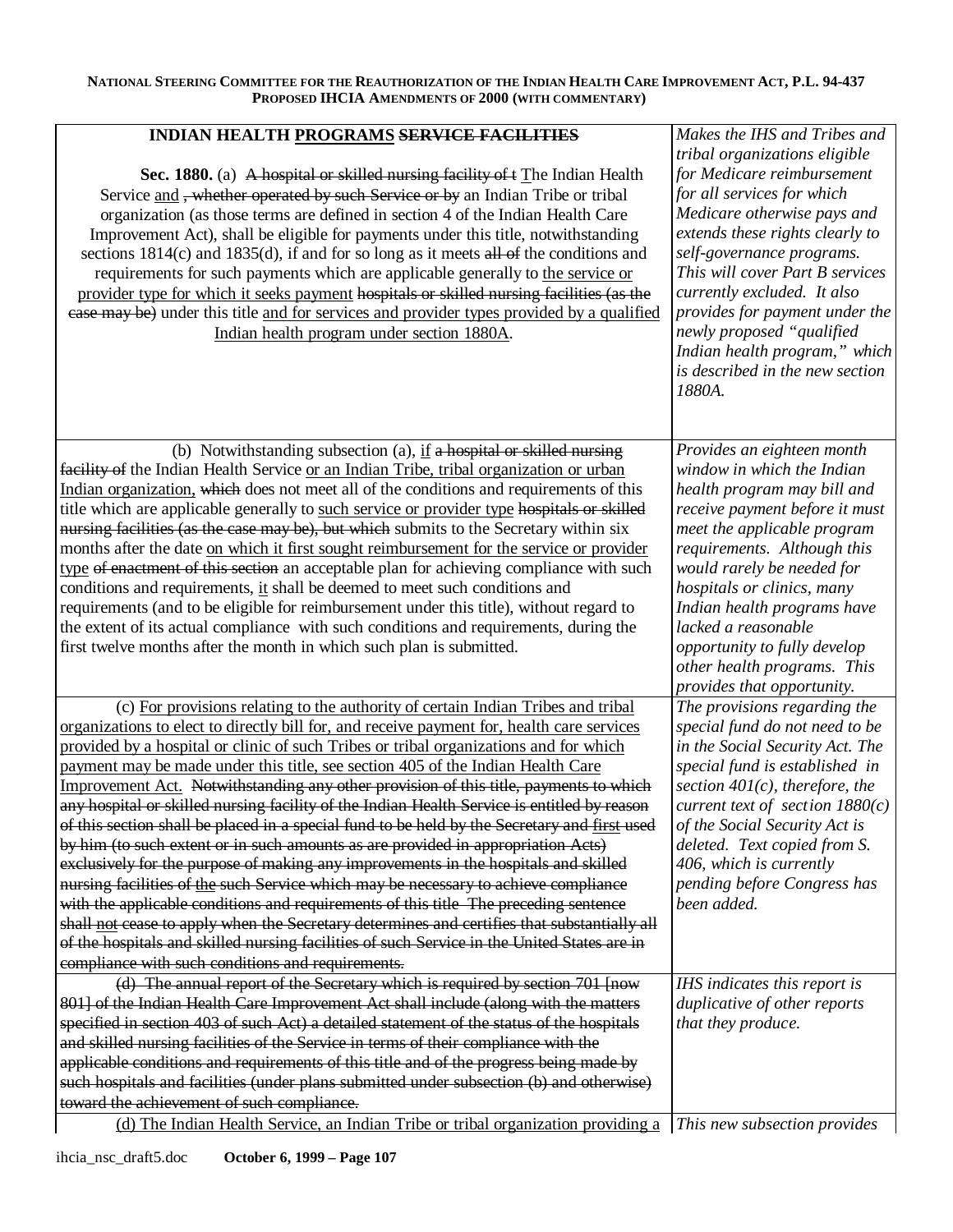| service otherwise eligible for payment under this section through the use of a<br>community health aide or practitioner certified under the provisions of section 121 of<br>the Indian Health Care Improvement Act (25 U.S.C. § 1616l) shall be paid for such<br>services on the same basis that such services are reimbursed under State Plans approved<br>under Title XIX of the Social Security Act.                                                                                                                                                                                                                                                                                                                                                                                                                                              | Medicare payments for the<br>CHAP program in Alaska. If<br>the CHR program is expanded<br>to be modeled more like the<br>CHAP program, this section<br>could be amended to cover<br>CHRs, also.                                                                                                                                                                                                                                                                                                                                                 |
|------------------------------------------------------------------------------------------------------------------------------------------------------------------------------------------------------------------------------------------------------------------------------------------------------------------------------------------------------------------------------------------------------------------------------------------------------------------------------------------------------------------------------------------------------------------------------------------------------------------------------------------------------------------------------------------------------------------------------------------------------------------------------------------------------------------------------------------------------|-------------------------------------------------------------------------------------------------------------------------------------------------------------------------------------------------------------------------------------------------------------------------------------------------------------------------------------------------------------------------------------------------------------------------------------------------------------------------------------------------------------------------------------------------|
| (e) Notwithstanding any other provision of law, a health program operated by<br>the Indian Health Service, an Indian Tribe or tribal organization, which collaborates<br>with a hospital operated by the Indian Health Service or an Indian Tribe or tribal<br>organization, shall, at the option of the Indian Tribe or tribal organization, be paid for<br>services for which it would otherwise be eligible under Section 1880 of the Social<br>Security Act (42 USC § 1395qq) as if it were an outpatient department of the hospital.<br>In situations where the health program is on a separate campus from the hospital, billing<br>as an outpatient department of the hospital shall not subject such a health program to the<br>requirements of section 1867 (42 U.S.C. § 1395dd) [the Emergency Medical Treatment<br>and Active Labor Act]. | To the extent that an IHS or<br>tribal clinic continues to need<br>to be part of an IHS or tribal<br>hospital to bill Medicare, this<br>new section ensures that they<br>are permitted to do so and that<br>EMTALA does not apply to off-<br>site programs. The latter<br>should be unnecessary given<br>the plain language of the<br>EMTALA statute, but court<br>rulings have been inconsistent<br>and HCFA has proposed rules<br>that would expand the impact<br>of EMTALA. HCFA could<br>eliminate the need for this<br>through regulations |
| (f) The Indian Health Service, an Indian Tribe or tribal organization providing<br>visiting nurse services in a Home Health Agency Shortage Area shall be paid for such<br>services on the same basis that such services are reimbursed for other primary care<br>providers.                                                                                                                                                                                                                                                                                                                                                                                                                                                                                                                                                                         | Currently available to<br>federally Qualified Health<br>Centers (FQHCs). Provides<br>an opportunity to continue<br>home health services if FQHC<br>certification sunsets.                                                                                                                                                                                                                                                                                                                                                                       |
| (g) Notwithstanding any other provision of law, the Secretary shall have broad<br>authority to identify and implement alternative methods of reimbursing Indian health<br>programs for Medicare services provided to Indians, provided that the Indian Tribe,<br>tribal organization or urban Indian organization may opt to receive reimbursement under<br>reimbursement methodologies applicable to other providers of similar services, provided<br>that the amount of reimbursement resulting under such alternative methodology shall<br>not be less than 100 percent of the reasonable cost of the service to which the<br>methodology applies under section $1861(v)$ .                                                                                                                                                                       | The intention of this section is<br>to authorize Indian program<br>specific methodologies that are<br>more appropriate for<br>supporting the Indian Health<br>System, providing for no less<br>than 100 per cent of<br>reasonable cost.                                                                                                                                                                                                                                                                                                         |
| Sec. 417. Title XVIII of the Social Security Act is amended by the addition of a<br>new section 1880A, as follows:<br><b>QUALIFIED INDIAN HEALTH PROGRAM</b>                                                                                                                                                                                                                                                                                                                                                                                                                                                                                                                                                                                                                                                                                         | This new section creates a new<br>provider type for Medicare and<br>Medicaid and any other<br>federally funded health care                                                                                                                                                                                                                                                                                                                                                                                                                      |
| Sec. 1880A. (a) A qualified Indian health program shall be eligible for<br>payments under this title, notwithstanding sections 1814(c) and 1835(d), if and for so<br>long as it meets all the conditions and requirements set forth in this section.                                                                                                                                                                                                                                                                                                                                                                                                                                                                                                                                                                                                 | program, a "qualified Indian<br>health program" or QIHP<br>(pronounced "quip"). A QIHP<br>is entitled to full cost recovery                                                                                                                                                                                                                                                                                                                                                                                                                     |
| $(b)(1)$ The term "qualified Indian health program" means a health program operated by-                                                                                                                                                                                                                                                                                                                                                                                                                                                                                                                                                                                                                                                                                                                                                              | similar to that of FQHCs<br>before the phasing out began<br>plus indirect costs. A QIHP                                                                                                                                                                                                                                                                                                                                                                                                                                                         |
| (A) the Indian Health Service;                                                                                                                                                                                                                                                                                                                                                                                                                                                                                                                                                                                                                                                                                                                                                                                                                       | may include facility and non-<br>facility based programs. It will                                                                                                                                                                                                                                                                                                                                                                                                                                                                               |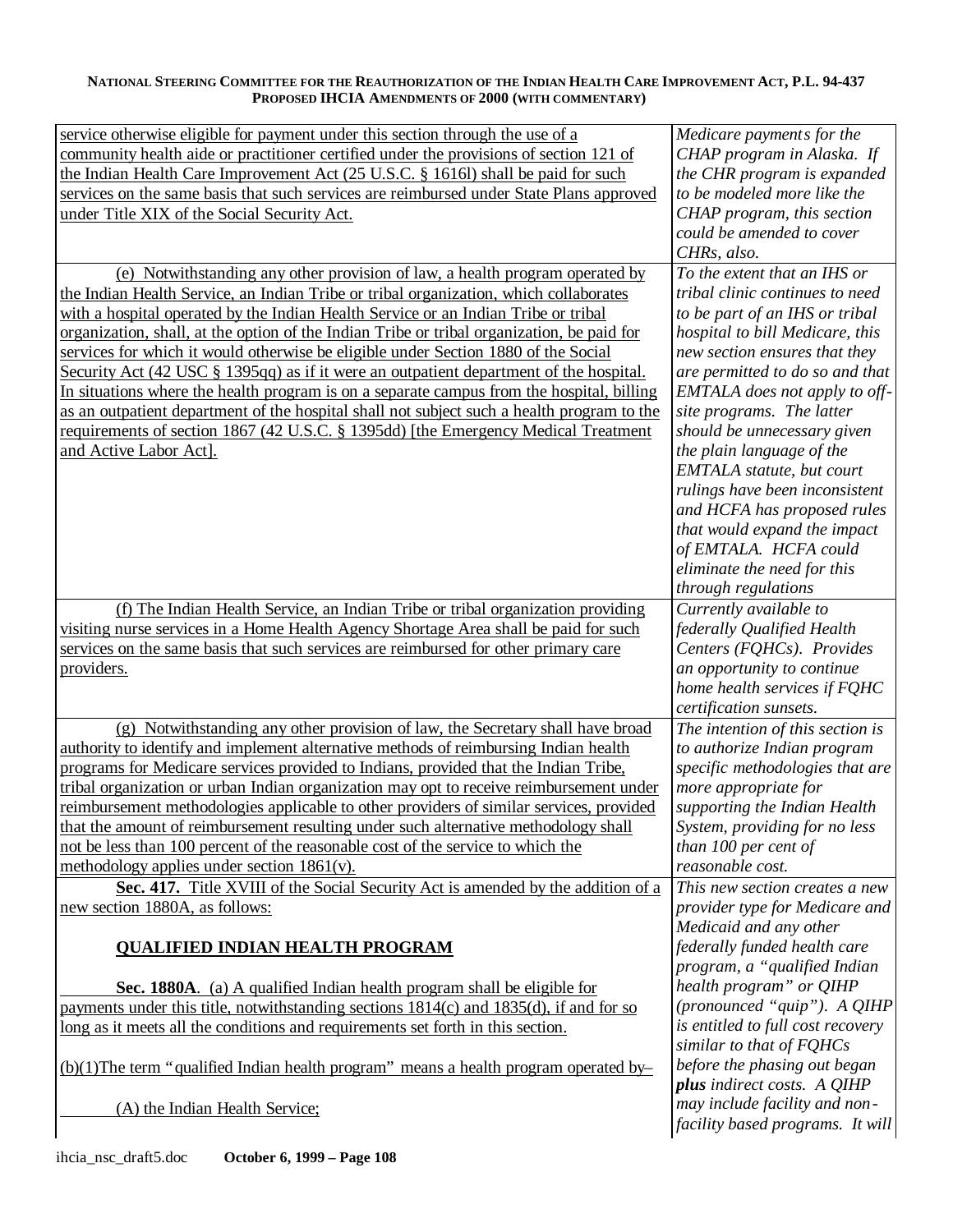(B) an Indian Tribe, tribal organization or urban Indian organization (as those terms are defined in section 4 of the Indian Health Care Improvement Act) and which is funded in whole or part by the Indian Health Service under the Indian Self Determination and Education Assistance Act; and *Features of the QIHP are that* 

(C) an urban Indian organization (as that term is defined in section 4 of the Indian Health Care Improvement Act) and which is funded in whole or part under Title V of the Indian Health Care Improvement Act. *that provider's practice even* 

(2) A qualified Indian health program may include one or more hospitals, nursing homes, home health programs, clinics, ambulance services or other health programs providing a service for which payments may be made under this title and which is covered in the Medicare or Medicaid cost report for such qualified Indian health program.

(c)(1) Notwithstanding any other provision in the law, a qualified Indian health program shall be entitled to receive payment based on an all-inclusive rate which shall be calculated to provide full cost recovery for the cost of furnishing services provided under this section.

(2) The term "full cost recovery" shall mean–

(A) the direct costs, which are reasonable, adequate and related to the cost of furnishing such services, taking into account the unique nature, location and service population of the qualified Indian health program, and which shall include direct program, administrative and overhead costs, without regard to the customary or other charge or any fee schedule that would otherwise be applicable, plus

(B) indirect costs which for a qualified Indian health program operated by–

(i) an Indian Tribe or tribal organization for which an indirect cost rate (as that term is defined in section 4(g) of the Indian Self-Determination and Education Assistance Act) has been established or an urban Indian organization for which an indirect cost rate has otherwise been established shall be not less than an amount determined on the basis of the indirect cost rate; or

(ii) the Indian Health Service, an Indian Tribe, tribal organization or urban Indian organization for which no such rate has been established shall be not less than the administrative costs specifically associated with the delivery of the services being provided.

(C) Notwithstanding any other provision of law, the amount determined to be payable as full cost recovery may not be reduced for co-insurance, co-payments or deductibles when the service was provided to an Indian entitled under federal law to receive service from the Indian Health Service, an Indian Tribe or tribal organization, or an urban Indian organization or because of any limitations on payment provided for in any managed care plan.

(3) In addition to full cost recovery, a qualified Indian health program shall be entitled to reasonable outstationing costs, which shall include all administrative costs associated with outreach and acceptance of eligibility applications for any federal or

*require a cost report to determine its rate.* 

*it can use any licensed or certified provider to carry out services within the scope of though ordinarily only a physician could perform the service for reimbursement and it may recover for certain preventive services and transportation costs. Rates are to be calculated by the most advantageous method available.* 

*Many additional sections of the Social Security Act (Titles XVIII, XIX, and others) will have to be amended to take into account this new provider type. Refinements will be made through additional consultation with other Tribes and tribal organizations, IHS, the State Medicaid agencies, and HCFA.* 

*The primary objective of creating this new provider type is to ensure that the federal responsibility for providing health services is not compromised by limiting reimbursement to an amount below actual cost, including indirect costs.* 

*Full cost recovery is not unprecedented. States are allowed to charge 100% of actual costs for services that they deliver through direct State operated programs.* 

*RE: (B) – Indirect costs. There is no attempt to duplicate indirect costs. The objective is merely to make sure that reimbursement takes*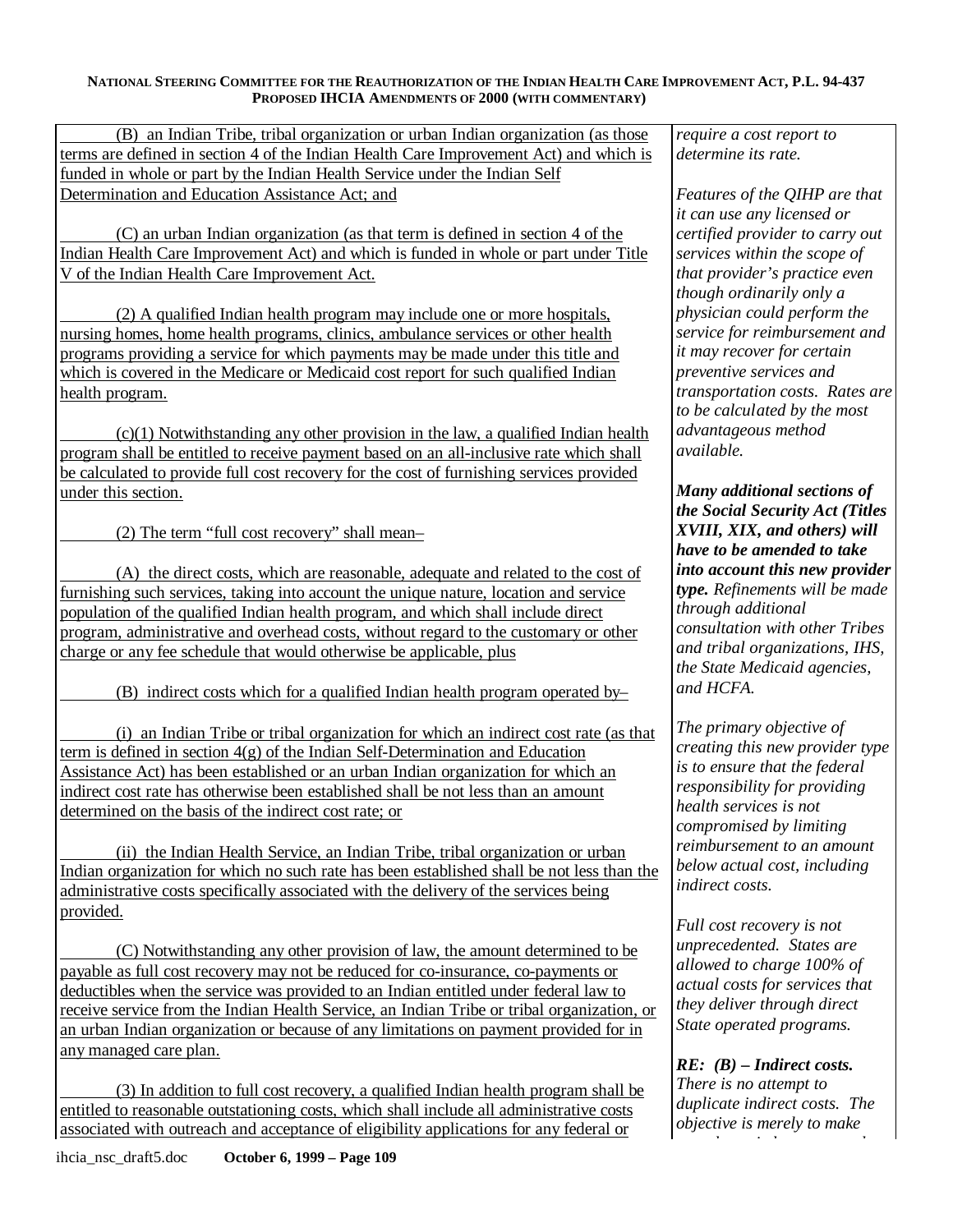state health program including, but not limited to Medicare, Medicaid and the Children's Health Insurance Program.

(4) Costs identified for services addressed in a cost report submitted by the qualified Indian health program shall be used to determine an all-inclusive encounter or per diem payment amount for such services. Not all health programs provided or administered by the Indian Health Service, an Indian Tribe or tribal organization, or an urban Indian organization must be combined into a single cost report. A full cost recovery payment for services not covered by such cost report shall be made on a feefor-service, encounter, or per diem basis.

(5) The full cost recovery rate provided for in paragraph (1) through (3) of this subsection may be determined, at the election of the qualified Indian health program, by the Health Care Financing Administration or by a State Medicaid agency and shall be valid for reimbursement made under Title XVIII (medicare), Title XIX (medicaid), and Title XXI (children's health insurance program) purposes. The costs described in subparagraph (A) of paragraph (2) shall be calculated under whatever methodology yields the greatest aggregate payment for the cost reporting period, provided that such methodology shall be adjusted to include adjustments to such payment to take into account for those qualified Indian health programs that include hospitals–

(A) a significant decreases in discharges;

(B) costs for graduate medical education programs;

(C) additional payment as a disproportionate share hospital with a payment adjustment factor of 10;

(D) payment for outlier cases;

(6) A qualified Indian health program may elect to receive payment for services provided under this section–

(A) on the full cost recovery basis provided in

subsection  $(c)(1) - (5)$ 

(B) on the basis of the inpatient or outpatient encounter rates established for Indian Health Service facilities and published annually in the federal Register;

(C) on the same basis as other providers are reimbursed under this title, provided that to this amount shall be added the amounts determined under subparagraph (B) of subsection  $(c)(2)$ ;

(D) on the basis of any other rate or methodology applicable to the Service, an Indian Tribe or tribal organization; or

(E) on the basis of any rate or methodology negotiated with the agency responsible for making payment.

(d) A qualified Indian health program may under this section provide and be reimbursed for any service the Indian Health Service, an Indian Tribe or tribal ihcia\_nsc\_draft5.doc **October 6, 1999 – Page 110** 

*sure that reimbursement takes into the full administrative costs of delivering services. A special provision was added to address IHS and those other Indian health programs without an indirect rate.* 

*The definition of "full cost recovery" is fashioned after the former Boren Amendment. The intent of the "efficiency measure" is to prevent inclusion of costs for services beyond the scope of what should reasonably be provided in the particular setting (such as the cost of an orthopedic surgeon in an outpatient health clinic). It is not intended to be used to limit access to services in rural and remote sites. Numbers of encounters per health care provider were specifically rejected as the basis of the efficiency measure.* 

*Under (c)(6), each Indian health provider will be given an option about which reimbursement methodology to rely upon and the list of options has been expanded.*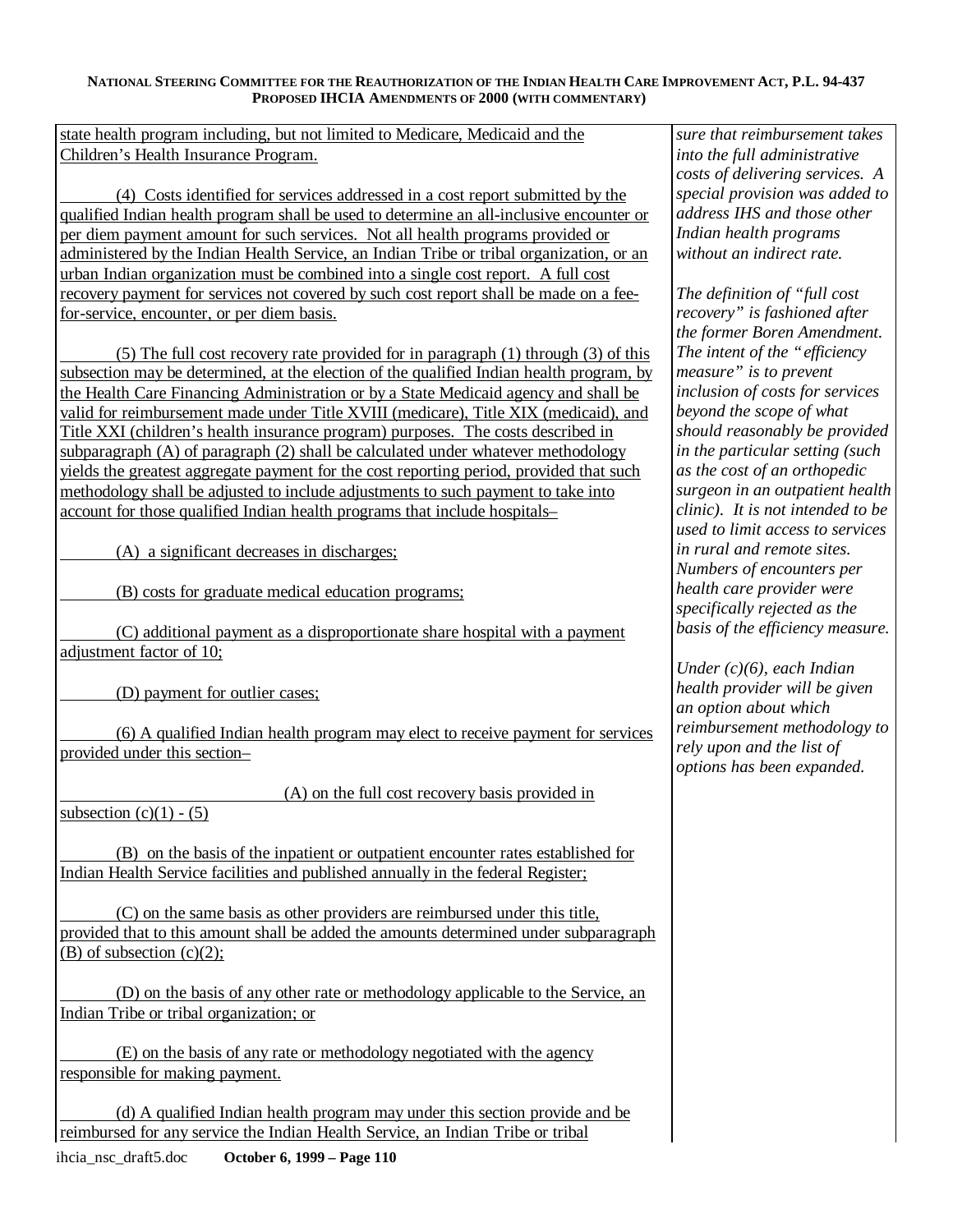| organization or an urban Indian organization may be reimbursed under section 1880 for                                                                                           |                            |
|---------------------------------------------------------------------------------------------------------------------------------------------------------------------------------|----------------------------|
| the Medicare program and section 1911 for the Medicaid program, provided that in<br>either event such services may also include, at the election of the qualified Indian health |                            |
| program,                                                                                                                                                                        |                            |
|                                                                                                                                                                                 |                            |
| (1) any service when furnished by an employee of the qualified Indian health                                                                                                    |                            |
| program who is licensed or certified to perform such a service to the same extent that                                                                                          |                            |
| such service would be reimbursable if performed by a physician and any service or                                                                                               |                            |
| supplies furnished as incident to a physician's service as would otherwise be covered if                                                                                        |                            |
| furnished by a physician or as an incident to a physician's service;                                                                                                            |                            |
|                                                                                                                                                                                 |                            |
| (2) screening, diagnostic and therapeutic outpatient services including, but not                                                                                                |                            |
| limited to, part-time or intermittent screening, diagnostic and therapeutic skilled nursing                                                                                     |                            |
| care and related medical supplies (other than drugs and biologicals), furnished by an                                                                                           |                            |
| employee of the qualified Indian health program who is licensed or certified to perform                                                                                         |                            |
| such a service for an individual in the individual's home or in a community health<br>setting under a written plan of treatment established and periodically reviewed by a      |                            |
| physician, when furnished to an individual as an outpatient of a qualified Indian health                                                                                        |                            |
| program;                                                                                                                                                                        |                            |
|                                                                                                                                                                                 |                            |
| (3) preventive primary health services as described under sections 329, 330 and                                                                                                 |                            |
| 340 of the Public Health Service Act, when provided by an employee of the qualified                                                                                             |                            |
| Indian health program who is licensed or certified to perform such a service, regardless                                                                                        |                            |
| of the location in which the service is provided;                                                                                                                               |                            |
|                                                                                                                                                                                 |                            |
| (4) for children, all services specified as part of the State Medicaid plan,                                                                                                    |                            |
| Children's Health Insurance Program and EPSDT;                                                                                                                                  |                            |
| (5) influenza and pneumococccal immunizations;                                                                                                                                  |                            |
|                                                                                                                                                                                 |                            |
| (6) other immunizations for prevention of communicable diseases when                                                                                                            |                            |
| targeted; and                                                                                                                                                                   |                            |
| (7) the cost of transportation for providers or patients necessary to facilitate                                                                                                |                            |
| access for patients.                                                                                                                                                            |                            |
| MEDICAID FEDERALLY QUALIFIED HEALTH CENTER PAYMENTS                                                                                                                             | <b>Social Security Act</b> |
|                                                                                                                                                                                 |                            |
| Sec. 418. Section $1902(a)(13)$ of the Social Security Act is amended by adding                                                                                                 |                            |
| the following:                                                                                                                                                                  |                            |
| (D)(i) for payment for services described in clause (C) of section $1905(a)(2)$                                                                                                 |                            |
| under the plan furnished by an Indian Tribe, tribal organization or urban Indian                                                                                                |                            |
| organization (as defined in section 4 of the Indian Health Care Improvement Act) of 100                                                                                         |                            |
| percent of costs which are reasonable and related to the cost of furnishing such services                                                                                       |                            |
| or based on other tests of reasonableness as the Secretary prescribes in regulations under                                                                                      |                            |
| section $1833(a)(3)$ , or, in the case of services to which those regulations do not apply,                                                                                     |                            |
| the same methodology used under section $1833(a)(3)$ .                                                                                                                          |                            |
| MEDICAID MANAGED CARE ORGANIZATION PAYMENTS TO                                                                                                                                  |                            |
| FEDERALLY QUALIFIED HEALTH CENTERS                                                                                                                                              |                            |
|                                                                                                                                                                                 |                            |
| Sec. 419. Section $1902(a)(13)$ of the Social Security Act is amended by adding                                                                                                 |                            |
| the following:                                                                                                                                                                  |                            |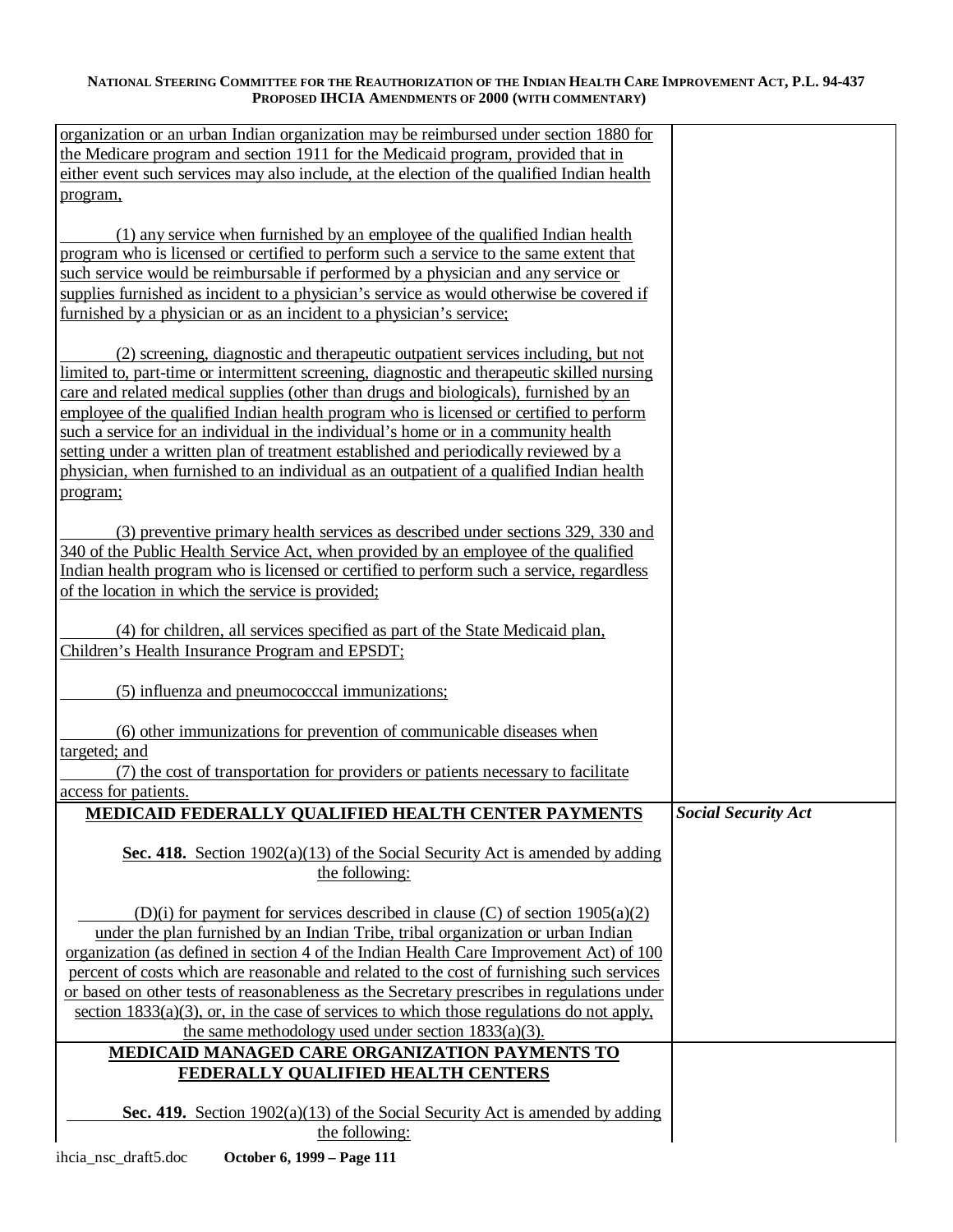$\overline{\phantom{a}}$ 

| (D)(ii) in carrying out clause (i) in the case of services furnished by a federally-<br>qualified health center that is operated by an Indian Tribe, tribal organization or urban<br>Indian organization (as defined in section 4 of the Indian Health Care Improvement Act)<br>pursuant to a contract between the center and an organization under section 1903(m), for<br>payment to the center at least quarterly by the State of a supplemental payment equal to<br>the amount (if any) by which the amount determined under clause (i) exceeds the<br>amount of the payments provided under such contract. |                                                                                                                       |
|-----------------------------------------------------------------------------------------------------------------------------------------------------------------------------------------------------------------------------------------------------------------------------------------------------------------------------------------------------------------------------------------------------------------------------------------------------------------------------------------------------------------------------------------------------------------------------------------------------------------|-----------------------------------------------------------------------------------------------------------------------|
| STATE CONSULTATION WITH INDIAN HEALTH PROGRAMS                                                                                                                                                                                                                                                                                                                                                                                                                                                                                                                                                                  | This new subsection is                                                                                                |
| Sec. 420. Section 1902(a) of the Social Security Act is amended by the addition<br>of a new paragraph (66), as follows:                                                                                                                                                                                                                                                                                                                                                                                                                                                                                         | intended to impose a broad<br>requirement on States to<br>consult with I/T/U s before<br>they submit changes to their |
| (66) if the Indian Health Service operates or funds health programs in the State                                                                                                                                                                                                                                                                                                                                                                                                                                                                                                                                | Medicaid program and to                                                                                               |
| or if there are Indian Tribes, tribal organizations or urban Indian organizations (as those                                                                                                                                                                                                                                                                                                                                                                                                                                                                                                                     | require HCFA to reject the                                                                                            |
| terms are defined in Section 4 of the Indian Health Care Improvement Act) present in                                                                                                                                                                                                                                                                                                                                                                                                                                                                                                                            | proposed change if such                                                                                               |
| the State, provide for meaningful consultation with such entities prior to the submission                                                                                                                                                                                                                                                                                                                                                                                                                                                                                                                       | consultation has not occurred.                                                                                        |
| of, and as a precondition of approval of, any proposed amendment, waiver,                                                                                                                                                                                                                                                                                                                                                                                                                                                                                                                                       | Further, the meaning of                                                                                               |
| demonstration project or other request that would have the effect of changing any aspect                                                                                                                                                                                                                                                                                                                                                                                                                                                                                                                        | consultation should be defined<br>in negotiated rulemaking.                                                           |
| of the State's administration of the Medicaid program, provided that "meaningful                                                                                                                                                                                                                                                                                                                                                                                                                                                                                                                                |                                                                                                                       |
| consultation" shall be defined through the negotiated rulemaking provided for under<br>Section 802 of the Indian Health Care Improvement Act, provided that such consultation                                                                                                                                                                                                                                                                                                                                                                                                                                   |                                                                                                                       |
| must be carried out in collaboration with the Indian Medicaid Advisory Committee                                                                                                                                                                                                                                                                                                                                                                                                                                                                                                                                |                                                                                                                       |
| established under section $415(a)(3)$ of the Indian Health Care Improvement Act.                                                                                                                                                                                                                                                                                                                                                                                                                                                                                                                                |                                                                                                                       |
| THROUGH THE INDIAN HEALTH SERVICE                                                                                                                                                                                                                                                                                                                                                                                                                                                                                                                                                                               | States are currently                                                                                                  |
|                                                                                                                                                                                                                                                                                                                                                                                                                                                                                                                                                                                                                 | reimbursed 100 percent for                                                                                            |
| Sec. 421. The last sentence of Section 1905(b) of the Social Security Act is                                                                                                                                                                                                                                                                                                                                                                                                                                                                                                                                    | payments made to IHS                                                                                                  |
| amended, as follows:                                                                                                                                                                                                                                                                                                                                                                                                                                                                                                                                                                                            | facilities. This amendment                                                                                            |
|                                                                                                                                                                                                                                                                                                                                                                                                                                                                                                                                                                                                                 | extends that to payments it                                                                                           |
| Notwithstanding the first sentence of this section, the federal medical assistance                                                                                                                                                                                                                                                                                                                                                                                                                                                                                                                              | makes to Indian health                                                                                                |
| percentage shall be 100 per centum with respect to amounts expended as medical                                                                                                                                                                                                                                                                                                                                                                                                                                                                                                                                  | programs for all services they                                                                                        |
| assistance for services which are received through the an Indian Health Service facility                                                                                                                                                                                                                                                                                                                                                                                                                                                                                                                        | provide directly or acquire for                                                                                       |
| whether operated by the Indian Health Service or by an Indian Tribe, tribal organization                                                                                                                                                                                                                                                                                                                                                                                                                                                                                                                        | IHS beneficiaries through                                                                                             |
| or urban Indian organization (as defined in section 4 of the Indian Health Care                                                                                                                                                                                                                                                                                                                                                                                                                                                                                                                                 | referral, contracts or managed<br>care agreements.                                                                    |
| Improvement Act) under Section 1911 of the Social Security Act. "Through" in this<br>subsection shall include services provided directly, by referral, or under contracts or                                                                                                                                                                                                                                                                                                                                                                                                                                    |                                                                                                                       |
| other arrangements between the Indian Health Service, Indian Tribe, tribal organization                                                                                                                                                                                                                                                                                                                                                                                                                                                                                                                         | 100 % FMAP for CHIP is                                                                                                |
| or urban Indian organization and another health provider.                                                                                                                                                                                                                                                                                                                                                                                                                                                                                                                                                       | provided under a separate                                                                                             |
|                                                                                                                                                                                                                                                                                                                                                                                                                                                                                                                                                                                                                 | section.                                                                                                              |
| <b>MEDICAID AMENDMENTS</b>                                                                                                                                                                                                                                                                                                                                                                                                                                                                                                                                                                                      | The authority for receipt of                                                                                          |
|                                                                                                                                                                                                                                                                                                                                                                                                                                                                                                                                                                                                                 | Medicaid payments by IHS                                                                                              |
| Sec. 422. Section 1911 of the Social Security Act is amended, as follows:                                                                                                                                                                                                                                                                                                                                                                                                                                                                                                                                       | facilities is found in Sec. 1911                                                                                      |
|                                                                                                                                                                                                                                                                                                                                                                                                                                                                                                                                                                                                                 | of the Social Security Act, 42                                                                                        |
|                                                                                                                                                                                                                                                                                                                                                                                                                                                                                                                                                                                                                 | U.S.C. § 1396j. It was                                                                                                |
|                                                                                                                                                                                                                                                                                                                                                                                                                                                                                                                                                                                                                 | originally amended through                                                                                            |
|                                                                                                                                                                                                                                                                                                                                                                                                                                                                                                                                                                                                                 | the IHCIA. We propose<br>amendment through the same                                                                   |
|                                                                                                                                                                                                                                                                                                                                                                                                                                                                                                                                                                                                                 | vehicle.                                                                                                              |
| INDIAN HEALTH SERVICE PROGRAMS FACILITIES                                                                                                                                                                                                                                                                                                                                                                                                                                                                                                                                                                       | Makes the IHS and Tribes and                                                                                          |
|                                                                                                                                                                                                                                                                                                                                                                                                                                                                                                                                                                                                                 | tribal organizations eligible                                                                                         |
| Sec. 1911. (a) A facility of t The Indian Health Service and (including a                                                                                                                                                                                                                                                                                                                                                                                                                                                                                                                                       | for Medicaid reimbursement                                                                                            |
|                                                                                                                                                                                                                                                                                                                                                                                                                                                                                                                                                                                                                 |                                                                                                                       |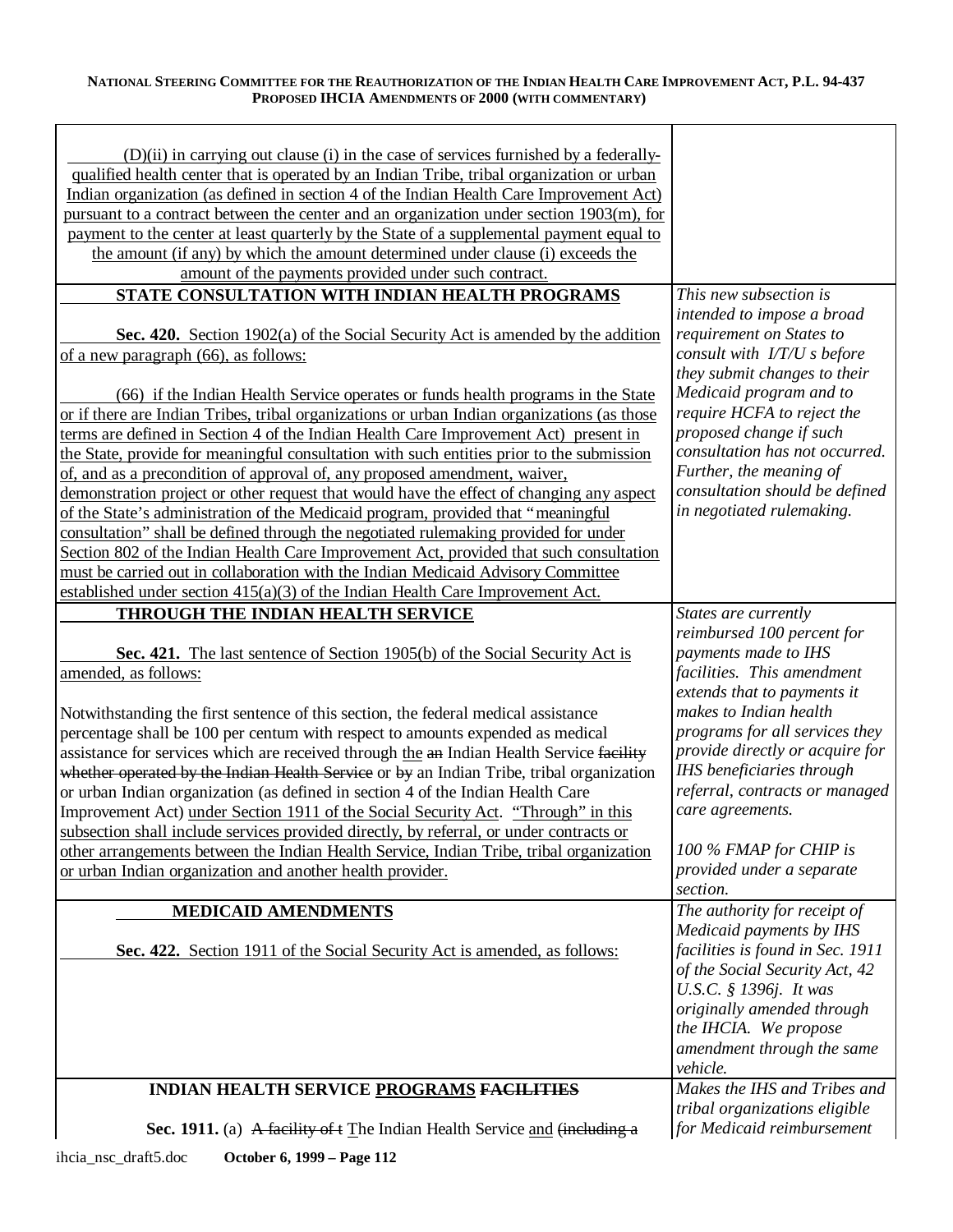| hospital, nursing facility, or any other type facility which provides services of a type   | for all services and provider                            |
|--------------------------------------------------------------------------------------------|----------------------------------------------------------|
| otherwise covered under the State plan), whether operated by such Service or by an         | types for which Medicaid                                 |
| Indian Tribe, tribal organization or urban Indian organization (as those terms are defined | otherwise pays regardless of                             |
| in section 4 of the Indian Health Care Improvement Act), shall be eligible for             | whether they are provided in a                           |
| reimbursement for medical assistance provided under a State plan if and for so long as it  | "facility" or not. It also                               |
| provides services or provider types of a type otherwise covered under the State plan and   | provides for payment under the                           |
| meets all of the conditions and requirements which are applicable generally to the         | newly proposed "qualified                                |
| service for which it seeks reimbursement such facilities under this title and for services | Indian health program," which                            |
| provided by a qualified Indian health program under section 1880A.                         | for is described in the new                              |
|                                                                                            | section 1880A. (In a final                               |
|                                                                                            | version of this bill, sec. 1880A                         |
|                                                                                            | would either have a Medicaid                             |
|                                                                                            | parallel or be moved to a more                           |
|                                                                                            | generic part of the Social                               |
|                                                                                            | Security Act.)                                           |
| (b) Notwithstanding subsection (a), if a facility of the Indian Health Service, an         | Provides an eighteen month                               |
| Indian Tribe or tribal organization, (including a hospital, nursing facility, or any other | window in which the Indian                               |
| type of facility which provides services of a type otherwise covered under the State plan, | health program may bill and                              |
| ) which does not meet all of the conditions and requirements of this title which are       | receive payment before it must                           |
| applicable generally to such services facility, but which submits to the Secretary within  | meet the applicable program                              |
| six months after the date on which it first sought reimbursement for the service of        | requirements. Although this                              |
| enactment of this section an acceptable plan for achieving compliance with such            | would rarely be needed for                               |
| conditions and requirements, it shall be deemed to meet such conditions and                | hospitals or clinics, many                               |
| requirements (and to be eligible for reimbursement under this title), without regard to    | Indian health programs have                              |
| the extent of its actual compliance with such conditions and requirements, during the      | lacked a reasonable                                      |
| first twelve months after the month in which such plan is submitted.                       | opportunity to fully develop                             |
|                                                                                            | other health programs. This                              |
|                                                                                            | provides that opportunity.                               |
| (c) The Secretary is authorized to enter into agreements with the State agency             | This amendment permits the                               |
| for the purpose of reimbursing such agency for health care and services provided by the    | Indian health program to be                              |
| in Indian Health Service, Indian Tribes, tribal organizations and urban Indian             | reimbursed for all services it                           |
| organizations, directly, through referral, or under contracts or other arrangements        | provides directly or acquires                            |
| between the Indian Health Service, Indian Tribe, tribal organization or urban Indian       | for IHS beneficiaries through                            |
| organization and another health provider facilities to Indians who are eligible for        | referral, contracts or managed                           |
| medical assistance under the State plan.                                                   | care agreements.                                         |
| <b>CHILDREN'S HEALTH INSURANCE PROGRAM FEDERAL MEDICAL</b>                                 | <b>Social Security Act</b>                               |
| <b>ASSISTANCE PERCENTAGE</b>                                                               |                                                          |
|                                                                                            | Makes the federal match rate                             |
| Sec. 423. Section 2101(c) of the Social Security Act is amended by the addition            | for CHIP 100% for states that                            |
| of a new sentence, to read:                                                                | operate freestanding                                     |
|                                                                                            | programs, as well as those                               |
| Without regard to which option a State chooses under section $2101(a)$ , the               | operated under the Medicaid                              |
| federal medical assistance percentage shall be 100 per centum with respect to amounts      | program.                                                 |
| expended as medical assistance for services which are provided through a health            |                                                          |
| program operated by the Indian Health Service, an Indian Tribe or tribal organization      |                                                          |
| (as those terms are defined in section 4 of the Indian Health Care Improvement Act).       |                                                          |
| LIMITATION ON SECRETARY'S WAIVER AUTHORITY                                                 |                                                          |
|                                                                                            |                                                          |
|                                                                                            | This will ensure against the                             |
|                                                                                            | Secretary waiving certain                                |
| Sec. 424. Notwithstanding any other provision of law, the Secretary may not                | conditions protective of Indian                          |
| waive the application of section $1902(a)(13)(D)$ to any State Plan under Title XIX of the | health programs when                                     |
| Social Security Act.<br>$\Omega$ otobor 6 1000 Dogo 112<br>ihojo ngo droft5 doo            | considering State Medicaid<br>waiver requests granted or |

ihcia\_nsc\_draft5.doc **October 6, 1999 – Page 113**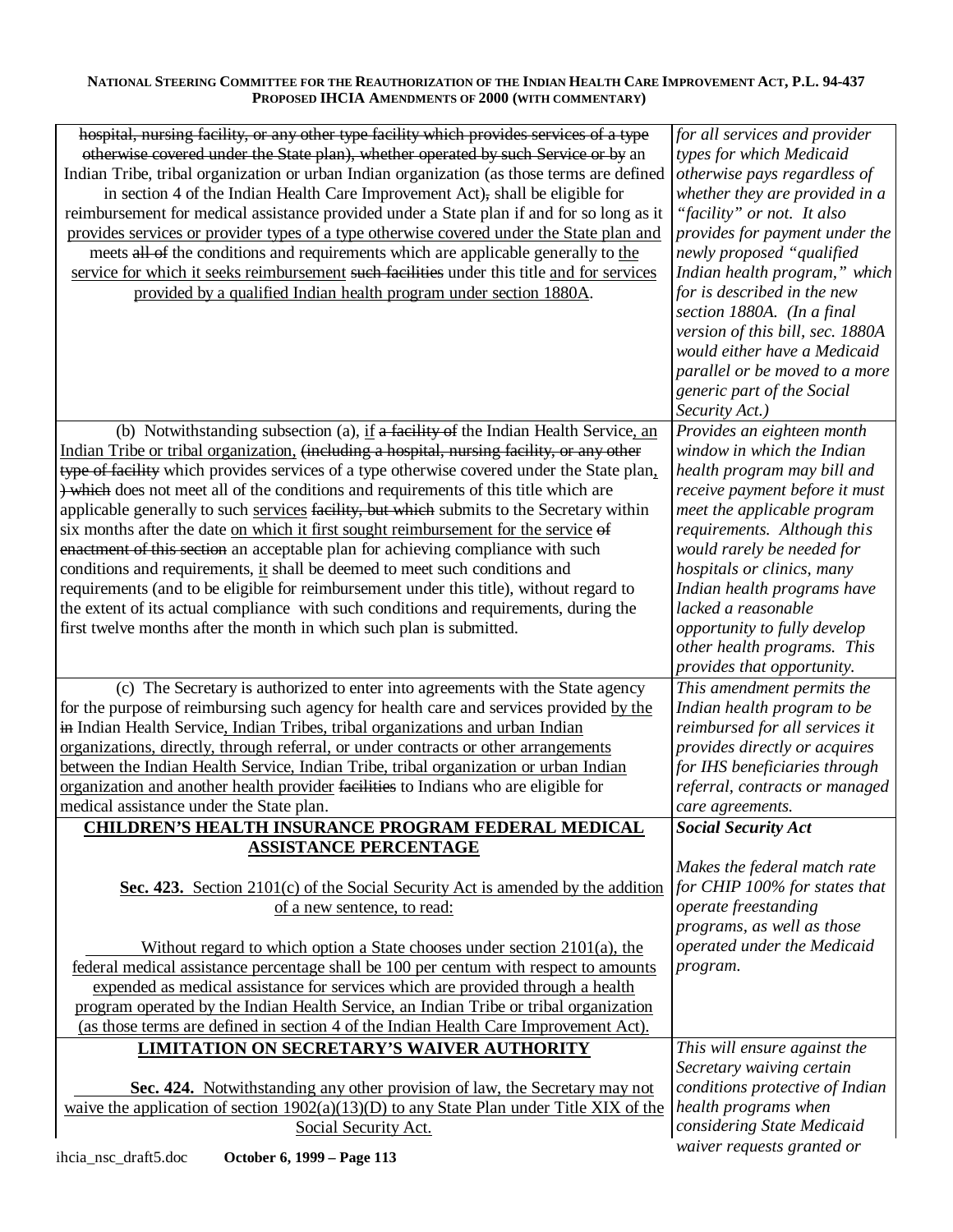|                                                                                                                                                                             | waiver requests granted or<br>renewed on or after October 1,     |
|-----------------------------------------------------------------------------------------------------------------------------------------------------------------------------|------------------------------------------------------------------|
|                                                                                                                                                                             | 1999.                                                            |
| <b>CHILDREN'S HEALTH INSURANCE PROGRAM FUNDS</b>                                                                                                                            | Subsection (a) authorizes<br><b>HCFA</b> to directly fund Indian |
| Sec. 425. DIRECT FUNDING. The Secretary is authorized to enter into                                                                                                         | CHIP programs.                                                   |
| agreements directly with the Indian Health Service and Indian Tribes and tribal                                                                                             | Subsection $(b)$ is permissive                                   |
| organizations under which such entities will provide children's health insurance                                                                                            | and based on agreements with                                     |
| program like services to Indians who reside in a service area on or near an Indian                                                                                          | the States. While it will not be                                 |
| reservation. Such agreements may provide for funding under a block grant or such other                                                                                      | helpful in States where the                                      |
| mechanism as is agreed upon by the Secretary and the Indian Health Service, Indian                                                                                          | relations between the Tribes                                     |
| Tribe or tribal organization. Such agreements may not be made contingent on the                                                                                             | and the State are poor, it may                                   |
| approval of the State in which the Indians to be served reside.                                                                                                             | be useful in other States.                                       |
| (b) <b>TRANSFER.</b> Notwithstanding any other provision of law, a State may<br>transfer funds to which it is, or would otherwise be, entitled under Title XXI of the       |                                                                  |
| Social Security Act to the Indian Health Service, Indian Tribes and tribal organizations                                                                                    |                                                                  |
| to be administered to achieve the purposes and objectives of such title under agreements                                                                                    |                                                                  |
| between the State and recipient entity or under an agreement directly between the                                                                                           |                                                                  |
| recipient entity and the Health Care Financing Administration.                                                                                                              |                                                                  |
| <b>WAIVER OF MEDICARE AND MEDICAID SANCTIONS</b>                                                                                                                            | <b>Social Security Act</b>                                       |
|                                                                                                                                                                             | Certain violations of Medicaid                                   |
| Sec. 426. Notwithstanding any other provision of law, the Indian Health                                                                                                     | and Medicare rules can result                                    |
| Service or an Indian Tribe or tribal organization operating a health program under the                                                                                      | in exclusion from federal                                        |
| Indian Self-Determination and Education Assistance Act shall be entitled to seek a<br>waiver of sanctions imposed under Titles XVIII, XIX or XXI of the Social Security Act | health care programs under 42<br>USC § 1320a-7 and Section       |
| as if it were directly responsible for administering the State health care program.                                                                                         | $4331(c)$ of the Balanced                                        |
|                                                                                                                                                                             | Budget Act of 1997, Pub. L.                                      |
|                                                                                                                                                                             | 105-33. Under 42 C.F.R. §                                        |
|                                                                                                                                                                             | $1001.1801(a)$ , the Health Care                                 |
|                                                                                                                                                                             | <b>Financing Administration</b>                                  |
|                                                                                                                                                                             | permits waiver of these                                          |
|                                                                                                                                                                             | sanctions upon the request of                                    |
|                                                                                                                                                                             | individual<br>directly<br>an                                     |
|                                                                                                                                                                             | responsible for administering                                    |
|                                                                                                                                                                             | the State health care program.                                   |
|                                                                                                                                                                             |                                                                  |
|                                                                                                                                                                             | HCFA has neither amended                                         |
|                                                                                                                                                                             | this rule to extend the right to                                 |
|                                                                                                                                                                             | make such a request to the<br>Indian Health Service<br>or        |
|                                                                                                                                                                             | Tribes and tribal organizations                                  |
|                                                                                                                                                                             | <i>operating health programs</i>                                 |
|                                                                                                                                                                             | under<br>the<br><b>Indian</b><br>Self-                           |
|                                                                                                                                                                             | Determination and Education                                      |
|                                                                                                                                                                             | Assistance Act, nor has it been                                  |
|                                                                                                                                                                             | willing to interpret the current                                 |
|                                                                                                                                                                             | regulation to permit such                                        |
|                                                                                                                                                                             | requests. Despite the fact that                                  |
|                                                                                                                                                                             | no State funds are expended                                      |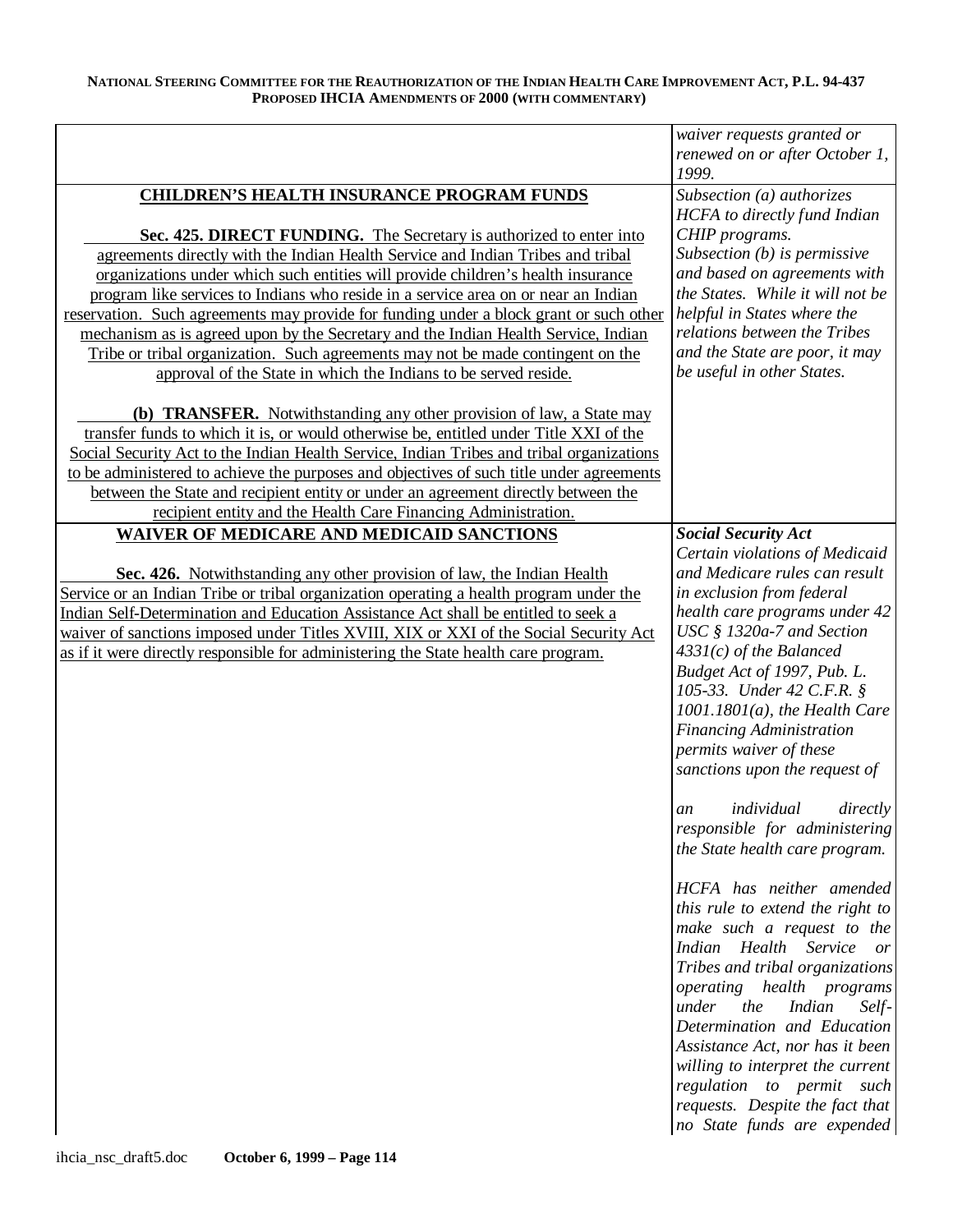|                                                                                                                                                                                  | (due to the provisions that<br>provide for 100 percent          |
|----------------------------------------------------------------------------------------------------------------------------------------------------------------------------------|-----------------------------------------------------------------|
|                                                                                                                                                                                  | FMAP), this limitation means                                    |
|                                                                                                                                                                                  | that the IHS and Tribes and<br>tribal organizations may not     |
|                                                                                                                                                                                  | seek a waiver unless the state                                  |
|                                                                                                                                                                                  | in which the individual is<br>located will seek a waiver.       |
|                                                                                                                                                                                  |                                                                 |
| <b>SAFE HARBOR</b>                                                                                                                                                               | This section is intended to<br>ensure that limitations on       |
| (a) The term "remuneration" as used in sections 1128A and<br>Sec. 427.                                                                                                           | patient referral and other                                      |
| 1128B of the Social Security Act [42 U.S.C. 1320a-7a and 42 U.S.C. 1320a-7b] shall                                                                                               | inter-provider arrangements                                     |
| not include any exchange of anything of value between or among:                                                                                                                  | related to the operation of                                     |
|                                                                                                                                                                                  | Indian health programs do not<br>apply within the Indian health |
| (1) any Indian Tribe or tribal organization that administers health programs<br>under the authority of the Indian Self-Determination and Education Assistance Act [25]           | system. These health                                            |
| U.S.C. $450$ et seq.)];                                                                                                                                                          | programs which range in size                                    |
|                                                                                                                                                                                  | from contract health providers                                  |
| (2) any such Indian Tribe or tribal organization and the Indian Health Service;                                                                                                  | only, to small clinics to large                                 |
| (3) any such Indian Tribe or tribal organization and any patient served or                                                                                                       | hospitals rely on complex<br>resource sharing and patient       |
| eligible for service under such programs, including patients served or eligible for                                                                                              | referral strategies to maximize                                 |
| service pursuant to section 813 of Pub. L. 94-437 [25 U.S.C. 1680c]; or                                                                                                          | limited resources. These                                        |
|                                                                                                                                                                                  | relationships are frequently a<br>continuation of relationships |
| (4) any such Indian Tribe or tribal organization and any third party required by<br>contract, Section 206 or 207 of Pub. L. 94-437 [42 U.S.C. 1621e or 1621f], or other          | established among service                                       |
| applicable law, to pay or reimburse the reasonable health care costs incurred by the                                                                                             | units when the IHS was                                          |
| United States or any such Indian Tribe or tribal organization;                                                                                                                   | directly operating the health                                   |
|                                                                                                                                                                                  | programs.                                                       |
| <i>provided</i> the exchange arises from or relates to such health programs.                                                                                                     |                                                                 |
| (b) An Indian Tribe, tribal organization or urban Indian organization (as those                                                                                                  |                                                                 |
| terms are defined in the Indian Health Care Improvement Act) that administers health                                                                                             |                                                                 |
| programs under the authority of the Indian Self-Determination and Education Assistance<br>Act [25 U.S.C. 450 et seq.] or title V of the Indian Health Care Improvement Act shall |                                                                 |
| be deemed to be an agency of the United States and immune from liability under the                                                                                               |                                                                 |
| Sherman Act [15 U.S.C. 1 et seq.], the Clayton Act [15 U.S.C. 12 et seq.], the                                                                                                   |                                                                 |
| Robinson-Patman Act, the federal Trade Commission Act [15 U.S.C 41 et seq.] and any                                                                                              |                                                                 |
| other federal, state, or local antitrust laws, with regard to any transaction, agreement, or<br>conduct that relates to such programs.                                           |                                                                 |
| <b>COST SHARING</b>                                                                                                                                                              | <b>Social Security Act.</b>                                     |
|                                                                                                                                                                                  | Subsection (a) protects IHS                                     |
| SEC. 428. (a) CO-INSURANCE, CO-PAYMENTS AND DEDUCTIBLES.                                                                                                                         | beneficiaries from Medicare<br>and Medicaid co-payments, co-    |
| Notwithstanding any other provision of federal or State law, no Indian who is eligible<br>for services under Title XVIII, XIX or XXI of the Social Security Act, or any other    | insurance, and deductibles                                      |
| federally funded health programs may be charged a deductible, co-payment or co-                                                                                                  | when they use an IHS, tribal or                                 |
| insurance for any service provided by or through the Indian Health Service, an Indian                                                                                            | urban Indian health program.                                    |
| Tribe, tribal organization or urban Indian organization (as defined in Section 4 of the<br>Indian Health Care Improvement Act), nor may the payment or reimbursement due to      | This is not intended to apply to                                |
| the Indian Health Service or an Indian Tribe, tribal organization or urban Indian                                                                                                | federal employee benefit                                        |
| ihcia_nsc_draft5.doc<br>October 6, 1999 - Page 115                                                                                                                               | programs and may require                                        |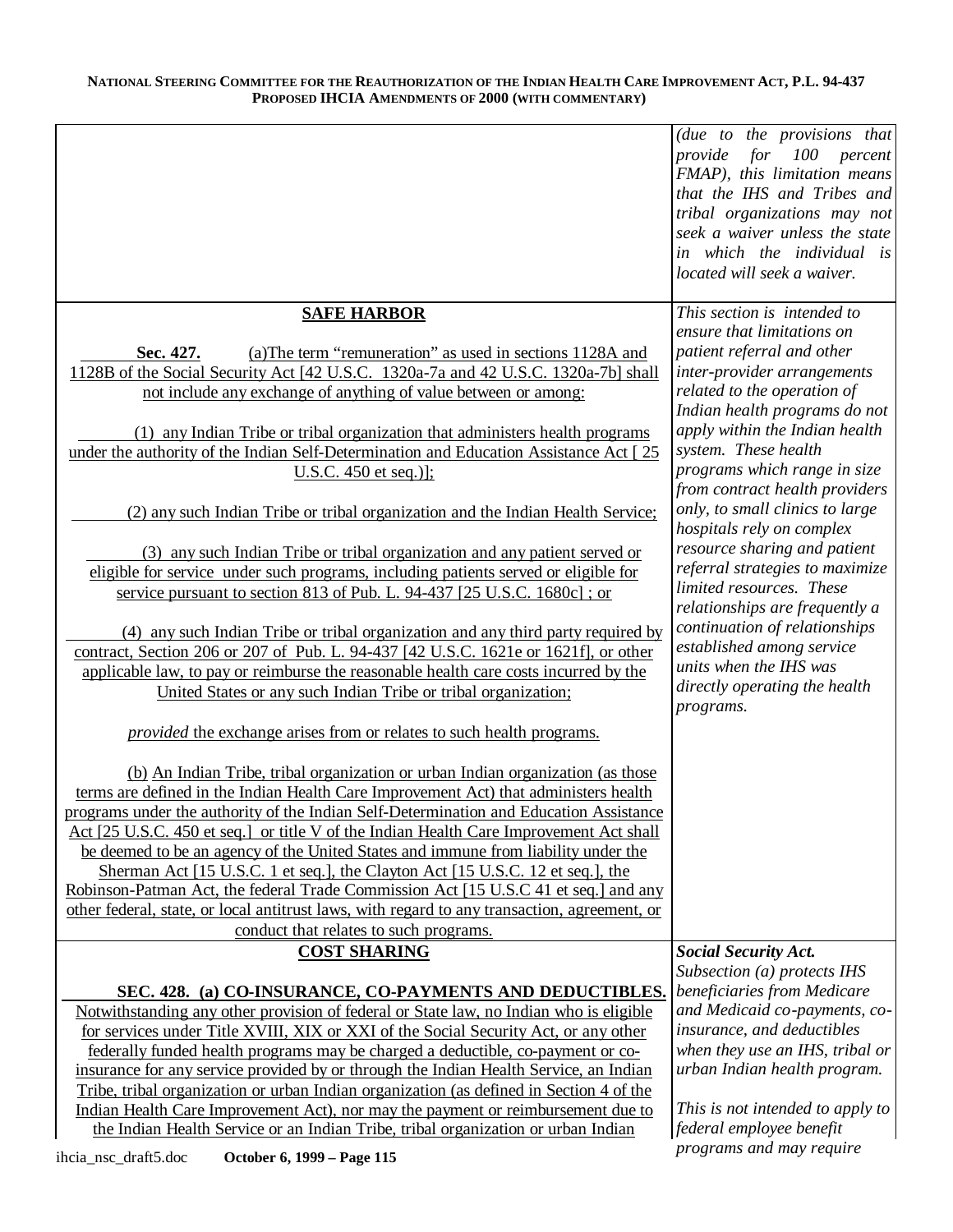| organization be reduced by the amount of the deductible, co-payment or co-insurance                                                                                             | programs and may require        |
|---------------------------------------------------------------------------------------------------------------------------------------------------------------------------------|---------------------------------|
| that would be due from the Indian but for the operation of this section. For the purposes                                                                                       | revisions.                      |
| of this section, "through" shall include services provided directly, by referral, or under                                                                                      |                                 |
| contracts or other arrangements between the Indian Health Service, Indian Tribe, tribal                                                                                         |                                 |
| organization or urban Indian organization and another health provider.                                                                                                          |                                 |
| (b) PREMIUMS.                                                                                                                                                                   | <b>Social Security Act</b>      |
|                                                                                                                                                                                 |                                 |
| (1) MEDICAID AND CHILD HEALTH INSURANCE PROGRAM                                                                                                                                 | Subsection (b) permits Indian   |
| Notwithstanding any other provision of federal or State law, no Indian who is otherwise                                                                                         | children to participate in CHIP |
| eligible for services under Title XIX (medicaid) or Title XXI (children's health                                                                                                | and Medicaid expansion          |
| insurance program) of the Social Security Act may be charged a premium as a condition                                                                                           | programs without paying a       |
| of receiving benefits from the program.                                                                                                                                         | premium. Premiums are not       |
|                                                                                                                                                                                 | exempted for Medicare           |
|                                                                                                                                                                                 | because the Medicaid program    |
|                                                                                                                                                                                 | must pay premiums whenever a    |
|                                                                                                                                                                                 | Medicare eligible person is     |
|                                                                                                                                                                                 | also eligible for Medicaid.     |
| (2) MEDICARE ENROLLMENT PREMIUM PENALTIES.                                                                                                                                      | <b>Social Security Act</b>      |
| Notwithstanding any other provision of federal or State law, no Indian (as that term is                                                                                         | This new subsection is          |
| defined in section 4 of the Indian Health Care Improvement Act) who is eligible for                                                                                             | intended to avoid the cost of   |
| Medicare, but for the payment of premiums, shall be charged a penalty for enrolling in                                                                                          | penalties for "late" enrollment |
| Medicare at a time later than the person might otherwise have been eligible. This                                                                                               | in Medicare                     |
| prohibition applies whether the Indian pays for the premiums directly or the premiums<br>are paid by another person or entity, including a State, the Indian Health Service, an |                                 |
| Indian Tribe, tribal organization, or an urban Indian organization (as those terms are                                                                                          |                                 |
| defined in section 4 of the Indian Health Care Improvement Act.)                                                                                                                |                                 |
| (c) MEDICALLY NEEDY PROGRAM SPEND-DOWN. For the purposes of                                                                                                                     | <b>Social Security Act</b>      |
| any medically needy option under a State's Medicaid plan under Title XIX of the Social                                                                                          | Subsection $(c)$ is a place-    |
| Security Act, the cost of providing services to an Indian in a health program of the                                                                                            | holder for more precise         |
| Indian Health Service, an Indian Tribe, tribal organization or urban Indian organization                                                                                        | language to be drafted after    |
| shall be deemed to have been an expenditure for health care by the person applying for                                                                                          | obtaining technical assistance  |
| Medicaid.                                                                                                                                                                       | from HCFA. It is intended to    |
|                                                                                                                                                                                 | allow expenditures of Indian    |
|                                                                                                                                                                                 | health programs to be counted   |
|                                                                                                                                                                                 | for the purposes of "spend-     |
|                                                                                                                                                                                 | down" requirements of certain   |
|                                                                                                                                                                                 | Medicaid eligibility            |
|                                                                                                                                                                                 | requirements, as if the         |
|                                                                                                                                                                                 | applicant actually paid for     |
|                                                                                                                                                                                 | them.                           |
| (d) ESTATE RECOVERY. Notwithstanding any other provision of federal or                                                                                                          | <b>Social Security Act</b>      |
| state law, the following property may not be included when determining eligibility for                                                                                          | Subsection $(d)$ is intended to |
| services or implementing estate recovery rights under Titles XVIII, XIX or XXI of the                                                                                           | minimize the impact of estate   |
| Social Security Act, or other health care programs funded in whole or part with federal                                                                                         | recovery rules. The language    |
| monies-                                                                                                                                                                         | here addresses the highest      |
|                                                                                                                                                                                 | priority items the Work Group   |
| (1) income derived from rents, leases or royalties of property held in trust for                                                                                                | discussed, including            |
| individuals by the federal government;                                                                                                                                          | possessions necessary for       |
|                                                                                                                                                                                 | carrying out subsistence or     |
| (2) income derived from rents, leases, royalties, or natural resources (including                                                                                               | traditional activities (whether |
| timber and fishing activities) resulting from the exercise of federally protected rights,                                                                                       | commercial or not).             |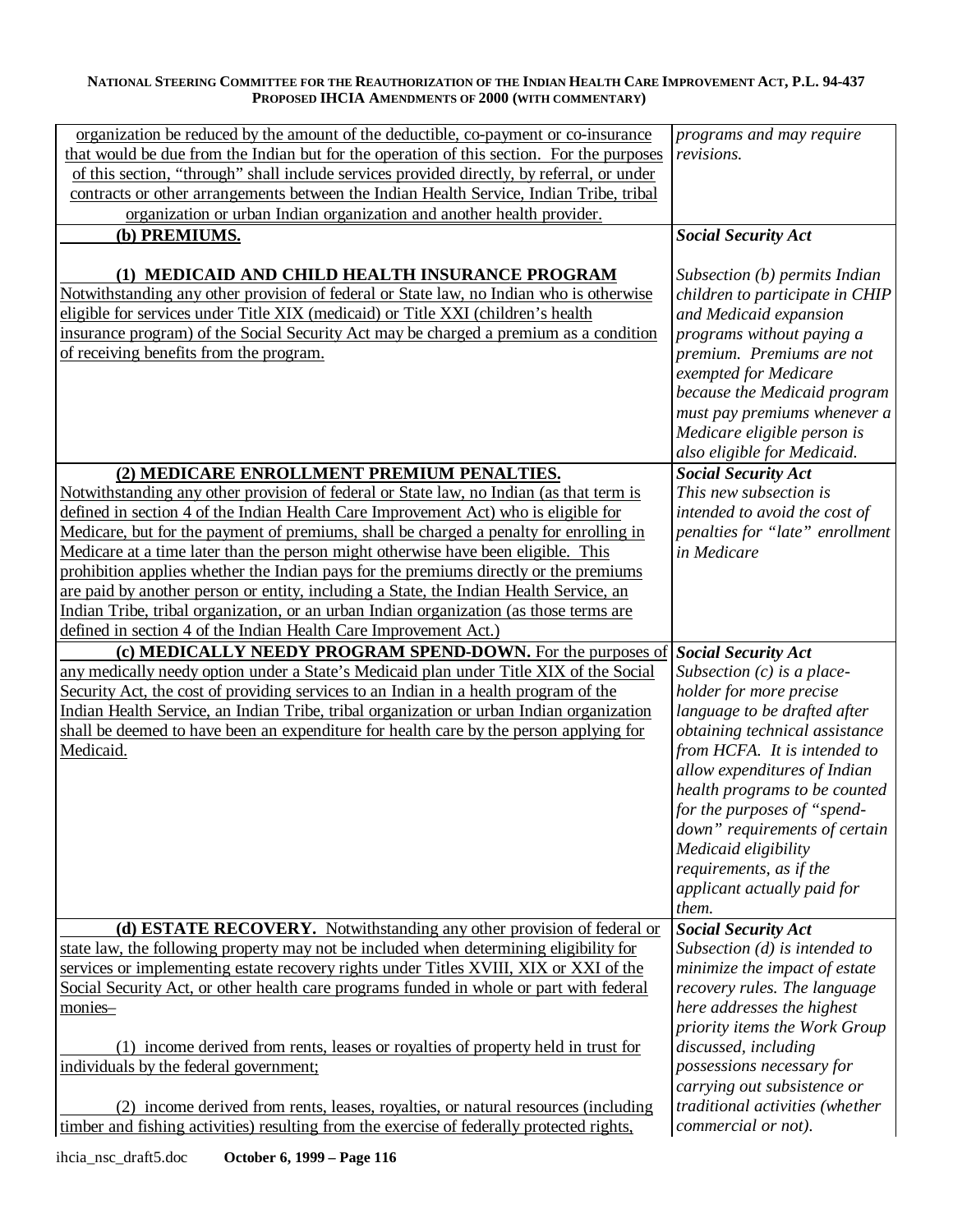| whether collected by an individual or tribal group and distributed to individuals;           |                                  |
|----------------------------------------------------------------------------------------------|----------------------------------|
|                                                                                              |                                  |
| (3) property, including interests in real property currently or formerly held in             |                                  |
| trust by the federal government which is protected under applicable federal, State or        |                                  |
| tribal law or custom from recourse and including public domain allotments; and               |                                  |
|                                                                                              |                                  |
| (4) property that has unique religious and/or cultural significance or that                  |                                  |
| supports subsistence or traditional life style according to applicable tribal law or custom. |                                  |
| (e) MEDICAL CHILD SUPPORT RECOVERY. Notwithstanding any                                      | <b>Social Security Act</b>       |
| other provision of law, a parent shall not be responsible for reimbursing a state or the     | This subsection is intended to   |
| federal government for the cost of medical services provided to a child by or through the    | prevent State Medicaid and       |
| Indian Health Service, an Indian Tribe, tribal organization or urban Indian organization.    | CHIP programs from seeking       |
| For the purposes of this subsection, "through" shall include services provided directly,     | to recover the cost of payments  |
| by referral, or under contracts or other arrangements between the Indian Health Service,     | made to an Indian health         |
| Indian Tribe, tribal organization or urban Indian organization and another health            | program or which have to be      |
| provider.                                                                                    | made to another provider when    |
|                                                                                              | the services provided to the     |
|                                                                                              | child were arranged through      |
|                                                                                              | contract health services or      |
|                                                                                              | similar arrangements.            |
| <b>MANAGED CARE</b>                                                                          | This new (b) probably requires   |
|                                                                                              | amendment to the Social          |
| Sec. 429. (a) RECOVERY FROM MANAGED CARE PLANS. (1)                                          | Security Act or some other       |
| Notwithstanding any other provision in law, the Indian Health Service, an Indian Tribe,      | federal law governing            |
| tribal organization or urban Indian organization shall have a right of recovery under        | managed care organizations.      |
| section 408 of this title from all private and public health plans, including Medicare,      |                                  |
| Medicaid, children's health insurance and privately managed care plans for the               | HCFA has expressed concern       |
| reasonable costs of delivering health services to Indians entitled to receive services from  | about State's recouping twice    |
| the Service, an Indian Tribe, tribal organization or urban Indian organization.              | for payments made if the         |
|                                                                                              | Indian health provider receives  |
| (2) No provision of a contract, regulation or statute may be relied upon or                  | payment directly from the        |
| interpreted to deny or reduce payments otherwise due under this section, except to the       | State. Perhaps HCFA will         |
| extent the Service, Indian Tribe, tribal organization or urban Indian organization has       | suggest some language to         |
| entered into an agreement with the managed care plan regarding services to be provided       | avoid that unintended outcome.   |
| or rates to be paid, provided that such an agreement may not be made a prerequisite for      |                                  |
| such payments to be made.                                                                    |                                  |
|                                                                                              |                                  |
| (3) Payments due under this section may not be less than those paid to a                     |                                  |
| "preferred provider" under the managed care plan or, in the event there is no such rate,     |                                  |
| the usual and customary fee for equivalent services.                                         |                                  |
|                                                                                              |                                  |
| (4) A managed care plan may not deny payment under this section because the                  |                                  |
| insured or covered beneficiary of the plan has not submitted a claim.                        |                                  |
| (5) Notwithstanding subsections (1) through (4) of this section, the                         | This is intended to minimize     |
| Indian Health Service, an Indian Tribe, tribal organization or urban Indian organization     | the extent to which Indian       |
| that provides a health service to an Indian entitled under Title XIX (medicaid) or           | health programs are forced to    |
| enrolled under Title XXI (children's health insurance program) of the Social Security        | do business with MCOs as a       |
| Act to receive such services shall have the right to be paid directly by the State's         | condition of getting paid. It    |
| Medicaid or children's health insurance program notwithstanding any agreements the           | creates the need for             |
| State may have entered into with managed care organizations or providers.                    | reconciliation by the State with |
|                                                                                              | the MCOs so they don't benefit   |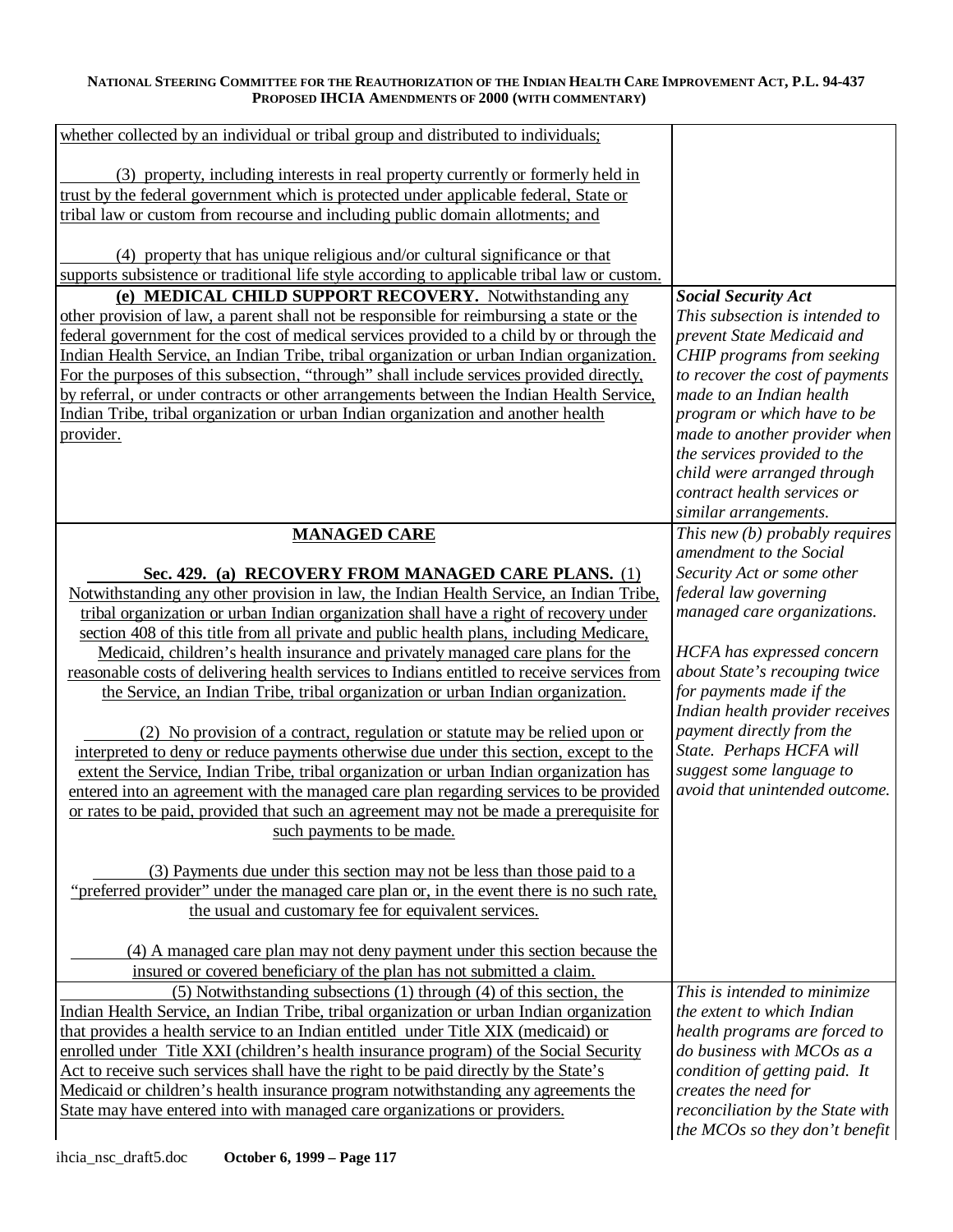|                                                                                                                                   | unjustly. No language has            |
|-----------------------------------------------------------------------------------------------------------------------------------|--------------------------------------|
|                                                                                                                                   | been written yet to address          |
|                                                                                                                                   | that.                                |
| (6) A managed care organization that is enrolled in a State Medicaid                                                              | The intent of this new               |
| program must as a condition of such enrollment offer a contract to health programs                                                | subsection is to require MCOs        |
| administered by the Indian Health Service, an Indian Tribe, tribal organization or urban                                          | to enter into contracts with         |
| Indian organization that provides health services in the geographic area served by the                                            | Indian health programs so that       |
| managed care organization and such contract (or other provider participation agreement)                                           | they can be providers under          |
| shall contain terms and conditions of participation and payment no more restrictive or                                            | the MCO.                             |
| onerous than those provided for in this section.                                                                                  |                                      |
| (b) PROHIBIT AUTO- AND DEFAULT ASSIGNMENT. Notwithstanding                                                                        | <b>Social Security Act</b>           |
| any other provision of law or any waiver granted by the Secretary, no Indian may be                                               |                                      |
| assigned automatically or by default under any managed care plan paid under Title XIX                                             | This section is intended to          |
| (medicaid) or Title XXI (children's health insurance program) of the Social Security Act                                          | ensure that Indians are not          |
| unless the person had the option of enrolling in a managed care plan or health program                                            | assigned without their consent       |
| administered by the Service, an Indian Tribe, tribal organization or urban Indian                                                 | to non-Indian managed care           |
| organization in which case an Indian may be assigned only to such a managed care plan                                             | plans.                               |
| or health program.                                                                                                                |                                      |
| (c) INDIAN MANAGED CARE PLANS. Notwithstanding any other                                                                          | <b>Social Security Act</b>           |
| provision of law, any State entering into agreements with one or more managed care                                                |                                      |
| organizations to provide services under Title XIX or Title XXI of the Social Security                                             | This section is intended to          |
| Act must enter into such an agreement with the Service, an Indian Tribe, tribal                                                   | allow Indian health programs         |
| organization or urban Indian organization that can provide services to Indians who may                                            | and managed care plans to be         |
| be eligible or required to enroll in such a managed care plan similar to those to be                                              | offered to Medicaid and CHIP         |
| offered by other managed care organizations. The Secretary and the State are hereby                                               | beneficiaries in States that         |
| authorized to waive requirements regarding discrimination, capitalization and other                                               | have implemented managed             |
| matters that might otherwise prevent the Indian managed care organization or health                                               | care. It allows waiver of any        |
| program from meeting federal or State standards applicable to such organizations,                                                 | requirement except those             |
| provided such Indian managed care organization or health program must be able to offer                                            | related to the quality of the        |
| its Indian enrollees services of an equivalent quality to that required of other managed                                          | health services to be delivered.     |
| care organizations.                                                                                                               |                                      |
| (d) ADVERTISING. A managed care organization entering into contracts to                                                           | Probably should be an                |
| provide services to Indians on or near an Indian reservation shall provide a certificate of                                       | amendment to the Patient's           |
| coverage or similar type of document that is written in the Indian language of the                                                | <b>Rights Act.</b>                   |
| majority of the Indian population residing on such reservation.                                                                   |                                      |
| <b>NAVAJO NATION MEDICAID AGENCY</b>                                                                                              | This subsection $(b)$ authorizes the |
|                                                                                                                                   | Navajo Nation to establish a         |
| Sec. 430. (1) Notwithstanding any other provision of law, the Secretary is                                                        | Medicaid agency to serve Indians     |
| authorized to treat the Navajo Nation as a State for the purposes of Title XIX of the                                             | residing within the boundaries of    |
| Social Security Act, to provide services to Indians living within the boundaries of the                                           | the Nation. This will provide an     |
| Navajo Nation.                                                                                                                    | opportunity to test a direct         |
|                                                                                                                                   | relationship with HCFA.              |
| (2) Notwithstanding any other provision of law, the Secretary shall have the                                                      | This provision will almost surely    |
| authority to assign and pay all funds for the provision of services to Indians living                                             | have to be in the Social Security    |
| within the boundaries of the Navajo Nation under Title XIX of the Social Security Act                                             | Act and will require many            |
| and related administrative funds under Title XIX (medicaid) of the Social Security Act,                                           | additional amendments to             |
| which are currently paid to or would otherwise be paid to the States of Arizona, New                                              |                                      |
| Mexico and Utah, to an entity established by the Navajo Nation and approved by the                                                | conform other provisions of the      |
|                                                                                                                                   | <b>Social Security Act regarding</b> |
|                                                                                                                                   | <b>Medicaid and the Childrens</b>    |
| Secretary, which shall be denominated the Navajo Nation Medicaid Agency.                                                          | <b>Health Insurance Program.</b>     |
|                                                                                                                                   | The Navajo Nation is working on      |
| (3) The Navajo Nation Medicaid Agency shall serve Indians living within the<br>October 6, 1999 - Page 118<br>ihcia_nsc_draft5.doc | a specific proposal to become a      |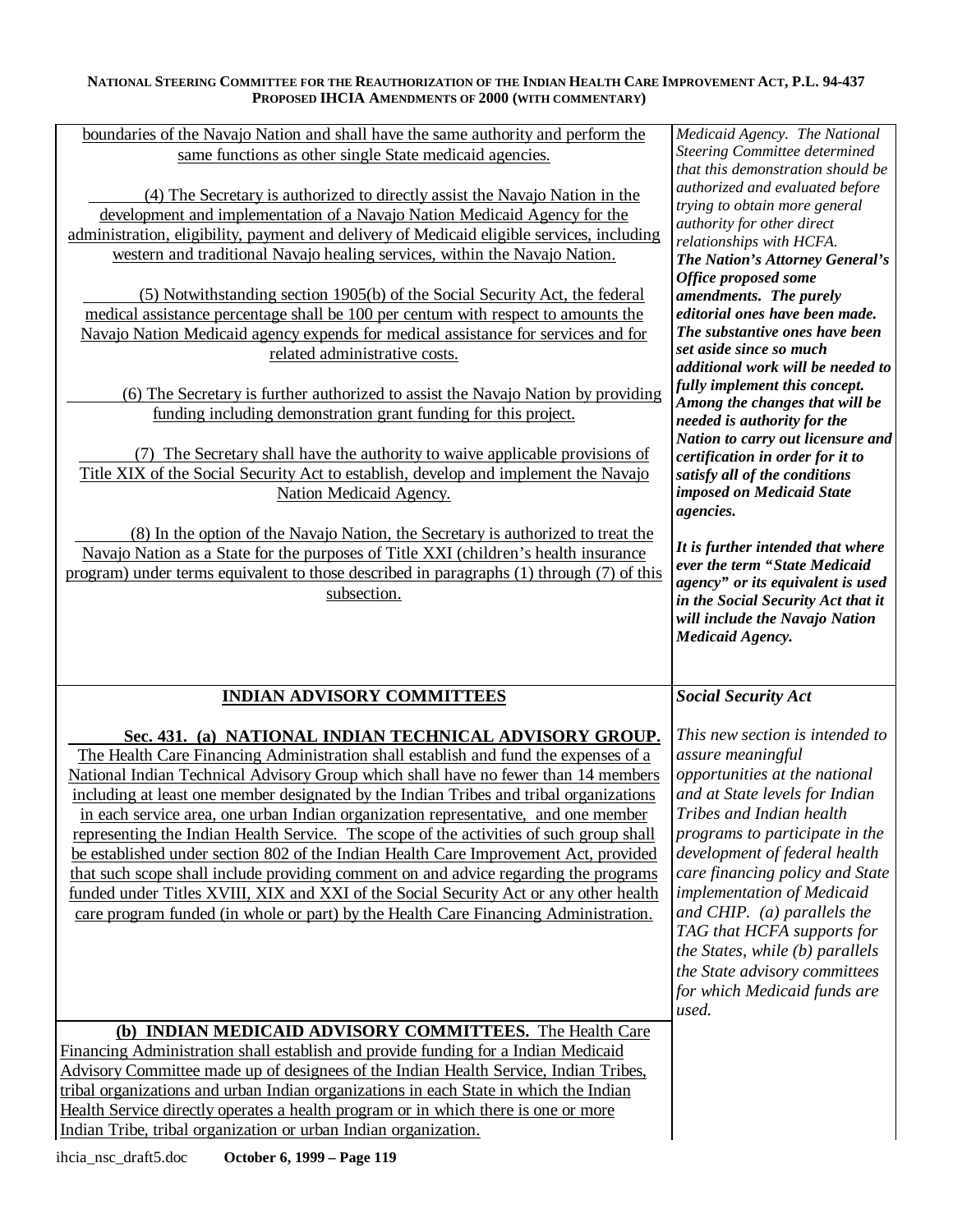## **AUTHORIZATION OF APPROPRIATIONS**

**SEC. 432 407.** There are authorized to be appropriated such sums as may be necessary for each fiscal year through fiscal year 2012 2000 to carry out this title.

# **TITLE V – HEALTH SERVICES FOR URBAN INDIANS**

*Introductory Comments:* 

*Title V authorizes the Secretary of HHS to provide funding to urban Indian organizations for the delivery of outpatient services to urban Indians, who are not able to access health services through facilities operated by the I.H.S. or the Tribes. In FY 1999, Congress appropriated \$26.4 million to implement Title V. These funds support the operation of programs serving about 149,000 urban Indians in 34 cities throughout the country. The services offered by these programs range from outreach and referral to comprehensive ambulatory health care. Under current law, the Title V authorization for appropriations expires in FY 2000.* 

*The amendments set forth below, which reflec t the recommendations of the National Steering Committee, would extend the Title V authorization through FY 2012 and revise the Title to more effectively address the needs of urban Indians. The proposed amendments would also:* 

*· streamline the current law provisions relating to the standards and procedures for contracting and making grants to urban Indian organizations;* 

*· require the agencies in the Department of HHS to consult with urban Indians prior to taking actions that would affect them; · expand the Secre tary's authority to fund, through grants, loans, or loan guarantees, the construction or renovation of facilities for urban Indian programs;* 

*· enable urban Indian programs to obtain malpractice coverage under the federal Tort Claims Act; and* 

*· authorize a demonstration program of residential treatment centers for urban Indian youth with alcohol or substance abuse problems.* 

·

| <b>PURPOSE</b><br>Sec. 501. The purpose of this title is to establish programs in urban centers to make<br>health services more accessible and available to urban Indians.                                                                                                                                                                                                                                                                                                                                                                                                                                                                                                                                                                                                                                                                              | Clarifies that urban Indian<br>programs can make services<br>available as well as refer to other<br>providers                                                                                                                            |
|---------------------------------------------------------------------------------------------------------------------------------------------------------------------------------------------------------------------------------------------------------------------------------------------------------------------------------------------------------------------------------------------------------------------------------------------------------------------------------------------------------------------------------------------------------------------------------------------------------------------------------------------------------------------------------------------------------------------------------------------------------------------------------------------------------------------------------------------------------|------------------------------------------------------------------------------------------------------------------------------------------------------------------------------------------------------------------------------------------|
| CONTRACTS WITH, AND GRANTS TO, URBAN INDIAN ORGANIZATIONS<br>Sec. 502. Under authority of the Act of November 2, 1921 (25 U.S.C. 13), popularly<br>known as the Snyder Act, the Secretary, through the Service, shall enter into contracts<br>with, or make grants to, urban Indian organizations to assist such organizations in the<br>establishment and administration, within the urban centers in which such organizations<br>are situated, of programs which meet the requirements set forth in this title. The<br>Secretary, through the Service, subject to subsection 506, shall include such conditions<br>as the Secretary considers necessary to effect the purpose of this title in any contract<br>which the Secretary enters into with, or in any grant the Secretary makes to, any urban<br>Indian organization pursuant to this title. | These amendments would conform<br>this section with the proposed<br>changes to section 503 (relating<br>to allowable service areas of<br>urban programs) and section 506<br>(relating to the administration of<br>contracts and grants). |
| <b>CONTRACTS AND GRANTS FOR THE PROVISION OF</b><br><b>HEALTH CARE AND REFERRAL SERVICES</b>                                                                                                                                                                                                                                                                                                                                                                                                                                                                                                                                                                                                                                                                                                                                                            |                                                                                                                                                                                                                                          |
| <b>Sec. 503.</b> (a) Under authority of the Act of November 2, 1921 (25 U.S.C. 13),<br>popularly known as the Snyder Act, the Secretary, through the Service, shall enter into<br>contracts with, and make grants to, urban Indian organizations for the provision of<br>health care and referral services for urban Indians residing in the urban centers in which<br>quel organizations are situated Any quel contract or grant shall include requirements                                                                                                                                                                                                                                                                                                                                                                                            | The proposed amendments to<br>subsection (a) would:<br>$(1)$ give the Secretary the<br>flexibility to contract with or make                                                                                                              |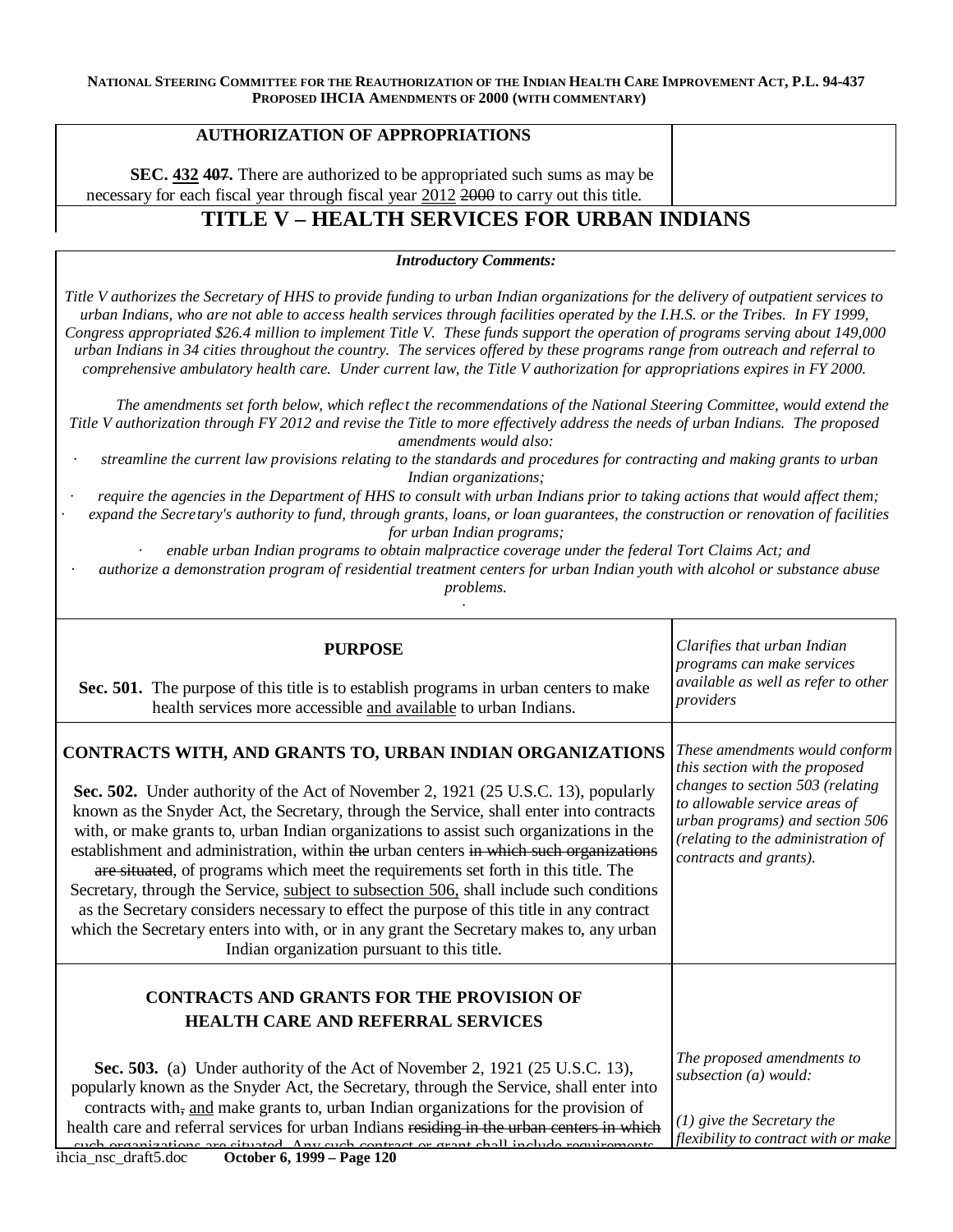| such organizations are situated. Any such contract or grant shall include requirements<br>that the urban Indian organization successfully undertake to-                                                                                                                            | grants to an urban Indian<br>organization serving more than<br>one urban center; and                                                                      |
|------------------------------------------------------------------------------------------------------------------------------------------------------------------------------------------------------------------------------------------------------------------------------------|-----------------------------------------------------------------------------------------------------------------------------------------------------------|
| (1) estimate the population of urban Indians residing in the urban center in which such<br>organization is situated or centers that the organization proposes to serve who are or<br>could be recipients of health care or referral services;                                      | (2) streamline the performance<br>standards and selection criteria<br>used by the Secretary by deleting<br>references relating to accessibility           |
| $(2)$ estimate the current health status of urban Indians residing in such urban center or<br>centers;                                                                                                                                                                             | to, and utilization of, health care<br>services other than those provided<br>by urban Indian organizations.                                               |
| (3) estimate the current health care needs of urban Indians residing in such urban center<br>or centers;                                                                                                                                                                           |                                                                                                                                                           |
| (4) identify all public and private health services resources within such urban center<br>which are or may be available to urban Indians;                                                                                                                                          |                                                                                                                                                           |
| (5) determine the use of public and private health services resources by the urban<br>Indians residing in such urban center;                                                                                                                                                       |                                                                                                                                                           |
| (6) assist such health services resources in providing services to urban Indians;                                                                                                                                                                                                  |                                                                                                                                                           |
| (7) assist urban Indians in becoming familiar with and utilizing such health services<br>resources;                                                                                                                                                                                |                                                                                                                                                           |
| (8) provide basic health education, including health promotion and disease prevention<br>education, to urban Indians;                                                                                                                                                              |                                                                                                                                                           |
| (9) establish and implement training programs to accomplish the referral and education<br>tasks set forth in paragraphs (6) through (8) of this subsection;                                                                                                                        |                                                                                                                                                           |
| (10) identify gaps between unmet health needs of urban Indians and the resources<br><del>available to meet such needs;</del>                                                                                                                                                       |                                                                                                                                                           |
| $(5)$ $(11)$ make recommendations to the Secretary and federal, State, local, and other<br>resource agencies on methods of improving health service programs to meet the needs<br>of urban Indians; and                                                                            | The proposed amendment to<br>subsection (b) would streamline<br>the criteria for selecting urban<br>Indian organizations as<br>contractors or grantees by |
| $(6)$ (42) where necessary, provide, or enter into contracts for the provision of, health<br>care services for urban Indians.                                                                                                                                                      | deleting references relating to<br>accessibility to, and utilization of,<br>health care services other than<br>those provided by urban Indian             |
| (b) The Secretary, through the Service, shall by regulation adopted pursuant to section<br>520 prescribe the criteria for selecting urban Indian organizations to enter into contracts<br>or receive grants under this section. Such criteria shall, among other factors, include- | organizations.                                                                                                                                            |
| (1) the extent of unmet health care needs of urban Indians in the urban center or centers<br>involved;                                                                                                                                                                             |                                                                                                                                                           |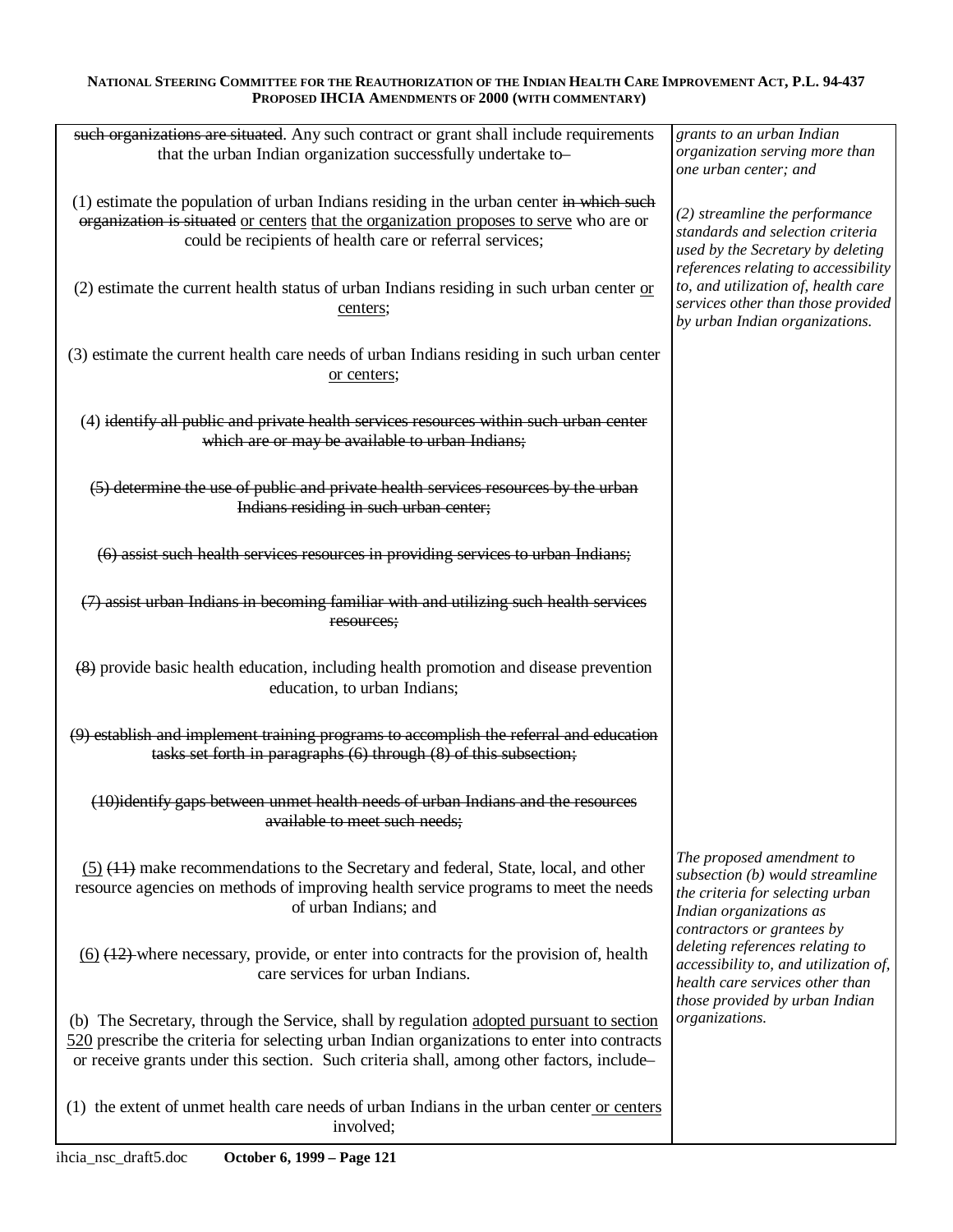| (2) the size of the urban Indian population in the urban center or centers involved;                                                                                                                                                                                                                                         |                                                                                                                                                                                                           |
|------------------------------------------------------------------------------------------------------------------------------------------------------------------------------------------------------------------------------------------------------------------------------------------------------------------------------|-----------------------------------------------------------------------------------------------------------------------------------------------------------------------------------------------------------|
| (3) the accessibility to, and utilization of, health care services (other than services<br>provided under this title) by urban Indians in the urban center involved;                                                                                                                                                         |                                                                                                                                                                                                           |
| $(4)$ the extent, if any, to which the activities set forth in subsection (a) would duplicate<br>(A) any previous or current public or private health services project in an urban center<br>that was or is funded in a manner other than pursuant to this title; or                                                         |                                                                                                                                                                                                           |
| (B) any project funded under this title;                                                                                                                                                                                                                                                                                     |                                                                                                                                                                                                           |
| $(4)$ (5) the capability of an urban Indian organization to perform the activities set forth<br>in subsection (a) and to enter into a contract with the Secretary or to meet the<br>requirements for receiving a grant under this section;                                                                                   |                                                                                                                                                                                                           |
| $(5)$ (6) the satisfactory performance and successful completion by an urban Indian<br>organization of other contracts with the Secretary under this title;                                                                                                                                                                  |                                                                                                                                                                                                           |
| $(6)$ $(7)$ the appropriateness and likely effectiveness of conducting the activities set forth<br>in subsection (a) in an urban center or centers; and                                                                                                                                                                      |                                                                                                                                                                                                           |
| $(7)$ $(8)$ the extent of existing or likely future participation in the activities set forth in<br>subsection (a) by appropriate health and health-related federal, State, local, and other<br>agencies.                                                                                                                    | The proposed amendment to<br>subsection (d) would streamline<br>the Secretary's authority for<br>making grants to urban Indian<br>programs for the provision of<br>immunization services by               |
| (c) The Secretary, acting through the Service, shall facilitate access to, or provide,<br>health promotion and disease prevention services for urban Indians through grants made<br>to urban Indian organizations administering contracts entered into pursuant to this<br>section or receiving grants under subsection (a). | eliminating the requirement that<br>the Secretary first determine the<br>immunization levels of the urban<br>Indian population and the<br>utilization of other immunization<br>programs by urban Indians. |
| $(d)(1)$ The Secretary, acting through the Service, shall facilitate access to, or provide,<br>immunization services for urban Indians through grants made to urban Indian<br>organizations administering contracts entered, into pursuant to this section or receiving<br>grants, under this section subsection (a).        |                                                                                                                                                                                                           |
| (2) In making any grant to carry out this subsection, the Secretary shall take into<br>consideration-                                                                                                                                                                                                                        |                                                                                                                                                                                                           |
| (A) the size of the urban Indian population to be served;                                                                                                                                                                                                                                                                    |                                                                                                                                                                                                           |
| (B) the immunization levels of the urban Indian population, particularly the<br>immunization levels of infants, children, and the elderly;                                                                                                                                                                                   |                                                                                                                                                                                                           |
| (C) the utilization by the urban Indians of alternative resources from State and local<br>governments for no cost or low-cost immunization services to the general population;                                                                                                                                               |                                                                                                                                                                                                           |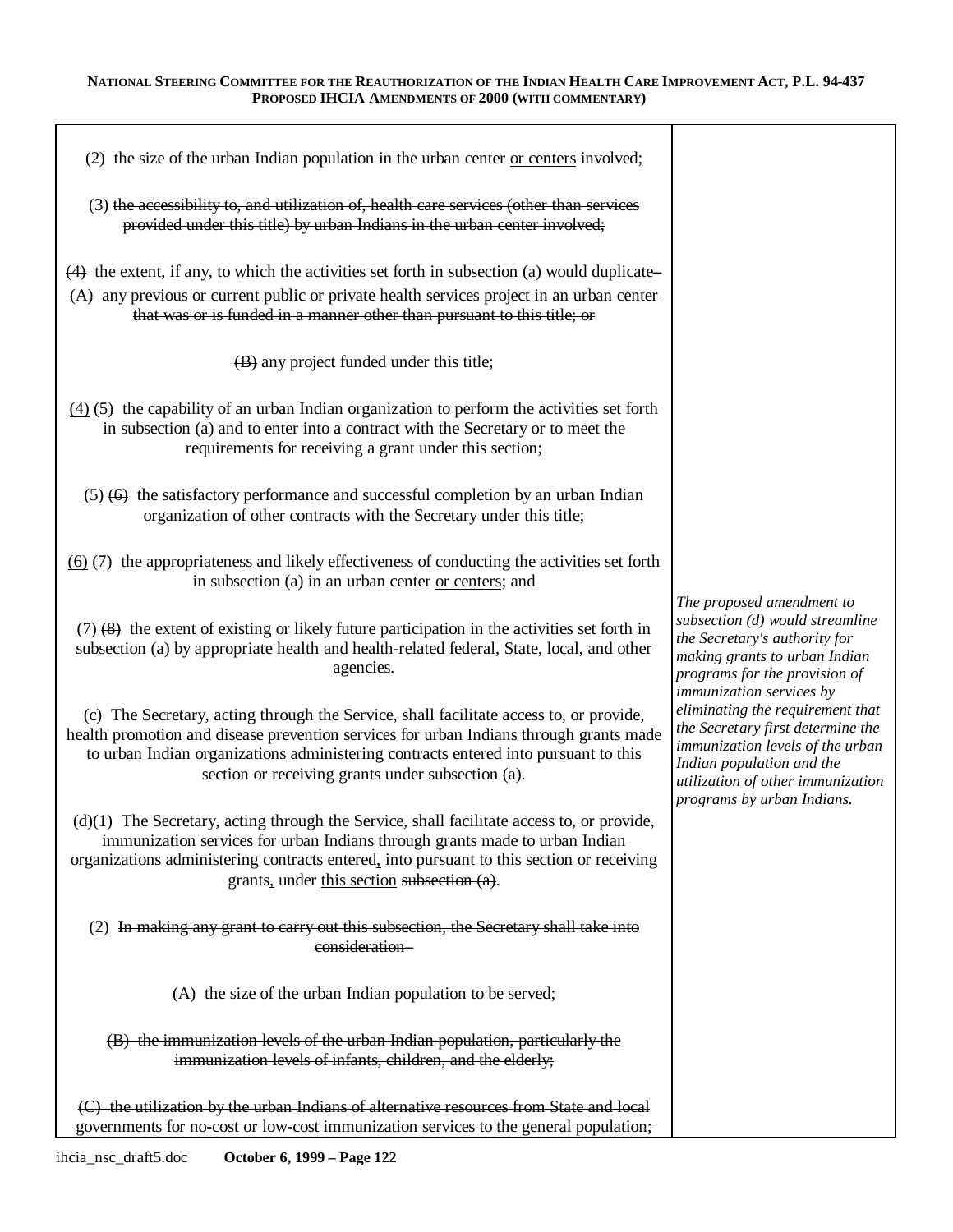| and                                                                                                                                                                                                                                                                                                                                                                                                                                                               |  |
|-------------------------------------------------------------------------------------------------------------------------------------------------------------------------------------------------------------------------------------------------------------------------------------------------------------------------------------------------------------------------------------------------------------------------------------------------------------------|--|
| (D) the capability of the urban Indian organization to carry out services pursuant to this<br>subsection.                                                                                                                                                                                                                                                                                                                                                         |  |
| $\leftrightarrow$ For purposes of this subsection, the term "immunization services" means services to<br>provide without charge immunizations against vaccine-preventable diseases.                                                                                                                                                                                                                                                                               |  |
| (e)(1) The Secretary, acting through the Service, shall facilitate access to, or provide,<br>mental health services for urban Indians through grants made to urban Indian<br>organizations administering contracts entered into pursuant to this section or receiving<br>grants under subsection (a).                                                                                                                                                             |  |
| (2) A grant may not be made under this subsection to an urban Indian organization until<br>that organization has prepared, and the Service has approved, an assessment of the<br>mental health needs of the urban Indian population concerned, the mental health<br>services and other related resources available to that population, the barriers to obtaining<br>those services and resources, and the needs that are unmet by such services and<br>resources. |  |
| (3) Grants may be made under this subsection-                                                                                                                                                                                                                                                                                                                                                                                                                     |  |
| (A) to prepare assessments required under paragraph (2);                                                                                                                                                                                                                                                                                                                                                                                                          |  |
| (B) to provide outreach, educational, and referral services to urban Indians regarding<br>the availability of direct behavioral mental health services, to educate urban Indians<br>about behavioral mental health issues and services, and effect coordination with existing<br>behavioral mental health providers in order to improve services to urban Indians;                                                                                                |  |
| (C) to provide outpatient behavioral mental health services to urban Indians, including<br>the identification and assessment of illness, therapeutic treatments, case management,<br>support groups, family treatment, and other treatment; and                                                                                                                                                                                                                   |  |
| (D) to develop innovative behavioral mental health service delivery models which<br>incorporate Indian cultural support systems and resources.                                                                                                                                                                                                                                                                                                                    |  |
| $(f)(1)$ The Secretary, acting through the Service, shall facilitate access to, or provide,<br>services for urban Indians through grants to urban Indian organizations administering<br>contracts entered into pursuant to this section or receiving grants under subsection (a) to<br>prevent and treat child abuse (including sexual abuse) among urban Indians.                                                                                                |  |
| (2) A grant may not be made under this subsection to an urban Indian organization until<br>that organization has prepared, and the Service has approved, an assessment that<br>documents the prevalence of child abuse in the urban Indian population concerned and<br>specifies the services and programs (which may not duplicate existing services and<br>programs) for which the grant is requested.                                                          |  |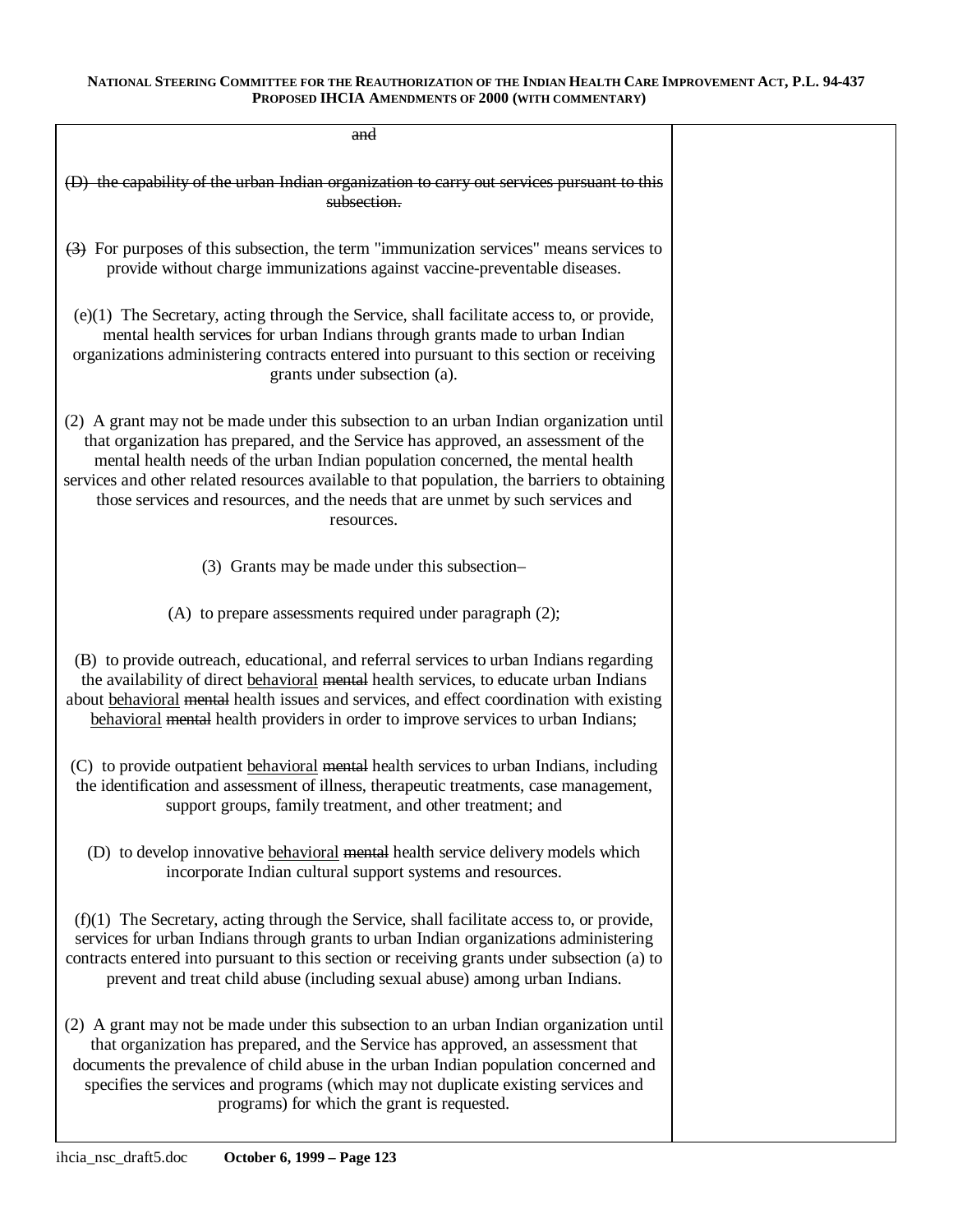| (3) Grants may be made under this subsection-                                                                                                                                                                                                                                                                                                                                                                                                                                                                                                                                                                                                                                                                                                                                                                                                                                                                     |                                                                                                                                                                                                    |
|-------------------------------------------------------------------------------------------------------------------------------------------------------------------------------------------------------------------------------------------------------------------------------------------------------------------------------------------------------------------------------------------------------------------------------------------------------------------------------------------------------------------------------------------------------------------------------------------------------------------------------------------------------------------------------------------------------------------------------------------------------------------------------------------------------------------------------------------------------------------------------------------------------------------|----------------------------------------------------------------------------------------------------------------------------------------------------------------------------------------------------|
| (A) to prepare assessments required under paragraph (2);                                                                                                                                                                                                                                                                                                                                                                                                                                                                                                                                                                                                                                                                                                                                                                                                                                                          |                                                                                                                                                                                                    |
| (B) for the development of prevention, training, and education programs for urban<br>Indian populations, including child education, parent education, provider training on<br>identification and intervention, education on reporting requirements, prevention<br>campaigns, and establishing service networks of all those involved in Indian child<br>protection; and                                                                                                                                                                                                                                                                                                                                                                                                                                                                                                                                           |                                                                                                                                                                                                    |
| (C) to provide direct outpatient treatment services (including individual treatment,<br>family treatment, group therapy, and support groups) to urban Indians who are child<br>victims of abuse (including sexual abuse) or adult survivors of child sexual abuse, to the<br>families of such child victims, and to urban Indian perpetrators of child abuse (including<br>sexual abuse).                                                                                                                                                                                                                                                                                                                                                                                                                                                                                                                         | The proposed amendment to<br>subsection $(g)$ would clarify the<br>authority of the Secretary to<br>contract with or make grants to<br>an urban Indian organization<br>serving more than one urban |
| (4) In making grants to carry out this subsection, the Secretary shall take into<br>consideration-                                                                                                                                                                                                                                                                                                                                                                                                                                                                                                                                                                                                                                                                                                                                                                                                                | center.                                                                                                                                                                                            |
| (A) the support for the urban Indian organization demonstrated by the child protection<br>authorities in the area, including committees or other services funded under the Indian<br>Child Welfare Act of 1978 (25 U.S.C. 1901 et seq.), if any;                                                                                                                                                                                                                                                                                                                                                                                                                                                                                                                                                                                                                                                                  |                                                                                                                                                                                                    |
| (B) the capability and expertise demonstrated by the urban Indian organization to<br>address the complex problem of child sexual abuse in the community; and                                                                                                                                                                                                                                                                                                                                                                                                                                                                                                                                                                                                                                                                                                                                                      |                                                                                                                                                                                                    |
| (C) the assessment required under paragraph (2).                                                                                                                                                                                                                                                                                                                                                                                                                                                                                                                                                                                                                                                                                                                                                                                                                                                                  |                                                                                                                                                                                                    |
| (g) The Secretary, through the Service, may enter into a contract with, or make grants<br>to, an urban Indian organization that provides or arranges for the provision of health<br>care services (through satellite facilities, provider networks, or otherwise) to urban<br>Indians in more than one urban center.                                                                                                                                                                                                                                                                                                                                                                                                                                                                                                                                                                                              |                                                                                                                                                                                                    |
| <b>CONTRACTS AND GRANTS FOR THE DETERMINATION</b><br>OF UNMET HEALTH CARE NEEDS                                                                                                                                                                                                                                                                                                                                                                                                                                                                                                                                                                                                                                                                                                                                                                                                                                   | No amendments are proposed to<br>this section.                                                                                                                                                     |
| Sec. 504. (a) Under authority of the Act of November 2, 1921 (25 U.S.C. 13), popularly<br>known as the Snyder Act, the Secretary, through the Service, may enter into contracts<br>with, or make grants to, urban Indian organizations situated in urban centers for which<br>contracts have not been entered into, or grants have not been made, under section 503.<br>The purpose of a contract or grant made under this section shall be the determination of<br>the matters described in subsection $(b)(1)$ in order to assist the Secretary in assessing the<br>health status and health care needs of urban Indians in the urban center involved and<br>determining whether the Secretary should enter into a contract or make a grant under<br>section 503 with respect to the urban Indian organization which the Secretary has<br>entered into a contract with, or made a grant to, under this section. |                                                                                                                                                                                                    |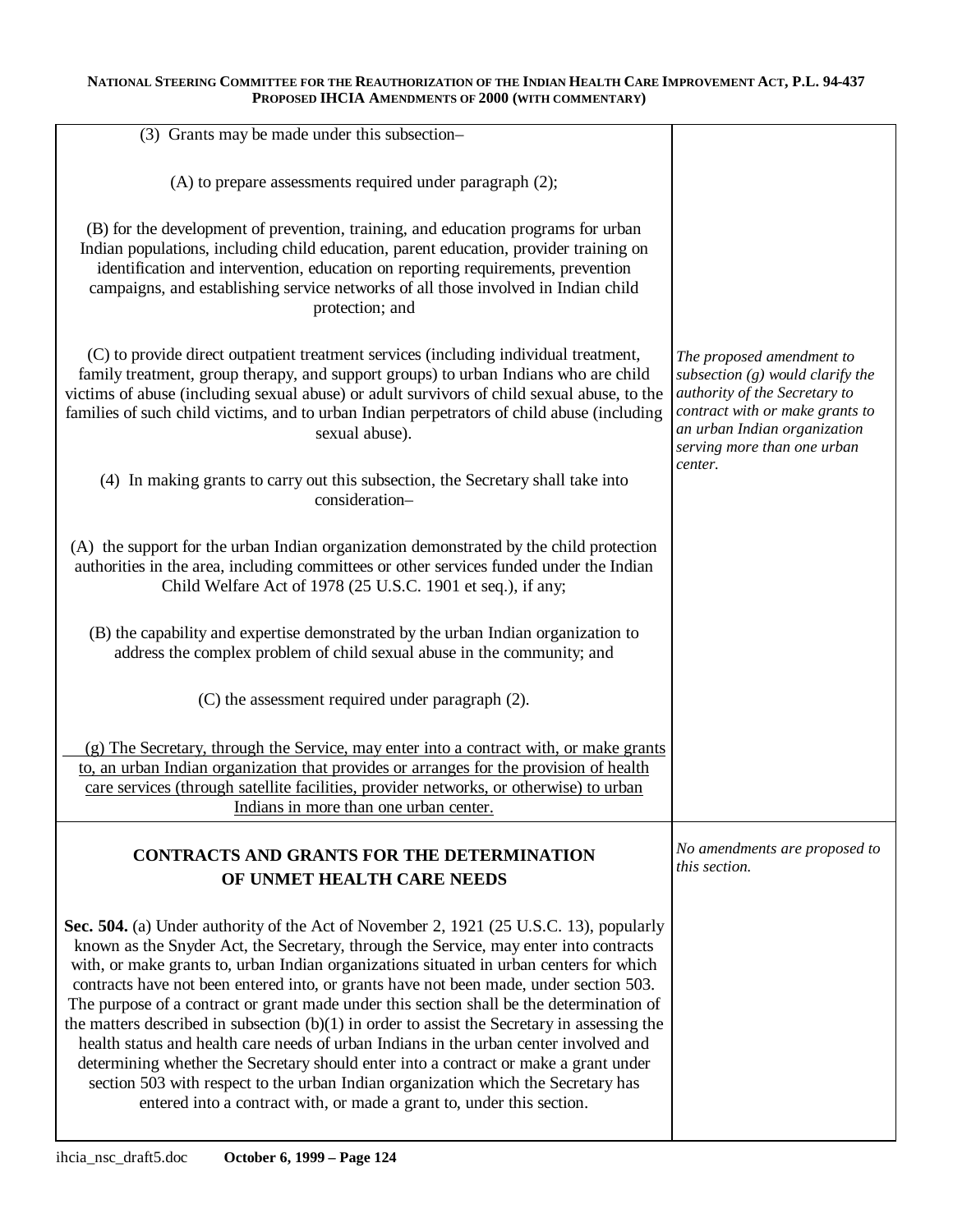| (b) Any contract entered into, or grant made, by the Secretary under this section shall<br>include requirements that-                                                                                                                                                                                                                                                                                                                                                                                                                                                                                                   |                                                                                                                                                                                                                                                                                                                                              |
|-------------------------------------------------------------------------------------------------------------------------------------------------------------------------------------------------------------------------------------------------------------------------------------------------------------------------------------------------------------------------------------------------------------------------------------------------------------------------------------------------------------------------------------------------------------------------------------------------------------------------|----------------------------------------------------------------------------------------------------------------------------------------------------------------------------------------------------------------------------------------------------------------------------------------------------------------------------------------------|
| (1) the urban Indian organization successfully undertake to-                                                                                                                                                                                                                                                                                                                                                                                                                                                                                                                                                            |                                                                                                                                                                                                                                                                                                                                              |
| (A) document the health care status and unmet health care needs of urban Indians in the<br>urban center involved; and                                                                                                                                                                                                                                                                                                                                                                                                                                                                                                   |                                                                                                                                                                                                                                                                                                                                              |
| (B) with respect to urban Indians in the urban center involved, determine the matters<br>described in clauses (2), (3), (4), and $(7)$ (8) of section 503(b); and                                                                                                                                                                                                                                                                                                                                                                                                                                                       |                                                                                                                                                                                                                                                                                                                                              |
| (2) the urban Indian organization complete performance of the contract, or carry out the<br>requirements of the grant, within one year after the date on which the Secretary and such<br>organization enter into such contract, or within one year after such organization receives<br>such grant, whichever is applicable.                                                                                                                                                                                                                                                                                             |                                                                                                                                                                                                                                                                                                                                              |
| (c) The Secretary may not renew any contract entered into, or grant made, under this<br>section.                                                                                                                                                                                                                                                                                                                                                                                                                                                                                                                        |                                                                                                                                                                                                                                                                                                                                              |
| <b>EVALUATIONS; RENEWALS</b>                                                                                                                                                                                                                                                                                                                                                                                                                                                                                                                                                                                            |                                                                                                                                                                                                                                                                                                                                              |
| Sec. 505. (a) The Secretary, through the Service, shall develop procedures to evaluate<br>compliance with grant requirements under this title and compliance with, and<br>performance of contracts entered into by urban Indian organizations under this title.<br>Such procedures shall include provisions for carrying out the requirements of this<br>section.                                                                                                                                                                                                                                                       |                                                                                                                                                                                                                                                                                                                                              |
| (b) The Secretary, through the Service, shall evaluate the compliance conduct an<br>annual onsite evaluation of each urban Indian organization which has entered into a<br>contract or received a grant under section 503 with for purposes of determining the<br>compliance of such organization with, and evaluating the performance of such<br>organization under, such contract or the terms of such contract or grant. For purposes<br>of this evaluation, the Secretary, in determining the capacity of an urban Indian<br>organization to deliver quality patient care shall, at the option of the organization— | The proposed amendments to<br>subsection (b) would streamline<br>the process by which the<br>Secretary evaluates compliance of<br>urban Indian organizations with<br>the terms of their contracts or<br>grants under this title by allowing<br>urban Indian organizations, at<br>their option, to substitute<br>accreditation by a Medicare- |
| (1) through the Service conduct an annual onsite evaluation of the organization; or                                                                                                                                                                                                                                                                                                                                                                                                                                                                                                                                     | approved entity for the annual<br>IHS onsite evaluations. A<br>conforming amendment is                                                                                                                                                                                                                                                       |
| (2) accept in lieu of such onsite evaluation evidence of the organization's provisional or<br>full accreditation by a private independent entity recognized by the Secretary for<br>purposes of conducting quality reviews or providers participating in the Medicare<br>program under Title XVIII of the Social Security Act.                                                                                                                                                                                                                                                                                          | proposed for subsection (d).                                                                                                                                                                                                                                                                                                                 |
| (c) If, as a result of the evaluations conducted under this section, the Secretary<br>determines that an urban Indian organization has not complied with the requirements of<br>a grant or complied with or satisfactorily performed a contract under section 503, the<br>Secretary shall, prior to renewing such contract or grant, attempt to resolve with such<br>organization the areas of noncompliance or unsatisfactory performance and modify                                                                                                                                                                   |                                                                                                                                                                                                                                                                                                                                              |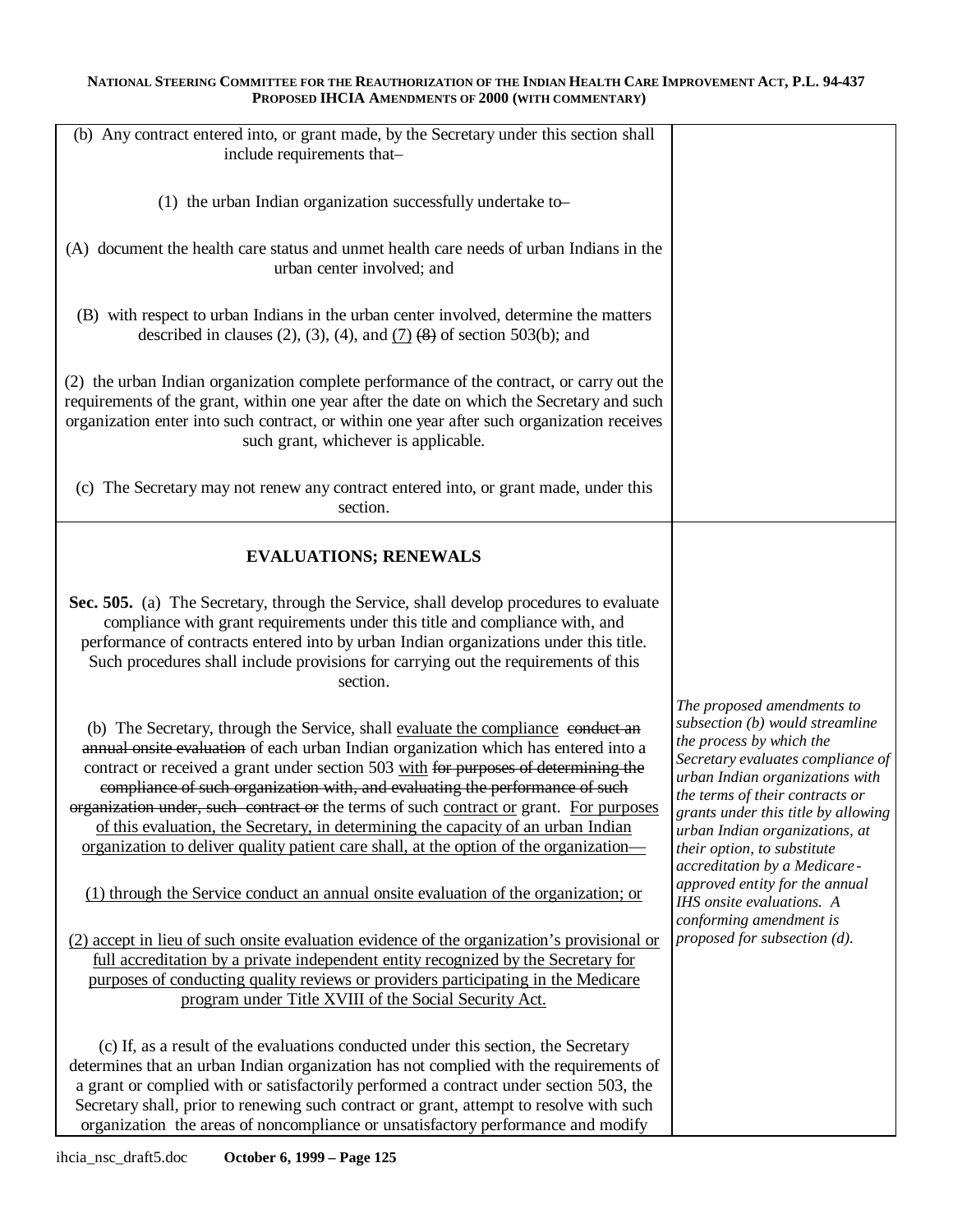| such contract or grant to prevent future occurrences of such noncompliance or<br>unsatisfactory performance. If the Secretary determines that such noncompliance or<br>unsatisfactory performance cannot be resolved and prevented in the future, the Secretary<br>shall not renew such contract or grant with such organization and is authorized to enter<br>into a contract or make a grant under section 503 with another urban Indian organization<br>which is situated in the same urban center as the urban Indian organization whose<br>contract or grant is not renewed under this section. |                                                                                                                                                                                                                                  |
|------------------------------------------------------------------------------------------------------------------------------------------------------------------------------------------------------------------------------------------------------------------------------------------------------------------------------------------------------------------------------------------------------------------------------------------------------------------------------------------------------------------------------------------------------------------------------------------------------|----------------------------------------------------------------------------------------------------------------------------------------------------------------------------------------------------------------------------------|
| (d) In determining whether to renew a contract or grant with an urban Indian<br>organization under section 503 which has completed performance of a contract or grant<br>under section 504, the Secretary shall review the records of the urban Indian<br>organization, the reports submitted under section 507, and, in the case of a renewal of a<br>contract or grant under section 503, shall consider the results of the onsite evaluations or<br>accreditations conducted under subsection (b).                                                                                                |                                                                                                                                                                                                                                  |
| OTHER CONTRACT AND GRANT REQUIREMENTS                                                                                                                                                                                                                                                                                                                                                                                                                                                                                                                                                                |                                                                                                                                                                                                                                  |
| Sec. 506. (a) Contracts with urban Indian organizations entered into pursuant to this<br>title shall be in accordance with all federal contracting laws and regulations relating to<br>procurement except that in the discretion of the Secretary, such contracts may be<br>negotiated without advertising and need not conform to the provisions of the Act of<br>August 24, 1935 (40 U.S.C. 270a et seq.).                                                                                                                                                                                         | The proposed amendment to<br>subsection (a) would clarify that<br>the federal laws and regualtions<br>applicable to contracts with urban<br>Indian organizations are those<br>relating to federal procurement<br>contracts       |
| (b) Payments under any contracts or grants pursuant to this title may be made in<br>advance or by way of reimbursement and in such installments and on such conditions as<br>the Secretary deems necessary to carry out the purposes of this title shall.<br>notwithstanding any term or condition of such contract or grant—                                                                                                                                                                                                                                                                        | The proposed amendment to<br>subsection $(b)$ would $(1)$ require<br>that the Secretary make payments                                                                                                                            |
| (1) be made in their entirety by the Secretary to the urban Indian organization by no<br>later than the end of the first 30 days of the funding period with respect to which the<br>payments apply, unless the Secretary determines through an evaluation under section<br>505 that the organization is not capable of administering such payments in their entirety;<br>and                                                                                                                                                                                                                         | under contracts or grants on a<br>lump sum basis unless the<br>organization is not capable of<br>administering the funds on this<br>basis, and (2) allow a contactor<br>or grantee to carry forward<br>unexpended funds from one |
| (2) if unexpended by the urban Indian organization during the funding period with<br>respect to which the payments initially apply, shall be carried forward for expenditure<br>with respect to allowable or reimbursable costs incurred by the organization during one<br>or more subsequent funding periods without additional justification or documentation by<br>the organization as a condition of carrying forward the expenditure of such funds.                                                                                                                                             | funding period to the next.                                                                                                                                                                                                      |
| (c) Notwithstanding any provision of law to the contrary, the Secretary may, at the<br>request or consent of an urban Indian organization, revise or amend any contract entered<br>into by the Secretary with such organization under this title as necessary to carry out the<br>purposes of this title.                                                                                                                                                                                                                                                                                            | The proposed amendment would<br>$delete$ subsection $(d)$ as<br>duplicative with the proposed new<br>section $517(a)$ relating to access                                                                                         |
| (d) In connection with any contract or grant entered into pursuant to this title, the<br>Secretary may permit an urban Indian organization to utilize, in carrying out such<br>contract or grant, existing facilities owned by the federal Government within the<br>Secretary's invisdiction under such terms and conditions as may be acreed upon for the                                                                                                                                                                                                                                           | to federal facilities and property<br>by urban Indian organizations.                                                                                                                                                             |
| ihcia_nsc_draft5.doc<br>October 6, 1999 - Page 126                                                                                                                                                                                                                                                                                                                                                                                                                                                                                                                                                   |                                                                                                                                                                                                                                  |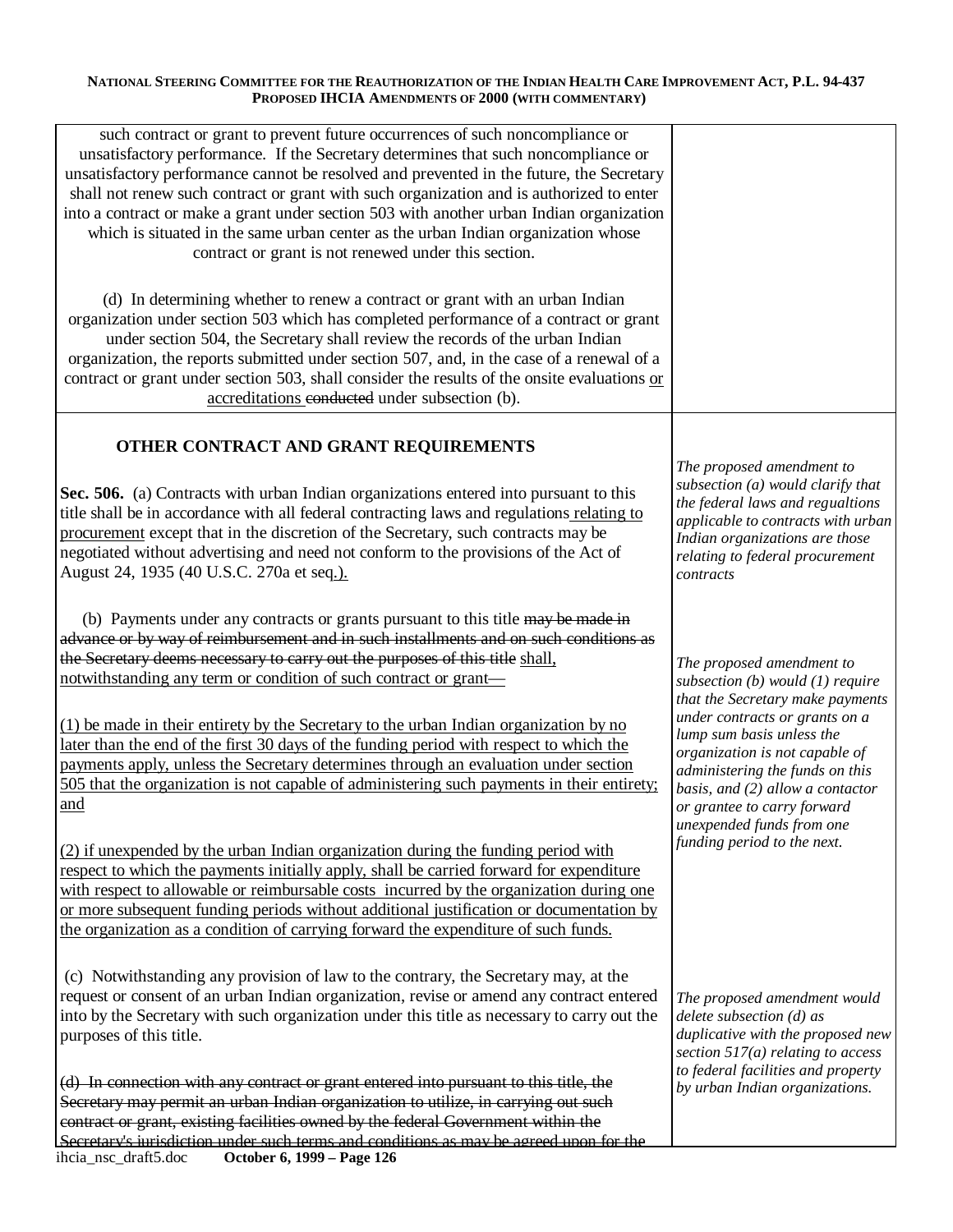| Secretary's jurisdiction under such terms and conditions as may be agreed upon for the                                                                                                                                                                                                                                             |                                                                                                                                                                            |
|------------------------------------------------------------------------------------------------------------------------------------------------------------------------------------------------------------------------------------------------------------------------------------------------------------------------------------|----------------------------------------------------------------------------------------------------------------------------------------------------------------------------|
| use and maintenance of such facilities.                                                                                                                                                                                                                                                                                            |                                                                                                                                                                            |
| (e) Contracts with or grants to urban Indian organizations and regulations adopted<br>pursuant to this title shall include provisions to assure the fair and uniform provision to<br>urban Indians of services and assistance under such contracts or grants by such<br>organizations.                                             | The proposed amendment would<br>conform the reference to the<br>redesignation of the definitions.                                                                          |
| (f) Urban Indians, as defined under section $4(f)$ $4(t)$ of this Act, shall be eligible for<br>health care or referral services provided pursuant to this title.                                                                                                                                                                  |                                                                                                                                                                            |
| <b>REPORTS AND RECORDS</b>                                                                                                                                                                                                                                                                                                         |                                                                                                                                                                            |
| Sec. 507. (a) For each fiscal year during which an urban Indian organization receives or<br>expends funds pursuant to a contract entered into, or a grant received, pursuant to this<br>title, such organization shall submit to the Secretary on a basis no more frequent than<br>every six months, a quarterly report including- | The proposed amendments to<br>subsection (a) would:<br>$(1)$ streamline the reporting                                                                                      |
| (1) in the case of a contract or grant under section 503, information gathered pursuant to<br>clauses $(10)$ and $(11)$ clause $(5)$ of subsection $(a)$ of such section;                                                                                                                                                          | requirements for urban Indian<br>contractors or grantees by the<br>submission of reports on a semi-<br>annual (or, at the Secretary's<br>discretion, less frequent) basis; |
| (2) information on activities conducted by the organization pursuant to the contract or                                                                                                                                                                                                                                            |                                                                                                                                                                            |
| grant;                                                                                                                                                                                                                                                                                                                             | $(2)$ require that the reports                                                                                                                                             |
| (3) an accounting of the amounts and purpose for which federal funds were expended;<br>and                                                                                                                                                                                                                                         | contain a minimum data set<br>developed the Secretary in<br>consultation with urban Indian<br>organizations; and                                                           |
| (4) a minimum set of data, using uniformly defined elements, that is specified by the<br>Secretary in consultation consistent with section 514, with urban Indian organizations<br>such other information as the Secretary may request.                                                                                            | $(3)$ conform this subsection to the<br>amendments proposed for section<br>$503(a)$ .                                                                                      |
| (b) The reports and records of the urban Indian organization with respect to a contract<br>or grant under this title shall be subject to audit by the Secretary and the Comptroller<br>General of the United States.                                                                                                               | The proposed amendments to<br>subsection $(c)$ would require the                                                                                                           |
| (c) The Secretary shall allow as a cost of any contract or grant entered into or awarded<br>under section 502 or 503 the cost of an annual independent financial private audit<br>conducted by-                                                                                                                                    | Secretary to treat as cost of a<br>contract or grant the cost of an<br>independent financial audit<br>conducted annually either by a<br>CPA or by a CPA firm qualified to  |
| (1) a certified public accountant; or.                                                                                                                                                                                                                                                                                             | conduct federal compliance<br><i>audits.</i>                                                                                                                               |
| (2) a certified public accounting firm qualified to conduct federal compliance audits.                                                                                                                                                                                                                                             | The proposed amendments to                                                                                                                                                 |
| $(d)(1)$ The Secretary, acting through the Service, shall submit a report to the Congress<br>not later than March 31, 1992, evaluating                                                                                                                                                                                             | subsection (d) would delete an<br>obsolete reporting requirement on<br>the Secretary.                                                                                      |
| (A) the health status of urban Indians;                                                                                                                                                                                                                                                                                            |                                                                                                                                                                            |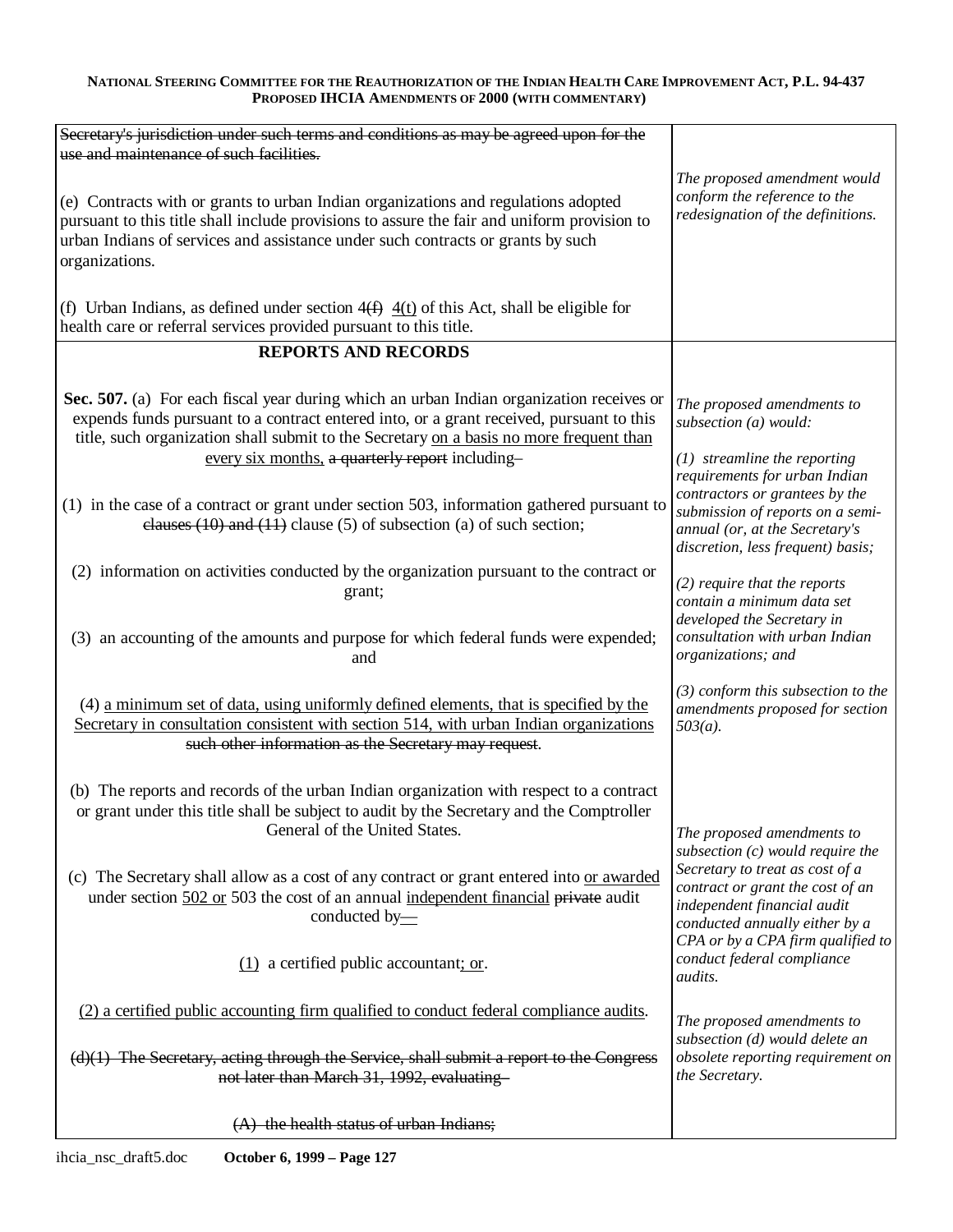| (B) the services provided to Indians through this title;                                                                                                                                                                                                                                                                                                                                                                                                                                                                                                                                                                                                                                                                                                                                                                                                                                                                                                                                                                                                                                                                                                                                                                                                                                                                                                                                       |                                                                                                                                                                                                                                                                                                                                                                                                                                                                                                                                                                                                                                                   |
|------------------------------------------------------------------------------------------------------------------------------------------------------------------------------------------------------------------------------------------------------------------------------------------------------------------------------------------------------------------------------------------------------------------------------------------------------------------------------------------------------------------------------------------------------------------------------------------------------------------------------------------------------------------------------------------------------------------------------------------------------------------------------------------------------------------------------------------------------------------------------------------------------------------------------------------------------------------------------------------------------------------------------------------------------------------------------------------------------------------------------------------------------------------------------------------------------------------------------------------------------------------------------------------------------------------------------------------------------------------------------------------------|---------------------------------------------------------------------------------------------------------------------------------------------------------------------------------------------------------------------------------------------------------------------------------------------------------------------------------------------------------------------------------------------------------------------------------------------------------------------------------------------------------------------------------------------------------------------------------------------------------------------------------------------------|
| (C) areas of unmet needs in urban areas served under this title; and                                                                                                                                                                                                                                                                                                                                                                                                                                                                                                                                                                                                                                                                                                                                                                                                                                                                                                                                                                                                                                                                                                                                                                                                                                                                                                                           |                                                                                                                                                                                                                                                                                                                                                                                                                                                                                                                                                                                                                                                   |
| (D) areas of unmet needs in urban areas not served under this title.                                                                                                                                                                                                                                                                                                                                                                                                                                                                                                                                                                                                                                                                                                                                                                                                                                                                                                                                                                                                                                                                                                                                                                                                                                                                                                                           |                                                                                                                                                                                                                                                                                                                                                                                                                                                                                                                                                                                                                                                   |
| $(2)$ In preparing the report under paragraph $(1)$ , the Secretary shall consult with urban<br>Indian health providers and may contract with a national organization representing<br>urban Indian health concerns to conduct any aspect of the report.                                                                                                                                                                                                                                                                                                                                                                                                                                                                                                                                                                                                                                                                                                                                                                                                                                                                                                                                                                                                                                                                                                                                        |                                                                                                                                                                                                                                                                                                                                                                                                                                                                                                                                                                                                                                                   |
| (3) The Secretary and the Secretary of the Interior shall-                                                                                                                                                                                                                                                                                                                                                                                                                                                                                                                                                                                                                                                                                                                                                                                                                                                                                                                                                                                                                                                                                                                                                                                                                                                                                                                                     |                                                                                                                                                                                                                                                                                                                                                                                                                                                                                                                                                                                                                                                   |
| $(A)$ assess the status of the welfare of urban Indian children, including the volume of<br>child protection cases, the prevalence of child sexual abuse, and the extent of urban<br>Indian coordination with tribal authorities with respect to child sexual abuse; and                                                                                                                                                                                                                                                                                                                                                                                                                                                                                                                                                                                                                                                                                                                                                                                                                                                                                                                                                                                                                                                                                                                       |                                                                                                                                                                                                                                                                                                                                                                                                                                                                                                                                                                                                                                                   |
| $(B)$ submit a report on the assessment required under subparagraph $(A)$ , together with<br>recommended legislation to improve Indian child protection in urban Indian<br>populations, to the Congress no later than March 31, 1992.                                                                                                                                                                                                                                                                                                                                                                                                                                                                                                                                                                                                                                                                                                                                                                                                                                                                                                                                                                                                                                                                                                                                                          |                                                                                                                                                                                                                                                                                                                                                                                                                                                                                                                                                                                                                                                   |
| <b>LIMITATION ON CONTRACT AUTHORITY</b><br>Sec. 508. The authority of the Secretary to enter into contracts or to award grants under<br>this title shall be to the extent, and in an amount, provided for in appropriation Acts.                                                                                                                                                                                                                                                                                                                                                                                                                                                                                                                                                                                                                                                                                                                                                                                                                                                                                                                                                                                                                                                                                                                                                               | The proposed amendment to<br>section 508 would clarify that the<br>current appropriation limitations<br>apply to grants under this title as<br>well as to contracts.                                                                                                                                                                                                                                                                                                                                                                                                                                                                              |
| <b>FACILITIES RENOVATION</b><br>Sec. 509. (a) The Secretary may make grants funds available to contractors or grant<br>recipients under this title for the lease, purchase, renovation, construction, or expansion<br>of facilities, including leased facilities, in order minor renovations to facilities, including<br>leased facilities, to assist such contractors or grant recipients in complying with<br>applicable licensure or certification requirements. meeting or maintaining the Joint<br>Commission for Accreditation of Health Care Organizations (JCAHO) standards.<br>(b) The Secretary, acting through the Service or through the Health Resources and<br>Services Administration, may provide to contractors or grant recipients under this title<br>loans from the Urban Indian Health Care Facilities Revolving Loan Fund (hereinafter<br>"URLF") described in subsection (c), or guarantees for loans, for the construction,<br>renovation, expansion, or purchase of health care facilities, subject to the following<br>requirements:<br>$(1)$ the principal amount of a loan or loan guarantee may cover 100 percent of the costs<br>(other than staffing) relating to the facility, including planning, design, financing, site<br>land development, construction, rehabilitation, renovation, conversion, medical<br>equipment, furnishings, and capital purchase; | The proposed amendment to<br>subsection $(a)$ would authorize the<br>Secretary to make grants to urban<br>Indian organizations for the lease,<br>purchase, construction,<br>expansion, or renovation of<br>facilities in order to assist the<br>organizations in complying with<br>state licensure or certification<br>requirements.<br>The proposed amendment to<br>subsection (b) would authorize the<br>Secretary to provide loans or loan<br>guarantees to urban Indian<br>organizations receiving grants or<br>contracts under this title for the<br>purpose of building, renovating,<br>expanding, or purchasing health<br>care facilities. |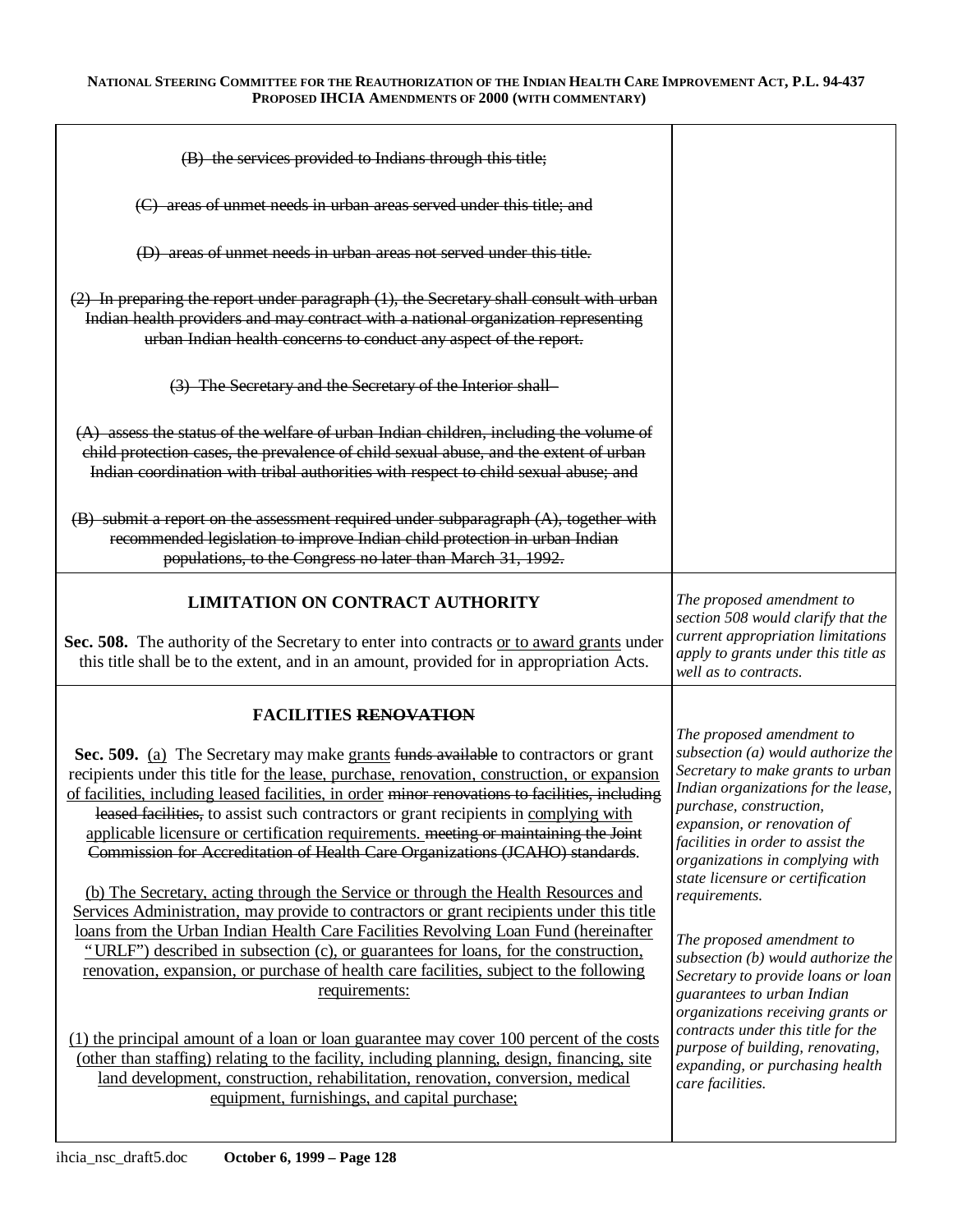| (2) the total of the principal of loans and loan guarantees, respectively, outstanding at<br>any one time shall not exceed such limitations as may be specified in appropriations<br>acts;                                                                                                                                                                                                                                                                                                                                |                                                                                                                                              |
|---------------------------------------------------------------------------------------------------------------------------------------------------------------------------------------------------------------------------------------------------------------------------------------------------------------------------------------------------------------------------------------------------------------------------------------------------------------------------------------------------------------------------|----------------------------------------------------------------------------------------------------------------------------------------------|
| (3) the loan or loan guarantee may have a term of the shorter of the estimated useful life<br>of the facility, or twenty-five (25) years;                                                                                                                                                                                                                                                                                                                                                                                 |                                                                                                                                              |
| (4) an urban Indian organization may assign, and the Secretary may accept assignment<br>of, the revenue of the organization as security for a loan or loan guarantee under this<br>subsection; and                                                                                                                                                                                                                                                                                                                        |                                                                                                                                              |
| (5) the Secretary shall not collect application, processing, or similar fees from urban<br>Indian organizations applying for loans or loan guarantees under this subsection.                                                                                                                                                                                                                                                                                                                                              |                                                                                                                                              |
| $(c)(1)$ There is established in the Treasury of the United States a fund to be known as<br>the Urban Indian Health Care Facilities Revolving Loan Fund. URLF shall consist of:                                                                                                                                                                                                                                                                                                                                           | The proposed new subsection $(c)$<br>would establish a revolving loan<br>fund to be administered by the<br>Secretary for use by urban Indian |
| (A) such amounts as may be appropriated to URLF;                                                                                                                                                                                                                                                                                                                                                                                                                                                                          | organizations receiving grants or<br>contracts under this title for the<br>purpose of building, renovating,                                  |
| (B) amounts received from urban Indian organizations in repayment of loans made to<br>such organizations under paragraph (2); and                                                                                                                                                                                                                                                                                                                                                                                         | expanding, or purchasing health<br>care facilities.                                                                                          |
| (C) interest earned on amounts in URLF under paragraph (3).                                                                                                                                                                                                                                                                                                                                                                                                                                                               |                                                                                                                                              |
| (2) Amounts in URLF may be expended by the Secretary, acting through the Service<br>or the Health Resources and Services Administration, to make loans available to urban<br>Indian organizations receiving grants or contracts under this title for the purposes, and<br>subject to the requirements, described in subsection (b). Amounts appropriated to<br>URLF, amounts received from urban Indian organizations in repayment of loans, and<br>interest on amounts in URLF shall remain available until expended.    |                                                                                                                                              |
| (3) The Secretary of the Treasury shall invest such amounts of URLF as such<br>Secretary determines are not required to meet current withdrawals from URLF. Such<br>investments may be made only in interest-bearing obligations of the United States. For<br>such purpose, such obligations may be acquired on original issue at the issue price, or by<br>purchase of outstanding obligations at the market price. Any obligation acquired by<br>URLF may be sold by the Secretary of the Treasury at the market price. |                                                                                                                                              |
| OFFICE OF URBAN INDIAN HEALTH PROGRAMS BRANCH<br>Sec. 510. (a) <b>ESTABLISHMENT</b> . There is hereby established within the Service an<br>Office a Branch of Urban Indian Health Programs, which shall be responsible for:                                                                                                                                                                                                                                                                                               | The proposed amendment to<br>subsection (a) would redesignate<br>the Branch of Urban Indian<br>Health Programs as the Office of              |
| $(1)$ carrying out the provisions of this title; and                                                                                                                                                                                                                                                                                                                                                                                                                                                                      | Urban Indian Health and add to<br>its responsibilities the provision of<br>technical assistance to urban                                     |
| (2) for providing central oversight of the programs and services authorized under this                                                                                                                                                                                                                                                                                                                                                                                                                                    | <u>Indian health programs</u>                                                                                                                |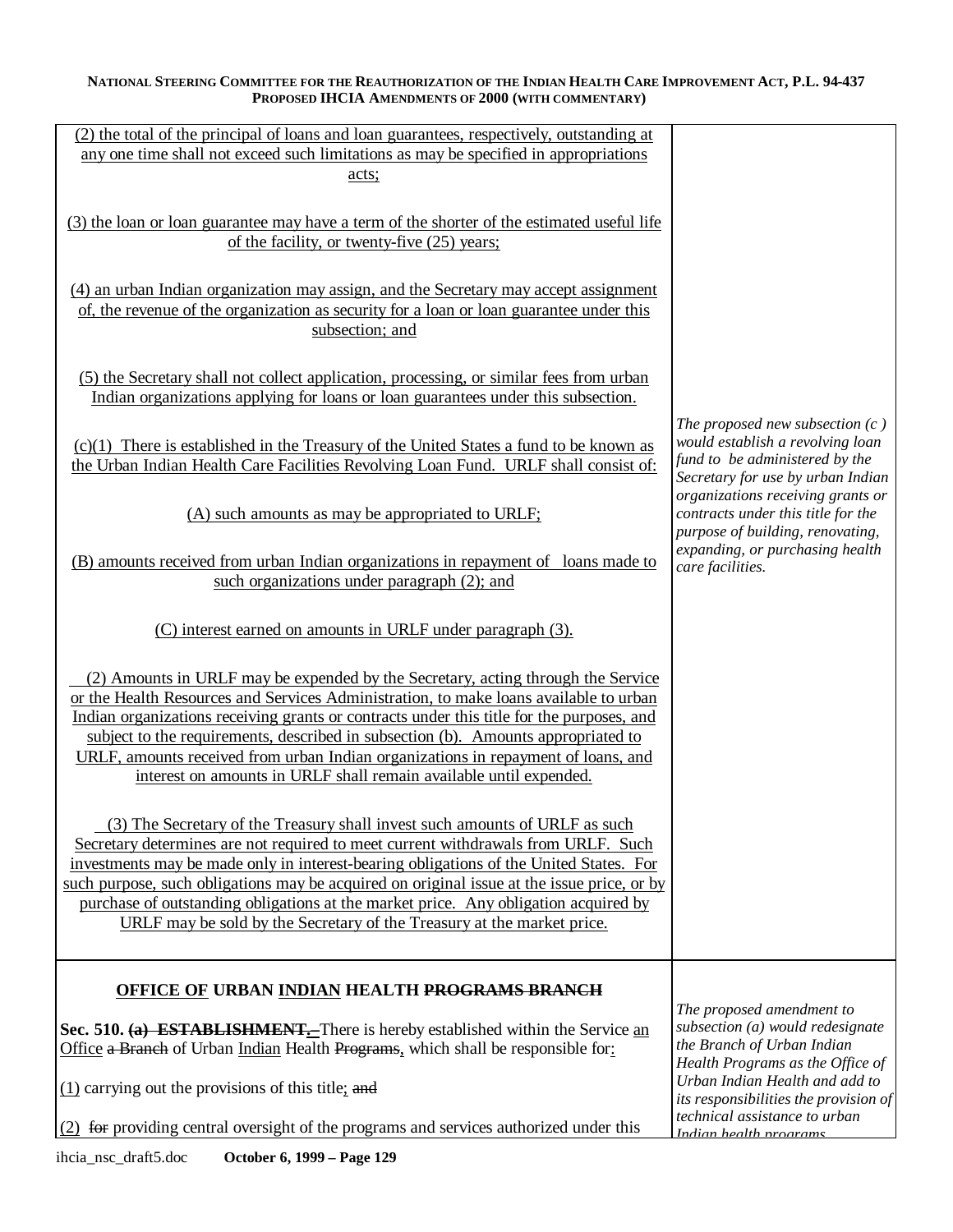| title; and                                                                                                                                                                                                                                                                                                                                                                                                                                                                                                                    | Indian health programs.                                                                                                           |
|-------------------------------------------------------------------------------------------------------------------------------------------------------------------------------------------------------------------------------------------------------------------------------------------------------------------------------------------------------------------------------------------------------------------------------------------------------------------------------------------------------------------------------|-----------------------------------------------------------------------------------------------------------------------------------|
| (3) providing technical assistance to urban Indian organizations.                                                                                                                                                                                                                                                                                                                                                                                                                                                             |                                                                                                                                   |
| (b) Staff, Services, and Equipment. The Secretary shall appoint such employees to<br>work in the branch, including a program director, and shall provide such services and<br>equipment, as may be necessary for it to carry out its responsibilities. The Secretary<br>shall also analyze the need to provide at least one urban health program analyst for each<br>area office of the Indian Health Service and shall submit his findings to the Congress as<br>a part of the Department's fiscal year 1993 budget request. | The proposed amendment to<br>subsection (b) would delete<br>obsolete requirements imposed<br>upon the Secretary.                  |
| <b>GRANTS FOR ALCOHOL AND SUBSTANCE ABUSE RELATED SERVICES</b>                                                                                                                                                                                                                                                                                                                                                                                                                                                                |                                                                                                                                   |
| Sec. 511. (a) GRANTS.—The Secretary may make grants for the provision of<br>health-related services in prevention of, treatment of, rehabilitation of, or school and<br>community-based education in, alcohol and substance abuse in urban centers to those<br>urban Indian organizations with whom the Secretary has entered into a contract under<br>this title or under section 201.                                                                                                                                       |                                                                                                                                   |
| (b) GOALS OF GRANT.—Each grant made pursuant to subsection (a) shall set forth the<br>goals to be accomplished pursuant to the grant. The goals shall be specific to each grant<br>as agreed to between the Secretary and the grantee.                                                                                                                                                                                                                                                                                        |                                                                                                                                   |
| (c) CRITERIA. The Secretary shall establish criteria for the grants made under<br>subsection (a), including criteria relating to the-                                                                                                                                                                                                                                                                                                                                                                                         | The proposed amendments to<br>subsection (c) would conform<br>these grant criteria to those under<br>section $503(a)$ by deleting |
| (1) size of the urban Indian population;                                                                                                                                                                                                                                                                                                                                                                                                                                                                                      | references relating to accessibility<br>to, and utilization of, health care<br>services other than those provided                 |
| (2) accessibility to, and utilization of, other health resources available to such<br>population;                                                                                                                                                                                                                                                                                                                                                                                                                             | by urban Indian organizations.                                                                                                    |
| (3) duplication of existing Service or other federal grants or contracts;                                                                                                                                                                                                                                                                                                                                                                                                                                                     |                                                                                                                                   |
| (4) capability of the organization to adequately perform the activities required under the<br>grant;                                                                                                                                                                                                                                                                                                                                                                                                                          |                                                                                                                                   |
| $(5)$ (3) satisfactory performance standards for the organization in meeting the goals set<br>forth in such grant, which standards shall be negotiated and agreed to between the<br>Secretary and the grantee on a grant-by-grant basis; and                                                                                                                                                                                                                                                                                  |                                                                                                                                   |
| $(4)$ (4) identification of need for services.                                                                                                                                                                                                                                                                                                                                                                                                                                                                                |                                                                                                                                   |
| The Secretary shall develop a methodology for allocating grants made pursuant to this<br>section based on such criteria.                                                                                                                                                                                                                                                                                                                                                                                                      |                                                                                                                                   |
| (d) TREATMENT OF FUNDS RECEIVED BY URBAN INDIAN                                                                                                                                                                                                                                                                                                                                                                                                                                                                               |                                                                                                                                   |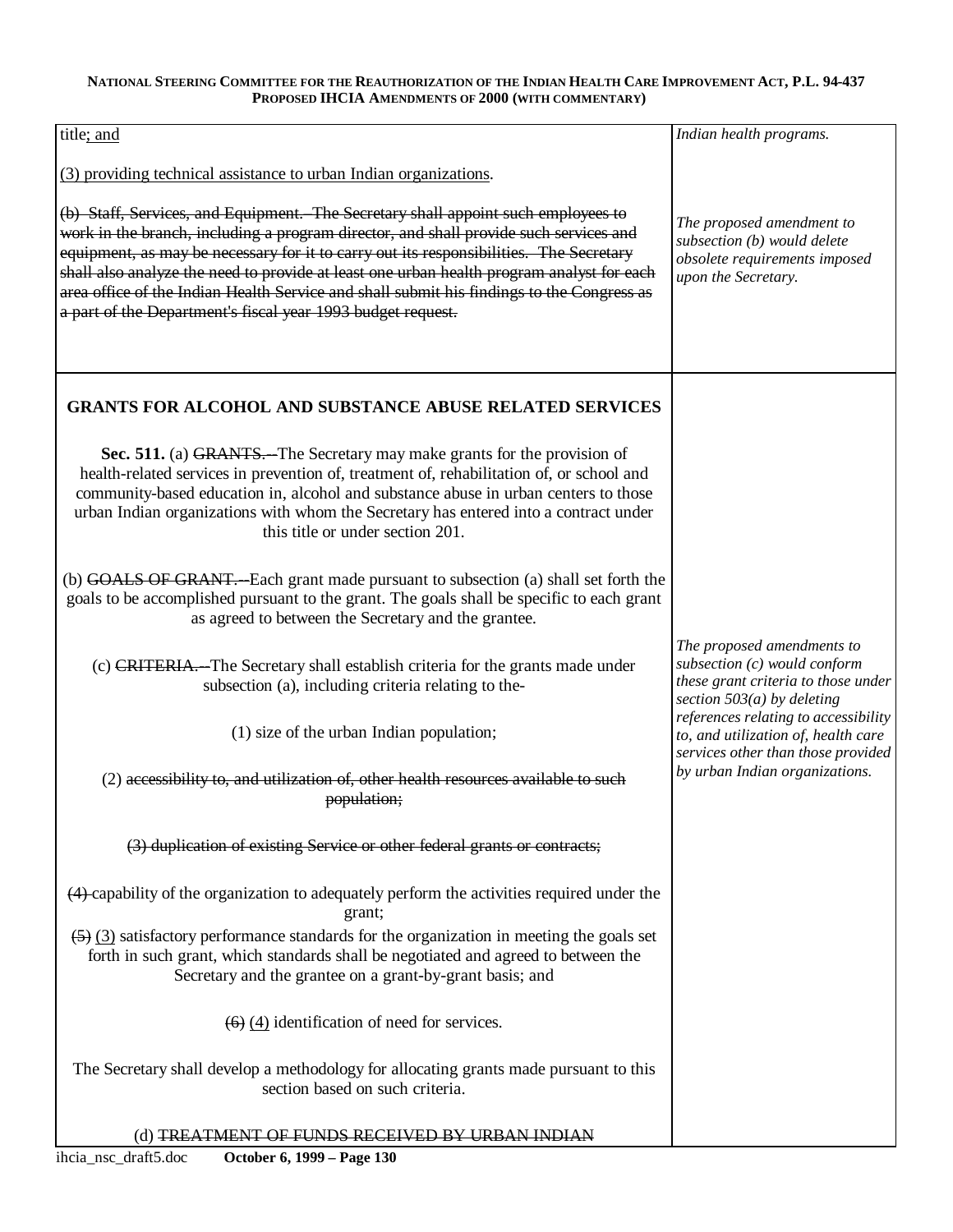| <b>ORGANIZATIONS.</b> -- Any funds received by an urban Indian organization under this                                                                                                                                                                                                                                                                                                                                                                                                                                   |                                                                                                                                                                                                                                |
|--------------------------------------------------------------------------------------------------------------------------------------------------------------------------------------------------------------------------------------------------------------------------------------------------------------------------------------------------------------------------------------------------------------------------------------------------------------------------------------------------------------------------|--------------------------------------------------------------------------------------------------------------------------------------------------------------------------------------------------------------------------------|
| Act for substance abuse prevention, treatment, and rehabilitation shall be subject to the                                                                                                                                                                                                                                                                                                                                                                                                                                |                                                                                                                                                                                                                                |
| criteria set forth in subsection (c).                                                                                                                                                                                                                                                                                                                                                                                                                                                                                    |                                                                                                                                                                                                                                |
|                                                                                                                                                                                                                                                                                                                                                                                                                                                                                                                          |                                                                                                                                                                                                                                |
| TREATMENT OF CERTAIN DEMONSTRATION PROJECTS                                                                                                                                                                                                                                                                                                                                                                                                                                                                              | There is consensus that the Tulsa                                                                                                                                                                                              |
| Sec. 512. (a) $(1)$ Notwithstanding any other provision of law, the Oklahoma City Clinic<br>demonstration project and the Tulsa Clinic demonstration project shall be treated as<br>service units in the allocation of resources and coordination of care and shall not be<br>subject to the provisions of the Indian Self-Determination and Education Assistance Act                                                                                                                                                    | project is permanent and non-<br>divisible. Issues regarding the<br>Oklahoma City project are not<br>vet resolved.                                                                                                             |
| for the term of such projects. The Secretary shall provide assistance to such projects in<br>the development of resources and equipment and facility needs.                                                                                                                                                                                                                                                                                                                                                              | The proposed amendments to<br>subsection (a) would convert the<br>Tulsa Clinic demonstration                                                                                                                                   |
| $(2)$ (b) The Secretary shall submit to the President, for inclusion in the report<br>required to be submitted to the Congress under section 801 for fiscal year 1999, a report<br>on the findings and conclusions derived from the demonstration projects specified in<br>paragraph $(1)$ of this subsection $(a)$ .                                                                                                                                                                                                    | projects to permanent programs<br>that are treated as I.H.S. service<br>units and urban Indian<br>organizations but are not subject<br>to the Indian Self-Determination<br>Act. Pending outcome of the                         |
| (b) Notwithstanding any other provision of law, the Tulsa Clinic demonstration<br>project shall become permanent programs within the Service's direct care program and<br>continue to be treated as service units in the allocation of resources and coordination of<br>care, and shall continue to meet the requirements and definitions of an urban Indian<br>organization in Title V of this Act, and as such will not be subject to the provisions of<br>the Indian Self-Determination and Education Assistance Act. | deliberations regarding the<br>Oklahoma City project, the status<br>of that project is not changed.                                                                                                                            |
|                                                                                                                                                                                                                                                                                                                                                                                                                                                                                                                          |                                                                                                                                                                                                                                |
| <b>URBAN NIAAA TRANSFERRED PROGRAMS</b>                                                                                                                                                                                                                                                                                                                                                                                                                                                                                  |                                                                                                                                                                                                                                |
| Health Programs of the Service, make grants or enter into contracts effective no later<br>than September 30, 2001, with urban Indian organizations for the administration of<br>urban Indian alcohol programs that were originally established under the National<br>Institute on Alcoholism and Alcohol Abuse (hereafter in this section referred to as<br>"NIAAA") and transferred to the Service.                                                                                                                     | The proposed amendment to<br>subsection (a) would direct the<br>Secretary, through the Office of<br>Urban Health, to complete the<br>transfer of the NIAAA programs<br>to urban Indian organizations by<br>September 30, 2001. |
| (b) Grants provided or contracts entered into under this section shall be used to provide<br>support for the continuation of alcohol prevention and treatment services for urban<br>Indian populations and such other objectives as are agreed upon between the Service<br>and a recipient of a grant or contract under this section.                                                                                                                                                                                    |                                                                                                                                                                                                                                |
| Sec. 513. (a) The Secretary shall, through within the Office Branch of Urban Indian<br>(c) Urban Indian organizations that operate Indian alcohol programs originally funded<br>under NIAAA and subsequently transferred to the Service are eligible for grants or<br>contracts under this section.                                                                                                                                                                                                                      | The proposed amendment to<br>subsection (d) would prohibit the<br>Secretary from reallocating<br>substance abuse funds away from                                                                                               |
| (d) For the purpose of carrying out this section, the Secretary may combine NIAAA<br>alcohol funds with other substance abuse funds currently administered through the<br>Branch of Urban Health Programs of the Service.                                                                                                                                                                                                                                                                                                | urban Indian organizations<br>receiving such funds prior to the<br>transfer of NIAAA funds.                                                                                                                                    |
| $\overline{(e)}$ (d) The Secretary shall evaluate and report to the Congress on the activities of                                                                                                                                                                                                                                                                                                                                                                                                                        |                                                                                                                                                                                                                                |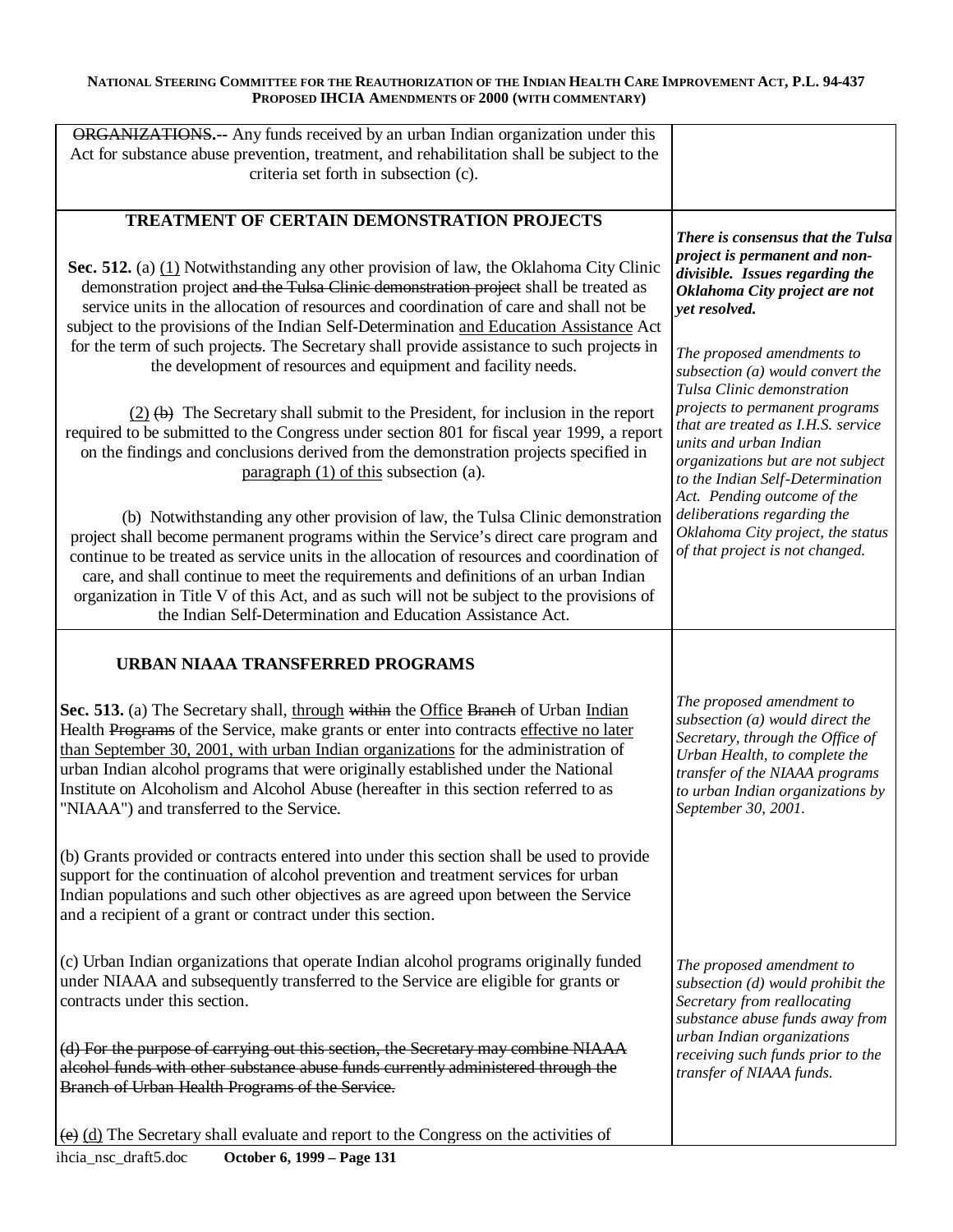| programs funded under this section at least every two years.                                                                                                                                                                                                                                                                                                                                                                                                                                                                                                                                                                                                                                                                                                                                                                                            |                                                                                                                                                                                                                                                                                                                                                                                                                                      |
|---------------------------------------------------------------------------------------------------------------------------------------------------------------------------------------------------------------------------------------------------------------------------------------------------------------------------------------------------------------------------------------------------------------------------------------------------------------------------------------------------------------------------------------------------------------------------------------------------------------------------------------------------------------------------------------------------------------------------------------------------------------------------------------------------------------------------------------------------------|--------------------------------------------------------------------------------------------------------------------------------------------------------------------------------------------------------------------------------------------------------------------------------------------------------------------------------------------------------------------------------------------------------------------------------------|
| <b>CONSULTATION WITH URBAN INDIAN ORGANIZATIONS</b><br>Sec. 514. (a) The Secretary shall ensure that the Service, the Health Care Financing<br>Administration, and other operating divisions and staff divisions of the Department<br>consult, to the greatest extent practicable, with urban Indian organizations (as defined in<br>section 4(w) prior to taking any action, or approving federal financial assistance for any<br>action of a State, that may affect urban Indians or urban Indian organizations.<br>(b) For purposes of subsection (a), consultation is the open and free exchange of<br>information and opinion among urban Indian organizations and the Operating and staff<br>divisions of the Department which leads to mutual understanding and comprehension<br>and which emphasizes trust, respect, and shared responsibility. | The proposed new section 514<br>would clarify that the Secretary of<br>HHS and the Operating Divisions<br>of the Department have a duty to<br>consult with urban Indian<br>organizations prior to taking<br>action or approving federal<br>financial assistance for actions<br>that may affect urban Indians or<br>urban Indian organizations. The<br>amendment also conforms to the<br>redesignation of the definitions<br>section. |
| FEDERAL TORT CLAIMS ACT COVERAGE<br>Sec. 515. For purposes of section 224 of the Public Health Service Act of July 1, 1944<br>$(42 \text{ U.S.C. } 233(a))$ , as amended by Section 4 of the Act of December 31, 1970, $(84 \text{ Stat.})$<br>1870), with respect to claims by any person, initially filed on or after October 1, 1999,<br>whether or not such person is an Indian or Alaska Native or is served on a fee basis or                                                                                                                                                                                                                                                                                                                                                                                                                     | This proposed new section 515<br>would make the federal Tort<br>Claims Act (FTCA) applicable to<br>urban Indian organizations that<br>have entered into contracts or are                                                                                                                                                                                                                                                             |
| under other circumstances as permitted by federal law or regulations, for personal<br>injury, including death, resulting from the performance prior to, including, or after<br>October 1, 1999, of medical, surgical, dental, or related functions, including the conduct<br>of clinical studies or investigations, or for purposes of section 2679, title 28, United<br>States Code, with respect to claims by any such person, on or after October 1, 1999, for<br>personal injury, including death, resulting from the operation of an emergency motor<br>vehicle, an urban Indian organization that has entered into a contract or received a grant                                                                                                                                                                                                 | receiving grants under this title<br>effective October 1, 1999, on the<br>same basis that the FTCA now<br>applies to programs operated by<br>Tribes or tribal organizations<br>under section $102(d)$ of the Indian<br>Self-Determination Act.                                                                                                                                                                                       |
| pursuant to this title is deemed to be part of the Public Health Service in the Department<br>of Health and Human Services while carrying out any such contract or grant and its<br>employees (including those acting on behalf of the organization as provided in section<br>2671 of title 28, United States Code, and including an individual who provides health                                                                                                                                                                                                                                                                                                                                                                                                                                                                                     |                                                                                                                                                                                                                                                                                                                                                                                                                                      |
| care services pursuant to a personal services contract with an urban Indian organization<br>for the provision of services in any facility owned, operated, or constructed under the<br>jurisdiction of the Indian Health Service) are deemed employees of the Service while<br>acting within the scope of their employment in carrying out the contract or grant;<br><u>Provided, that such employees shall be deemed to be acting within the scope of their</u>                                                                                                                                                                                                                                                                                                                                                                                        |                                                                                                                                                                                                                                                                                                                                                                                                                                      |
| employment in carrying out the contract or grant when they are required, by reason of<br>their employment, to perform medical, surgical, dental or related functions at a facility<br>other than a facility operated by the urban Indian organization pursuant to such contract<br>or grant, but only if such employees are not compensated for the performance of such<br>functions by a person or entity other than the urban Indian organization.                                                                                                                                                                                                                                                                                                                                                                                                    |                                                                                                                                                                                                                                                                                                                                                                                                                                      |
|                                                                                                                                                                                                                                                                                                                                                                                                                                                                                                                                                                                                                                                                                                                                                                                                                                                         |                                                                                                                                                                                                                                                                                                                                                                                                                                      |

**URBAN YOUTH TREATMENT CENTER DEMONSTRATION**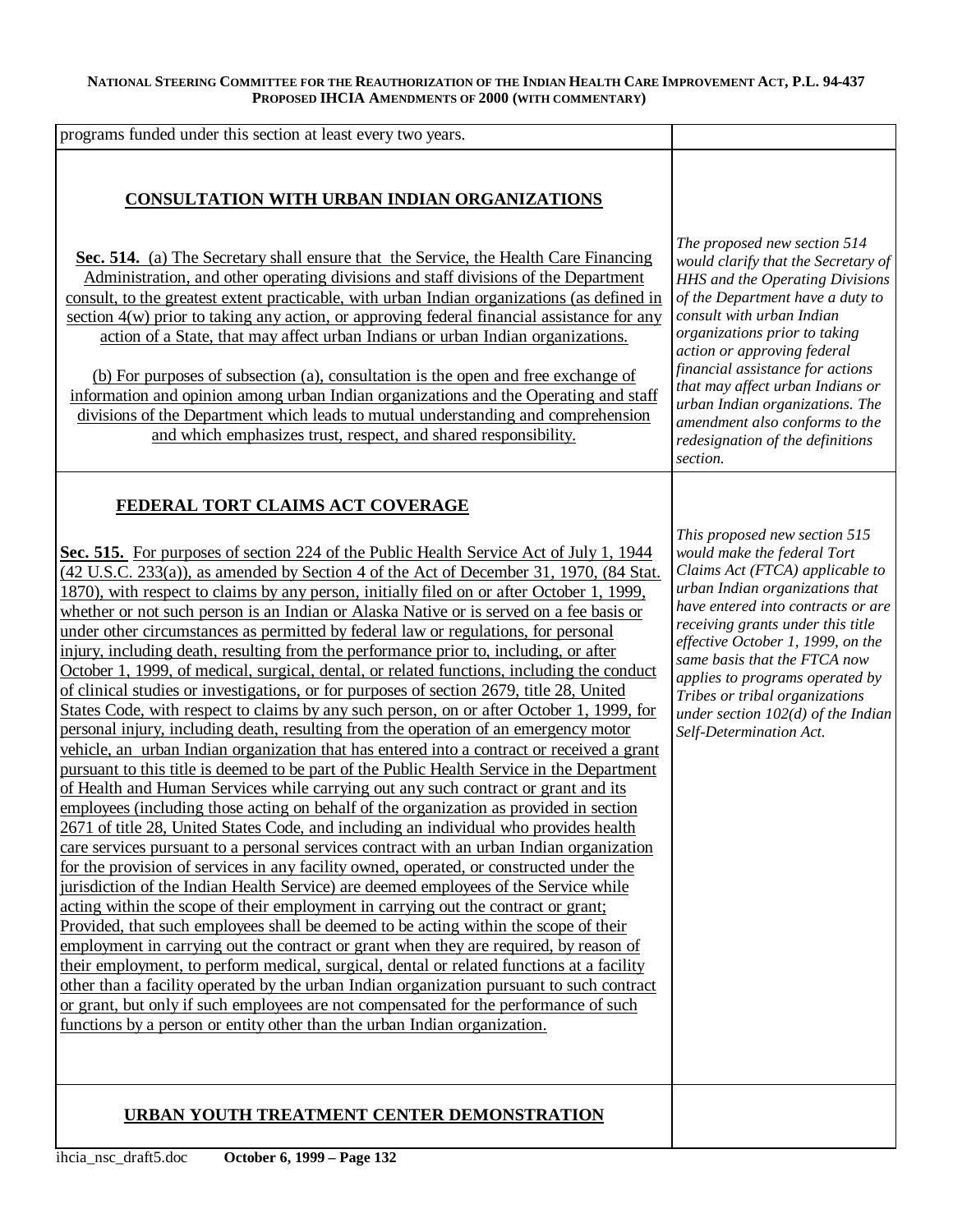| Sec. 516. (a) The Secretary, acting through the Service, shall, through grant or contract,    |                                                                         |
|-----------------------------------------------------------------------------------------------|-------------------------------------------------------------------------|
| make payment for the construction and operation of at least 2 residential treatment           |                                                                         |
| centers in each State described in subsection (b) to demonstrate the provision of alcohol     | This proposed new section would                                         |
| and substance abuse treatment services to urban Indian youth in a culturally competent        | direct the Secretary to fund the                                        |
| residential setting.                                                                          | construction and operation of at<br>least 2 residential treatment       |
| (b) A State described in this subsection is a State in which:                                 | centers for urban Indian youth in<br>each state with high need for such |
| (1) there reside urban Indian youth with need for alcohol and substance abuse treatment       | centers to demonstrate the                                              |
| services in a residential setting; and                                                        | treatment of alcohol and                                                |
|                                                                                               | substance abuse in a culturally                                         |
| (2) there is a significant shortage of culturally competent residential treatment services    | competent residential setting.                                          |
| for urban Indian youth.                                                                       |                                                                         |
|                                                                                               |                                                                         |
| USE OF FEDERAL GOVERNMENT FACILITIES AND SOURCES OF SUPPLY                                    |                                                                         |
|                                                                                               |                                                                         |
| Sec 517. (a) The Secretary shall permit an urban Indian organization that has entered         | The proposed new section 517                                            |
| into a contract or received a grant pursuant to this title, in carrying out such contract or  | would extend to urban Indian                                            |
| grant, to use existing facilities and all equipment therein or pertaining thereto and other   | organizations with a contract or                                        |
| personal property owned by the federal Government within the Secretary's jurisdiction         | grant under this title the same                                         |
| under such terms and conditions as may be agreed upon for their use and maintenance.          | access to federal facilities and                                        |
|                                                                                               | property (including excess<br>property) and sources of supply           |
| (b) Subject to subsection (d), the Secretary may donate to an urban Indian organization       | that is currently available to                                          |
| that has entered into a contract or received a grant pursuant to this title any personal or   | programs operated by Tribes or                                          |
| real property determined to be excess to the needs of the Indian Health Service or the        | tribal organizations under                                              |
| General Services Administration for purposes of carrying out the contract or grant.           | sections $105(f)$ and $105(k)$ of the                                   |
|                                                                                               | Indian Self-Determination Act.                                          |
|                                                                                               |                                                                         |
| (c) The Secretary may acquire excess or surplus government personal or real property          |                                                                         |
| for donation, subject to subsection (d), to an urban Indian organization that has entered     |                                                                         |
| into a contract or received a grant pursuant to this title if the Secretary determines that   |                                                                         |
| the property is appropriate for use by the urban Indian organization for a purpose for        |                                                                         |
| which a contract or grant is authorized under this title.                                     |                                                                         |
|                                                                                               |                                                                         |
| (d) In the event that the Secretary receives a request for a specific item of personal or     |                                                                         |
| real property described in subsections (b) or (c) from an urban Indian organization and       |                                                                         |
| from an Indian Tribe or tribal organization, the Secretary shall give priority to the         |                                                                         |
| request for donation of the Indian Tribe or tribal organization if the Secretary receives     |                                                                         |
| the request from the Indian Tribe or tribal organization before the date the Secretary        |                                                                         |
| transfers title to the property or, if earlier, the date the Secretary transfers the property |                                                                         |
| physically, to the urban Indian organization.                                                 |                                                                         |
|                                                                                               |                                                                         |
| (e) For purposes of section 201(a) of the federal Property and Administrative Services        |                                                                         |
| Act of 1949 (40 U.S.C. 481(a))(relating to federal sources of supply, including lodging       |                                                                         |
| providers, airlines, and other transportation providers), an urban Indian organization that   |                                                                         |
| has entered into a contract or received a grant pursuant to this title shall be deemed an     |                                                                         |
| executive agency when carrying out such contract or grant, and the employees of the           |                                                                         |
| urban Indian organization shall be eligible to have access to such sources of supply on       |                                                                         |
| the same basis as employees of an executive agency have such access.                          |                                                                         |
|                                                                                               |                                                                         |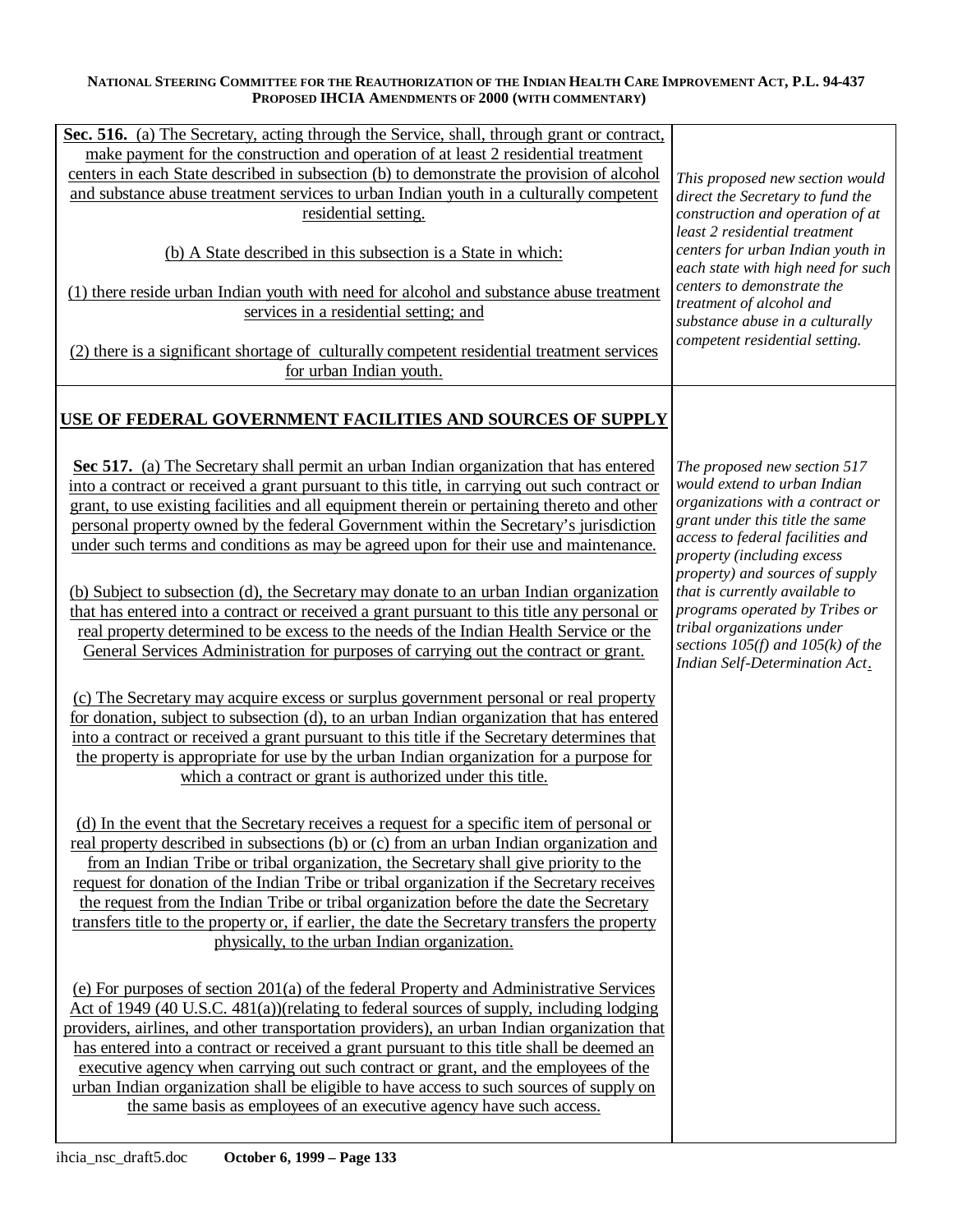| <b>GRANTS FOR DIABETES PREVENTION, TREATMENT AND</b><br><b>CONTROL</b>                                                                                                                                                                                                                                                                                                            |                                                                                                                                                                                                       |
|-----------------------------------------------------------------------------------------------------------------------------------------------------------------------------------------------------------------------------------------------------------------------------------------------------------------------------------------------------------------------------------|-------------------------------------------------------------------------------------------------------------------------------------------------------------------------------------------------------|
|                                                                                                                                                                                                                                                                                                                                                                                   | This proposed new section would                                                                                                                                                                       |
| Sec. 518. (a) The Secretary may make grants to those urban Indian organizations that<br>have entered into a contract or have received a grant under this title for the provision of<br>services for the prevention, treatment, and control of the complications resulting from,<br>diabetes among urban Indians.                                                                  | authorize the Secretary to make<br>grants to urban Indian<br>organizations with contracts or<br>grants under this title for the<br>purpose of preventing, treating,<br>and controlling diabetes among |
| (b) Each grant made pursuant to subsection (a) shall set forth the goals to be<br>accomplished <u>under the grant. The goals shall be specific to each grant as agreed to</u><br>between the Secretary and the grantee.                                                                                                                                                           | urban Indians.                                                                                                                                                                                        |
| (c) The Secretary shall establish criteria for the grants made under subsection (a)<br>relating to $-$                                                                                                                                                                                                                                                                            |                                                                                                                                                                                                       |
| (1) the size and location of the urban Indian population to be served;                                                                                                                                                                                                                                                                                                            |                                                                                                                                                                                                       |
| (2) the need for prevention of, treatment of, and control of the complications resulting<br>from diabetes among the urban Indian population to be served;                                                                                                                                                                                                                         |                                                                                                                                                                                                       |
| (3)-performance standards for the organization in meeting the goals set forth in such<br>grant that are negotiated and agreed to by the Secretary and the grantee;                                                                                                                                                                                                                |                                                                                                                                                                                                       |
| (4) the capability of the organization to adequately perform the activities required under<br>the grant; and                                                                                                                                                                                                                                                                      |                                                                                                                                                                                                       |
| (5) the willingness of the organization to collaborate with the registry, if any, established<br>by the Secretary under section 204(e) in the area office of the Service in which the<br>organization is located.                                                                                                                                                                 |                                                                                                                                                                                                       |
| (d) Any funds received by an urban Indian organization under this Act for the<br>prevention, treatment, and control of diabetes among urban Indians shall be subject to                                                                                                                                                                                                           |                                                                                                                                                                                                       |
| the criteria developed by the Secretary under subsection (c).<br><b>COMMUNITY HEALTH REPRESENTATIVES</b>                                                                                                                                                                                                                                                                          | The proposed amendment would                                                                                                                                                                          |
| Sec. 519. The Secretary, through the Service, may enter into contracts with, and<br>make grants to, urban Indian organizations for the use of Indians trained as health<br>service providers through the Community Health Representatives Program under section<br>107(b) in the provision of health care, health promotion, and disease prevention services<br>to urban Indians. | authorize the Secretary to<br>contract with and make grants to<br>urban Indian organizations to use<br>trained Community Health<br>Representatives in the provision<br>of services to urban Indians.  |
| <b>REGULATIONS</b>                                                                                                                                                                                                                                                                                                                                                                | The proposed amendment would                                                                                                                                                                          |
| Sec. 520. (a) The amendments to this title by the Indian Health Care Improvement<br>Act Amendments of 1999, shall be effective on the date of enactment of such<br>amendments, regardless of whether the Secretary has promulgated regulations<br>implementing such amendments have been promulgated.                                                                             | require that any regulations<br>issued by the Secretary to<br>implement Title V be approved by<br>a negotiated rulemaking<br>committee composed exclusively<br>of representatives of urban Indian     |
| (b) The Secretary may promulgate regulations to implement the provisions of this                                                                                                                                                                                                                                                                                                  | organizations. Note that under<br>proposed section $802(a)(3)$ , the                                                                                                                                  |

Ī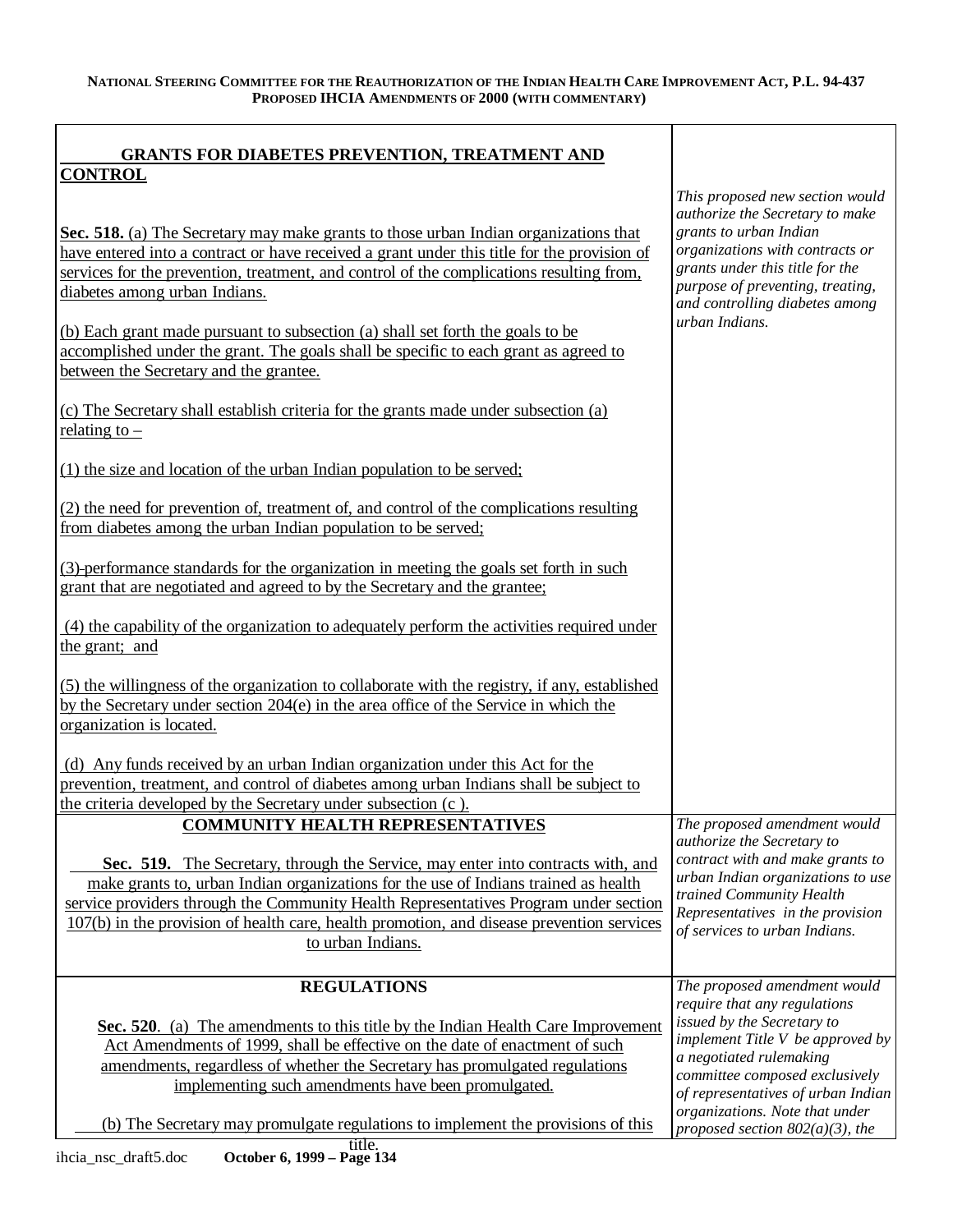| title.                                                                                        | Secretary's authority to<br>promulgate regulations                      |
|-----------------------------------------------------------------------------------------------|-------------------------------------------------------------------------|
|                                                                                               | implementing the proposed                                               |
| (1) Proposed regulations to implement this Act shall be published in the federal              | amendments would expire 18                                              |
| Register by the Secretary no later than 270 days after the date of enactment of this Act      | months from the date of enactment                                       |
| and shall have no less than a 120 day comment period.                                         | of the amendments.                                                      |
|                                                                                               |                                                                         |
| (2) The authority to promulgate regulations under this Act shall expire 18 months             |                                                                         |
| from the date of enactment of this Act.                                                       |                                                                         |
|                                                                                               |                                                                         |
| (c) The negotiated rulemaking committee described in this subsection shall be                 |                                                                         |
| established pursuant to section 565 of Title 5, United States Code, and shall have as the     |                                                                         |
| majority of its members representatives of urban Indian organizations from each service       |                                                                         |
|                                                                                               |                                                                         |
| area in addition to federal representatives.                                                  |                                                                         |
|                                                                                               |                                                                         |
| (d) Adaption of Procedures. The Secretary shall adapt the negotiated                          |                                                                         |
| rulemaking procedures to the unique context of this Act.                                      |                                                                         |
|                                                                                               |                                                                         |
| <b>AUTHORIZATION OF APPROPRIATIONS</b>                                                        |                                                                         |
|                                                                                               |                                                                         |
| Sec. 521 514. There are authorized to be appropriated such sums as may be necessary           |                                                                         |
| for each fiscal year through fiscal year $2012$ $2000$ to carry out this title.               |                                                                         |
| REPEAL OF FACILITIES SURVEY AND REPORTING REQUIREMENT                                         |                                                                         |
|                                                                                               |                                                                         |
|                                                                                               |                                                                         |
| Subsections 506(a) and (b) of P.L. 101-630 are repealed.                                      |                                                                         |
|                                                                                               |                                                                         |
| [NOTE: Sec. 506 of P.L. 101-630 reads as follows:                                             |                                                                         |
|                                                                                               |                                                                         |
| (a) Survey. The Secretary shall conduct a survey of all facilities used by contractors        |                                                                         |
| under title V of the Indian Health Care Improvement Act and shall submit a report to the      |                                                                         |
| Congress on such survey not later than one year after the date of enactment of this Act.      |                                                                         |
| The report shall, at a minimum, contain the following information for each location:          |                                                                         |
| (1) The extent to which the facility meet the safety and building codes and, if direct        |                                                                         |
| care is provided, the extent of compliance with Joint Commission on                           | The proposed amendment would                                            |
| Accreditation of Health Care Organizations (JCAHO) standards.                                 | extend the authorization of                                             |
|                                                                                               |                                                                         |
| (2) The extent to which improvements, expansions, or relocation is necessary to meet          | appropriations for carrying out<br>this title through fiscal year 2012. |
| program requirements, provide adequate services, or achieve building code compliance.         |                                                                         |
| (3) Any lease restriction that would hamper accomplishment of needed improvement,             |                                                                         |
| expansion, or relocation.                                                                     |                                                                         |
| (4) The term of the lease, if appropriate, the age of the structure, and the structure's life |                                                                         |
| expectancy with and without improvement.                                                      | The proposed amendment would                                            |
| (5) An assessment of the deficiencies of the facility.                                        | repeal facilities survey and                                            |
| (b) Report. The report shall contain general recommendations for addressing the               | reporting requirements that are                                         |
| deficiencies of facilities in which programs funded under title V of the Indian Health        | superseded by the proposed                                              |
| Care Improvement Act are located and shall propose specific policies for accomplishing        | amendments to section 509.                                              |
|                                                                                               |                                                                         |
| those recommendations.]                                                                       |                                                                         |
| TITLE VI - ORGANIZATIONAL IMPROVEMENTS                                                        |                                                                         |
| <b>ESTABLISHMENT OF THE INDIAN HEALTH SERVICE</b>                                             | This has been accomplished and                                          |
|                                                                                               | should be amended accordingly                                           |
| AS AN AGENCY OF THE PUBLIC HEALTH SERVICE                                                     | or deleted.                                                             |
|                                                                                               |                                                                         |
| Sec. 601. (a) In order to more effectively and efficiently carry out the                      | In further consideration of this                                        |
|                                                                                               |                                                                         |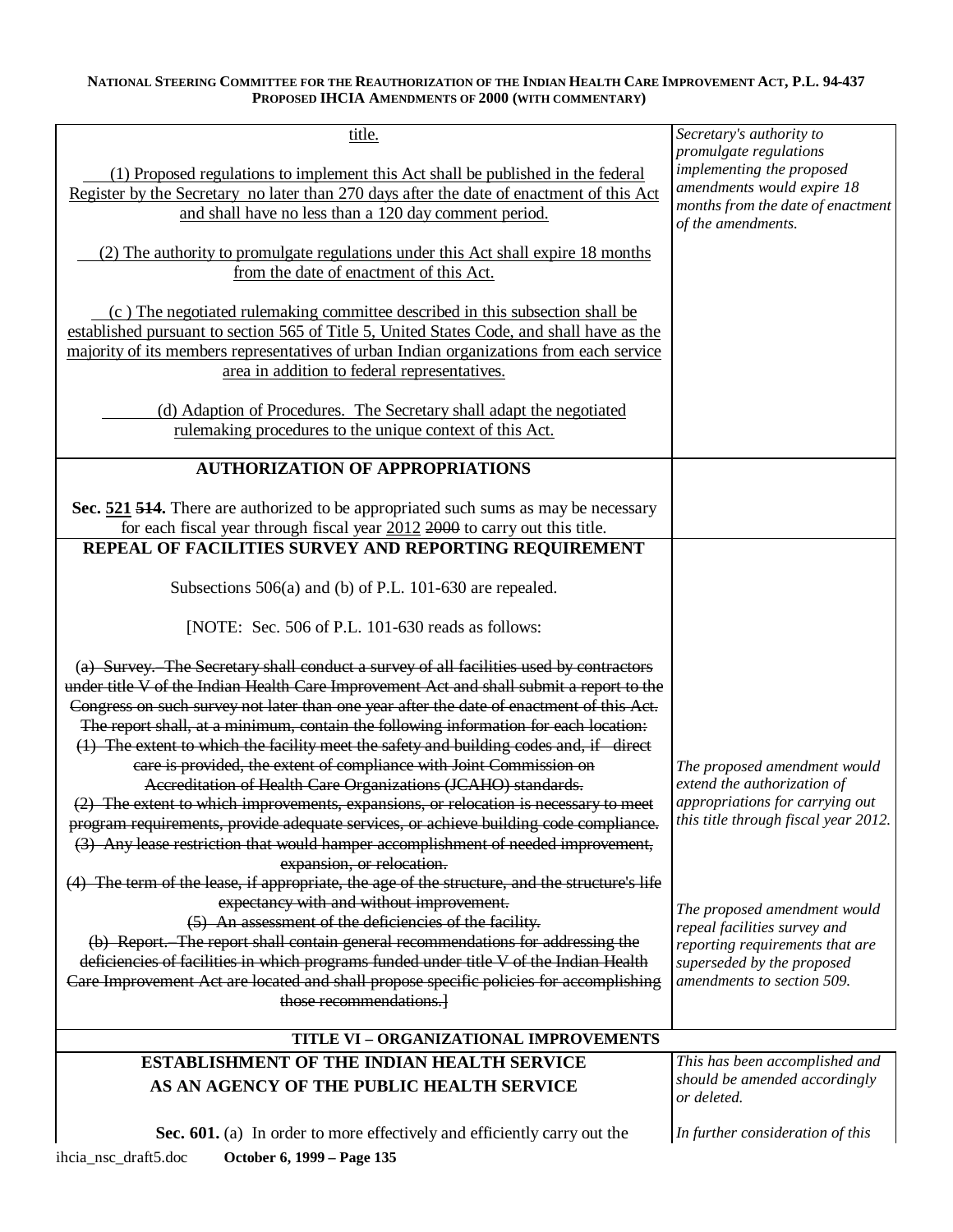| responsibilities, authorities, and functions of the United States to provide health care<br>services to Indians and Indian Tribes, as are or may be hereafter provided by the federal<br>statute or treaties, there is established within the Public Health Service of the<br>Department of Health and Human Services the Indian Health Service. The Indian<br>Health Service shall be administered by a Director, who shall be appointed by the<br>President, by and with advice and consent of the Senate. The Director of the Indian<br>Health Service shall report to the Secretary through the Assistant Secretary for Health of<br>the Department of Health and Human Services. Effective with respect to an individual<br>appointed by the President, by and with the advice and consent of the Senate, after<br>January 1, 1993, the term of service of the Director shall be 4 years. A Director may<br>serve more than 1 term. | section we may want to add<br>language regarding elevation of<br>the Director of IHS to an<br>Assistant Secretary, if the bills<br>pending in Congress do not pass<br>this year. |
|------------------------------------------------------------------------------------------------------------------------------------------------------------------------------------------------------------------------------------------------------------------------------------------------------------------------------------------------------------------------------------------------------------------------------------------------------------------------------------------------------------------------------------------------------------------------------------------------------------------------------------------------------------------------------------------------------------------------------------------------------------------------------------------------------------------------------------------------------------------------------------------------------------------------------------------|----------------------------------------------------------------------------------------------------------------------------------------------------------------------------------|
| (b) The Indian Health Service shall be an agency within the Public Health<br>Service of the Department of Health and Human Services, and shall not be an office,<br>component, or unit of any other agency of the Department.                                                                                                                                                                                                                                                                                                                                                                                                                                                                                                                                                                                                                                                                                                            |                                                                                                                                                                                  |
| (c) The Secretary shall carry out through the Director of the Indian Health<br>Service-                                                                                                                                                                                                                                                                                                                                                                                                                                                                                                                                                                                                                                                                                                                                                                                                                                                  |                                                                                                                                                                                  |
| (1) all functions which were, on the day before the date of enactment of the<br>Indian Health Care Amendments of 1988, carried out by or under the direction of the<br>individual serving as Director of the Indian Health Service on such day;                                                                                                                                                                                                                                                                                                                                                                                                                                                                                                                                                                                                                                                                                          |                                                                                                                                                                                  |
| (2) all functions of the Secretary relating to the maintenance and operation of<br>hospital and health facilities for Indians and the planning for, and provision and<br>utilization of, health services for Indians; and                                                                                                                                                                                                                                                                                                                                                                                                                                                                                                                                                                                                                                                                                                                |                                                                                                                                                                                  |
| (3) all health programs under which health care is provided to Indians based<br>upon their status s Indians which are administered by the Secretary, including (but not<br>limited to programs under-                                                                                                                                                                                                                                                                                                                                                                                                                                                                                                                                                                                                                                                                                                                                    |                                                                                                                                                                                  |
| $(A)$ this Act;                                                                                                                                                                                                                                                                                                                                                                                                                                                                                                                                                                                                                                                                                                                                                                                                                                                                                                                          |                                                                                                                                                                                  |
| (B) the Act of November 2, 1921 (25 U.S.C.13);                                                                                                                                                                                                                                                                                                                                                                                                                                                                                                                                                                                                                                                                                                                                                                                                                                                                                           |                                                                                                                                                                                  |
| (C) the Act of August 5, 1954 (42 U.S.C. 2001, et seq.);                                                                                                                                                                                                                                                                                                                                                                                                                                                                                                                                                                                                                                                                                                                                                                                                                                                                                 |                                                                                                                                                                                  |
| (D) the Act of August 16, 1957. (42 U.S.C. et seq.);                                                                                                                                                                                                                                                                                                                                                                                                                                                                                                                                                                                                                                                                                                                                                                                                                                                                                     |                                                                                                                                                                                  |
| (E) the Indian Self-Determination Act (25 U.S.C. 450f, et seq.).; and                                                                                                                                                                                                                                                                                                                                                                                                                                                                                                                                                                                                                                                                                                                                                                                                                                                                    |                                                                                                                                                                                  |
| (4) all scholarship and loan functions carried out under title I.                                                                                                                                                                                                                                                                                                                                                                                                                                                                                                                                                                                                                                                                                                                                                                                                                                                                        |                                                                                                                                                                                  |
| $(d)(1)$ The Secretary, acting through the Director of the Indian Health Service,<br>shall have the authority-                                                                                                                                                                                                                                                                                                                                                                                                                                                                                                                                                                                                                                                                                                                                                                                                                           |                                                                                                                                                                                  |
| (A) except to the extent provided in paragraph (2), to appoint and compensate                                                                                                                                                                                                                                                                                                                                                                                                                                                                                                                                                                                                                                                                                                                                                                                                                                                            |                                                                                                                                                                                  |
|                                                                                                                                                                                                                                                                                                                                                                                                                                                                                                                                                                                                                                                                                                                                                                                                                                                                                                                                          |                                                                                                                                                                                  |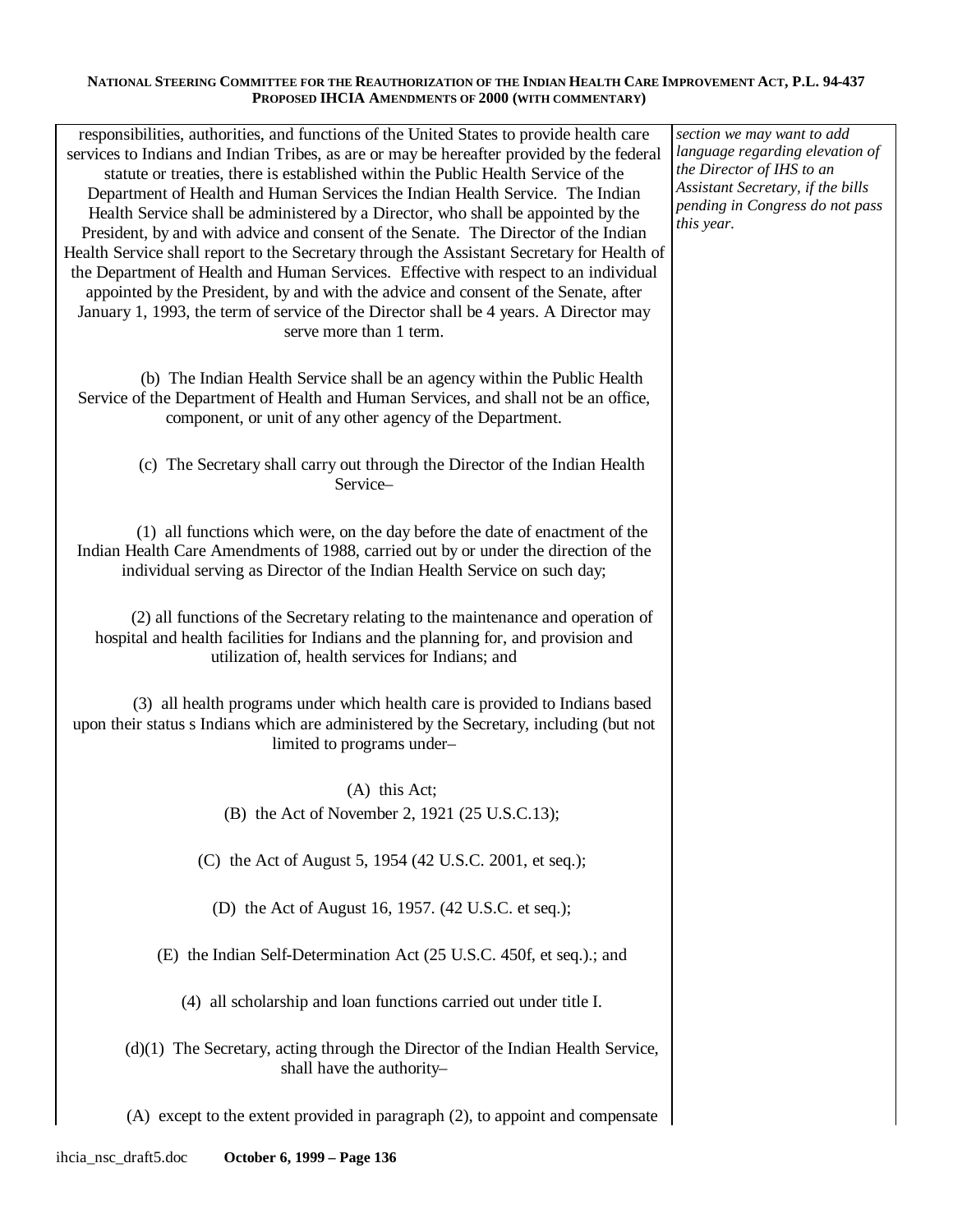| employees for the Service in accordance with title 5, United States Code;                                                                                                                                                                                                                                                                                                                                                                                                                                               |  |
|-------------------------------------------------------------------------------------------------------------------------------------------------------------------------------------------------------------------------------------------------------------------------------------------------------------------------------------------------------------------------------------------------------------------------------------------------------------------------------------------------------------------------|--|
| (B) to enter into contracts for the procurement of goods and services to carry<br>out the functions of the Service; and                                                                                                                                                                                                                                                                                                                                                                                                 |  |
| (C)<br>to manage, expend, and obligate all funds appropriated for the Service.                                                                                                                                                                                                                                                                                                                                                                                                                                          |  |
| (2) Notwithstanding any other law, the provisions of section 12 of the Act of<br>June 18, 1934 (48 Stat. 986; 25 U.S.C. 472), shall apply to all personnel actions taken<br>with respect to new positions created within the Service as a result of its establishment<br>under subsection (a).                                                                                                                                                                                                                          |  |
| {Sec. 602. DIRECTOR OF INDIAN HEALTH SERVICE                                                                                                                                                                                                                                                                                                                                                                                                                                                                            |  |
| <b>(a) CONFIRMATION BY SENATE</b>                                                                                                                                                                                                                                                                                                                                                                                                                                                                                       |  |
| $+$                                                                                                                                                                                                                                                                                                                                                                                                                                                                                                                     |  |
| (2) EFFECTIVE DATE.--The amendment made by paragraph (1) [requiring<br>President's appointment and Senate confirmation] shall take effect January 1, 1993.                                                                                                                                                                                                                                                                                                                                                              |  |
| (b) <b>INTERIM APPOINTMENT.</b> The President may appoint an individual to serve<br>as Interim Director of the Service from January 1, 1993, until such time as a Director is<br>appointed and confirmed as provided in section $601(a)$ of the Indian Health Care<br>Improvement Act (25 U.S.C. 1601 et seq.)"]                                                                                                                                                                                                        |  |
| [NOTE: Sec. 601 of P.L. 100-713 has a number of free-standing provisions that<br>affect but are not part of Section 601 of P.L. 94-437 (above). For your convenience<br>these provisions follow.]                                                                                                                                                                                                                                                                                                                       |  |
| <b>ESTABLISHMENT OF THE INDIAN HEALTH SERVICE</b>                                                                                                                                                                                                                                                                                                                                                                                                                                                                       |  |
| <b>AS AN AGENCY OF</b>                                                                                                                                                                                                                                                                                                                                                                                                                                                                                                  |  |
| <b>THE PUBLIC HEALTH SERVICE</b>                                                                                                                                                                                                                                                                                                                                                                                                                                                                                        |  |
|                                                                                                                                                                                                                                                                                                                                                                                                                                                                                                                         |  |
|                                                                                                                                                                                                                                                                                                                                                                                                                                                                                                                         |  |
| $(e)$ $\{(\theta)$ All personnel, records, equipment, facilities, and interests in property<br>that are administered by the Indian Health Service on the day before the date on which<br>the amendments made by this section take effect shall be transfered to the Indian Health<br>Service established by the amendment made by subsection (a) of this section. All<br>transfers must be accomplished within 9 months of the date of enactment of this section.<br>ihcia_nsc_draft5.doc<br>October 6, 1999 - Page 137 |  |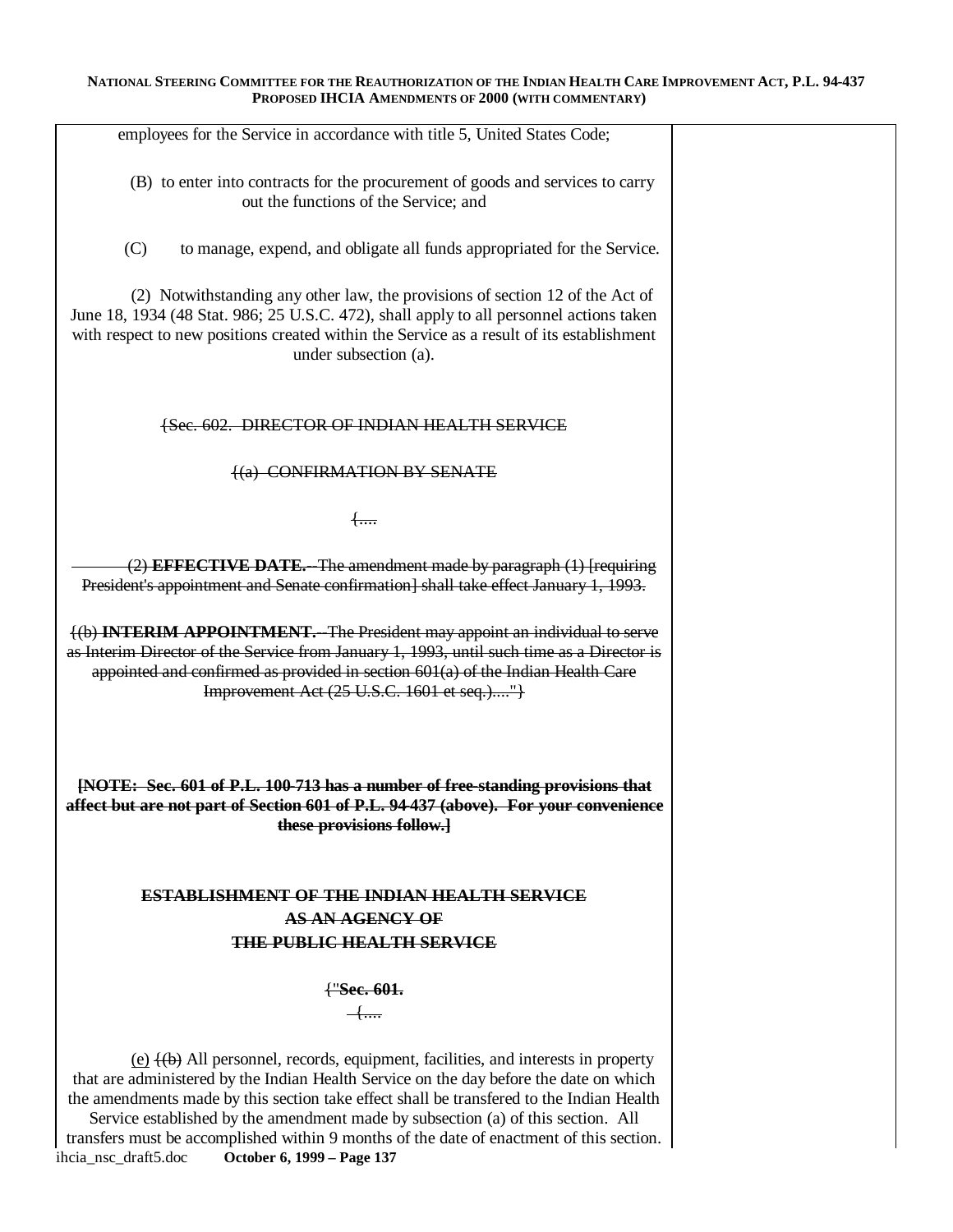| The Secretary is authorize to waive the Indian preference laws on a case-by-case basis<br>for temporary transfers involved in implementing this section during such 9-month<br>period.                                                                                                                                    |  |
|---------------------------------------------------------------------------------------------------------------------------------------------------------------------------------------------------------------------------------------------------------------------------------------------------------------------------|--|
| $\underline{f}$ (f) $\overline{f}$ (e)(1) Except as provided in paragraph (2), section 601 of the Indian Health<br>Care Improvement Act added by subsection (a) of this section shall take effect 9 months<br>from the date of the enactment of this section.                                                             |  |
| (2) Notwithstanding subsections (e) $\left(\frac{b}{c}\right)$ and $\left(\frac{f}{c}\right)$ $\left(\frac{c}{c}\right)$ any action which carries<br>out such section 601 that is taken by the Secretary before the effective date of such<br>section 601 shall be effective beginning on the date such action was taken. |  |
| $(g)$ $\left(\frac{d}{d}\right)$ Section 5316 of title 5, United States Code, is amended by adding at the<br>end thereof the following:                                                                                                                                                                                   |  |
| "Director, Indian Health Service, Department of Health and Human Services.".                                                                                                                                                                                                                                              |  |
| <b>AUTOMATED MANAGEMENT INFORMATION SYSTEM</b>                                                                                                                                                                                                                                                                            |  |
| Sec. 602. (a)(1) The Secretary shall establish an automated management<br>information system for the Service.                                                                                                                                                                                                             |  |
| (2) The information system established under paragraph (1) shall include–                                                                                                                                                                                                                                                 |  |
| (A) a financial management system,                                                                                                                                                                                                                                                                                        |  |
| (B) a patient care information system for each area served by the Service,                                                                                                                                                                                                                                                |  |
| (C) a privacy component that protects the privacy of patient information held<br>by, or on behalf of, the Service, and                                                                                                                                                                                                    |  |
| (D) a services-based cost accounting component that provides estimates of the<br>costs associated with the provision of specific medical treatments or services in each<br>area office of the Service,                                                                                                                    |  |
| (E) an interface mechanism for patient billing and accounts receivable system,<br>and                                                                                                                                                                                                                                     |  |
| (F) a training component.                                                                                                                                                                                                                                                                                                 |  |
| $(b)(1)$ The Secretary shall provide each Indian Tribe and tribal organization that<br>provides health services under a contract entered into with the Service under the Indian<br>Self-Determination Act automated management information systems which-                                                                 |  |
| $(1)$ $(A)$ meet the management information needs of such Indian Tribe or tribal<br>organization with respect to the treatment by the Indian Tribe or tribal organization<br>patients of the Service, and                                                                                                                 |  |
| October 6, 1999 - Page 138<br>ihcia_nsc_draft5.doc                                                                                                                                                                                                                                                                        |  |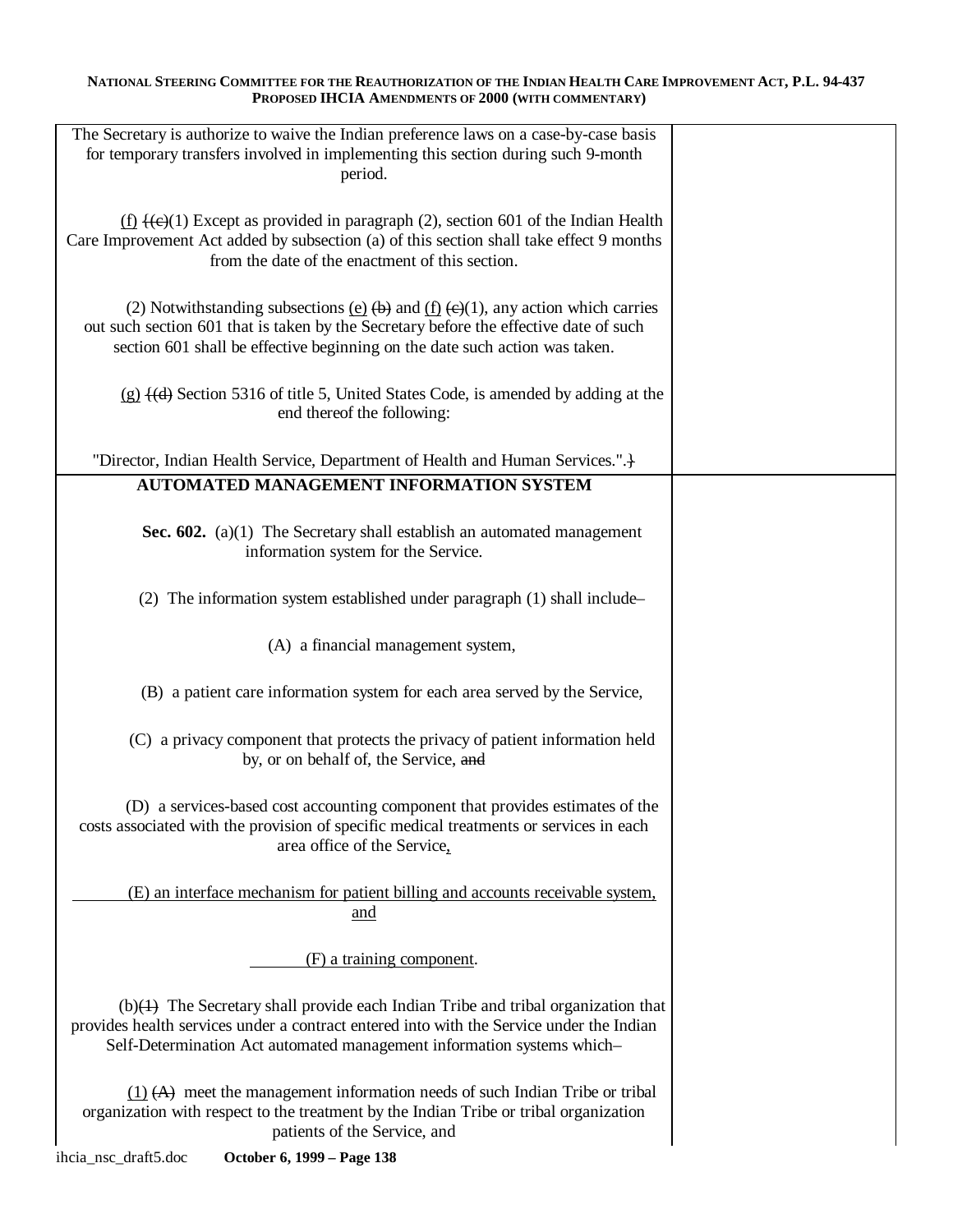| $(2)$ (B) meet the management information needs of the Service.                                                                                                                                                                                                                                                                |                                                                                                    |
|--------------------------------------------------------------------------------------------------------------------------------------------------------------------------------------------------------------------------------------------------------------------------------------------------------------------------------|----------------------------------------------------------------------------------------------------|
| $(2)$ The Secretary shall provide systems under paragraph $(1)$ to Indian Tribes<br>and tribal organizations providing health services in California by no later than<br>September 30, 1990.                                                                                                                                   |                                                                                                    |
| (c) Notwithstanding any other provision of law, each patient shall have<br>reasonable access to the medical or health records of such patient which are held by, or<br>on behalf of, the Service.                                                                                                                              |                                                                                                    |
| (d) The Secretary, acting through the Director of the Service, shall have the<br>authority to enter into contracts, agreements or joint ventures with other federal<br>agencies, States, private and nonprofit organizations, for the purpose of enhancing<br>information technology in Indian health programs and facilities. | We need to ensure that there is no<br>conflict with the permanent self-<br>governance legislation. |
| <b>AUTHORIZATION OF APPROPRIATIONS</b>                                                                                                                                                                                                                                                                                         | Reauthorize and extend to the<br>year 2012.                                                        |
| Sec. 603. There are authorized to be appropriated such sums as may be<br>necessary for each fiscal year through fiscal year 2012 2000 to carry out this title.                                                                                                                                                                 |                                                                                                    |

## **TITLE VII – BEHAVIORAL HEALTH SUBSTANCE ABUSE PROGRAMS**

*This Title has been substantially rewritten to combine Mental Health (formerly Sec. 209) , Alcohol and Substance Abuse (originally in Title VII) and several behavioral health sections (formerly in Title VIII). Throughout, provisions have ben added to clarify that programs are subject to contracting and compacting by Tribes and tribal organizations. The term "funding" has been used throughout to replace "grants" in order to clarify that Tribes and tribal organizations can utilize contracts, compacts, grants, or other funding mechanisms, and are not limited to grants. Similarly, consultation requirements have been added. Urban Indian organizations are not included in the provisions of this title except in regard to planning and consultation functions, as well as where there were preexisting set -asides for their funding.* 

| [NOTE: P.L. 101-630 included a free-standing provision affecting section 209,<br>Indian Mental Health provisions. This language has been provided below for easy                                                                                                                                                                                                                                                                      |                                                                     |
|---------------------------------------------------------------------------------------------------------------------------------------------------------------------------------------------------------------------------------------------------------------------------------------------------------------------------------------------------------------------------------------------------------------------------------------|---------------------------------------------------------------------|
| referencel                                                                                                                                                                                                                                                                                                                                                                                                                            |                                                                     |
|                                                                                                                                                                                                                                                                                                                                                                                                                                       |                                                                     |
| <b>MENTAL BEHAVIORAL HEALTH PREVENTION</b>                                                                                                                                                                                                                                                                                                                                                                                            |                                                                     |
| <b>AND TREATMENT SERVICES</b>                                                                                                                                                                                                                                                                                                                                                                                                         |                                                                     |
| Sec. 701. (a) PURPOSES. The purposes of this section are to-                                                                                                                                                                                                                                                                                                                                                                          | This section has been broadened<br>to include all behavioral health |
| $(1)$ authorize and direct the Secretary, acting through the Indian Health Service,<br>Indian Tribes, tribal organizations, and urban Indian organizations to develop a<br>comprehensive mental behavioral health prevention and treatment program which<br>emphasizes collaboration among alcohol and substance abuse, social services, and<br>mental health programs;                                                               | <i>disciplines.</i>                                                 |
| (2) provide information, direction and guidance relating to mental illness and<br>dysfunction and self-destructive behavior, including child abuse and family violence, to<br>those federal, tribal, State and local agencies responsible for programs in Indian<br>communities in areas of health care, education, social services, child and family welfare,<br>alcohol and substance abuse, law enforcement and judicial services; |                                                                     |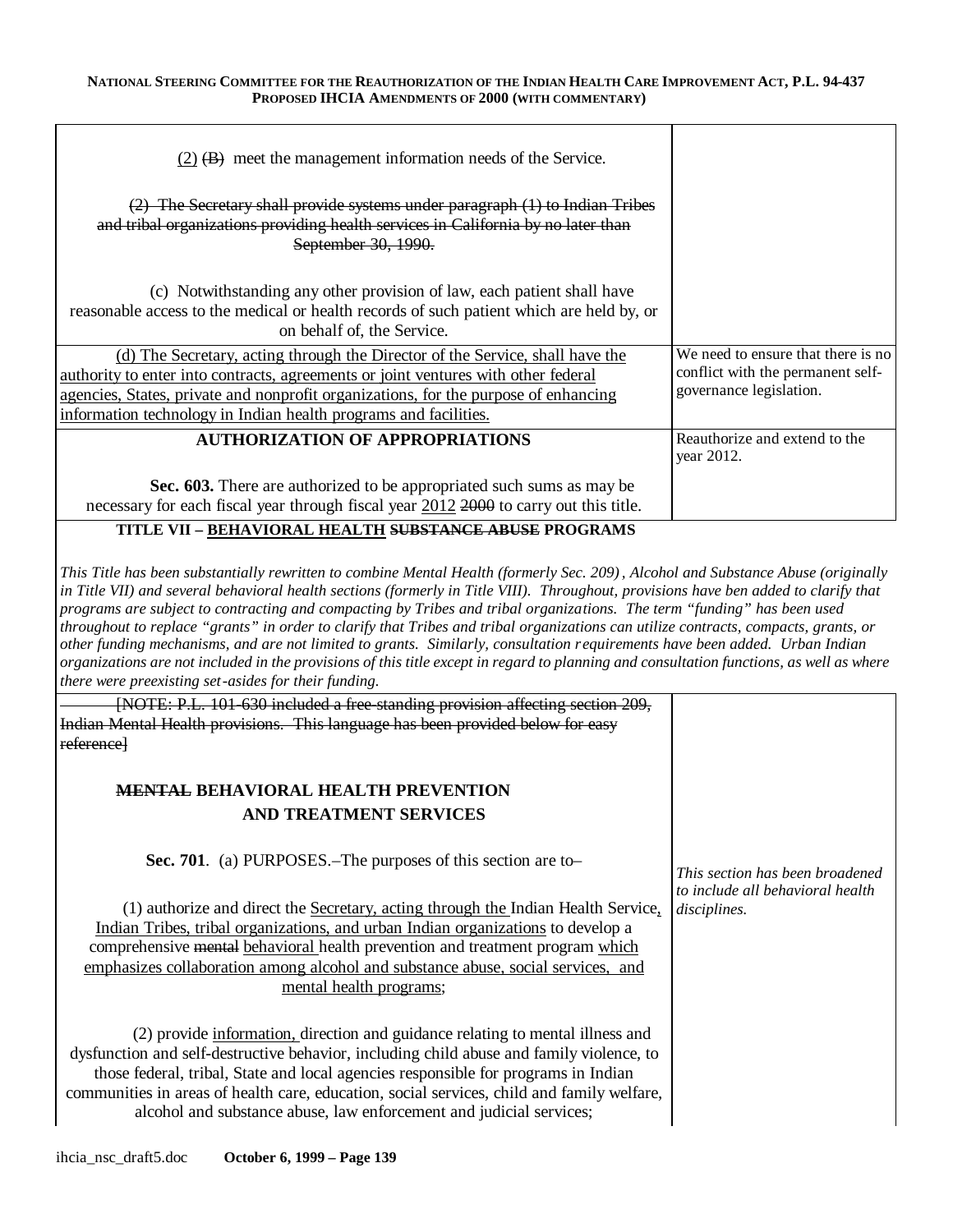| (3) assist Indian Tribes to identify services and resources available to address<br>mental illness and dysfunctional and self-destructive behavior;<br>(4) provide authority and opportunities for Indian Tribes to develop and<br>implement, and coordinate with, community-based mental health-programs which<br>include identification, prevention, education, referral, and treatment services, including<br>through multi-disciplinary resource teams;<br>(5) ensure that Indians, as citizens of the United States and of the States in<br>which they reside, have the same access to mental behavioral health services to which                                                                                                                                                                                                       |                                                                                                                                                                                                                                                                                                                                                                                                                                                                            |
|----------------------------------------------------------------------------------------------------------------------------------------------------------------------------------------------------------------------------------------------------------------------------------------------------------------------------------------------------------------------------------------------------------------------------------------------------------------------------------------------------------------------------------------------------------------------------------------------------------------------------------------------------------------------------------------------------------------------------------------------------------------------------------------------------------------------------------------------|----------------------------------------------------------------------------------------------------------------------------------------------------------------------------------------------------------------------------------------------------------------------------------------------------------------------------------------------------------------------------------------------------------------------------------------------------------------------------|
| all citizens have access; and<br>(6) modify or supplement existing programs and authorities in the areas<br>identified in paragraph (2).}                                                                                                                                                                                                                                                                                                                                                                                                                                                                                                                                                                                                                                                                                                    |                                                                                                                                                                                                                                                                                                                                                                                                                                                                            |
|                                                                                                                                                                                                                                                                                                                                                                                                                                                                                                                                                                                                                                                                                                                                                                                                                                              |                                                                                                                                                                                                                                                                                                                                                                                                                                                                            |
| Sec. 209. (ba) BEHAVIORAL HEALTH PLANNING National Plan for                                                                                                                                                                                                                                                                                                                                                                                                                                                                                                                                                                                                                                                                                                                                                                                  | The National Plan has been                                                                                                                                                                                                                                                                                                                                                                                                                                                 |
| <b>Indian Mental Health Services.</b> --<br>(1) Not later than 120 days after the date of enactment of this section, t The<br>Secretary, acting through the Service, Indian Tribes, tribal organizations, and urban<br>Indian organizations, shall encourage Indian Tribes and tribal organizations to develop<br>tribal plans, and urban Indian organizations to develop local plans and for all such<br>groups to participate in developing Area-wide develop and publish in the federal<br>Register, a final national plans for Indian Behavioral Mental Health Services. The plans<br>shall include, to the extent feasible, the following components –<br>(A) an assessment of the scope of the problem of alcohol and/or other substance<br>abuse, mental illness, and dysfunctional and self-destructive behavior, including suicide, | deleted as too costly and<br>ineffective, and local tribal and<br>Area plans have been encouraged<br>in its place. In lieu of the National<br>Plan, the Secretary is required to<br>establish a national clearinghouse<br>for local and Area plans and their<br>outcomes which will be available<br>to all Tribes. This section also<br>sets out a lengthy list or definition<br>of the continuum of care that<br>should be available.<br>Section 814, Infant and Maternal |
| child abuse and family violence, among Indians, including-<br>(i) the number of Indians served by the Service who are directly or indirectly<br>affected by such illness or behavior, and                                                                                                                                                                                                                                                                                                                                                                                                                                                                                                                                                                                                                                                    | Mortality; Fetal Alcohol<br>Syndrome, also required planning<br>to achieve certain health<br>objectives. It has been deleted in<br>favor of the national health                                                                                                                                                                                                                                                                                                            |
| (ii) an estimate of the financial and human cost attributable to such illness or<br>behavior;                                                                                                                                                                                                                                                                                                                                                                                                                                                                                                                                                                                                                                                                                                                                                | objectives in Section 3 and the<br>other planning processes required<br>by Section 701.                                                                                                                                                                                                                                                                                                                                                                                    |
| (B) an assessment of the existing and additional resources necessary for the<br>prevention and treatment of such illness and behavior, including an assessment of the<br>progress toward achieving the availability of the full continuum of care described in (c)<br>of this section; and                                                                                                                                                                                                                                                                                                                                                                                                                                                                                                                                                   |                                                                                                                                                                                                                                                                                                                                                                                                                                                                            |
| (C) an estimate of the additional funding needed by the Service, Indian Tribes,<br>tribal organizations and urban Indian organizations to meet its their responsibilities<br>under the plans.                                                                                                                                                                                                                                                                                                                                                                                                                                                                                                                                                                                                                                                |                                                                                                                                                                                                                                                                                                                                                                                                                                                                            |
| (2) The Secretary shall establish a national clearinghouse of plans and reports on the<br>outcomes of such plans developed by Indian Tribes, tribal organizations and by Areas<br>relating to Behavioral Health. The Secretary shall ensure access to these plans and<br>ihcia_nsc_draft5.doc<br>October 6, 1999 - Page 140                                                                                                                                                                                                                                                                                                                                                                                                                                                                                                                  |                                                                                                                                                                                                                                                                                                                                                                                                                                                                            |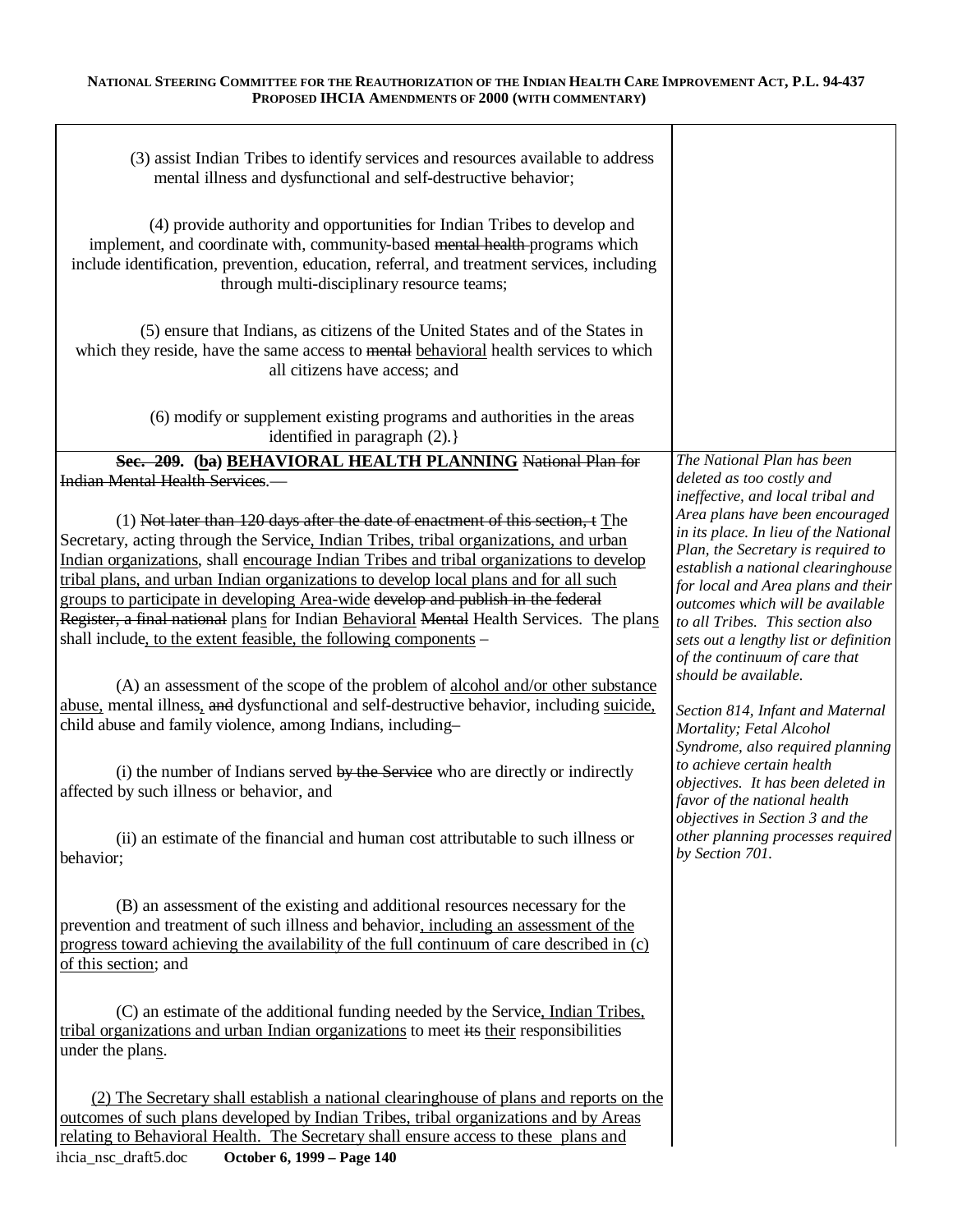| outcomes by any Indian Tribe, tribal organization, urban organization or the Service.                                                          |  |
|------------------------------------------------------------------------------------------------------------------------------------------------|--|
|                                                                                                                                                |  |
| (2) The Secretary shall submit a copy of the national plan to the Congress by January<br>2,2001.                                               |  |
|                                                                                                                                                |  |
| (3) The Secretary shall provide technical assistance to Indian Tribes, tribal                                                                  |  |
| organizations, and urban Indian organizations in preparation of their plans and in                                                             |  |
| developing standards of care that may be utilized and adopted locally.                                                                         |  |
|                                                                                                                                                |  |
| (3) The Secretary shall submit an evaluation of the national plan, based on the                                                                |  |
| health status goals and outcome measures identified in section 3(b), to the Congress<br>every three years following the enactment of this Act. |  |
|                                                                                                                                                |  |
| (c) CONTINUUM OF CARE — The Secretary, acting through the Service,                                                                             |  |
| Indian Tribes and tribal organizations, shall provide, to the extent feasible and funding is                                                   |  |
| available, programs including, but not limited to $-$                                                                                          |  |
| (1) a comprehensive continuum of behavioral health care which provides:                                                                        |  |
| (A) community based prevention, intervention, outpatient and behavioral health                                                                 |  |
| aftercare;                                                                                                                                     |  |
| (B) detoxification (social and medical);                                                                                                       |  |
| (C) acute hospitalization;                                                                                                                     |  |
| (D) intensive outpatient/day treatment;                                                                                                        |  |
| (E) residential treatment;                                                                                                                     |  |
| (F) transitional living for those needing a temporary stable living environment<br>that is supportive of treatment/recovery goals;             |  |
| (G) emergency shelter;                                                                                                                         |  |
| (H) intensive case management; and                                                                                                             |  |
| (I) traditional health care practices.                                                                                                         |  |
|                                                                                                                                                |  |
| (2) behavioral health services by the following services and populations:                                                                      |  |
| (A) Child Behavioral Health Services for persons from birth through age 17,                                                                    |  |
| including:                                                                                                                                     |  |
| (i) Pre-school and school age fetal alcohol disorder services, including                                                                       |  |
| assessment and behavioral intervention);                                                                                                       |  |
| (ii) Mental health/substance abuse services (emotional, organic, alcohol, drug,                                                                |  |
| inhalant and tobacco);                                                                                                                         |  |
| (iii) Co-occurring disorders (multiple diagnosis);                                                                                             |  |
| (iv) Prevention focused on ages $5 - 10$ (alcohol, drug, inhalant and tobacco);                                                                |  |
| (v) Early intervention, treatment and aftercare focused on ages $11 - 17$ ;                                                                    |  |
| (vi) Healthy choices/life style (related to STD's, domestic violence, sexual                                                                   |  |
| abuse; suicide, teen pregnancy, obesity, and other risk/safety issues);                                                                        |  |
| (vii) Co-morbidity.                                                                                                                            |  |
| (B) Adult Behavioral Health Services (age 18 – 55);                                                                                            |  |
|                                                                                                                                                |  |

ihcia\_nsc\_draft5.doc **October 6, 1999 – Page 141**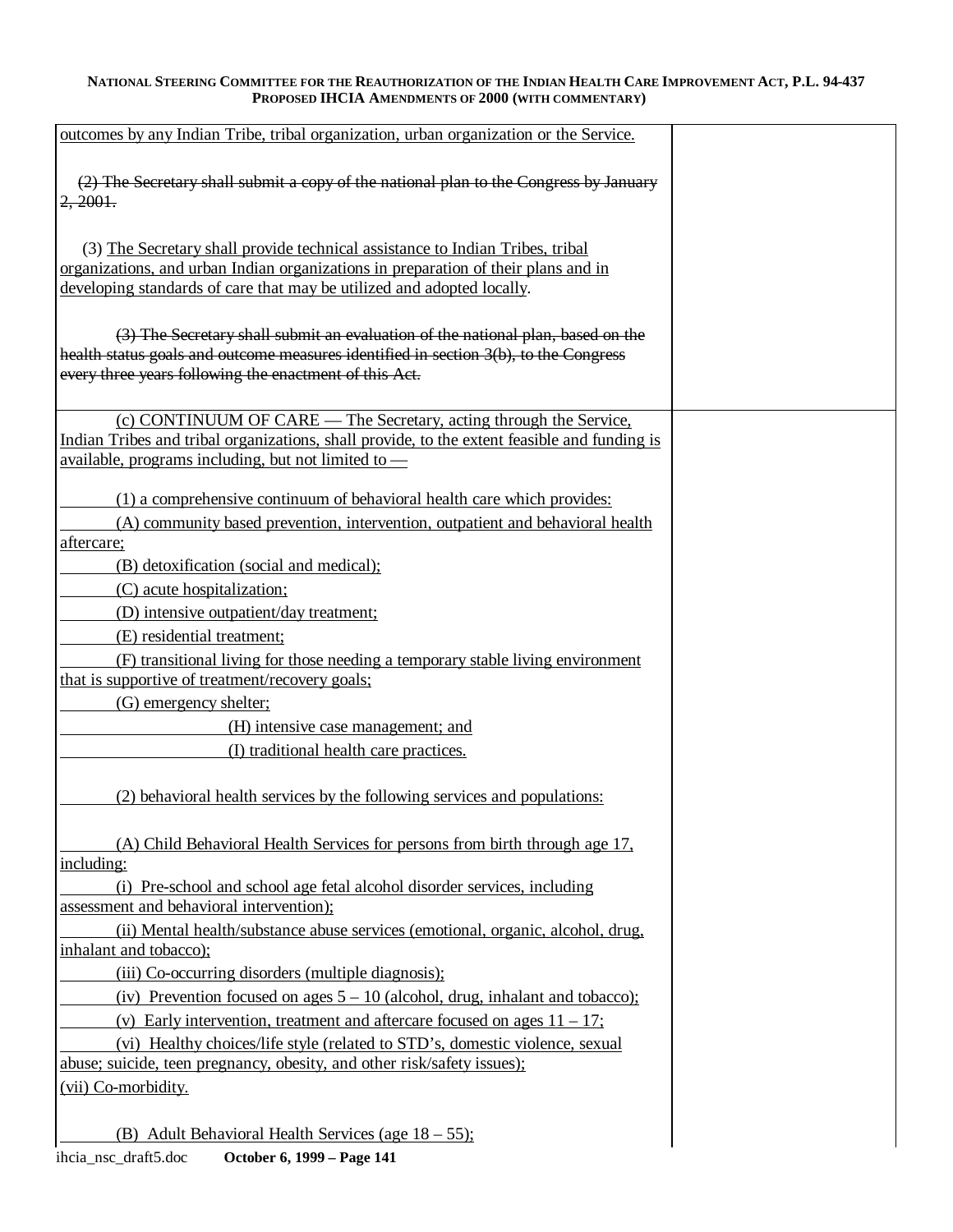| (i) Early intervention, treatment and aftercare                                                                                                                                                                                                                                                                                                         |  |
|---------------------------------------------------------------------------------------------------------------------------------------------------------------------------------------------------------------------------------------------------------------------------------------------------------------------------------------------------------|--|
| (ii) Mental health/Substance abuse services (emotional, alcohol, drug, inhalant<br>and tobacco)                                                                                                                                                                                                                                                         |  |
| (iii) Co-occurring disorders (dual diagnosis) and co-morbidity;                                                                                                                                                                                                                                                                                         |  |
| (iv) Healthy choices/Life style (related to parenting, partners, domestic                                                                                                                                                                                                                                                                               |  |
| violence, sexual abuse, suicide, obesity, and other risk related behavior)                                                                                                                                                                                                                                                                              |  |
| $(v)$ :                                                                                                                                                                                                                                                                                                                                                 |  |
| (I) Treatment services for women at risk of giving birth to a chihld with a fetal                                                                                                                                                                                                                                                                       |  |
| alcohol disorder;                                                                                                                                                                                                                                                                                                                                       |  |
| (II) Treatment for substance abuse requiring gender specific services;                                                                                                                                                                                                                                                                                  |  |
| (III) Treatment for sexual assault and domestic violence;                                                                                                                                                                                                                                                                                               |  |
| (IV) Healthy choices/Life style (parenting, partners, obesity, suicide and other                                                                                                                                                                                                                                                                        |  |
| related behavioral risk);                                                                                                                                                                                                                                                                                                                               |  |
| (vi) Men specific:                                                                                                                                                                                                                                                                                                                                      |  |
| (I) Treatment for substance abuse requiring gender specific services;                                                                                                                                                                                                                                                                                   |  |
| (II) Treatment for sexual assault and domestic violence;                                                                                                                                                                                                                                                                                                |  |
| (III) Healthy choices/Life style (parenting, partners, obesity, suicide and other                                                                                                                                                                                                                                                                       |  |
| risk related behavior);                                                                                                                                                                                                                                                                                                                                 |  |
|                                                                                                                                                                                                                                                                                                                                                         |  |
| (C) Family Behavioral Health Services:                                                                                                                                                                                                                                                                                                                  |  |
| (i) Early intervention, treatment and aftercare for affected families;                                                                                                                                                                                                                                                                                  |  |
| (ii) Treatment for sexual assault and domestic violence;                                                                                                                                                                                                                                                                                                |  |
| (iii) Healthy choices/Life style (related to parenting, partners, domestic                                                                                                                                                                                                                                                                              |  |
| violence and other abuse issues);                                                                                                                                                                                                                                                                                                                       |  |
|                                                                                                                                                                                                                                                                                                                                                         |  |
| (D) Elder Behavioral Health Services (age 56 and above):                                                                                                                                                                                                                                                                                                |  |
| (i) Early intervention, treatment and aftercare;                                                                                                                                                                                                                                                                                                        |  |
| (I) Mental health/Substance abuse services (emotional, alcohol, drug, inhalant                                                                                                                                                                                                                                                                          |  |
| and tobacco)                                                                                                                                                                                                                                                                                                                                            |  |
| (II) Co-occurring disorders (dual diagnosis) and co-morbidity;                                                                                                                                                                                                                                                                                          |  |
| (III) Healthy choices/Life style (managing conditions related to aging);                                                                                                                                                                                                                                                                                |  |
| (ii) Elder women specific:                                                                                                                                                                                                                                                                                                                              |  |
| (I) Treatment for substance abuse requiring gender specific services                                                                                                                                                                                                                                                                                    |  |
| (II) Treatment for sexual assault, domestic violence and neglect;                                                                                                                                                                                                                                                                                       |  |
| (iii) Elder men specific:                                                                                                                                                                                                                                                                                                                               |  |
| (I) Treatment for substance abuse requiring gender specific services;                                                                                                                                                                                                                                                                                   |  |
| (II) Treatment for sexual assault, domestic violence and neglect;                                                                                                                                                                                                                                                                                       |  |
| (iv) Dimentias regardless of cause.                                                                                                                                                                                                                                                                                                                     |  |
| (d) COMMUNITY BEHAVIORAL MENTAL HEALTH PLAN.- (1) The                                                                                                                                                                                                                                                                                                   |  |
| governing body of any Indian Tribe or tribal organization or urban Indian organization                                                                                                                                                                                                                                                                  |  |
|                                                                                                                                                                                                                                                                                                                                                         |  |
|                                                                                                                                                                                                                                                                                                                                                         |  |
|                                                                                                                                                                                                                                                                                                                                                         |  |
| child abuse and family violence, among its members and/or its service population. This                                                                                                                                                                                                                                                                  |  |
| may, at its discretion, adopt a resolution for the establishment of a community<br>behavioral mental health plan providing for the identification and coordination of<br>available resources and programs to identify, prevent, or treat alcohol and other<br>substance abuse, mental illness or dysfunctional and self-destructive behavior, including |  |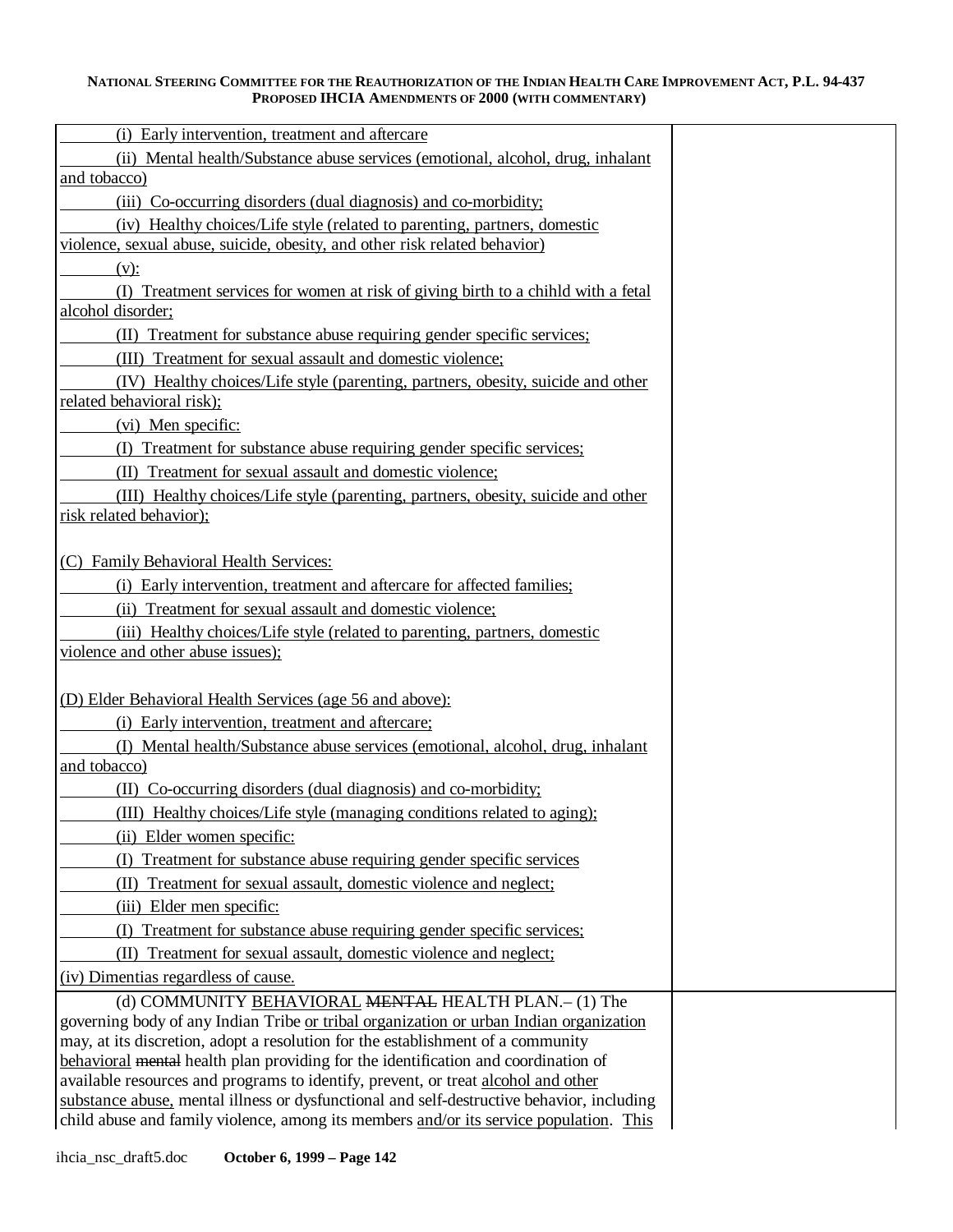| plan should include, but not be limited to, behavioral health services, social services,<br>intensive outpatient services, and continuing after care.                              |                                                                     |
|------------------------------------------------------------------------------------------------------------------------------------------------------------------------------------|---------------------------------------------------------------------|
|                                                                                                                                                                                    |                                                                     |
| (2) In furtherance of a plan established pursuant to paragraph (1) and at the<br>request of a Tribe, the appropriate agency, service unit, or other officials of the Bureau        |                                                                     |
| of Indian Affairs and the Service shall cooperate with, and provide technical assistance                                                                                           |                                                                     |
| to, the Indian Tribe or tribal organization in the development of such plan. Upon the                                                                                              |                                                                     |
| establishment of such a plan and at the request of the <u>Indian</u> Tribe or tribal organization,                                                                                 |                                                                     |
| such officials, as directed by the memorandum of agreement developed pursuant to                                                                                                   |                                                                     |
| subsection (c), shall cooperate with the <u>Indian</u> Tribe or tribal organization in the<br>implementation of such plan.                                                         |                                                                     |
|                                                                                                                                                                                    |                                                                     |
| (3) Two or more Indian Tribes may form a coalition for the adoption of                                                                                                             |                                                                     |
| resolutions and the establishment and development of a joint community behavioral                                                                                                  |                                                                     |
| mental health plan under this subsection and such a tribal organization shall be entitled                                                                                          |                                                                     |
| to support that would otherwise be made available to an Indian Tribe under paragraph                                                                                               |                                                                     |
| $\frac{2}{2}$ .                                                                                                                                                                    |                                                                     |
| (34) The Secretary, acting through the Service, may make <u>funding available</u>                                                                                                  |                                                                     |
| grants to Indian Tribes and tribal organizations adopting a resolution pursuant to                                                                                                 |                                                                     |
| paragraph (1) to obtain technical assistance for the development of a community mental                                                                                             |                                                                     |
| health plan and to provide administrative support in the implementation of such plan.                                                                                              |                                                                     |
| (e) COORDINATED PLANNING. The Secretary, acting through the Service,                                                                                                               |                                                                     |
| Indian Tribes, tribal organizations, and urban Indian organizations shall coordinate                                                                                               |                                                                     |
| behavioral health planning, to the extent feasible, with other federal agencies and with<br>State agencies, to encourage comprehensive behavioral health services are available to |                                                                     |
| Indians without regard to their place of residence.                                                                                                                                |                                                                     |
| (f) (i) FACILITIES ASSESSMENT. – Within one year after the date of                                                                                                                 | Section 209(i) Facilities                                           |
| enactment of this section, the Secretary, acting through the Service, shall make an                                                                                                | Assessment is incorporated in this                                  |
| assessment of the need for inpatient mental health care among Indians and the                                                                                                      | section as subsection $(f)$                                         |
| availability and cost of inpatient mental health facilities which can meet such need. In                                                                                           |                                                                     |
| making such assessment, the Secretary shall consider the possible conversion of                                                                                                    |                                                                     |
| existing, under-utilized service hospital beds into psychiatric units to meet such need.                                                                                           |                                                                     |
| MEMORANDA UM OF AGREEMENT WITH THE                                                                                                                                                 | This section merges subsection (b)<br>of Section 209, Mental Health |
| <b>DEPARTMENT OF THE INTERIOR --</b>                                                                                                                                               | <b>Prevention and Treatment</b>                                     |
|                                                                                                                                                                                    | Services, with former Section 701,                                  |
| Sec. 702. (a)Not later than 180 days twelve months after the date of enactment<br>of this section, the Secretary and the Secretary of the Interior shall develop and enter         | <b>Indian Health Services</b><br>Responsibilities. The objective of |
| into a memoranda um of agreement, or review and update any existing memoranda of                                                                                                   | the amendment is to combine                                         |
| agreement, as required by section 4205 of the Indian Alcohol and Substance Abuse                                                                                                   | these requirements and to ensure                                    |
| Prevention and Treatment Act of 1986 (25 U.S.C. 2411) and under which the                                                                                                          | that the agencies update their                                      |
| Secretaries address shall, among other things-                                                                                                                                     | Agreements. The specific                                            |
|                                                                                                                                                                                    | requirements of former Section<br>701 are found in the new Section  |
| (1) determine and define the scope and nature of mental illness and                                                                                                                | $702(b)$ .                                                          |
| dysfunctional and self-destructive behavior, including child abuse and family violence,                                                                                            |                                                                     |
| among Indians;                                                                                                                                                                     |                                                                     |
|                                                                                                                                                                                    |                                                                     |

(2) make an assessment of the existing federal, tribal, State, local, and private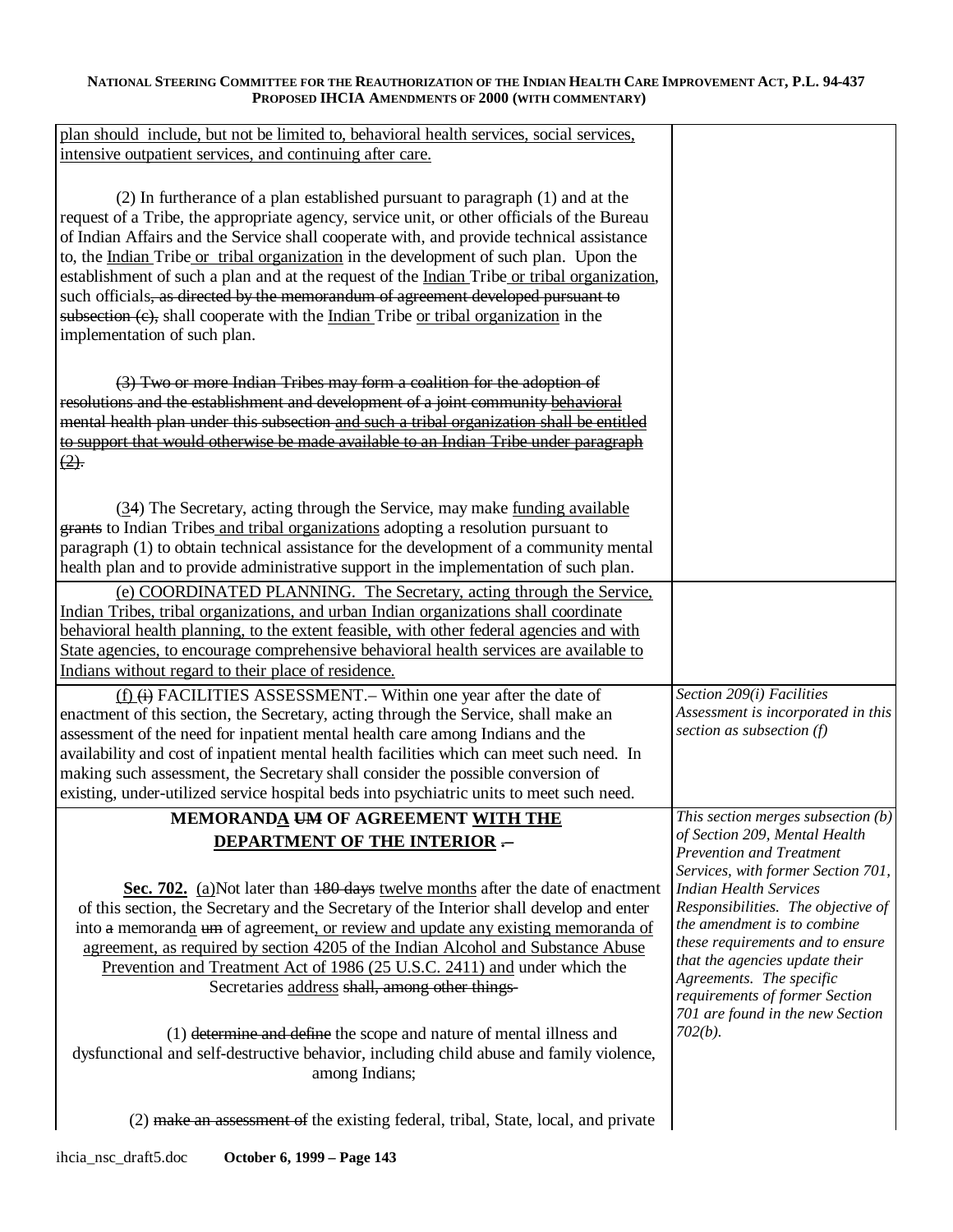| services, resources, and programs available to provide mental health services for                                                                                                  |  |
|------------------------------------------------------------------------------------------------------------------------------------------------------------------------------------|--|
| Indians;                                                                                                                                                                           |  |
|                                                                                                                                                                                    |  |
| (3) make an initial determination of the unmet need for additional services,<br>resources, programs necessary to meet the needs identified pursuant to paragraph (1);              |  |
|                                                                                                                                                                                    |  |
| $(4)(A)$ the right of ensure that Indians, as citizens of the United States and of the States                                                                                      |  |
| in which they reside, to have access to mental health services to which all citizens have                                                                                          |  |
| access;                                                                                                                                                                            |  |
|                                                                                                                                                                                    |  |
| (B) determine the right of Indians to participate in, and receive the benefit of,                                                                                                  |  |
| such services; and                                                                                                                                                                 |  |
|                                                                                                                                                                                    |  |
| (C) take actions necessary to protect the exercise of such right;                                                                                                                  |  |
|                                                                                                                                                                                    |  |
| (5) delineate the responsibilities of the Bureau of Indian Affairs and the Service,                                                                                                |  |
| including mental health identification, prevention, education, referral, and treatment<br>services (including services through multi disciplinary resource teams), at the central, |  |
| area, and agency and service unit levels to address the problems identified in paragraph                                                                                           |  |
| (1);                                                                                                                                                                               |  |
|                                                                                                                                                                                    |  |
| (6) provide a strategy for the comprehensive coordination of the mental health                                                                                                     |  |
| services provided by the Bureau of Indian Affairs an the Service to meet the needs                                                                                                 |  |
| identified pursuant to paragraph (1), including-                                                                                                                                   |  |
|                                                                                                                                                                                    |  |
| (A) the coordination of alcohol and substance abuse programs of the Service,<br>the Bureau of Indian Affairs, and the various <i>Indian</i> Tribes (developed under the Indian     |  |
| Alcohol and Substance Abuse Prevention and Treatment Act of 1986) with the mental                                                                                                  |  |
| health initiatives pursuant to this Act, particularly with respect to the referral and                                                                                             |  |
| treatment of dually-diagnosed individuals requiring mental health and substance abuse                                                                                              |  |
| treatment; and                                                                                                                                                                     |  |
| (B) ensuring that the Bureau of Indian Affairs and Service programs and                                                                                                            |  |
| services (including multi-disciplinary resource teams) addressing child abuse and family                                                                                           |  |
| violence are coordinated with such non-federal programs and services;                                                                                                              |  |
|                                                                                                                                                                                    |  |
| (7) direct appropriate officials of the Bureau of Indian Affairs and the Service,                                                                                                  |  |
| particularly at the agency and service unit levels to cooperate fully with tribal requests                                                                                         |  |
| made pursuant to community behavioral health plans adopted under section 701(c)<br>subsection (d) and Section 4206 of the Indian Alcohol and Substance Abuse Prevention            |  |
| and Treatment Act of 1986 (25 U.S.C. § 2412); and                                                                                                                                  |  |
|                                                                                                                                                                                    |  |
| (8) provide for an annual review of such agreement by the two Secretaries                                                                                                          |  |
| which shall be provided to Congress and the Indian Tribes.                                                                                                                         |  |
| INDIAN HEALTH SERVICE RESPONSIBILITIES                                                                                                                                             |  |
| <b>SEC. 701.</b> (b) The Memorandaum of Agreement updated or entered into                                                                                                          |  |
| pursuant to subsection (a) 4205 of the Indian Alcohol and Substance Abuse Prevention                                                                                               |  |

ihcia\_nsc\_draft5.doc **October 6, 1999 – Page 144**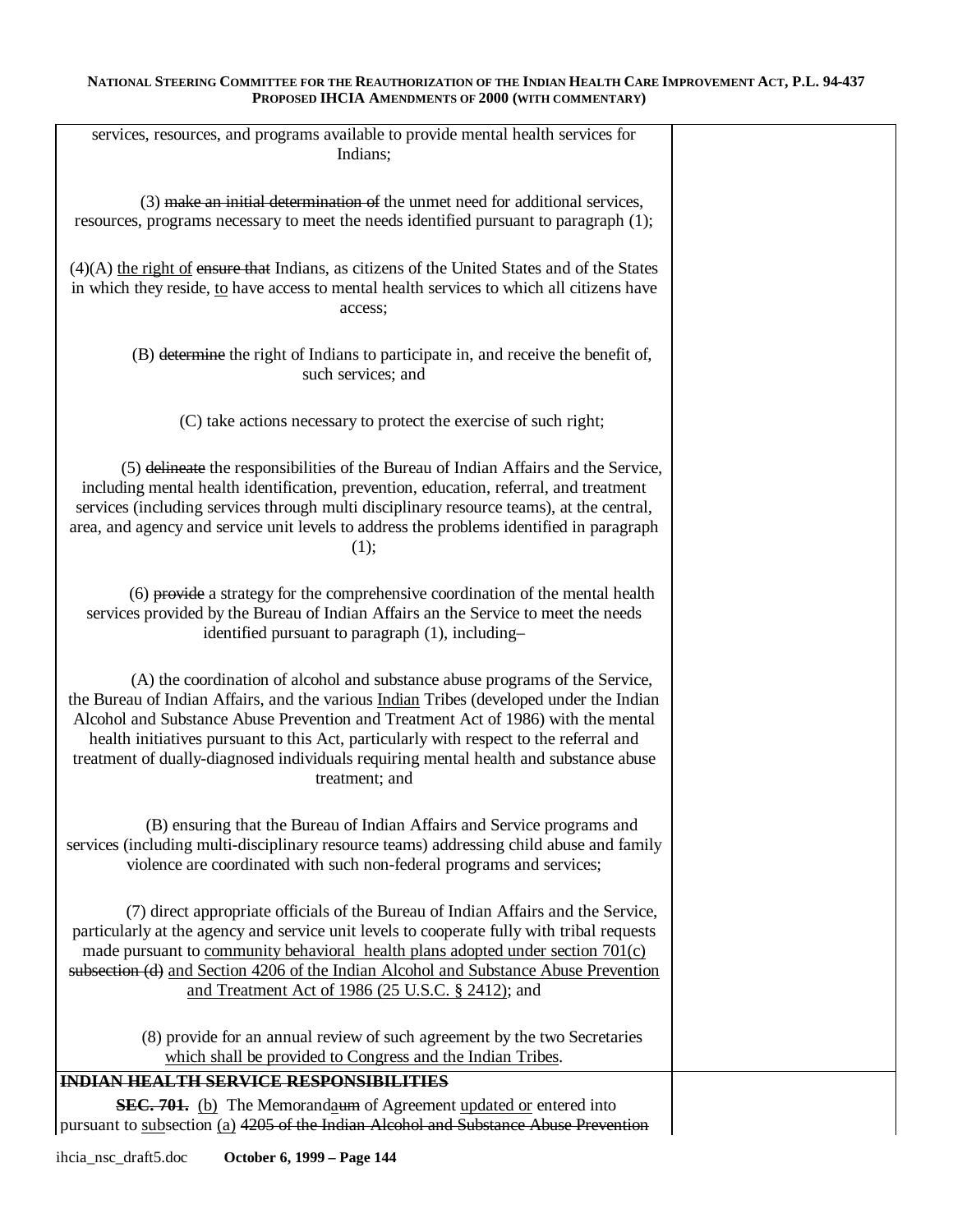| and Treatment Act of 1986 (25 U.S.C. 2411) shall include specific provisions pursuant<br>to which the Service shall assume responsibility for-- |                                                                          |
|-------------------------------------------------------------------------------------------------------------------------------------------------|--------------------------------------------------------------------------|
| (1) the determination of the scope of the problem of alcohol and substance                                                                      |                                                                          |
| abuse among Indian people, including the number of Indians within the jurisdiction of                                                           |                                                                          |
| the Service who are directly or indirectly affected by alcohol and substance abuse and                                                          |                                                                          |
| the financial and human cost;                                                                                                                   |                                                                          |
|                                                                                                                                                 |                                                                          |
| (2) an assessment of the existing and needed resources necessary for the                                                                        |                                                                          |
| prevention of alcohol and substance abuse and the treatment of Indians affected by                                                              |                                                                          |
| alcohol and substance abuse; and                                                                                                                |                                                                          |
|                                                                                                                                                 |                                                                          |
| (3) an estimate of the funding necessary to adequately support a program of                                                                     |                                                                          |
| prevention of alcohol and substance abuse and treatment of Indians affected by alcohol                                                          |                                                                          |
| and substance abuse.                                                                                                                            |                                                                          |
| (c) CONSULTATION.— The Secretary and the Secretary of the Interior shall                                                                        | These subsections are modeled                                            |
| in developing the Memoranda of Agreement under subsection (a) of this section consult                                                           | after subsections $(c)$ and $(d)$ of the<br>Indian Alcohol and Substance |
| with and solicit the comments of-                                                                                                               | Abuse Prevention and Treatment                                           |
|                                                                                                                                                 | Act of 1986.                                                             |
| (1) Indian Tribes and tribal organizations,                                                                                                     |                                                                          |
| (2) Indian individuals;                                                                                                                         |                                                                          |
| (3) urban Indian organizations and other Indian organizations;                                                                                  |                                                                          |
| (4) behavioral health service providers.                                                                                                        |                                                                          |
|                                                                                                                                                 |                                                                          |
| (d) PUBLICATION.— The Memoranda of Agreement under subsection (a) of                                                                            |                                                                          |
| this section shall be published in the federal Register. At the same time as publication in                                                     |                                                                          |
| the federal Register, the Secretary shall provide a copy of such Memoranda to each                                                              |                                                                          |
| Indian Tribe, tribal organization, and urban Indian organization.                                                                               |                                                                          |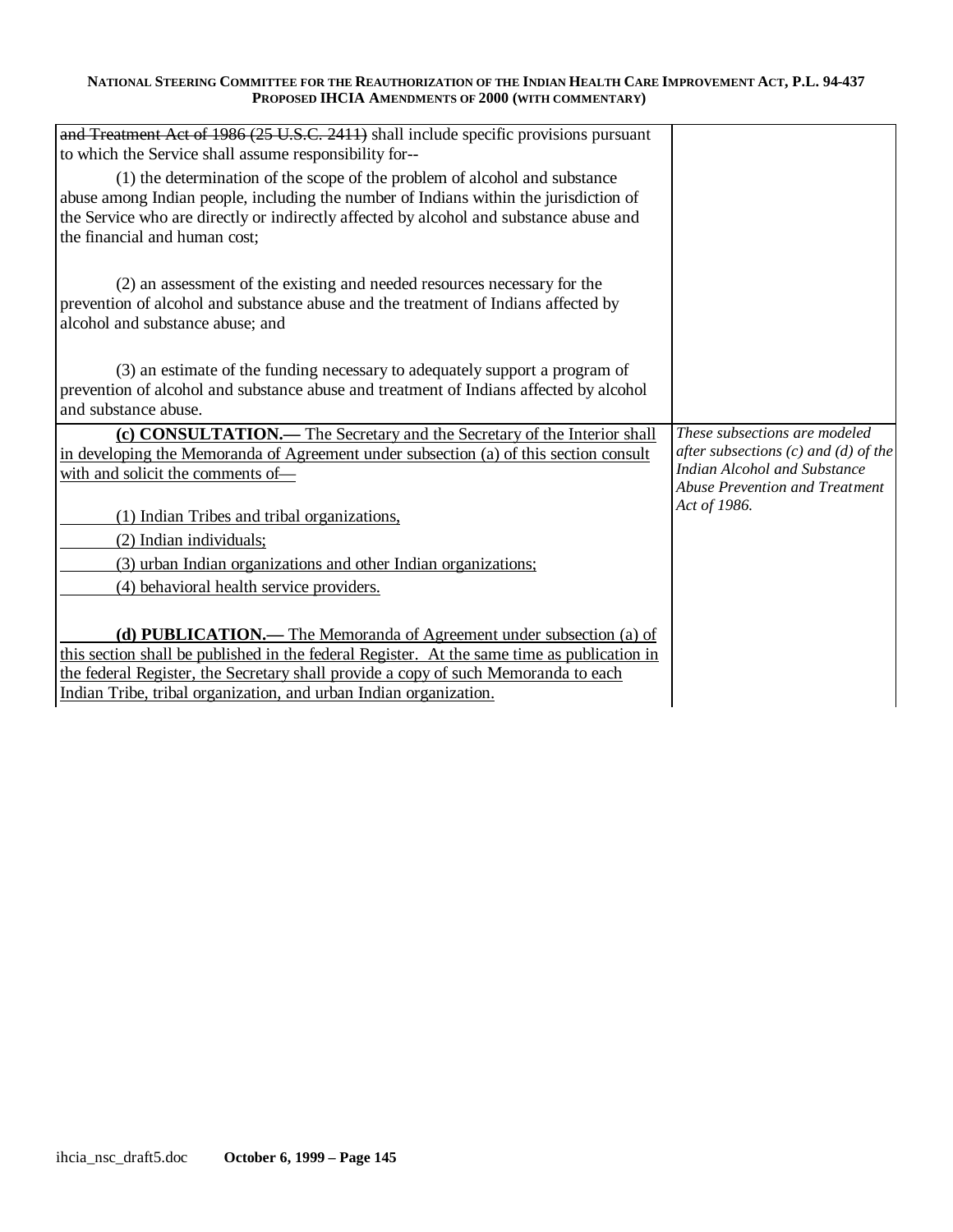| <b>INDIAN HEALTH SERVICE PROGRAM</b>                                                                                                                                                                                                                                                                                                                                                                                                                                                                                 | Revisions have been made to                                                                                                                                   |
|----------------------------------------------------------------------------------------------------------------------------------------------------------------------------------------------------------------------------------------------------------------------------------------------------------------------------------------------------------------------------------------------------------------------------------------------------------------------------------------------------------------------|---------------------------------------------------------------------------------------------------------------------------------------------------------------|
| <b>COMPREHENSIVE BEHAVIORAL HEALTH PREVENTION</b>                                                                                                                                                                                                                                                                                                                                                                                                                                                                    | clarify that Tribes and tribal                                                                                                                                |
| AND TREATMENT PROGRAM.--                                                                                                                                                                                                                                                                                                                                                                                                                                                                                             | organizations can provide these<br>services and to include                                                                                                    |
| SEC. 703 702. (a)(1) The Secretary, acting through the Service, Indian Tribes<br>and tribal organizations, consistent with Section 701, shall provide a program of<br>comprehensive behavioral health alcohol and substance abuse prevention and treatment,<br>and aftercare including Traditional health care practices, which shall include--                                                                                                                                                                      | Traditional health care practices.<br>The section has been expanded to<br>include functions which Tribes<br>believe are necessary as part of<br>this program. |
| (A) prevention, through educational intervention, in Indian communities;                                                                                                                                                                                                                                                                                                                                                                                                                                             |                                                                                                                                                               |
| (B) acute detoxification and/or psychiatric hospitalization and treatment<br>(residential and intensive outpatient);                                                                                                                                                                                                                                                                                                                                                                                                 |                                                                                                                                                               |
| (C) community-based rehabilitation and aftercare;                                                                                                                                                                                                                                                                                                                                                                                                                                                                    |                                                                                                                                                               |
| (D) community education and involvement, including extensive training of<br>health care, educational, and community-based personnel; and                                                                                                                                                                                                                                                                                                                                                                             |                                                                                                                                                               |
| (E) specialized residential treatment programs for high risk populations,<br>including but not limited to pregnant and post partum women and their children.                                                                                                                                                                                                                                                                                                                                                         |                                                                                                                                                               |
| (2) The target population of such program shall be members of Indian Tribes.<br>Efforts to train and educate key members of the Indian community shall target<br>employees of health, education, judicial, law enforcement, legal, and social service<br>programs.                                                                                                                                                                                                                                                   |                                                                                                                                                               |
| (b) <b>CONTRACT HEALTH SERVICES.--</b> (1) The Secretary, acting through<br>the Service (with the consent of the Tribe to be served), Indian Tribes and tribal<br>organizations, may, enter into contracts with public or private providers of alcohol and<br>substance abuse-behavioral health treatment services for the purpose of assisting the<br>Service in carrying out the program required under subsection (a).                                                                                            |                                                                                                                                                               |
| (2) In carrying out this subsection, the Secretary shall provide assistance to<br>Indian Tribes and tribal organizations to develop criteria for the certification of<br>behavioral health alcohol and substance abuse service providers and accreditation of<br>service facilities which meet minimum standards for such services and facilities as may<br>be determined pursuant to section $4205(a)(3)$ of the Indian Alcohol and Substance<br>Abuse Prevention and Treatment Act of 1986 (25 U.S.C. 2411(a)(3)). |                                                                                                                                                               |
| MENTAL HEALTH TECHNICIAN PROGRAM                                                                                                                                                                                                                                                                                                                                                                                                                                                                                     | This section remains unchanged                                                                                                                                |
| Sec. $\frac{704}{209(g)}$ (a 1) Under the authority of the Snyder Act of November 2,<br>1921 (25 U.S.C. 13), the Secretary shall establish and maintain a Mental Health<br>Technician program within the Service which-                                                                                                                                                                                                                                                                                              | from the former Sec. $209(g)$ .                                                                                                                               |
| $(1)$ provides for the training of Indians as mental health technicians; and                                                                                                                                                                                                                                                                                                                                                                                                                                         |                                                                                                                                                               |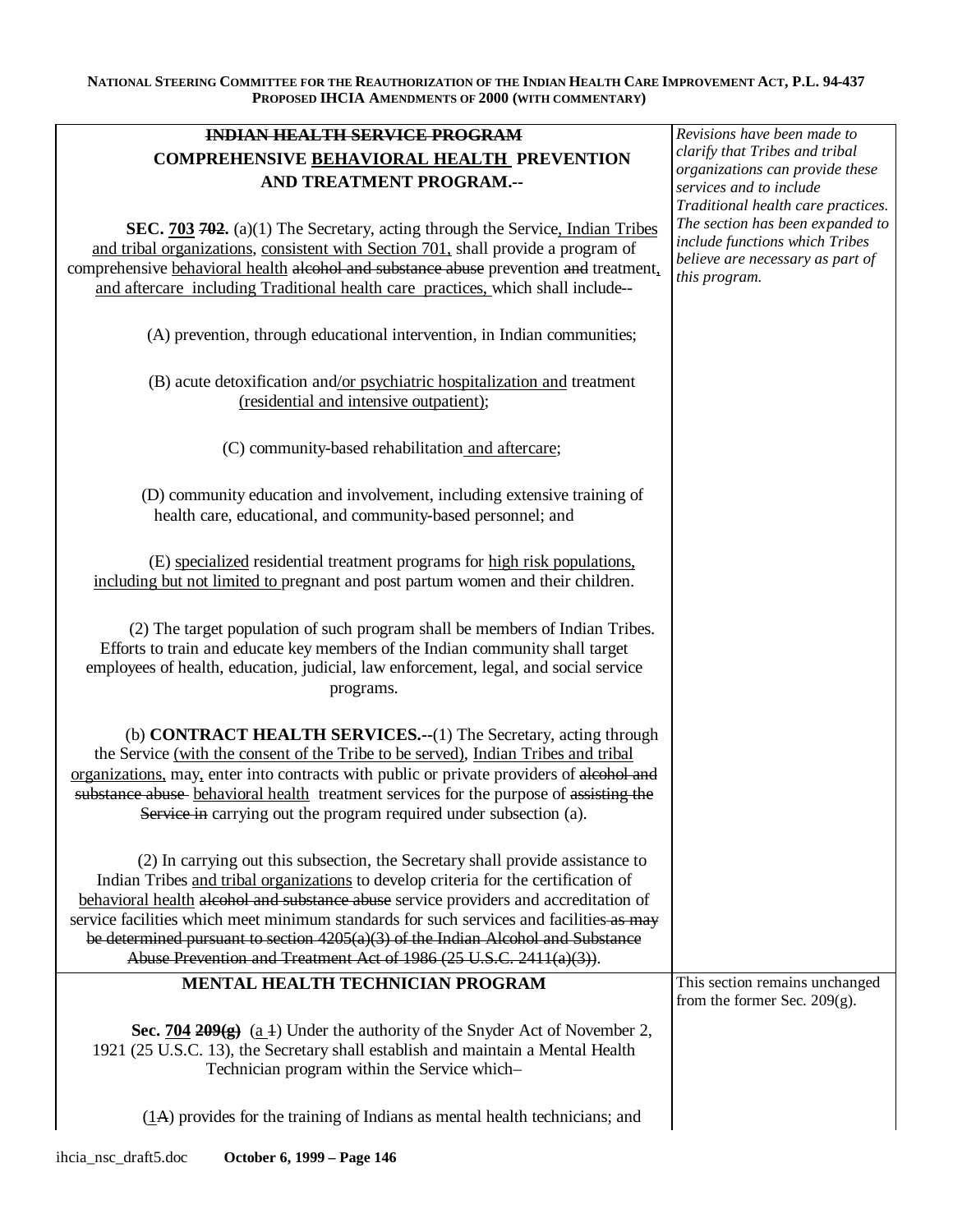| (2B) employs such technicians in the provision of community-based mental<br>health care that includes identification, prevention, education, referral, and treatment<br>services.                                                                                                                                                                                                                                                                                                                           |                                                                                                                                                                      |
|-------------------------------------------------------------------------------------------------------------------------------------------------------------------------------------------------------------------------------------------------------------------------------------------------------------------------------------------------------------------------------------------------------------------------------------------------------------------------------------------------------------|----------------------------------------------------------------------------------------------------------------------------------------------------------------------|
| $(\underline{b2})$ In carrying out paragraph (1)(A), the Secretary shall provide high standard<br>paraprofessional training in mental health care necessary to provide quality care to the<br>Indian communities to be served. Such training shall be based upon a curriculum<br>developed or approved by the Secretary which combines education in the theory of<br>mental health care with supervised practical experience in the provision of such care.                                                 |                                                                                                                                                                      |
| $(c3)$ The Secretary shall supervise and evaluate the mental health technicians in<br>the training program.                                                                                                                                                                                                                                                                                                                                                                                                 |                                                                                                                                                                      |
| $(d4)$ The Secretary shall ensure that the program established pursuant to this<br>subsection involves the utilization and promotion of the traditional Indian health care<br>and treatment practices of the Indian Tribes to be served.                                                                                                                                                                                                                                                                    |                                                                                                                                                                      |
| LICENSING REQUIREMENT FOR MENTAL HEALTH CARE WORKERS                                                                                                                                                                                                                                                                                                                                                                                                                                                        |                                                                                                                                                                      |
| Sec. 705 209( <i>l</i> ). Subject to the provisions of Section 220 of this Act, any person<br>employed as a psychologist, social worker, or marriage and family therapist for the<br>purpose of providing mental health care services to Indians in a clinical setting under the<br>authority of this Act or through a contract funding agreement pursuant to the Indian<br>Self-Determination and Education Assistance Act shall-                                                                          |                                                                                                                                                                      |
| $(a4)$ in the case of a person employed as a psychologist, be licensed as a clinical<br>psychologist or working under the direct supervision of a licensed clinical psychologist;                                                                                                                                                                                                                                                                                                                           |                                                                                                                                                                      |
| $(\underline{b2})$ in the case of a person employed as a social worker, be licensed as a social<br>worker or working under the direct supervision of a licensed social worker; or                                                                                                                                                                                                                                                                                                                           |                                                                                                                                                                      |
| $(c3)$ in the case of a person employed as a marriage and family therapist, be<br>licensed as a marriage and family therapist or working under the direct supervision of a<br>licensed marriage and family therapist.                                                                                                                                                                                                                                                                                       |                                                                                                                                                                      |
| <b>INDIAN WOMEN TREATMENT PROGRAMS</b>                                                                                                                                                                                                                                                                                                                                                                                                                                                                      | This section has been revised to<br>make funding available under the                                                                                                 |
| <b>SEC.</b> 706 703. (a) The Secretary, consistent with Section 701, shall may make funding<br>available grants to Indian Tribes, tribal organizations, and urban Indian organizations to<br>develop and implement a comprehensive behavioral health alcohol and substance abuse<br>program of prevention, intervention, treatment, and relapse prevention services that<br>specifically addresses the spiritual, cultural, historical, social, and child care needs of<br>Indian women, regardless of age. | ISDEAA and to focus on<br>behavioral health which is<br>broader in scope than just alcohol<br>and substance abuse. Traditional<br>practices have also been included. |
| (b) Funding Grants made available pursuant to this section may be used to--                                                                                                                                                                                                                                                                                                                                                                                                                                 |                                                                                                                                                                      |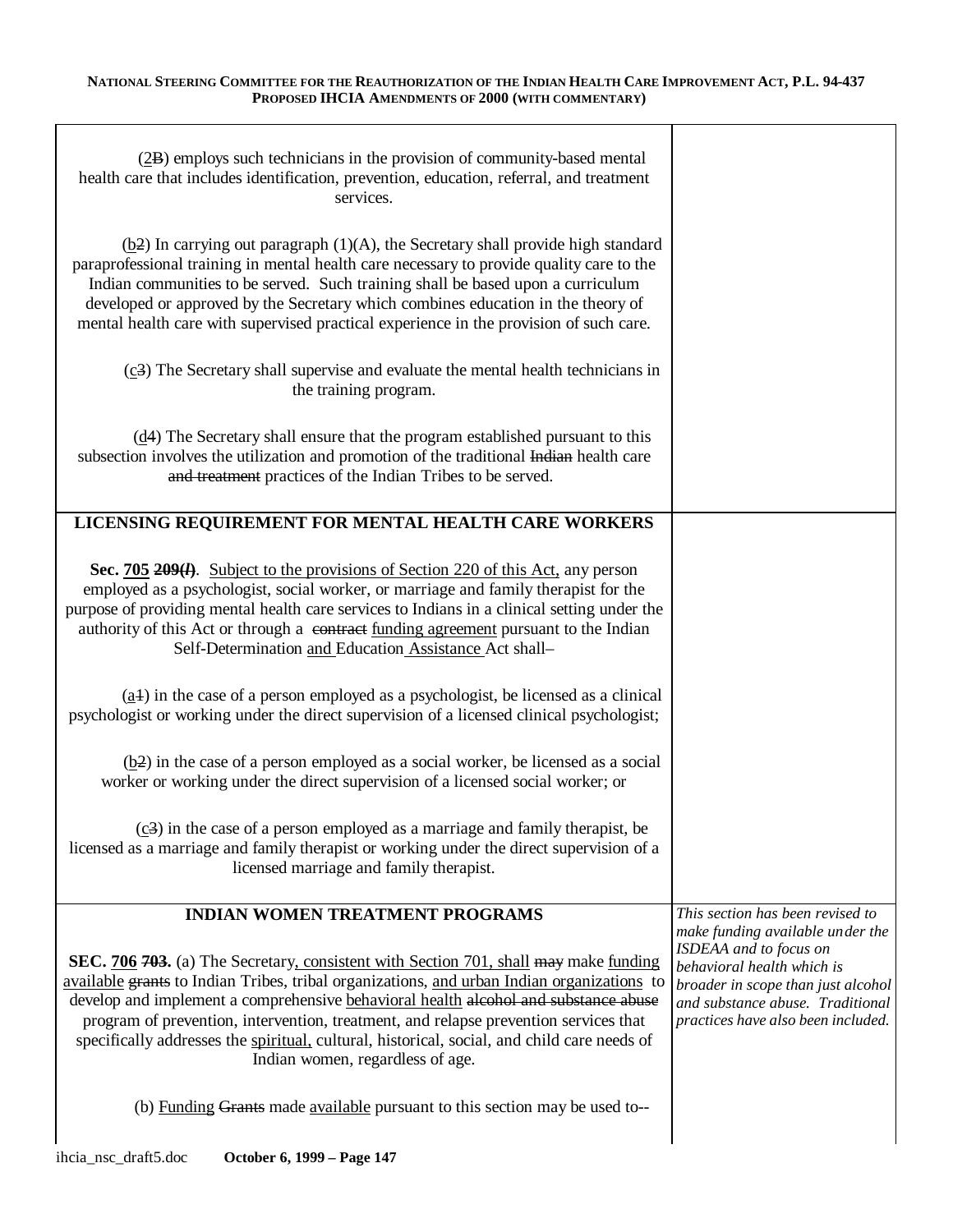| (1) develop and provide community training, education, and prevention<br>programs for Indian women relating to behavioral health issues, including alcohol and<br>substance abuse issues, including fetal alcohol disorders syndrome and fetal alcohol<br>effect;                                                                                                                                                                                                                                                                                                                                                                                                                                                                                                                                                                                                                                                                                                                                                                                                                                                              |                                                                                                                                                                                                                                                                                                                                                                                                                                       |
|--------------------------------------------------------------------------------------------------------------------------------------------------------------------------------------------------------------------------------------------------------------------------------------------------------------------------------------------------------------------------------------------------------------------------------------------------------------------------------------------------------------------------------------------------------------------------------------------------------------------------------------------------------------------------------------------------------------------------------------------------------------------------------------------------------------------------------------------------------------------------------------------------------------------------------------------------------------------------------------------------------------------------------------------------------------------------------------------------------------------------------|---------------------------------------------------------------------------------------------------------------------------------------------------------------------------------------------------------------------------------------------------------------------------------------------------------------------------------------------------------------------------------------------------------------------------------------|
| (2) identify and provide appropriate psychological services, counseling,<br>advocacy, support, and relapse prevention to Indian women and their families; and                                                                                                                                                                                                                                                                                                                                                                                                                                                                                                                                                                                                                                                                                                                                                                                                                                                                                                                                                                  |                                                                                                                                                                                                                                                                                                                                                                                                                                       |
| (3) develop prevention and intervention models for Indian women which<br>incorporate Traditional healers health care practices, cultural values, and community<br>and family involvement.                                                                                                                                                                                                                                                                                                                                                                                                                                                                                                                                                                                                                                                                                                                                                                                                                                                                                                                                      |                                                                                                                                                                                                                                                                                                                                                                                                                                       |
| (c) The Secretary, in consultation with Indian Tribes and tribal organizations,<br>shall establish criteria for the review and approval of applications and proposals for<br>funding grants under this section.                                                                                                                                                                                                                                                                                                                                                                                                                                                                                                                                                                                                                                                                                                                                                                                                                                                                                                                |                                                                                                                                                                                                                                                                                                                                                                                                                                       |
| $(d)(1)$ There are authorized to be appropriated to carry out this section<br>\$10,000,000 for fiscal year 1993 and such sums as are necessary for each of the fiscal<br>years 1994, 1995, 1996, 1997, 1998, 1999, and 2000.<br>$\left( \frac{2}{2} \right)$ Twenty percent of the funds appropriated pursuant to this subsection shall be<br>used to make grants to urban Indian organizations funded under title V.                                                                                                                                                                                                                                                                                                                                                                                                                                                                                                                                                                                                                                                                                                          | The funding set-aside for urban<br>programs which was part of the<br>original legislation has been<br>retained.                                                                                                                                                                                                                                                                                                                       |
| <b>INDIAN HEALTH SERVICE YOUTH PROGRAM</b><br>SEC. 707 704. (a) DETOXIFICATION AND REHABILITATION.--The<br>Secretary consistent with Section 701, shall develop and implement a program for acute<br>detoxification and treatment for Indian youth including behavioral health services who<br>are alcohol and substance abusers. The program shall include regional treatment centers<br>designed to include detoxification and rehabilitation for both sexes on a referral basis<br>and programs developed and implemented by Indian Tribes or tribal organizations at the<br>local level under the Indian Self-Determination and Education Assistance Act. These F<br>Regional centers shall be integrated with the intake and rehabilitation programs based in<br>the referring Indian community.                                                                                                                                                                                                                                                                                                                          | The programs for Indian Youth<br>are to include at least one YRTC<br>in each Area, and at least two in<br>California where networks may be<br>established. Tuscon and Phoenix<br>are no longer considered one<br>Area for the purpose of these<br>provisions.                                                                                                                                                                         |
| (b) <b>ALCOHOL AND SUBSTANCE ABUSE TREATMENT CENTERS OR</b> Although it was decided to<br><b>FACILITIES.--</b> (1) The Secretary, acting through the Service, Indian Tribes or tribal<br>organizations, shall construct, renovate, or, as necessary, purchase, and appropriately<br>staff and operate, at least one a youth regional treatment center or treatment network in<br>each area under the jurisdiction of an area office. For the purposes of this subsection, the<br>area offices of the Service in Tucson and Phoenix, Arizona, shall be considered one area<br>office and the area office in California shall be considered to be two area offices, one<br>office whose jurisdiction shall be considered to encompass the northern area of the State<br>of California, and one office whose jurisdiction shall be considered to encompass the<br>remainder of the State of California for the purpose of implementing California<br>treatment networks.<br>(2) For the purpose of staffing and operating such centers or facilities, funding<br>shall be pursuant to the Act of November 2, 1921 (25 U.S.C. 13). | exclude three individual tribal<br>programs which asked to be<br>specifically named in this section,<br>the provisions which required<br>tribal programs in Alaska to serve<br>all eligible Indians have been<br>retained along with the<br>descriptions of the two Alaska<br>programs which were originally<br>were included in the Act. The<br>requirements for consultation<br>have also been expanded<br>throughout this section. |
| (3) A youth treatment center constructed or purchased under this subsection<br>shall be constructed or purchased at a location within the area described in paragraph (1)<br>agreed upon (by appropriate tribal resolution) by a majority of the Indian Tribess to be                                                                                                                                                                                                                                                                                                                                                                                                                                                                                                                                                                                                                                                                                                                                                                                                                                                          |                                                                                                                                                                                                                                                                                                                                                                                                                                       |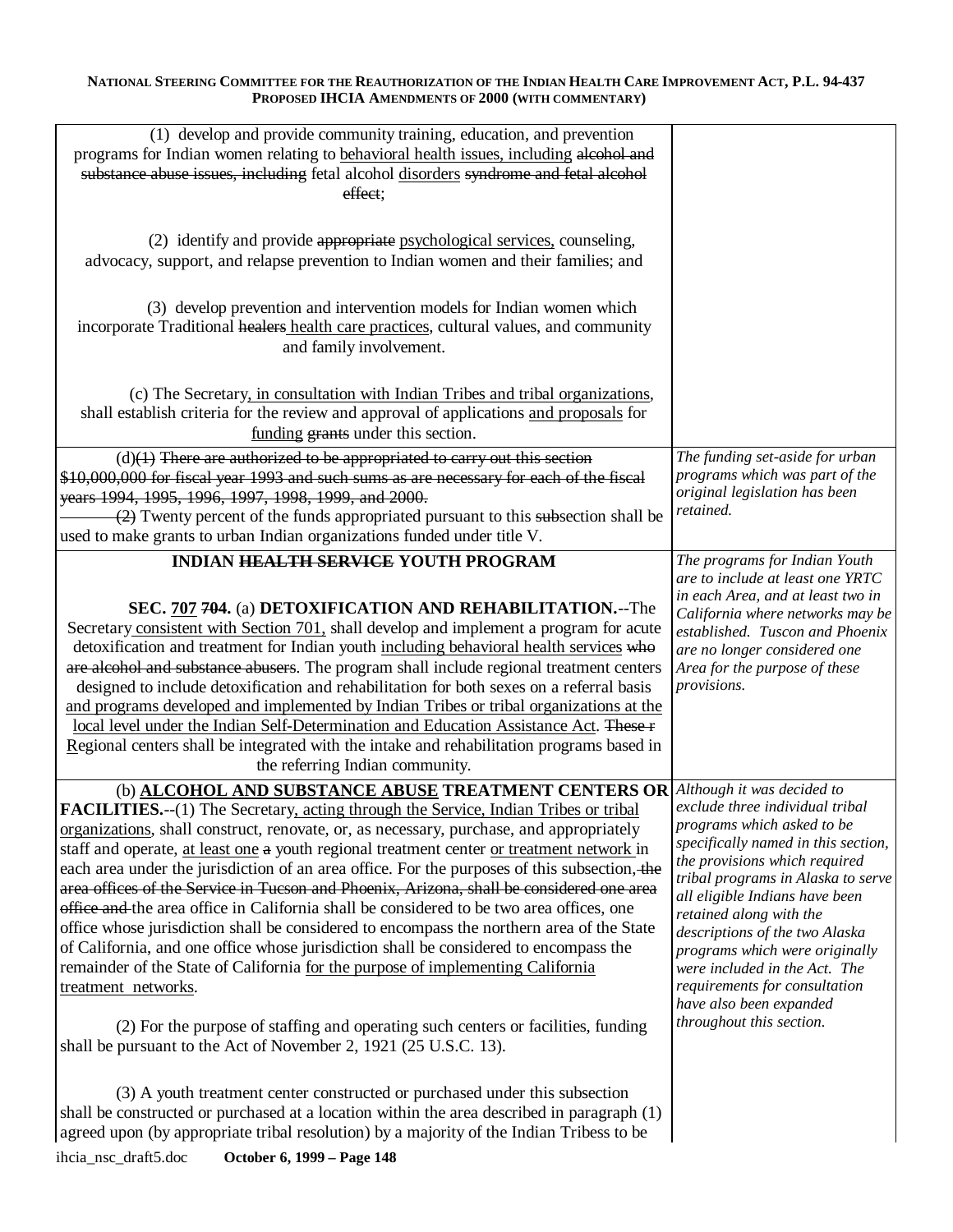| served by such center.                                                                                                                                                                                                                                              |                                                                  |
|---------------------------------------------------------------------------------------------------------------------------------------------------------------------------------------------------------------------------------------------------------------------|------------------------------------------------------------------|
|                                                                                                                                                                                                                                                                     |                                                                  |
| $(4)(A)$ Notwithstanding any other provision of this title, the Secretary may, from<br>amounts authorized to be appropriated for the purposes of carrying out this section,<br>make funds available to--                                                            |                                                                  |
| (i) the Tanana Chiefs Conference, Incorporated, for purpose of leasing,<br>constructing, renovating, operating and maintaining a residential youth treatment facility<br>in Fairbanks, Alaska; and                                                                  |                                                                  |
| (ii) the Southeast Alaska Regional Health Corporation to staff and operate a<br>residential youth treatment facility without regard to the proviso set forth in section 4(l)<br>of the Indian Self-Determination and Education Assistance Act (25 U.S.C. 450b(l))   |                                                                  |
| (B) Until additional residential youth treatment facilities are established in<br>Alaska pursuant to this section, the facilities specified in subparagraph (A) shall make<br>every effort to provide services to all eligible Indian youth residing in such State. |                                                                  |
| (c m) INTERMEDIATE ADOLESCENT MENTAL BEHAVIORAL                                                                                                                                                                                                                     | This was subsection $(m)$ ,                                      |
| <b>HEALTH SERVICES.</b> - (1) The Secretary, acting through the Service, Indian Tribes                                                                                                                                                                              | Intermediate Adolescent Mental                                   |
| and tribal organizations, may, consistent with Section 701, make funding grants                                                                                                                                                                                     | Health Services, of Section 209,<br>Mental Health Prevention and |
| available to Indian Tribes and tribal organizations to provide intermediate mental                                                                                                                                                                                  | Treatment Services. Its focus has                                |
| behavioral health services, which may incorporate traditional health care practices, to                                                                                                                                                                             | been changed from mental health                                  |
| Indian children and adolescents, including-                                                                                                                                                                                                                         | to behavioral health and                                         |
| (A) pre-treatment assistance;                                                                                                                                                                                                                                       | traditional health care practices<br>have been added.            |
| (AB) inpatient, and outpatient, and after-care services;                                                                                                                                                                                                            |                                                                  |
| (BC) emergency care;                                                                                                                                                                                                                                                |                                                                  |
| (CD) suicide prevention and crisis intervention; and                                                                                                                                                                                                                |                                                                  |
| (Đ E) prevention and treatment of mental illness, and dysfunctional and<br>self-destructive behavior, including child abuse and family violence.                                                                                                                    |                                                                  |
| (2) Funds provided under this subsection may be used-                                                                                                                                                                                                               |                                                                  |
| (A) to construct or renovate an existing health facility to provide intermediate<br>mental behavioral health services;                                                                                                                                              |                                                                  |
| (B) to hire mental behavioral health professionals;                                                                                                                                                                                                                 |                                                                  |
| (C) to staff, operate, and maintain an intermediate mental health facility, group<br>home, sober housing, transitional housing or similar facilities, or youth shelter where<br>intermediate mental behavioral health services are being provided; and              |                                                                  |
|                                                                                                                                                                                                                                                                     |                                                                  |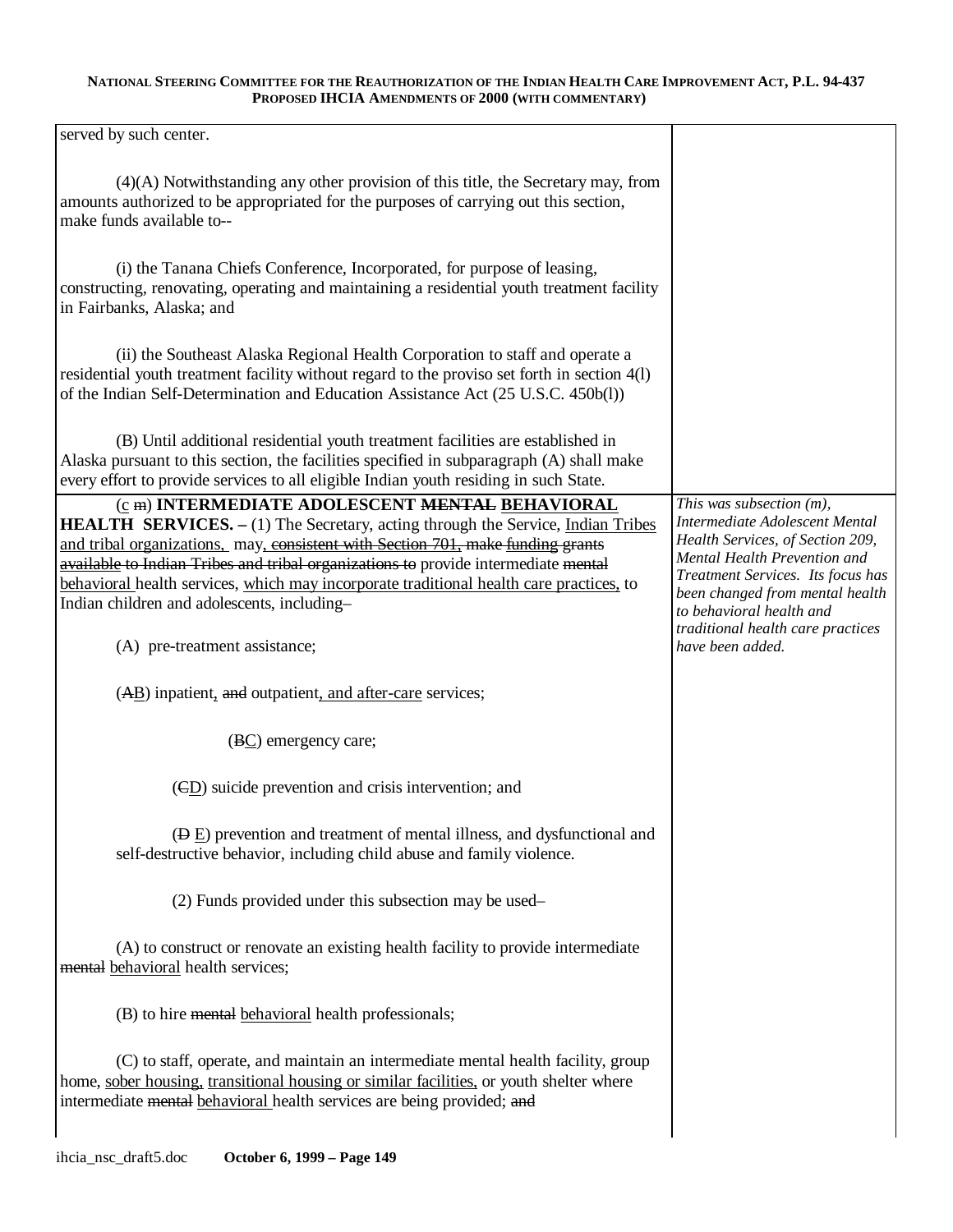| (D) to make renovations and hire appropriate staff to convert existing hospital<br>beds into adolescent psychiatric units; and                                                                                                                                                                                                                                                                                                                                                                                                               |                                                                                                                                                                            |
|----------------------------------------------------------------------------------------------------------------------------------------------------------------------------------------------------------------------------------------------------------------------------------------------------------------------------------------------------------------------------------------------------------------------------------------------------------------------------------------------------------------------------------------------|----------------------------------------------------------------------------------------------------------------------------------------------------------------------------|
| (E) intensive home and community based services.                                                                                                                                                                                                                                                                                                                                                                                                                                                                                             |                                                                                                                                                                            |
| (3) Funds provided under this subsection may not be used for the purposes                                                                                                                                                                                                                                                                                                                                                                                                                                                                    | Paragraph (3) was deleted                                                                                                                                                  |
|                                                                                                                                                                                                                                                                                                                                                                                                                                                                                                                                              | because the requirement that                                                                                                                                               |
| described in section $216(b)(1)$ .                                                                                                                                                                                                                                                                                                                                                                                                                                                                                                           |                                                                                                                                                                            |
| (4) An Indian Tribe or tribal organization receiving funding a grant<br>under this subsection shall ensure that intermediate adolescent mental behavioral health<br>services are coordinated with other tribal, Service, and Bureau of Indian Affairs mental<br>health, alcohol and substance abuse, and social services programs on the reservation of<br>such Tribe or tribal organization.                                                                                                                                                | existed under section $216(b)(1)$<br>for matching funds has been<br>eliminated in the proposed<br>amendment found at the new<br>subsection $(h)$ of this section.          |
|                                                                                                                                                                                                                                                                                                                                                                                                                                                                                                                                              |                                                                                                                                                                            |
| The Secretary shall, in consultation with Indian Tribes and tribal organizations,<br>establish criteria for the review and approval of applications or proposals for funding<br>grants made available pursuant to this subsection.                                                                                                                                                                                                                                                                                                           |                                                                                                                                                                            |
| (de) FEDERALLY OWNED STRUCTURES.--                                                                                                                                                                                                                                                                                                                                                                                                                                                                                                           |                                                                                                                                                                            |
|                                                                                                                                                                                                                                                                                                                                                                                                                                                                                                                                              |                                                                                                                                                                            |
| (1) The Secretary, acting through the Service, shall, in consultation with Indian<br>Tribes and tribal organizations-                                                                                                                                                                                                                                                                                                                                                                                                                        |                                                                                                                                                                            |
| (A)identify and use, where appropriate, federally owned structures suitable for<br>as local residential or regional behavioral health alcohol and substance abuse treatment<br>centers for Indian youth; and                                                                                                                                                                                                                                                                                                                                 |                                                                                                                                                                            |
| (B) establish guidelines, in consultation with Indian Tribes and tribal<br>organizations, for determining the suitability of any such federally owned structure to<br>be used for as a local residential or regional behavioral health alcohol and substance<br>abuse treatment center for Indian youth.                                                                                                                                                                                                                                     |                                                                                                                                                                            |
| (2) Any structure described in paragraph (1) may be used under such terms and<br>conditions as may be agreed upon by the Secretary and the agency having responsibility<br>for the structure and any Tribe or tribal organization operating the program.                                                                                                                                                                                                                                                                                     |                                                                                                                                                                            |
| (e d) REHABILITATION AND AFTERCARE SERVICES.--                                                                                                                                                                                                                                                                                                                                                                                                                                                                                               | This section was formerly Sec.                                                                                                                                             |
| (1) The Secretary, Indian Tribes or tribal organizations, in cooperation with the<br>Secretary of the Interior, shall develop and implement within each Service, service unit,<br>community-based rehabilitation and follow-up services for Indian youth who are having<br>significant behavioral health problems, and require alcohol or substance abusers which<br>are designed to integrate long-term treatment, community reintegration and to<br>monitoring to and support the Indian youth after their return to their home community. | 704(d). Its focus has been<br>changed from substance and<br>alcohol abuse to behavioral health<br>problems which is the broader<br>term encompassing all such<br>problems. |
| (2) Services under paragraph (1) shall be administered within each service unit<br>or tribal program by trained staff within the community who can assist the Indian youth<br>in continuing development of self-image, positive problem-solving skills, and<br>nonalcohol or substance abusing behaviors. Such staff shall may include alcohol and<br>substance abuse counselors, mental health professionals, and other health professionals<br>ihcia_nsc_draft5.doc<br>October 6, 1999 - Page 150                                          |                                                                                                                                                                            |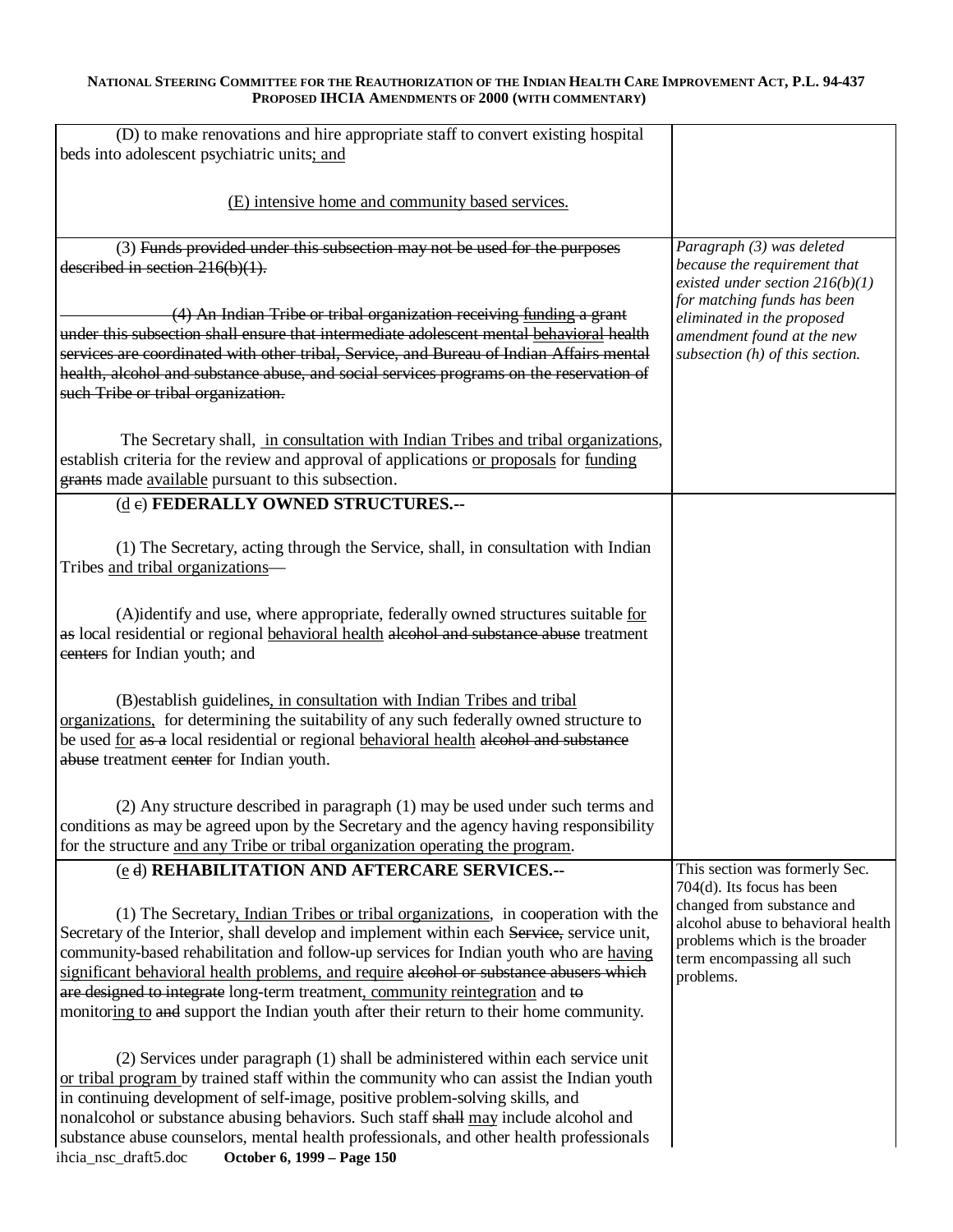| and paraprofessionals, including community health representatives.                                                                                                                |                                                              |
|-----------------------------------------------------------------------------------------------------------------------------------------------------------------------------------|--------------------------------------------------------------|
|                                                                                                                                                                                   |                                                              |
|                                                                                                                                                                                   |                                                              |
| (fe) INCLUSION OF FAMILY IN YOUTH TREATMENT                                                                                                                                       |                                                              |
| <b>PROGRAM.</b> --In providing the treatment and other services to Indian youth authorized                                                                                        |                                                              |
| by this section, the Secretary, Indian Tribes and tribal organizations shall provide for the                                                                                      |                                                              |
| inclusion of family members of such youth in the treatment programs or other services                                                                                             |                                                              |
| as may be appropriate. Not less than 10 percent of the funds appropriated for the                                                                                                 |                                                              |
| purposes of carrying out subsection ( $\underline{e}$ d) shall be used for outpatient care of adult family                                                                        |                                                              |
| members related to the treatment of an Indian youth under that subsection.                                                                                                        |                                                              |
| (g f) MULTIDRUG ABUSE PROGRAM STUDY.--(1) The Secretary, acting                                                                                                                   | This provision has been changed                              |
| through the Service, Indian Tribes, tribal organizations and urban Indian organizations,                                                                                          | from a study to an ongoing                                   |
| shall provide, consistent with Section 701, programs and services to prevent and treat                                                                                            | program.                                                     |
| conduct a study to determine the incidence and prevalence of the abuse of multiple                                                                                                |                                                              |
| forms of substances drugs, including, but not limited to, alcohol, drugs, inhalants and                                                                                           |                                                              |
| tobacco, among Indian youth residing in Indian communities, on Indian reservations and                                                                                            |                                                              |
| in urban areas and provide appropriate mental health services to address the                                                                                                      |                                                              |
| interrelationship of such abuse with the incidence of mental illness among such youth.                                                                                            |                                                              |
|                                                                                                                                                                                   |                                                              |
| (2) The Secretary shall submit a report detailing the findings of such study,                                                                                                     |                                                              |
| together with recommendations based on such findings, to the Congress no later than                                                                                               |                                                              |
| two years after the date of the enactment of this section.                                                                                                                        |                                                              |
|                                                                                                                                                                                   |                                                              |
| INPATIENT AND COMMUNITY-BASED MENTAL HEALTH                                                                                                                                       | This section has been moved from                             |
| FACILITIES DESIGN, CONSTRUCTION AND STAFFING ASSESSMENT                                                                                                                           | Title III and expanded to provide                            |
|                                                                                                                                                                                   | authorization to establish                                   |
|                                                                                                                                                                                   | inpatient mental health facilities                           |
|                                                                                                                                                                                   | in each Area for Indians with                                |
| Sec. 708 316 Within one year after the date of enactment of this section, the Secretary,                                                                                          | behavioral health problems. The                              |
| acting through the Service, Indian Tribes and tribal organizations, shall provide, in each                                                                                        | allocation of facilities is to be the<br>same as for YRTC's. |
| area of the Service, make an assessment of the need for not less than one inpatient                                                                                               |                                                              |
| mental health care <u>facility</u> , or the equivalent, among for Indians with behavioral health                                                                                  |                                                              |
| problems. For the purposes of this subsection, California shall be considered to be two                                                                                           |                                                              |
| area offices, one office whose location shall be considered to encompass the northern                                                                                             |                                                              |
| area of the State of California and one office whose jurisdiction shall be considered to                                                                                          |                                                              |
| encompass the remainder of the State of California - and the availability and cost of                                                                                             |                                                              |
| inpatient mental health facilities which can meet such need. In making such assessment,                                                                                           |                                                              |
| <i>i</i> The Secretary shall consider the possible conversion of existing, under-utilized service                                                                                 |                                                              |
| hospital beds into psychiatric units to meet such need.                                                                                                                           |                                                              |
|                                                                                                                                                                                   |                                                              |
| TRAINING AND COMMUNITY EDUCATION                                                                                                                                                  |                                                              |
|                                                                                                                                                                                   | This section has been revised to                             |
|                                                                                                                                                                                   | allow Tribes and tribal                                      |
| SEC. 709 705. (a) COMMUNITY EDUCATION.--The Secretary, in                                                                                                                         | organizations to operate these                               |
| cooperation with the Secretary of the Interior, shall develop and implement or provide                                                                                            | programs.                                                    |
| funding for Indian Tribes and tribal organizations to develop and implement within each                                                                                           |                                                              |
| service unit or tribal program a program of community education and involvement                                                                                                   |                                                              |
| which shall be designed to provide concise and timely information to the community                                                                                                |                                                              |
| leadership of each tribal community. Such program shall include education about                                                                                                   |                                                              |
| behavioral health issues in alcohol and substance abuse to political leaders, tribal judges,                                                                                      |                                                              |
| law enforcement personnel, members of tribal health and education boards, health care<br>providers including traditional practitioners, and other critical members of each tribal |                                                              |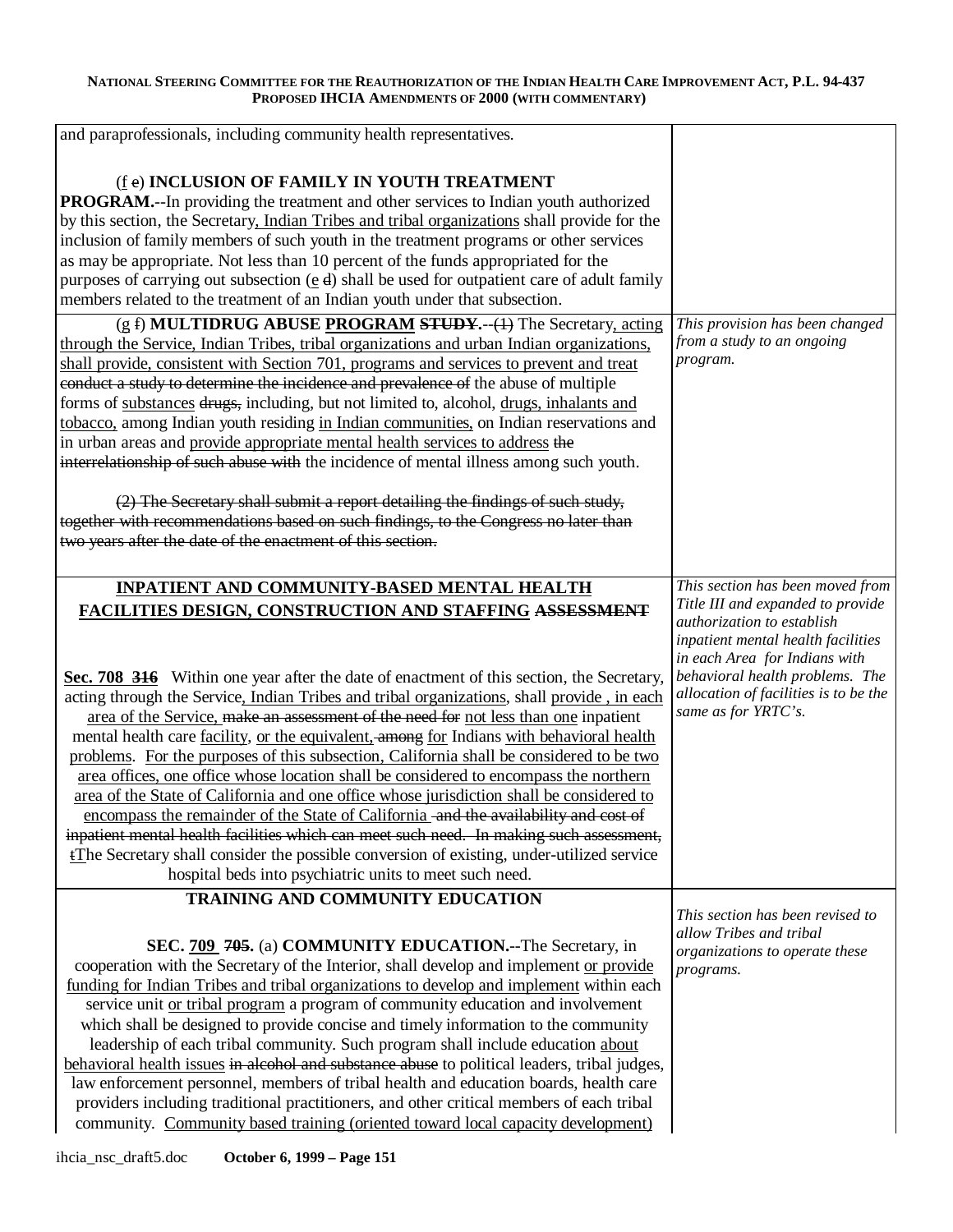| shall also include tribal community provider training (designed for adult learners from                                                                                         |                                                               |
|---------------------------------------------------------------------------------------------------------------------------------------------------------------------------------|---------------------------------------------------------------|
| the communities receiving services for prevention, intervention, treatment and                                                                                                  |                                                               |
| aftercare).                                                                                                                                                                     |                                                               |
| (b) TRAINING.--The Secretary shall, either directly or through Indian Tribes                                                                                                    |                                                               |
| and tribal organizations by contract, provide instruction in the area of alcohol and                                                                                            |                                                               |
| substance abuse behavioral health issues, including instruction in crisis intervention and                                                                                      |                                                               |
| family relations in the context of alcohol and substance abuse, child sexual abuse, youth                                                                                       |                                                               |
| alcohol and substance abuse, and the causes and effects of fetal alcohol syndrome                                                                                               |                                                               |
| disorders to appropriate employees of the Bureau of Indian Affairs and the Service, and                                                                                         |                                                               |
| to personnel in schools or programs operated under any contract with the Bureau of                                                                                              |                                                               |
| Indian Affairs or the Service, including supervisors of emergency shelters and halfway<br>houses described in section 4213 of the Indian Alcohol and Substance Abuse Prevention |                                                               |
| and Treatment Act of 1986 (25 U.S.C. 2433).                                                                                                                                     |                                                               |
|                                                                                                                                                                                 |                                                               |
|                                                                                                                                                                                 |                                                               |
| (c) <b>COMMUNITY-BASED TRAINING MODELS.</b> --In carrying out the                                                                                                               |                                                               |
| education and training programs required by this section, the Secretary, acting through                                                                                         |                                                               |
| the Service and in consultation with Indian Tribes, tribal organizations, Indian                                                                                                |                                                               |
| behavioral health experts, and Indian alcohol and substance abuse prevention experts,                                                                                           |                                                               |
| shall develop and provide community-based training models. Such models shall<br>address--                                                                                       |                                                               |
|                                                                                                                                                                                 |                                                               |
|                                                                                                                                                                                 |                                                               |
| (1) the elevated risk of alcohol and substance abuse behavioral health problems                                                                                                 |                                                               |
| faced by children of alcoholics;                                                                                                                                                |                                                               |
|                                                                                                                                                                                 |                                                               |
| (2) the cultural, spiritual and multigenerational aspects of behavioral health                                                                                                  |                                                               |
| problem alcohol and substance abuse prevention and recovery; and                                                                                                                |                                                               |
|                                                                                                                                                                                 |                                                               |
| (3) community-based and multidisciplinary strategies for preventing and                                                                                                         |                                                               |
| treating behavioral health problems alcohol and substance abuse.                                                                                                                |                                                               |
| <b>BEHAVIORAL MENTAL HEALTH DEMONSTRATION</b>                                                                                                                                   | This section was subsection $(k)$ of                          |
| <b>GRANT-PROGRAM.</b>                                                                                                                                                           | Section 209, Mental Health<br><b>Prevention and Treatment</b> |
|                                                                                                                                                                                 | Services. It has been revised to                              |
| Sec. $710$ 209 (k)(a <sub>1</sub> ) The Secretary, acting through the Service, Indian Tribes                                                                                    | authorize funding for development                             |
| or tribal organizations, consistent with Section 701, may is authorized to make funding                                                                                         | of community-based behavioral                                 |
| grants available to Indian Tribes and inter-tribal organizations consortia to pay 75                                                                                            | health services. The requirement                              |
| percent of for the cost of planning, developing, and implementing and carrying out                                                                                              | for matching funds has been                                   |
| programs to deliver innovative community-based behavioral mental health services to                                                                                             | eliminated. Its intent is to fund                             |
| Indians. The 25 percent tribal share of such cost may be provided in cash or through the                                                                                        | innovative projects.                                          |
| provision of property or services.                                                                                                                                              |                                                               |
|                                                                                                                                                                                 |                                                               |
| (b2) The Secretary may award such funding a grant for a project under                                                                                                           |                                                               |
| paragraph $(a+1)$ to an Indian Tribe or inter-tribal <u>organization</u> consortium and may                                                                                     |                                                               |
| consider the which meets the following criteria:                                                                                                                                |                                                               |
|                                                                                                                                                                                 |                                                               |
| (1A) The project will address significant unmet behavioral mental health needs                                                                                                  |                                                               |
| among Indians.                                                                                                                                                                  |                                                               |
|                                                                                                                                                                                 |                                                               |
|                                                                                                                                                                                 |                                                               |
| (2B) The project will serve a significant number of Indians.                                                                                                                    |                                                               |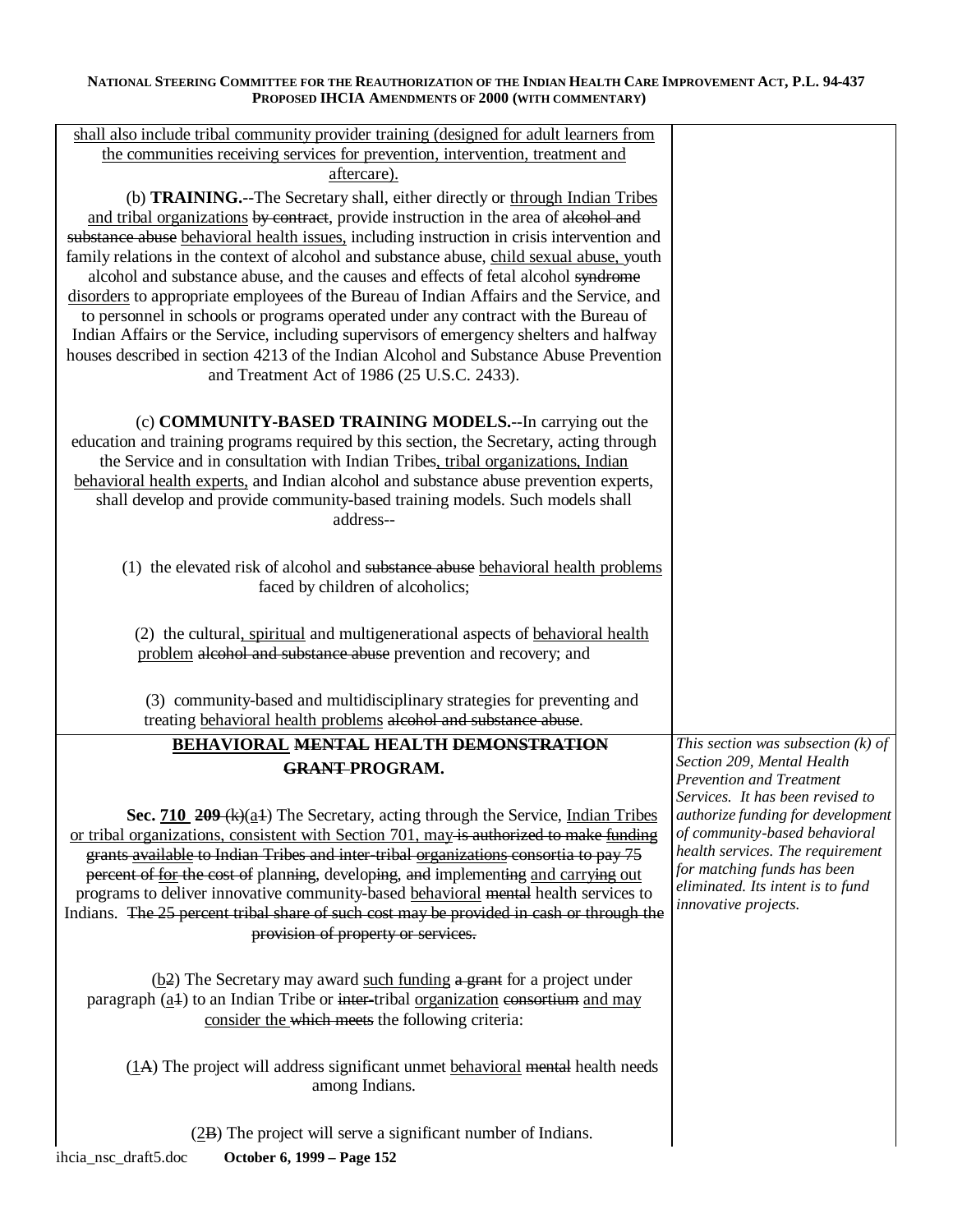| $(3)$ The project has the potential to deliver services in an efficient and effective<br>manner.                                                                                                                                                                                                                                                                                                                                                                                                 |                                                                                                                                                                                                                                                                           |
|--------------------------------------------------------------------------------------------------------------------------------------------------------------------------------------------------------------------------------------------------------------------------------------------------------------------------------------------------------------------------------------------------------------------------------------------------------------------------------------------------|---------------------------------------------------------------------------------------------------------------------------------------------------------------------------------------------------------------------------------------------------------------------------|
| (4D) The Tribe or tribal organization consortium has the administrative and<br>financial capability to administer the project.                                                                                                                                                                                                                                                                                                                                                                   |                                                                                                                                                                                                                                                                           |
| (5E) The project will may deliver services in a manner consistent with<br>traditional health care Indian healing and treatment practices.                                                                                                                                                                                                                                                                                                                                                        |                                                                                                                                                                                                                                                                           |
| $(6F)$ The project is coordinated with, and avoids duplication of, existing<br>services.                                                                                                                                                                                                                                                                                                                                                                                                         |                                                                                                                                                                                                                                                                           |
| $(c3)$ For purposes of this subsection, the Secretary shall, in evaluating<br>applications or proposals for funding grants for projects to be operated under any<br>funding agreement contract entered into with the Service under the Indian Self-<br>Determination Act and Education Assistance Act, use the same criteria that the<br>Secretary uses in evaluating any other application or proposal for such funding a grant.                                                                |                                                                                                                                                                                                                                                                           |
| (4) The Secretary may only award one grant under this subsection with respect<br>to a service area until the Secretary has awarded grants for all service areas with respect<br>to which the Secretary receives applications during the application period, as determined<br>by the Secretary, which meet the criteria specified in paragraph (2).                                                                                                                                               |                                                                                                                                                                                                                                                                           |
| (5) Not later than 180 days after the close of the term of the last grant awarded<br>pursuant to this subsection, the Secretary shall submit to the Congress a report<br>evaluating the effectiveness of the innovative community-based projects demonstrated<br>pursuant to this subsection. Such report shall include findings and recommendations, if<br>any, relating to the reorganization of the programs of the Service for delivery of mental<br>health service to Indians.              |                                                                                                                                                                                                                                                                           |
| (6) Grants made pursuant to this section may be expended over a period of three<br>years and no grant may exceed \$1,000,000 for the fiscal years involved.                                                                                                                                                                                                                                                                                                                                      |                                                                                                                                                                                                                                                                           |
| FETAL ALCOHOL DISORDER SYNDROME AND FETAL<br><b>ALCOHOL EFFECT GRANTS-FUNDING</b>                                                                                                                                                                                                                                                                                                                                                                                                                | All of the types of fetal alcohol<br>problems, including FAS, partial<br>FAS, and Alcohol Related<br>Neurodevelopmental Disorders,                                                                                                                                        |
| Sec. 711. 708 (a)(1) The Secretary, consistent with Section 701, acting through<br>Indian Tribes, tribal organizations, and urban Indian organizations, shall may make<br>funding available grants to Indian Tribes and tribal organizations and urban Indian<br>organizations to establish and operate fetal alcohol disorders syndrome and fetal alcohol<br>effect programs as provided in this section for the purposes of meeting the health status<br>objectives specified in section 3(b). | have been grouped in the<br>definitions under Fetal Alcohol<br>Disorders. Each of these terms<br>also is defined separately as well.<br>This construct is based on the<br>most current material from the<br>National Institutes of Health.<br>Revisions have been made to |
| (2) Funding Grants made provided pursuant to this section shall be used to--                                                                                                                                                                                                                                                                                                                                                                                                                     | allow these programs to be funded<br>under the ISDEAA rather than<br>solely under grants. Reporting                                                                                                                                                                       |
| (A) develop and provide community and in-school training, education, and                                                                                                                                                                                                                                                                                                                                                                                                                         | requirements have all been moved                                                                                                                                                                                                                                          |
| ihcia_nsc_draft5.doc<br>October 6, 1999 - Page 153                                                                                                                                                                                                                                                                                                                                                                                                                                               |                                                                                                                                                                                                                                                                           |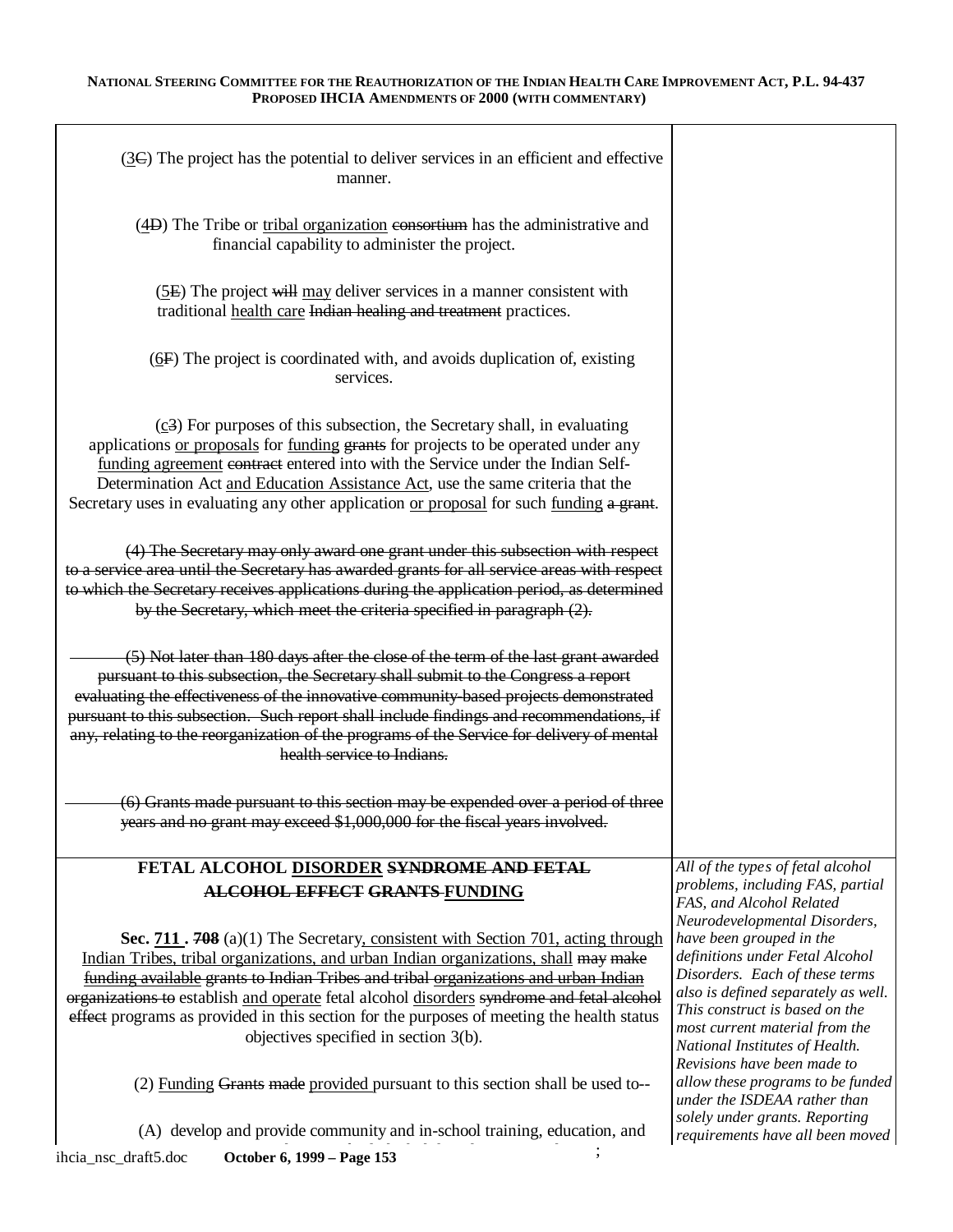| prevention programs relating to fetal alcohol disorders FAS and FAE;                                                                                                                                                                                                                                                                                                                                                                                                                                                                                                                                                       | to Sec. 801, as appropriate. |
|----------------------------------------------------------------------------------------------------------------------------------------------------------------------------------------------------------------------------------------------------------------------------------------------------------------------------------------------------------------------------------------------------------------------------------------------------------------------------------------------------------------------------------------------------------------------------------------------------------------------------|------------------------------|
| (B) identify and provide behavioral health alcohol and substance abuse<br>treatment to high-risk women;                                                                                                                                                                                                                                                                                                                                                                                                                                                                                                                    |                              |
| (C) identify and provide appropriate psychological services, educational and<br>vocational support, counseling, advocacy, and information to fetal alcohol disorder FAS<br>and FAE affected persons and their families or caretakers;                                                                                                                                                                                                                                                                                                                                                                                      |                              |
| (D) develop and implement counseling and support programs in schools for<br>fetal alcohol disorder FAS and FAE affected children;                                                                                                                                                                                                                                                                                                                                                                                                                                                                                          |                              |
| (E) develop prevention and intervention models which incorporate traditional<br>healers practitioners, cultural and spiritual values and community involvement;                                                                                                                                                                                                                                                                                                                                                                                                                                                            |                              |
| (F) develop, print, and disseminate education and prevention materials on fetal<br>alcohol disorders FAS and FAE; and                                                                                                                                                                                                                                                                                                                                                                                                                                                                                                      |                              |
| (G) develop and implement, through the tribal consultation process, culturally<br>sensitive assessment and diagnostic tools including dysmorphology clinics and<br>multidisciplinary fetal alcohol disorder clinics for use in tribal and urban Indian<br>communities;                                                                                                                                                                                                                                                                                                                                                     |                              |
| (H) develop early childhood intervention projects from birth on<br>to mitigate the effects of fetal alcohol disorders; and                                                                                                                                                                                                                                                                                                                                                                                                                                                                                                 |                              |
| (I) develop and fund community-based adult fetal alcohol<br>disorder housing and support services.                                                                                                                                                                                                                                                                                                                                                                                                                                                                                                                         |                              |
| (3) The Secretary shall establish criteria for the review and approval of<br>applications for funding grants under this section.                                                                                                                                                                                                                                                                                                                                                                                                                                                                                           |                              |
| (b) The Secretary, acting through the Service, <i>Indian Tribes</i> , <i>tribal organizations</i><br>and urban Indian organizations, shall--                                                                                                                                                                                                                                                                                                                                                                                                                                                                               |                              |
| (1) develop and provide services an annual plan for the prevention, intervention,<br>treatment, and aftercare for those affected by fetal alcohol disorders FAS and FAE in<br>Indian communities; and                                                                                                                                                                                                                                                                                                                                                                                                                      |                              |
| (2) provide supportive services, directly or through an Indian Tribe, tribal<br>organization or urban Indian organization, including, which services shall include but<br>not be limited to, conduct a study, directly or by contract with any organization, entity,<br>or institution of higher education with significant knowledge of fetal alcohol disorders<br>FAS and FAE and Indian communities, of the meeting the special educational,<br>vocational, school-to-work transition, and independent living needs of adolescent and<br>adult Indians and Alaska Natives with fetal alcohol disorders. FAS or FAE; and |                              |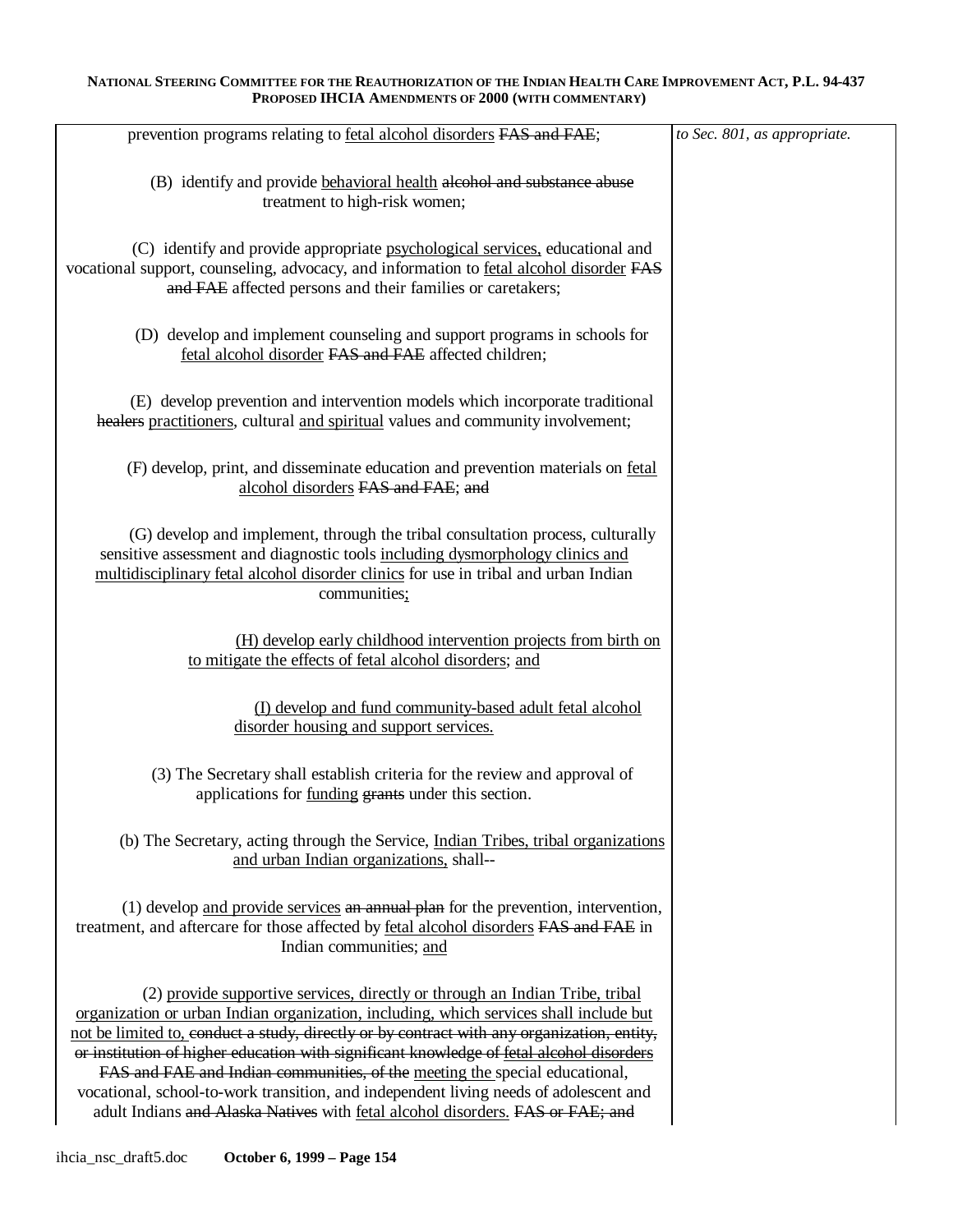| (3) establish a national clearinghouse for prevention and educational materials<br>and other information on the effect of fetal alcohol disorders FAS and FAE effect in<br>Indian and Alaska Native communities and ensure access to clearinghouse materials by<br>any Indian Tribe, tribal organization or urban Indian organization.                                                                                                                                                                                                                                                                                                                                                                                                                                                                                                    |                                                                         |
|-------------------------------------------------------------------------------------------------------------------------------------------------------------------------------------------------------------------------------------------------------------------------------------------------------------------------------------------------------------------------------------------------------------------------------------------------------------------------------------------------------------------------------------------------------------------------------------------------------------------------------------------------------------------------------------------------------------------------------------------------------------------------------------------------------------------------------------------|-------------------------------------------------------------------------|
| (c) The Secretary shall establish a task force to be known as the Fetal Alcohol<br>Disorders FAS/FAE Task Force to advise the Secretary in carrying out subsection (b).<br>Such task force shall be composed of representatives from the National Institute on<br>Drug Abuse, the National Institute on Alcohol and Alcoholism, the Office of Substance<br>Abuse Prevention, the National Institute of Mental Health, the Service, the Office of<br>Minority Health of the Department of Health and Human Services, the Administration<br>for Native Americans, the National Institute of Child Health & Human Development<br>(NICHD), Centers for Disease Control and Prevention, the Bureau of Indian Affairs,<br>Indian Tribes, tribal organizations, urban Indian communities, and Indian fetal alcohol<br>disorders FAS/FAE experts. |                                                                         |
| (d) The Secretary, acting through the Substance Abuse and Mental Health<br>Services Administration, shall make <u>funding available</u> grants to Indian Tribes, tribal<br>organizations, universities working with Indian Tribes and tribal organizations on<br>cooperative projects, and urban Indian organizations for applied research projects which<br>propose to elevate the understanding of methods to prevent, intervene, treat, or provide<br>rehabilitation and behavioral health aftercare for Indians and urban Indians affected by<br>fetal alcohol disorders FAS or FAE.                                                                                                                                                                                                                                                  |                                                                         |
| (e)(1) The Secretary shall submit to the President, for inclusion in each report<br>required to be transmitted to the Congress under section 801, a report on the status of<br>fetal alcohol disorders FAS and FAE in the Indian population. Such report shall include,<br>in addition to the information required under section $3(d)$ with respect to the health<br>status objective specified in section $3(b)(27)$ , the following:                                                                                                                                                                                                                                                                                                                                                                                                   | Reporting provisions are included<br>in the general section on reports. |
| $(A)$ The progress of implementing a uniform assessment and diagnostic<br>methodology in Service and tribally service delivery systems.                                                                                                                                                                                                                                                                                                                                                                                                                                                                                                                                                                                                                                                                                                   |                                                                         |
| (B) The incidence of fetal alcohol disorders FAS and FAE babies born for all<br>births by reservation and urban-based sites.                                                                                                                                                                                                                                                                                                                                                                                                                                                                                                                                                                                                                                                                                                              |                                                                         |
| (C) The prevalence of fetal alcohol disorders FAS and FAE affected Indian<br>persons in Indian communities, their primary means of support, and recommendations to<br>improve the support system for these individuals and their families or caretakers.                                                                                                                                                                                                                                                                                                                                                                                                                                                                                                                                                                                  |                                                                         |
| (D) The level of support received from the entities specified in subsection (c) in<br>the area of fetal alcohol disorders FAS and FAE.                                                                                                                                                                                                                                                                                                                                                                                                                                                                                                                                                                                                                                                                                                    |                                                                         |
| (E) The number of inpatient and outpatient substance abuse treatment resources<br>which are specifically designed to meet the unique needs of Indian women, and the<br>volume of care provided to Indian women through these means.                                                                                                                                                                                                                                                                                                                                                                                                                                                                                                                                                                                                       |                                                                         |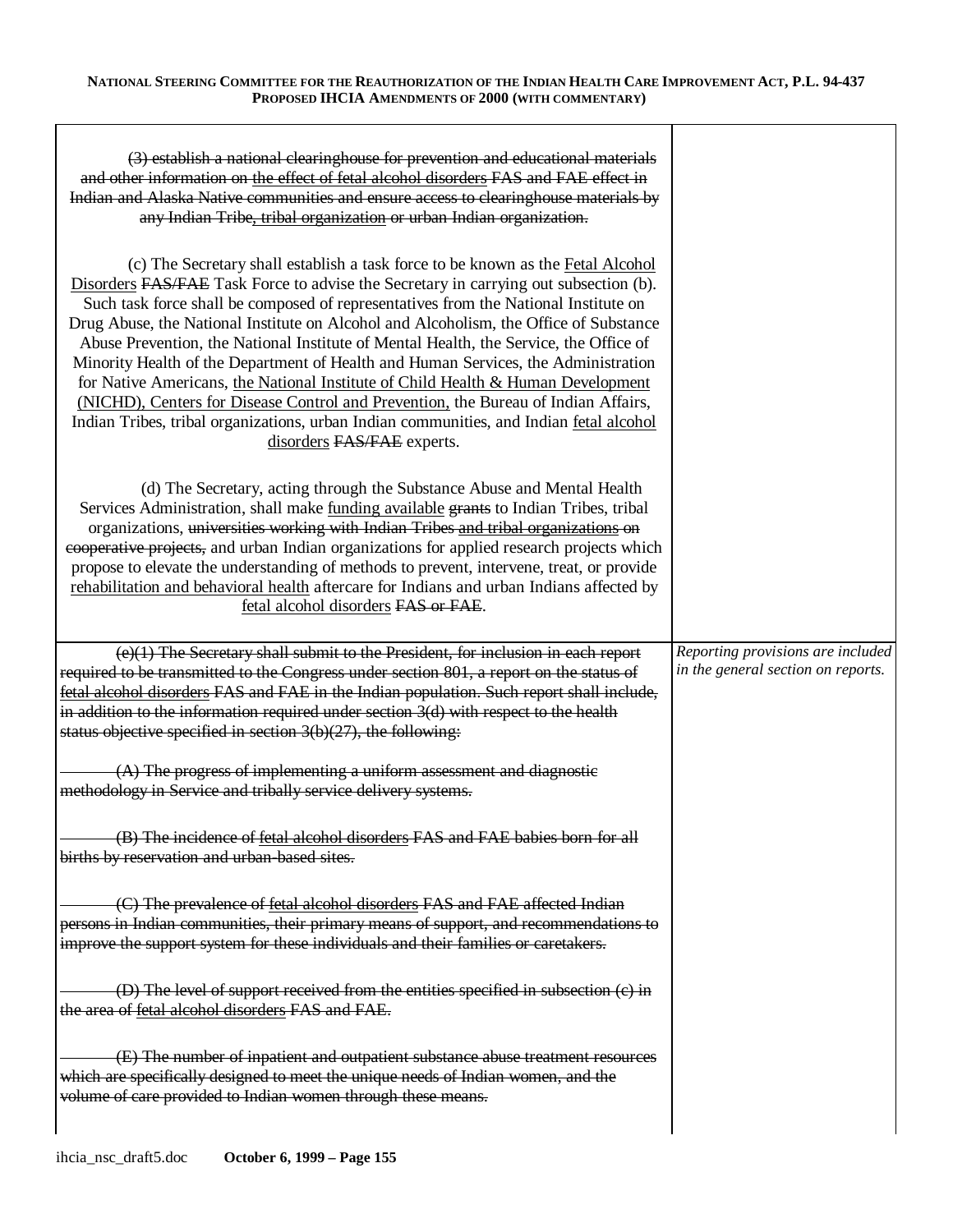| (F) Recommendations regarding the prevention, intervention, and appropriate<br>vocational, educational and other support services for fetal alcohol disorders FAS and<br>FAE affected individuals in Indian communities.                                                                                                                                                                                                                                                                                                                                                                                                                                                                                                                                                                                                                                                                                                                                                                                                                                                                   |                                                                                                                                            |
|--------------------------------------------------------------------------------------------------------------------------------------------------------------------------------------------------------------------------------------------------------------------------------------------------------------------------------------------------------------------------------------------------------------------------------------------------------------------------------------------------------------------------------------------------------------------------------------------------------------------------------------------------------------------------------------------------------------------------------------------------------------------------------------------------------------------------------------------------------------------------------------------------------------------------------------------------------------------------------------------------------------------------------------------------------------------------------------------|--------------------------------------------------------------------------------------------------------------------------------------------|
| (2) The Secretary may contract the production of this report to a national<br>organization specifically addressing fetal alcohol disorders FAS and FAE in Indian<br>communities.                                                                                                                                                                                                                                                                                                                                                                                                                                                                                                                                                                                                                                                                                                                                                                                                                                                                                                           |                                                                                                                                            |
| $(e)$ (f)(1) There are authorized to be appropriated to carry out this section<br>\$22,000,000 for fiscal year 1993 and such sums as may be necessary for each of the<br>fiscal years 1994, 1995, 1996, 1997, 1998, 1999, and 2000.                                                                                                                                                                                                                                                                                                                                                                                                                                                                                                                                                                                                                                                                                                                                                                                                                                                        |                                                                                                                                            |
| $\left(2\right)$ Ten percent of the funds appropriated pursuant to this section shall be used<br>to make grants to urban Indian organizations funded under title V.                                                                                                                                                                                                                                                                                                                                                                                                                                                                                                                                                                                                                                                                                                                                                                                                                                                                                                                        |                                                                                                                                            |
|                                                                                                                                                                                                                                                                                                                                                                                                                                                                                                                                                                                                                                                                                                                                                                                                                                                                                                                                                                                                                                                                                            | The existing set-aside for urban<br>programs has been retained.                                                                            |
| CHILD SEXUAL ABUSE AND PREVENTION DEMONSTRATION<br><b>TREATMENT PROGRAMS</b>                                                                                                                                                                                                                                                                                                                                                                                                                                                                                                                                                                                                                                                                                                                                                                                                                                                                                                                                                                                                               | This section has been revised to<br>provide for a program to treat<br>both the victims and the                                             |
| Sec. 712. Sec. 819. The Secretary and the Secretary of the Interior shall,<br>for each fiscal year through fiscal year 1995, continue the demonstration programs<br>involving treatment for child sexual abuse provided through the Hopi Tribe and the<br>Assiniboine and Sioux Tribes of the Fort Peck Reservation. (b) Beginning October 1,<br>$\frac{1995}{6}$ (a 1) The Secretary and the Secretary of the Interior, acting through the Service,<br>Indian Tribes and tribal organizations, shall may establish, consistent with Section 701,<br>in any every service area, demonstration programs involving treatment for $(a)$ victims of<br>child sexual abuse; and, (b) perpetrators of child sexual abuse., except that the<br>Secretaries may not establish a greater number of such programs in one service area<br>than in any other service area until there is an equal number of such programs<br>established with respect to all service areas from which the Secretary receives qualified<br>applications during the application period (as determined by the Secretary). | perpetrators of child sexual<br>abuse, and to provide general<br>guidelines for programs<br>established relating to child<br>sexual abuse. |
| (b) Funding provided pursuant to this section shall be used to $-$<br>(1) Develop and provide community education and prevention programs related to<br>child sexual abuse;                                                                                                                                                                                                                                                                                                                                                                                                                                                                                                                                                                                                                                                                                                                                                                                                                                                                                                                |                                                                                                                                            |
| Identify and provide behavioral health treatment to children who are victims of<br>(2)<br>sexual abuse and to their families who are affected by sexual abuse;                                                                                                                                                                                                                                                                                                                                                                                                                                                                                                                                                                                                                                                                                                                                                                                                                                                                                                                             |                                                                                                                                            |
| (3) Develop prevention and intervention models which incorporate traditional health<br>care practitioners, cultural and spiritual values, and community involvement;                                                                                                                                                                                                                                                                                                                                                                                                                                                                                                                                                                                                                                                                                                                                                                                                                                                                                                                       |                                                                                                                                            |
| (4) Develop and implement, though the tribal consultation process, culturally sensitive<br>assessment and diagnostic tools for use in tribal and urban Indian communities.                                                                                                                                                                                                                                                                                                                                                                                                                                                                                                                                                                                                                                                                                                                                                                                                                                                                                                                 |                                                                                                                                            |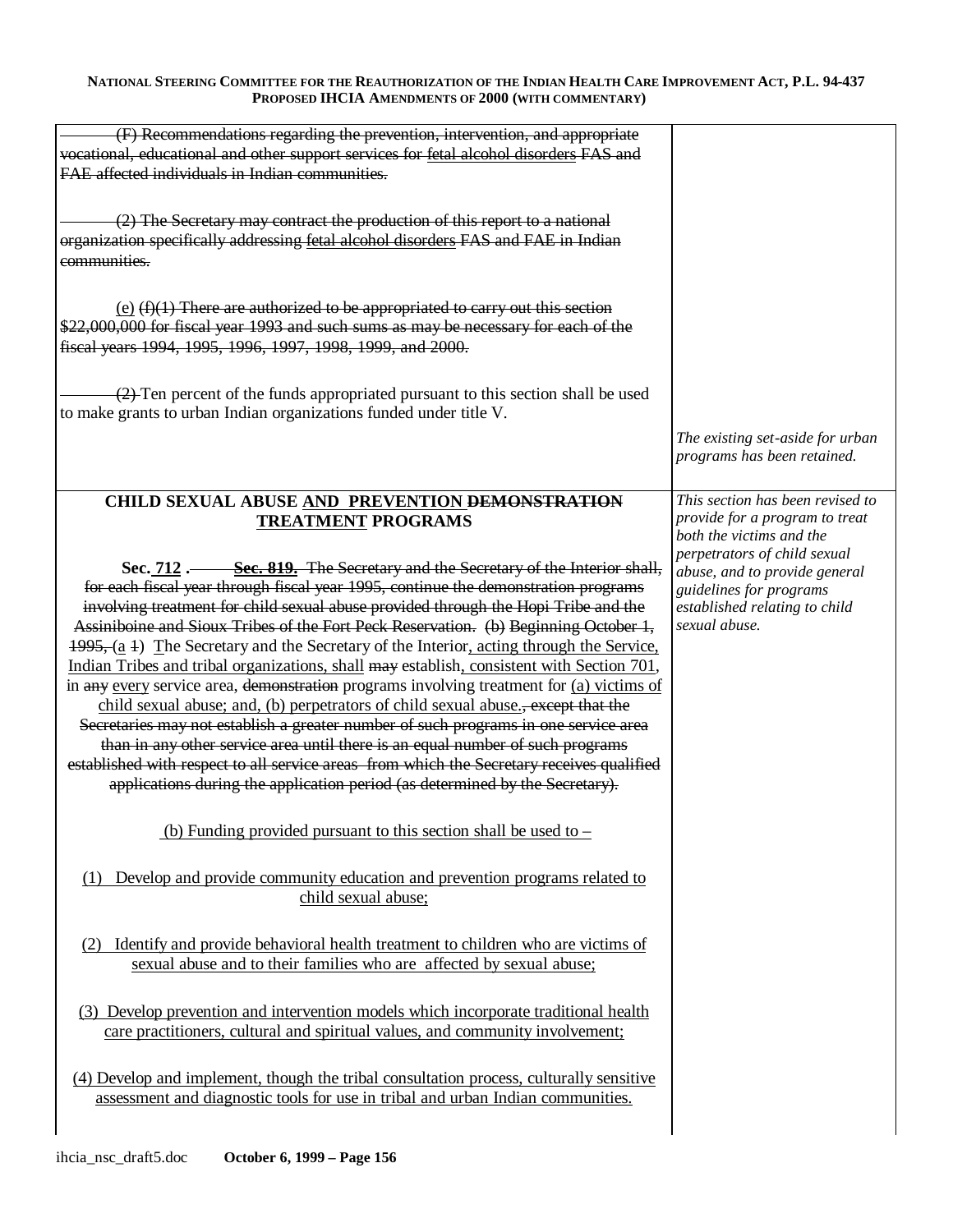| (5) Identify and provide behavioral health treatment to perpetrators.                                                                                                      |                                                                   |
|----------------------------------------------------------------------------------------------------------------------------------------------------------------------------|-------------------------------------------------------------------|
| (A) Efforts will be made to begin offender and behavioral health treatment while the                                                                                       |                                                                   |
| perpetrator is incarcerated or at the earliest possible date if the perpetrator is not                                                                                     |                                                                   |
| incarcerated, and                                                                                                                                                          |                                                                   |
|                                                                                                                                                                            |                                                                   |
| (B) Treatment should be provided after release to the community, until it is determined                                                                                    |                                                                   |
| that the perpetrator is not a threat to children.                                                                                                                          |                                                                   |
|                                                                                                                                                                            |                                                                   |
| BEHAVIORAL MENTAL HEALTH RESEARCH.-                                                                                                                                        | This Section was a subsection of                                  |
|                                                                                                                                                                            | Section 209, Mental Health                                        |
|                                                                                                                                                                            | Prevention and Treatment                                          |
| Sec. 713 209(h). The Secretary, acting through the Service and in consultation<br>with appropriate federal agencies the National Institute of Mental Health, shall provide | Services. It has been expanded to                                 |
| funding to Indian Tribes, tribal organizations and urban Indian organizations or, enter                                                                                    | allow Indian Tribes and tribal<br>organizations to obtain funding |
| into contracts with, or make grants to appropriate institutions for the conduct of research                                                                                | for this research.                                                |
| on the incidence and prevalence of mental disorders-behavioral health problems among                                                                                       |                                                                   |
| Indians served by the Service, Indian Tribes or tribal organizations on Indian                                                                                             |                                                                   |
| reservations and among Indians in urban areas. Research priorities under this subsection                                                                                   |                                                                   |
| shall include-                                                                                                                                                             |                                                                   |
|                                                                                                                                                                            |                                                                   |
| (1) the inter-relationship and inter-dependance of mental disorders behavioral                                                                                             |                                                                   |
| health problems with alcoholism and other substance abuse, suicide, homicides, other                                                                                       |                                                                   |
| injuries accidents, and the incidence of family violence, and                                                                                                              |                                                                   |
|                                                                                                                                                                            |                                                                   |
| (2) the development of models of prevention techniques.                                                                                                                    |                                                                   |
|                                                                                                                                                                            |                                                                   |
| The effect of the inter-relationships and interdependencies referred to in paragraph (1)                                                                                   |                                                                   |
| on children, and the development of prevention techniques under paragraph (2)                                                                                              |                                                                   |
| applicable to children, shall be emphasized.                                                                                                                               |                                                                   |
| <b>DEFINITIONS</b>                                                                                                                                                         |                                                                   |
|                                                                                                                                                                            |                                                                   |
| Sec. 714. For the purpose of this Title, the following definitions shall apply:                                                                                            |                                                                   |
|                                                                                                                                                                            |                                                                   |
| (a) "Assessment" means the systematic collection, analysis and dissemination of                                                                                            |                                                                   |
| information on health status, health needs and health problems.                                                                                                            |                                                                   |
|                                                                                                                                                                            |                                                                   |
| (b) "Alcohol related neurodevelopmental disorders" or "ARND" means with a                                                                                                  |                                                                   |
| history of maternal alcohol consumption during pregnancy, central nervous system                                                                                           |                                                                   |
| involvement such as developmental delay, intellectual deficit, or neurologic                                                                                               |                                                                   |
| abnormalities. Behaviorally, there can be problems with irritability, and failure to thrive                                                                                |                                                                   |
| as infants. As children become older there will likely be hyperactivity, attention deficit,                                                                                |                                                                   |
| language dysfunction and perceptual and judgement problems.                                                                                                                |                                                                   |
|                                                                                                                                                                            |                                                                   |
| (c) "Behavioral health" means the blending of substances (alcohol, drugs,                                                                                                  |                                                                   |
| inhalants and tobacco) abuse and mental health prevention and treatment, for the                                                                                           |                                                                   |
| purpose of providing comprehensive services. This can include the joint development<br>of substance abuse and mental health treatment planning and coordinated case        |                                                                   |
|                                                                                                                                                                            |                                                                   |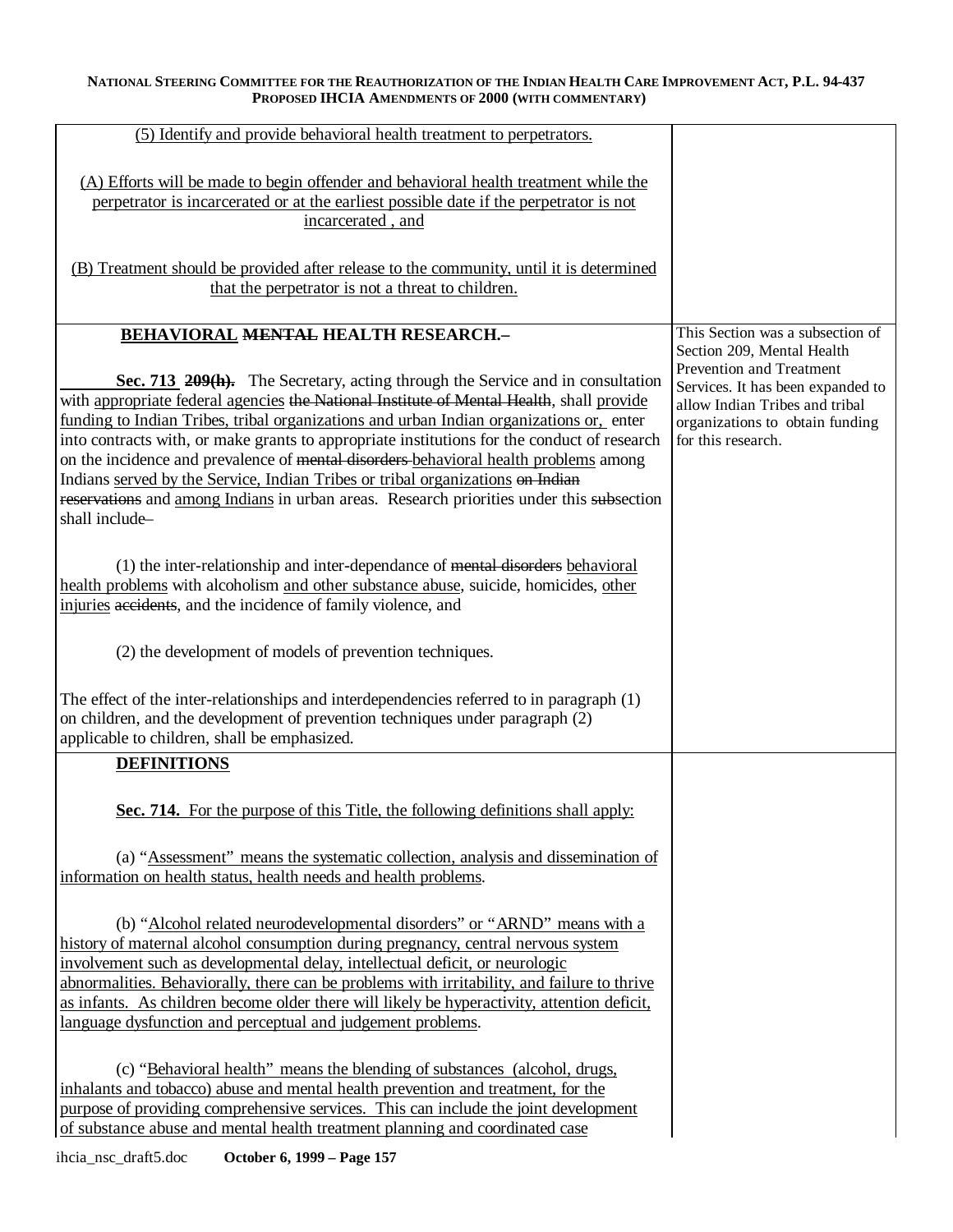management using a multidisciplinary approach.

(d) "Behavioral health aftercare" includes those activities and resources used to support recovery following inpatient, residential, intensive substance abuse or mental health outpatient and/or outpatient treatment. The purpose is to help prevent or deal with relapse. By the time a client/patient is discharged from a level of care, such as outpatient treatment, an aftercare plan has been developed with the client. An aftercare plan may use such resources as community base therapeutic group, transitional living, a twelve-step sponsor, a local twelve-step and/or other related support group, and/or other community based providers (mental health professionals, traditional health care practitioners, community health aides, community health representatives, mental health technicians, ministers, etc.)

(e) "Dual diagnosis" means coexisting substance abuse and mental illness conditions and/or diagnosis. Patients/clients are sometimes referred to as mentally ill chemical abusers (MICAs).

(f) "Fetal alcohol disorders" means fetal alcohol syndrome, partial fetal alcohol syndrome, and/or alcohol related neural developmental disorder (ARNDD).

(g) "Fetal alcohol syndrome" or "FAS" means a syndrome in which with a history of maternal alcohol consumption during pregnancy, the following criteria should be met :

(1) Central nervous system involvement such as developmental delay, intellectual deficit, microencephaly, or neurologic abnormalities;

(2) Craniofacial abnormalities with at least two of the following: microphthalmia, short palpebral fissures, poorly developed philtrum, thin upper lip, flat nasal bridge, and short upturned nose;

(3) Prenatal or postnatal growth delay.

(h) "Partial FAS" means with a history of maternal alcohol consumption during pregnancy having most of the criteria of FAS, though not meeting a minimum of at least two of the following: micro-ophthalmia, short palpebral fissures, poorly developed philtrum, thin upper lip, flat nasal bridge, short upturned nose.

(i) "Rehabilitation" means to restore the ability or capacity to engage in usual and customary life activities through education and therapy.

(j) "Substance abuse" includes inhalant abuse.

**REPORTS** 

*This section has been deleted as all reports are covered in Sec.* 

*801.*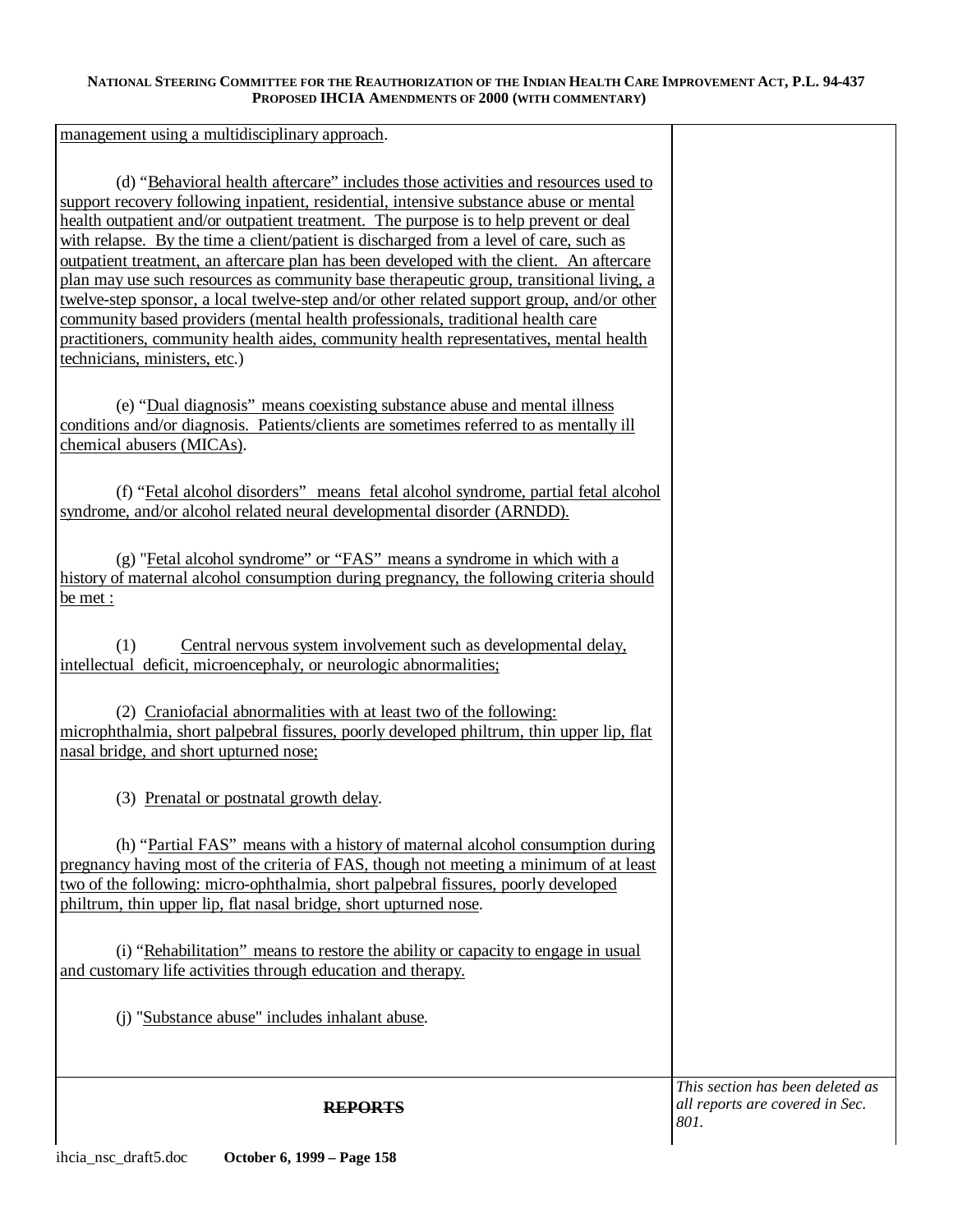| Sec. 707. (a) COMPILATION OF DATA.--The Secretary, with respect to the                     |                                   |
|--------------------------------------------------------------------------------------------|-----------------------------------|
|                                                                                            |                                   |
| administration of any health program by a service unit, directly or through contract,      |                                   |
| including a contract under the Indian Self-Determination Act, shall require the            |                                   |
| compilation of data relating to the number of cases or incidents in which any Service      |                                   |
| personnel or services were involved and which were related, either directly or indirectly, |                                   |
| to alcohol or substance abuse. Such report shall include the type of assistance provided   |                                   |
| and the disposition of these cases.                                                        |                                   |
|                                                                                            |                                   |
|                                                                                            |                                   |
| (b) REFERRAL OF DATA.--The data compiled under subsection (a) shall be                     |                                   |
| provided annually to the affected Indian Tribe and tribal Coordinating Committee to        |                                   |
| assist them in developing or modifying a tribal Action Plan under section 4206 of the      |                                   |
| Indian Alcohol and Substance Abuse Prevention and Treatment Act of 1986 (25 U.S.C.         |                                   |
|                                                                                            |                                   |
| 2471 et seq.).                                                                             |                                   |
|                                                                                            |                                   |
| (e) COMPREHENSIVE REPORT.--Each service unit director shall be                             |                                   |
| responsible for assembling the data compiled under this section and section 4214 of the    |                                   |
| Indian Alcohol and Substance Abuse Prevention and Treatment Act of 1986 (25 U.S.C.         |                                   |
|                                                                                            |                                   |
| 2434) into an annual tribal comprehensive report. Such report shall be provided to the     |                                   |
| affected Tribe and to the Director of the Service who shall develop and publish a          |                                   |
| biennial national report based on such tribal comprehensive reports.                       |                                   |
|                                                                                            |                                   |
| (d) (j) ANNUAL REPORT. The Service shall develop methods for analyzing                     | This subsection was moved from    |
| and evaluating the overall status of mental health programs and services for Indians and   | Section 209, Mental Health        |
| shall submit to the President, for inclusion in each report required to be transmitted to  | Prevention and Treatment          |
| the Congress under section 801, a report on the mental health status of Indians which      | Services. It should likewise be   |
|                                                                                            | deleted and covered in Section    |
| shall describe the progress being made to address mental behavioral health problems of     | 801.                              |
| Indian communities.                                                                        |                                   |
|                                                                                            |                                   |
|                                                                                            | Section 711, Substance Abuse      |
|                                                                                            | <b>Counselor Education</b>        |
|                                                                                            | Demonstration Project, has been   |
|                                                                                            | moved to Title I.                 |
| GALLUP ALCOHOL AND SUBSTANCE ABUSE TREATMENT CENTER                                        | This has been funded already and  |
|                                                                                            | is part of the recurring base, so |
| SEC. 706. (a) GRANTS FOR RESIDENTIAL TREATMENT. The                                        | no further authorization is       |
| Secretary shall make grants to the Navajo Nation for the purpose of providing              | necessary. Therefore, it can be   |
| residential treatment for alcohol and substance abuse for adult and adolescent members     | deleted from the Act.             |
| of the Navajo Nation and neighboring Tribes.                                               |                                   |
|                                                                                            |                                   |
| (b) PURPOSES OF GRANTS. Grants made pursuant to this section shall (to                     |                                   |
| the extent appropriations are made available) be used to-                                  |                                   |
|                                                                                            |                                   |
| (1) provide at least 15 residential beds each year for adult long-term treatment,          |                                   |
| including beds for specialized services such as polydrug abusers, dual diagnosis, and      |                                   |
| specialized services for women with fetal alcohol syndrome children;                       |                                   |
|                                                                                            |                                   |
| (2) establish clinical assessment teams consisting of a clinical psychologist, a           |                                   |
| part time addictionologist, a master's level assessment counselor, and a certified medical |                                   |
| records technician which shall be responsible for conducting individual assessments and    |                                   |
| matching Indian clients with the appropriate available treatment;                          |                                   |
|                                                                                            |                                   |
|                                                                                            |                                   |
| (3) provide at least 12 beds for an adolescent shelter bed program in the city of          |                                   |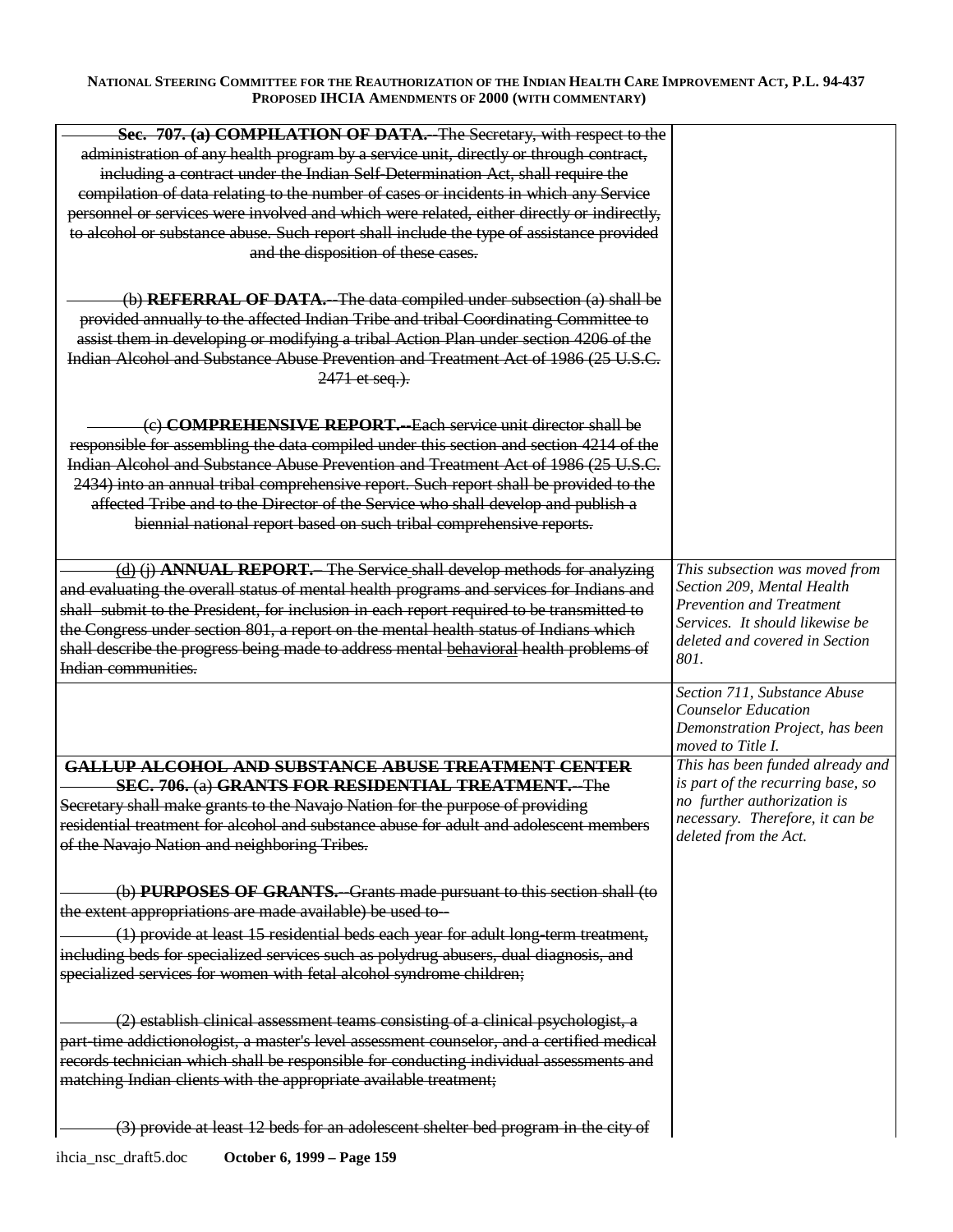| Gallup, New Mexico, which shall serve as a satellite facility to the                                                                                                  |                                    |
|-----------------------------------------------------------------------------------------------------------------------------------------------------------------------|------------------------------------|
| Acoma/Canoncito/Laguna Hospital and the adolescent center located in Shiprock, New                                                                                    |                                    |
| Mexico, for emergency crisis services, assessment, and family intervention;                                                                                           |                                    |
|                                                                                                                                                                       |                                    |
|                                                                                                                                                                       |                                    |
| (4) develop a relapse program for the purposes of identifying sources of job                                                                                          |                                    |
| training and job opportunity in the Gallup area and providing vocational training, job                                                                                |                                    |
| placement, and job retention services to recovering substance abusers; and                                                                                            |                                    |
|                                                                                                                                                                       |                                    |
| (5) provide continuing education and training of treatment staff in the areas of                                                                                      |                                    |
| intensive outpatient services, development of family support systems, and case                                                                                        |                                    |
| management in cooperation with regional colleges, community colleges, and                                                                                             |                                    |
| universities.                                                                                                                                                         |                                    |
|                                                                                                                                                                       |                                    |
| (c) CONTRACT FOR RESIDENTIAL TREATMENT.--The Navajo Nation,                                                                                                           |                                    |
| in carrying out the purposes of this section, shall enter into a contract with an institution                                                                         |                                    |
| in the Gallup, New Mexico, area which is accredited by the Joint Commission of the                                                                                    |                                    |
| Accreditation of Health Care Organizations to provide comprehensive alcohol and drug                                                                                  |                                    |
| treatment as authorized in subsection (b).                                                                                                                            |                                    |
|                                                                                                                                                                       |                                    |
|                                                                                                                                                                       |                                    |
| (d) <b>AUTHORIZATION OF APPROPRIATIONS.</b> -There are authorized to                                                                                                  |                                    |
| be appropriated—for each of fiscal years 1996 through 2000, such sums as may be                                                                                       |                                    |
| necessary to carry out subsection (b).                                                                                                                                |                                    |
| PUEBLO SUBSTANCE ABUSE TREATMENT PROJECT FOR SAN JUAN                                                                                                                 | This program has been funded       |
| PUEBLO, NEW MEXICO                                                                                                                                                    | and is part of the recurring base  |
|                                                                                                                                                                       | funding so can be deleted from the |
|                                                                                                                                                                       | Act.                               |
| <b>SEC. 709.</b> The Secretary, acting through the Service, shall continue to make                                                                                    |                                    |
| grants, through fiscal year 1995, to the 8 Northern Indian Pueblos Council, San Juan                                                                                  |                                    |
| Pueblo, New Mexico, for the purpose of providing substance abuse treatment services to                                                                                |                                    |
| Indians in need of such services.                                                                                                                                     |                                    |
| <b>THUNDER CHILD TREATMENT CENTER</b>                                                                                                                                 | This program has been funded       |
|                                                                                                                                                                       | and is part of the recurring base  |
| SEC. 710. (a) The Secretary, acting through the Service, shall make a grant to                                                                                        |                                    |
|                                                                                                                                                                       | funding so can be deleted from the |
|                                                                                                                                                                       | Act.                               |
| the Intertribal Addictions Recovery Organization, Inc. (commonly known as the                                                                                         |                                    |
| Thunder Child Treatment Center) at Sheridan, Wyoming, for the completion of                                                                                           |                                    |
| construction of a multiple approach substance abuse treatment center which specializes                                                                                |                                    |
| in the treatment of alcohol and drug abuse of Indians.                                                                                                                |                                    |
|                                                                                                                                                                       |                                    |
| $(b)$ For the purposes of carrying out subsection $(a)$ , there are authorized to be                                                                                  |                                    |
| appropriated \$2,000,000 for fiscal years 1993 and 1994. No funding shall be available                                                                                |                                    |
| for staffing or operation of this facility. None of the funding appropriated to carry out                                                                             |                                    |
| subsection (a) shall be used for administrative purposes.                                                                                                             |                                    |
| <b>STANDING ROCK SIOUX COMMUNITY-BASED DEMONSTRATION</b>                                                                                                              | This section was moved from        |
| <b>PROJECT</b>                                                                                                                                                        | Section 702, Indian Health         |
|                                                                                                                                                                       | Service Program. This program      |
|                                                                                                                                                                       | and has been funded and is part of |
| Sec. 702 (c) GRANTS FOR MODEL PROGRAM.--(1) The Secretary, acting                                                                                                     | the recurring base funding so can  |
| through the Service shall make a grant to the Standing Rock Sioux Tribe to develop a<br>community based demonstration project to reduce drug and alcohol abuse on the | be deleted from the Act.           |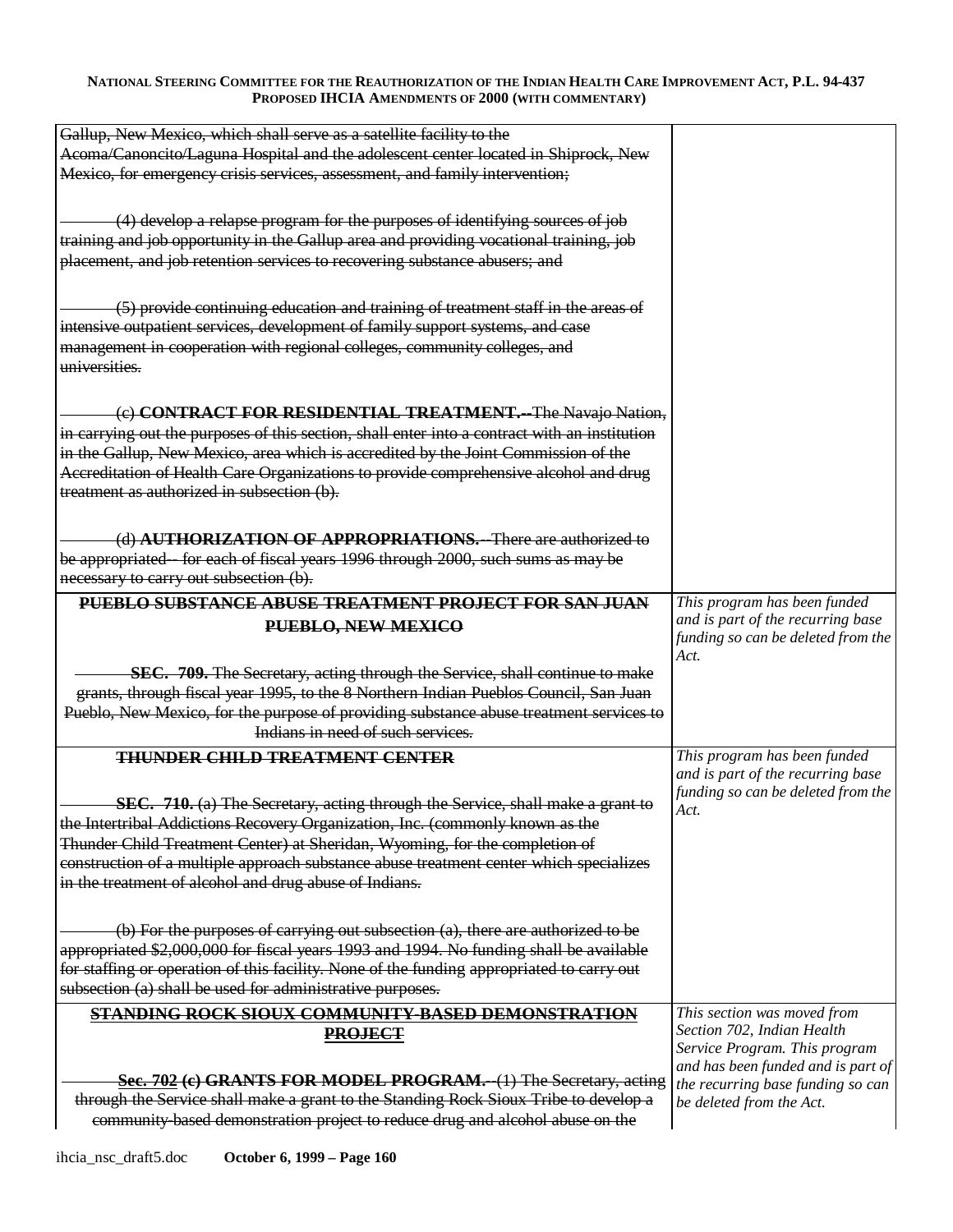| Standing Rock Sioux Reservation and to rehabilitate Indian families afflicted by such<br>abuse.                                                                                                                                                                                                                                                                                                                                                     |                                                                                                                     |
|-----------------------------------------------------------------------------------------------------------------------------------------------------------------------------------------------------------------------------------------------------------------------------------------------------------------------------------------------------------------------------------------------------------------------------------------------------|---------------------------------------------------------------------------------------------------------------------|
| $(b)(2)$ Funds shall be used by the Tribe to-                                                                                                                                                                                                                                                                                                                                                                                                       |                                                                                                                     |
| $(1)(A)$ develop and coordinate community based alcohol and substance abuse<br>prevention and treatment services for Indian families;                                                                                                                                                                                                                                                                                                               |                                                                                                                     |
| $(2)(B)$ develop prevention and intervention models for Indian families;                                                                                                                                                                                                                                                                                                                                                                            |                                                                                                                     |
| $\frac{3}{2}$ (3)(C) conduct community education on alcohol and substance abuse; and                                                                                                                                                                                                                                                                                                                                                                |                                                                                                                     |
| $\overline{(4)}$ (D) coordinate with existing federal, State, and tribal services on the<br>reservation to develop a comprehensive alcohol and substance abuse program that<br>assists in the rehabilitation of Indian families that have been or are afflicted by<br>alcoholism.                                                                                                                                                                   |                                                                                                                     |
| $(c)(3)$ The Secretary shall submit to the President for inclusion in the report to<br>be transmitted to the Congress under section 801 for fiscal year 1995 an evaluation of<br>the demonstration project established under paragraph (1).                                                                                                                                                                                                         |                                                                                                                     |
| <b>GILA RIVER ALCOHOL AND SUBSTANCE ABUSE TREATMENT FACILITY</b><br>Sec. 712. (a) The Secretary, acting through the Service, shall establish a<br>regional youth alcohol and substance abuse prevention and treatment center in Sacaton,<br>Arizona, on the Gila River Indian Reservation. The center shall be established within<br>facilities leased, with the consent of the Gila River Indian Community, by the Service<br>from such Community. | This program and has been<br>funded and is part of the<br>recurring base funding so can be<br>deleted from the Act. |
| (b) The center established pursuant to this section shall be known as the<br>"Regional Youth Alcohol and Substance Abuse Prevention and Treatment Center".                                                                                                                                                                                                                                                                                          |                                                                                                                     |
| (c) The Secretary, acting through the Service, shall establish, as a unit of the<br>regional center, a youth alcohol and substance abuse prevention and treatment facility in<br>Fallon, Nevada.                                                                                                                                                                                                                                                    |                                                                                                                     |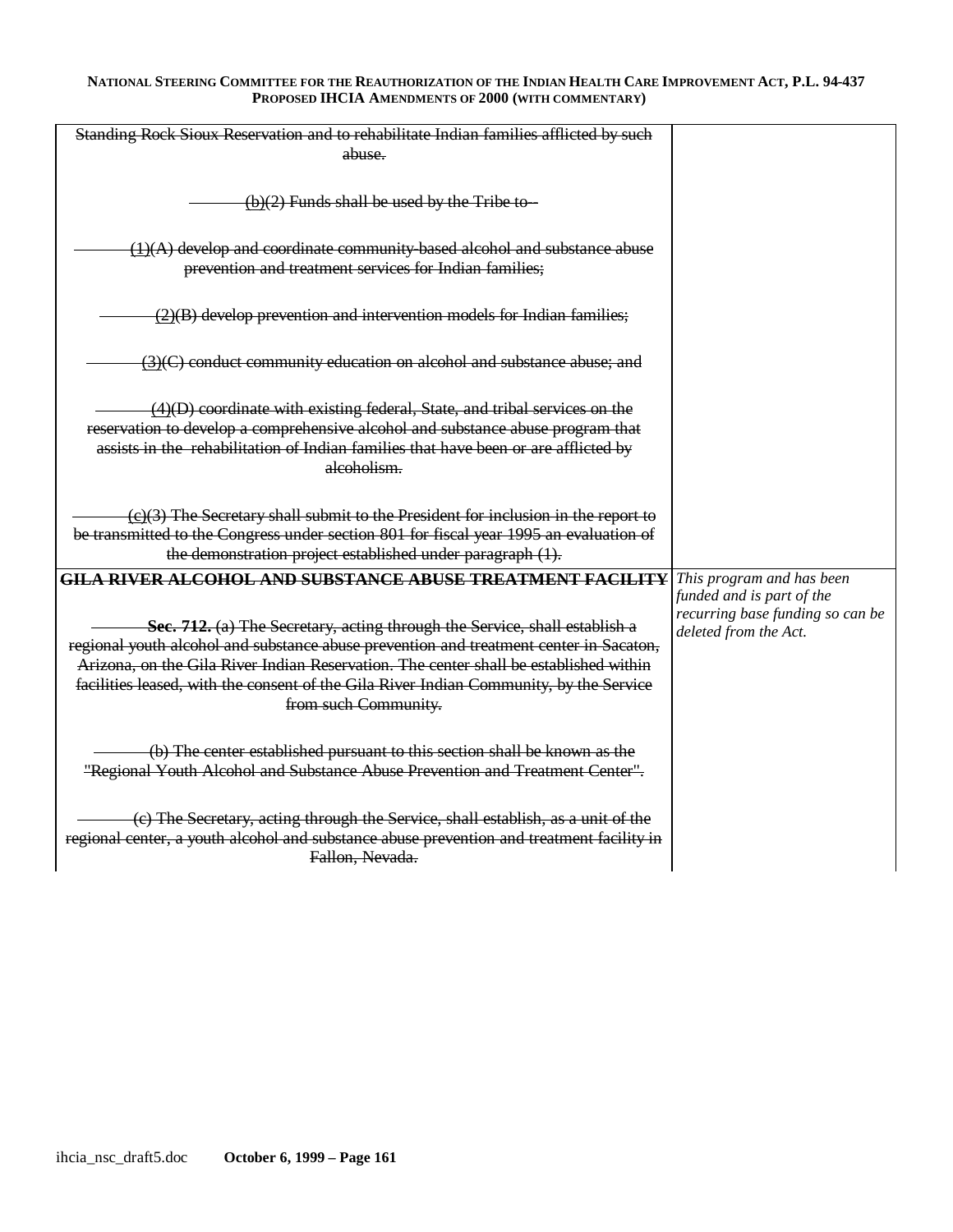| <u>ALASKA NATIVE DRUG AND ALCOHOL ABUSE DEMONSTRATION</u>                                  | This section has never been      |
|--------------------------------------------------------------------------------------------|----------------------------------|
| <b>PROJECT</b>                                                                             | implemented. The Alaska Area     |
|                                                                                            | recommends its deletion in favor |
| SEC. 713. (a) The Secretary, acting through the Service, shall make grants to              | of more pressing needs.          |
|                                                                                            |                                  |
| the Alaska Native Health Board for the conduct of a two-part community-based               |                                  |
| demonstration project to reduce drug and alcohol abuse in Alaska Native villages and to    |                                  |
| rehabilitate families afflicted by such abuse. Sixty percent of such grant funds shall be  |                                  |
| used by the Health Board to stimulate coordinated community development programs in        |                                  |
| villages seeking to organize to combat alcohol and drug use. Forty percent of such grant   |                                  |
| funds shall be transferred to a qualified nonprofit corporation providing alcohol          |                                  |
| recovery services in the village of St. Mary's, Alaska, to enlarge and strengthen a family |                                  |
| life demonstration program of rehabilitation for families that have been or are afflicted  |                                  |
| by alcoholism.                                                                             |                                  |
|                                                                                            |                                  |
| (b) The Secretary shall submit to the President for inclusion in the report                |                                  |
| required to be submitted to the Congress under section 801 for fiscal year 1995 an         |                                  |
| evaluation of the demonstration project established under subsection (a).                  |                                  |
| <b>AUTHORIZATION OF APPROPRIATIONS</b>                                                     |                                  |
|                                                                                            |                                  |
| Sec. 715 714. Except as provided in sections 703, 706, 708, 710, and 711,                  |                                  |
| tThere are authorized to be appropriated such sums as may be necessary for each fiscal     |                                  |
| year through fiscal year 2000 2012 to carry out the provisions of this title.              |                                  |
|                                                                                            |                                  |
| [NOTE: Sections 702(B) of P.L. 102-573 repealed Part 6 of the Indian Alcohol and           |                                  |
| Substance Abuse Prevention and Treatment Act, P.L. 99-570 except for section               |                                  |
| 4224 which was redesignated as section 4208A and moved to Part II. Title VII               |                                  |
| above now includes former Part 6 Provisions as amended by P.L. 102-573.]                   |                                  |
|                                                                                            |                                  |

# **TITLE VIII – MISCELLANEOUS**

*Introductory Comments:* 

*1. All of the sections related to the other titles have been moved to those titles.* 

*2. All of the contract health related provisions have been m oved to Title II.* 

*3. A majority of the Free Standing and Severability provisions were incorporated into Title VIII.* 

| <b>REPORTS</b>                                                                                                                                                                                                                                                                                                                                                                                                                                                                                                                  | To the extent program or outcome |
|---------------------------------------------------------------------------------------------------------------------------------------------------------------------------------------------------------------------------------------------------------------------------------------------------------------------------------------------------------------------------------------------------------------------------------------------------------------------------------------------------------------------------------|----------------------------------|
| Sec. 801. The President shall, at the time the budget is submitted under section                                                                                                                                                                                                                                                                                                                                                                                                                                                | measures are required throughout |
| 1105 of title 31, United States Code, for each fiscal year transmit to the Congress a                                                                                                                                                                                                                                                                                                                                                                                                                                           | the Act, they should be reported |
| report containing--                                                                                                                                                                                                                                                                                                                                                                                                                                                                                                             | under this section.              |
| (1) a report on the progress made in meeting the objectives of this Act,<br>including a review of programs -established or assisted pursuant to this Act and an<br>assessment and recommendations of additional programs or additional assistance<br>necessary to, at a minimum, provide health services to Indians, and ensure a health<br>status for Indians, which are at a parity with the health services available to and the<br>health status of the general population including specific comparisons of appropriations |                                  |

ihcia\_nsc\_draft5.doc **October 6, 1999 – Page 162**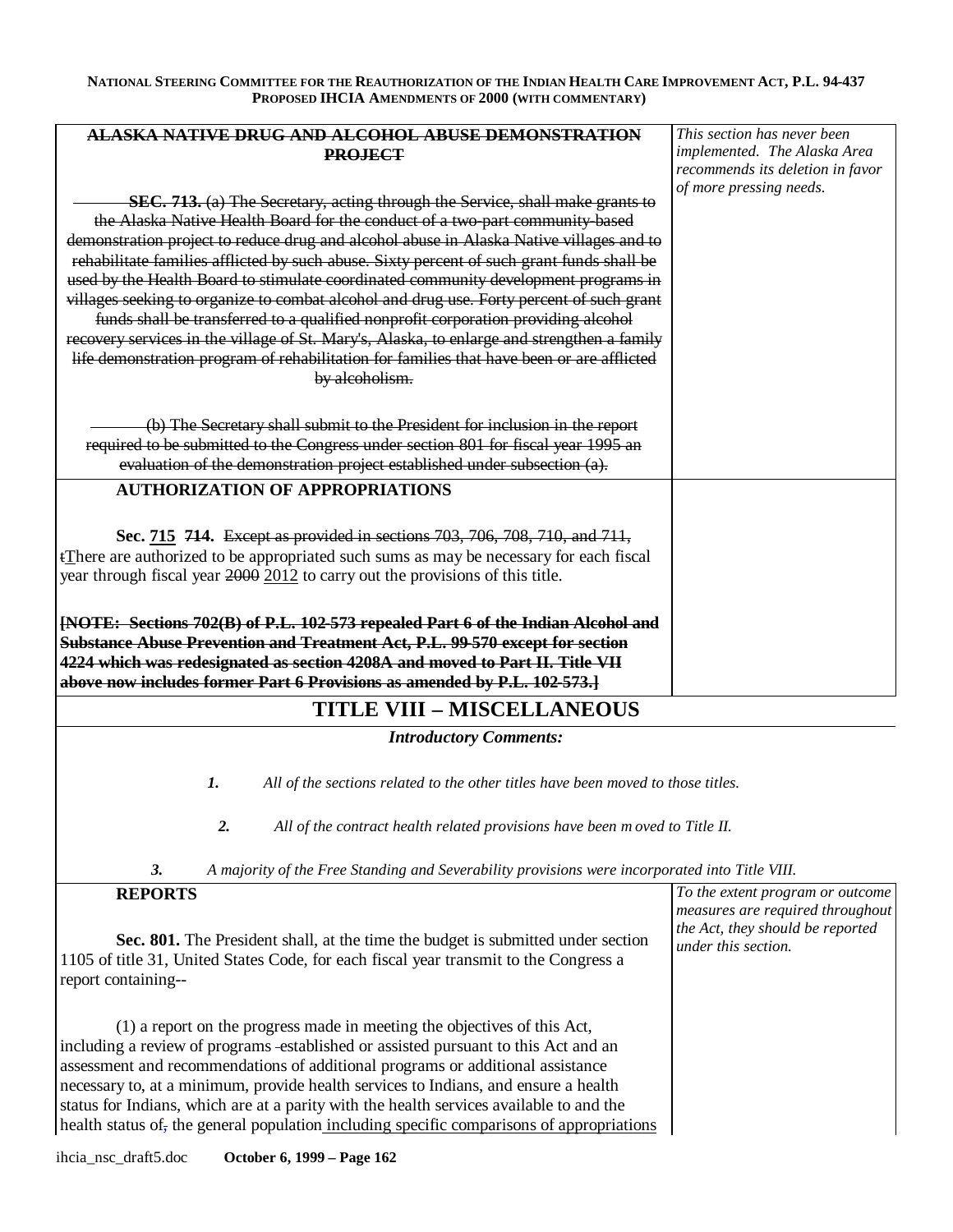provided and those required for such parity;

(2) a report on whether, and to what extent, new national health care programs, benefits, initiatives, or financing systems have had an impact on the purposes of this Act and any steps that the Secretary may have taken to consult with Indian Tribes, tribal organizations and urban Indian organizations to address such impact, including a report on proposed changes in allocation of funding pursuant to section 808;

(3) a report on the use of health services by Indians-

(A) on a national and area or other relevant geographical basis;

(B) by gender and age;

(C) by source of payment and type of service; and

(D) comparing such rates of use with rates of use among comparable non-Indian populations.

(E) on the services provided under funding agreements pursuant to the Indian Self-Determination and Education Assistance Act.

(4) a report of contractors to the Secretary on Health Care Educational Loan Repayments every six months required by section 110;

(5) a General Audit Report of the Secretary on the Health Care Educational Loan Repayment Program as required by section 110(n);

(6) a separate statement which specifies the amount of funds requested to carry out the provisions of section 201;

(7) a biennial report to Congress on infectious diseases as required by section 212;

(8) report on Environmental and Nuclear Health Hazards as required by section 214;

(9) an annual report on the status of all health care facilities needs as required by section  $301(c)(2)$  and  $301(d)$ ;

(10) reports on safe water and sanitary waste disposal facilities as required by section  $302(h)(1)$ ;

(11) an annual report on the expenditure of non-service funds for rennovation as required by sections  $305(a)(2)$  and  $305(a)(3)$ ;

ihcia\_nsc\_draft5.doc **October 6, 1999 – Page 163**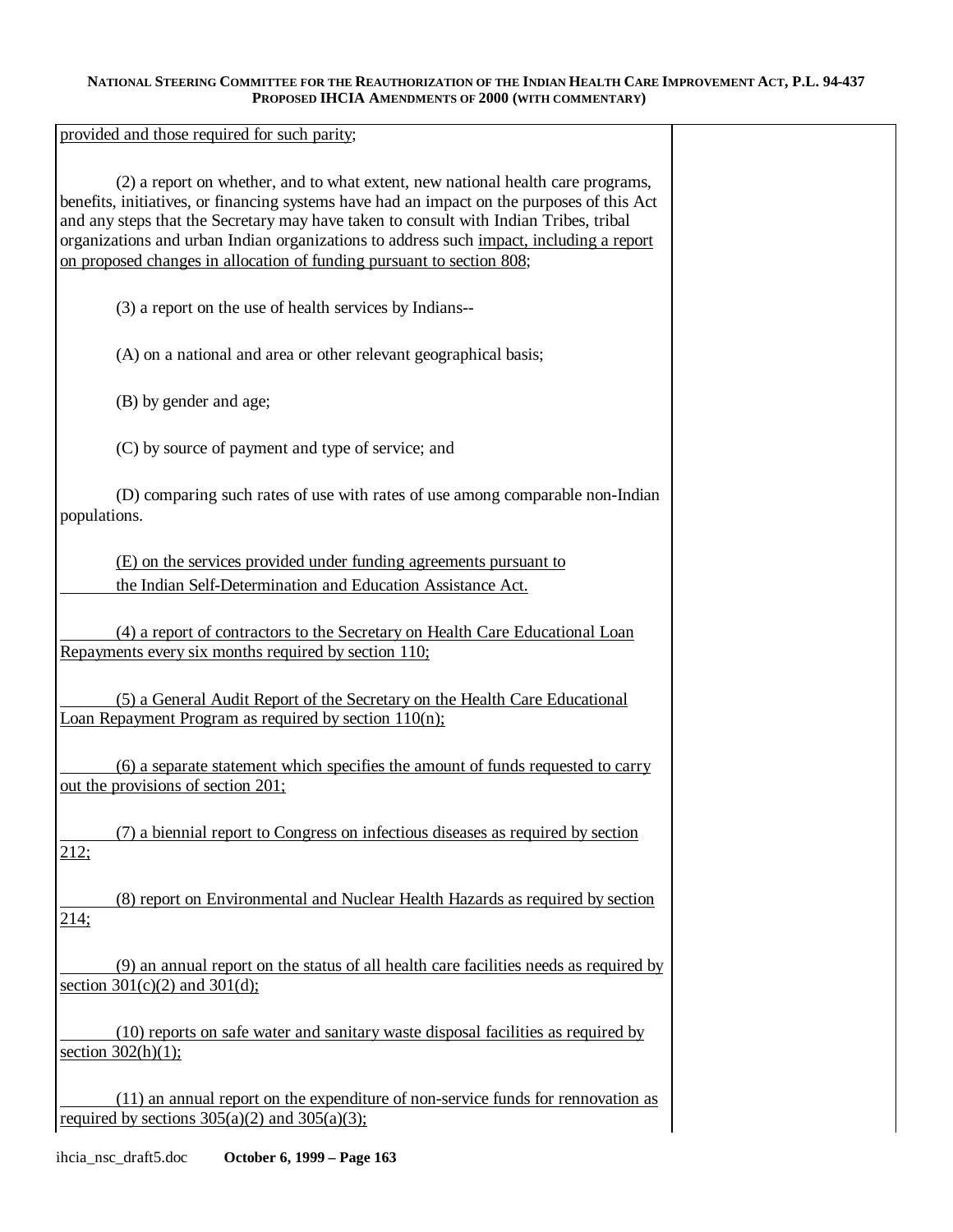| (12) a report identifying the backlog of maintenance and repair required at Service<br>and tribal facilities required by section 314(a);                                                                                                                                                                                                                              |  |
|-----------------------------------------------------------------------------------------------------------------------------------------------------------------------------------------------------------------------------------------------------------------------------------------------------------------------------------------------------------------------|--|
| (13) a report providing an accounting of reimbursement funds made available to<br>the Secretary under titles XVIII and XIX of the Social Security Act required by section<br>403(a);                                                                                                                                                                                  |  |
| (14) report on services sharing of Indian Health Service, Veteran's Affairs, and<br>Other federal Agency Health Programs as required by section $412(c)(2)$ ;                                                                                                                                                                                                         |  |
| (15) report on evaluation and renewal of urban Indian programs as required by<br>section 505;                                                                                                                                                                                                                                                                         |  |
| (16) report on the findings and conclusions derived from the demonstration<br>project as required by section $512(a)(2)$ ;                                                                                                                                                                                                                                            |  |
| $(17)$ report on the evaluation of programs as required by section 513;                                                                                                                                                                                                                                                                                               |  |
| $(18)$ reports on Alcohol and Substance Abuse as required by section 701(f);                                                                                                                                                                                                                                                                                          |  |
| (5) a separate statement of the total amount obligated or expended in the most<br>recently completed fiscal year to achieve each of the objectives described in section 814,<br>relating to infant and maternal mortality and fetal alcohol syndrome.;                                                                                                                |  |
| (6) the reports required by sections $3(d)$ , $108(n)$ , $203(b)$ , $209(i)$ , $301(c)$ , $302(g)$ ,<br>305(a)(3), 403, 708(e), and 817(a), and 822(f);                                                                                                                                                                                                               |  |
| $(7)$ for fiscal year 1995, the report required by sections 702(e)(3) and 713(b);                                                                                                                                                                                                                                                                                     |  |
| $(8)$ for fiscal year 1997, the interim report required by section $307(h)(1)$ ; and                                                                                                                                                                                                                                                                                  |  |
| $(9)$ for fiscal year 1999, the reports required by sections $307(h)(2)$ , $512(b)$ ,<br>$711(f)$ , and $821(g)$ .                                                                                                                                                                                                                                                    |  |
| <b>REGULATIONS</b>                                                                                                                                                                                                                                                                                                                                                    |  |
| <b>Sec. 802.</b> (a)(1) Not later than 90 days after the date of enactment of this Act,<br>the Secretary shall initiate procedures under subchapter III of chapter 5 of tTitle 5,<br>United States Code, to negotiate and promulgate such regulations or amendments<br>thereto that are necessary to carry out the Indian Health Care Improvement Act, as<br>amended. |  |
| (2) Proposed regulations to implement this Act shall be published in the federal<br>Register by the Secretary no later than 270 days after the date of enactment of this Act<br>and shall have no less than a 120 day comment period.<br>(3) The authority to promulgate regulations under this Act shall expire 18 months                                            |  |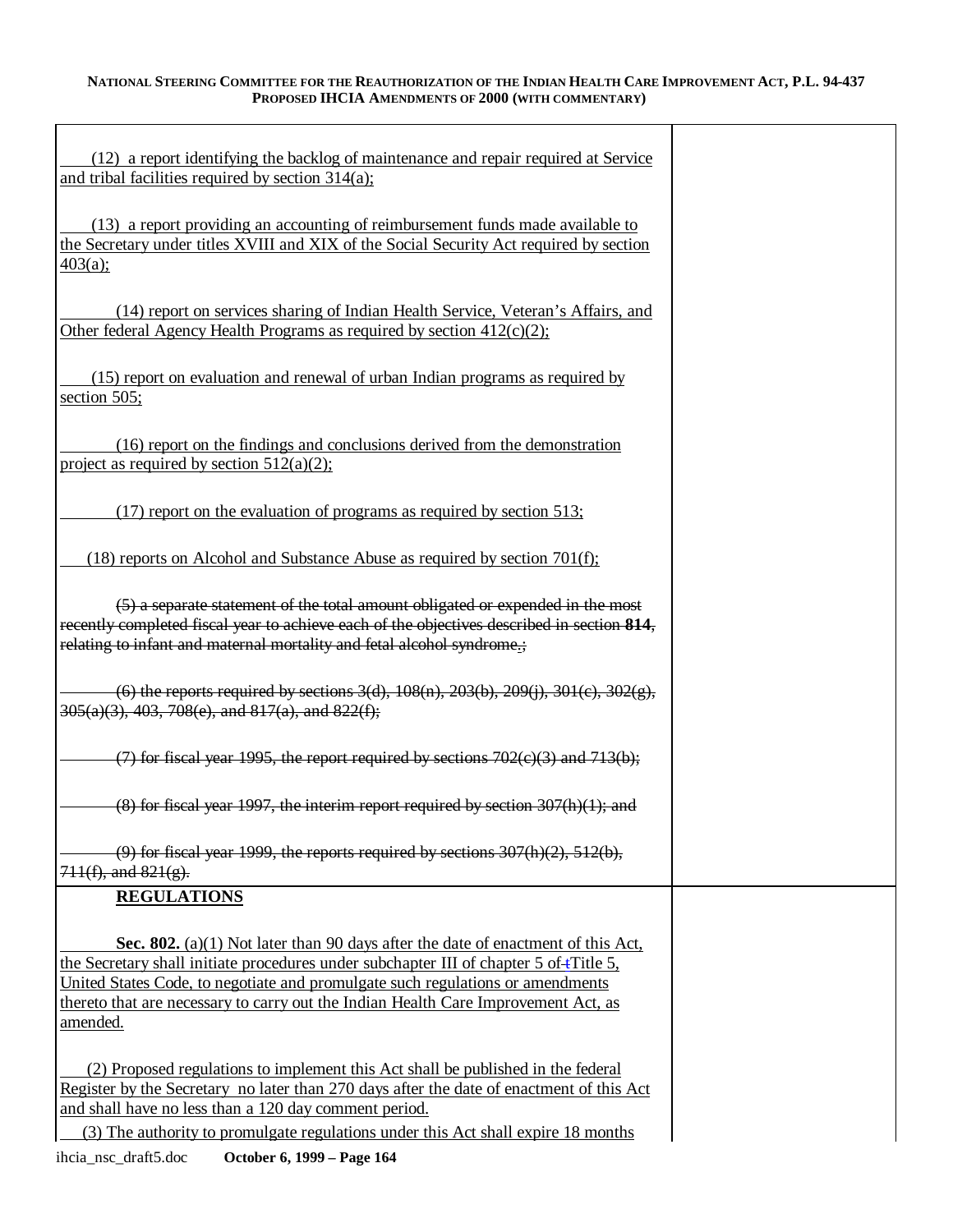from the date of enactment of this Act.

| (b) <b>COMMITTEE.</b> A negotiated rulemaking committee established pursuant to<br>section 565 of Title 5, United States Code, to carry out this section shall have as its<br>members only representatives of the federal government and representatives of Indian<br>Tribes, and tribal organizations, a majority of whom shall be nominated by and be                                                                                                                                                                                                                                                                                                                                                                         |                                                                          |
|---------------------------------------------------------------------------------------------------------------------------------------------------------------------------------------------------------------------------------------------------------------------------------------------------------------------------------------------------------------------------------------------------------------------------------------------------------------------------------------------------------------------------------------------------------------------------------------------------------------------------------------------------------------------------------------------------------------------------------|--------------------------------------------------------------------------|
| representatives of Indian Tribes, tribal organizations, and urban Indian organizations<br>from each service area.                                                                                                                                                                                                                                                                                                                                                                                                                                                                                                                                                                                                               |                                                                          |
| (c) ADAPTATION OF PROCEDURES.— The Secretary shall adapt the<br>negotiated rulemaking procedures to the unique context of self-governance and the<br>government-to-government relationship between the United States and Indian Tribes.<br>Prior to any revision of or amendment to rules or regulations promulgated pursuant to<br>this Act, the Secretary shall consult with Indian Tribes and appropriate national or<br>regional Indian organizations and shall publish any proposed revision or amendment in<br>the federal Register not less than sixty days prior to the effective date of such revision or<br>amendment in order to provide adequate notice to, and receive comments from, other<br>interested parties. |                                                                          |
| (d) The lack of promulgated regulations shall not limit the effect of this Act.                                                                                                                                                                                                                                                                                                                                                                                                                                                                                                                                                                                                                                                 |                                                                          |
| (e) The provisions of this Act shall supersede any conflicting provisions of law<br>(including any conflicting regulations) in effect on the day before the date of enactment<br>of the Indian Self-Determination Contract Reform Act of 1994, and the Secretary is<br>authorized to repeal any regulation inconsistent with the provisions of this Act.                                                                                                                                                                                                                                                                                                                                                                        |                                                                          |
| PLAN OF IMPLEMENTATION                                                                                                                                                                                                                                                                                                                                                                                                                                                                                                                                                                                                                                                                                                          |                                                                          |
|                                                                                                                                                                                                                                                                                                                                                                                                                                                                                                                                                                                                                                                                                                                                 |                                                                          |
| Sec. 803. Within two hundred and forty days after enactment of this Act, a plan<br>will be prepared by the Secretary in consultation with Indian Tribes, tribal<br>organizations, and urban Indian organizations, and will be submitted to the Congress.<br>The plan will explain the manner and schedule (including a schedule of appropriation<br>requests), by title and section, by which the Secretary will implement the provisions of<br>this Act.                                                                                                                                                                                                                                                                       |                                                                          |
|                                                                                                                                                                                                                                                                                                                                                                                                                                                                                                                                                                                                                                                                                                                                 | Section 804, Leases with Indian<br>Tribes, has been moved to Title<br>Ш. |
| <b>AVAILABILITY OF FUNDS</b>                                                                                                                                                                                                                                                                                                                                                                                                                                                                                                                                                                                                                                                                                                    |                                                                          |
|                                                                                                                                                                                                                                                                                                                                                                                                                                                                                                                                                                                                                                                                                                                                 |                                                                          |
| Sec. 804 805 The funds appropriated pursuant to this Act shall remain available<br>until expended.                                                                                                                                                                                                                                                                                                                                                                                                                                                                                                                                                                                                                              |                                                                          |
| LIMITATION ON USE OF FUNDS APPROPRIATED TO<br>THE INDIAN HEALTH SERVICE                                                                                                                                                                                                                                                                                                                                                                                                                                                                                                                                                                                                                                                         |                                                                          |
| Sec. 805 806. Any limitation on the use of funds contained in an Act providing<br>appropriations for the Department of Health and Human Services for a period with<br>respect to the performance of abortions shall apply for that period with respect to the<br>performance of abortions using funds contained in an Act providing appropriations for<br>the Indian Health Service.                                                                                                                                                                                                                                                                                                                                            |                                                                          |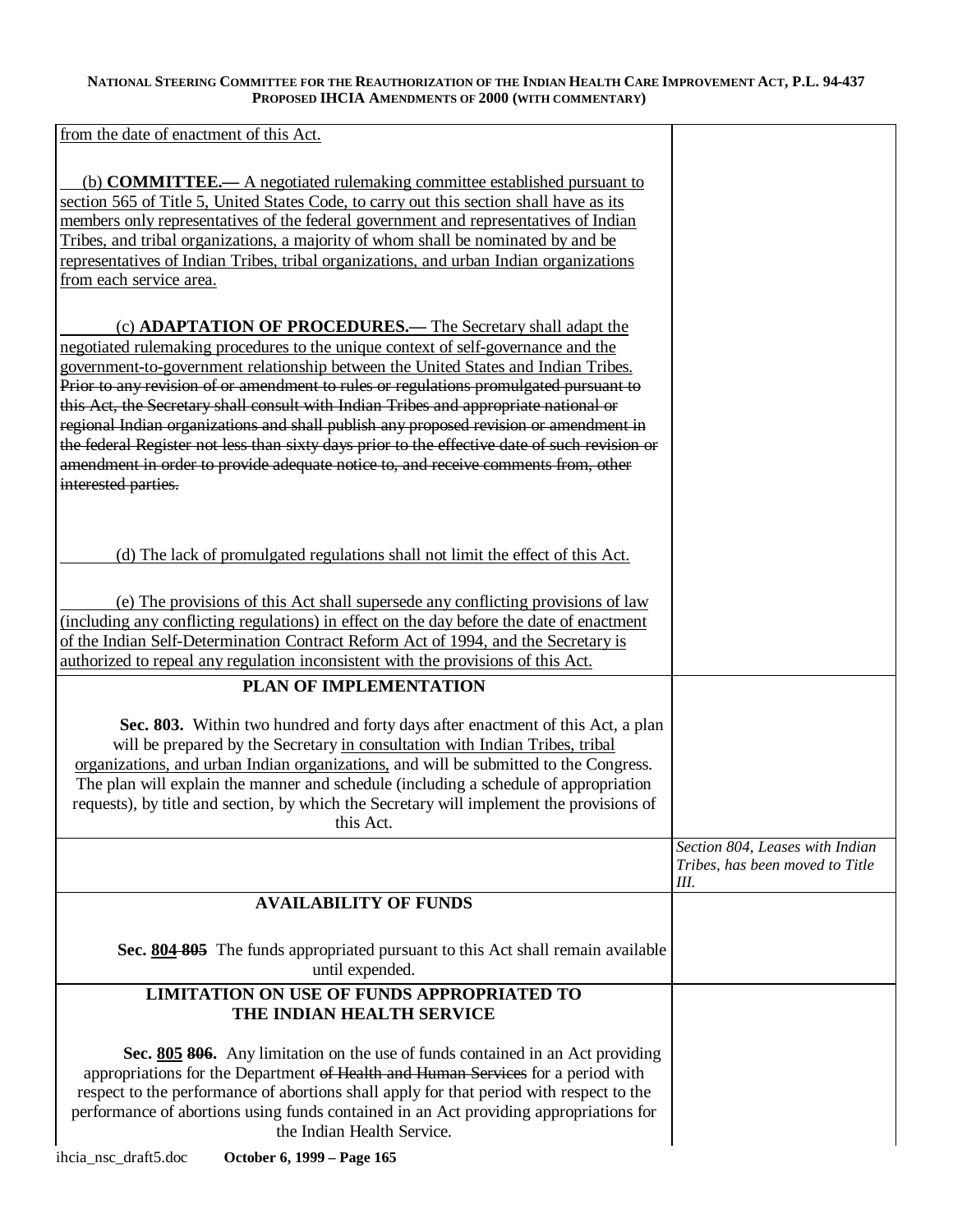|                                                                                                                                                                                                                                               | Section 807, Nuclear Resource<br>Development Health Hazards, has<br>been moved to Title II.               |
|-----------------------------------------------------------------------------------------------------------------------------------------------------------------------------------------------------------------------------------------------|-----------------------------------------------------------------------------------------------------------|
|                                                                                                                                                                                                                                               | Section 808, Arizona as a<br><b>Contract Health Service Delivery</b><br>Area, has been moved to Title II. |
| <b>ELIGIBILITY OF CALIFORNIA INDIANS</b>                                                                                                                                                                                                      |                                                                                                           |
| Sec. $806$ 809. (a)(1) In order to provide the Congress with sufficient data to<br>determine which Indians in the State of California should be eligible for health services                                                                  |                                                                                                           |
| provided by the Service, the Secrtary shall, by no later than the date that is 3 years after<br>the date of enactment of the Indian Health Care Amendments of 1988, prepare and                                                               |                                                                                                           |
| submit to the Congress a report which sets forth-                                                                                                                                                                                             |                                                                                                           |
| $(A)$ a determination by the Secretary of the number of Indians described in<br>subsection $(b)(2)$ , and the number of Indians described in $(b)(3)$ , who are not members<br>of an Indian Tribe recognized by the federal Government,       |                                                                                                           |
|                                                                                                                                                                                                                                               |                                                                                                           |
| (B) the geographic location of such Indians,                                                                                                                                                                                                  |                                                                                                           |
| (C) the Indian Tribes of which such Indians are members,                                                                                                                                                                                      |                                                                                                           |
| (D) an assessment of the current health status, and health care needs, of such<br>Indians, and                                                                                                                                                |                                                                                                           |
| (E) an assessment of the actual availability and accessibility of alternative<br>resources for the health care of such Indians that such Indians would have to rely on if<br>the Service did not provide for the health care of such Indians. |                                                                                                           |
| (2) The report required under paragraph (1) shall be prepared by the Secretary-                                                                                                                                                               |                                                                                                           |
| $(A)$ in consultation with the Secretary of the Interior, and                                                                                                                                                                                 |                                                                                                           |
| (B) with the assistance of the tribal health programs providing services to the<br>Indians described in paragraph $(2)$ or $(3)$ of subsection (b) who are not members of any<br>Indian Tribe recognized by the federal Government.           |                                                                                                           |
| $\overline{(b)}$ (1) Until such time as any subsequent law may otherwise provide, the<br>following California Indians shall be eligible for health services provided by the<br>Service;                                                       |                                                                                                           |
| (1) Any member of a federally-recognized Indian Tribe.                                                                                                                                                                                        |                                                                                                           |
| (2) Any descendant of an Indian who was residing in California on June 1,<br>1852, but only if such descendant-                                                                                                                               |                                                                                                           |
| $(A)$ is living in California,<br>$\overline{AB}$ is a member of the Indian community served by a local program of the<br>Service, and                                                                                                        |                                                                                                           |
| $\underline{(B)}$ $\overline{(C)}$ is regarded as an Indian by the community in which such descendant<br>lives.                                                                                                                               |                                                                                                           |
| ihcia_nsc_draft5.doc<br>October 6, 1999 - Page 166                                                                                                                                                                                            |                                                                                                           |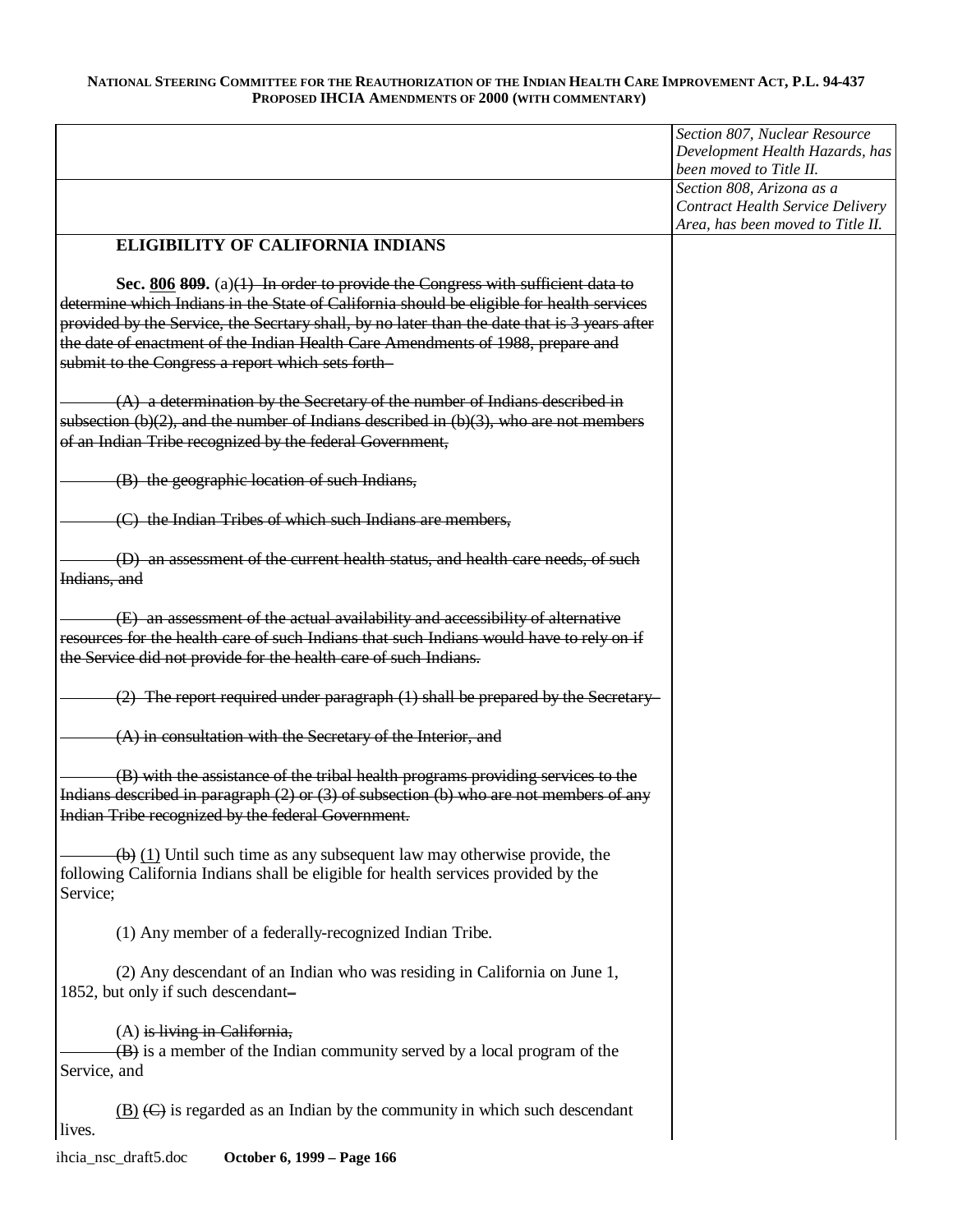| (3) Any Indian who holds trust interests in public domain, national forest, or<br>Indian reservation allotments in California.                                                                                                                                                                                                                                                                                                                                                                                                                                                                                                                                                                         |                                                                                                                                                                   |
|--------------------------------------------------------------------------------------------------------------------------------------------------------------------------------------------------------------------------------------------------------------------------------------------------------------------------------------------------------------------------------------------------------------------------------------------------------------------------------------------------------------------------------------------------------------------------------------------------------------------------------------------------------------------------------------------------------|-------------------------------------------------------------------------------------------------------------------------------------------------------------------|
| (4) Any Indian in California who is listed on the plans for distribution of the<br>assets of California rancherias and reservations under the Act of August 18, 1958 (72<br>Stat. 619), and any descendant of such an Indian.                                                                                                                                                                                                                                                                                                                                                                                                                                                                          |                                                                                                                                                                   |
| (b) $(e)$ Nothing in this section may be construed as expanding the eligibility of<br>California Indians for health services provided by the Service beyond the scope of<br>eligibility for such health services that applied on May 1, 1986.                                                                                                                                                                                                                                                                                                                                                                                                                                                          |                                                                                                                                                                   |
|                                                                                                                                                                                                                                                                                                                                                                                                                                                                                                                                                                                                                                                                                                        | Section 810, California as a<br><b>Contract Health Service Delivery</b><br>Area, has been moved to Title II<br>where the other contract health<br>provisions are. |
|                                                                                                                                                                                                                                                                                                                                                                                                                                                                                                                                                                                                                                                                                                        | Section 811, Contract Health<br>Facilities, has been moved to Title<br>II where the other contract health<br>provisions are.                                      |
|                                                                                                                                                                                                                                                                                                                                                                                                                                                                                                                                                                                                                                                                                                        | Section 812, National Health<br>Services Corps, has been moved<br>to Title I which has the other<br>provisions regarding health<br>professions.                   |
| <b>HEALTH SERVICES FOR INELIGIBLE PERSONS</b>                                                                                                                                                                                                                                                                                                                                                                                                                                                                                                                                                                                                                                                          |                                                                                                                                                                   |
| Sec. $807$ 813. (a)(1) Any individual who-                                                                                                                                                                                                                                                                                                                                                                                                                                                                                                                                                                                                                                                             |                                                                                                                                                                   |
| (A) has not attained 19 years of age,                                                                                                                                                                                                                                                                                                                                                                                                                                                                                                                                                                                                                                                                  |                                                                                                                                                                   |
| (B) is the natural or adopted child, step-child, foster-child, legal ward, or<br>orphan of an eligible Indian, and                                                                                                                                                                                                                                                                                                                                                                                                                                                                                                                                                                                     |                                                                                                                                                                   |
| (C) is not otherwise eligible for health services provided by the Service,                                                                                                                                                                                                                                                                                                                                                                                                                                                                                                                                                                                                                             |                                                                                                                                                                   |
| shall be eligible for all health services provided by the Service on the same basis and<br>subject to the same rules that apply to eligible Indians until such individual attains 19<br>years of age. The existing and potential health needs of all such individuals shall be<br>taken into consideration by the Service in determining the need for, or the allocation of,<br>the health resources of the service. If such an individual has been determined to be<br>legally incompetent prior to attaining 19 years of age, such individual shall remain<br>eligible for such services until one year after the date of a determination of competency.                                             |                                                                                                                                                                   |
| (2) Any spouse of an eligible Indian who is not an Indian, or who is of Indian<br>descent but not otherwise eligible for the health services provided by the Service, shall<br>be eligible for such health services if all such spouses or spouses who are married to<br>members of the Indian Tribe(s) being served are made eligible, as a class, by an<br>appropriate resolution of the governing body of the Indian Tribe or tribal organization<br>providing such services of the eligible Indian. The health needs of persons made<br>eligible under this paragraph shall not be taken into consideration by the Service in<br>determining the need for, or allocation of, its health resources. |                                                                                                                                                                   |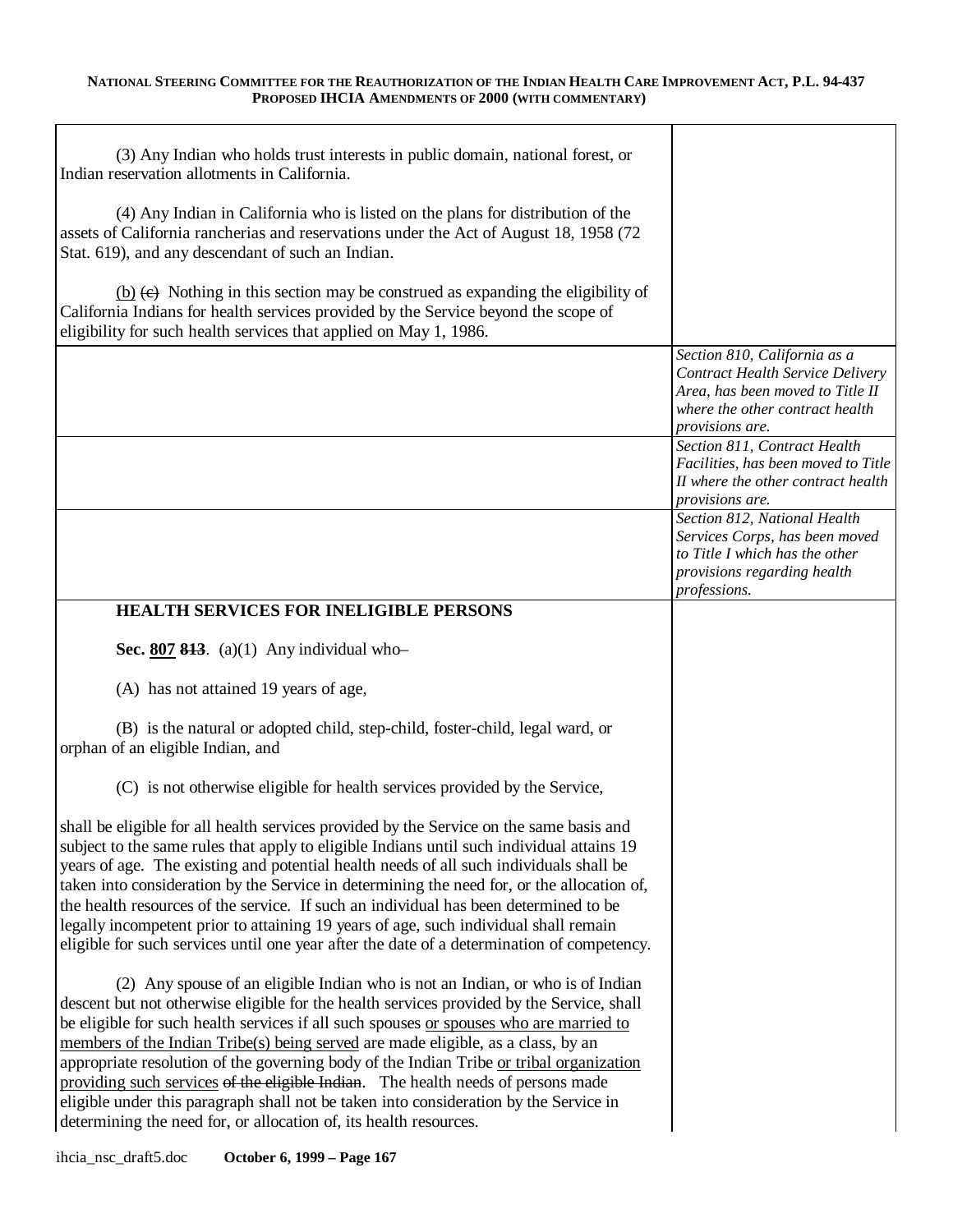| $(b)(1)(A)$ The Secretary is authorized to provide health services under this<br>subsection through health programs operated directly by the Service to individuals who<br>reside within the service area of a service unit and who are not eligible for such health<br>services under any other subsection of this section or under any other provision of law<br>$if-$                                                                                                                                                                                                                                                                                                                                                                                                                                                                                                                                                    |
|-----------------------------------------------------------------------------------------------------------------------------------------------------------------------------------------------------------------------------------------------------------------------------------------------------------------------------------------------------------------------------------------------------------------------------------------------------------------------------------------------------------------------------------------------------------------------------------------------------------------------------------------------------------------------------------------------------------------------------------------------------------------------------------------------------------------------------------------------------------------------------------------------------------------------------|
| (i) the Indian Tribe (or, in the case of a multi-tribal service area, all the Indian<br>Tribes) served by such service unit requests such provision of health services to such<br>individuals, and                                                                                                                                                                                                                                                                                                                                                                                                                                                                                                                                                                                                                                                                                                                          |
| (ii) the Secretary and the Indian Tribe or Tribes have jointly determined that-                                                                                                                                                                                                                                                                                                                                                                                                                                                                                                                                                                                                                                                                                                                                                                                                                                             |
| (I) the provision of such health services will not result in a denial or diminution<br>of health services to eligible Indians, and                                                                                                                                                                                                                                                                                                                                                                                                                                                                                                                                                                                                                                                                                                                                                                                          |
| (II) there is no reasonable alternative health program, within or without the<br>service area of such service unit, available to meet the health needs of such individuals.                                                                                                                                                                                                                                                                                                                                                                                                                                                                                                                                                                                                                                                                                                                                                 |
| (B) In the case of health programs operated under a contract entered into under<br>the Indian Self-Determination and Education Assistance Act, the governing body of the<br>Indian Tribe or tribal organization providing health services under such contract is<br>authorized to determine whether health services should be provided under such funding<br>agreement contract to individuals who are not eligible for such health services under any<br>other subsection in this section or under any other provision of law. In making such<br>determinations, the governing body of the Indian Tribe or tribal organization shall take<br>into account the considerations described in subparagraph (A)(ii).                                                                                                                                                                                                            |
| $(2)(aA)$ Persons receiving health services provided by the Service by reason of<br>this subsection shall be liable for payment of such health services under a schedule of<br>charges prescribed by the Secretary which, in the judgment of the Secretary, results in<br>reimbursement in an amount not less than the actual cost of providing the health<br>services. Notwithstanding section $1880(c)$ of the Social Security Act, section $402(a)$ of<br>this Act, or any other provision of law, amounts collected under this subsection,<br>including medicare or medicaid reimbursements under Titles XVIII and XIX of the<br>Social Security Act, shall be credited to the account of the program providing the<br>service and shall be used solely for the provision of health services within that program.<br>Amounts collected under this subsection shall be available for expenditure within such<br>program. |
| (B) Health services may be provided by the Secretary through the Service<br>under this subsection to an indigent person who would not be eligible for such health<br>services but for the provisions of paragraph (1) only if an agreement has been entered<br>into with a State or local government under which the State or local government agrees<br>to reimburse the Service for the expenses incurred by the Service in providing such<br>health services to such indigent person.                                                                                                                                                                                                                                                                                                                                                                                                                                    |
| $(3)(A)$ In the case of a service area which serves only one Indian Tribe, the<br>authority of the Secretary to provide health services under paragraph (1)(A) shall                                                                                                                                                                                                                                                                                                                                                                                                                                                                                                                                                                                                                                                                                                                                                        |

terminate at the end of the fiscal year succeeding the fiscal year in which the governing body of the Indian Tribe revokes its concurrence to the provision of such health

services.<br>ihcia\_nsc\_draft5.doc October 6, 1999 – Page 168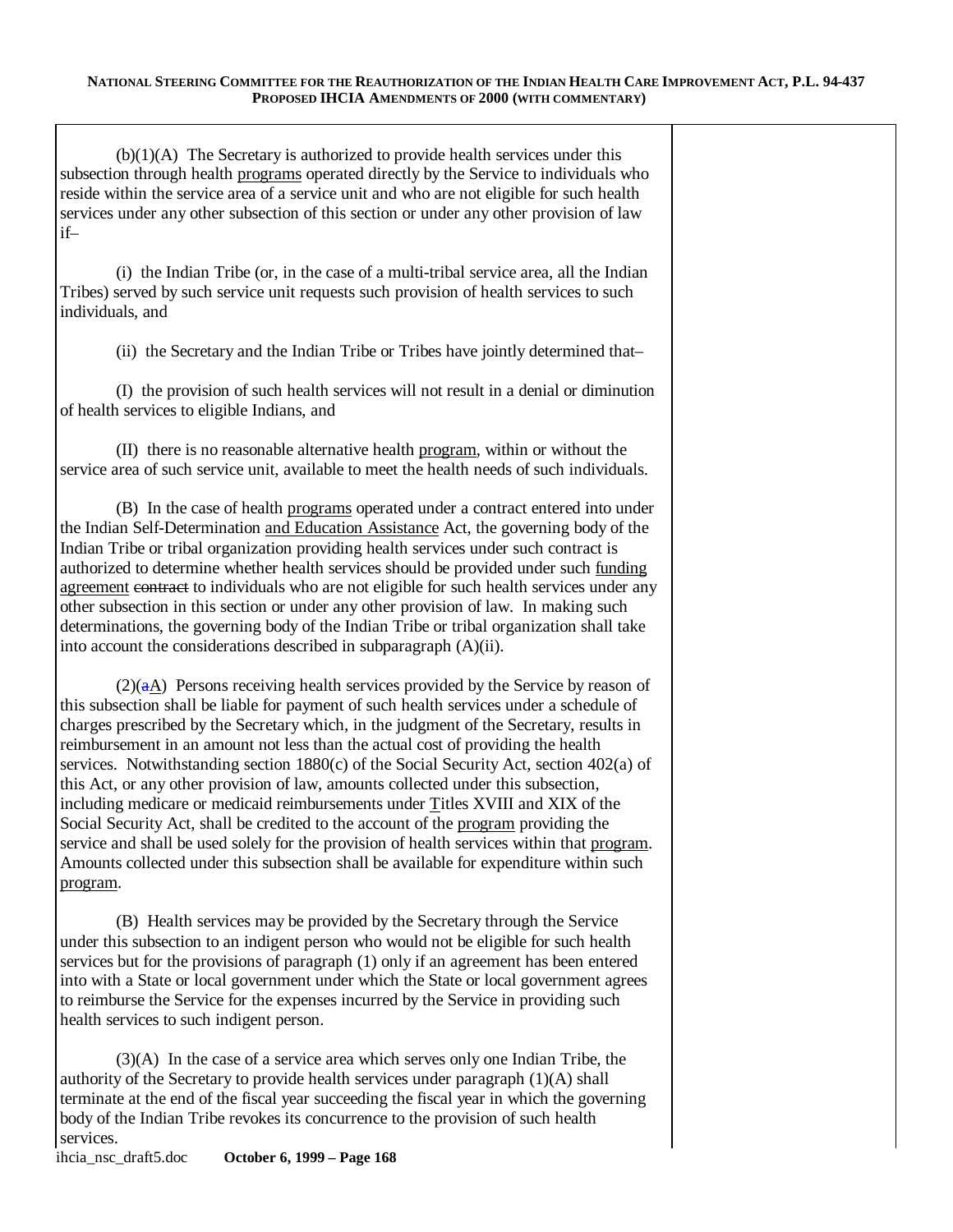| (B) In the case of a multi-tribal service area, the authority of the Secretary to<br>provide health services under paragraph $(1)(A)$ shall terminate at the end of the fiscal<br>year succeeding the fiscal year in which at least 51 percent of the number of Indian<br>Tribes in the service area revoke their concurrence to the provisions of such health<br>services.                                                                                                                                                                                                                                                                                                                                                                                                                                                                                                                                                                                            |                                                                                                                               |
|------------------------------------------------------------------------------------------------------------------------------------------------------------------------------------------------------------------------------------------------------------------------------------------------------------------------------------------------------------------------------------------------------------------------------------------------------------------------------------------------------------------------------------------------------------------------------------------------------------------------------------------------------------------------------------------------------------------------------------------------------------------------------------------------------------------------------------------------------------------------------------------------------------------------------------------------------------------------|-------------------------------------------------------------------------------------------------------------------------------|
| (c) The Service may provide health services under this subsection to<br>individuals who are not eligible for health services provided by the Service under any<br>other subsection of this section or under any other provision of law in order to-                                                                                                                                                                                                                                                                                                                                                                                                                                                                                                                                                                                                                                                                                                                    |                                                                                                                               |
| (1) achieve stability in a medical emergency,                                                                                                                                                                                                                                                                                                                                                                                                                                                                                                                                                                                                                                                                                                                                                                                                                                                                                                                          |                                                                                                                               |
| (2) prevent the spread of a communicable disease or otherwise deal with a<br>public health hazard,                                                                                                                                                                                                                                                                                                                                                                                                                                                                                                                                                                                                                                                                                                                                                                                                                                                                     |                                                                                                                               |
| (3) provide care to non-Indian women pregnant with an eligible Indian's child<br>for the duration of the pregnancy through post partum, or                                                                                                                                                                                                                                                                                                                                                                                                                                                                                                                                                                                                                                                                                                                                                                                                                             |                                                                                                                               |
| (4) provide care to immediate family members of an eligible person if such care<br>is directly related to the treatment of the eligible person.                                                                                                                                                                                                                                                                                                                                                                                                                                                                                                                                                                                                                                                                                                                                                                                                                        |                                                                                                                               |
| (d) Hospital privileges in health facilities operated and maintained by the<br>Service or operated under a contract entered into under the Indian Self-Determination<br>and Education Assistance Act may be extended to non-Service health care practitioners<br>who provide services to persons described in subsection (a) or (b). Such non-Service<br>health care practitioners may be regarded as employees of the federal Government for<br>purposes of section 1346(b) and chapter 171 of Title 28, United States Code (relating to<br>federal tort claims) only with respect to acts or omissions which occur in the course of<br>providing services to eligible persons as a part of the conditions under which such<br>hospital privileges are extended.<br>(e) For purposes of this section, the term "eligible Indian" means any Indian<br>who is eligible for health services provided by the Service without regard to the<br>provisions of this section. |                                                                                                                               |
| INFANT AND MATERNAL MORTALITY; FETAL ALCOHOL SYNDROME<br>Sec. 814. By no later than January 1, 1990, the Secretary shall develop and begin<br>implementation of a plan to achieve the following objectives by January 1, 1994:                                                                                                                                                                                                                                                                                                                                                                                                                                                                                                                                                                                                                                                                                                                                         | Section 814, has been deleted<br>because Section 3 establishes a<br>better benchmark and the<br>planning requirements are now |
| (1) reduction of the rate of Indian infant mortality in each area office of the Service to<br>the lower of                                                                                                                                                                                                                                                                                                                                                                                                                                                                                                                                                                                                                                                                                                                                                                                                                                                             | required by the amended Section<br>701.                                                                                       |
| (A) twelve deaths per one thousand live births, or                                                                                                                                                                                                                                                                                                                                                                                                                                                                                                                                                                                                                                                                                                                                                                                                                                                                                                                     |                                                                                                                               |
| (B) the rate of infant mortality applicable to the United States population as a whole;                                                                                                                                                                                                                                                                                                                                                                                                                                                                                                                                                                                                                                                                                                                                                                                                                                                                                |                                                                                                                               |
| (2) reduction of the rate of maternal mortality in each area office of the Service to the<br>lower of                                                                                                                                                                                                                                                                                                                                                                                                                                                                                                                                                                                                                                                                                                                                                                                                                                                                  |                                                                                                                               |
| $(A)$ five deaths per one hundred thousand live births, or                                                                                                                                                                                                                                                                                                                                                                                                                                                                                                                                                                                                                                                                                                                                                                                                                                                                                                             |                                                                                                                               |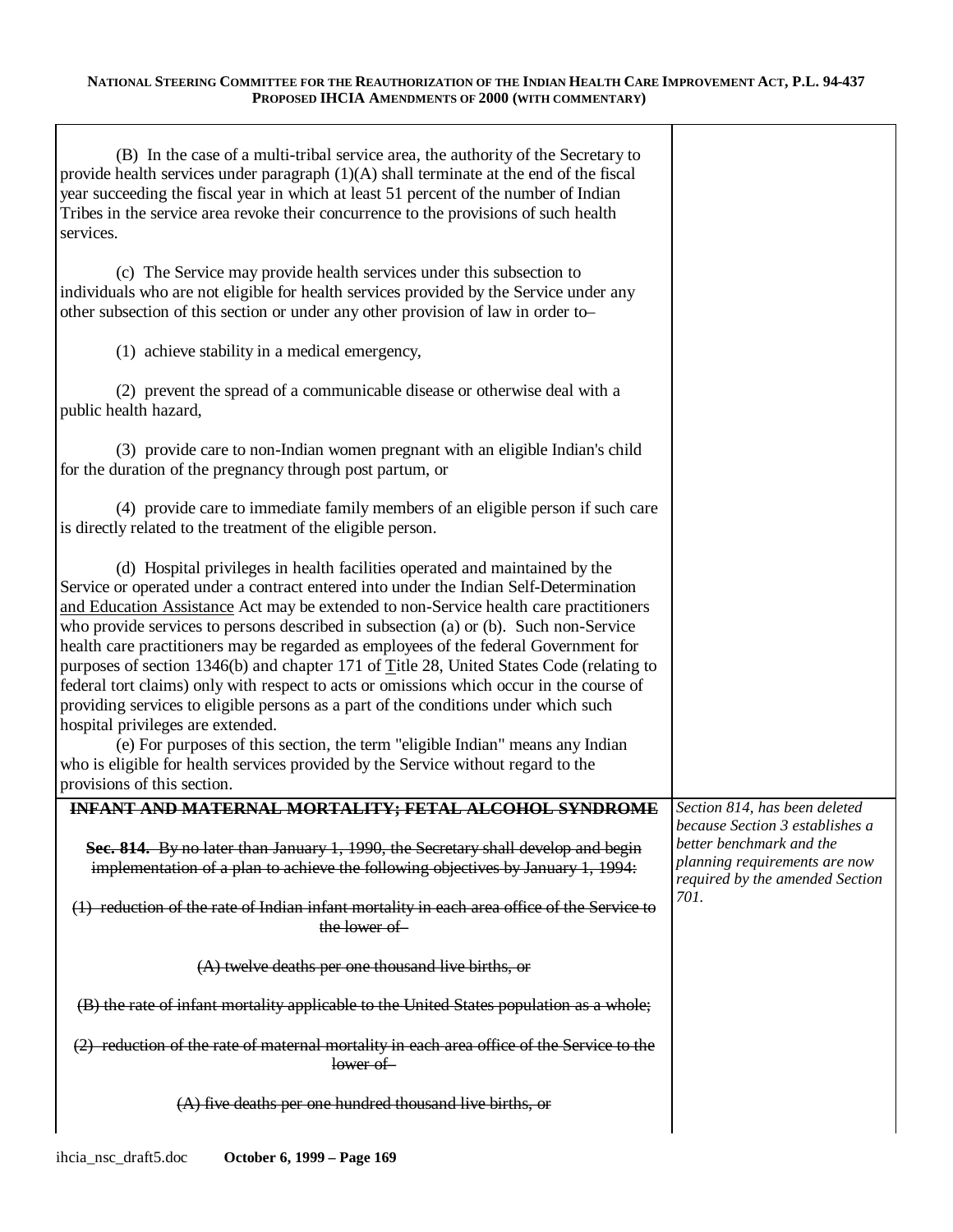| (B) the rate of maternal mortality applicable to the United States population as a whole;   |                                                                        |
|---------------------------------------------------------------------------------------------|------------------------------------------------------------------------|
| and                                                                                         |                                                                        |
|                                                                                             |                                                                        |
| (3) reduction of the rate of fetal alcohol syndrome among Indians served by, or on          |                                                                        |
| behalf of, the Service to one per one thousand live births.                                 |                                                                        |
|                                                                                             | Section 815, Contract Health                                           |
|                                                                                             | Services for the Trenton Service                                       |
|                                                                                             | Area, has been moved to Title II                                       |
|                                                                                             | where the other contract health                                        |
|                                                                                             | provisions are found.                                                  |
|                                                                                             | Section 816, Indian Health                                             |
|                                                                                             | Service and Department of<br>Veteran's Affairs Health Facilities       |
|                                                                                             | and Services Sharing, has been                                         |
|                                                                                             | moved to Title IV with other                                           |
|                                                                                             | financing provisions.                                                  |
| <b>REALLOCATION OF BASE RESOURCES.</b>                                                      |                                                                        |
|                                                                                             |                                                                        |
| Sec. 808 817. (a) Notwithstanding any other provision of law, any allocation of             |                                                                        |
| Service funds for a fiscal year that reduces by 5 percent or more from the previous fiscal  |                                                                        |
| year the funding for any recurring program, project, or activity of a service unit may be   |                                                                        |
| implemented only after the Secretary has submitted to the President, for inclusion in the   |                                                                        |
| report required to be transmitted to the Congress under section 801, a report on the        |                                                                        |
| proposed change in allocation of funding, including the reasons for the change and its      |                                                                        |
| likely effects.                                                                             |                                                                        |
|                                                                                             |                                                                        |
|                                                                                             |                                                                        |
| (b) Subsection (a) shall not apply if the total amount appropriated to the Service          |                                                                        |
| for a fiscal year is less than the amount appropriated to the Service for previous fiscal   |                                                                        |
| year.                                                                                       |                                                                        |
|                                                                                             | Section 818, Demonstration<br>Projects for tribal Management of        |
|                                                                                             | Health Care Services, has been                                         |
|                                                                                             | moved to Title III with other                                          |
|                                                                                             | facility provisions.                                                   |
|                                                                                             | Section 819, Child Sexual Abuse                                        |
|                                                                                             | Treatment Programs, has been                                           |
|                                                                                             | moved to Title VII where other                                         |
|                                                                                             | behavioral health provisions are                                       |
|                                                                                             | found.                                                                 |
|                                                                                             | Section 820, tribal Leasing, has<br>been moved to Title III with other |
|                                                                                             | facilities provisions.                                                 |
| <b>HOME-AND COMMUNITY-BASED CARE DEMONSTRATION PROJECT</b>                                  | Home and community based care                                          |
|                                                                                             | has been added in Section 201                                          |
| Sec. 821. (a) The Secretary, acting through the Service, is authorized to enter             | and no longer needs a separate                                         |
| into contracts with, or make grants to, Indian Tribes or tribal organizations providing     | section.                                                               |
| health care services pursuant to a contract entered into under the Indian Self-             |                                                                        |
| Determination Act, to establish demonstration projects for the delivery of home-and         |                                                                        |
| community based services to functionally disabled Indians.                                  |                                                                        |
|                                                                                             |                                                                        |
|                                                                                             |                                                                        |
| (1) Funds provided for a demonstration project under this section shall be used<br>$\Theta$ |                                                                        |
| only for the delivery of home and community based services (including transportation        |                                                                        |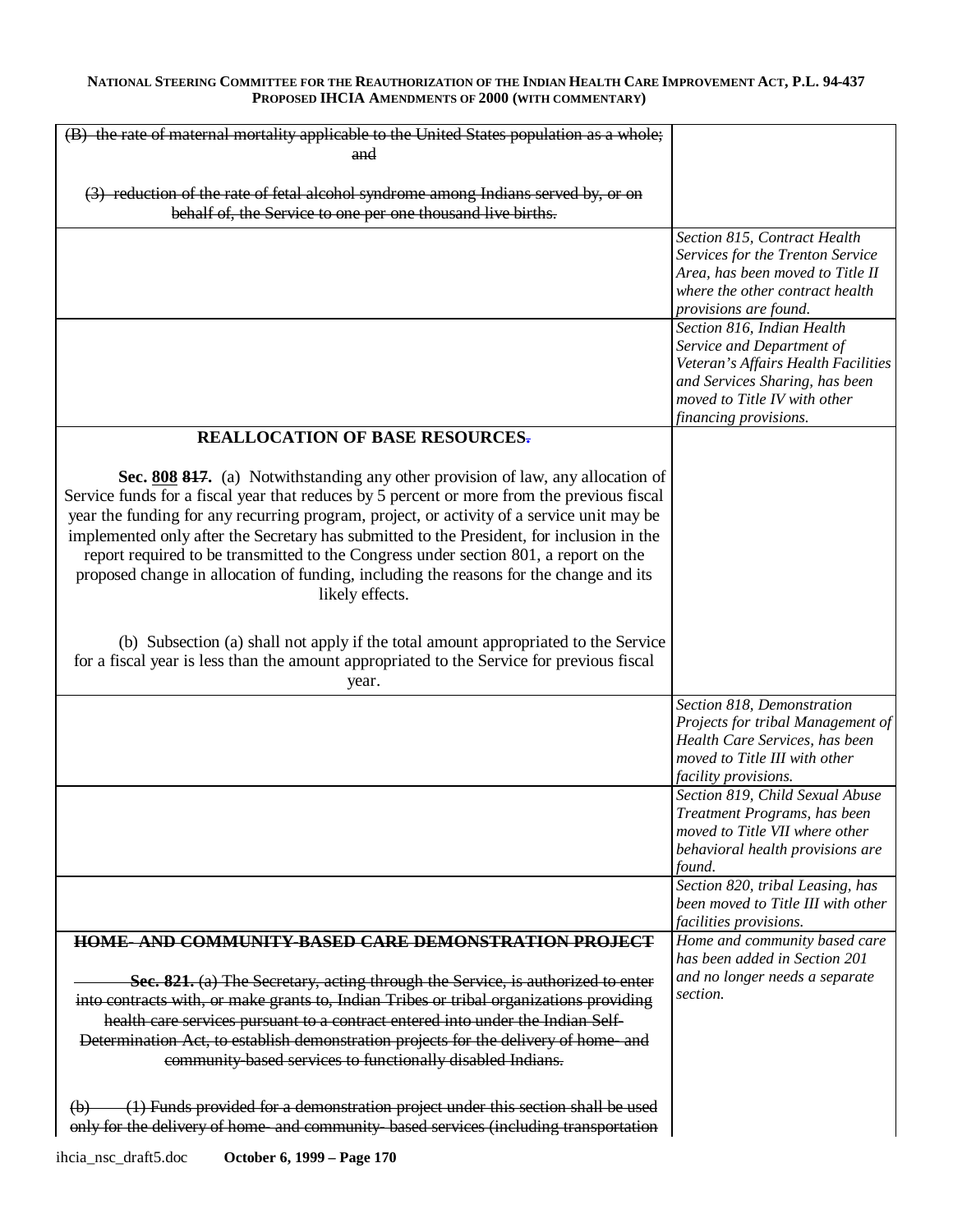| services) to functionally disabled Indians.                                                                                                                                                                                                                                                                                                                                                                                                                                                                                                                                                          |  |
|------------------------------------------------------------------------------------------------------------------------------------------------------------------------------------------------------------------------------------------------------------------------------------------------------------------------------------------------------------------------------------------------------------------------------------------------------------------------------------------------------------------------------------------------------------------------------------------------------|--|
| (2) Such funds may not be used-                                                                                                                                                                                                                                                                                                                                                                                                                                                                                                                                                                      |  |
| (A) to make cash payments to functionally disabled Indians;                                                                                                                                                                                                                                                                                                                                                                                                                                                                                                                                          |  |
| (B) to provide room and board for functionally disabled Indians;                                                                                                                                                                                                                                                                                                                                                                                                                                                                                                                                     |  |
| (C)for the construction or renovation of facilities or the purchase of medical<br>equipment; or                                                                                                                                                                                                                                                                                                                                                                                                                                                                                                      |  |
| (D) for the provision of nursing facility services.                                                                                                                                                                                                                                                                                                                                                                                                                                                                                                                                                  |  |
| (c) Not later than 180 days after the date of the enactment of this section, the<br>Secretary, after consultation with Indian Tribes and tribal organizations, shall develop<br>and issue criteria for the approval of applications submitted under this section. Such<br>criteria shall ensure that demonstration projects established under this section promote<br>the development of the capacity of Tribes and tribal organizations to deliver, or arrange<br>for the delivery of, high quality, culturally appropriate home- and community based<br>services to functionally disabled Indians; |  |
| (d)The Secretary shall provide such technical and other assistance as may be<br>necessary to enable applicants to comply with the provisions of this section.                                                                                                                                                                                                                                                                                                                                                                                                                                        |  |
| (e)At the discretion of the Tribe or tribal organization, services provided under a<br>demonstration project established under this section may be provided (on a cost basis) to<br>persons otherwise ineligible for the health care benefits of the Service.                                                                                                                                                                                                                                                                                                                                        |  |
| (f)The Secretary shall establish not more than 24 demonstration projects under<br>this section. The Secretary may not establish a greater number of demonstration projects<br>under this section in one service area than in any other service area until there is an<br>equal number of such demonstration projects established with respect to all service areas<br>from which the Secretary receives applications during the application period (as<br>determined by the Secretary) which meet the criteria issued pursuant to subsection (e).                                                    |  |
| $(g)$ The Secretary shall submit to the President, for inclusion in the report which<br>is required to be submitted under section 801 for fiscal year 1999, a report on the<br>findings and conclusions derived from the demonstration projects conducted under this<br>section, together with legislative recommendations.                                                                                                                                                                                                                                                                          |  |
| (h)For the purposes of this section, the following definitions shall apply:                                                                                                                                                                                                                                                                                                                                                                                                                                                                                                                          |  |
| (1) The term "home-and community-based services" means one or more of the<br>following:                                                                                                                                                                                                                                                                                                                                                                                                                                                                                                              |  |
| (A)Homemaker/home health aide services.                                                                                                                                                                                                                                                                                                                                                                                                                                                                                                                                                              |  |

ihcia\_nsc\_draft5.doc **October 6, 1999 – Page 171**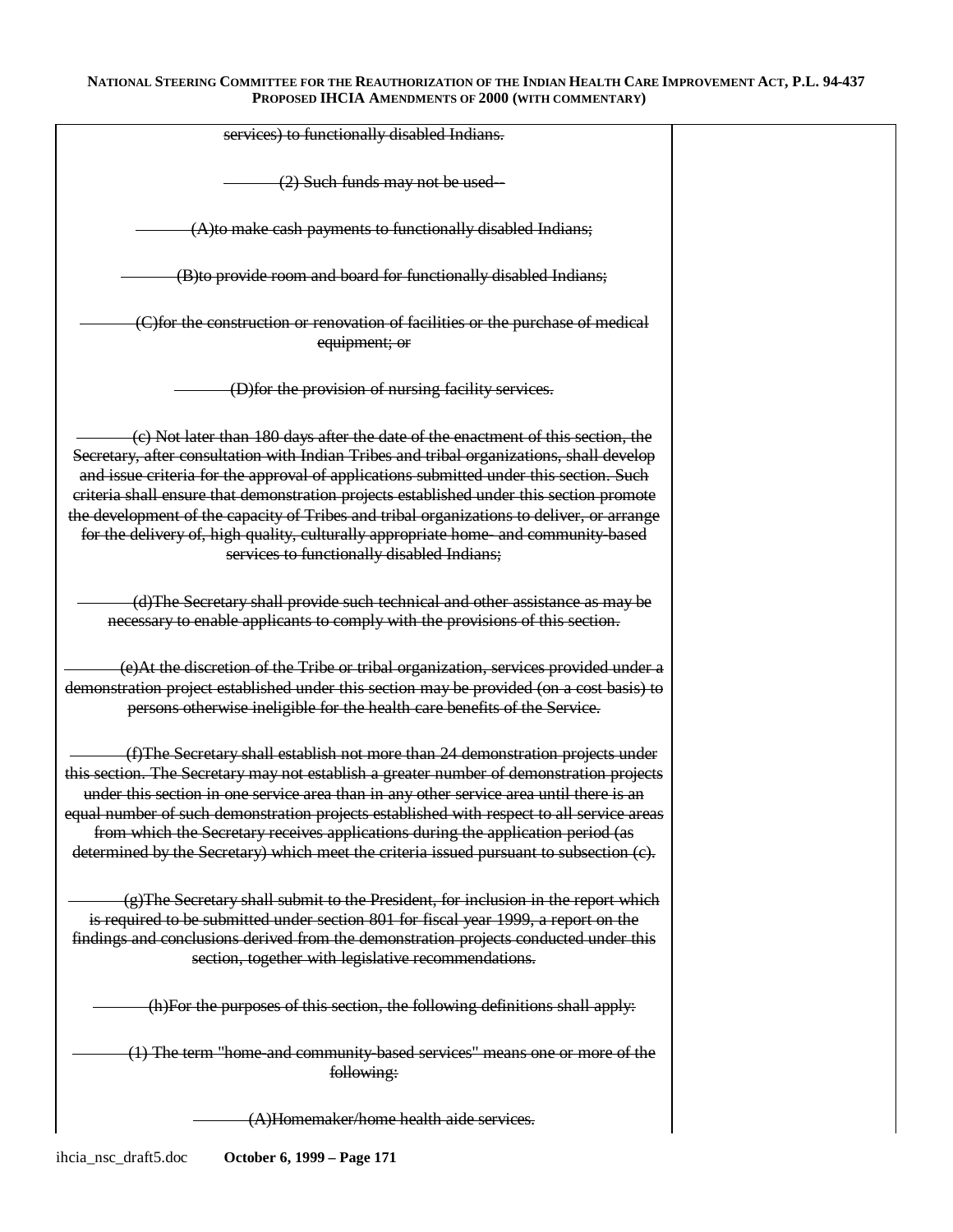| (B)Chore services.                                                                                                                                                                                                                                                                                                                                             |                                                                                       |
|----------------------------------------------------------------------------------------------------------------------------------------------------------------------------------------------------------------------------------------------------------------------------------------------------------------------------------------------------------------|---------------------------------------------------------------------------------------|
| (C)Personal care services.                                                                                                                                                                                                                                                                                                                                     |                                                                                       |
| (D)Nursing care services provided outside of a nursing facility by, or under the<br>supervision of, a registered nurse.                                                                                                                                                                                                                                        |                                                                                       |
| (E)Respite care.                                                                                                                                                                                                                                                                                                                                               |                                                                                       |
| (F) Training for family members in managing a functionally disabled individual.                                                                                                                                                                                                                                                                                |                                                                                       |
| (G) Adult day care.                                                                                                                                                                                                                                                                                                                                            |                                                                                       |
| (H) Such other home and community based services as the Secretary may<br>approve.                                                                                                                                                                                                                                                                              |                                                                                       |
| (2) The term "functionally disabled" means an individual who is determined to<br>require home and community based services based on an assessment that uses criteria<br>(including, at the discretion of the Tribe or tribal organization, activities of daily living)<br>developed by the Tribe or tribal organization.                                       |                                                                                       |
| (i) There are authorized to be appropriated for each of the fiscal 1996 through 2000<br>such sums as may be necessary to carry out this section. Such sums shall remain<br>available until expended.                                                                                                                                                           |                                                                                       |
|                                                                                                                                                                                                                                                                                                                                                                | Section 822, Shared Services<br>Demonstration Project, has been<br>moved to Title II. |
| <b>RESULTS OF DEMONSTRATION PROJECTS</b>                                                                                                                                                                                                                                                                                                                       |                                                                                       |
| Sec. 809 823. The Secretary shall provide for the dissemination to Indian Tribes of the<br>findings and results of demonstration projects conducted under this Act.                                                                                                                                                                                            |                                                                                       |
|                                                                                                                                                                                                                                                                                                                                                                | Section 824, Priority for Indian<br>Reservations, has been moved to<br>Title III.     |
| <b>REFERENCES</b>                                                                                                                                                                                                                                                                                                                                              | This section was a free-standing<br>provision enacted originally in                   |
| Sec. 810 3. Except as otherwise specifically provided, whenever in this Act an<br>amendment or repeal is expressed in terms of an amendment to, or a repeal of, a section<br>or other provision, the reference shall be considered to be made to a section or other<br>provision of the Indian Health Care Improvement Act, 25 U.S.C. § 1601, et seq.          | P.L. 100-713.                                                                         |
| PROVISION OF SERVICES IN MONTANA                                                                                                                                                                                                                                                                                                                               | This section was a free-standing<br>provision enacted originally in                   |
| Sec. 811 712. (a) The Secretary of Health and Human Services, acting through<br>the Indian Health Service, shall provide services and benefits for Indians in Montana in<br>a manner consistent with the decision of the United States Court of Appeals for the<br>Ninth Circuit in <i>McNabb</i> for <i>McNabb v. Bowen</i> , 829 F.2d 787 ( $9th$ Cr. 1987). | P.L. 100-713.                                                                         |
|                                                                                                                                                                                                                                                                                                                                                                |                                                                                       |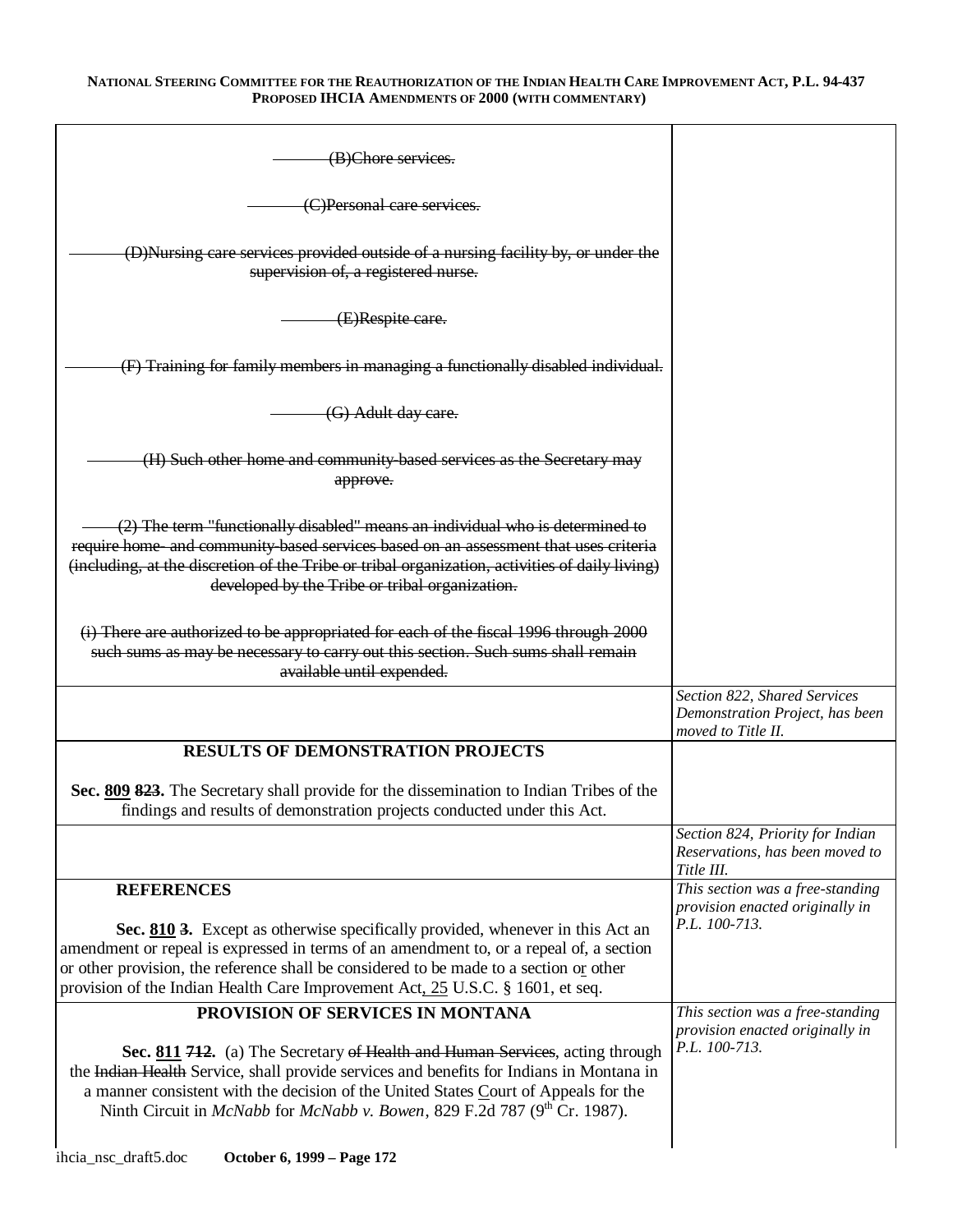| (b) The provisions of subsection (a) shall not be construed to be an expression<br>of the sense of the Congress on the application of the decision described in subsection<br>(a) with respect to the provision of services or benefits for Indians living in any State<br>other than Montana.                                                                                                                                                                                                                                                                                                                                                                                                                                                                                      |                                                                                      |
|-------------------------------------------------------------------------------------------------------------------------------------------------------------------------------------------------------------------------------------------------------------------------------------------------------------------------------------------------------------------------------------------------------------------------------------------------------------------------------------------------------------------------------------------------------------------------------------------------------------------------------------------------------------------------------------------------------------------------------------------------------------------------------------|--------------------------------------------------------------------------------------|
| <b>[ELIGIBILITY MORATORIUM AND STUDY]</b><br>Sec. 812 719. During the period of the moratorium imposed by Public Law 100-<br>446 on implementation of the final rule published in the federal Register on September<br>16, 1987, by the Health Resources and Services Administration of the Public Health<br>Service, relating to eligibility for the health care services of the Indian Health Service,<br>the Indian Health Service shall provide services pursuant to the criteria for eligibility for<br>such services that were in effect on September 15, 1987, subject to the provisions of<br>section 806 and 807 709 of the Indian Health Care Improvement Act, as amended by<br>this Act until such time as new criteria governing eligibility for services are developed | This section was a free-standing<br>provision enacted originally in<br>P.L. 100-713. |
| in accordance with Section 802 of this Act.<br>(b) The Secretary of Health and Human Services, acting through the Indian<br>Health Service, shall, by contract or any other means, conduct a study to determine the<br>impacet of the final rule described in subsection (a) and of any other proposed rules<br>which would change the eligibility criteria for medical services provided by the Indian<br>Health Service.                                                                                                                                                                                                                                                                                                                                                          |                                                                                      |
| (c) The study conducted under subsection (b) shall include                                                                                                                                                                                                                                                                                                                                                                                                                                                                                                                                                                                                                                                                                                                          |                                                                                      |
| (1) full participation and consultation with Indian and Alaskan Native tribal<br>governments and representatives of urban Indian health care programs;                                                                                                                                                                                                                                                                                                                                                                                                                                                                                                                                                                                                                              |                                                                                      |
| (2) statistics for each of the service areas of the Indian Health Service on the<br>number of Indians who are currently eligible for the services of the Indian Health<br>Service;                                                                                                                                                                                                                                                                                                                                                                                                                                                                                                                                                                                                  |                                                                                      |
| (3) statistics for each of the service areas of the Indian Health Service on the<br>number of Indians who would be eligible for such services if the final rule described in<br>subsection (a), or any alternative rule changing eligibility, were implemented;                                                                                                                                                                                                                                                                                                                                                                                                                                                                                                                     |                                                                                      |
| (4) consideration of the financial impact of such final rule or any other proposed<br>rule on the contract health care budget and on the clinical services budget of the Indian<br><b>Health Service:</b>                                                                                                                                                                                                                                                                                                                                                                                                                                                                                                                                                                           |                                                                                      |
| (5) consideration of the health status, cultural, social, and economic impact on<br>Indian reservations and urban Indian populations of such final rule or any other rule<br>changing the eligibility criteria;                                                                                                                                                                                                                                                                                                                                                                                                                                                                                                                                                                     |                                                                                      |
| (6) consideration of the alternatives, if any, that would be available to those<br>Indians who would not be eligible for such services by reason of any such final rule; and                                                                                                                                                                                                                                                                                                                                                                                                                                                                                                                                                                                                        |                                                                                      |
| (7) consideration of the program changes that the Indian Health Service would<br>be required to make if the eligibility requirements for such services that were in effect                                                                                                                                                                                                                                                                                                                                                                                                                                                                                                                                                                                                          |                                                                                      |
| October 6, 1999 - Page 173<br>ihcia_nsc_draft5.doc                                                                                                                                                                                                                                                                                                                                                                                                                                                                                                                                                                                                                                                                                                                                  |                                                                                      |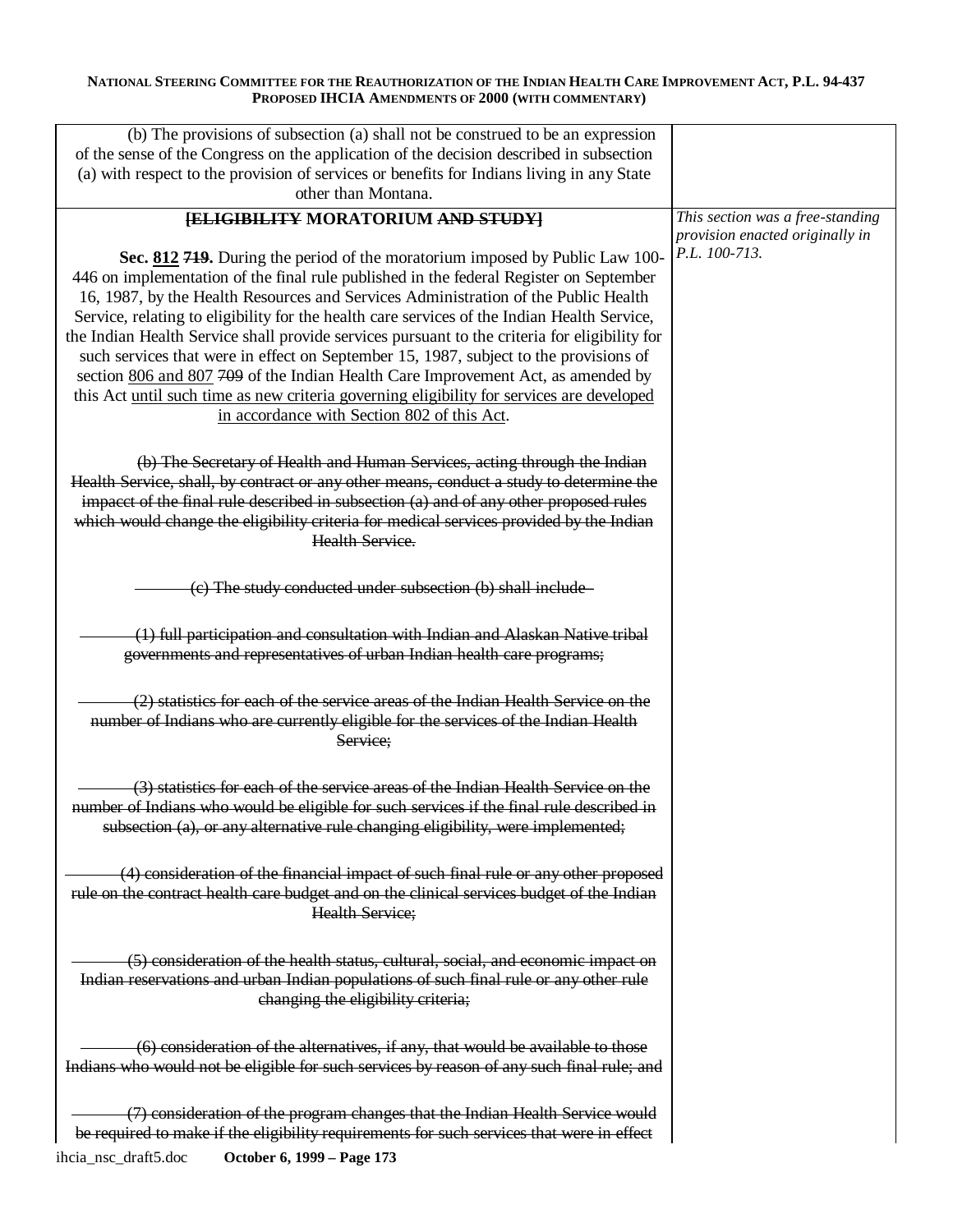| on September 15, 1987, were modified.                                                                                                                                                                                                                                                                                                                                                                                                                                                                                                                                                                                                                                                       |                                                                                                                                                                                                                                                                                                                                                                                                   |
|---------------------------------------------------------------------------------------------------------------------------------------------------------------------------------------------------------------------------------------------------------------------------------------------------------------------------------------------------------------------------------------------------------------------------------------------------------------------------------------------------------------------------------------------------------------------------------------------------------------------------------------------------------------------------------------------|---------------------------------------------------------------------------------------------------------------------------------------------------------------------------------------------------------------------------------------------------------------------------------------------------------------------------------------------------------------------------------------------------|
| (d) The Secretary of Health and Human Services shall submit to the Congress a<br>report on the study required under subsection (b).                                                                                                                                                                                                                                                                                                                                                                                                                                                                                                                                                         |                                                                                                                                                                                                                                                                                                                                                                                                   |
| (e) Before submitting to Congress the report on the study required under<br>subsection (b), the Secretary of Health and Human Services shall provide Indian Tribes,<br>Alaska Native villages and urban Indian health care programs an opportunity to<br>comment on the report and shall incorporate the comments of such Indian groups into<br>the report.                                                                                                                                                                                                                                                                                                                                 |                                                                                                                                                                                                                                                                                                                                                                                                   |
| (f) There are hereby authorized to be appropriated such sums as are necessary to<br>carry out the provisions of this section.                                                                                                                                                                                                                                                                                                                                                                                                                                                                                                                                                               |                                                                                                                                                                                                                                                                                                                                                                                                   |
| <b>TRIBAL EMPLOYMENT</b>                                                                                                                                                                                                                                                                                                                                                                                                                                                                                                                                                                                                                                                                    |                                                                                                                                                                                                                                                                                                                                                                                                   |
| Sec. 813. For purposes of section 2(2), Act of July 5, 1935, as amended (49 Stat.<br>450, Chapter 372), an Indian Tribe or tribal organization carrying out a funding<br>agreement under the Self-Determination and Education Assistance Act shall not be<br>considered an "employer."                                                                                                                                                                                                                                                                                                                                                                                                      |                                                                                                                                                                                                                                                                                                                                                                                                   |
| <b>PRIME VENDOR</b><br><b>Sec. 814.</b> For purposes of section 4 of Public Law 102-585 (38 U.S.C. § 812)<br>Tribes and tribal organizations carrying out a grant, cooperative agreement of funding<br>agreement under the Indian Self-Determination and Education Assistance Act (25)<br>U.S.C. § 450 et. seq.) shall be deemed to be an executive agency and part of the Indian<br>Health Service in the Department of Health and Human Services and, as such, may act<br>as an ordering agent of the Indian Health Service and the employees of the Tribe or<br>tribal organization may order supplies on behalf thereof on the same basis as employees<br>of the Indian Health Service. | This ensures that tribal health<br>programs have full access to the<br>VA and other federal purchasing<br>programs.                                                                                                                                                                                                                                                                               |
| <b>SEVERABILITY PROVISIONS</b><br>Sec. 815. If any provision of this Act, any amendment made by the Act, or the<br>application of such provision or amendment to any person or circumstances is held to be<br>invalid, the remainder of this Act, the remaining amendments made by this Act, and the<br>application of such provisions to persons or circumstances other than those to which it is<br>held invalid, shall not be affected thereby.                                                                                                                                                                                                                                          | This section was a free-standing<br>provision enacted originally in<br>P.L. 100-713 as section 801.                                                                                                                                                                                                                                                                                               |
| <b>ESTABLISHMENT OF NATIONAL BI-PARTISAN COMMISSION ON INDIAN</b> This section is a "work in                                                                                                                                                                                                                                                                                                                                                                                                                                                                                                                                                                                                |                                                                                                                                                                                                                                                                                                                                                                                                   |
| <b>HEALTH CARE ENTITLEMENT</b><br>Sec. 816. There is hereby established the National Bi-Partisan Indian Health<br>Care Entitlement Commission (the "Commission").<br><b>DUTIES OF COMMISSION. -</b><br>(a)<br>(1) Review and analyze the recommendations of the report of the Study<br>Committee, as established below, to the Commission;                                                                                                                                                                                                                                                                                                                                                  | progress". The section has only<br>recently been drafted in its<br>present form and many tribal<br>leaders, including members of the<br>Steering Committee, have not yet<br>had a full opportunity to comment<br>on it. The Steering Committee is<br>continuing to receive comments<br>concerning the section and will, if<br>necessary, provide a subsequent<br>amended draft of this section to |
| iheia nse draft5 doe<br>October 6 1999 - Page 174                                                                                                                                                                                                                                                                                                                                                                                                                                                                                                                                                                                                                                           | those who have originally                                                                                                                                                                                                                                                                                                                                                                         |

ihcia\_nsc\_draft5.doc **October 6, 1999 – Page 174**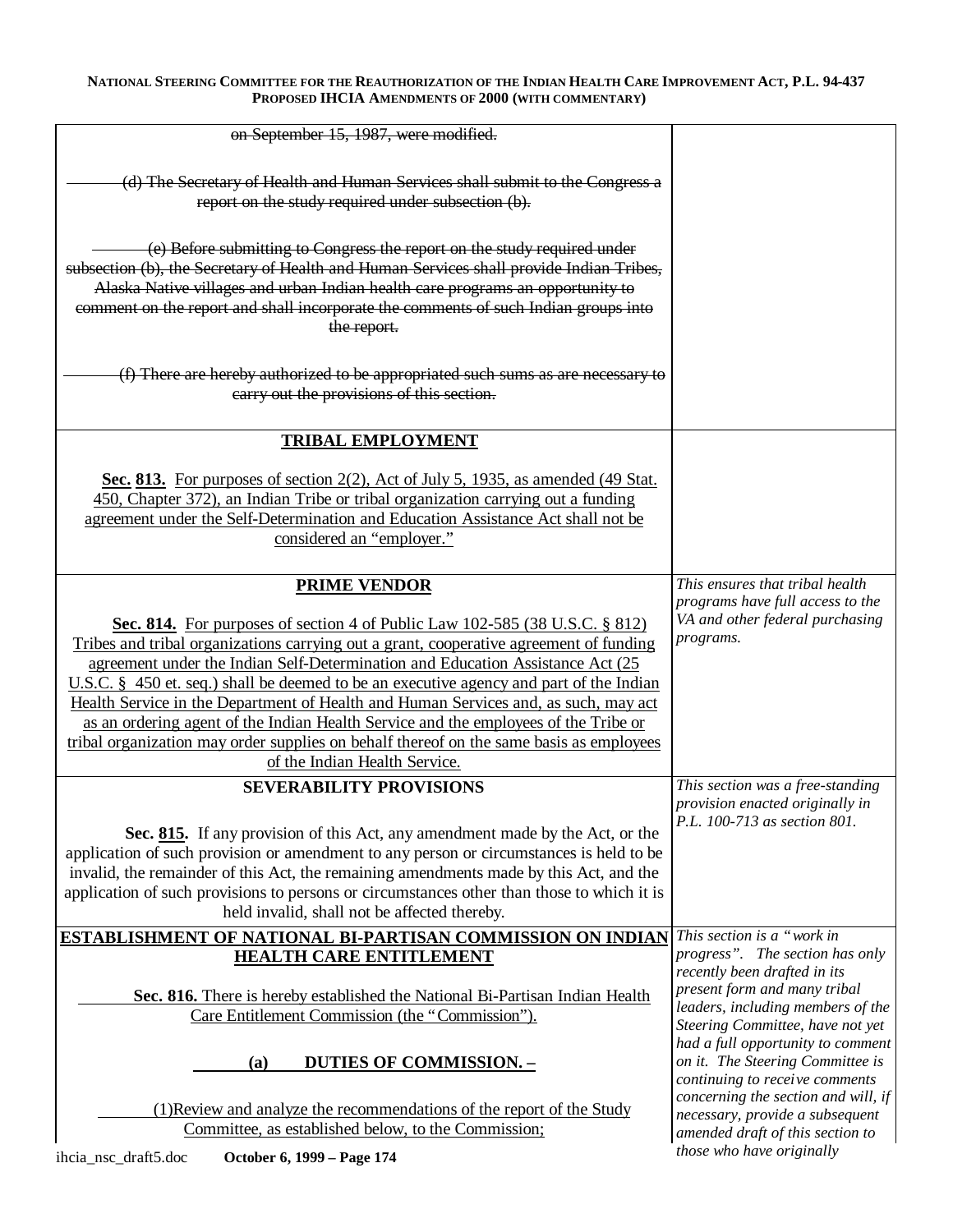(2)Make recommendations to the Congress for providing health services for Indian persons as an entitlement, giving due regard to the effects of such a program on existing health care delivery systems for Indian persons and the effect of such a program on the sovereign status of Indian Tribes;

(3) Establish a Study Committee composed of those members of the Commission appointed by the Director of the Indian Health Service and at least four members of Congress from among the members of the Commission which shall –

(A) To the extent necessary to carry out its duties, collect and compile data necessary to understand the extent of Indian needs with regard to the provision of health services, regardless of the location of Indians, including holding hearings and soliciting the views of Indians, Indian Tribes, tribal organizations and urban Indian organizations, and which may include authorizing and funding feasibility studies of various models for providing and funding health services for all Indian beneficiaries including those who live outside of a reservation, temporarily or permanently.

(B) Make recommendations to the Commission for legislation that will provide for the delivery of health services for Indians as an entitlement, which will address, among other things, issues of eligibility; benefits to be provided, including recommendations regarding from whom such health services are to be provided and the cost, including mechanisms for funding of the health services to be provided;

(C) Determine the effect of the enactment of such recommendations on the existing system of delivery of health services for Indians;

(D) Determine the effect of an health services entitlement program for Indian persons on the sovereign status of Indian Tribes;

(E) Not later than 12 months after the appointment of all members of the Commission, shall make a written report of its findings and recommendations to the full Commission, which report shall include a statement of the minority and majority position of the Committee and which shall be disseminated, at a minimum, to every federally recognized Indian Tribe, tribal organization and urban Indian organization for comment to the Commission; and.

(F) Report regularly to the full Commission regarding the findings and recommendations developed by the Study Committee in the course of carrying out its duties under this section.

(4) By not later than 18 months following the date of appointment of all members of the Commission, submit a written report to Congress containing a recommendation of policies and legislation to implement a policy that would establish a health care system for Indians based on delivery of health services as an entitlement, together with a determination of the implications of such an entitlement system on existing health care delivery systems for Indians and on the sovereign status of Indian Tribes.

*those who have originally received the draft bill. It is also understood that during the consideration of this section, Tribes and Indian persons will have further opportunities to comment.* 

*The duties of the Study Committee, as separate from the Commission, are to determine the scope of a system of health care based on the provision of health services for Indians as an entitlement. The Study Committee must seek the views of Indians about how any entitlement system would be carried out, and the Commission, or the Study Committee, must hold at least six regional hearings in Indian country. The report of the Study Committee must be distributed to all Indian Tribes, Indian organizations and urban Indian organizations. The Commission would make the final recommendations to Congress.* 

*The success of the efforts of the Commission and the Study Committee will depend in large part on the response and participation of the Indian Tribes, Indian organizations, urban Indian organizations and those Indians who are recipients of health services. Tribal leaders remain concerned that the Commission proposes a system of delivery of health services as an entitlement for Indians that provides a meaningful and substantial improvement from present health service delivery efforts.* 

*The boilerplate language and some format of this section is taken in part from legislation proposed for the Medicare Advisory Commission and the National Bi-Partisan Commission on the Future of Medicare.*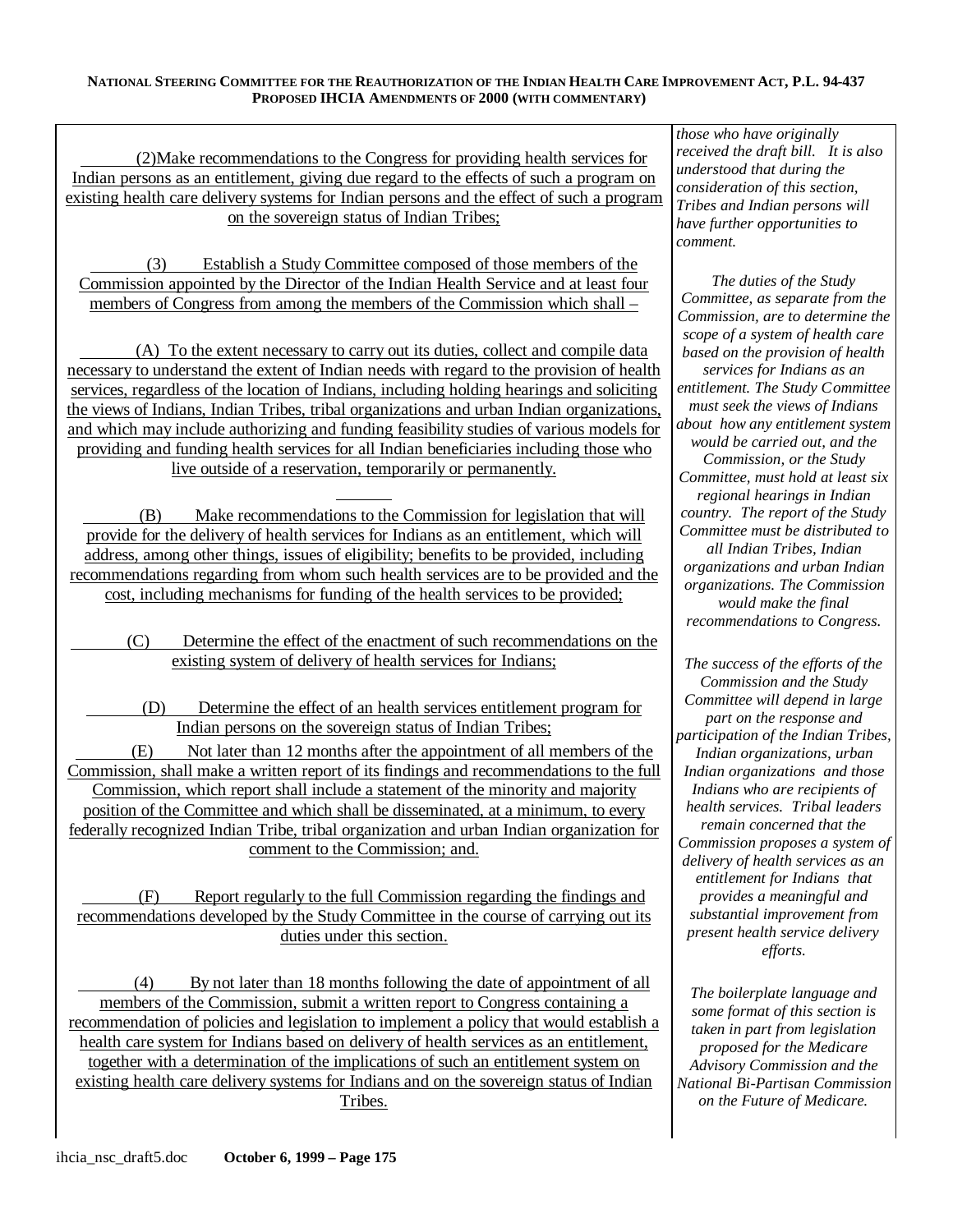| <b>MEMBERSHIP. -</b><br>(b)                                                                                                                                                                                                                                                                                                                                                                                                                                                                                                                                                                                                                                  |  |
|--------------------------------------------------------------------------------------------------------------------------------------------------------------------------------------------------------------------------------------------------------------------------------------------------------------------------------------------------------------------------------------------------------------------------------------------------------------------------------------------------------------------------------------------------------------------------------------------------------------------------------------------------------------|--|
| (1)<br><b>Number and appointment.</b> – The Commission shall be composed of<br>25 members, selected by as follows:                                                                                                                                                                                                                                                                                                                                                                                                                                                                                                                                           |  |
| Ten members of Congress, including three from the United States<br>(A)<br>House of Representatives and two from the United States Senate, appointed by their<br>respective majority leaders, and three from the United States House of Representatives<br>and two from the United States Senate, appointed by their respective minority leaders,<br>and who shall be members of the standing committees of Congress that consider<br>legislation affecting health care to Indians;                                                                                                                                                                           |  |
| Twelve persons chosen by the Congressional members of the<br>(B)<br>Commission, one from each Indian health care service area as currently designated by<br>the Director of the Indian Health Service, to be chosen from among three nominees from<br>each area put forward by the Tribes within the area, with due regard being given to the<br>experience and expertise of the nominees in the provision of health care to Indians and<br>with due regard being given to a reasonable representation on the commission of<br>members who are familiar with various health care delivery modes and who represent<br>Tribes of various size populations; and |  |
| Three persons appointed by the Director of the Indian Health Service<br>(C)<br>who are knowledgeable about the provision of health care to Indians, at least one of<br>whom shall be appointed from among three nominees put forward by those programs<br>whose funding is provided in whole or in part by the Indian Health Service primarily or<br>exclusively for the benefit of urban Indians.                                                                                                                                                                                                                                                           |  |
| (D)<br>All those persons chosen by the Congressional members of the<br>Commission and by the President shall be members of federally recognized Indian<br>Tribes.                                                                                                                                                                                                                                                                                                                                                                                                                                                                                            |  |
| (E)<br>The Chairman and Vice-Chairman of the Commission shall be selected<br>by the Congressional members of the Commission.                                                                                                                                                                                                                                                                                                                                                                                                                                                                                                                                 |  |
| TERMS - WHEN APPOINTMENT MADE. -<br>(c)                                                                                                                                                                                                                                                                                                                                                                                                                                                                                                                                                                                                                      |  |
| The terms of members of the Commission shall be for the life of the<br>(1)<br>Commission.                                                                                                                                                                                                                                                                                                                                                                                                                                                                                                                                                                    |  |
| (2)<br>Congressional members of the Commission shall be appointed not later<br>than 90 days after the approval of this Act, and the remaining members of the<br>Commission shall be appointed not later than 60 days following the appointment of the<br>Congressional members.                                                                                                                                                                                                                                                                                                                                                                              |  |
| (3)<br>A vacancy in the Commission shall be filled in the manner in which the                                                                                                                                                                                                                                                                                                                                                                                                                                                                                                                                                                                |  |

original appointment was made.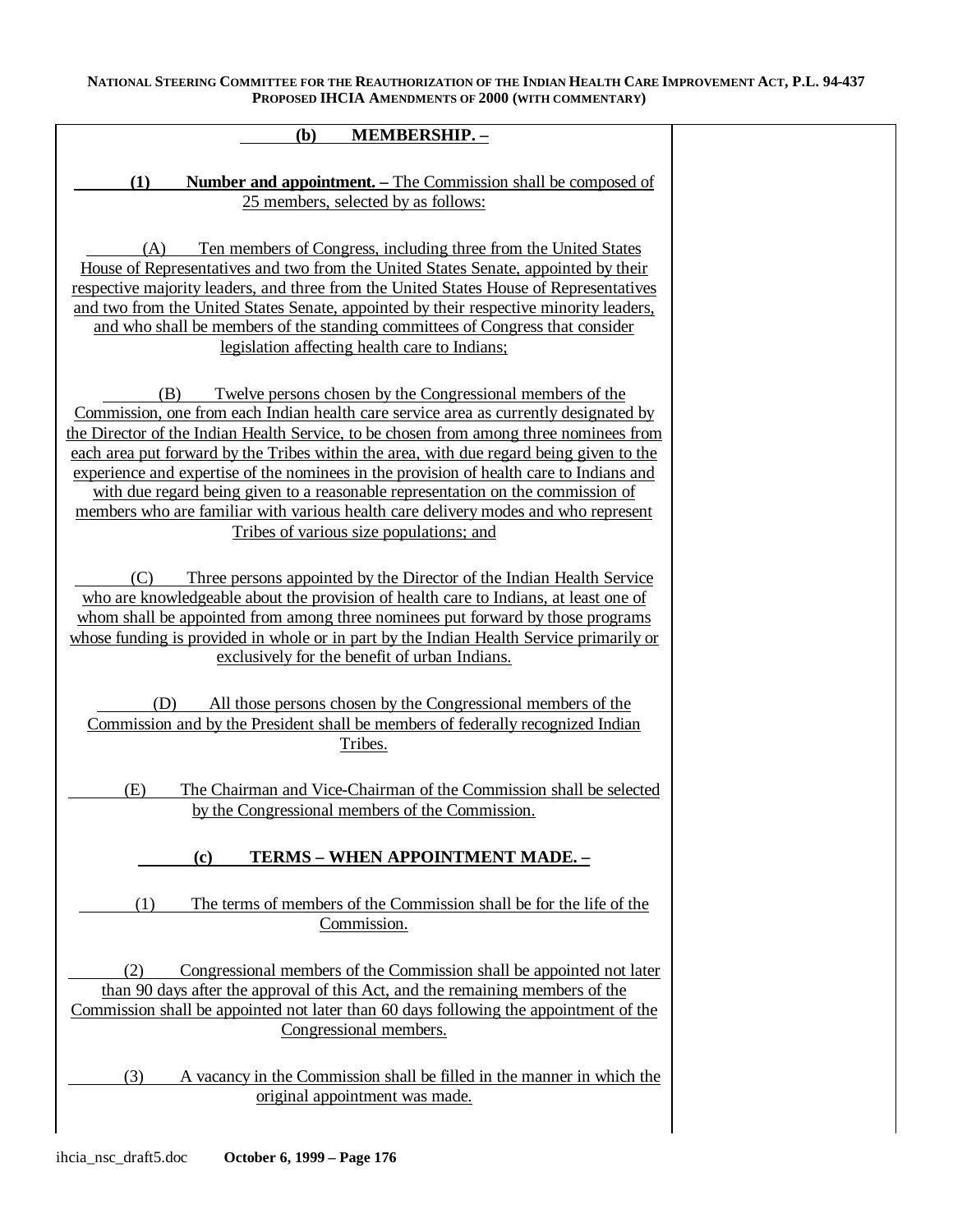## **(d) COMPENSATION AND EXPENSES. –**

(1) Each Congressional member of the Commission shall receive no additional pay, allowances, or benefits by reason of their service on the Commission and shall receive travel expenses and per diem in lieu of subsistence in accordance with sections 5702 and 5703 of title 5, United States Code.

(2) Remaining members of the Commission, while serving on the business of the Commission (including travel time) shall be entitled to receive compensation at the per deim equivalent of the rate provided for level IV of the Executive Schedule under section 5315 of title 5, United States Code; and while so serving away from home and the member's regular place of business, a member may be allowed travel expenses, as authorized by the Chairman of the Commission. For purpose of pay (other than pay of members of the Commission) and employment benefits, rights, and privileges, all personnel of the Commission shall be treated as if they were employees of the United States Senate.

## **(e) MEETINGS AND QUORUM. –**

(1) The Commission shall meet at the call of the Chairman.

(2) A quorum of the Commission shall consist of not less than 15 members, provided that no less than 6 of the members of Congress who are Commission members are present and no less than 9 of the members who are Indians are present.

# **(f) DIRECTOR AND STAFF. –**

**(1) Executive Director. –** 

(A) The Commission shall appoint an executive director of the Commission.

(B) The executive director shall be paid the rate of basic pay for level V of the Executive Schedule.

**(2) Staff***. –* With the approval of the Commission, the executive director may appoint such personnel as the executive director deems appropriate.

**(3) Applicability of Civil Service laws. –** The staff of the Commission shall be appointed without regard to the provisions of title 5, United States Code, governing appointments in the competitive service, and shall be paid without regard to the provisions of chapter 51 and subchapter III of chapter 53 of such title (relating to classification and General Schedule pay rates).

**(4) Experts and Consultants. –** With the approval of the Commission, the executive director may procure temporary and intermitten services under section 3109(b) of title 5, United States Code.

ihcia\_nsc\_draft5.doc **October 6, 1999 – Page 177**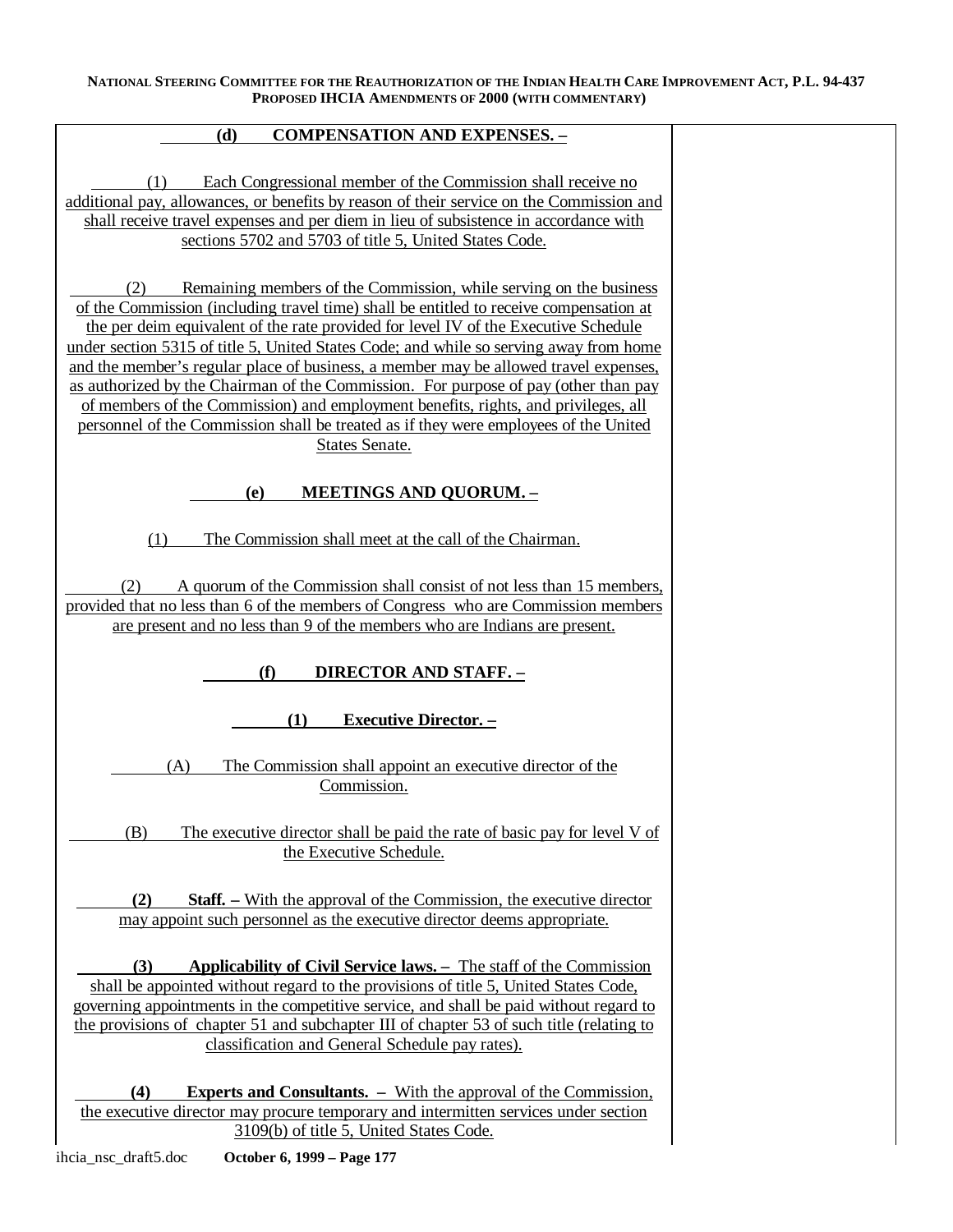| (5)<br><b>Physical Facilities.</b> – The Administrator of the General Services<br>Administration shall locate suitable office space for the operation of the Commission.<br>The facilities shall serve as the headquarters of the Commission and shall include all<br>necessary equipment and incidentals required for the proper functioning of the<br>Commission.                                                                                                                                                                                                                                                                                                                                                                                                                                                                        |
|--------------------------------------------------------------------------------------------------------------------------------------------------------------------------------------------------------------------------------------------------------------------------------------------------------------------------------------------------------------------------------------------------------------------------------------------------------------------------------------------------------------------------------------------------------------------------------------------------------------------------------------------------------------------------------------------------------------------------------------------------------------------------------------------------------------------------------------------|
| <b>POWERS. -</b><br>$\left( \mathbf{g} \right)$                                                                                                                                                                                                                                                                                                                                                                                                                                                                                                                                                                                                                                                                                                                                                                                            |
| <b>Hearings and Other Activities.</b> – For the purpose of carrying out its<br>(1)<br>duties, the Commission may hold such hearings and undertake such other activities as<br>the Commission determines to be necessary to carry out its duties, provided that at least<br>six regional hearings are held in different areas of the United States in which large<br>numbers of Indians are present. Such hearings are to be held to solicit the views of<br>Indians regarding the delivery of health care services to them. To constitute a hearing<br>under this subsection, at least five members of the Commission, including at least one<br>member of Congress, must be present. Hearings held by the Study Committee<br>established in this section may count towards the number of regional hearings required<br>by this subsection |
| <b>Studies by GAO.</b> – Upon request of the Commission, the Comptroller<br>(2)<br>General shall conduct such studies or investigations as the Commission determines to be<br>necessary to carry out its duties.                                                                                                                                                                                                                                                                                                                                                                                                                                                                                                                                                                                                                           |
| (3)<br>Cost estimates by Congressional Budget Office and Office of the<br><b>Chief Actuary of HCFA.</b>                                                                                                                                                                                                                                                                                                                                                                                                                                                                                                                                                                                                                                                                                                                                    |
| The Director of the Congressional Budget Office or the Chief Actuary<br>(A)<br>of the Health Care Financing Administration, or both, shall provide to the Commission,<br>upon the request of the Commission, such cost estimates as the Commission determines<br>to be necessary to carry out its duties.                                                                                                                                                                                                                                                                                                                                                                                                                                                                                                                                  |
| The Commission shall reimburse the Director of the Congressional<br>(B)<br>Budget Office for expenses relating to the employment in the office of the Director of<br>such additional staff as may be necessary for the Director to comply with requests by the<br>Commission under subparagraph (A).                                                                                                                                                                                                                                                                                                                                                                                                                                                                                                                                       |
| <b>Detail of federal Employees.</b> – Upon the request of the Commission,<br>(4)<br>the head of any federal Agency is authorized to detail, without reimbursement, any of<br>the personnel of such agency to the Commission to assist the Commission in carrying<br>out its duties. Any such detail shall not interrupt or otherwise affect the civil service<br>status or privileges of the federal employee.                                                                                                                                                                                                                                                                                                                                                                                                                             |
| (5)<br><b>Technical Assistance.</b> – Upon the request of the Commission, the<br>head of a federal agency shall provide such technical assistance to the Commission as<br>the Commission determines to be necessary to carry out its duties.                                                                                                                                                                                                                                                                                                                                                                                                                                                                                                                                                                                               |
| (6)<br><b>Use of Mails.</b> – The Commission may use the United States mails in                                                                                                                                                                                                                                                                                                                                                                                                                                                                                                                                                                                                                                                                                                                                                            |